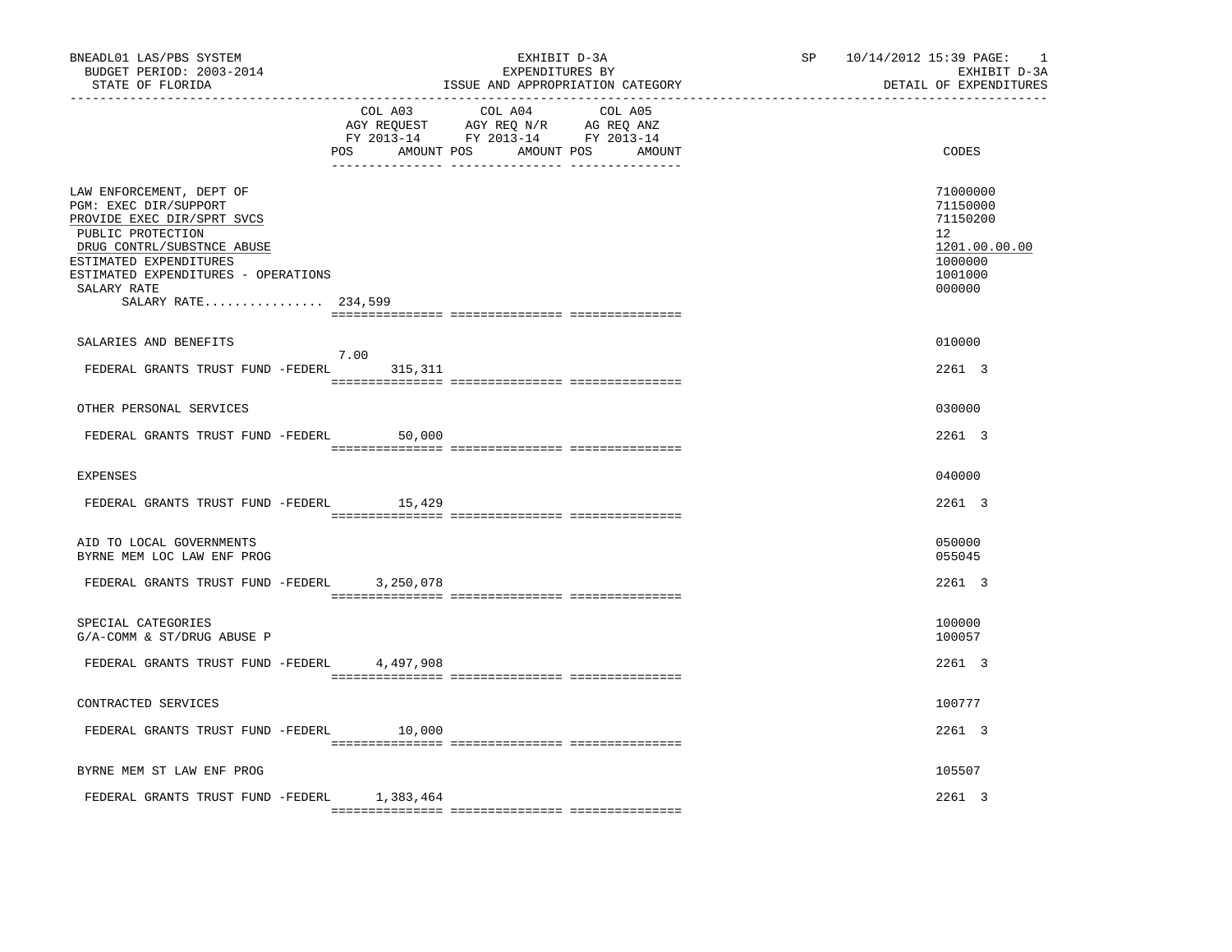| BNEADL01 LAS/PBS SYSTEM<br>BUDGET PERIOD: 2003-2014<br>STATE OF FLORIDA                                                                                                                                                                                                                                |     | EXHIBIT D-3A<br>EXPENDITURES BY<br>ISSUE AND APPROPRIATION CATEGORY                                                                      | SP 10/14/2012 15:39 PAGE: 2<br>EXHIBIT D-3A<br>DETAIL OF EXPENDITURES                                                     |
|--------------------------------------------------------------------------------------------------------------------------------------------------------------------------------------------------------------------------------------------------------------------------------------------------------|-----|------------------------------------------------------------------------------------------------------------------------------------------|---------------------------------------------------------------------------------------------------------------------------|
|                                                                                                                                                                                                                                                                                                        |     | COL A03 COL A04<br>COL A05<br>AGY REQUEST AGY REQ N/R AG REQ ANZ<br>FY 2013-14 FY 2013-14 FY 2013-14<br>POS AMOUNT POS AMOUNT POS AMOUNT | CODES                                                                                                                     |
| LAW ENFORCEMENT, DEPT OF<br>PGM: EXEC DIR/SUPPORT<br>PROVIDE EXEC DIR/SPRT SVCS<br>PUBLIC PROTECTION<br>DRUG CONTRL/SUBSTNCE ABUSE<br>ESTIMATED EXPENDITURES<br>ESTIMATED EXPENDITURES - OPERATIONS<br>SPECIAL CATEGORIES<br>G/A-RES SUB ABUSE TREAT-LG<br>FEDERAL GRANTS TRUST FUND -FEDERL 1,247,724 |     |                                                                                                                                          | 71000000<br>71150000<br>71150200<br>12 <sup>12</sup><br>1201.00.00.00<br>1000000<br>1001000<br>100000<br>106820<br>2261 3 |
| G/A-RES SUB ABUSE TREAT-ST                                                                                                                                                                                                                                                                             |     |                                                                                                                                          | 106824                                                                                                                    |
| FEDERAL GRANTS TRUST FUND -FEDERL 3,675,511                                                                                                                                                                                                                                                            |     |                                                                                                                                          | 2261 3                                                                                                                    |
| TOTAL: ESTIMATED EXPENDITURES - OPERATIONS<br>TOTAL POSITIONS 7.00<br>TOTAL ISSUE 14,445,425<br>TOTAL SALARY RATE 234,599                                                                                                                                                                              |     |                                                                                                                                          | 1001000                                                                                                                   |
| FLORIDA RETIREMENT SYSTEM<br>CONTRIBUTION ADJUSTMENT FOR<br>FISCAL YEAR 2012-2013<br>SALARIES AND BENEFITS<br>FEDERAL GRANTS TRUST FUND -FEDERL 679                                                                                                                                                    |     |                                                                                                                                          | 1001240<br>010000<br>2261 3                                                                                               |
| ADJUSTMENT TO STATE HEALTH<br>INSURANCE PREMIUM CONTRIBUTION -<br>FISCAL YEAR 2012-13<br>SALARIES AND BENEFITS                                                                                                                                                                                         |     |                                                                                                                                          | 1001830<br>010000                                                                                                         |
| FEDERAL GRANTS TRUST FUND -FEDERL                                                                                                                                                                                                                                                                      | 667 |                                                                                                                                          | 2261 3                                                                                                                    |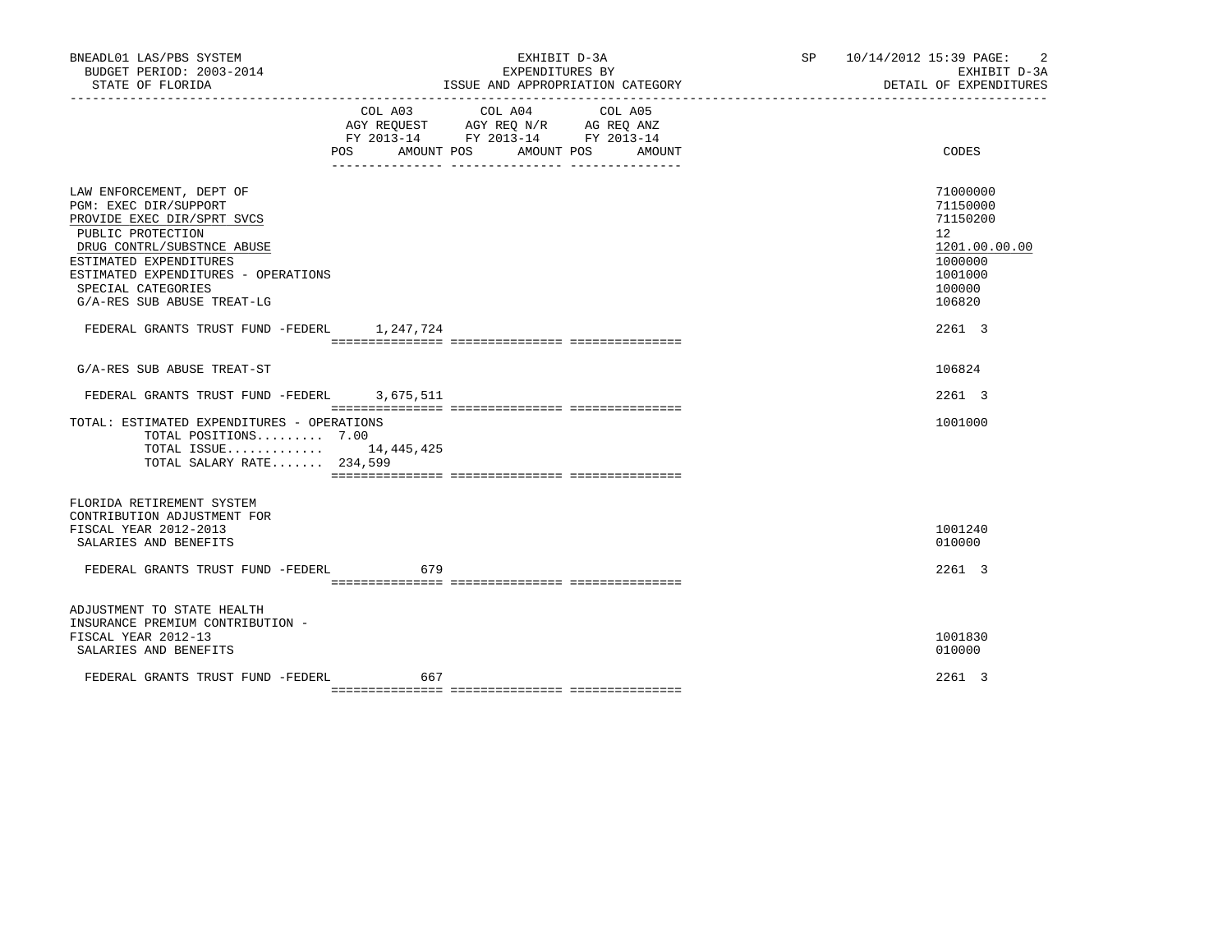| BNEADL01 LAS/PBS SYSTEM<br>BUDGET PERIOD: 2003-2014<br>STATE OF FLORIDA                                                                                             | EXHIBIT D-3A<br>SP<br>EXPENDITURES BY<br>ISSUE AND APPROPRIATION CATEGORY                                                                                                                                                                                                                                                         | 10/14/2012 15:39 PAGE:<br>3<br>EXHIBIT D-3A<br>DETAIL OF EXPENDITURES |
|---------------------------------------------------------------------------------------------------------------------------------------------------------------------|-----------------------------------------------------------------------------------------------------------------------------------------------------------------------------------------------------------------------------------------------------------------------------------------------------------------------------------|-----------------------------------------------------------------------|
|                                                                                                                                                                     | COL A03<br>COL A04<br>COL A05<br>AGY REQUEST AGY REQ N/R AG REQ ANZ<br>FY 2013-14 FY 2013-14 FY 2013-14<br>POS AMOUNT POS AMOUNT POS AMOUNT                                                                                                                                                                                       | CODES                                                                 |
| LAW ENFORCEMENT, DEPT OF<br>PGM: EXEC DIR/SUPPORT<br>PROVIDE EXEC DIR/SPRT SVCS<br>PUBLIC PROTECTION<br>DRUG CONTRL/SUBSTNCE ABUSE<br>ANNUALIZATION OF ADMINISTERED |                                                                                                                                                                                                                                                                                                                                   | 71000000<br>71150000<br>71150200<br>$12^{\circ}$<br>1201.00.00.00     |
| FUNDS APPROPRIATIONS<br>STATE HEALTH INSURANCE ADJUSTMENT<br>FOR FY 2012-13 - 10 MONTHS<br><b>ANNUALIZATION</b><br>SALARIES AND BENEFITS                            |                                                                                                                                                                                                                                                                                                                                   | 26A0000<br>26A1830<br>010000                                          |
| FEDERAL GRANTS TRUST FUND -FEDERL                                                                                                                                   | 3,335                                                                                                                                                                                                                                                                                                                             | 2261 3                                                                |
| FEDERAL FUNDING REDUCTIONS<br>ELIMINATE COMMUNITY AND STATE DRUG<br>ABUSE PROGRAM GRANT<br>SPECIAL CATEGORIES<br>G/A-COMM & ST/DRUG ABUSE P                         |                                                                                                                                                                                                                                                                                                                                   | 3200000<br>3208150<br>100000<br>100057                                |
| FEDERAL GRANTS TRUST FUND -RECPNT 4,497,908-                                                                                                                        |                                                                                                                                                                                                                                                                                                                                   | 2261 9                                                                |
|                                                                                                                                                                     |                                                                                                                                                                                                                                                                                                                                   |                                                                       |
| AGENCY ISSUE NARRATIVE:<br>2013-2014 BUDGET YEAR NARRATIVE:                                                                                                         | IT COMPONENT? NO                                                                                                                                                                                                                                                                                                                  |                                                                       |
|                                                                                                                                                                     | The Community and State Drug Abuse Program grant awarded by the U.S. Department of Education and administered by the<br>Office of Criminal Justice Grants ended on September 30, 2010. All claims have been filed against this grant; therefore<br>\$4,497,908 in Federal Grants Trust Fund budget authority is no longer needed. |                                                                       |
| TOTAL: DRUG CONTRL/SUBSTNCE ABUSE<br>BY FUND TYPE                                                                                                                   |                                                                                                                                                                                                                                                                                                                                   | 1201.00.00.00                                                         |
| TRUST FUNDS<br>SALARY RATE 234,599                                                                                                                                  | 7.00<br>9,952,198                                                                                                                                                                                                                                                                                                                 | 2000                                                                  |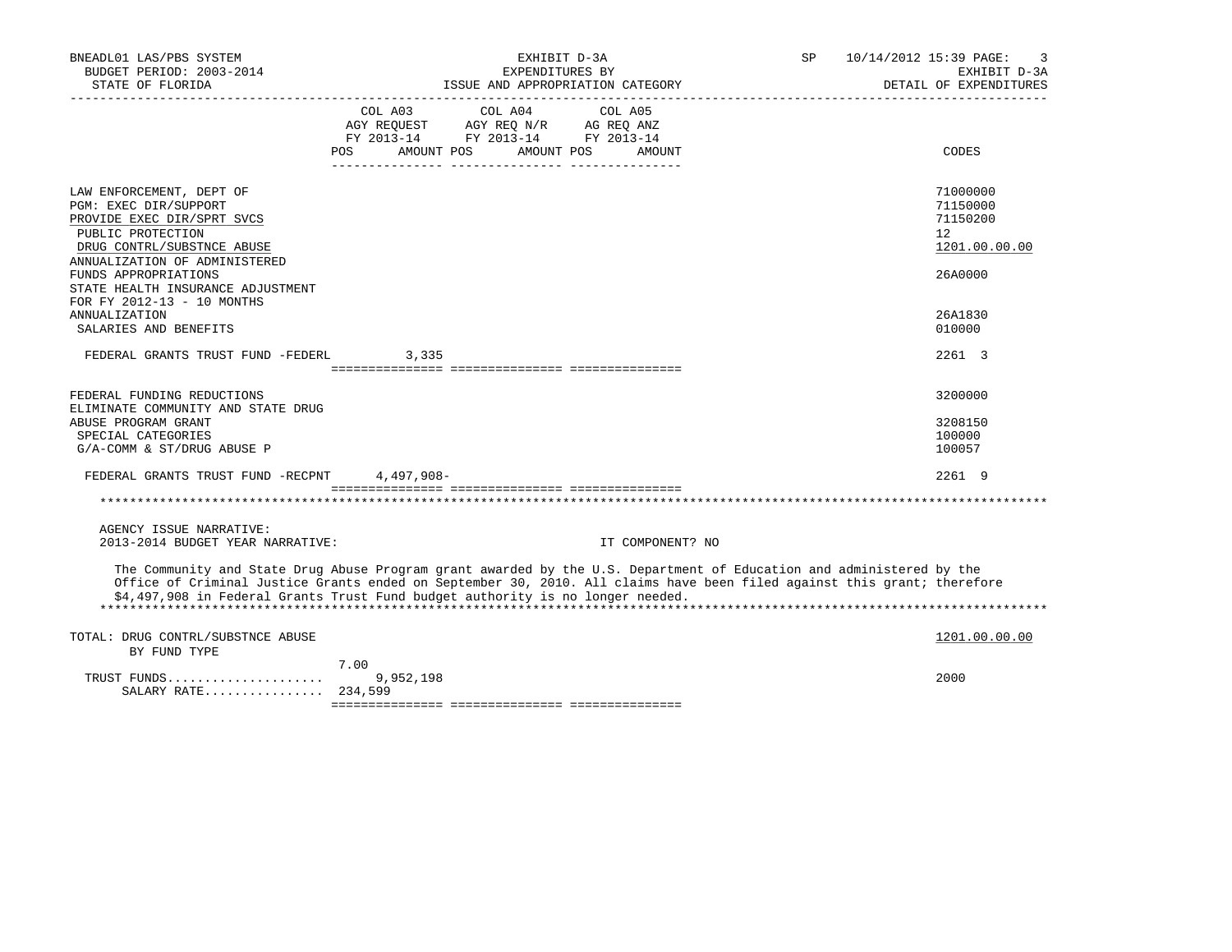| BNEADL01 LAS/PBS SYSTEM<br>BUDGET PERIOD: 2003-2014<br>STATE OF FLORIDA                                                                                                                                                        |                              | EXHIBIT D-3A<br>EXPENDITURES BY                                                                                                                                                                                                                                                               | ISSUE AND APPROPRIATION CATEGORY | SP 10/14/2012 15:39 PAGE:<br>$\overline{4}$<br>EXHIBIT D-3A<br>DETAIL OF EXPENDITURES   |
|--------------------------------------------------------------------------------------------------------------------------------------------------------------------------------------------------------------------------------|------------------------------|-----------------------------------------------------------------------------------------------------------------------------------------------------------------------------------------------------------------------------------------------------------------------------------------------|----------------------------------|-----------------------------------------------------------------------------------------|
|                                                                                                                                                                                                                                | POS AMOUNT POS               | COL A03 COL A04 COL A05<br>$\begin{tabular}{lllllll} \bf AGY \,\, &\bf REQUEST \,\, &\bf AGY \,\, &\bf REQ \,\, &\bf N/R \,\, &\bf AG \,\, &\bf REQ \,\, &\bf ANZ \,\, \\ \bf FY \,\, &\bf 2013-14 \,\, &\bf FY \,\, &\bf 2013-14 \,\, &\bf FY \,\, &\bf 2013-14 \end{tabular}$<br>AMOUNT POS | AMOUNT                           | CODES                                                                                   |
| LAW ENFORCEMENT, DEPT OF<br>PGM: EXEC DIR/SUPPORT<br>PROVIDE EXEC DIR/SPRT SVCS<br>PUBLIC PROTECTION<br>LAW ENFORCEMENT<br>ESTIMATED EXPENDITURES<br>ESTIMATED EXPENDITURES - OPERATIONS<br>SALARY RATE<br>SALARY RATE 457,096 |                              |                                                                                                                                                                                                                                                                                               |                                  | 71000000<br>71150000<br>71150200<br>12<br>1202.00.00.00<br>1000000<br>1001000<br>000000 |
| SALARIES AND BENEFITS                                                                                                                                                                                                          |                              |                                                                                                                                                                                                                                                                                               |                                  | 010000                                                                                  |
| GENERAL REVENUE FUND -STATE 11,814<br>FEDERAL GRANTS TRUST FUND -FEDERL<br>OPERATING TRUST FUND<br>TOTAL POSITIONS 11.00                                                                                                       | 436,643<br>$-MATCH$ 621,731  |                                                                                                                                                                                                                                                                                               |                                  | 1000 1<br>2261 3<br>2510 2                                                              |
| TOTAL APPRO 1,070,188                                                                                                                                                                                                          |                              |                                                                                                                                                                                                                                                                                               |                                  |                                                                                         |
| OTHER PERSONAL SERVICES                                                                                                                                                                                                        |                              |                                                                                                                                                                                                                                                                                               |                                  | 030000                                                                                  |
| ADMINISTRATIVE TRUST FUND -FEDERL<br>FEDERAL GRANTS TRUST FUND -FEDERL<br>OPERATING TRUST FUND -MATCH                                                                                                                          | 5,000<br>126,253<br>10,000   |                                                                                                                                                                                                                                                                                               |                                  | 2021 3<br>2261 3<br>2510 2                                                              |
| TOTAL APPRO                                                                                                                                                                                                                    | 141,253                      |                                                                                                                                                                                                                                                                                               |                                  |                                                                                         |
| <b>EXPENSES</b>                                                                                                                                                                                                                |                              |                                                                                                                                                                                                                                                                                               |                                  | 040000                                                                                  |
| ADMINISTRATIVE TRUST FUND -FEDERL<br>FEDERAL GRANTS TRUST FUND -FEDERL<br>OPERATING TRUST FUND -MATCH                                                                                                                          | 64,548<br>147,682<br>219,234 |                                                                                                                                                                                                                                                                                               |                                  | 2021 3<br>2261 3<br>2510 2                                                              |
| TOTAL APPRO                                                                                                                                                                                                                    | 431,464                      |                                                                                                                                                                                                                                                                                               |                                  |                                                                                         |
| AID TO LOCAL GOVERNMENTS<br>G/A-NCHIP-STATE AGENCIES                                                                                                                                                                           |                              |                                                                                                                                                                                                                                                                                               |                                  | 050000<br>050046                                                                        |
| FEDERAL GRANTS TRUST FUND -FEDERL 4,910,162                                                                                                                                                                                    |                              |                                                                                                                                                                                                                                                                                               |                                  | 2261 3                                                                                  |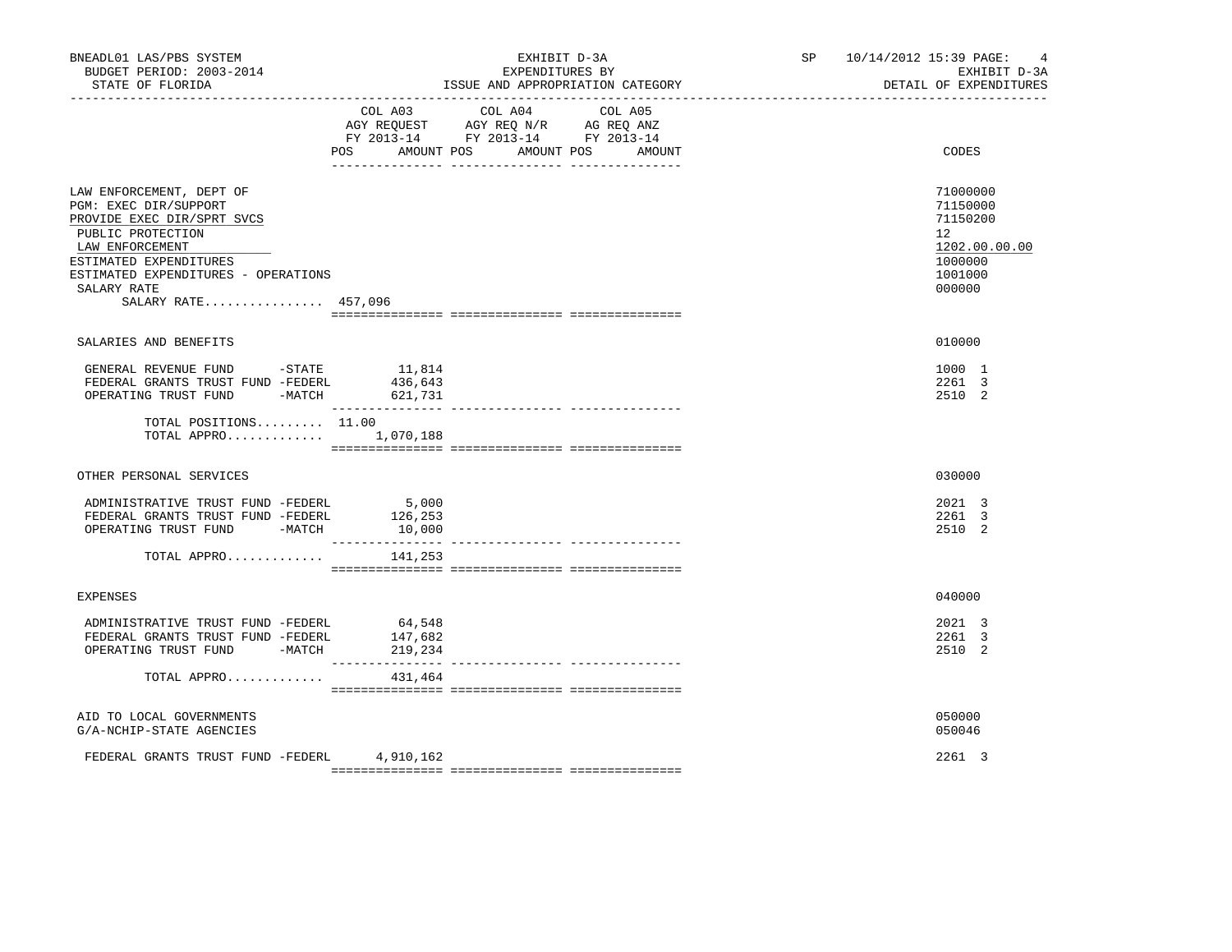| BNEADL01 LAS/PBS SYSTEM<br>BUDGET PERIOD: 2003-2014<br>STATE OF FLORIDA                                                                                                                                                                       |                   | EXHIBIT D-3A<br>EXPENDITURES BY<br>ISSUE AND APPROPRIATION CATEGORY                                                              | SP 10/14/2012 15:39 PAGE: | 5<br>EXHIBIT D-3A<br>DETAIL OF EXPENDITURES                                                       |
|-----------------------------------------------------------------------------------------------------------------------------------------------------------------------------------------------------------------------------------------------|-------------------|----------------------------------------------------------------------------------------------------------------------------------|---------------------------|---------------------------------------------------------------------------------------------------|
|                                                                                                                                                                                                                                               | COL A03           | COL A04<br>COL A05<br>AGY REQUEST AGY REQ N/R AG REQ ANZ<br>FY 2013-14 FY 2013-14 FY 2013-14<br>POS AMOUNT POS AMOUNT POS AMOUNT |                           | CODES                                                                                             |
| LAW ENFORCEMENT, DEPT OF<br>PGM: EXEC DIR/SUPPORT<br>PROVIDE EXEC DIR/SPRT SVCS<br>PUBLIC PROTECTION<br>LAW ENFORCEMENT<br>ESTIMATED EXPENDITURES<br>ESTIMATED EXPENDITURES - OPERATIONS<br>AID TO LOCAL GOVERNMENTS<br>G/A-NCHIP-LOCAL GOVTS |                   |                                                                                                                                  |                           | 71000000<br>71150000<br>71150200<br>12<br>1202.00.00.00<br>1000000<br>1001000<br>050000<br>050047 |
| FEDERAL GRANTS TRUST FUND -FEDERL 1,529,434                                                                                                                                                                                                   |                   |                                                                                                                                  |                           | 2261 3                                                                                            |
| G/A-PROJ SAFE NEIGHBORHOOD                                                                                                                                                                                                                    |                   |                                                                                                                                  |                           | 050559                                                                                            |
| FEDERAL GRANTS TRUST FUND -FEDERL 1,263,483                                                                                                                                                                                                   |                   |                                                                                                                                  |                           | 2261 3                                                                                            |
| BYRNE MEM LOC LAW ENF PROG<br>FEDERAL GRANTS TRUST FUND -FEDERL 15,618,028                                                                                                                                                                    |                   |                                                                                                                                  |                           | 055045<br>$2261 \quad 3$                                                                          |
| OPERATING CAPITAL OUTLAY                                                                                                                                                                                                                      |                   |                                                                                                                                  |                           | 060000                                                                                            |
| -MATCH<br>OPERATING TRUST FUND                                                                                                                                                                                                                | 250               |                                                                                                                                  |                           | 2510 2                                                                                            |
| SPECIAL CATEGORIES<br>CONTRACTED SERVICES                                                                                                                                                                                                     |                   |                                                                                                                                  |                           | 100000<br>100777                                                                                  |
| ADMINISTRATIVE TRUST FUND -FEDERL 15,000<br>FEDERAL GRANTS TRUST FUND -FEDERL<br>OPERATING TRUST FUND -MATCH                                                                                                                                  | 208,246<br>95,000 |                                                                                                                                  |                           | 2021 3<br>2261 3<br>2510 2                                                                        |
| TOTAL APPRO                                                                                                                                                                                                                                   | 318,246           |                                                                                                                                  |                           |                                                                                                   |
| DOMESTIC SECURITY                                                                                                                                                                                                                             |                   |                                                                                                                                  |                           | 100851                                                                                            |
| OPERATING TRUST FUND -MATCH                                                                                                                                                                                                                   | 500               |                                                                                                                                  |                           | 2510 2                                                                                            |
| RISK MANAGEMENT INSURANCE                                                                                                                                                                                                                     |                   |                                                                                                                                  |                           | 103241                                                                                            |
| ADMINISTRATIVE TRUST FUND -FEDERL                                                                                                                                                                                                             | 3,204             |                                                                                                                                  |                           | 2021 3                                                                                            |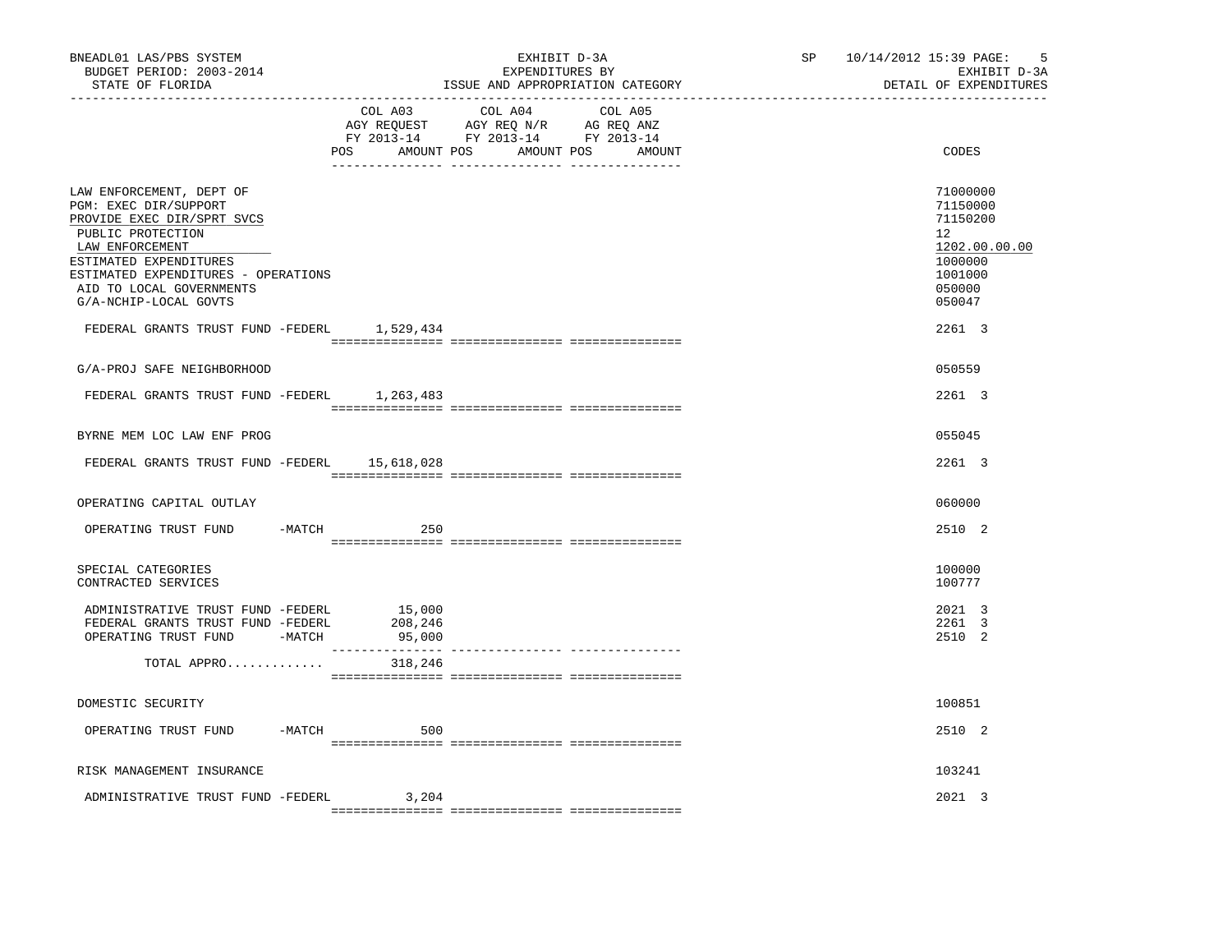| BNEADL01 LAS/PBS SYSTEM<br>BUDGET PERIOD: 2003-2014<br>STATE OF FLORIDA                                                                                                                                                                    |                                         | EXHIBIT D-3A<br>EXPENDITURES BY<br>ISSUE AND APPROPRIATION CATEGORY                                                                   | SP 10/14/2012 15:39 PAGE:<br>- 6<br>EXHIBIT D-3A<br>DETAIL OF EXPENDITURES                        |
|--------------------------------------------------------------------------------------------------------------------------------------------------------------------------------------------------------------------------------------------|-----------------------------------------|---------------------------------------------------------------------------------------------------------------------------------------|---------------------------------------------------------------------------------------------------|
|                                                                                                                                                                                                                                            |                                         | COL A03 COL A04 COL A05<br>AGY REQUEST AGY REQ N/R AG REQ ANZ<br>FY 2013-14 FY 2013-14 FY 2013-14<br>POS AMOUNT POS AMOUNT POS AMOUNT | CODES                                                                                             |
| LAW ENFORCEMENT, DEPT OF<br>PGM: EXEC DIR/SUPPORT<br>PROVIDE EXEC DIR/SPRT SVCS<br>PUBLIC PROTECTION<br>LAW ENFORCEMENT<br>ESTIMATED EXPENDITURES<br>ESTIMATED EXPENDITURES - OPERATIONS<br>SPECIAL CATEGORIES<br>LEASE/PURCHASE/EQUIPMENT |                                         |                                                                                                                                       | 71000000<br>71150000<br>71150200<br>12<br>1202.00.00.00<br>1000000<br>1001000<br>100000<br>105281 |
| FEDERAL GRANTS TRUST FUND -FEDERL                                                                                                                                                                                                          | 3,000                                   |                                                                                                                                       | 2261 3                                                                                            |
| BYRNE MEM ST LAW ENF PROG                                                                                                                                                                                                                  |                                         |                                                                                                                                       | 105507                                                                                            |
| FEDERAL GRANTS TRUST FUND -FEDERL 9,029,214                                                                                                                                                                                                |                                         |                                                                                                                                       | 2261 3                                                                                            |
| TOTAL: ESTIMATED EXPENDITURES - OPERATIONS<br>TOTAL POSITIONS $11.00$<br>TOTAL ISSUE 34,318,426<br>TOTAL SALARY RATE 457,096                                                                                                               |                                         |                                                                                                                                       | 1001000                                                                                           |
| FLORIDA RETIREMENT SYSTEM<br>CONTRIBUTION ADJUSTMENT FOR<br>FISCAL YEAR 2012-2013<br>SALARIES AND BENEFITS                                                                                                                                 |                                         |                                                                                                                                       | 1001240<br>010000                                                                                 |
| GENERAL REVENUE FUND -STATE<br>FEDERAL GRANTS TRUST FUND -FEDERL<br>OPERATING TRUST FUND -MATCH                                                                                                                                            | -21<br>786<br>1,120<br>________________ |                                                                                                                                       | 1000 1<br>2261 3<br>2510 2                                                                        |
| TOTAL APPRO                                                                                                                                                                                                                                | 1,927                                   |                                                                                                                                       |                                                                                                   |
| ADJUSTMENT TO STATE HEALTH<br>INSURANCE PREMIUM CONTRIBUTION -<br>FISCAL YEAR 2012-13<br>SALARIES AND BENEFITS                                                                                                                             |                                         |                                                                                                                                       | 1001830<br>010000                                                                                 |
| GENERAL REVENUE FUND -STATE<br>FEDERAL GRANTS TRUST FUND -FEDERL<br>OPERATING TRUST FUND -MATCH                                                                                                                                            | 17<br>622<br>886<br>--------------- -   |                                                                                                                                       | 1000 1<br>2261 3<br>2510 2                                                                        |
| TOTAL APPRO                                                                                                                                                                                                                                | 1,525                                   |                                                                                                                                       |                                                                                                   |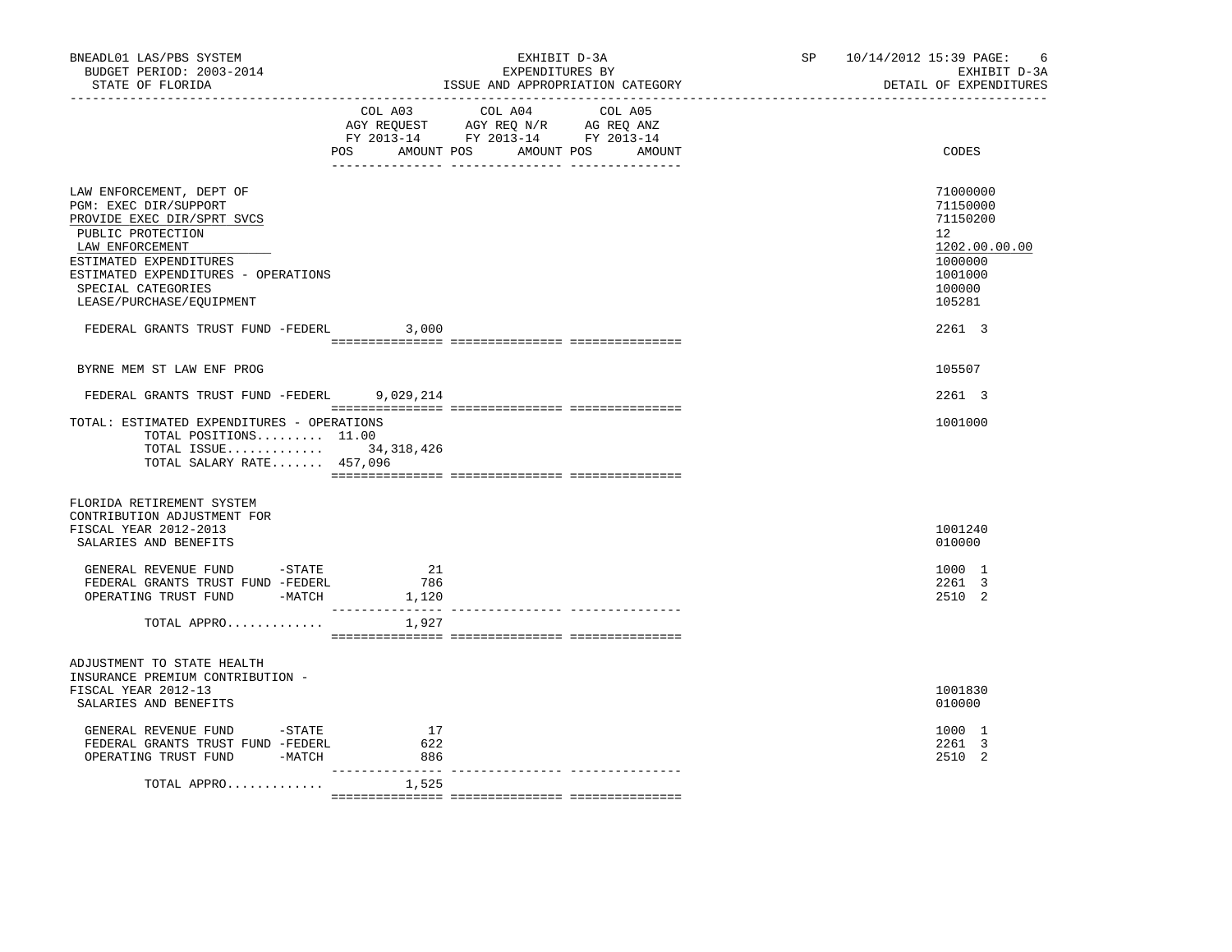| BNEADL01 LAS/PBS SYSTEM<br>BUDGET PERIOD: 2003-2014<br>STATE OF FLORIDA                                                                                                                                                                             |                        | EXHIBIT D-3A<br>EXPENDITURES BY<br>ISSUE AND APPROPRIATION CATEGORY                                                                   | SP <sub>2</sub> | 10/14/2012 15:39 PAGE: 7<br>EXHIBIT D-3A<br>DETAIL OF EXPENDITURES |  |
|-----------------------------------------------------------------------------------------------------------------------------------------------------------------------------------------------------------------------------------------------------|------------------------|---------------------------------------------------------------------------------------------------------------------------------------|-----------------|--------------------------------------------------------------------|--|
|                                                                                                                                                                                                                                                     |                        | COL A03 COL A04 COL A05<br>AGY REQUEST AGY REQ N/R AG REQ ANZ<br>FY 2013-14 FY 2013-14 FY 2013-14<br>POS AMOUNT POS AMOUNT POS AMOUNT |                 | CODES                                                              |  |
| LAW ENFORCEMENT, DEPT OF<br>PGM: EXEC DIR/SUPPORT<br>PROVIDE EXEC DIR/SPRT SVCS<br>PUBLIC PROTECTION<br>LAW ENFORCEMENT<br>ANNUALIZATION OF ADMINISTERED<br>FUNDS APPROPRIATIONS<br>STATE HEALTH INSURANCE ADJUSTMENT<br>FOR FY 2012-13 - 10 MONTHS |                        |                                                                                                                                       |                 | 71000000<br>71150000<br>71150200<br>12<br>1202.00.00.00<br>26A0000 |  |
| <b>ANNUALIZATION</b><br>SALARIES AND BENEFITS                                                                                                                                                                                                       |                        |                                                                                                                                       |                 | 26A1830<br>010000                                                  |  |
| GENERAL REVENUE FUND -STATE 65<br>FEDERAL GRANTS TRUST FUND -FEDERL 3,110<br>OPERATING TRUST FUND -MATCH                                                                                                                                            | 4,430                  |                                                                                                                                       |                 | 1000 1<br>2261 3<br>2510 2                                         |  |
| TOTAL APPRO                                                                                                                                                                                                                                         | 7,625                  |                                                                                                                                       |                 |                                                                    |  |
| TOTAL: LAW ENFORCEMENT<br>BY FUND TYPE                                                                                                                                                                                                              |                        |                                                                                                                                       |                 | 1202.00.00.00                                                      |  |
| GENERAL REVENUE FUND<br>TRUST FUNDS                                                                                                                                                                                                                 | 11,937<br>34, 317, 566 |                                                                                                                                       |                 | 1000<br>2000                                                       |  |
| TOTAL POSITIONS 11.00<br>TOTAL PROG COMP 34,329,503<br>TOTAL SALARY RATE 457,096                                                                                                                                                                    |                        |                                                                                                                                       |                 |                                                                    |  |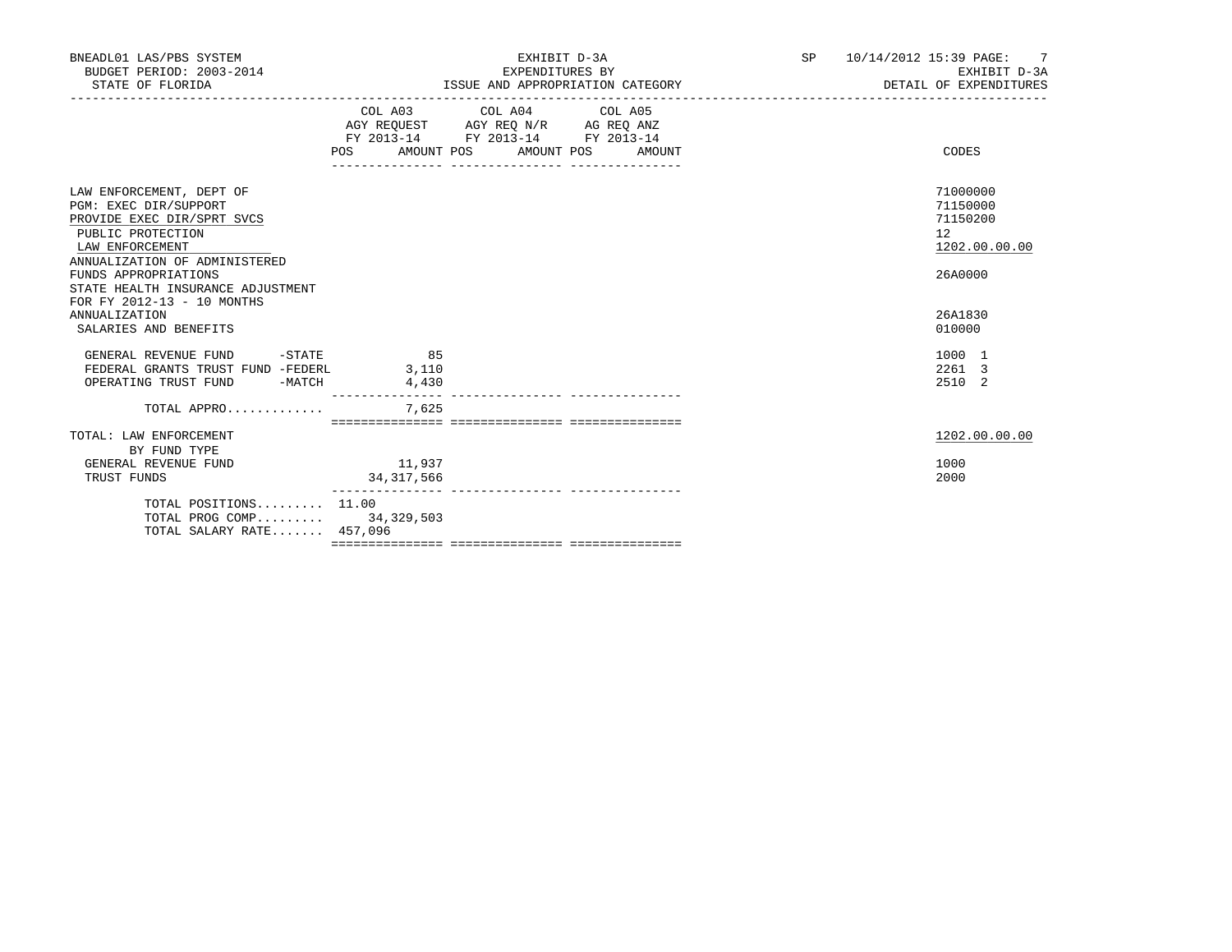| BNEADL01 LAS/PBS SYSTEM<br>BUDGET PERIOD: 2003-2014<br>STATE OF FLORIDA                                                                                                                                                      |                              | EXHIBIT D-3A<br>EXPENDITURES BY<br>ISSUE AND APPROPRIATION CATEGORY<br>________________________________                   | SP 10/14/2012 15:39 PAGE:<br>8<br>EXHIBIT D-3A<br>DETAIL OF EXPENDITURES                |
|------------------------------------------------------------------------------------------------------------------------------------------------------------------------------------------------------------------------------|------------------------------|---------------------------------------------------------------------------------------------------------------------------|-----------------------------------------------------------------------------------------|
|                                                                                                                                                                                                                              | COL A03<br>POS<br>AMOUNT POS | COL A04<br>COL A05<br>AGY REQUEST AGY REQ N/R AG REQ ANZ<br>FY 2013-14 FY 2013-14 FY 2013-14<br>AMOUNT POS<br>AMOUNT<br>. | CODES                                                                                   |
| LAW ENFORCEMENT, DEPT OF<br>PGM: EXEC DIR/SUPPORT<br>PROVIDE EXEC DIR/SPRT SVCS<br>PUBLIC PROTECTION<br>ADULT PRISONS<br>ESTIMATED EXPENDITURES<br>ESTIMATED EXPENDITURES - OPERATIONS<br>SALARY RATE<br>SALARY RATE 139,712 |                              |                                                                                                                           | 71000000<br>71150000<br>71150200<br>12<br>1206.00.00.00<br>1000000<br>1001000<br>000000 |
| SALARIES AND BENEFITS                                                                                                                                                                                                        |                              |                                                                                                                           | 010000                                                                                  |
| GENERAL REVENUE FUND<br>$-MATCH$<br>OPERATING TRUST FUND                                                                                                                                                                     | $-STATE$ 2, 227<br>166,455   |                                                                                                                           | 1000 1<br>2510 2                                                                        |
| TOTAL POSITIONS 3.00<br>TOTAL APPRO                                                                                                                                                                                          | 168,682                      |                                                                                                                           |                                                                                         |
| <b>EXPENSES</b>                                                                                                                                                                                                              |                              |                                                                                                                           | 040000                                                                                  |
| OPERATING TRUST FUND -MATCH 55,972                                                                                                                                                                                           |                              |                                                                                                                           | 2510 2                                                                                  |
| TOTAL: ESTIMATED EXPENDITURES - OPERATIONS<br>TOTAL POSITIONS 3.00<br>TOTAL ISSUE 224,654<br>TOTAL SALARY RATE 139,712                                                                                                       |                              |                                                                                                                           | 1001000                                                                                 |
| FLORIDA RETIREMENT SYSTEM<br>CONTRIBUTION ADJUSTMENT FOR<br>FISCAL YEAR 2012-2013<br>SALARIES AND BENEFITS                                                                                                                   |                              |                                                                                                                           | 1001240<br>010000                                                                       |
| GENERAL REVENUE FUND<br>$-STATE$<br>-MATCH<br>OPERATING TRUST FUND                                                                                                                                                           | -6<br>457                    |                                                                                                                           | 1000 1<br>2510 2                                                                        |
| TOTAL APPRO                                                                                                                                                                                                                  | 463                          |                                                                                                                           |                                                                                         |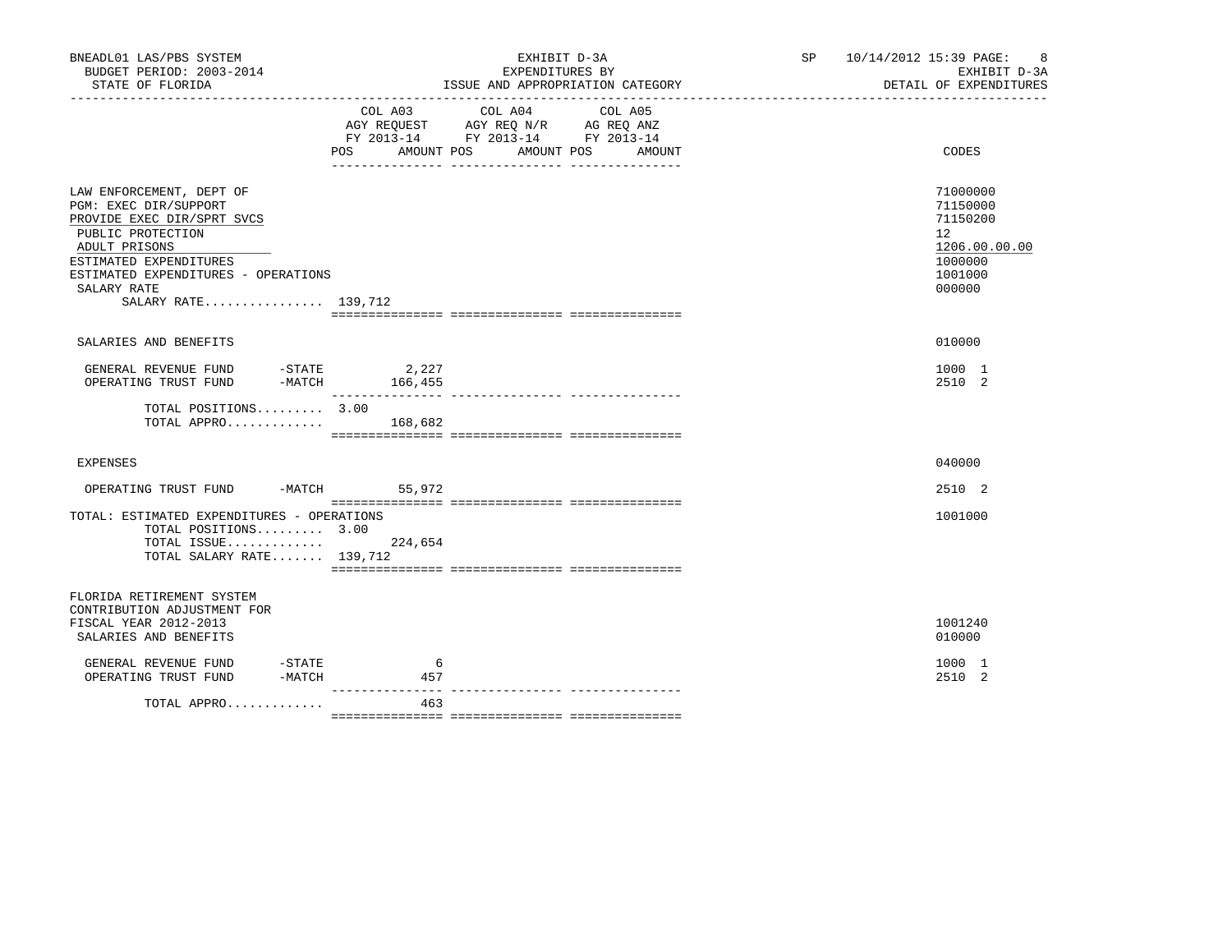| BNEADL01 LAS/PBS SYSTEM<br>BUDGET PERIOD: 2003-2014<br>STATE OF FLORIDA                                                                                                                                           |                  | EXHIBIT D-3A<br>EXPENDITURES BY<br>ISSUE AND APPROPRIATION CATEGORY                                                                         | SP 10/14/2012 15:39 PAGE: 9<br>EXHIBIT D-3A<br>DETAIL OF EXPENDITURES           |
|-------------------------------------------------------------------------------------------------------------------------------------------------------------------------------------------------------------------|------------------|---------------------------------------------------------------------------------------------------------------------------------------------|---------------------------------------------------------------------------------|
|                                                                                                                                                                                                                   |                  | COL A03 COL A04<br>COL A05<br>AGY REQUEST AGY REQ N/R AG REQ ANZ<br>FY 2013-14 FY 2013-14 FY 2013-14<br>POS AMOUNT POS AMOUNT POS<br>AMOUNT | CODES                                                                           |
| LAW ENFORCEMENT, DEPT OF<br>PGM: EXEC DIR/SUPPORT<br>PROVIDE EXEC DIR/SPRT SVCS<br>PUBLIC PROTECTION<br>ADULT PRISONS<br>ESTIMATED EXPENDITURES<br>ADJUSTMENT TO STATE HEALTH<br>INSURANCE PREMIUM CONTRIBUTION - |                  |                                                                                                                                             | 71000000<br>71150000<br>71150200<br>12 <sup>°</sup><br>1206.00.00.00<br>1000000 |
| FISCAL YEAR 2012-13<br>SALARIES AND BENEFITS                                                                                                                                                                      |                  |                                                                                                                                             | 1001830<br>010000                                                               |
| GENERAL REVENUE FUND -STATE<br>OPERATING TRUST FUND -MATCH                                                                                                                                                        | 5<br>376         |                                                                                                                                             | 1000 1<br>2510 2                                                                |
| TOTAL APPRO                                                                                                                                                                                                       | 381              |                                                                                                                                             |                                                                                 |
| ANNUALIZATION OF ADMINISTERED<br>FUNDS APPROPRIATIONS<br>STATE HEALTH INSURANCE ADJUSTMENT<br>FOR FY 2012-13 - 10 MONTHS                                                                                          |                  |                                                                                                                                             | 26A0000                                                                         |
| ANNUALIZATION<br>SALARIES AND BENEFITS                                                                                                                                                                            |                  |                                                                                                                                             | 26A1830<br>010000                                                               |
|                                                                                                                                                                                                                   |                  |                                                                                                                                             | 1000 1<br>2510 2                                                                |
| TOTAL APPRO $1,905$                                                                                                                                                                                               |                  |                                                                                                                                             |                                                                                 |
| TOTAL: ADULT PRISONS<br>BY FUND TYPE                                                                                                                                                                              |                  |                                                                                                                                             | 1206.00.00.00                                                                   |
| GENERAL REVENUE FUND<br>TRUST FUNDS                                                                                                                                                                               | 2,263<br>225,140 |                                                                                                                                             | 1000<br>2000                                                                    |
| TOTAL POSITIONS 3.00<br>TOTAL PROG COMP 227,403<br>TOTAL SALARY RATE $139,712$                                                                                                                                    |                  |                                                                                                                                             |                                                                                 |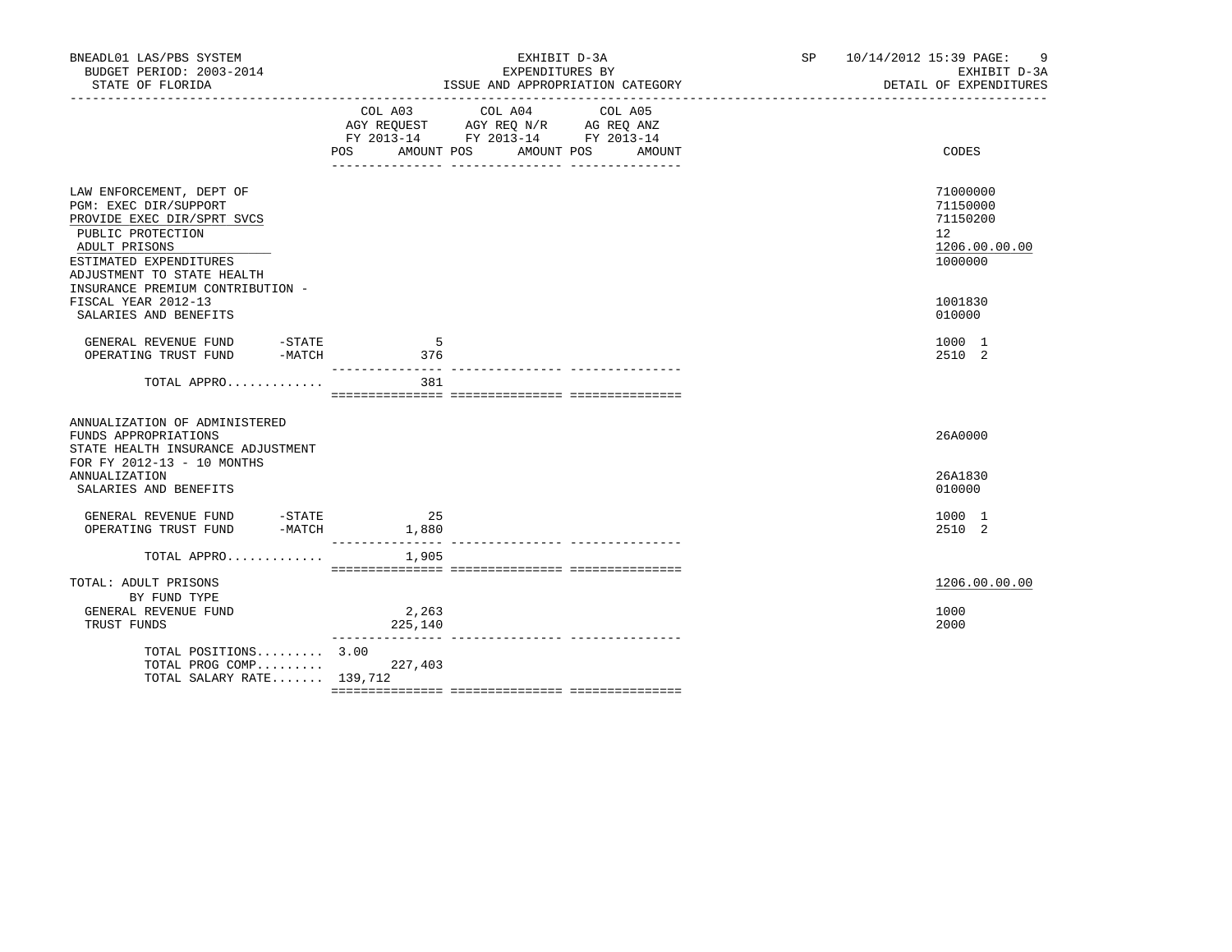| BNEADL01 LAS/PBS SYSTEM<br>BUDGET PERIOD: 2003-2014<br>STATE OF FLORIDA                                                                                                                                                                          | EXHIBIT D-3A<br>EXPENDITURES BY<br>ISSUE AND APPROPRIATION CATEGORY                                                                   | SP 10/14/2012 15:39 PAGE: 10<br>EXHIBIT D-3A<br>DETAIL OF EXPENDITURES                  |
|--------------------------------------------------------------------------------------------------------------------------------------------------------------------------------------------------------------------------------------------------|---------------------------------------------------------------------------------------------------------------------------------------|-----------------------------------------------------------------------------------------|
|                                                                                                                                                                                                                                                  | COL A03 COL A04 COL A05<br>AGY REQUEST AGY REQ N/R AG REQ ANZ<br>FY 2013-14 FY 2013-14 FY 2013-14<br>POS AMOUNT POS AMOUNT POS AMOUNT | CODES                                                                                   |
| LAW ENFORCEMENT, DEPT OF<br>PGM: EXEC DIR/SUPPORT<br>PROVIDE EXEC DIR/SPRT SVCS<br>GOV OPERATIONS/SUPPORT<br>EXEC LEADERSHIP/SUPPRT SVC<br>ESTIMATED EXPENDITURES<br>ESTIMATED EXPENDITURES - OPERATIONS<br>SALARY RATE<br>SALARY RATE 5,228,065 |                                                                                                                                       | 71000000<br>71150000<br>71150200<br>16<br>1602.00.00.00<br>1000000<br>1001000<br>000000 |
| SALARIES AND BENEFITS                                                                                                                                                                                                                            |                                                                                                                                       | 010000                                                                                  |
| GENERAL REVENUE FUND -STATE<br>CRIM JUST STAND & TRAIN TF-STATE<br>FEDERAL GRANTS TRUST FUND -FEDERL<br>OPERATING TRUST FUND -STATE 4,057,951                                                                                                    | 1,953,071<br>308,451<br>1,335                                                                                                         | 1000 1<br>2148 1<br>2261 3<br>2510 1                                                    |
| TOTAL POSITIONS 98.50<br>TOTAL APPRO                                                                                                                                                                                                             | 6,320,808                                                                                                                             |                                                                                         |
| OTHER PERSONAL SERVICES                                                                                                                                                                                                                          |                                                                                                                                       | 030000                                                                                  |
| GENERAL REVENUE FUND - STATE<br>FEDERAL GRANTS TRUST FUND -FEDERL<br>OPERATING TRUST FUND -STATE                                                                                                                                                 | 26,838<br>22,349<br>46,138                                                                                                            | 1000 1<br>2261 3<br>2510 1                                                              |
| TOTAL APPRO                                                                                                                                                                                                                                      | 95,325                                                                                                                                |                                                                                         |
| EXPENSES                                                                                                                                                                                                                                         |                                                                                                                                       | 040000                                                                                  |
| GENERAL REVENUE FUND -STATE<br>CRIM JUST STAND & TRAIN TF-STATE<br>FORFEIT/INVES SUPPORT TF -STATE<br>OPERATING TRUST FUND -STATE 260,394<br>TOTAL APPRO $1,321,960$                                                                             | 765, 343<br>9,557<br>286,666                                                                                                          | 1000 1<br>2148 1<br>2316 1<br>2510 1                                                    |
|                                                                                                                                                                                                                                                  |                                                                                                                                       |                                                                                         |
| OPERATING CAPITAL OUTLAY                                                                                                                                                                                                                         |                                                                                                                                       | 060000                                                                                  |
| GENERAL REVENUE FUND -STATE 12,616<br>FEDERAL GRANTS TRUST FUND -FEDERL<br>OPERATING TRUST FUND -STATE                                                                                                                                           | 3,242<br>87                                                                                                                           | 1000 1<br>2261 3<br>2510 1                                                              |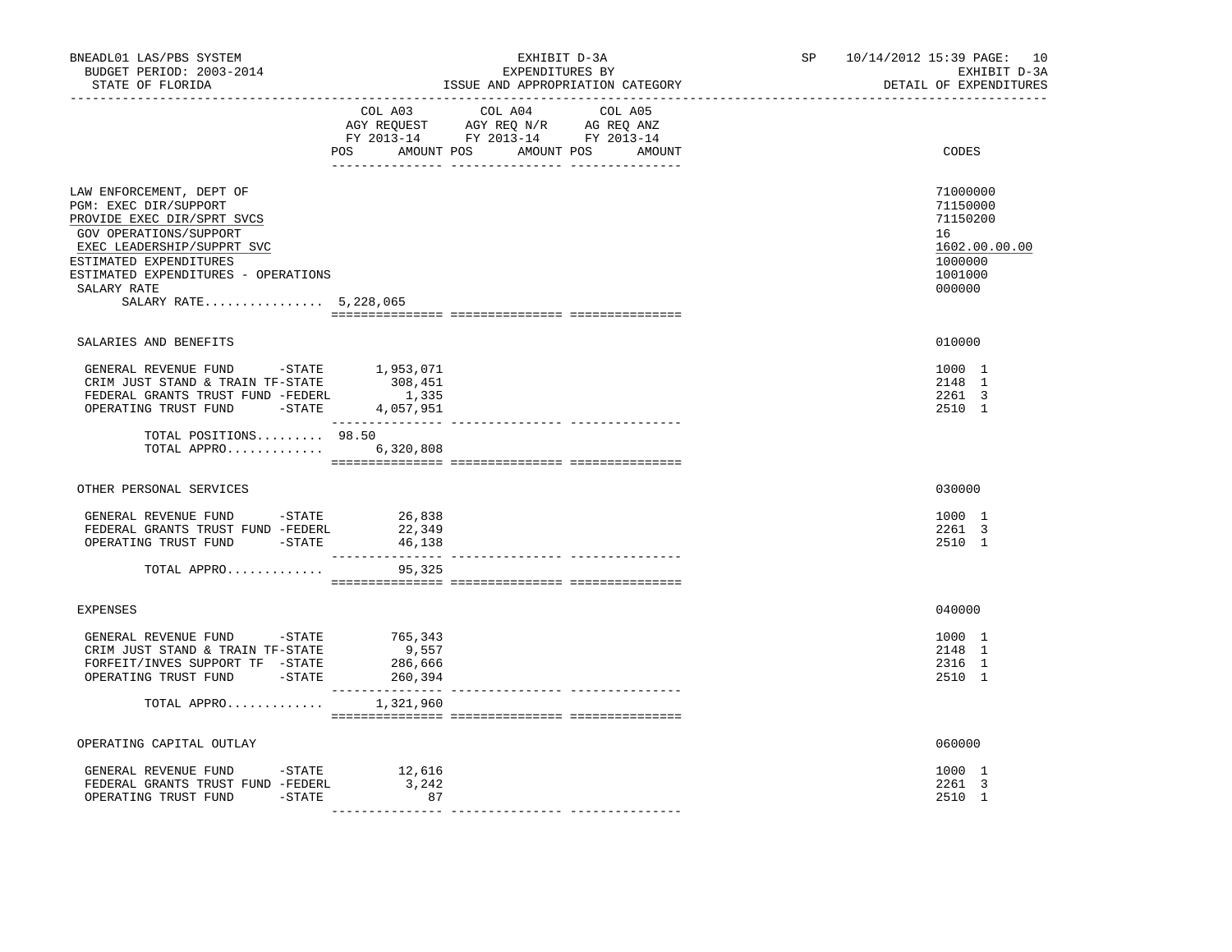| BNEADL01 LAS/PBS SYSTEM<br>BUDGET PERIOD: 2003-2014<br>STATE OF FLORIDA                                                                                                                                                                                      | _____________________________    | EXHIBIT D-3A<br>EXPENDITURES BY<br>ISSUE AND APPROPRIATION CATEGORY                                                           | SP 10/14/2012 15:39 PAGE: 11<br>EXHIBIT D-3A<br>DETAIL OF EXPENDITURES                  |
|--------------------------------------------------------------------------------------------------------------------------------------------------------------------------------------------------------------------------------------------------------------|----------------------------------|-------------------------------------------------------------------------------------------------------------------------------|-----------------------------------------------------------------------------------------|
|                                                                                                                                                                                                                                                              | COL A03                          | COL A04 COL A05<br>AGY REQUEST AGY REQ N/R AG REQ ANZ<br>FY 2013-14 FY 2013-14 FY 2013-14<br>POS AMOUNT POS AMOUNT POS AMOUNT | CODES                                                                                   |
| LAW ENFORCEMENT, DEPT OF<br>PGM: EXEC DIR/SUPPORT<br>PROVIDE EXEC DIR/SPRT SVCS<br>GOV OPERATIONS/SUPPORT<br>EXEC LEADERSHIP/SUPPRT SVC<br>ESTIMATED EXPENDITURES<br>ESTIMATED EXPENDITURES - OPERATIONS<br>OPERATING CAPITAL OUTLAY<br>TOTAL APPRO $15,945$ |                                  |                                                                                                                               | 71000000<br>71150000<br>71150200<br>16<br>1602.00.00.00<br>1000000<br>1001000<br>060000 |
| SPECIAL CATEGORIES<br>ACQUISITION/MOTOR VEHICLES                                                                                                                                                                                                             |                                  |                                                                                                                               | 100000<br>100021                                                                        |
| GENERAL REVENUE FUND $-$ STATE 9,650<br>OPERATING TRUST FUND $-$ STATE 402<br>OPERATING TRUST FUND                                                                                                                                                           |                                  |                                                                                                                               | 1000 1<br>2510 1                                                                        |
| TOTAL APPRO                                                                                                                                                                                                                                                  | 10,052                           |                                                                                                                               |                                                                                         |
| CONTRACTED SERVICES                                                                                                                                                                                                                                          |                                  |                                                                                                                               | 100777                                                                                  |
| GENERAL REVENUE FUND - STATE<br>CRIM JUST STAND & TRAIN TF-STATE<br>FEDERAL GRANTS TRUST FUND -FEDERL<br>OPERATING TRUST FUND -STATE                                                                                                                         | 67,480<br>3,203<br>327<br>57,372 |                                                                                                                               | 1000 1<br>2148 1<br>2261 3<br>2510 1                                                    |
| TOTAL APPRO                                                                                                                                                                                                                                                  | 128,382                          |                                                                                                                               |                                                                                         |
| OVERTIME                                                                                                                                                                                                                                                     |                                  |                                                                                                                               | 102331                                                                                  |
| FORFEIT/INVES SUPPORT TF -STATE                                                                                                                                                                                                                              | 748                              |                                                                                                                               | 2316 1                                                                                  |
| RISK MANAGEMENT INSURANCE                                                                                                                                                                                                                                    |                                  |                                                                                                                               | 103241                                                                                  |
| GENERAL REVENUE FUND -STATE 13,395<br>OPERATING TRUST FUND -STATE 15,295<br>OPERATING TRUST FUND                                                                                                                                                             | _______________                  |                                                                                                                               | 1000 1<br>2510 1                                                                        |
| TOTAL APPRO                                                                                                                                                                                                                                                  | 28,690                           |                                                                                                                               |                                                                                         |
| SALARY INCENTIVE PAYMENTS                                                                                                                                                                                                                                    |                                  |                                                                                                                               | 103290                                                                                  |
| $-$ STATE<br>GENERAL REVENUE FUND                                                                                                                                                                                                                            | 667                              |                                                                                                                               | 1000 1                                                                                  |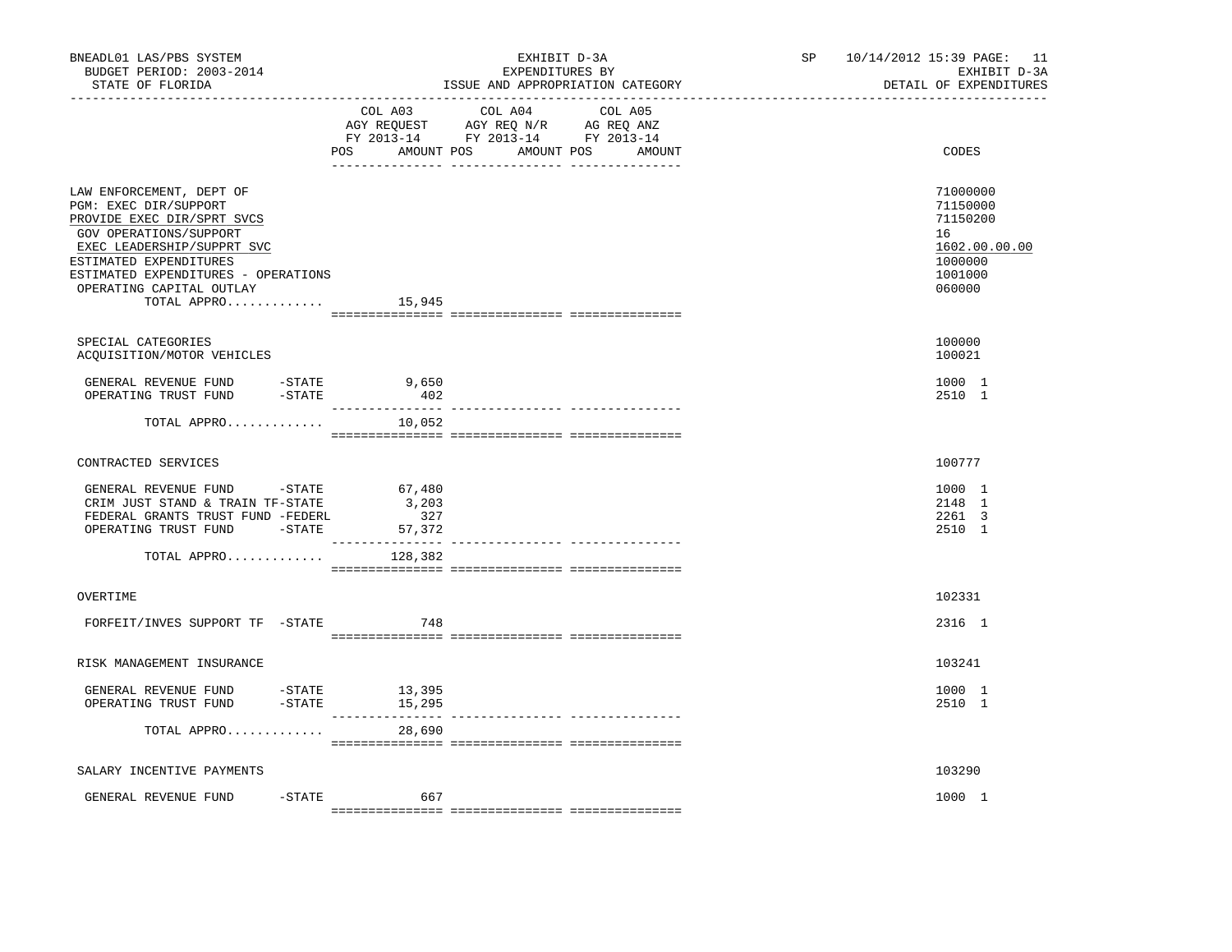| BNEADL01 LAS/PBS SYSTEM<br>BUDGET PERIOD: 2003-2014<br>STATE OF FLORIDA                                                                                                                                                                                    |                                    | EXHIBIT D-3A<br>EXPENDITURES BY<br>ISSUE AND APPROPRIATION CATEGORY                                                  | SP 10/14/2012 15:39 PAGE: 12<br>EXHIBIT D-3A<br>DETAIL OF EXPENDITURES                            |
|------------------------------------------------------------------------------------------------------------------------------------------------------------------------------------------------------------------------------------------------------------|------------------------------------|----------------------------------------------------------------------------------------------------------------------|---------------------------------------------------------------------------------------------------|
|                                                                                                                                                                                                                                                            | COL A03<br>POS AMOUNT POS          | COL A04<br>COL A05<br>AGY REQUEST AGY REQ N/R AG REQ ANZ<br>FY 2013-14 FY 2013-14 FY 2013-14<br>AMOUNT POS<br>AMOUNT | CODES                                                                                             |
| LAW ENFORCEMENT, DEPT OF<br>PGM: EXEC DIR/SUPPORT<br>PROVIDE EXEC DIR/SPRT SVCS<br>GOV OPERATIONS/SUPPORT<br>EXEC LEADERSHIP/SUPPRT SVC<br>ESTIMATED EXPENDITURES<br>ESTIMATED EXPENDITURES - OPERATIONS<br>SPECIAL CATEGORIES<br>LEASE/PURCHASE/EQUIPMENT |                                    |                                                                                                                      | 71000000<br>71150000<br>71150200<br>16<br>1602.00.00.00<br>1000000<br>1001000<br>100000<br>105281 |
| GENERAL REVENUE FUND -STATE 86,000<br>CRIM JUST STAND & TRAIN TF-STATE<br>OPERATING TRUST FUND -STATE                                                                                                                                                      | 6,000<br>200                       |                                                                                                                      | 1000 1<br>2148 1<br>2510 1                                                                        |
| TOTAL APPRO 92,200                                                                                                                                                                                                                                         |                                    |                                                                                                                      |                                                                                                   |
| TR/DMS/HR SVCS/STW CONTRCT                                                                                                                                                                                                                                 |                                    |                                                                                                                      | 107040                                                                                            |
| GENERAL REVENUE FUND -STATE 20,783<br>ADMINISTRATIVE TRUST FUND -FEDERL<br>CRIM JUST STAND & TRAIN TF-STATE<br>OPERATING TRUST FUND -STATE 14,630                                                                                                          | 2,780<br>2,742<br>________________ |                                                                                                                      | 1000 1<br>2021 3<br>2148 1<br>2510 1                                                              |
| TOTAL APPRO                                                                                                                                                                                                                                                | 40,935                             |                                                                                                                      |                                                                                                   |
| TOTAL: ESTIMATED EXPENDITURES - OPERATIONS<br>TOTAL POSITIONS 98.50<br>TOTAL ISSUE 8,055,712<br>TOTAL SALARY RATE 5,228,065                                                                                                                                |                                    |                                                                                                                      | 1001000                                                                                           |
| CASUALTY INSURANCE PREMIUM<br>ADJUSTMENT<br>SPECIAL CATEGORIES<br>RISK MANAGEMENT INSURANCE                                                                                                                                                                |                                    |                                                                                                                      | 1001090<br>100000<br>103241                                                                       |
| OPERATING TRUST FUND                                                                                                                                                                                                                                       | $-STATE$ 3, 108                    |                                                                                                                      | 2510 1                                                                                            |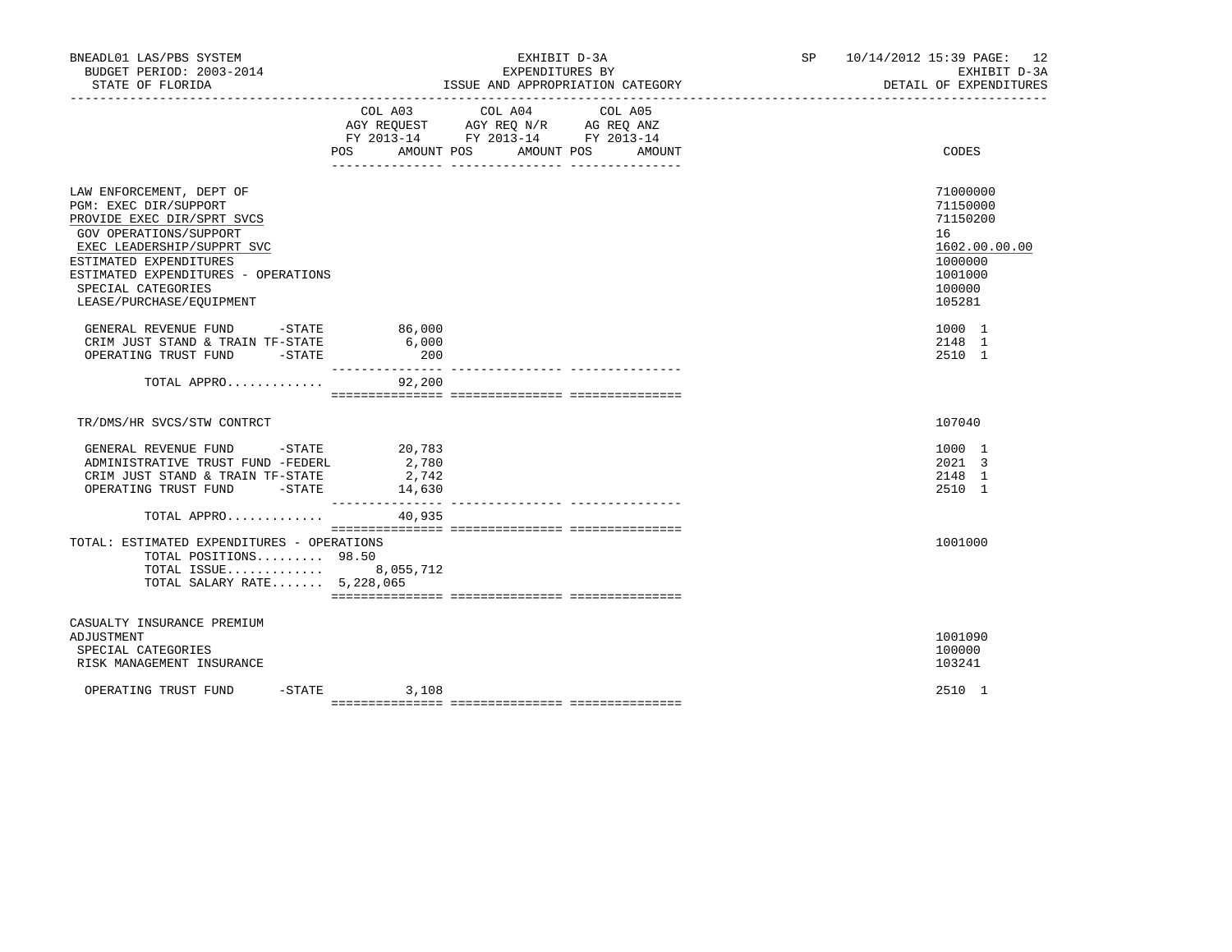| BNEADL01 LAS/PBS SYSTEM<br>BUDGET PERIOD: 2003-2014<br>STATE OF FLORIDA                                                                                                                        | EXHIBIT D-3A<br>EXPENDITURES BY<br>ISSUE AND APPROPRIATION CATEGORY<br>---------------------------------                             |        | SP 10/14/2012 15:39 PAGE: 13<br>EXHIBIT D-3A<br>DETAIL OF EXPENDITURES |
|------------------------------------------------------------------------------------------------------------------------------------------------------------------------------------------------|--------------------------------------------------------------------------------------------------------------------------------------|--------|------------------------------------------------------------------------|
|                                                                                                                                                                                                | COL A03 COL A04 COL A05<br>AGY REQUEST AGY REQ N/R AG REQ ANZ<br>FY 2013-14 FY 2013-14 FY 2013-14<br>POS DO<br>AMOUNT POS AMOUNT POS | AMOUNT | CODES                                                                  |
| LAW ENFORCEMENT, DEPT OF<br>PGM: EXEC DIR/SUPPORT<br>PROVIDE EXEC DIR/SPRT SVCS<br>GOV OPERATIONS/SUPPORT<br>EXEC LEADERSHIP/SUPPRT SVC<br>ESTIMATED EXPENDITURES<br>FLORIDA RETIREMENT SYSTEM |                                                                                                                                      |        | 71000000<br>71150000<br>71150200<br>16<br>1602.00.00.00<br>1000000     |
| CONTRIBUTION ADJUSTMENT FOR<br>FISCAL YEAR 2012-2013<br>SALARIES AND BENEFITS                                                                                                                  |                                                                                                                                      |        | 1001240<br>010000                                                      |
| GENERAL REVENUE FUND -STATE<br>CRIM JUST STAND & TRAIN TF-STATE<br>FEDERAL GRANTS TRUST FUND -FEDERL<br>OPERATING TRUST FUND -STATE                                                            | 4,822<br>761<br>$\overline{\phantom{a}}$<br>10,018                                                                                   |        | 1000 1<br>2148 1<br>2261 3<br>2510 1                                   |
| TOTAL APPRO $15,604$                                                                                                                                                                           |                                                                                                                                      |        |                                                                        |
| ADJUSTMENT TO STATE HEALTH<br>INSURANCE PREMIUM CONTRIBUTION -<br>FISCAL YEAR 2012-13<br>SALARIES AND BENEFITS                                                                                 |                                                                                                                                      |        | 1001830<br>010000                                                      |
| GENERAL REVENUE FUND -STATE<br>CRIM JUST STAND & TRAIN TF-STATE<br>FEDERAL GRANTS TRUST FUND -FEDERL<br>OPERATING TRUST FUND -STATE                                                            | 3,570<br>564<br>$\overline{\phantom{0}}^2$<br>7,418                                                                                  |        | 1000 1<br>2148 1<br>2261 3<br>2510 1                                   |
| TOTAL APPRO                                                                                                                                                                                    | 11,554                                                                                                                               |        |                                                                        |
| REALLOCATION OF HUMAN RESOURCES<br>OUTSOURCING<br>SPECIAL CATEGORIES<br>TR/DMS/HR SVCS/STW CONTRCT                                                                                             |                                                                                                                                      |        | 1005900<br>100000<br>107040                                            |
| GENERAL REVENUE FUND - STATE<br>ADMINISTRATIVE TRUST FUND -FEDERL<br>CRIM JUST STAND & TRAIN TF-STATE<br>OPERATING TRUST FUND -STATE                                                           | 23<br>3<br>3<br>16                                                                                                                   |        | 1000 1<br>2021 3<br>2148 1<br>2510 1                                   |
| TOTAL APPRO                                                                                                                                                                                    | ---------------<br>45                                                                                                                |        |                                                                        |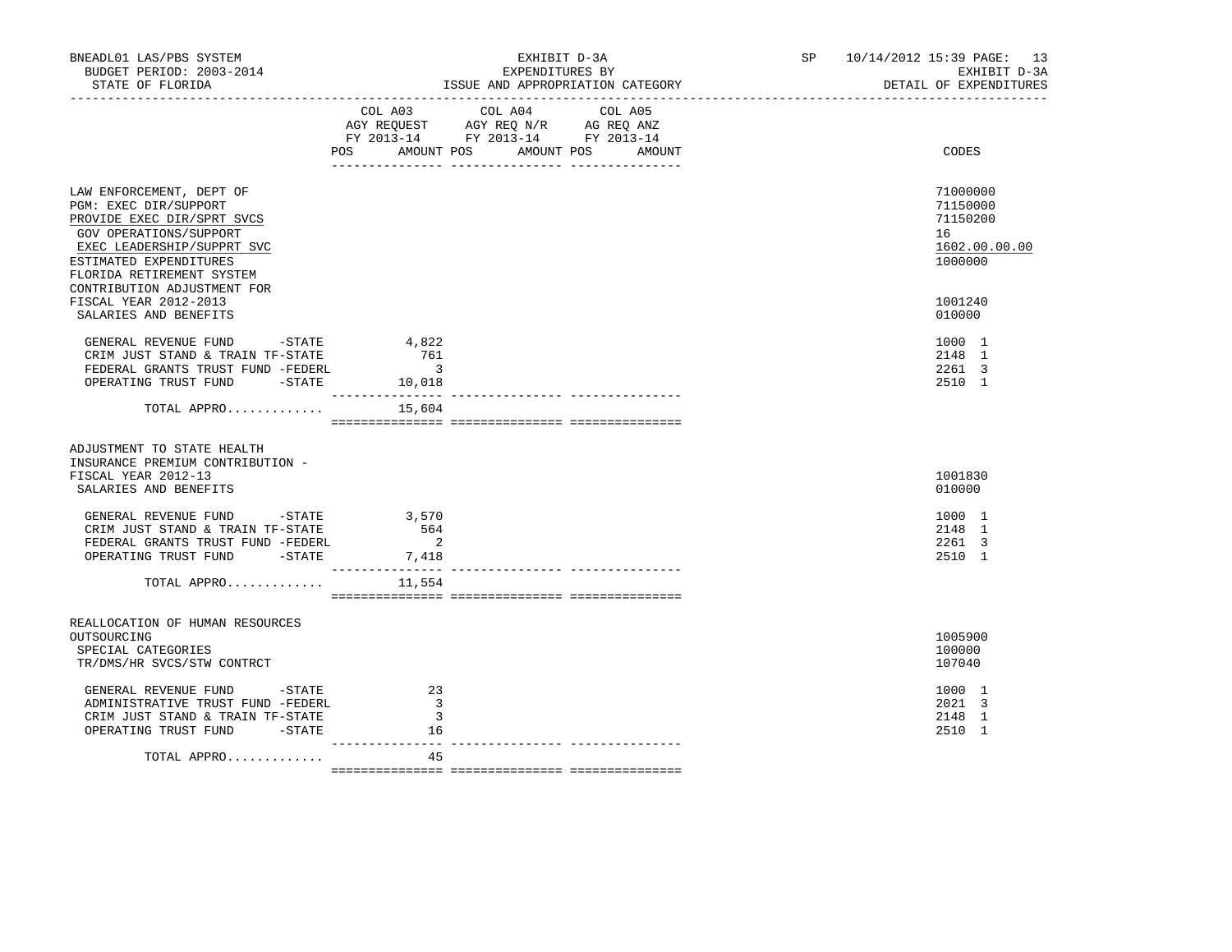| BNEADL01 LAS/PBS SYSTEM<br>BUDGET PERIOD: 2003-2014<br>STATE OF FLORIDA                                                                                                                                                                                                                                                                     |         | ISSUE AND APPROPRIATION CATEGORY                                                                                                                                                                                                                        | EXHIBIT D-3A<br>EXPENDITURES BY |                              | SP |          | 10/14/2012 15:39 PAGE: 14<br>EXHIBIT D-3A<br>DETAIL OF EXPENDITURES |
|---------------------------------------------------------------------------------------------------------------------------------------------------------------------------------------------------------------------------------------------------------------------------------------------------------------------------------------------|---------|---------------------------------------------------------------------------------------------------------------------------------------------------------------------------------------------------------------------------------------------------------|---------------------------------|------------------------------|----|----------|---------------------------------------------------------------------|
|                                                                                                                                                                                                                                                                                                                                             | COL A03 | COL A04<br>$\begin{tabular}{lllllllll} \bf AGY \,\,\, REQUEST \,\,\, & \bf AGY \,\, REQ \,\, N/R & \,\, AG \,\, REQ \,\, ANZ \\ \bf FY \,\, 2013-14 & \,\, FY \,\, 2013-14 & \,\, FY \,\, 2013-14 \\ \end{tabular}$<br>POS AMOUNT POS AMOUNT POS AMOUNT |                                 | COL A05                      |    |          | CODES                                                               |
| LAW ENFORCEMENT, DEPT OF<br>PGM: EXEC DIR/SUPPORT<br>PROVIDE EXEC DIR/SPRT SVCS<br>GOV OPERATIONS/SUPPORT<br>EXEC LEADERSHIP/SUPPRT SVC<br>ADJUSTMENTS TO CURRENT YEAR<br>ESTIMATED EXPENDITURES                                                                                                                                            |         |                                                                                                                                                                                                                                                         |                                 |                              |    |          | 71000000<br>71150000<br>71150200<br>16<br>1602.00.00.00<br>1600000  |
| TRANSFER FUNDS WITHIN THE AGENCY<br>GENERAL REVENUE - ADD<br>SALARIES AND BENEFITS                                                                                                                                                                                                                                                          |         |                                                                                                                                                                                                                                                         |                                 |                              |    |          | 160F220<br>010000                                                   |
| $-STATE$<br>GENERAL REVENUE FUND                                                                                                                                                                                                                                                                                                            |         | 250,000                                                                                                                                                                                                                                                 |                                 |                              |    |          | 1000 1                                                              |
|                                                                                                                                                                                                                                                                                                                                             |         |                                                                                                                                                                                                                                                         |                                 |                              |    |          |                                                                     |
| AGENCY ISSUE NARRATIVE:<br>2013-2014 BUDGET YEAR NARRATIVE:<br>Based on analysis of current expenditures, the Florida Department of Law Enforcement is requesting a realignment of<br>General Revenue budget authority to cover anticipated costs. The transfers to cover these costs was approved in Fiscal<br>Year 2012-13 on EOG# B7103. |         |                                                                                                                                                                                                                                                         |                                 | IT COMPONENT? NO             |    |          |                                                                     |
| POSITION DETAIL OF SALARIES AND BENEFITS:                                                                                                                                                                                                                                                                                                   |         |                                                                                                                                                                                                                                                         |                                 |                              |    |          | LAPSE LAPSED SALARIES                                               |
|                                                                                                                                                                                                                                                                                                                                             | ETE     |                                                                                                                                                                                                                                                         |                                 | BASE RATE ADDITIVES BENEFITS |    | SUBTOTAL | $\approx$<br>AND BENEFITS                                           |
| A03 - AGY REOUEST FY 2013-14                                                                                                                                                                                                                                                                                                                |         |                                                                                                                                                                                                                                                         |                                 |                              |    |          |                                                                     |
| NEW POSITIONS<br>OTHER SALARY AMOUNT<br>1000 GENERAL REVENUE FUND                                                                                                                                                                                                                                                                           |         |                                                                                                                                                                                                                                                         |                                 |                              |    |          | 250,000                                                             |
|                                                                                                                                                                                                                                                                                                                                             |         |                                                                                                                                                                                                                                                         |                                 |                              |    |          | ------------<br>250,000                                             |
|                                                                                                                                                                                                                                                                                                                                             |         |                                                                                                                                                                                                                                                         |                                 |                              |    |          | ==============                                                      |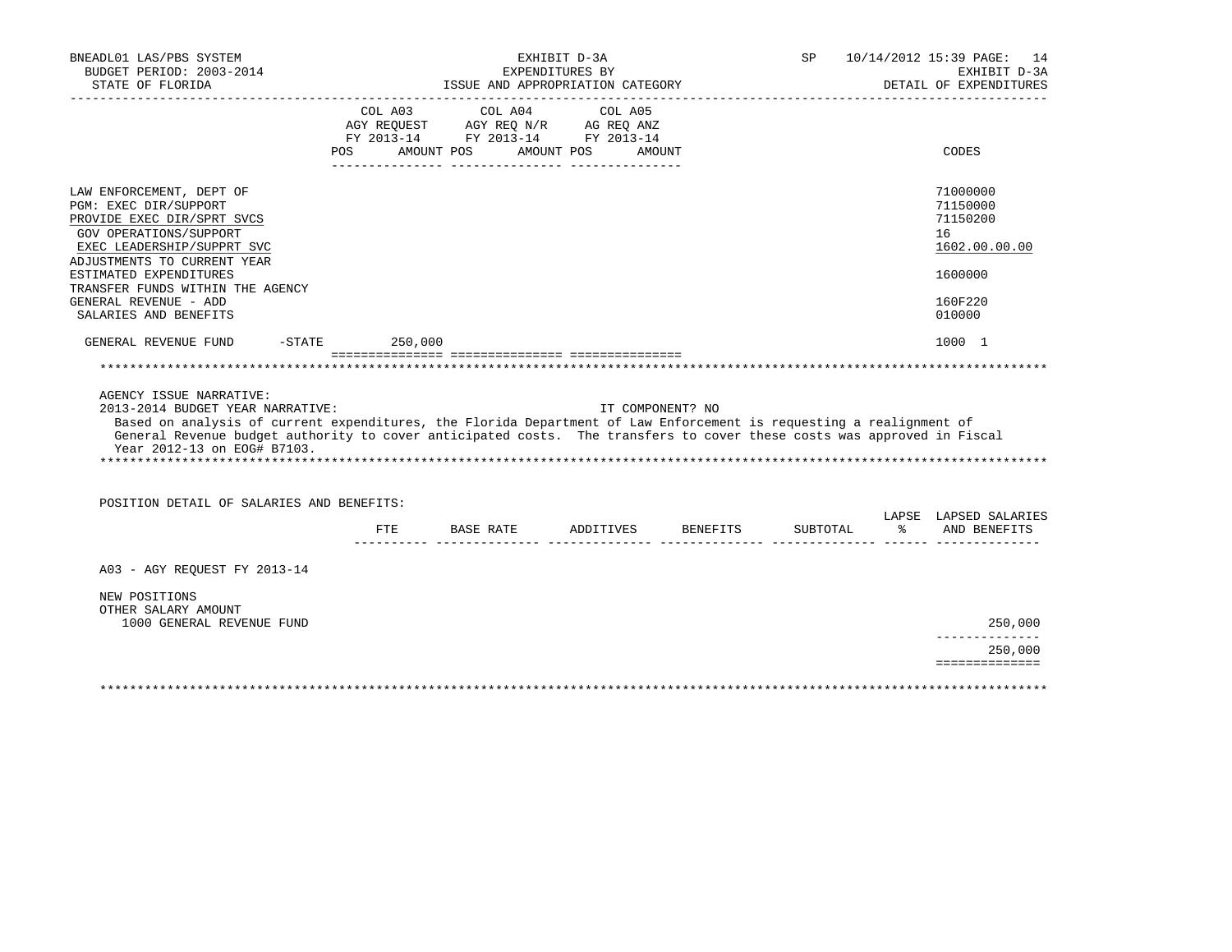| BNEADL01 LAS/PBS SYSTEM<br>BUDGET PERIOD: 2003-2014<br>STATE OF FLORIDA<br>____________________                                                                          | EXHIBIT D-3A<br>EXPENDITURES BY<br>ISSUE AND APPROPRIATION CATEGORY                                                                                                                                                                                                                                                                                                                                                                              | 10/14/2012 15:39 PAGE: 15<br>SP<br>EXHIBIT D-3A<br>DETAIL OF EXPENDITURES<br>------------------------ |
|--------------------------------------------------------------------------------------------------------------------------------------------------------------------------|--------------------------------------------------------------------------------------------------------------------------------------------------------------------------------------------------------------------------------------------------------------------------------------------------------------------------------------------------------------------------------------------------------------------------------------------------|-------------------------------------------------------------------------------------------------------|
|                                                                                                                                                                          | COL A03 COL A04 COL A05<br>$\begin{array}{ccccccccc}\n\text{AGY REQUEST} & & \text{AGY REQ} & \text{N/R} & & \text{AG REQ} & \text{ANZ} \\ \text{AGY REQUEST} & & \text{AGY REQ} & \text{N/R} & & \text{AG REQ} & \text{ANZ} \\ \text{FY} & 2013-14 & & \text{FY} & 2013-14 & & \text{FY} & 2013-14\n\end{array}$<br>POS AMOUNT POS AMOUNT POS<br>AMOUNT                                                                                         | CODES                                                                                                 |
| LAW ENFORCEMENT, DEPT OF<br>PGM: EXEC DIR/SUPPORT<br>PROVIDE EXEC DIR/SPRT SVCS<br>GOV OPERATIONS/SUPPORT<br>EXEC LEADERSHIP/SUPPRT SVC<br>ANNUALIZATION OF ADMINISTERED |                                                                                                                                                                                                                                                                                                                                                                                                                                                  | 71000000<br>71150000<br>71150200<br>16<br>1602.00.00.00                                               |
| FUNDS APPROPRIATIONS<br>STATE HEALTH INSURANCE ADJUSTMENT<br>FOR FY 2012-13 - 10 MONTHS<br><b>ANNUALIZATION</b><br>SALARIES AND BENEFITS                                 |                                                                                                                                                                                                                                                                                                                                                                                                                                                  | 26A0000<br>26A1830<br>010000                                                                          |
| GENERAL REVENUE FUND -STATE<br>CRIM JUST STAND & TRAIN TF-STATE<br>FEDERAL GRANTS TRUST FUND -FEDERL<br>OPERATING TRUST FUND -STATE 37,090                               | 17,850<br>2,820<br>10                                                                                                                                                                                                                                                                                                                                                                                                                            | 1000 1<br>2148 1<br>2261 3<br>2510 1                                                                  |
| TOTAL APPRO                                                                                                                                                              | 57,770                                                                                                                                                                                                                                                                                                                                                                                                                                           |                                                                                                       |
| PROGRAM REDUCTIONS<br>ELIMINATE EXCESS CRIMINAL JUSTICE<br>STANDARDS AND TRAINING TRUST FUND                                                                             |                                                                                                                                                                                                                                                                                                                                                                                                                                                  | 33V0000                                                                                               |
| AUTHORITY<br>SALARIES AND BENEFITS                                                                                                                                       |                                                                                                                                                                                                                                                                                                                                                                                                                                                  | 33V3400<br>010000                                                                                     |
| CRIM JUST STAND & TRAIN TF-STATE                                                                                                                                         | $275,000-$                                                                                                                                                                                                                                                                                                                                                                                                                                       | 2148 1                                                                                                |
|                                                                                                                                                                          |                                                                                                                                                                                                                                                                                                                                                                                                                                                  |                                                                                                       |
| AGENCY ISSUE NARRATIVE:<br>2013-2014 BUDGET YEAR NARRATIVE:<br>Priority # 11                                                                                             | IT COMPONENT? NO<br>Issue - The Criminal Justice Standards and Training Trust Fund ("Trust Fund") has experienced overall declines in revenue<br>since FY 06-07. In FY 08-09, the Legislature transferred \$1.2 million of recurring General Revenue appropriation to the                                                                                                                                                                        |                                                                                                       |
|                                                                                                                                                                          | Trust Fund and also "swept" \$1.5 million cash from the Trust Fund (non-recurring).                                                                                                                                                                                                                                                                                                                                                              |                                                                                                       |
|                                                                                                                                                                          | The trust fund revenue has continuously declined each year, approximately 34% overall from FY 06-07 to FY 11-12.                                                                                                                                                                                                                                                                                                                                 |                                                                                                       |
|                                                                                                                                                                          | Results - The additional liability placed on the trust fund in FY 08-09, the trust fund "sweep" in FY 08-09, and the<br>continuous revenue decline over the last several years have threatened the insolvency of the fund. Therefore, the<br>Florida Department of Law Enforcement (FDLE) is requesting a recurring reduction of \$2,850,000 in trust fund authority as<br>the fund cannot sustain the current appropriation level at this time. |                                                                                                       |
| Effective date - July 1, 2013                                                                                                                                            |                                                                                                                                                                                                                                                                                                                                                                                                                                                  |                                                                                                       |

\*\*\*\*\*\*\*\*\*\*\*\*\*\*\*\*\*\*\*\*\*\*\*\*\*\*\*\*\*\*\*\*\*\*\*\*\*\*\*\*\*\*\*\*\*\*\*\*\*\*\*\*\*\*\*\*\*\*\*\*\*\*\*\*\*\*\*\*\*\*\*\*\*\*\*\*\*\*\*\*\*\*\*\*\*\*\*\*\*\*\*\*\*\*\*\*\*\*\*\*\*\*\*\*\*\*\*\*\*\*\*\*\*\*\*\*\*\*\*\*\*\*\*\*\*\*\*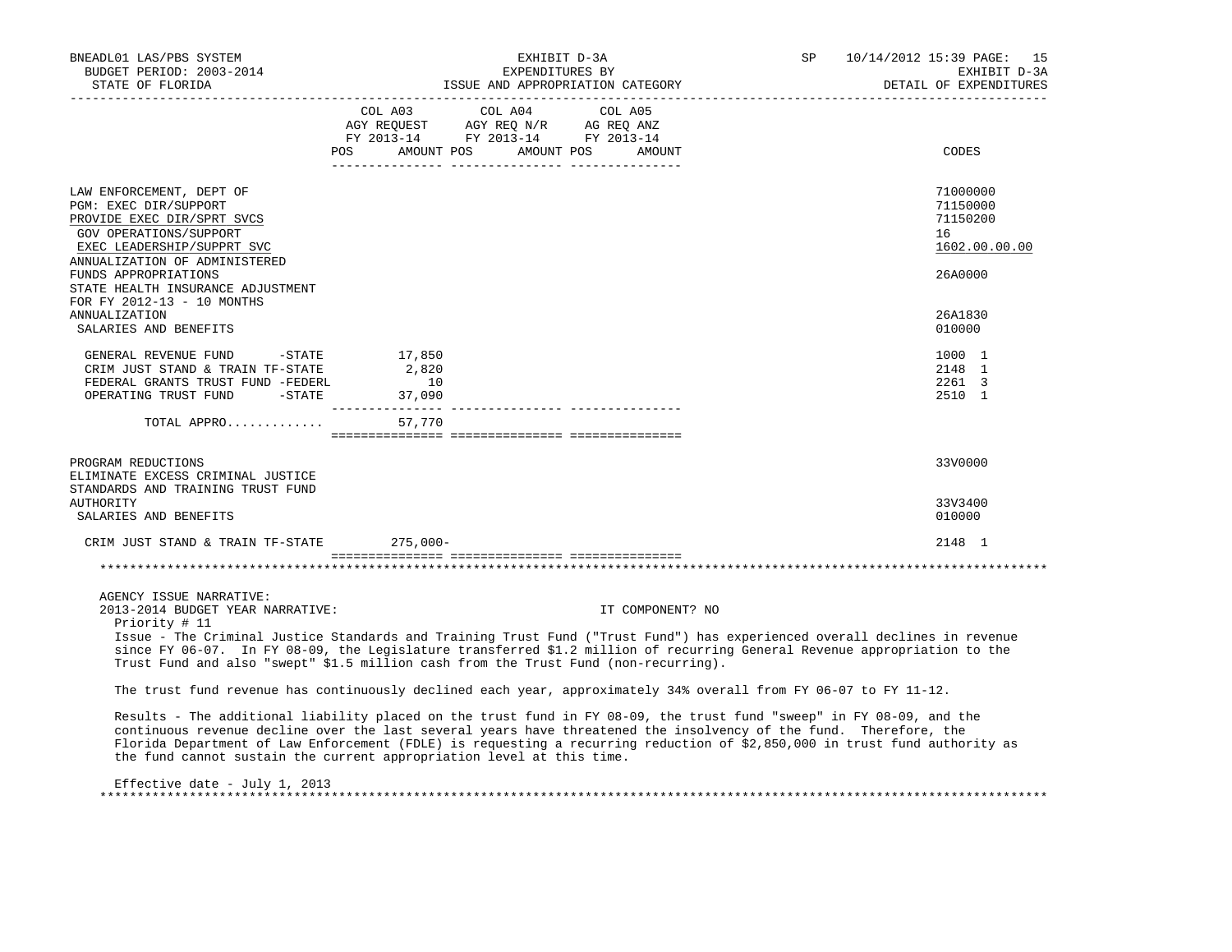| BNEADL01 LAS/PBS SYSTEM<br>BUDGET PERIOD: 2003-2014<br>STATE OF FLORIDA<br>___________________                                                                                                                                          |                         | EXHIBIT D-3A<br>EXPENDITURES BY<br>ISSUE AND APPROPRIATION CATEGORY                                     | SP                              | 10/14/2012 15:39 PAGE: 16<br>EXHIBIT D-3A<br>DETAIL OF EXPENDITURES |                                                                    |
|-----------------------------------------------------------------------------------------------------------------------------------------------------------------------------------------------------------------------------------------|-------------------------|---------------------------------------------------------------------------------------------------------|---------------------------------|---------------------------------------------------------------------|--------------------------------------------------------------------|
|                                                                                                                                                                                                                                         | <b>POS</b>              | COL A03 COL A04<br>AGY REQUEST AGY REQ N/R AG REQ ANZ<br>FY 2013-14 FY 2013-14 FY 2013-14<br>AMOUNT POS | COL A05<br>AMOUNT POS<br>AMOUNT |                                                                     | CODES                                                              |
| LAW ENFORCEMENT, DEPT OF<br>PGM: EXEC DIR/SUPPORT<br>PROVIDE EXEC DIR/SPRT SVCS<br>GOV OPERATIONS/SUPPORT<br>EXEC LEADERSHIP/SUPPRT SVC<br>PROGRAM REDUCTIONS<br>ELIMINATE EXCESS CRIMINAL JUSTICE<br>STANDARDS AND TRAINING TRUST FUND |                         |                                                                                                         |                                 |                                                                     | 71000000<br>71150000<br>71150200<br>16<br>1602.00.00.00<br>33V0000 |
| AUTHORITY                                                                                                                                                                                                                               |                         |                                                                                                         |                                 |                                                                     | 33V3400                                                            |
| POSITION DETAIL OF SALARIES AND BENEFITS:                                                                                                                                                                                               | ETE                     | BASE RATE ADDITIVES BENEFITS                                                                            |                                 | SUBTOTAL                                                            | LAPSE LAPSED SALARIES<br>% AND BENEFITS                            |
| A03 - AGY REQUEST FY 2013-14<br>CHANGES TO CURRENTLY AUTHORIZED POSITIONS<br>OTHER SALARY AMOUNT<br>2148 CRIM JUST STAND & TRAIN TF                                                                                                     |                         |                                                                                                         |                                 |                                                                     | $275,000-$                                                         |
|                                                                                                                                                                                                                                         |                         |                                                                                                         |                                 |                                                                     | -------------<br>275,000-<br>==============                        |
| TOTAL: EXEC LEADERSHIP/SUPPRT SVC<br>BY FUND TYPE<br>GENERAL REVENUE FUND<br>TRUST FUNDS                                                                                                                                                | 3,232,108<br>4,886,685  |                                                                                                         |                                 |                                                                     | 1602.00.00.00<br>1000<br>2000                                      |
| TOTAL POSITIONS 98.50<br>TOTAL PROG COMP 8,118,793<br>TOTAL SALARY RATE 5,228,065                                                                                                                                                       |                         |                                                                                                         |                                 |                                                                     |                                                                    |
| TOTAL: PROVIDE EXEC DIR/SPRT SVCS<br>BY FUND TYPE<br>GENERAL REVENUE FUND<br>TRUST FUNDS                                                                                                                                                | 3,246,308<br>49,381,589 |                                                                                                         |                                 |                                                                     | 71150200<br>1000<br>2000                                           |
| TOTAL POSITIONS $119.50$<br>TOTAL BUREAU 52,627,897<br>TOTAL SALARY RATE $6.059.472$                                                                                                                                                    | _______________         | ---------------- ---------------                                                                        |                                 |                                                                     |                                                                    |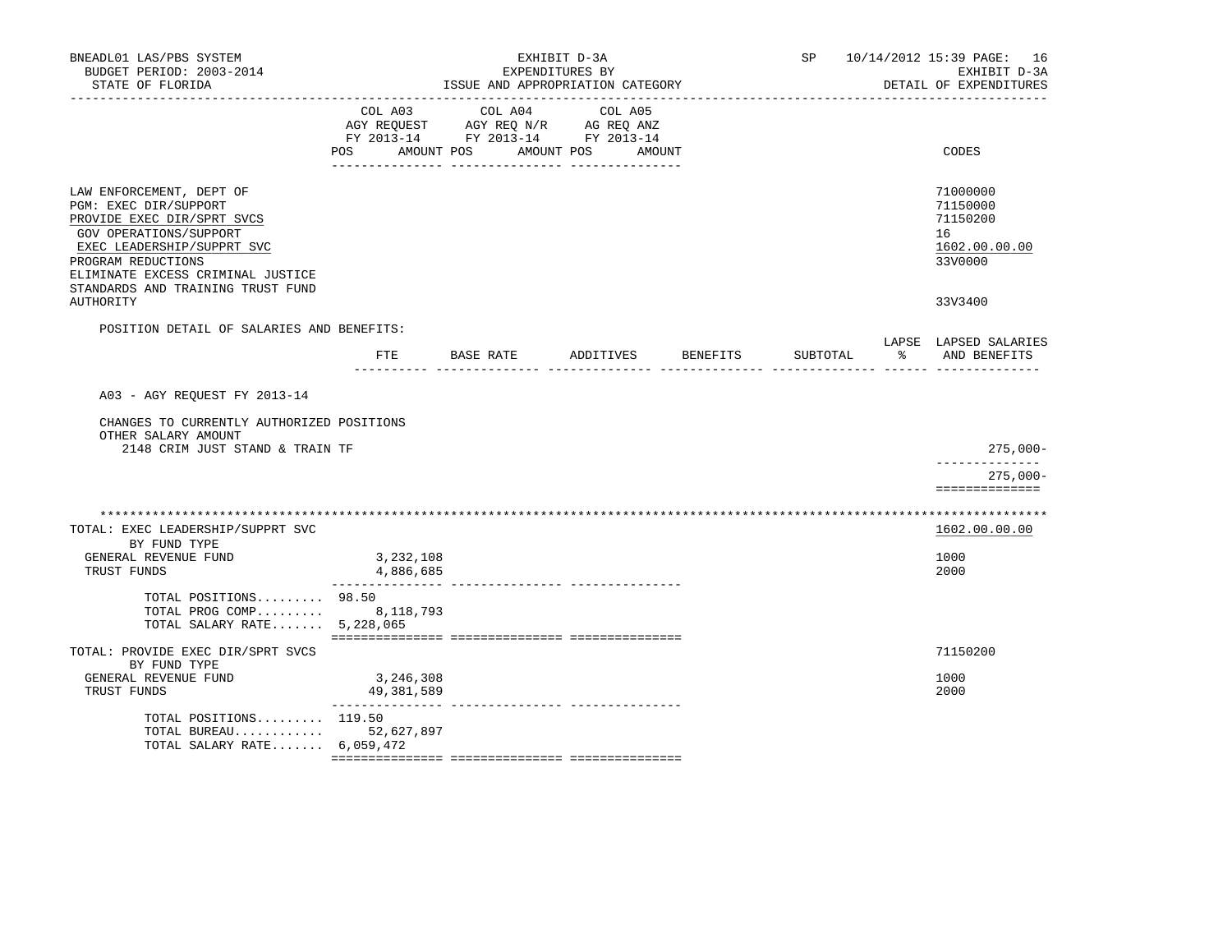| BNEADL01 LAS/PBS SYSTEM<br>BUDGET PERIOD: 2003-2014<br>STATE OF FLORIDA                                                                                                                                                        |  |                                    | EXHIBIT D-3A<br>EXPENDITURES BY<br>ISSUE AND APPROPRIATION CATEGORY                                                       | SP <sub>2</sub> | 10/14/2012 15:39 PAGE: 17<br>EXHIBIT D-3A<br>DETAIL OF EXPENDITURES                     |
|--------------------------------------------------------------------------------------------------------------------------------------------------------------------------------------------------------------------------------|--|------------------------------------|---------------------------------------------------------------------------------------------------------------------------|-----------------|-----------------------------------------------------------------------------------------|
|                                                                                                                                                                                                                                |  | AMOUNT POS<br>POS                  | COL A03 COL A04 COL A05<br>AGY REQUEST AGY REQ N/R AG REQ ANZ<br>FY 2013-14 FY 2013-14 FY 2013-14<br>AMOUNT POS<br>AMOUNT |                 | CODES                                                                                   |
| LAW ENFORCEMENT, DEPT OF<br>PRG: FL CAPITOL POLICE<br>CAPITOL POLICE SERVICES<br>PUBLIC PROTECTION<br>LAW ENFORCEMENT<br>ESTIMATED EXPENDITURES<br>ESTIMATED EXPENDITURES - OPERATIONS<br>SALARY RATE<br>SALARY RATE 3,526,886 |  |                                    |                                                                                                                           |                 | 71000000<br>71550000<br>71550100<br>12<br>1202.00.00.00<br>1000000<br>1001000<br>000000 |
| SALARIES AND BENEFITS                                                                                                                                                                                                          |  |                                    |                                                                                                                           |                 | 010000                                                                                  |
| GENERAL REVENUE FUND<br>OPERATING TRUST FUND                                                                                                                                                                                   |  | = STATE 2,114<br>= STATE 4,966,415 |                                                                                                                           |                 | 1000 1<br>2510 1                                                                        |
| TOTAL POSITIONS 90.00<br>TOTAL APPRO 4,968,529                                                                                                                                                                                 |  |                                    |                                                                                                                           |                 |                                                                                         |
| OTHER PERSONAL SERVICES                                                                                                                                                                                                        |  |                                    |                                                                                                                           |                 | 030000                                                                                  |
| OPERATING TRUST FUND                                                                                                                                                                                                           |  | -STATE 28,778                      |                                                                                                                           |                 | 2510 1                                                                                  |
| EXPENSES                                                                                                                                                                                                                       |  |                                    |                                                                                                                           |                 | 040000                                                                                  |
| OPERATING TRUST FUND                                                                                                                                                                                                           |  | -STATE 532,837                     |                                                                                                                           |                 | 2510 1                                                                                  |
| OPERATING CAPITAL OUTLAY                                                                                                                                                                                                       |  |                                    |                                                                                                                           |                 | 060000                                                                                  |
| OPERATING TRUST FUND                                                                                                                                                                                                           |  | $-STATE$<br>85,369                 |                                                                                                                           |                 | 2510 1                                                                                  |
| SPECIAL CATEGORIES<br>ACQUISITION/MOTOR VEHICLES                                                                                                                                                                               |  |                                    |                                                                                                                           |                 | 100000<br>100021                                                                        |
| OPERATING TRUST FUND                                                                                                                                                                                                           |  | $-STATE$ 30,500                    |                                                                                                                           |                 | 2510 1                                                                                  |
| CONTRACTED SERVICES                                                                                                                                                                                                            |  |                                    |                                                                                                                           |                 | 100777                                                                                  |
| OPERATING TRUST FUND                                                                                                                                                                                                           |  | $-$ STATE $70,084$                 |                                                                                                                           |                 | 2510 1                                                                                  |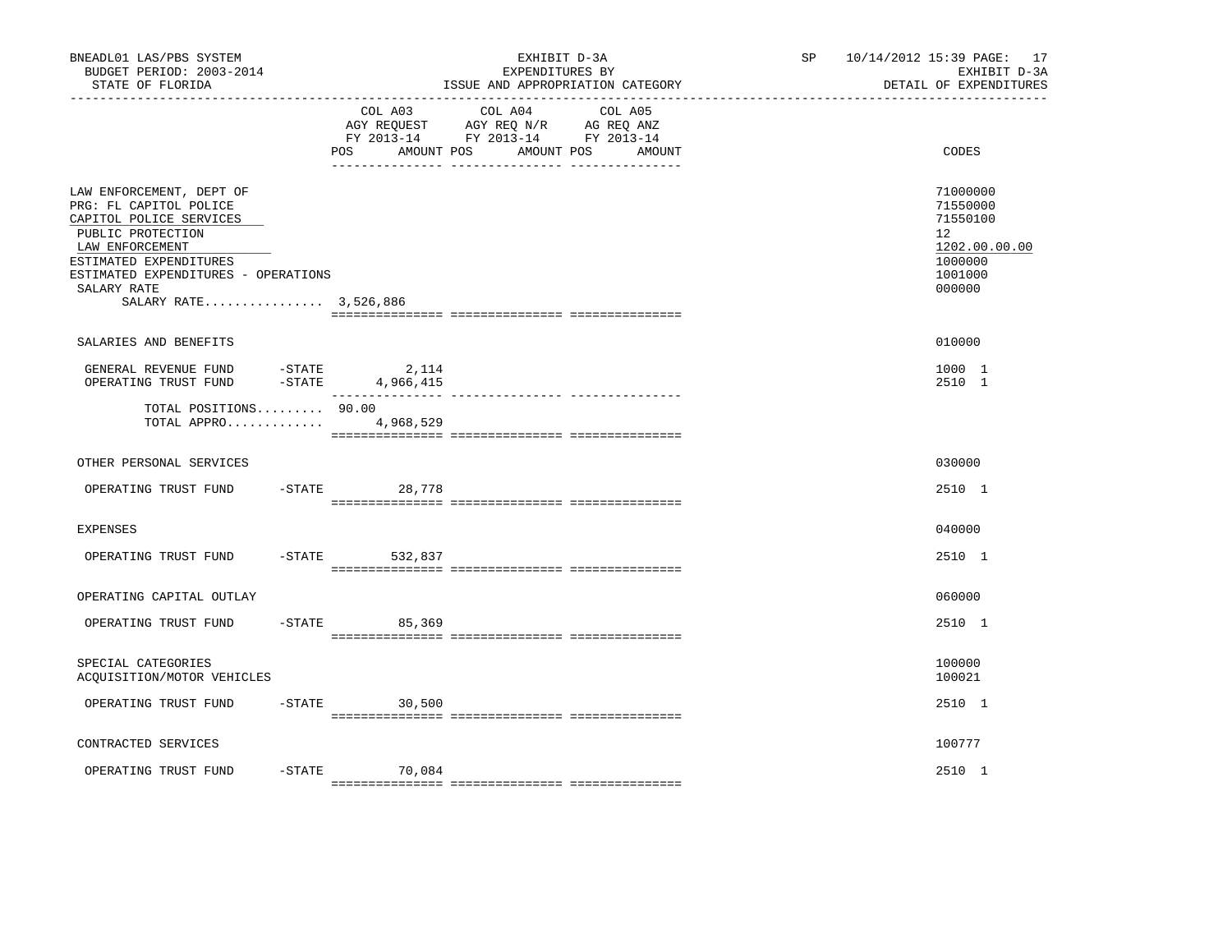| BNEADL01 LAS/PBS SYSTEM<br>BUDGET PERIOD: 2003-2014<br>STATE OF FLORIDA                                                                                                                                                                  |                            | EXHIBIT D-3A<br>EXPENDITURES BY<br>ISSUE AND APPROPRIATION CATEGORY                                                              | 10/14/2012 15:39 PAGE: 18<br>SP and the set of the set of the set of the set of the set of the set of the set of the set of the set of the set of the set of the set of the set of the set of the set of the set of the set of the set of the set of the se | EXHIBIT D-3A<br>DETAIL OF EXPENDITURES                                                                |
|------------------------------------------------------------------------------------------------------------------------------------------------------------------------------------------------------------------------------------------|----------------------------|----------------------------------------------------------------------------------------------------------------------------------|-------------------------------------------------------------------------------------------------------------------------------------------------------------------------------------------------------------------------------------------------------------|-------------------------------------------------------------------------------------------------------|
|                                                                                                                                                                                                                                          | COL A03                    | COL A04<br>COL A05<br>AGY REQUEST AGY REQ N/R AG REQ ANZ<br>FY 2013-14 FY 2013-14 FY 2013-14<br>POS AMOUNT POS AMOUNT POS AMOUNT |                                                                                                                                                                                                                                                             | CODES                                                                                                 |
| LAW ENFORCEMENT, DEPT OF<br>PRG: FL CAPITOL POLICE<br>CAPITOL POLICE SERVICES<br>PUBLIC PROTECTION<br>LAW ENFORCEMENT<br>ESTIMATED EXPENDITURES<br>ESTIMATED EXPENDITURES - OPERATIONS<br>SPECIAL CATEGORIES<br>CAPITOL COMPLEX SECURITY | 7,360                      |                                                                                                                                  | 12                                                                                                                                                                                                                                                          | 71000000<br>71550000<br>71550100<br>1202.00.00.00<br>1000000<br>1001000<br>100000<br>100852<br>1000 1 |
| GENERAL REVENUE FUND -STATE<br>OPERATING TRUST FUND -STATE                                                                                                                                                                               | 20,000                     |                                                                                                                                  |                                                                                                                                                                                                                                                             | 2510 1                                                                                                |
| TOTAL APPRO                                                                                                                                                                                                                              | 27,360                     |                                                                                                                                  |                                                                                                                                                                                                                                                             |                                                                                                       |
| RISK MANAGEMENT INSURANCE                                                                                                                                                                                                                |                            |                                                                                                                                  |                                                                                                                                                                                                                                                             | 103241                                                                                                |
| OPERATING TRUST FUND                                                                                                                                                                                                                     | -STATE 83,559              |                                                                                                                                  |                                                                                                                                                                                                                                                             | 2510 1                                                                                                |
| SALARY INCENTIVE PAYMENTS                                                                                                                                                                                                                |                            |                                                                                                                                  |                                                                                                                                                                                                                                                             | 103290                                                                                                |
| OPERATING TRUST FUND                                                                                                                                                                                                                     | $-$ STATE 68,064           |                                                                                                                                  |                                                                                                                                                                                                                                                             | 2510 1                                                                                                |
| LEASE/PURCHASE/EQUIPMENT                                                                                                                                                                                                                 |                            |                                                                                                                                  |                                                                                                                                                                                                                                                             | 105281                                                                                                |
| OPERATING TRUST FUND                                                                                                                                                                                                                     | $-STATE$ 5,000             |                                                                                                                                  |                                                                                                                                                                                                                                                             | 2510 1                                                                                                |
| TR/DMS/HR SVCS/STW CONTRCT                                                                                                                                                                                                               |                            |                                                                                                                                  |                                                                                                                                                                                                                                                             | 107040                                                                                                |
| -STATE<br>GENERAL REVENUE FUND<br>OPERATING TRUST FUND                                                                                                                                                                                   | 345<br>$-$ STATE<br>26,628 |                                                                                                                                  |                                                                                                                                                                                                                                                             | 1000 1<br>2510 1                                                                                      |
| TOTAL APPRO                                                                                                                                                                                                                              | 26,973                     |                                                                                                                                  |                                                                                                                                                                                                                                                             |                                                                                                       |
| DATA PROCESSING SERVICES<br>TRC - DMS                                                                                                                                                                                                    |                            |                                                                                                                                  |                                                                                                                                                                                                                                                             | 210000<br>210010                                                                                      |
| OPERATING TRUST FUND                                                                                                                                                                                                                     | $-STATE$ 6,969             |                                                                                                                                  |                                                                                                                                                                                                                                                             | 2510 1                                                                                                |
| TOTAL: ESTIMATED EXPENDITURES - OPERATIONS<br>TOTAL POSITIONS 90.00<br>TOTAL ISSUE<br>TOTAL SALARY RATE 3,526,886                                                                                                                        | 5,934,022                  |                                                                                                                                  |                                                                                                                                                                                                                                                             | 1001000                                                                                               |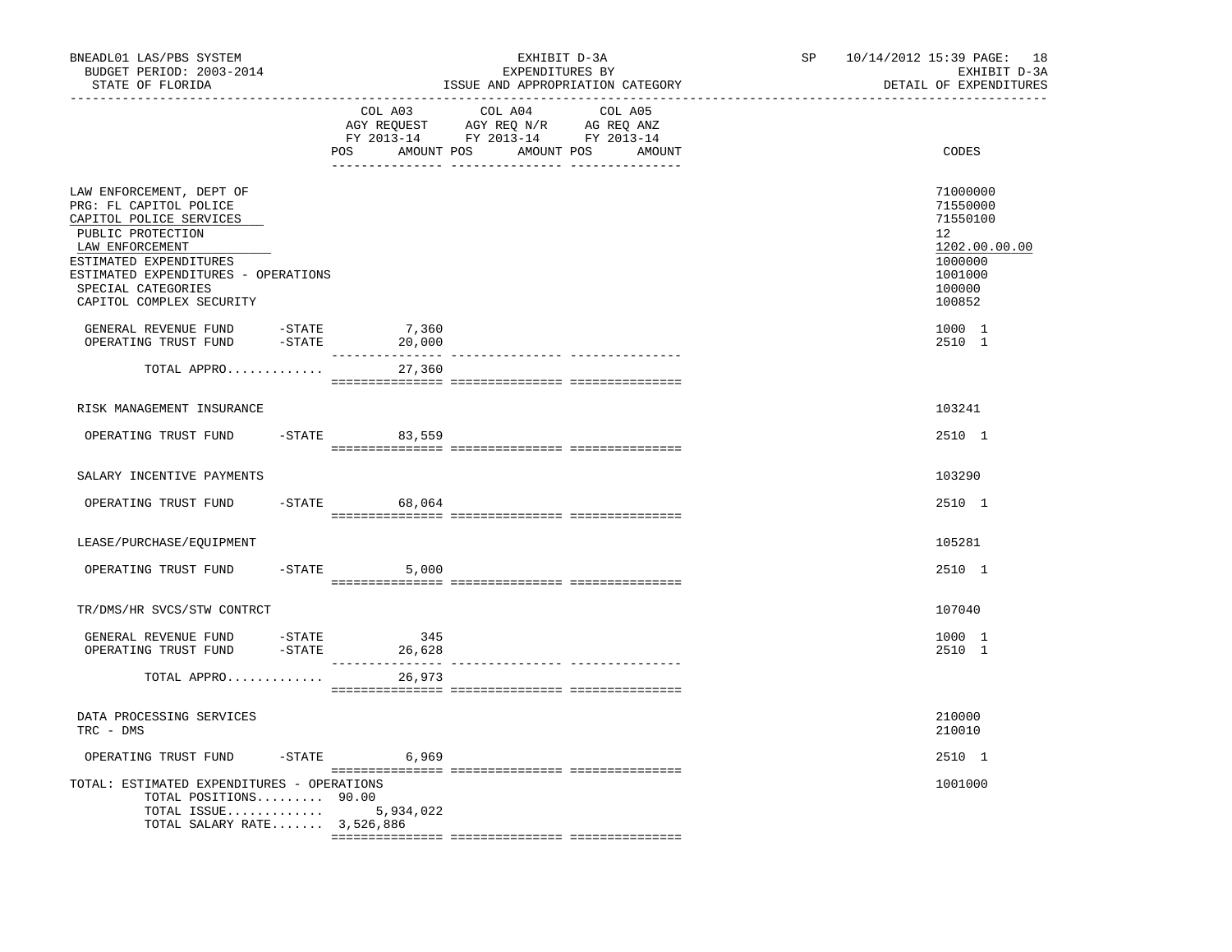| BNEADL01 LAS/PBS SYSTEM<br>BUDGET PERIOD: 2003-2014<br>STATE OF FLORIDA                                                                                                       |                  |                              | EXHIBIT D-3A<br>EXPENDITURES BY<br>ISSUE AND APPROPRIATION CATEGORY                                                  | SP 10/14/2012 15:39 PAGE: 19<br>EXHIBIT D-3A<br>DETAIL OF EXPENDITURES          |
|-------------------------------------------------------------------------------------------------------------------------------------------------------------------------------|------------------|------------------------------|----------------------------------------------------------------------------------------------------------------------|---------------------------------------------------------------------------------|
|                                                                                                                                                                               |                  | COL A03<br>AMOUNT POS<br>POS | COL A04<br>COL A05<br>AGY REQUEST AGY REQ N/R AG REQ ANZ<br>FY 2013-14 FY 2013-14 FY 2013-14<br>AMOUNT POS<br>AMOUNT | CODES                                                                           |
| LAW ENFORCEMENT, DEPT OF<br>PRG: FL CAPITOL POLICE<br>CAPITOL POLICE SERVICES<br>PUBLIC PROTECTION<br>LAW ENFORCEMENT<br>ESTIMATED EXPENDITURES<br>CASUALTY INSURANCE PREMIUM |                  |                              |                                                                                                                      | 71000000<br>71550000<br>71550100<br>12 <sup>°</sup><br>1202.00.00.00<br>1000000 |
| ADJUSTMENT<br>SPECIAL CATEGORIES<br>RISK MANAGEMENT INSURANCE                                                                                                                 |                  |                              |                                                                                                                      | 1001090<br>100000<br>103241                                                     |
| OPERATING TRUST FUND -STATE 10,196                                                                                                                                            |                  |                              |                                                                                                                      | 2510 1                                                                          |
| FLORIDA RETIREMENT SYSTEM<br>CONTRIBUTION ADJUSTMENT FOR<br>FISCAL YEAR 2012-2013<br>SALARIES AND BENEFITS                                                                    |                  |                              |                                                                                                                      | 1001240<br>010000                                                               |
| GENERAL REVENUE FUND<br>OPERATING TRUST FUND                                                                                                                                  | $-$ STATE        | 9<br>$-STATE$ 23,703         |                                                                                                                      | 1000 1<br>2510 1                                                                |
| TOTAL APPRO                                                                                                                                                                   |                  | 23,712                       |                                                                                                                      |                                                                                 |
| ADJUSTMENT TO STATE HEALTH<br>INSURANCE PREMIUM CONTRIBUTION -<br>FISCAL YEAR 2012-13<br>SALARIES AND BENEFITS                                                                |                  |                              |                                                                                                                      | 1001830<br>010000                                                               |
| GENERAL REVENUE FUND<br>OPERATING TRUST FUND                                                                                                                                  | -STATE<br>-STATE | 4<br>10,094                  |                                                                                                                      | 1000 1<br>2510 1                                                                |
| TOTAL APPRO                                                                                                                                                                   |                  | ________________<br>10,098   | ------------- -----------                                                                                            |                                                                                 |
| REALLOCATION OF HUMAN RESOURCES<br>OUTSOURCING<br>SPECIAL CATEGORIES<br>TR/DMS/HR SVCS/STW CONTRCT                                                                            |                  |                              |                                                                                                                      | 1005900<br>100000<br>107040                                                     |
| OPERATING TRUST FUND                                                                                                                                                          | $-$ STATE        | 30                           |                                                                                                                      | 2510 1                                                                          |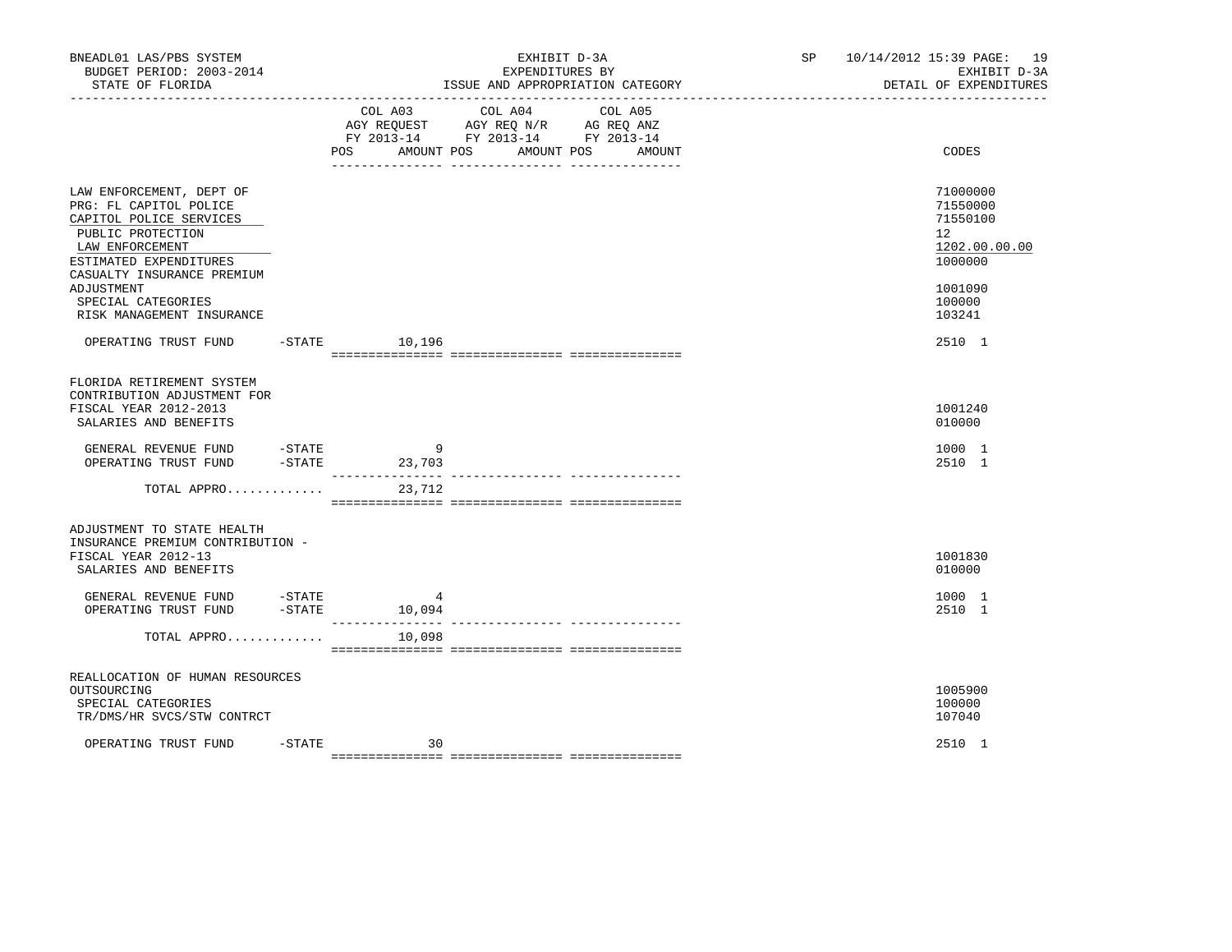| BNEADL01 LAS/PBS SYSTEM<br>BUDGET PERIOD: 2003-2014<br>STATE OF FLORIDA                                                                                                                                                                                                                                                                                 | EXHIBIT D-3A<br>EXPENDITURES BY  |           |                                                                                                                                                            |  |  |                  | ISSUE AND APPROPRIATION CATEGORY |  |  |                                                                                                                                                                                                                                                                                                      |  |  | SP |  | 10/14/2012 15:39 PAGE:<br>20<br>EXHIBIT D-3A<br>DETAIL OF EXPENDITURES |
|---------------------------------------------------------------------------------------------------------------------------------------------------------------------------------------------------------------------------------------------------------------------------------------------------------------------------------------------------------|----------------------------------|-----------|------------------------------------------------------------------------------------------------------------------------------------------------------------|--|--|------------------|----------------------------------|--|--|------------------------------------------------------------------------------------------------------------------------------------------------------------------------------------------------------------------------------------------------------------------------------------------------------|--|--|----|--|------------------------------------------------------------------------|
|                                                                                                                                                                                                                                                                                                                                                         | POS AMOUNT POS AMOUNT POS AMOUNT |           | $\begin{tabular}{lcccc} CDL A03 & CDL A04 & CDL A05 \\ AGY REQUEST & AGY REQ N/R & AG REQ ANZ \\ FY & 2013-14 & FY & 2013-14 & FY & 2013-14 \end{tabular}$ |  |  |                  |                                  |  |  | CODES                                                                                                                                                                                                                                                                                                |  |  |    |  |                                                                        |
| LAW ENFORCEMENT, DEPT OF<br>PRG: FL CAPITOL POLICE<br>CAPITOL POLICE SERVICES<br>PUBLIC PROTECTION<br>LAW ENFORCEMENT<br>ESTIMATED EXPENDITURES REALIGNMENT<br>REALIGNMENT OF EXPENDITURES -<br><b>DEDUCT</b>                                                                                                                                           |                                  |           |                                                                                                                                                            |  |  |                  |                                  |  |  | 71000000<br>71550000<br>71550100<br>12<br>1202.00.00.00<br>2000000<br>2000100                                                                                                                                                                                                                        |  |  |    |  |                                                                        |
| SALARY RATE<br>SALARY RATE 35,958-                                                                                                                                                                                                                                                                                                                      |                                  |           |                                                                                                                                                            |  |  |                  |                                  |  |  | 000000                                                                                                                                                                                                                                                                                               |  |  |    |  |                                                                        |
| SALARIES AND BENEFITS                                                                                                                                                                                                                                                                                                                                   |                                  |           |                                                                                                                                                            |  |  |                  |                                  |  |  | 010000                                                                                                                                                                                                                                                                                               |  |  |    |  |                                                                        |
| OPERATING TRUST FUND                                                                                                                                                                                                                                                                                                                                    | $2.00-$<br>$-STATE$              | 60,922-   |                                                                                                                                                            |  |  |                  |                                  |  |  | 2510 1                                                                                                                                                                                                                                                                                               |  |  |    |  |                                                                        |
| TOTAL: REALIGNMENT OF EXPENDITURES -<br>DEDUCT<br>TOTAL POSITIONS 2.00-<br>TOTAL ISSUE<br>TOTAL SALARY RATE 35,958-                                                                                                                                                                                                                                     |                                  | $60,922-$ |                                                                                                                                                            |  |  |                  |                                  |  |  | 2000100                                                                                                                                                                                                                                                                                              |  |  |    |  |                                                                        |
|                                                                                                                                                                                                                                                                                                                                                         |                                  |           |                                                                                                                                                            |  |  |                  |                                  |  |  |                                                                                                                                                                                                                                                                                                      |  |  |    |  |                                                                        |
| AGENCY ISSUE NARRATIVE:<br>2013-2014 BUDGET YEAR NARRATIVE:<br>The Florida Department of Law Enforcement is requesting the transfer of the budget, position, and salary rate between<br>budget entities, with the intent to more accurately realign budget with anticipated agency needs. The net effect of this<br>issue and Issue 2000020 is $$-0-$ . |                                  |           |                                                                                                                                                            |  |  | IT COMPONENT? NO |                                  |  |  |                                                                                                                                                                                                                                                                                                      |  |  |    |  |                                                                        |
| POSITION DETAIL OF SALARIES AND BENEFITS:                                                                                                                                                                                                                                                                                                               |                                  |           |                                                                                                                                                            |  |  |                  |                                  |  |  |                                                                                                                                                                                                                                                                                                      |  |  |    |  |                                                                        |
|                                                                                                                                                                                                                                                                                                                                                         |                                  |           |                                                                                                                                                            |  |  |                  |                                  |  |  | LAPSE LAPSED SALARIES<br>FTE BASE RATE ADDITIVES BENEFITS SUBTOTAL % AND BENEFITS                                                                                                                                                                                                                    |  |  |    |  |                                                                        |
| A03 - AGY REQUEST FY 2013-14                                                                                                                                                                                                                                                                                                                            |                                  |           |                                                                                                                                                            |  |  |                  |                                  |  |  |                                                                                                                                                                                                                                                                                                      |  |  |    |  |                                                                        |
| CHANGES TO CURRENTLY AUTHORIZED POSITIONS<br>8206 SECURITY OFFICER                                                                                                                                                                                                                                                                                      |                                  |           |                                                                                                                                                            |  |  |                  |                                  |  |  |                                                                                                                                                                                                                                                                                                      |  |  |    |  |                                                                        |
| 01405 001<br>02075 001                                                                                                                                                                                                                                                                                                                                  |                                  |           | $1.00 - 17,979 - 1.00 - 1.00 - 17,979 -$                                                                                                                   |  |  |                  |                                  |  |  | $\begin{array}{cccccccc} 1.00- & & 17,979- & & 12,482- & & 30,461- & 0.00 & & 30,461- & & 0.00 & & 0.00 & & 0.00 & & 0.00 & & 0.00 & & 0.00 & & 0.00 & & 0.00 & & 0.00 & & 0.00 & & 0.00 & & 0.00 & & 0.00 & & 0.00 & & 0.00 & & 0.00 & & 0.00 & & 0.00 & & 0.00 & & 0.00 & & 0.00 & & 0.00 & & 0.0$ |  |  |    |  |                                                                        |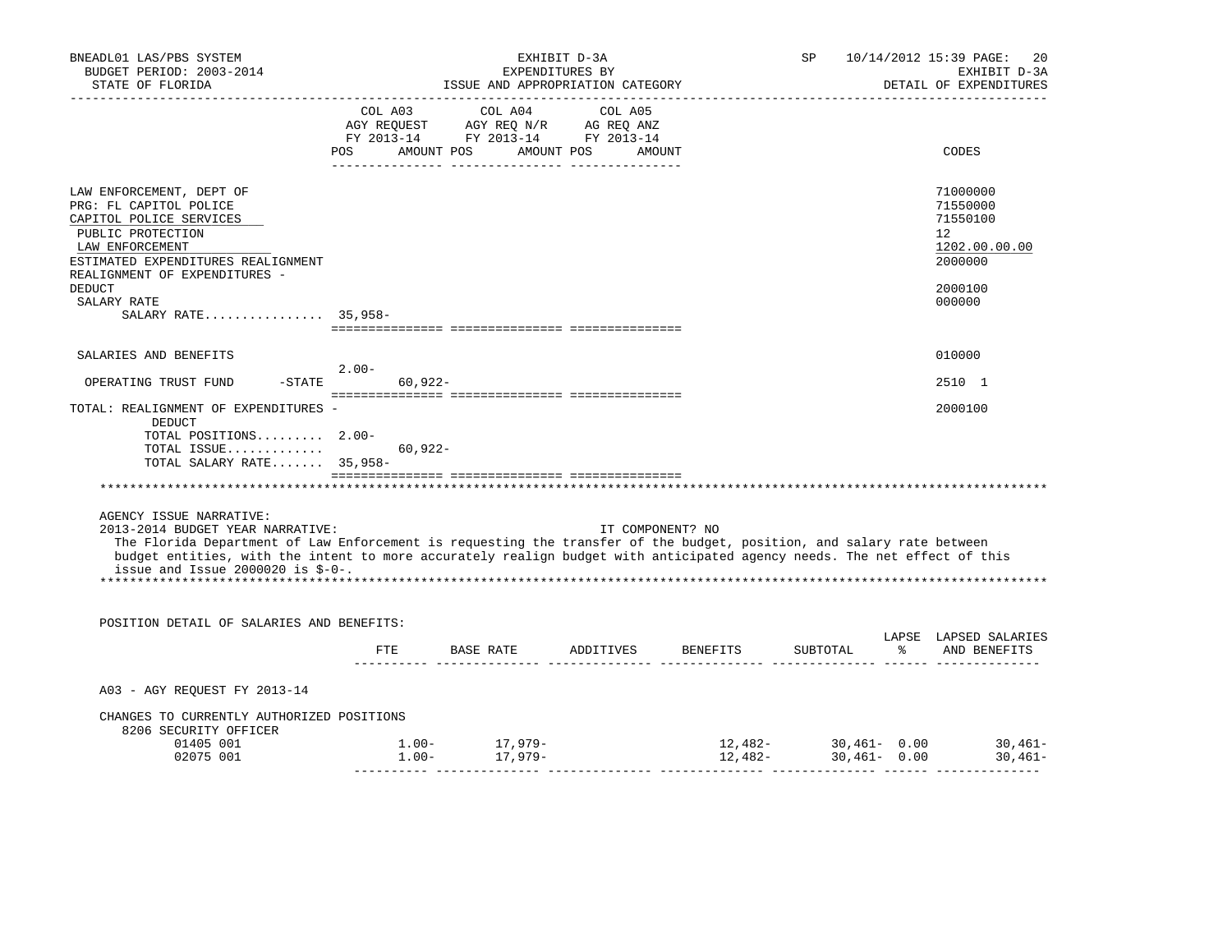| BNEADL01 LAS/PBS SYSTEM<br>BUDGET PERIOD: 2003-2014<br>STATE OF FLORIDA                                                                                                                      |                    | EXPENDITURES BY<br>ISSUE AND APPROPRIATION CATEGORY                                                                   | EXHIBIT D-3A                           | SP | 10/14/2012 15:39 PAGE:<br>-21<br>EXHIBIT D-3A<br>DETAIL OF EXPENDITURES |
|----------------------------------------------------------------------------------------------------------------------------------------------------------------------------------------------|--------------------|-----------------------------------------------------------------------------------------------------------------------|----------------------------------------|----|-------------------------------------------------------------------------|
|                                                                                                                                                                                              | COL A03            | COL A04<br>AGY REQUEST AGY REQ N/R AG REQ ANZ<br>FY 2013-14 FY 2013-14 FY 2013-14<br>POS AMOUNT POS AMOUNT POS AMOUNT | COL A05                                |    | CODES                                                                   |
| LAW ENFORCEMENT, DEPT OF<br>PRG: FL CAPITOL POLICE<br>CAPITOL POLICE SERVICES<br>PUBLIC PROTECTION<br>LAW ENFORCEMENT<br>ESTIMATED EXPENDITURES REALIGNMENT<br>REALIGNMENT OF EXPENDITURES - |                    |                                                                                                                       |                                        |    | 71000000<br>71550000<br>71550100<br>12<br>1202.00.00.00<br>2000000      |
| DEDUCT                                                                                                                                                                                       |                    |                                                                                                                       |                                        |    | 2000100                                                                 |
| POSITION DETAIL OF SALARIES AND BENEFITS:                                                                                                                                                    |                    |                                                                                                                       |                                        |    | LAPSE LAPSED SALARIES<br>SUBTOTAL % AND BENEFITS                        |
| A03 - AGY REQUEST FY 2013-14                                                                                                                                                                 |                    |                                                                                                                       |                                        |    |                                                                         |
| CHANGES TO CURRENTLY AUTHORIZED POSITIONS                                                                                                                                                    |                    |                                                                                                                       |                                        |    |                                                                         |
| TOTALS FOR ISSUE BY FUND<br>2510 OPERATING TRUST FUND                                                                                                                                        |                    |                                                                                                                       |                                        |    | 60,922-                                                                 |
|                                                                                                                                                                                              |                    | $2.00 - 35,958 - 24,964 - 60,922 -$                                                                                   |                                        |    | --------------<br>60,922-<br>==============                             |
|                                                                                                                                                                                              |                    |                                                                                                                       |                                        |    |                                                                         |
| ANNUALIZATION OF ADMINISTERED<br>FUNDS APPROPRIATIONS<br>STATE HEALTH INSURANCE ADJUSTMENT                                                                                                   |                    |                                                                                                                       |                                        |    | 26A0000                                                                 |
| FOR FY 2012-13 - 10 MONTHS<br><b>ANNUALIZATION</b><br>SALARIES AND BENEFITS                                                                                                                  |                    |                                                                                                                       |                                        |    | 26A1830<br>010000                                                       |
| GENERAL REVENUE FUND -STATE<br>$-$ STATE<br>OPERATING TRUST FUND                                                                                                                             | 20<br>50,470       |                                                                                                                       |                                        |    | 1000 1<br>2510 1                                                        |
| TOTAL APPRO                                                                                                                                                                                  | 50,490             |                                                                                                                       |                                        |    |                                                                         |
| TOTAL: LAW ENFORCEMENT<br>BY FUND TYPE<br>GENERAL REVENUE FUND<br>TRUST FUNDS                                                                                                                | 9,852<br>5,957,774 |                                                                                                                       |                                        |    | 1202.00.00.00<br>1000<br>2000                                           |
| TOTAL POSITIONS 88.00<br>TOTAL PROG COMP<br>TOTAL SALARY RATE 3,490,928                                                                                                                      | 5,967,626          |                                                                                                                       | ______________________________________ |    |                                                                         |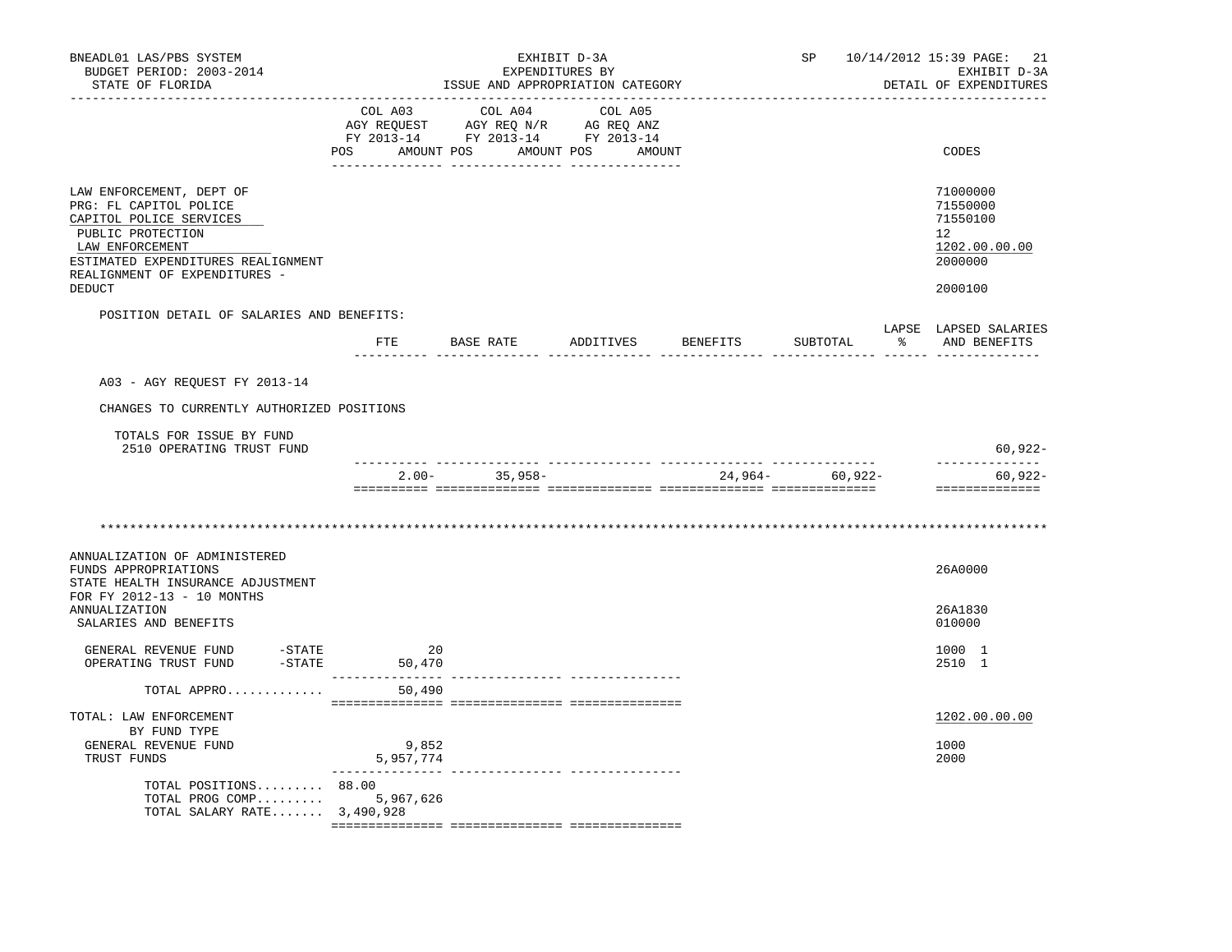| BNEADL01 LAS/PBS SYSTEM<br>BUDGET PERIOD: 2003-2014<br>STATE OF FLORIDA                                                                                                                                                                          |                           | EXHIBIT D-3A<br>EXPENDITURES BY<br>ISSUE AND APPROPRIATION CATEGORY                                                                                                                                                                             | SP 10/14/2012 15:39 PAGE: 22<br>EXHIBIT D-3A<br>DETAIL OF EXPENDITURES                               |
|--------------------------------------------------------------------------------------------------------------------------------------------------------------------------------------------------------------------------------------------------|---------------------------|-------------------------------------------------------------------------------------------------------------------------------------------------------------------------------------------------------------------------------------------------|------------------------------------------------------------------------------------------------------|
|                                                                                                                                                                                                                                                  | POS AMOUNT POS            | COL A03 COL A04 COL A05<br>$\begin{tabular}{lllllll} AGY & \texttt{REQUEST} & \texttt{AGY} & \texttt{REG} & \texttt{N/R} & \texttt{AG} & \texttt{REQ} & \texttt{ANZ} \end{tabular}$<br>FY 2013-14 FY 2013-14 FY 2013-14<br>AMOUNT POS<br>AMOUNT | CODES                                                                                                |
| LAW ENFORCEMENT, DEPT OF<br>PGM: INVESTIGAT/FOREN SCNC<br>PROVIDE CRIME LAB SERVICES<br>PUBLIC PROTECTION<br>DRUG CONTRL/SUBSTNCE ABUSE<br>ESTIMATED EXPENDITURES<br>ESTIMATED EXPENDITURES - OPERATIONS<br>SALARY RATE<br>SALARY RATE 1,250,671 |                           |                                                                                                                                                                                                                                                 | 71000000<br>71600000<br>71600100<br>12 <sup>1</sup><br>1201.00.00.00<br>1000000<br>1001000<br>000000 |
| SALARIES AND BENEFITS                                                                                                                                                                                                                            |                           |                                                                                                                                                                                                                                                 | 010000                                                                                               |
| GENERAL REVENUE FUND                                                                                                                                                                                                                             | 25.00<br>-STATE 1,594,881 |                                                                                                                                                                                                                                                 | 1000 1                                                                                               |
| OTHER PERSONAL SERVICES                                                                                                                                                                                                                          |                           |                                                                                                                                                                                                                                                 | 030000                                                                                               |
| GENERAL REVENUE FUND                                                                                                                                                                                                                             | $-STATE$<br>2,071         |                                                                                                                                                                                                                                                 | 1000 1                                                                                               |
| EXPENSES                                                                                                                                                                                                                                         |                           |                                                                                                                                                                                                                                                 | 040000                                                                                               |
| GENERAL REVENUE FUND -STATE 331,356<br>FORFEIT/INVES SUPPORT TF -STATE                                                                                                                                                                           | 76,946                    |                                                                                                                                                                                                                                                 | 1000 1<br>2316 1                                                                                     |
| TOTAL APPRO                                                                                                                                                                                                                                      | 408,302                   |                                                                                                                                                                                                                                                 |                                                                                                      |
| OPERATING CAPITAL OUTLAY                                                                                                                                                                                                                         |                           |                                                                                                                                                                                                                                                 | 060000                                                                                               |
| GENERAL REVENUE FUND -STATE 6,000                                                                                                                                                                                                                |                           |                                                                                                                                                                                                                                                 | 1000 1                                                                                               |
| SPECIAL CATEGORIES<br>OVERTIME                                                                                                                                                                                                                   |                           |                                                                                                                                                                                                                                                 | 100000<br>102331                                                                                     |
| GENERAL REVENUE FUND                                                                                                                                                                                                                             | $-STATE$ 84,108           |                                                                                                                                                                                                                                                 | 1000 1                                                                                               |
| TOTAL: ESTIMATED EXPENDITURES - OPERATIONS<br>TOTAL POSITIONS 25.00<br>TOTAL ISSUE<br>TOTAL SALARY RATE 1,250,671                                                                                                                                | 2,095,362                 |                                                                                                                                                                                                                                                 | 1001000                                                                                              |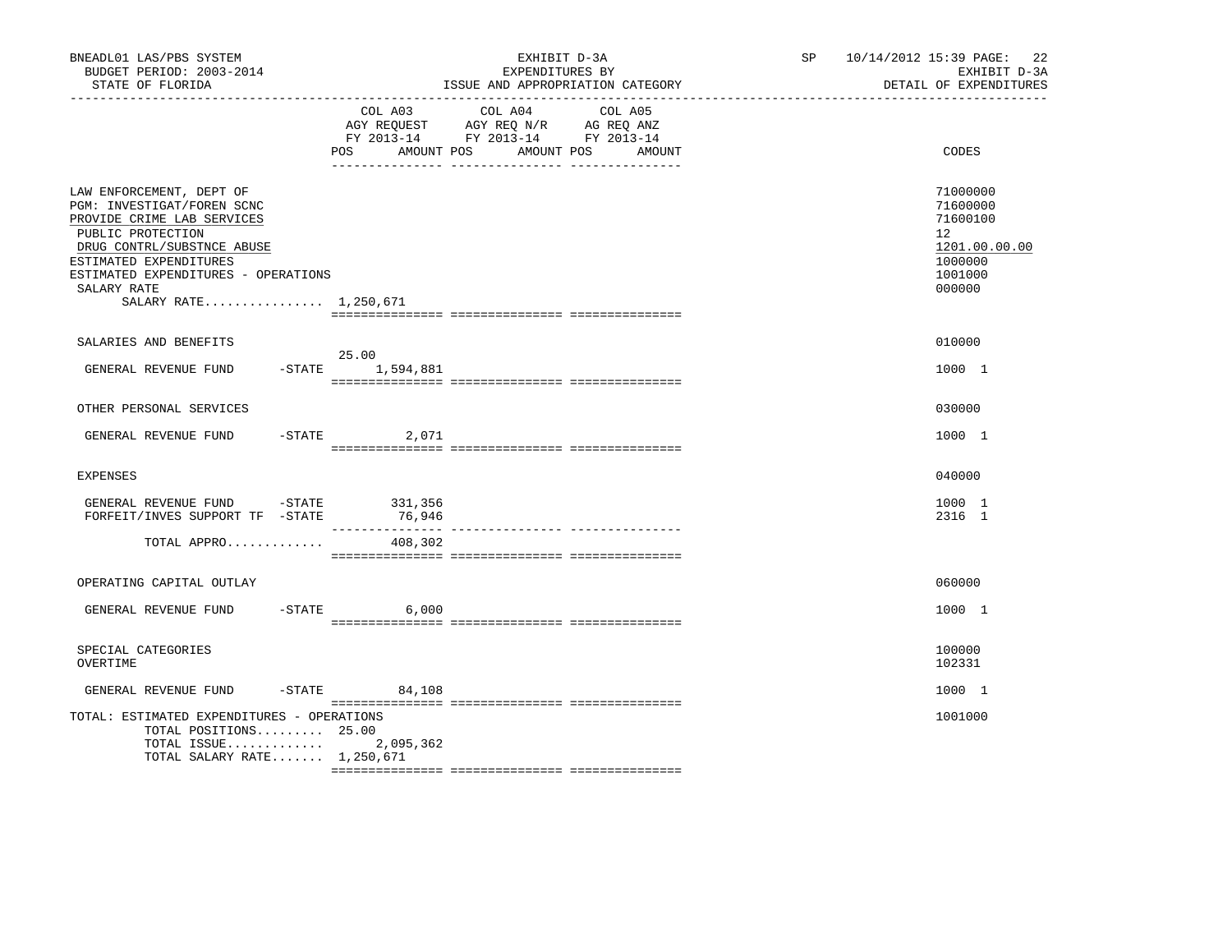| BNEADL01 LAS/PBS SYSTEM<br>BUDGET PERIOD: 2003-2014<br>STATE OF FLORIDA                                                                                                                                                                                |                  |                                                                                                         | EXHIBIT D-3A<br>EXPENDITURES BY<br>ISSUE AND APPROPRIATION CATEGORY |                       |        | SP 10/14/2012 15:39 PAGE: 23<br>EXHIBIT D-3A<br>DETAIL OF EXPENDITURES |                                                                               |
|--------------------------------------------------------------------------------------------------------------------------------------------------------------------------------------------------------------------------------------------------------|------------------|---------------------------------------------------------------------------------------------------------|---------------------------------------------------------------------|-----------------------|--------|------------------------------------------------------------------------|-------------------------------------------------------------------------------|
|                                                                                                                                                                                                                                                        | POS              | COL A03 COL A04<br>AGY REQUEST AGY REQ N/R AG REQ ANZ<br>FY 2013-14 FY 2013-14 FY 2013-14<br>AMOUNT POS |                                                                     | COL A05<br>AMOUNT POS | AMOUNT |                                                                        | CODES                                                                         |
| LAW ENFORCEMENT, DEPT OF<br>PGM: INVESTIGAT/FOREN SCNC<br>PROVIDE CRIME LAB SERVICES<br>PUBLIC PROTECTION<br>DRUG CONTRL/SUBSTNCE ABUSE<br>ESTIMATED EXPENDITURES<br>FLORIDA RETIREMENT SYSTEM<br>CONTRIBUTION ADJUSTMENT FOR<br>FISCAL YEAR 2012-2013 |                  |                                                                                                         |                                                                     |                       |        |                                                                        | 71000000<br>71600000<br>71600100<br>12<br>1201.00.00.00<br>1000000<br>1001240 |
| SALARIES AND BENEFITS<br>GENERAL REVENUE FUND                                                                                                                                                                                                          | $-$ STATE 8, 251 |                                                                                                         |                                                                     |                       |        |                                                                        | 010000<br>1000 1                                                              |
| ADJUSTMENT TO STATE HEALTH<br>INSURANCE PREMIUM CONTRIBUTION -<br>FISCAL YEAR 2012-13<br>SALARIES AND BENEFITS<br>GENERAL REVENUE FUND -STATE 2,503                                                                                                    |                  |                                                                                                         |                                                                     |                       |        |                                                                        | 1001830<br>010000<br>1000 1                                                   |
| ANNUALIZATION OF ADMINISTERED<br>FUNDS APPROPRIATIONS<br>STATE HEALTH INSURANCE ADJUSTMENT<br>FOR FY 2012-13 - 10 MONTHS<br><b>ANNUALIZATION</b><br>SALARIES AND BENEFITS                                                                              |                  |                                                                                                         |                                                                     |                       |        |                                                                        | 26A0000<br>26A1830<br>010000                                                  |
| GENERAL REVENUE FUND                                                                                                                                                                                                                                   | $-STATE$ 12,515  |                                                                                                         |                                                                     |                       |        |                                                                        | 1000 1                                                                        |
| TOTAL: DRUG CONTRL/SUBSTNCE ABUSE<br>BY FUND TYPE<br>GENERAL REVENUE FUND<br>TRUST FUNDS                                                                                                                                                               |                  | 2,041,685<br>76,946                                                                                     |                                                                     |                       |        |                                                                        | 1201.00.00.00<br>1000<br>2000                                                 |
| TOTAL POSITIONS 25.00<br>TOTAL PROG COMP 2, 118, 631<br>TOTAL SALARY RATE 1,250,671                                                                                                                                                                    |                  |                                                                                                         |                                                                     |                       |        |                                                                        |                                                                               |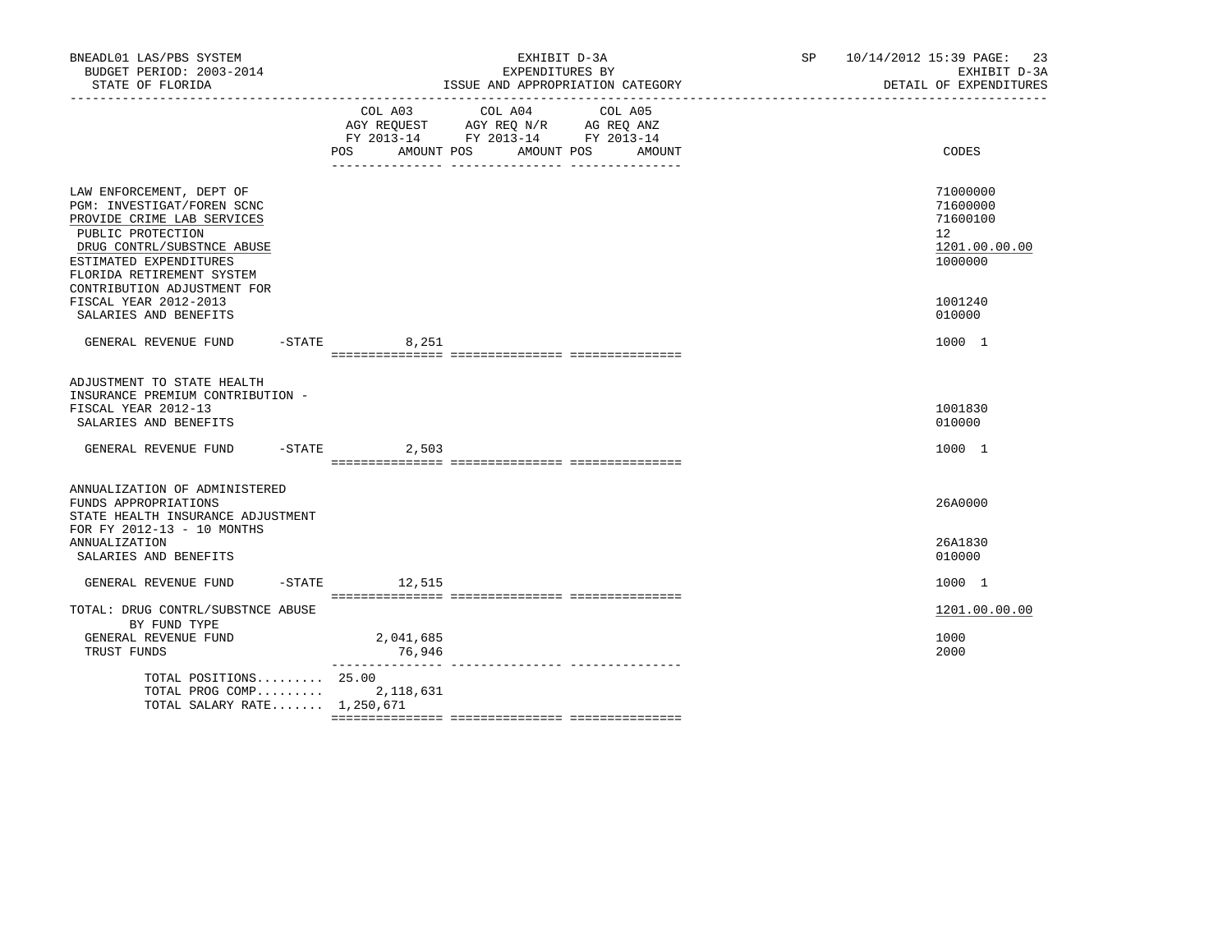| BNEADL01 LAS/PBS SYSTEM<br>BUDGET PERIOD: 2003-2014<br>STATE OF FLORIDA                                                                                                                                                                |                                           | EXHIBIT D-3A<br>EXPENDITURES BY<br>ISSUE AND APPROPRIATION CATEGORY                                                                 | SP | 10/14/2012 15:39 PAGE:<br>24<br>EXHIBIT D-3A<br>DETAIL OF EXPENDITURES                               |
|----------------------------------------------------------------------------------------------------------------------------------------------------------------------------------------------------------------------------------------|-------------------------------------------|-------------------------------------------------------------------------------------------------------------------------------------|----|------------------------------------------------------------------------------------------------------|
|                                                                                                                                                                                                                                        | COL A03                                   | COL A04<br>COL A05<br>AGY REQUEST AGY REQ N/R AG REQ ANZ<br>FY 2013-14 FY 2013-14 FY 2013-14<br>POS AMOUNT POS AMOUNT POS<br>AMOUNT |    | CODES                                                                                                |
| LAW ENFORCEMENT, DEPT OF<br>PGM: INVESTIGAT/FOREN SCNC<br>PROVIDE CRIME LAB SERVICES<br>PUBLIC PROTECTION<br>LAW ENFORCEMENT<br>ESTIMATED EXPENDITURES<br>ESTIMATED EXPENDITURES - OPERATIONS<br>SALARY RATE<br>SALARY RATE 17,932,814 |                                           |                                                                                                                                     |    | 71000000<br>71600000<br>71600100<br>12 <sup>°</sup><br>1202.00.00.00<br>1000000<br>1001000<br>000000 |
| SALARIES AND BENEFITS                                                                                                                                                                                                                  |                                           |                                                                                                                                     |    | 010000                                                                                               |
| GENERAL REVENUE FUND                                                                                                                                                                                                                   | -STATE 23,233,913<br>$-MATCH$<br>828,704  |                                                                                                                                     |    | 1000 1<br>1000 2                                                                                     |
| TOTAL GENERAL REVENUE FUND                                                                                                                                                                                                             | 24,062,617                                |                                                                                                                                     |    | 1000                                                                                                 |
| CRIM JUST STAND & TRAIN TF-STATE 39,121                                                                                                                                                                                                |                                           |                                                                                                                                     |    | 2148 1                                                                                               |
| FEDERAL GRANTS TRUST FUND -FEDERL 10,000                                                                                                                                                                                               |                                           |                                                                                                                                     |    | 2261 3                                                                                               |
| OPERATING TRUST FUND                                                                                                                                                                                                                   | $-$ STATE 207,811<br>$-MATCH$ 43,723      |                                                                                                                                     |    | 2510 1<br>2510 2                                                                                     |
| TOTAL OPERATING TRUST FUND                                                                                                                                                                                                             | 251,534                                   |                                                                                                                                     |    | 2510                                                                                                 |
| TOTAL POSITIONS 379.00<br>TOTAL APPRO 24,363,272                                                                                                                                                                                       |                                           |                                                                                                                                     |    |                                                                                                      |
| OTHER PERSONAL SERVICES                                                                                                                                                                                                                |                                           |                                                                                                                                     |    | 030000                                                                                               |
| GENERAL REVENUE FUND -STATE<br>FEDERAL GRANTS TRUST FUND -FEDERL                                                                                                                                                                       | 55,140<br>156,280                         |                                                                                                                                     |    | 1000 1<br>2261 3                                                                                     |
| TOTAL APPRO                                                                                                                                                                                                                            | 211,420                                   |                                                                                                                                     |    |                                                                                                      |
| <b>EXPENSES</b>                                                                                                                                                                                                                        |                                           |                                                                                                                                     |    | 040000                                                                                               |
| GENERAL REVENUE FUND                                                                                                                                                                                                                   | $-STATE$ 5,432,042<br>$-MATCH$<br>247,255 |                                                                                                                                     |    | 1000 1<br>1000 2                                                                                     |
| TOTAL GENERAL REVENUE FUND                                                                                                                                                                                                             | 5,679,297                                 |                                                                                                                                     |    | 1000                                                                                                 |
| FEDERAL GRANTS TRUST FUND -FEDERL                                                                                                                                                                                                      | 2,774,337<br>178,287<br>$-$ RECPNT        |                                                                                                                                     |    | 2261 3<br>2261 9                                                                                     |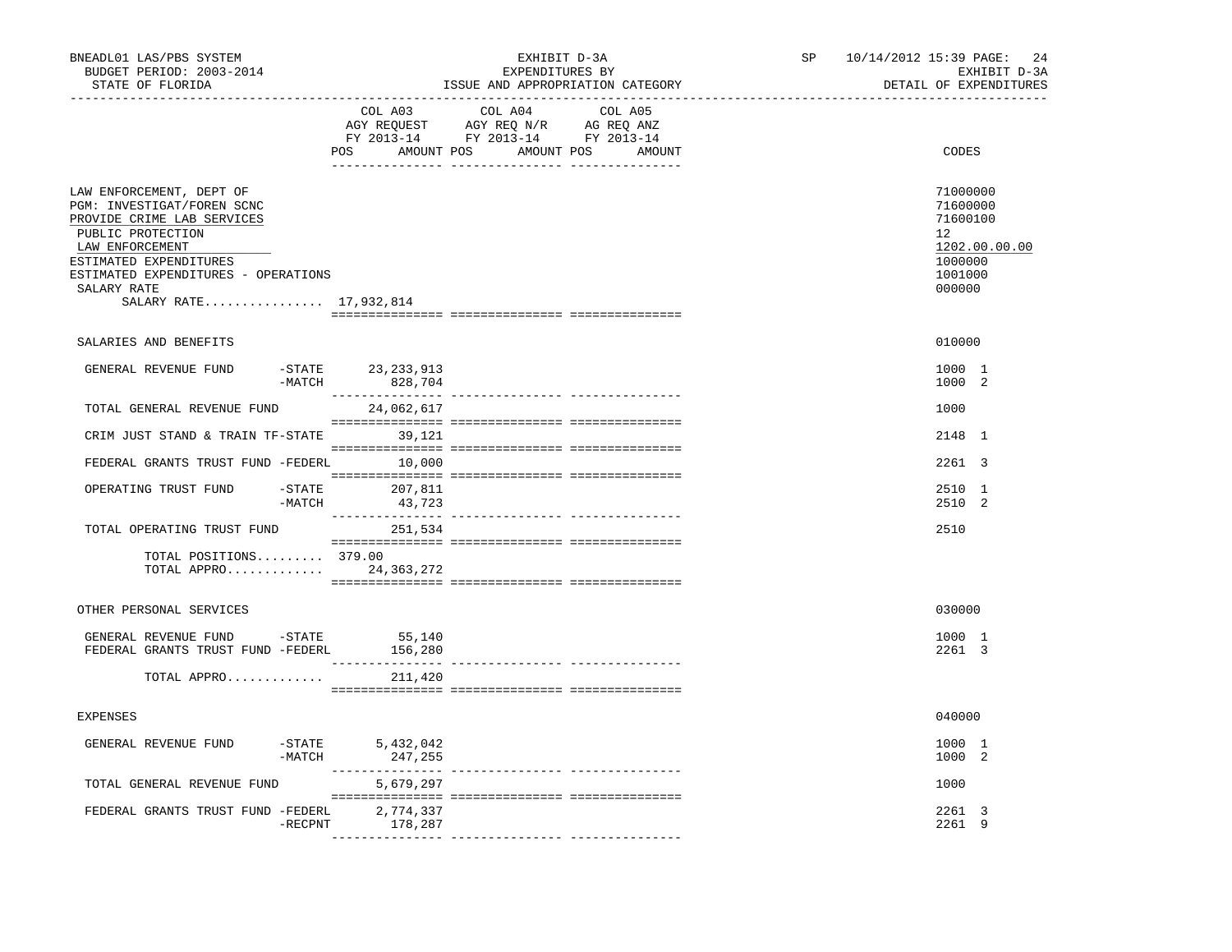| BNEADL01 LAS/PBS SYSTEM<br>BUDGET PERIOD: 2003-2014<br>STATE OF FLORIDA                                                                                                                                          |                          | EXHIBIT D-3A<br>EXPENDITURES BY<br>ISSUE AND APPROPRIATION CATEGORY                                                                         | SP 10/14/2012 15:39 PAGE: 25<br>EXHIBIT D-3A<br>DETAIL OF EXPENDITURES                               |
|------------------------------------------------------------------------------------------------------------------------------------------------------------------------------------------------------------------|--------------------------|---------------------------------------------------------------------------------------------------------------------------------------------|------------------------------------------------------------------------------------------------------|
|                                                                                                                                                                                                                  |                          | COL A03 COL A04<br>COL A05<br>AGY REQUEST AGY REQ N/R AG REQ ANZ<br>FY 2013-14 FY 2013-14 FY 2013-14<br>POS AMOUNT POS AMOUNT POS<br>AMOUNT | CODES                                                                                                |
| LAW ENFORCEMENT, DEPT OF<br>PGM: INVESTIGAT/FOREN SCNC<br>PROVIDE CRIME LAB SERVICES<br>PUBLIC PROTECTION<br>LAW ENFORCEMENT<br>ESTIMATED EXPENDITURES<br>ESTIMATED EXPENDITURES - OPERATIONS<br><b>EXPENSES</b> |                          |                                                                                                                                             | 71000000<br>71600000<br>71600100<br>12 <sup>°</sup><br>1202.00.00.00<br>1000000<br>1001000<br>040000 |
| TOTAL FEDERAL GRANTS TRUST FUND 2,952,624<br>FORFEIT/INVES SUPPORT TF -STATE                                                                                                                                     | 433,585                  |                                                                                                                                             | 2261<br>2316 1                                                                                       |
| OPERATING TRUST FUND<br>-MATCH                                                                                                                                                                                   | -STATE 315,553<br>40,043 |                                                                                                                                             | 2510 1<br>2510 2                                                                                     |
| TOTAL OPERATING TRUST FUND                                                                                                                                                                                       | 355,596                  |                                                                                                                                             | 2510                                                                                                 |
| TOTAL APPRO                                                                                                                                                                                                      | 9,421,102                |                                                                                                                                             |                                                                                                      |
| AID TO LOCAL GOVERNMENTS<br>CRIMINAL INVESTIGATIONS                                                                                                                                                              |                          |                                                                                                                                             | 050000<br>050011                                                                                     |
| FEDERAL GRANTS TRUST FUND -FEDERL 741,091<br>OPERATING TRUST FUND -STATE 2                                                                                                                                       | 2,379,702                | ___________________________________                                                                                                         | 2261 3<br>2510 1                                                                                     |
| TOTAL APPRO                                                                                                                                                                                                      | 3,120,793                |                                                                                                                                             |                                                                                                      |
| OPERATING CAPITAL OUTLAY                                                                                                                                                                                         |                          |                                                                                                                                             | 060000                                                                                               |
| GENERAL REVENUE FUND                                                                                                                                                                                             | -STATE 358,099           |                                                                                                                                             | 1000 1                                                                                               |
| ADMINISTRATIVE TRUST FUND -RECPNT 5,000                                                                                                                                                                          |                          |                                                                                                                                             | 2021 9                                                                                               |
| FEDERAL GRANTS TRUST FUND -FEDERL<br>$-$ RECPNT                                                                                                                                                                  | 934,100<br>392,900       |                                                                                                                                             | 2261 3<br>2261 9                                                                                     |
| TOTAL FEDERAL GRANTS TRUST FUND 1,327,000                                                                                                                                                                        |                          |                                                                                                                                             | 2261                                                                                                 |
| TOTAL APPRO                                                                                                                                                                                                      | 1,690,099                |                                                                                                                                             |                                                                                                      |
|                                                                                                                                                                                                                  |                          |                                                                                                                                             |                                                                                                      |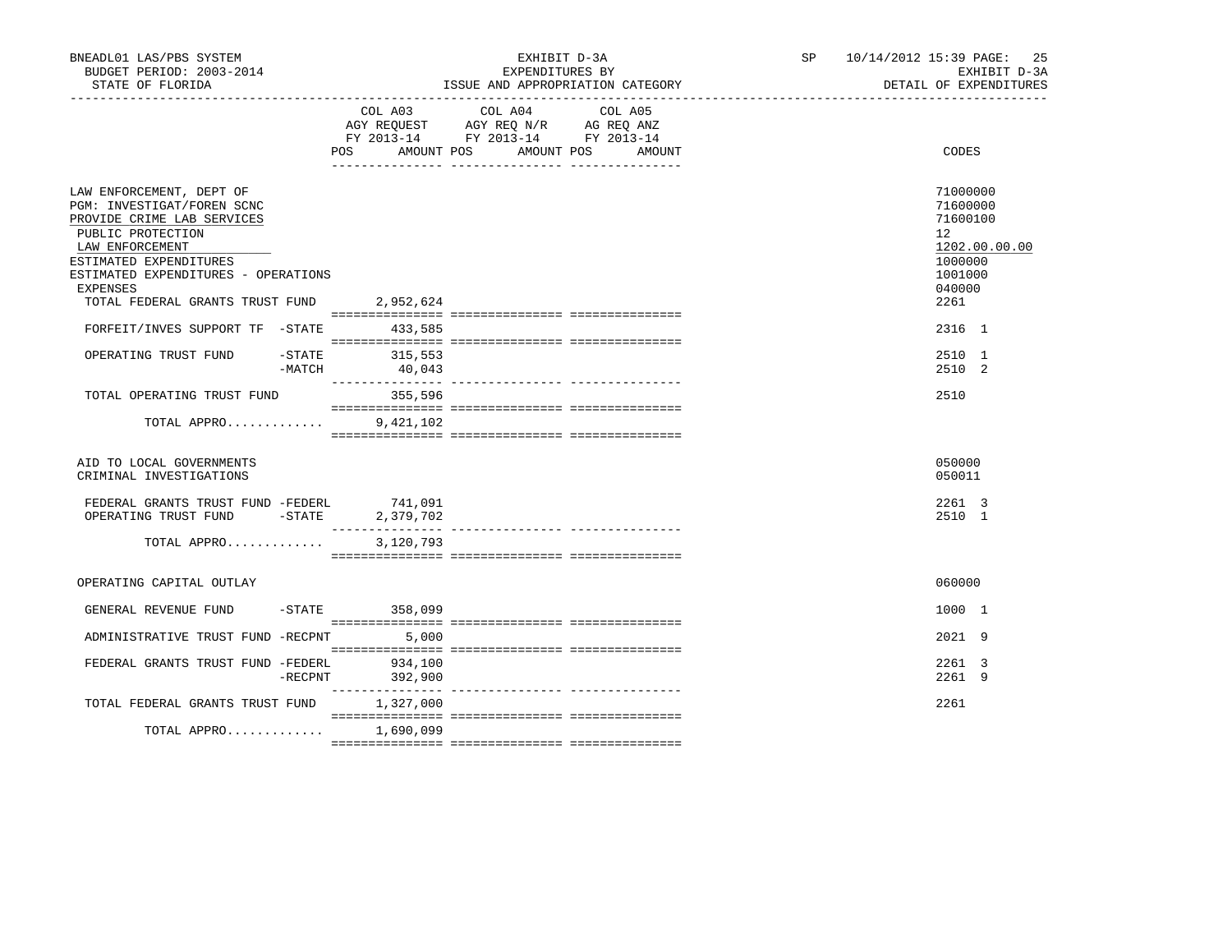| BUDGET PERIOD: 2003-2014<br>STATE OF FLORIDA                                                                                                                                                                                                      |           |                            | EXHIBIT D-3A<br>EXPENDITURES BY<br>ISSUE AND APPROPRIATION CATEGORY                                                                   | SP 10/14/2012 15:39 PAGE: 26<br>EXHIBIT D-3A<br>DETAIL OF EXPENDITURES                            |
|---------------------------------------------------------------------------------------------------------------------------------------------------------------------------------------------------------------------------------------------------|-----------|----------------------------|---------------------------------------------------------------------------------------------------------------------------------------|---------------------------------------------------------------------------------------------------|
|                                                                                                                                                                                                                                                   |           |                            | COL A03 COL A04 COL A05<br>AGY REQUEST AGY REQ N/R AG REQ ANZ<br>FY 2013-14 FY 2013-14 FY 2013-14<br>POS AMOUNT POS AMOUNT POS AMOUNT | CODES                                                                                             |
| LAW ENFORCEMENT, DEPT OF<br>PGM: INVESTIGAT/FOREN SCNC<br>PROVIDE CRIME LAB SERVICES<br>PUBLIC PROTECTION<br>LAW ENFORCEMENT<br>ESTIMATED EXPENDITURES<br>ESTIMATED EXPENDITURES - OPERATIONS<br>SPECIAL CATEGORIES<br>ACQUISITION/MOTOR VEHICLES |           |                            |                                                                                                                                       | 71000000<br>71600000<br>71600100<br>12<br>1202.00.00.00<br>1000000<br>1001000<br>100000<br>100021 |
| GENERAL REVENUE FUND -STATE 168,960                                                                                                                                                                                                               |           |                            |                                                                                                                                       | 1000 1                                                                                            |
| CONTRACTED SERVICES                                                                                                                                                                                                                               |           |                            |                                                                                                                                       | 100777                                                                                            |
| GENERAL REVENUE FUND - STATE<br>FEDERAL GRANTS TRUST FUND -FEDERL 1,690,200                                                                                                                                                                       |           | 798,628                    |                                                                                                                                       | 1000 1<br>2261 3                                                                                  |
| TOTAL APPRO                                                                                                                                                                                                                                       |           | 2,488,828                  |                                                                                                                                       |                                                                                                   |
| OVERTIME                                                                                                                                                                                                                                          |           |                            |                                                                                                                                       | 102331                                                                                            |
| GENERAL REVENUE FUND -STATE<br>FEDERAL GRANTS TRUST FUND -FEDERL                                                                                                                                                                                  |           | 267,792<br>404,976         |                                                                                                                                       | 1000 1<br>2261 3                                                                                  |
| TOTAL APPRO                                                                                                                                                                                                                                       |           | 672,768                    |                                                                                                                                       |                                                                                                   |
| RISK MANAGEMENT INSURANCE                                                                                                                                                                                                                         |           |                            |                                                                                                                                       | 103241                                                                                            |
| ADMINISTRATIVE TRUST FUND -STATE 158,188                                                                                                                                                                                                          |           |                            |                                                                                                                                       | 2021 1                                                                                            |
| LEASE/PURCHASE/EQUIPMENT                                                                                                                                                                                                                          |           |                            |                                                                                                                                       | 105281                                                                                            |
| GENERAL REVENUE FUND                                                                                                                                                                                                                              | $-$ STATE | 50,000                     |                                                                                                                                       | 1000 1                                                                                            |
| TR/DMS/HR SVCS/STW CONTRCT                                                                                                                                                                                                                        |           |                            |                                                                                                                                       | 107040                                                                                            |
| GENERAL REVENUE FUND -STATE<br>CRIM JUST STAND & TRAIN TF-STATE<br>FEDERAL GRANTS TRUST FUND -RECPNT                                                                                                                                              |           | 131,296<br>185<br>1,741    |                                                                                                                                       | 1000 1<br>2148 1<br>2261 9                                                                        |
| TOTAL APPRO                                                                                                                                                                                                                                       |           | _______________<br>133,222 |                                                                                                                                       |                                                                                                   |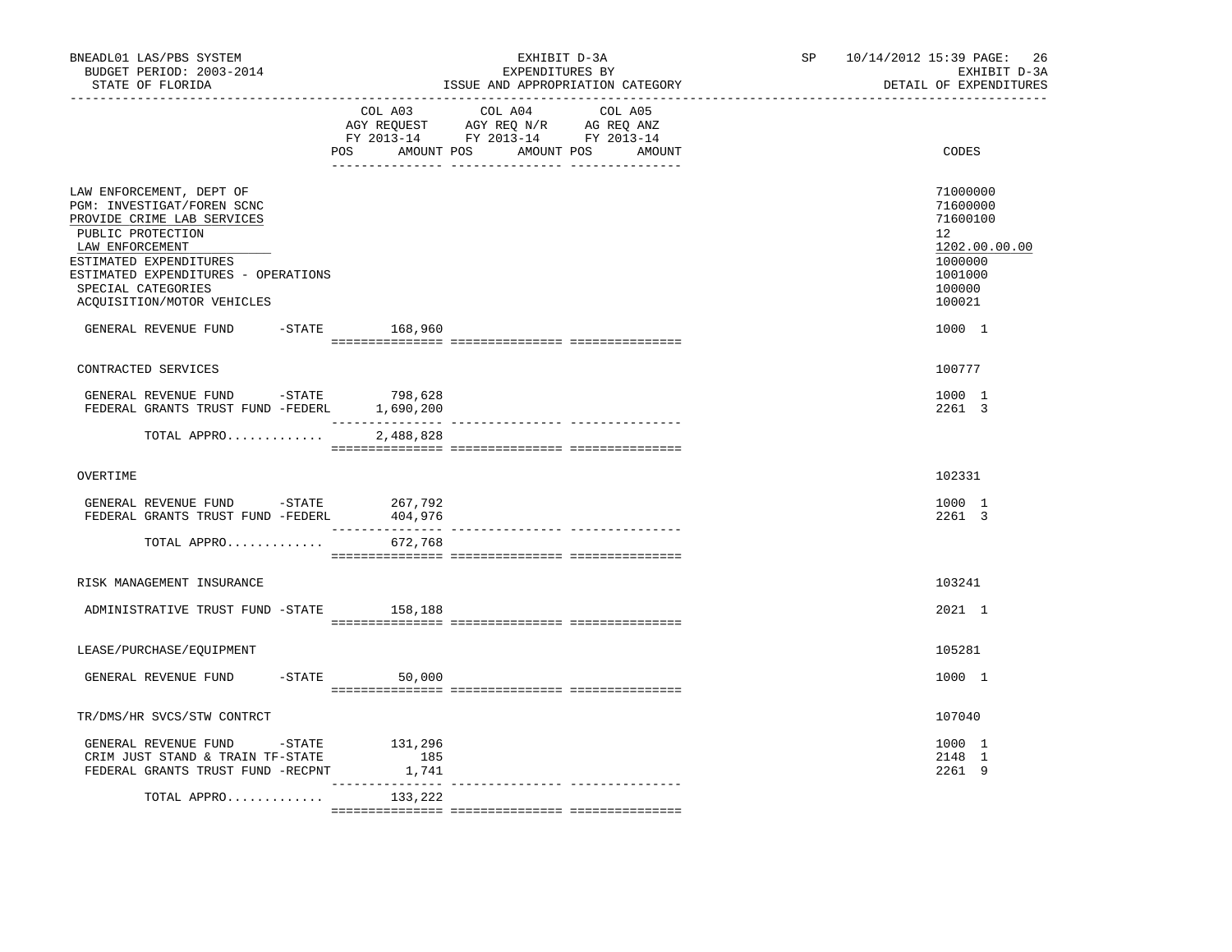| BNEADL01 LAS/PBS SYSTEM<br>BUDGET PERIOD: 2003-2014<br>STATE OF FLORIDA                                                                                                                       |                           | EXHIBIT D-3A<br>EXPENDITURES BY<br>ISSUE AND APPROPRIATION CATEGORY                                                                     | SP 10/14/2012 15:39 PAGE: 27<br>EXHIBIT D-3A<br>DETAIL OF EXPENDITURES        |
|-----------------------------------------------------------------------------------------------------------------------------------------------------------------------------------------------|---------------------------|-----------------------------------------------------------------------------------------------------------------------------------------|-------------------------------------------------------------------------------|
|                                                                                                                                                                                               | <b>POS</b>                | COL A03 COL A04 COL A05<br>AGY REQUEST AGY REQ N/R AG REQ ANZ<br>FY 2013-14 FY 2013-14 FY 2013-14<br>AMOUNT POS<br>AMOUNT POS<br>AMOUNT | CODES                                                                         |
| LAW ENFORCEMENT, DEPT OF<br>PGM: INVESTIGAT/FOREN SCNC<br>PROVIDE CRIME LAB SERVICES<br>PUBLIC PROTECTION<br>LAW ENFORCEMENT<br>ESTIMATED EXPENDITURES<br>ESTIMATED EXPENDITURES - OPERATIONS |                           |                                                                                                                                         | 71000000<br>71600000<br>71600100<br>12<br>1202.00.00.00<br>1000000<br>1001000 |
| TOTAL: ESTIMATED EXPENDITURES - OPERATIONS<br>TOTAL POSITIONS 379.00<br>TOTAL ISSUE 42,478,652<br>TOTAL SALARY RATE 17,932,814                                                                |                           |                                                                                                                                         | 1001000                                                                       |
| CASUALTY INSURANCE PREMIUM<br>ADJUSTMENT<br>SPECIAL CATEGORIES<br>RISK MANAGEMENT INSURANCE                                                                                                   |                           |                                                                                                                                         | 1001090<br>100000<br>103241                                                   |
| ADMINISTRATIVE TRUST FUND -STATE 12,561-                                                                                                                                                      |                           |                                                                                                                                         | 2021 1                                                                        |
| FLORIDA RETIREMENT SYSTEM<br>CONTRIBUTION ADJUSTMENT FOR<br>FISCAL YEAR 2012-2013<br>SALARIES AND BENEFITS                                                                                    |                           |                                                                                                                                         | 1001240<br>010000                                                             |
| GENERAL REVENUE FUND<br>-MATCH                                                                                                                                                                | $-STATE$ 130,103<br>4,635 |                                                                                                                                         | 1000 1<br>1000 2                                                              |
| TOTAL GENERAL REVENUE FUND                                                                                                                                                                    | 134,738                   |                                                                                                                                         | 1000                                                                          |
| CRIM JUST STAND & TRAIN TF-STATE 218                                                                                                                                                          |                           |                                                                                                                                         | 2148 1                                                                        |
| FEDERAL GRANTS TRUST FUND -FEDERL                                                                                                                                                             | 55                        |                                                                                                                                         | 2261 3                                                                        |
| $-$ STATE<br>OPERATING TRUST FUND<br>-MATCH                                                                                                                                                   | 1,161<br>244              |                                                                                                                                         | 2510 1<br>2510 2                                                              |
| TOTAL OPERATING TRUST FUND                                                                                                                                                                    | 1,405                     |                                                                                                                                         | 2510                                                                          |
| TOTAL APPRO                                                                                                                                                                                   | 136,416                   |                                                                                                                                         |                                                                               |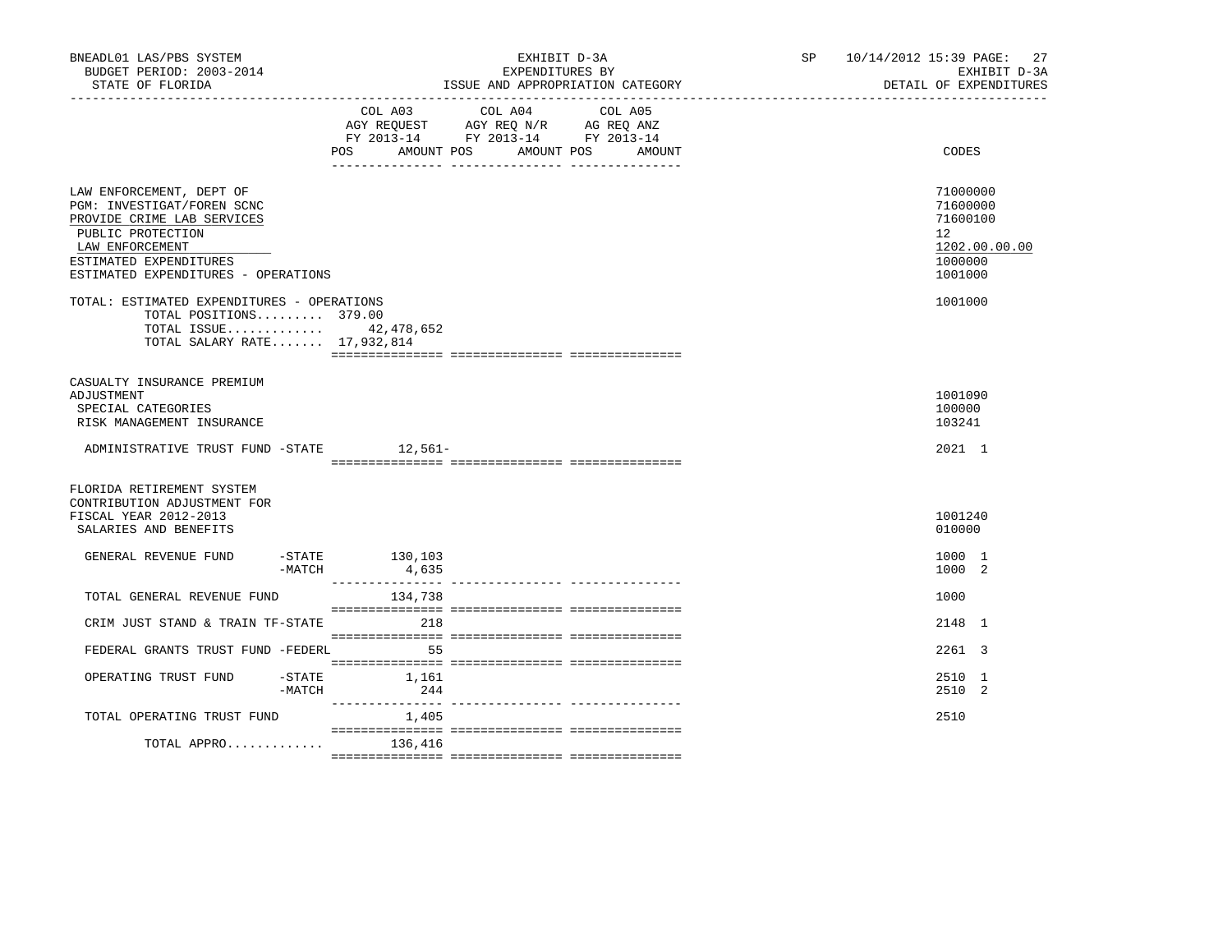| BNEADL01 LAS/PBS SYSTEM<br>BUDGET PERIOD: 2003-2014<br>STATE OF FLORIDA                                                                                                                                                  |                                     | EXHIBIT D-3A<br>EXPENDITURES BY<br>ISSUE AND APPROPRIATION CATEGORY                                                                   | SP 10/14/2012 15:39 PAGE: 28<br>EXHIBIT D-3A<br>DETAIL OF EXPENDITURES          |
|--------------------------------------------------------------------------------------------------------------------------------------------------------------------------------------------------------------------------|-------------------------------------|---------------------------------------------------------------------------------------------------------------------------------------|---------------------------------------------------------------------------------|
|                                                                                                                                                                                                                          |                                     | COL A03 COL A04 COL A05<br>AGY REQUEST AGY REQ N/R AG REQ ANZ<br>FY 2013-14 FY 2013-14 FY 2013-14<br>POS AMOUNT POS AMOUNT POS AMOUNT | CODES                                                                           |
| LAW ENFORCEMENT, DEPT OF<br>PGM: INVESTIGAT/FOREN SCNC<br>PROVIDE CRIME LAB SERVICES<br>PUBLIC PROTECTION<br>LAW ENFORCEMENT<br>ESTIMATED EXPENDITURES<br>ADJUSTMENT TO STATE HEALTH<br>INSURANCE PREMIUM CONTRIBUTION - |                                     |                                                                                                                                       | 71000000<br>71600000<br>71600100<br>12 <sub>2</sub><br>1202.00.00.00<br>1000000 |
| FISCAL YEAR 2012-13<br>SALARIES AND BENEFITS                                                                                                                                                                             |                                     |                                                                                                                                       | 1001830<br>010000                                                               |
| GENERAL REVENUE FUND                                                                                                                                                                                                     | $-$ STATE 40, 263<br>$-MATCH$ 1,434 |                                                                                                                                       | 1000 1<br>1000 2                                                                |
| TOTAL GENERAL REVENUE FUND                                                                                                                                                                                               | 41,697                              |                                                                                                                                       | 1000                                                                            |
| CRIM JUST STAND & TRAIN TF-STATE                                                                                                                                                                                         | 68                                  |                                                                                                                                       | 2148 1                                                                          |
| FEDERAL GRANTS TRUST FUND -FEDERL                                                                                                                                                                                        | 17                                  |                                                                                                                                       | $2261 \quad 3$                                                                  |
| OPERATING TRUST FUND -STATE<br>$-MATCH$                                                                                                                                                                                  | 359<br>76                           |                                                                                                                                       | 2510 1<br>2510 2                                                                |
| TOTAL OPERATING TRUST FUND                                                                                                                                                                                               | 435                                 |                                                                                                                                       | 2510                                                                            |
| TOTAL APPRO $42,217$                                                                                                                                                                                                     |                                     |                                                                                                                                       |                                                                                 |
| REALLOCATION OF HUMAN RESOURCES<br>OUTSOURCING<br>SPECIAL CATEGORIES<br>TR/DMS/HR SVCS/STW CONTRCT                                                                                                                       |                                     |                                                                                                                                       | 1005900<br>100000<br>107040                                                     |
| GENERAL REVENUE FUND -STATE 146<br>FEDERAL GRANTS TRUST FUND -RECPNT                                                                                                                                                     | $\sim$ 2                            |                                                                                                                                       | 1000 1<br>2261 9                                                                |
| TOTAL APPRO                                                                                                                                                                                                              | 148                                 |                                                                                                                                       |                                                                                 |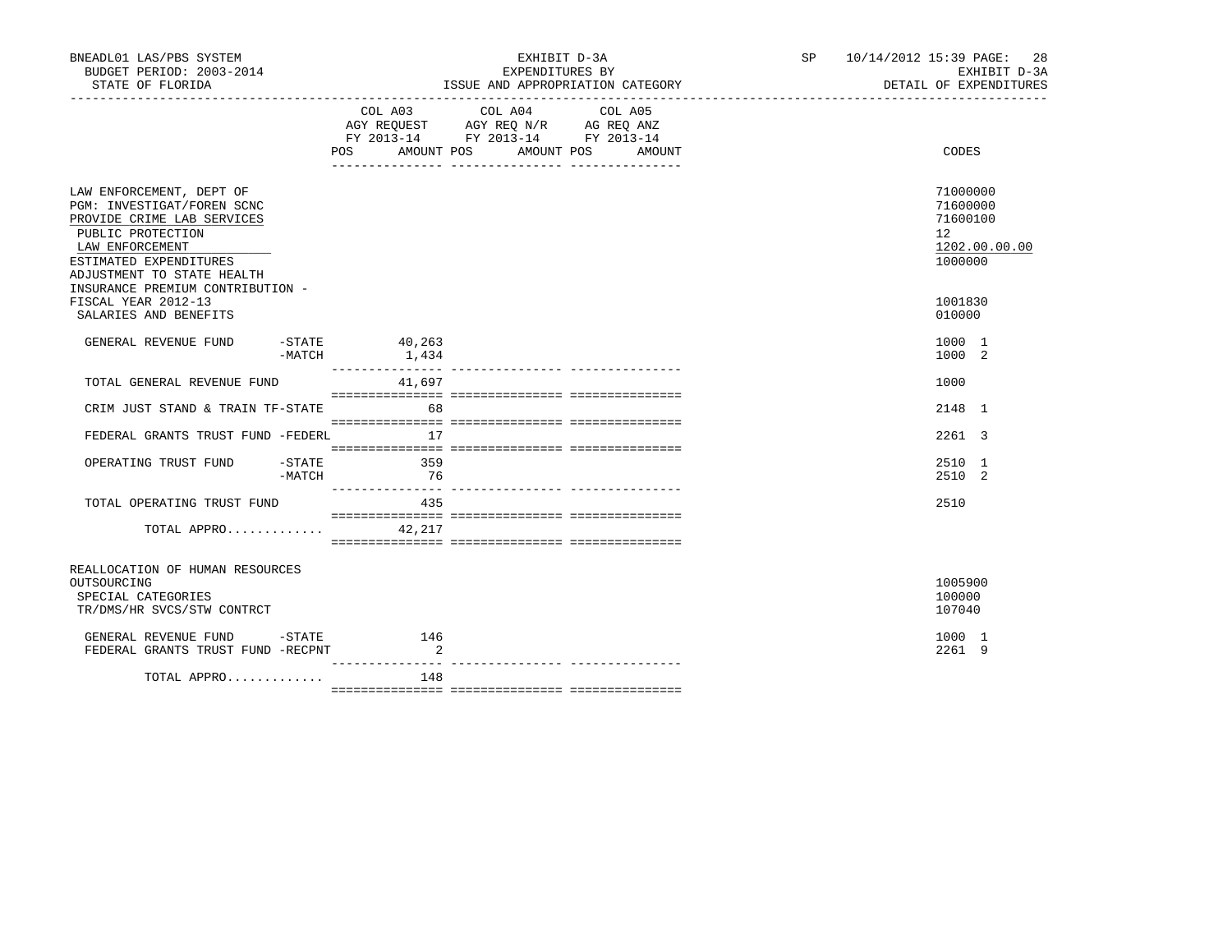| BNEADL01 LAS/PBS SYSTEM<br>BUDGET PERIOD: 2003-2014<br>STATE OF FLORIDA                                                                                                                                                                                                                                                                                                                                                                                                                                                                                                                                                                                                                                                    |                                  | EXHIBIT D-3A<br>EXPENDITURES BY                                                   | ISSUE AND APPROPRIATION CATEGORY<br>. _ _ _ _ _ _ _ _ _ _ _ _ _ | SP | 10/14/2012 15:39 PAGE:<br>29<br>EXHIBIT D-3A<br>DETAIL OF EXPENDITURES |
|----------------------------------------------------------------------------------------------------------------------------------------------------------------------------------------------------------------------------------------------------------------------------------------------------------------------------------------------------------------------------------------------------------------------------------------------------------------------------------------------------------------------------------------------------------------------------------------------------------------------------------------------------------------------------------------------------------------------------|----------------------------------|-----------------------------------------------------------------------------------|-----------------------------------------------------------------|----|------------------------------------------------------------------------|
|                                                                                                                                                                                                                                                                                                                                                                                                                                                                                                                                                                                                                                                                                                                            | COL A03<br>AMOUNT POS<br>POS FOR | COL A04<br>AGY REQUEST AGY REQ N/R AG REQ ANZ<br>FY 2013-14 FY 2013-14 FY 2013-14 | COL A05<br>AMOUNT POS<br>AMOUNT                                 |    | CODES                                                                  |
| LAW ENFORCEMENT, DEPT OF<br>PGM: INVESTIGAT/FOREN SCNC<br>PROVIDE CRIME LAB SERVICES<br>PUBLIC PROTECTION<br>LAW ENFORCEMENT<br>EOUIPMENT NEEDS<br>UPGRADE AND REPLACE FORENSIC                                                                                                                                                                                                                                                                                                                                                                                                                                                                                                                                            |                                  |                                                                                   |                                                                 |    | 71000000<br>71600000<br>71600100<br>12<br>1202.00.00.00<br>2400000     |
| EOUIPMENT<br><b>EXPENSES</b>                                                                                                                                                                                                                                                                                                                                                                                                                                                                                                                                                                                                                                                                                               |                                  |                                                                                   |                                                                 |    | 2401950<br>040000                                                      |
| GENERAL REVENUE FUND                                                                                                                                                                                                                                                                                                                                                                                                                                                                                                                                                                                                                                                                                                       | $-$ STATE 416,000 416,000        |                                                                                   |                                                                 |    | 1000 1                                                                 |
| OPERATING CAPITAL OUTLAY                                                                                                                                                                                                                                                                                                                                                                                                                                                                                                                                                                                                                                                                                                   |                                  |                                                                                   |                                                                 |    | 060000                                                                 |
| GENERAL REVENUE FUND                                                                                                                                                                                                                                                                                                                                                                                                                                                                                                                                                                                                                                                                                                       | $-STATE$ 1,388,500 1,388,500     |                                                                                   |                                                                 |    | 1000 1                                                                 |
| TOTAL: UPGRADE AND REPLACE FORENSIC<br>EOUIPMENT<br>TOTAL ISSUE 1,804,500 1,804,500                                                                                                                                                                                                                                                                                                                                                                                                                                                                                                                                                                                                                                        |                                  |                                                                                   |                                                                 |    | 2401950                                                                |
|                                                                                                                                                                                                                                                                                                                                                                                                                                                                                                                                                                                                                                                                                                                            |                                  |                                                                                   |                                                                 |    |                                                                        |
| AGENCY ISSUE NARRATIVE:<br>2013-2014 BUDGET YEAR NARRATIVE:<br>Priority #2<br>Issue - The Florida Department of Law Enforcement (FDLE) received 21,000 requests for Biology (DNA) services in FY 11-12.<br>The high demand for Biology services has been attributed to a number of factors including Florida's high volume of<br>reported crime (769,480 index crimes in 2011), increased awareness of the crime-solving value of DNA, continually<br>expanding forensic applications for DNA technology and the expansion of Florida's DNA Database. FDLE anticipates the<br>demand for Biology services will continue to escalate as the application of DNA technology continues to be instrumental<br>in solving crime. |                                  |                                                                                   | IT COMPONENT? NO                                                |    |                                                                        |
| The genetic analyzer is used to complete the final phase of developing a DNA profile and is critical to the efficient<br>processing of DNA service requests. FDLE laboratories currently use the AB3130xl Genetic Analyzer with GeneMapper<br>software. There are 14 of these instruments and software reaching their end-of-life cycle. The manufacturer will not<br>quarantee supplies or repair service beyond 2016, so FDLE must replace all of the instruments prior to their end-of-life<br>date.                                                                                                                                                                                                                    |                                  |                                                                                   |                                                                 |    |                                                                        |

 Toxicology is another laboratory discipline experiencing a heavy demand for services. FDLE has 16 crime laboratory analysts located in Tallahassee and Orlando that process Toxicology requests statewide. These analysts provide forensic analysis of blood and urine for the presence of alcohol or other toxic or impairing substances. More than 7,300 requests for Toxicology services were received in FY 11-12. High demand has overwhelmed FDLE's limited resources resulting in a backlog of 1,000 Toxicology service requests, and a current average turnaround time for Toxicology services of 48 days (compared with the industry standard of 40 days).

 The Liquid Chromatograph Tandem Mass Spectrometer (LC/MS/MS) is the primary instrument used for Toxicology testing. This instrument is able to detect trace levels of drugs and analyze a wider range of drugs than more dated technology, the Gas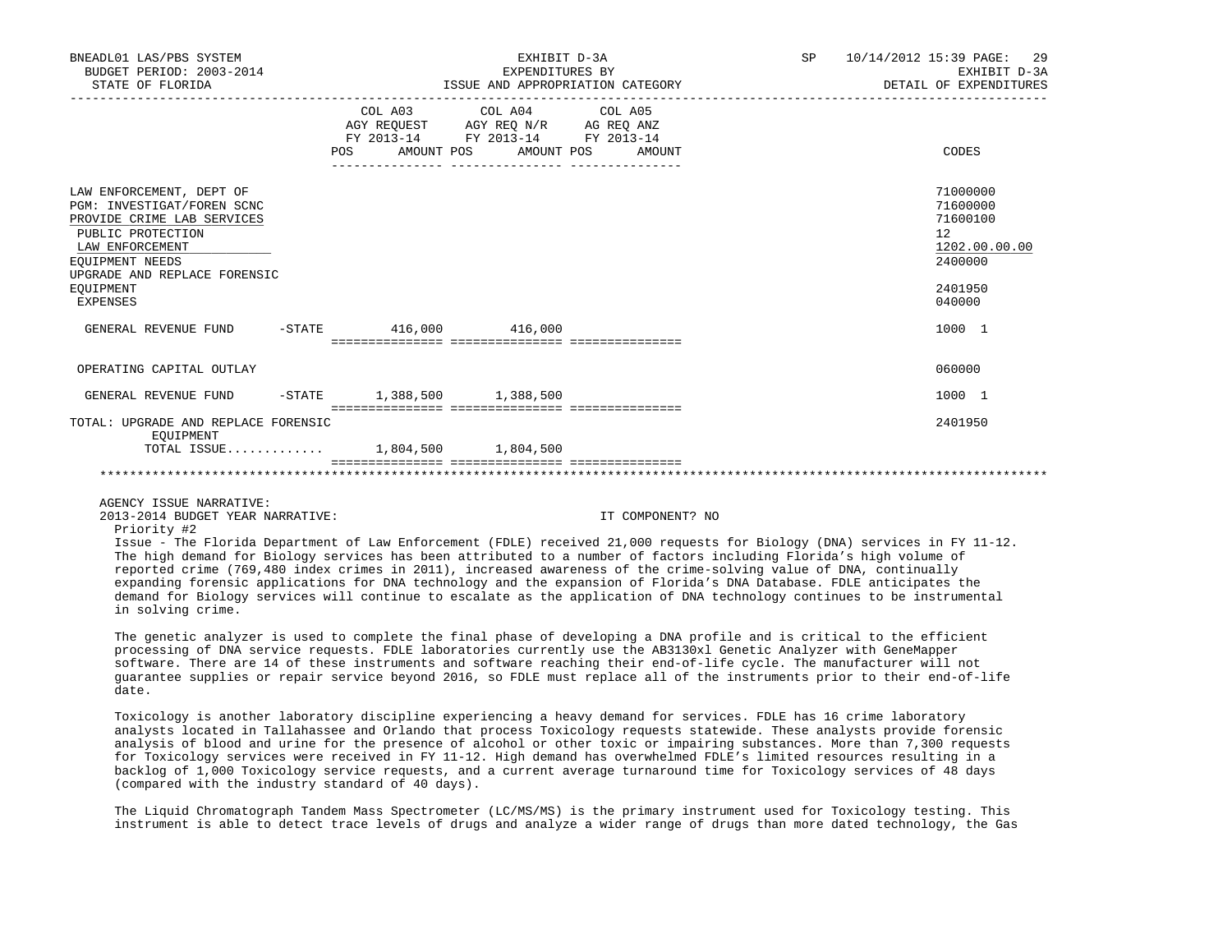| BNEADL01 LAS/PBS SYSTEM<br>BUDGET PERIOD: 2003-2014<br>STATE OF FLORIDA                                                                                                         | EXHIBIT D-3A<br>EXPENDITURES BY<br>ISSUE AND APPROPRIATION CATEGORY                                                                                  | 10/14/2012 15:39 PAGE: 30<br>SP<br>EXHIBIT D-3A<br>DETAIL OF EXPENDITURES |
|---------------------------------------------------------------------------------------------------------------------------------------------------------------------------------|------------------------------------------------------------------------------------------------------------------------------------------------------|---------------------------------------------------------------------------|
|                                                                                                                                                                                 | COL A03 COL A04 COL A05<br>AGY REOUEST<br>AGY REO N/R AG REO ANZ<br>FY 2013-14<br>FY 2013-14 FY 2013-14<br>AMOUNT POS<br>AMOUNT POS<br>AMOUNT<br>POS | CODES                                                                     |
| LAW ENFORCEMENT, DEPT OF<br>PGM: INVESTIGAT/FOREN SCNC<br>PROVIDE CRIME LAB SERVICES<br>PUBLIC PROTECTION<br>LAW ENFORCEMENT<br>EOUIPMENT NEEDS<br>UPGRADE AND REPLACE FORENSIC |                                                                                                                                                      | 71000000<br>71600000<br>71600100<br>12<br>1202.00.00.00<br>2400000        |
| EOUIPMENT                                                                                                                                                                       |                                                                                                                                                      | 2401950                                                                   |

 Chromatograph Mass Spectrometer (GCMS), which is reaching its end-of-life cycle and must be replaced. The LC/MS/MS can reduce sample preparation time from the current eight hours to less than four hours and requires 80 percent less sample volume to produce results. This capability is critical for blood quantitation when sample volume may be minimal. Replacing the GC/MS with the LC/MS/MS will increase productive capacity without adding FTE and will allow FDLE to provide enhanced services to local law enforcement contributors.

 Resources - The Department is requesting \$1.8 million in General Revenue for Biology and Toxicology equipment replacement. Federal grant funds have been earmarked for the purchase of seven of the 14 requested AB3500xl instruments and the associated GeneMapper software licenses. FDLE seeks \$1,546,500 funds to replace the remaining seven aging AB3130xl Genetic Analyzer instruments with the more current model AB3500xl (\$1,130,500), four GeneMapper server licenses (\$80,000) and 42 GeneMapper user licenses (\$336,000). FDLE also requests \$258,000 to replace current GC/MS with the newer technology LC/MS/MS in the Tallahassee Toxicology Section.

 Results - By automating and streamlining processes through the purchase of the AB3500xl Genetic Analyzers, FDLE will continue to improve productive capacity, helping to keep pace with incoming volume while simultaneously working pending service requests. As a result, the queue for case work will be minimized helping to reduce the current 95 day turnaround time for DNA service requests. The addition of the LC/MS/MS will also address recommendations to improve forensic DNA analysis made by the Innocence Commission to the Florida Supreme Court in 2011.

 Replacing the aging GC/MS with the newer technology LC/MS/MS will improve FDLE's capability and capacity for drug testing and quantitation by using smaller sample sizes, simplifying sample preparation, decreasing testing times, identifying a larger spectrum of drugs, and improving detection limits. These process improvements will increase productivity of the Toxicology Section, helping to cope with the heavy demand and diminish existing Toxicology backlogs.

 Risks - Replacing aging equipment that is reaching its end-of-life cycle is critical to FDLE's DNA and Toxicology processing capacity and turnaround time. Lost productivity due to equipment malfunction or failure could seriously impact the laboratories' ability to produce timely case work analysis, increase service request backlogs, delay FDLE's ability to contribute profiles to the state and national DNA databases, and potentially impact criminal investigations and successful prosecutions.

 It is also necessary to replace all of the AB3130xl devices at the same time. To analyze data, the AB3130xl and the new AB3500 require different proprietary software packages, which are not compatible and cannot be installed on the same computer. If the laboratories cannot replace all of the current devices, the staff will be forced to maintain two sets of protocols and hardware for DNA testing. Not only is this laborious and expensive, it would increase the time required for analysts to make appropriate comparisons between generated DNA profiles and lengthen the required review process.

 Effective date - Upon receipt of funding. \*\*\*\*\*\*\*\*\*\*\*\*\*\*\*\*\*\*\*\*\*\*\*\*\*\*\*\*\*\*\*\*\*\*\*\*\*\*\*\*\*\*\*\*\*\*\*\*\*\*\*\*\*\*\*\*\*\*\*\*\*\*\*\*\*\*\*\*\*\*\*\*\*\*\*\*\*\*\*\*\*\*\*\*\*\*\*\*\*\*\*\*\*\*\*\*\*\*\*\*\*\*\*\*\*\*\*\*\*\*\*\*\*\*\*\*\*\*\*\*\*\*\*\*\*\*\*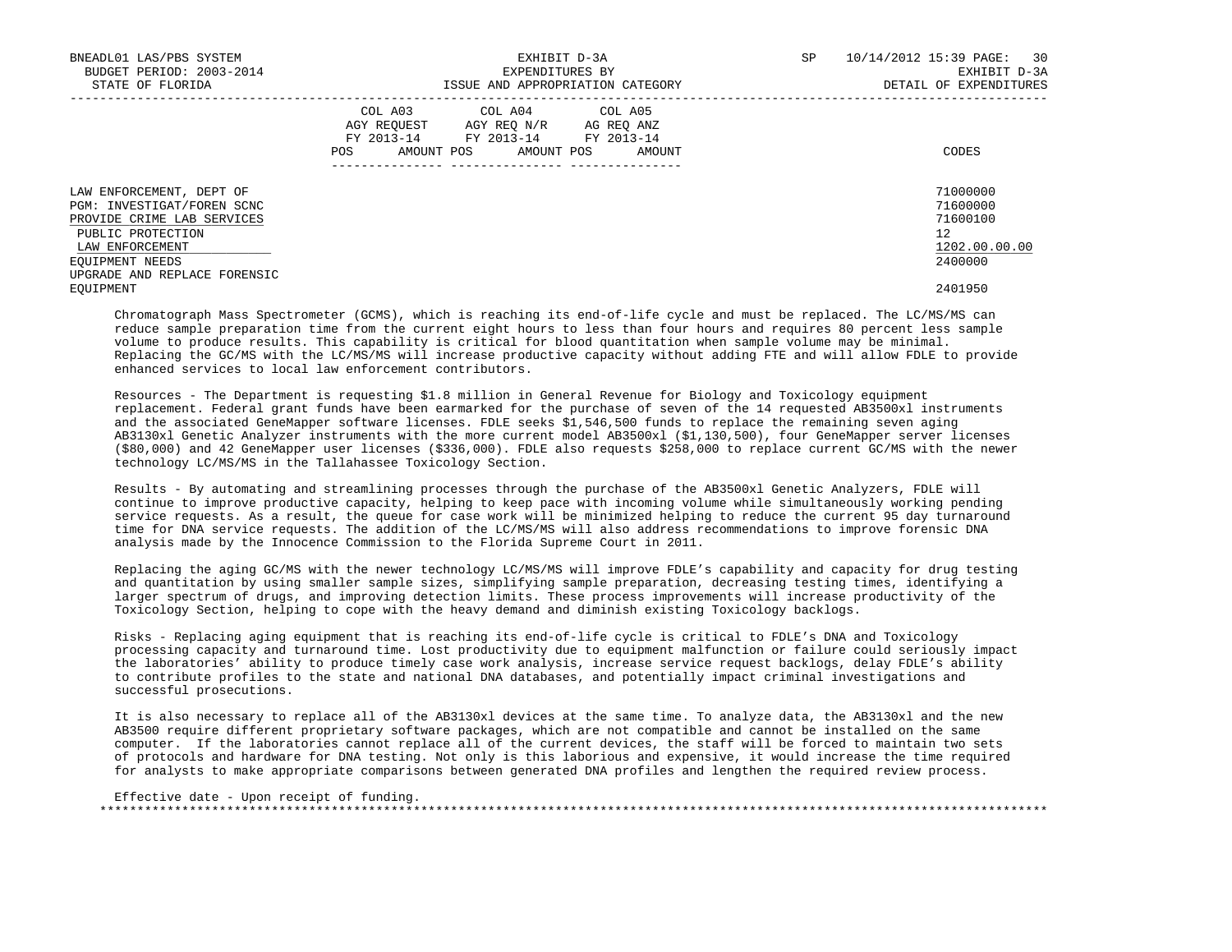| BNEADL01 LAS/PBS SYSTEM<br>BUDGET PERIOD: 2003-2014<br>STATE OF FLORIDA                                                      |                            | EXHIBIT D-3A<br>EXPENDITURES BY<br>ISSUE AND APPROPRIATION CATEGORY                                                                   | SP | 10/14/2012 15:39 PAGE: 31<br>EXHIBIT D-3A<br>DETAIL OF EXPENDITURES |
|------------------------------------------------------------------------------------------------------------------------------|----------------------------|---------------------------------------------------------------------------------------------------------------------------------------|----|---------------------------------------------------------------------|
|                                                                                                                              |                            | COL A03 COL A04 COL A05<br>AGY REQUEST AGY REQ N/R AG REQ ANZ<br>FY 2013-14 FY 2013-14 FY 2013-14<br>POS AMOUNT POS AMOUNT POS AMOUNT |    | CODES                                                               |
| LAW ENFORCEMENT, DEPT OF<br>PGM: INVESTIGAT/FOREN SCNC<br>PROVIDE CRIME LAB SERVICES<br>PUBLIC PROTECTION<br>LAW ENFORCEMENT |                            |                                                                                                                                       |    | 71000000<br>71600000<br>71600100<br>12<br>1202.00.00.00             |
| ANNUALIZATION OF ADMINISTERED<br>FUNDS APPROPRIATIONS<br>STATE HEALTH INSURANCE ADJUSTMENT<br>FOR FY 2012-13 - 10 MONTHS     |                            |                                                                                                                                       |    | 26A0000                                                             |
| ANNUALIZATION<br>SALARIES AND BENEFITS                                                                                       |                            |                                                                                                                                       |    | 26A1830<br>010000                                                   |
| GENERAL REVENUE FUND<br>-MATCH                                                                                               | $-STATE$ 201, 315<br>7,170 |                                                                                                                                       |    | 1000 1<br>1000 2                                                    |
| TOTAL GENERAL REVENUE FUND                                                                                                   | 208,485                    |                                                                                                                                       |    | 1000                                                                |
| CRIM JUST STAND & TRAIN TF-STATE                                                                                             | 340                        |                                                                                                                                       |    | 2148 1                                                              |
| FEDERAL GRANTS TRUST FUND -FEDERL                                                                                            | 85                         |                                                                                                                                       |    | 2261 3                                                              |
| OPERATING TRUST FUND<br>-STATE<br>-MATCH                                                                                     | 1,795<br>380               |                                                                                                                                       |    | 2510 1<br>2510 2                                                    |
| TOTAL OPERATING TRUST FUND                                                                                                   | 2,175                      |                                                                                                                                       |    | 2510                                                                |
| TOTAL APPRO                                                                                                                  | 211,085                    |                                                                                                                                       |    |                                                                     |
| WORKLOAD                                                                                                                     |                            |                                                                                                                                       |    | 3000000                                                             |
| EXPAND DEOXYROBONUCLEIC ACID (DNA)<br>CASEWORK CAPACITY<br>SALARY RATE<br>SALARY RATE 493,272                                |                            |                                                                                                                                       |    | 3004100<br>000000                                                   |
|                                                                                                                              |                            |                                                                                                                                       |    |                                                                     |
| SALARIES AND BENEFITS                                                                                                        | 12.00                      |                                                                                                                                       |    | 010000                                                              |
| GENERAL REVENUE FUND                                                                                                         | -STATE 726,617             |                                                                                                                                       |    | 1000 1                                                              |
| <b>EXPENSES</b>                                                                                                              |                            |                                                                                                                                       |    | 040000                                                              |
| GENERAL REVENUE FUND                                                                                                         | $-$ STATE 119,676 45,144   |                                                                                                                                       |    | 1000 1                                                              |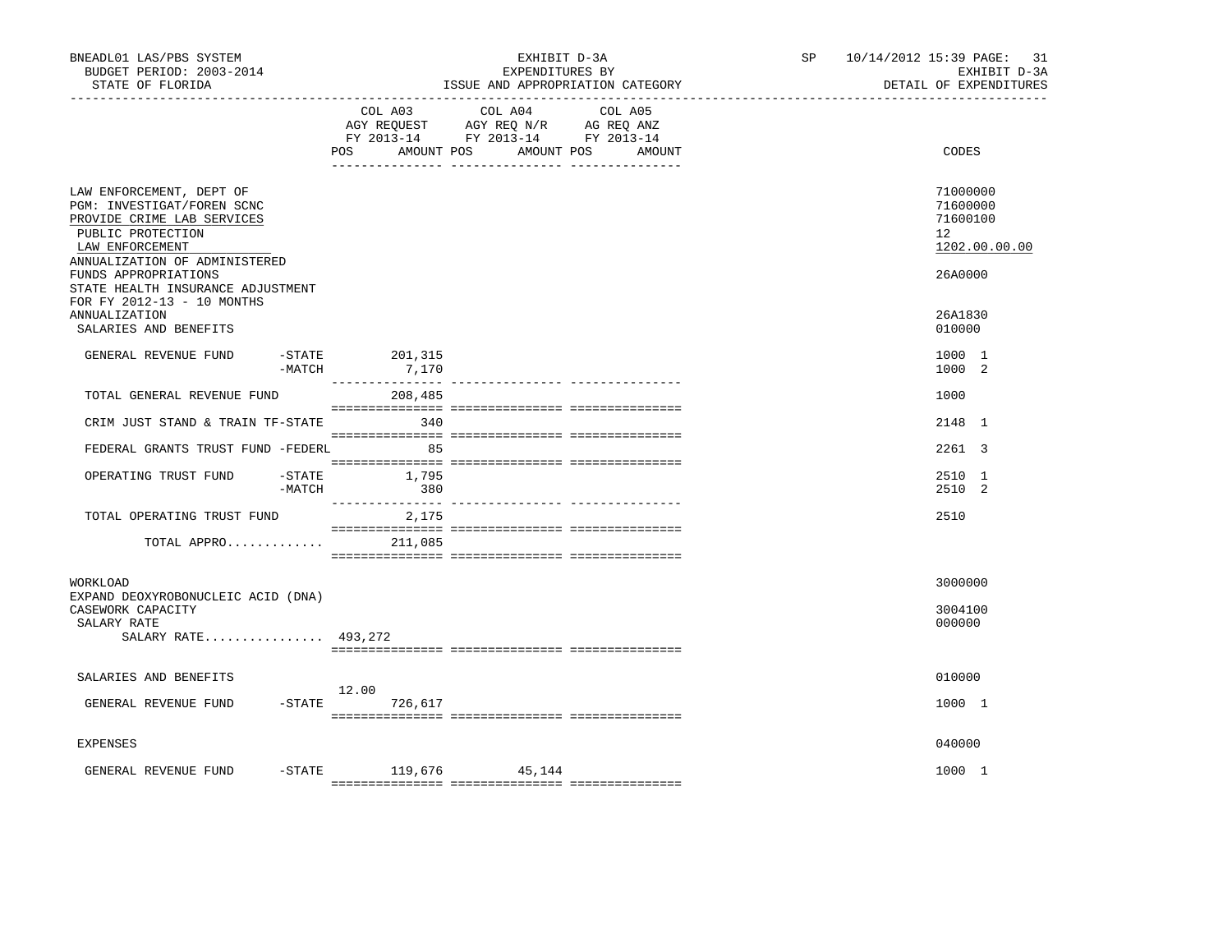| BNEADL01 LAS/PBS SYSTEM<br>BUDGET PERIOD: 2003-2014<br>STATE OF FLORIDA                                                                  |                                  | EXHIBIT D-3A<br>EXPENDITURES BY<br>ISSUE AND APPROPRIATION CATEGORY                                                                      | SP <sub>2</sub> | 10/14/2012 15:39 PAGE: 32<br>EXHIBIT D-3A<br>DETAIL OF EXPENDITURES |
|------------------------------------------------------------------------------------------------------------------------------------------|----------------------------------|------------------------------------------------------------------------------------------------------------------------------------------|-----------------|---------------------------------------------------------------------|
|                                                                                                                                          |                                  | COL A03 COL A04 COL A05<br>AGY REQUEST AGY REQ N/R AG REQ ANZ<br>FY 2013-14 FY 2013-14 FY 2013-14<br>POS AMOUNT POS AMOUNT POS<br>AMOUNT |                 | CODES                                                               |
| LAW ENFORCEMENT, DEPT OF<br>PGM: INVESTIGAT/FOREN SCNC<br>PROVIDE CRIME LAB SERVICES<br>PUBLIC PROTECTION<br>LAW ENFORCEMENT<br>WORKLOAD |                                  |                                                                                                                                          |                 | 71000000<br>71600000<br>71600100<br>12<br>1202.00.00.00<br>3000000  |
| EXPAND DEOXYROBONUCLEIC ACID (DNA)<br>CASEWORK CAPACITY<br>SPECIAL CATEGORIES<br>TR/DMS/HR SVCS/STW CONTRCT                              |                                  |                                                                                                                                          |                 | 3004100<br>100000<br>107040                                         |
| GENERAL REVENUE FUND -STATE                                                                                                              | 4,248                            |                                                                                                                                          |                 | 1000 1                                                              |
| TOTAL: EXPAND DEOXYROBONUCLEIC ACID (DNA)<br>CASEWORK CAPACITY<br>TOTAL POSITIONS $12.00$                                                | ================================ |                                                                                                                                          |                 | 3004100                                                             |
| TOTAL ISSUE 850,541 45,144<br>TOTAL SALARY RATE 493,272                                                                                  |                                  |                                                                                                                                          |                 |                                                                     |
|                                                                                                                                          |                                  |                                                                                                                                          |                 |                                                                     |

AGENCY ISSUE NARRATIVE:

2013-2014 BUDGET YEAR NARRATIVE: IT COMPONENT? NO

Priority #6

 Issue - The number of Biology (DNA) service requests submitted to the Florida Department of Law Enforcement (FDLE) labs has steadily increased over the last four years. In FY 11-12 FDLE received 21,000 service requests, an increase of 649 from FY 10-11. The Biology discipline averages 2,700 pending requests each month that are not completed by the current 96 Biology analysts. Given the current workload standard of nine cases per month or 108 cases per year per analyst, FDLE would require an additional 25 crime lab analysts (CLA) to keep up with the volume of incoming service requests without significant delays. Adding to the volume of case work demand is the increase in submissions to the DNA Database and the subsequent increase in Combined DNA Index System (CODIS) matches with resulting hits that must be reviewed by CODIS Administrators in the regional crime labs. The responsibility for CODIS administration can add as much as 25 percent to the CLA work load, decreasing the time available for case work.

 Despite efforts to streamline incoming workload by restricting case acceptance guidelines and increasing productivity through a multi-faceted DNA backlog reduction plan, FDLE has been unable to keep pace with the heavy volume of service requests. While the number of pending cases has decreased since the backlog reduction strategies were implemented in 2006, the current average backlog remains significant. The pending numbers have been creeping upward in recent months. If FDLE is to keep pace with incoming volume and reduce the number of incoming requests, additional CLAs must be added.

 Resources - The Department is requesting \$785,000 to fund 12 CLA positions which would be distributed statewide to increase productive capacity of FDLE's Biology sections.

 Results - The additional staffing will help FDLE laboratories meet current demand, continue to reduce backlogs and improve completion time for Biology service requests. Based on the discipline standard of 108 cases per year per analyst, the new positions will increase FDLE's DNA analysis capacity by 1,300 service requests per year once fully-trained. This will result in improved service for law enforcement contributors and increase the number of DNA profiles submitted to state and national DNA databases.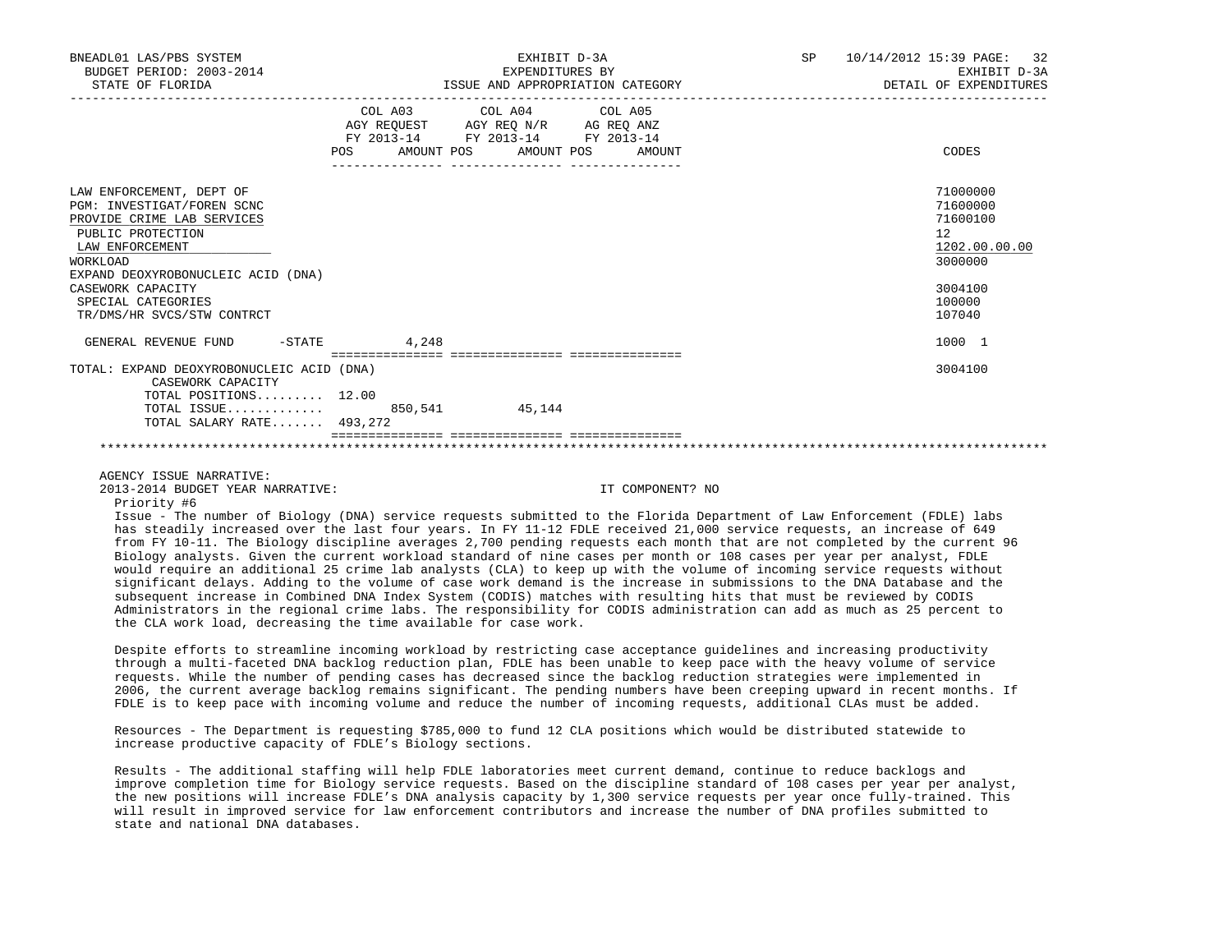| BNEADL01 LAS/PBS SYSTEM<br>BUDGET PERIOD: 2003-2014<br>STATE OF FLORIDA                                                      | EXHIBIT D-3A<br>EXPENDITURES BY<br>ISSUE AND APPROPRIATION CATEGORY                                                                                  | 10/14/2012 15:39 PAGE: 33<br>SP<br>EXHIBIT D-3A<br>DETAIL OF EXPENDITURES |
|------------------------------------------------------------------------------------------------------------------------------|------------------------------------------------------------------------------------------------------------------------------------------------------|---------------------------------------------------------------------------|
|                                                                                                                              | COL A03 COL A04 COL A05<br>AGY REOUEST AGY REO N/R<br>AG REQ ANZ<br>FY 2013-14 FY 2013-14<br>FY 2013-14<br>AMOUNT POS<br>AMOUNT POS<br>POS<br>AMOUNT | CODES                                                                     |
| LAW ENFORCEMENT, DEPT OF<br>PGM: INVESTIGAT/FOREN SCNC<br>PROVIDE CRIME LAB SERVICES<br>PUBLIC PROTECTION<br>LAW ENFORCEMENT |                                                                                                                                                      | 71000000<br>71600000<br>71600100<br>12 <sup>°</sup><br>1202.00.00.00      |
| WORKLOAD<br>EXPAND DEOXYROBONUCLEIC ACID (DNA)<br>CASEWORK CAPACITY                                                          |                                                                                                                                                      | 3000000<br>3004100                                                        |

 The addition of these positions combined with continued use of federal funds for outsourcing and overtime will help FDLE to accommodate incoming workload and avoid further growth in pending service requests. Reducing pending service requests improves turnaround time, provides better service to law enforcement contributors and avoids delays in generating DNA profiles for upload to state and national databases.

 Risks - FDLE laboratories are currently working at full capacity and are not staffed to handle the increases in volume generated by both Biology case work requests and CODIS administration. The number of pending Biology service requests remains at a significant level (an average of 2,700 per month for FY 11-12) and is not expected to decrease given the current demands for service. If the requested positions are not funded, the timeliness of service provided to the law enforcement community will decrease, negatively impacting the potential for aiding investigations and successful prosecutions.

 Effective date - Upon receipt of funding. \*\*\*\*\*\*\*\*\*\*\*\*\*\*\*\*\*\*\*\*\*\*\*\*\*\*\*\*\*\*\*\*\*\*\*\*\*\*\*\*\*\*\*\*\*\*\*\*\*\*\*\*\*\*\*\*\*\*\*\*\*\*\*\*\*\*\*\*\*\*\*\*\*\*\*\*\*\*\*\*\*\*\*\*\*\*\*\*\*\*\*\*\*\*\*\*\*\*\*\*\*\*\*\*\*\*\*\*\*\*\*\*\*\*\*\*\*\*\*\*\*\*\*\*\*\*\*

|                                                             | FTE   | BASE RATE | ADDITIVES | BENEFITS | SUBTOTAL     | LAPSE | LAPSED SALARIES<br>AND BENEFITS |
|-------------------------------------------------------------|-------|-----------|-----------|----------|--------------|-------|---------------------------------|
| A03 - AGY REOUEST FY 2013-14                                |       |           |           |          |              |       |                                 |
| NEW POSITIONS<br>8463 CRIME LABORATORY ANALYST<br>N0002 001 | 12.00 | 493,272   |           | 233,345  | 726,617 0.00 |       | 726,617                         |
| TOTALS FOR ISSUE BY FUND<br>1000 GENERAL REVENUE FUND       |       |           |           |          |              |       | 726,617                         |
|                                                             | 12.00 | 493,272   |           | 233,345  | 726,617      |       | 726,617                         |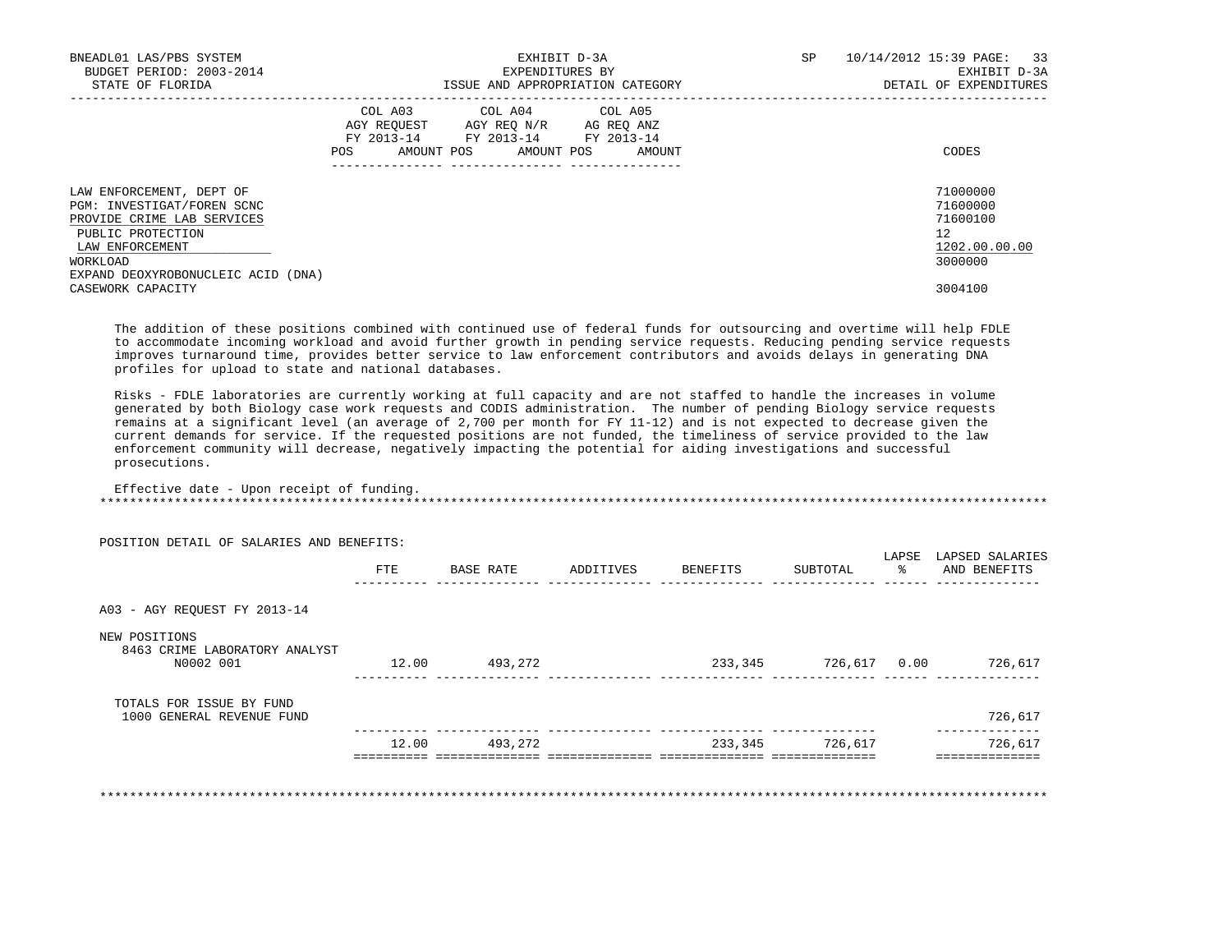| BNEADL01 LAS/PBS SYSTEM<br>BUDGET PERIOD: 2003-2014<br>STATE OF FLORIDA                                                                                                                           | EXHIBIT D-3A<br>EXPENDITURES BY<br>ISSUE AND APPROPRIATION CATEGORY                                                                                                                                                                                                                                                                                                                                                                                                                                                                                                                                                           | SP<br>10/14/2012 15:39 PAGE:<br>34<br>EXHIBIT D-3A<br>DETAIL OF EXPENDITURES |
|---------------------------------------------------------------------------------------------------------------------------------------------------------------------------------------------------|-------------------------------------------------------------------------------------------------------------------------------------------------------------------------------------------------------------------------------------------------------------------------------------------------------------------------------------------------------------------------------------------------------------------------------------------------------------------------------------------------------------------------------------------------------------------------------------------------------------------------------|------------------------------------------------------------------------------|
|                                                                                                                                                                                                   | COL A03<br>COL A04<br>COL A05<br>AGY REQ N/R AG REQ ANZ<br>AGY REQUEST<br>FY 2013-14 FY 2013-14 FY 2013-14<br>POS DO<br>AMOUNT POS<br>AMOUNT POS<br>AMOUNT                                                                                                                                                                                                                                                                                                                                                                                                                                                                    | CODES                                                                        |
| LAW ENFORCEMENT, DEPT OF<br>PGM: INVESTIGAT/FOREN SCNC<br>PROVIDE CRIME LAB SERVICES<br>PUBLIC PROTECTION<br>LAW ENFORCEMENT<br>WORKLOAD<br>MANAGE INCREASED WORKLOAD OF<br>AUTOMATED FINGERPRINT |                                                                                                                                                                                                                                                                                                                                                                                                                                                                                                                                                                                                                               | 71000000<br>71600000<br>71600100<br>12<br>1202.00.00.00<br>3000000           |
| IDENTIFICATION SYSTEM/BUSINESS<br>INFORMATION SYSTEM<br>SALARY RATE<br>SALARY RATE 204,525                                                                                                        |                                                                                                                                                                                                                                                                                                                                                                                                                                                                                                                                                                                                                               | 3004300<br>000000                                                            |
| SALARIES AND BENEFITS                                                                                                                                                                             |                                                                                                                                                                                                                                                                                                                                                                                                                                                                                                                                                                                                                               | 010000                                                                       |
| $-$ STATE<br>GENERAL REVENUE FUND                                                                                                                                                                 | 6.00<br>291,821                                                                                                                                                                                                                                                                                                                                                                                                                                                                                                                                                                                                               | 1000 1                                                                       |
| <b>EXPENSES</b>                                                                                                                                                                                   |                                                                                                                                                                                                                                                                                                                                                                                                                                                                                                                                                                                                                               | 040000                                                                       |
| $-$ STATE<br>GENERAL REVENUE FUND                                                                                                                                                                 | 59,838 22,572                                                                                                                                                                                                                                                                                                                                                                                                                                                                                                                                                                                                                 | 1000 1                                                                       |
| SPECIAL CATEGORIES<br>TR/DMS/HR SVCS/STW CONTRCT                                                                                                                                                  |                                                                                                                                                                                                                                                                                                                                                                                                                                                                                                                                                                                                                               | 100000<br>107040                                                             |
| $-STATE$<br>GENERAL REVENUE FUND                                                                                                                                                                  | 2,124                                                                                                                                                                                                                                                                                                                                                                                                                                                                                                                                                                                                                         | 1000 1                                                                       |
| TOTAL: MANAGE INCREASED WORKLOAD OF<br>AUTOMATED FINGERPRINT<br>IDENTIFICATION SYSTEM/BUSINESS<br>INFORMATION SYSTEM<br>TOTAL POSITIONS 6.00<br>TOTAL ISSUE<br>TOTAL SALARY RATE 204,525          | 353,783 22,572                                                                                                                                                                                                                                                                                                                                                                                                                                                                                                                                                                                                                | 3004300                                                                      |
|                                                                                                                                                                                                   |                                                                                                                                                                                                                                                                                                                                                                                                                                                                                                                                                                                                                               |                                                                              |
| AGENCY ISSUE NARRATIVE:<br>2013-2014 BUDGET YEAR NARRATIVE:<br>Priority #8                                                                                                                        | IT COMPONENT? NO<br>Issue - The Florida Department of Law Enforcement (FDLE) is responsible for maintaining and operating a<br>statewide-automated fingerprint identification system capable of reading, classifying, storing and matching latent prints<br>from both fingers and palms. The Automated Fingerprint Identification System/Biometric Identification System (AFIS/BIS)<br>also interfaces with the FBI's IAFIS database as an additional resource for solving crimes. The AFIS/BIS database is<br>built from the arrest fingerprints submitted by the booking facilities around the state. The database contains |                                                                              |
|                                                                                                                                                                                                   | approximately 5.4 million subjects. The AFIS/BIS system compares latent prints developed from crime scenes and physical                                                                                                                                                                                                                                                                                                                                                                                                                                                                                                       |                                                                              |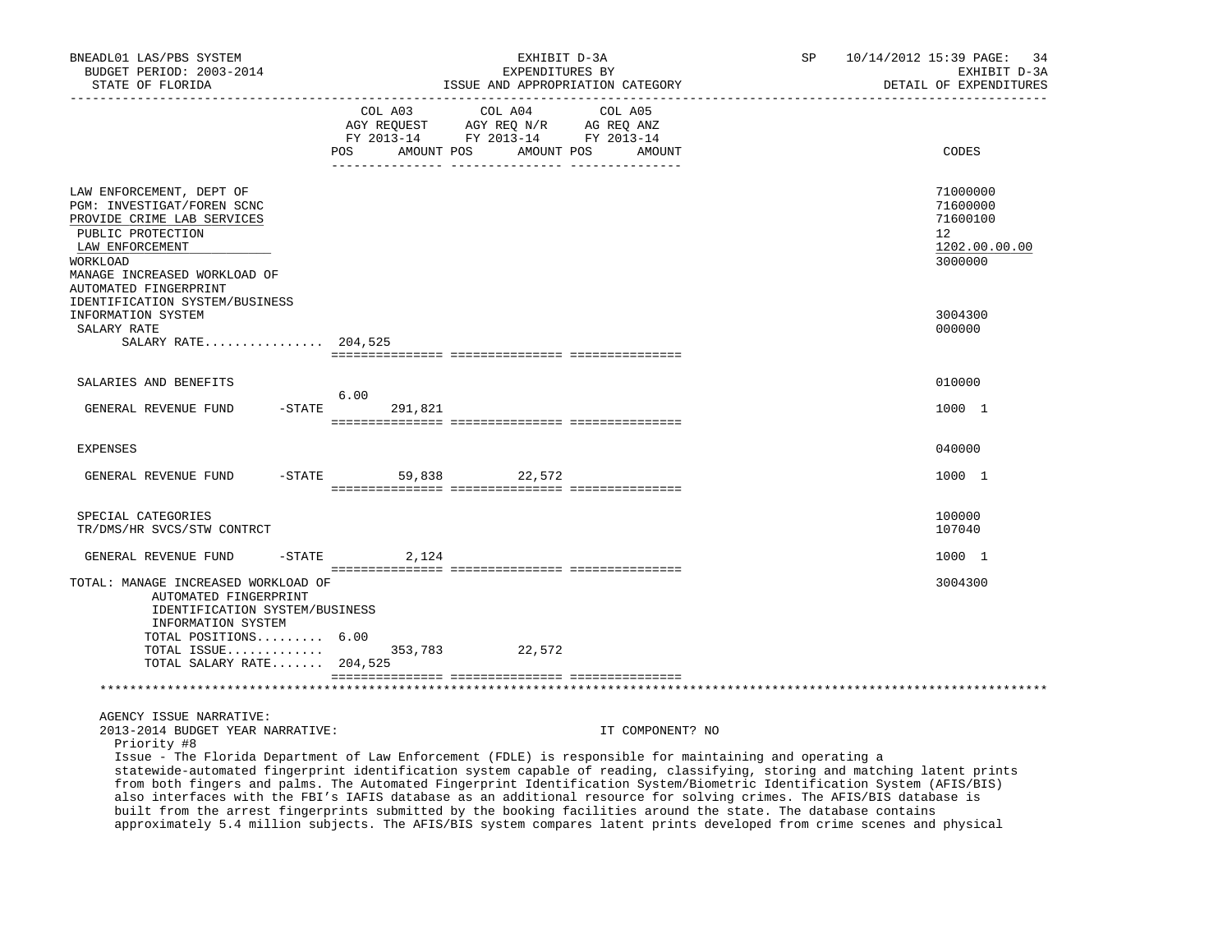| BNEADL01 LAS/PBS SYSTEM<br>BUDGET PERIOD: 2003-2014<br>STATE OF FLORIDA                                                                                                  | EXHIBIT D-3A<br>EXPENDITURES BY<br>ISSUE AND APPROPRIATION CATEGORY                                                                   | 10/14/2012 15:39 PAGE: 35<br><b>SP</b><br>EXHIBIT D-3A<br>DETAIL OF EXPENDITURES |
|--------------------------------------------------------------------------------------------------------------------------------------------------------------------------|---------------------------------------------------------------------------------------------------------------------------------------|----------------------------------------------------------------------------------|
|                                                                                                                                                                          | COL A03 COL A04 COL A05<br>AGY REQUEST AGY REQ N/R AG REQ ANZ<br>FY 2013-14 FY 2013-14 FY 2013-14<br>POS AMOUNT POS AMOUNT POS AMOUNT | CODES                                                                            |
| LAW ENFORCEMENT, DEPT OF<br>PGM: INVESTIGAT/FOREN SCNC<br>PROVIDE CRIME LAB SERVICES<br>PUBLIC PROTECTION<br>LAW ENFORCEMENT<br>WORKLOAD<br>MANAGE INCREASED WORKLOAD OF |                                                                                                                                       | 71000000<br>71600000<br>71600100<br>12<br>1202.00.00.00<br>3000000               |
| AUTOMATED FINGERPRINT<br>IDENTIFICATION SYSTEM/BUSINESS<br>INFORMATION SYSTEM                                                                                            |                                                                                                                                       | 3004300                                                                          |

 evidence to previously identified finger and palm prints contained in the database. The system returns potential matches, which latent fingerprint analysts then review to verify if identification can be made. Unidentified latent prints are added to an unsolved latent database for search against incoming records (reverse searches).

 Implementation of the technology to search applicant fingerprints against previously unidentified latent prints has significantly increased the crime lab workload. Previously, only name searches of applicants were done and identity verified by checking the prints. Applicant AFIS began on April 28, 2012, and immediately the influx of submissions, combined with the steady workload of criminal searches, generated an overwhelming backlog and threatened a system wide failure of the AFIS/BIS system. Several measures were implemented to protect the system including use of overtime, raising the score thresholds, reassigning other analysts to the AFIS/BIS section, and adding a night shift to handle the 24 hours a day, 7 days a week flow of submissions. Although helpful, these alternatives were not sufficient to compensate for the dramatic increase in submissions.

 The Tallahassee Regional Crime Laboratory AFIS/BIS Section is the only FDLE crime laboratory that retrieves, compares and dispositions reverse searches on a daily basis. The six-member unit currently has the capacity to process approximately 1.2 million reverse searches a year. In FY 12-13, the unit will receive an estimated 2.5 million requests for reverse searches including a million criminal submissions and 1.5 million applicant submissions. The current staffing level in the section is not sufficient to analyze the increasing number of reverse searches anticipated. Raising the score thresholds for submission reduced the number of reverse searches to a manageable level, but it also reduced the number of matches reviewed, potentially missing identifications that could be important to public safety.

 Resources - The Department is requesting \$353,783 to fund six fingerprint analyst positions in the Tallahassee AFIS/BIS Section. The additional positions will staff the night shift and allow for expansion of the unit's operations to keep pace with increased submissions and provide services seven days a week.

FDLE has also requested funding to increase the capacity of the Biometric Identification System in issue #24010C0.

 Results - With six additional analysts, the section will be able to complete 4,800 additional reverse search dispositions per day (around 1.2 million per year). This is based on the discipline standard of 100 reverse search dispositions per analyst per hour. The additional positions will complement the current staffing levels in the unit and provide coverage seven days a week, allowing for a more efficient operation and availability of services to address the needs of the criminal justice community and the state.

 With sufficient staffing levels, the score threshold may be lowered to allow more search requests to be submitted. The ultimate consequence of this expansion would be a shorter turnaround time and the potential to prevent and solve more crimes.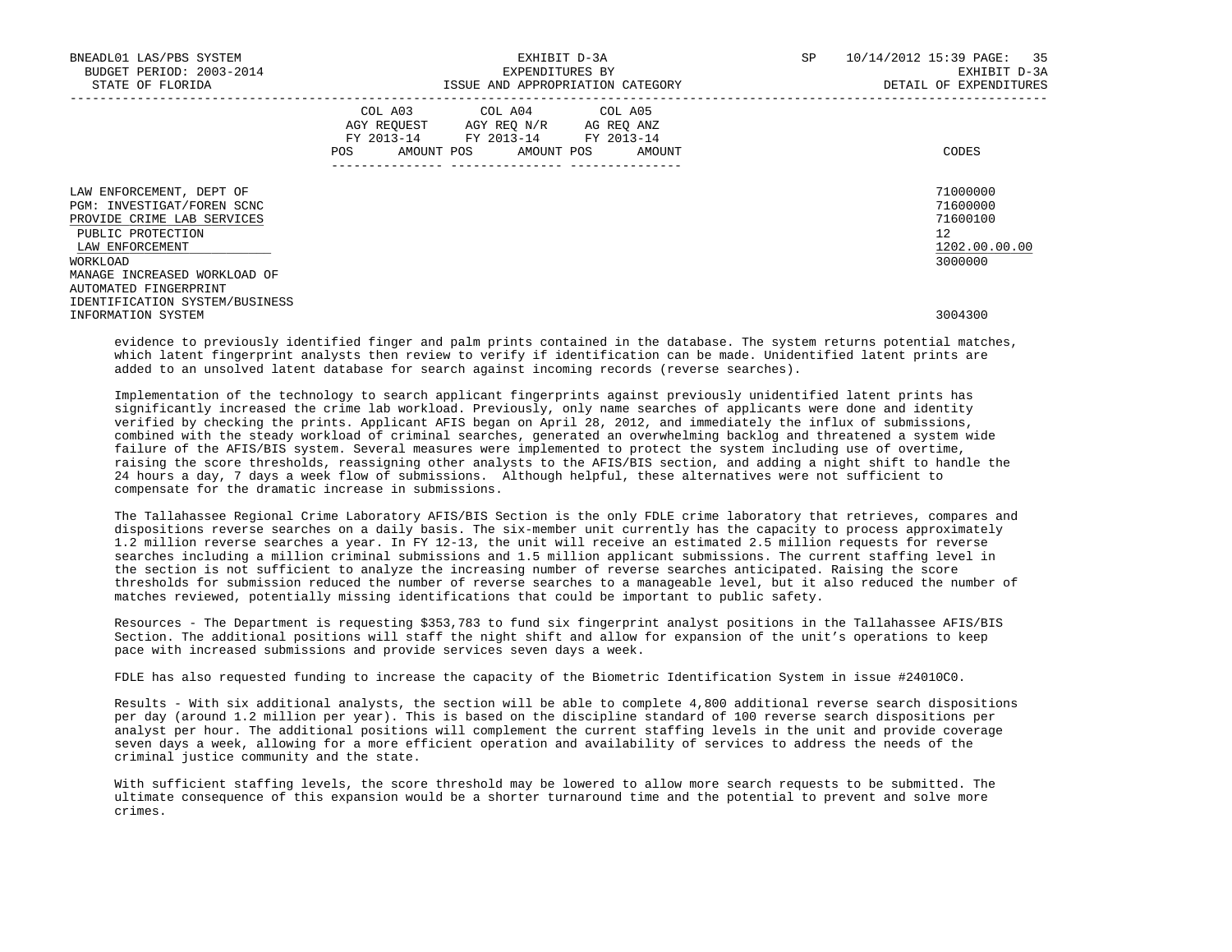| BNEADL01 LAS/PBS SYSTEM<br>BUDGET PERIOD: 2003-2014<br>STATE OF FLORIDA                                                                  | EXHIBIT D-3A<br>EXPENDITURES BY<br>ISSUE AND APPROPRIATION CATEGORY                                                                      | 10/14/2012 15:39 PAGE: 36<br>SP<br>EXHIBIT D-3A<br>DETAIL OF EXPENDITURES |
|------------------------------------------------------------------------------------------------------------------------------------------|------------------------------------------------------------------------------------------------------------------------------------------|---------------------------------------------------------------------------|
|                                                                                                                                          | COL A03 COL A04 COL A05<br>AGY REQUEST AGY REQ N/R AG REQ ANZ<br>FY 2013-14 FY 2013-14 FY 2013-14<br>POS<br>AMOUNT POS AMOUNT POS AMOUNT | CODES                                                                     |
| LAW ENFORCEMENT, DEPT OF<br>PGM: INVESTIGAT/FOREN SCNC<br>PROVIDE CRIME LAB SERVICES<br>PUBLIC PROTECTION<br>LAW ENFORCEMENT<br>WORKLOAD |                                                                                                                                          | 71000000<br>71600000<br>71600100<br>12<br>1202.00.00.00<br>3000000        |
| MANAGE INCREASED WORKLOAD OF<br>AUTOMATED FINGERPRINT<br>IDENTIFICATION SYSTEM/BUSINESS<br>INFORMATION SYSTEM                            |                                                                                                                                          | 3004300                                                                   |

 Risks - With the current staffing level and the increasing number of reverse search requests, the section is unable to keep up with the incoming workload. Raising the threshold for criminal and applicant reverse searches results in fewer potential matches being reviewed, therefore, lowering the potential to solve crime. Also, the reduction in the applicant prints reviewed against unidentified criminal prints may result in unknown felons being allowed to work in occupations or operations where a clean criminal history is required by law. During the first three months since the implementation of applicant reverse searches, 60 potential matches were identified, validating the importance of this tool. Lowering the system score threshold to encourage additional reverse search reviews could increase the number of potential matches and the potential for solving crime, however the additional workload created by lowering the score threshold is not possible without additional staffing.

Effective date - Upon receipt of funding.

\*\*\*\*\*\*\*\*\*\*\*\*\*\*\*\*\*\*\*\*\*\*\*\*\*\*\*\*\*\*\*\*\*\*\*\*\*\*\*\*\*\*\*\*\*\*\*\*\*\*\*\*\*\*\*\*\*\*\*\*\*\*\*\*\*\*\*\*\*\*\*\*\*\*\*\*\*\*\*\*\*\*\*\*\*\*\*\*\*\*\*\*\*\*\*\*\*\*\*\*\*\*\*\*\*\*\*\*\*\*\*\*\*\*\*\*\*\*\*\*\*\*\*\*\*\*\*

|                                                        | PUSIIIUN DEIAIL UP SALAKIES AND BENEFIIS: |           |           |          |              | LAPSE | LAPSED SALARIES |
|--------------------------------------------------------|-------------------------------------------|-----------|-----------|----------|--------------|-------|-----------------|
|                                                        | FTE                                       | BASE RATE | ADDITIVES | BENEFITS | SUBTOTAL     | ႜ     | AND BENEFITS    |
| A03 - AGY REOUEST FY 2013-14                           |                                           |           |           |          |              |       |                 |
| NEW POSITIONS<br>8415 FINGERPRINT ANALYST<br>N0003 001 | 6.00                                      | 186,654   | 17,871    | 87,296   | 291,821 0.00 |       | 291,821         |
| TOTALS FOR ISSUE BY FUND<br>1000 GENERAL REVENUE FUND  |                                           |           |           |          |              |       | 291,821         |
|                                                        | 6.00                                      | 186,654   | 17,871    | 87,296   | 291,821      |       | 291,821         |

POSITION DETAIL OF SALARIES AND BENEFITS:

\*\*\*\*\*\*\*\*\*\*\*\*\*\*\*\*\*\*\*\*\*\*\*\*\*\*\*\*\*\*\*\*\*\*\*\*\*\*\*\*\*\*\*\*\*\*\*\*\*\*\*\*\*\*\*\*\*\*\*\*\*\*\*\*\*\*\*\*\*\*\*\*\*\*\*\*\*\*\*\*\*\*\*\*\*\*\*\*\*\*\*\*\*\*\*\*\*\*\*\*\*\*\*\*\*\*\*\*\*\*\*\*\*\*\*\*\*\*\*\*\*\*\*\*\*\*\*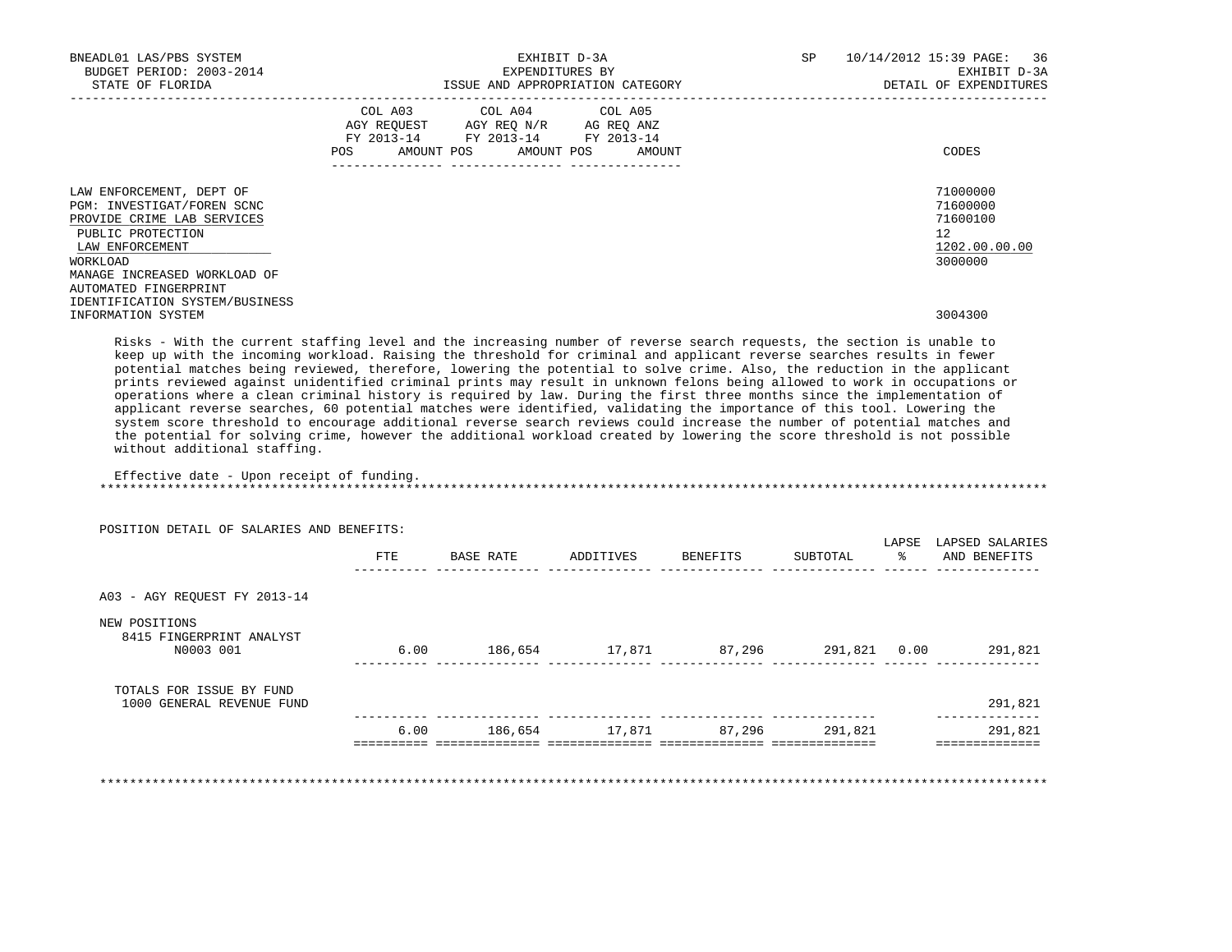| BNEADL01 LAS/PBS SYSTEM<br>BUDGET PERIOD: 2003-2014<br>STATE OF FLORIDA                                                                                                                                                                                                                                                                                                                                                                                                                                                                         |        |                       |           | EXHIBIT D-3A<br>EXPENDITURES BY | ISSUE AND APPROPRIATION CATEGORY |                  |          | SP       |   | 10/14/2012 15:39 PAGE:<br>37<br>EXHIBIT D-3A<br>DETAIL OF EXPENDITURES          |
|-------------------------------------------------------------------------------------------------------------------------------------------------------------------------------------------------------------------------------------------------------------------------------------------------------------------------------------------------------------------------------------------------------------------------------------------------------------------------------------------------------------------------------------------------|--------|-----------------------|-----------|---------------------------------|----------------------------------|------------------|----------|----------|---|---------------------------------------------------------------------------------|
|                                                                                                                                                                                                                                                                                                                                                                                                                                                                                                                                                 |        | COL A03               |           | COL A04                         | COL A05                          |                  |          |          |   |                                                                                 |
|                                                                                                                                                                                                                                                                                                                                                                                                                                                                                                                                                 |        |                       |           |                                 |                                  |                  |          |          |   |                                                                                 |
|                                                                                                                                                                                                                                                                                                                                                                                                                                                                                                                                                 |        |                       |           |                                 |                                  |                  |          |          |   |                                                                                 |
|                                                                                                                                                                                                                                                                                                                                                                                                                                                                                                                                                 | POS DO | AMOUNT POS AMOUNT POS |           |                                 |                                  | AMOUNT           |          |          |   | CODES                                                                           |
| LAW ENFORCEMENT, DEPT OF<br>PGM: INVESTIGAT/FOREN SCNC<br>PROVIDE CRIME LAB SERVICES<br>PUBLIC PROTECTION<br>LAW ENFORCEMENT<br>PROGRAM REDUCTIONS<br>ELIMINATE EXCESS CRIMINAL JUSTICE                                                                                                                                                                                                                                                                                                                                                         |        |                       |           |                                 |                                  |                  |          |          |   | 71000000<br>71600000<br>71600100<br>12 <sup>°</sup><br>1202.00.00.00<br>33V0000 |
| STANDARDS AND TRAINING TRUST FUND<br>AUTHORITY                                                                                                                                                                                                                                                                                                                                                                                                                                                                                                  |        |                       |           |                                 |                                  |                  |          |          |   | 33V3400                                                                         |
| SALARIES AND BENEFITS                                                                                                                                                                                                                                                                                                                                                                                                                                                                                                                           |        |                       |           |                                 |                                  |                  |          |          |   | 010000                                                                          |
|                                                                                                                                                                                                                                                                                                                                                                                                                                                                                                                                                 |        |                       |           |                                 |                                  |                  |          |          |   |                                                                                 |
| CRIM JUST STAND & TRAIN TF-STATE                                                                                                                                                                                                                                                                                                                                                                                                                                                                                                                |        | $20,000-$             |           |                                 |                                  |                  |          |          |   | 2148 1                                                                          |
|                                                                                                                                                                                                                                                                                                                                                                                                                                                                                                                                                 |        |                       |           |                                 |                                  |                  |          |          |   | ******************                                                              |
| AGENCY ISSUE NARRATIVE:<br>2013-2014 BUDGET YEAR NARRATIVE:<br>Priority #11<br>Issue - The Criminal Justice Standards and Training Trust Fund ("Trust Fund") has experienced overall declines in revenue<br>since FY 06-07. In FY 08-09, the Legislature transferred \$1.2 million of recurring General Revenue appropriation to the<br>Trust Fund and also "swept" \$1.5 million cash from the Trust Fund (non-recurring).<br>The trust fund revenue has continuously declined each year, approximately 34% overall from FY 06-07 to FY 11-12. |        |                       |           |                                 |                                  | IT COMPONENT? NO |          |          |   |                                                                                 |
| Results - The additional liability placed on the trust fund in FY 08-09, the trust fund "sweep" in FY 08-09, and the<br>continuous revenue decline over the last several years have threatened the insolvency of the fund. Therefore, the<br>Florida Department of Law Enforcement (FDLE) is requesting a recurring reduction of \$2,850,000 in trust fund authority as<br>the fund cannot sustain the current appropriation level at this time.                                                                                                |        |                       |           |                                 |                                  |                  |          |          |   |                                                                                 |
| Effective date - July 1, 2013                                                                                                                                                                                                                                                                                                                                                                                                                                                                                                                   |        |                       |           |                                 |                                  |                  |          |          |   |                                                                                 |
| POSITION DETAIL OF SALARIES AND BENEFITS:                                                                                                                                                                                                                                                                                                                                                                                                                                                                                                       |        |                       |           |                                 |                                  |                  |          |          |   | LAPSE LAPSED SALARIES                                                           |
|                                                                                                                                                                                                                                                                                                                                                                                                                                                                                                                                                 |        | FTE.                  | BASE RATE |                                 | ADDITIVES                        |                  | BENEFITS | SUBTOTAL | ⊱ | AND BENEFITS                                                                    |
| A03 - AGY REOUEST FY 2013-14                                                                                                                                                                                                                                                                                                                                                                                                                                                                                                                    |        |                       |           |                                 |                                  |                  |          |          |   |                                                                                 |
| NEW POSITIONS<br>OTHER SALARY AMOUNT<br>2148 CRIM JUST STAND & TRAIN TF                                                                                                                                                                                                                                                                                                                                                                                                                                                                         |        |                       |           |                                 |                                  |                  |          |          |   | $20,000-$                                                                       |
|                                                                                                                                                                                                                                                                                                                                                                                                                                                                                                                                                 |        |                       |           |                                 |                                  |                  |          |          |   |                                                                                 |
|                                                                                                                                                                                                                                                                                                                                                                                                                                                                                                                                                 |        |                       |           |                                 |                                  |                  |          |          |   | $20,000-$<br>==============                                                     |
|                                                                                                                                                                                                                                                                                                                                                                                                                                                                                                                                                 |        |                       |           |                                 |                                  |                  |          |          |   |                                                                                 |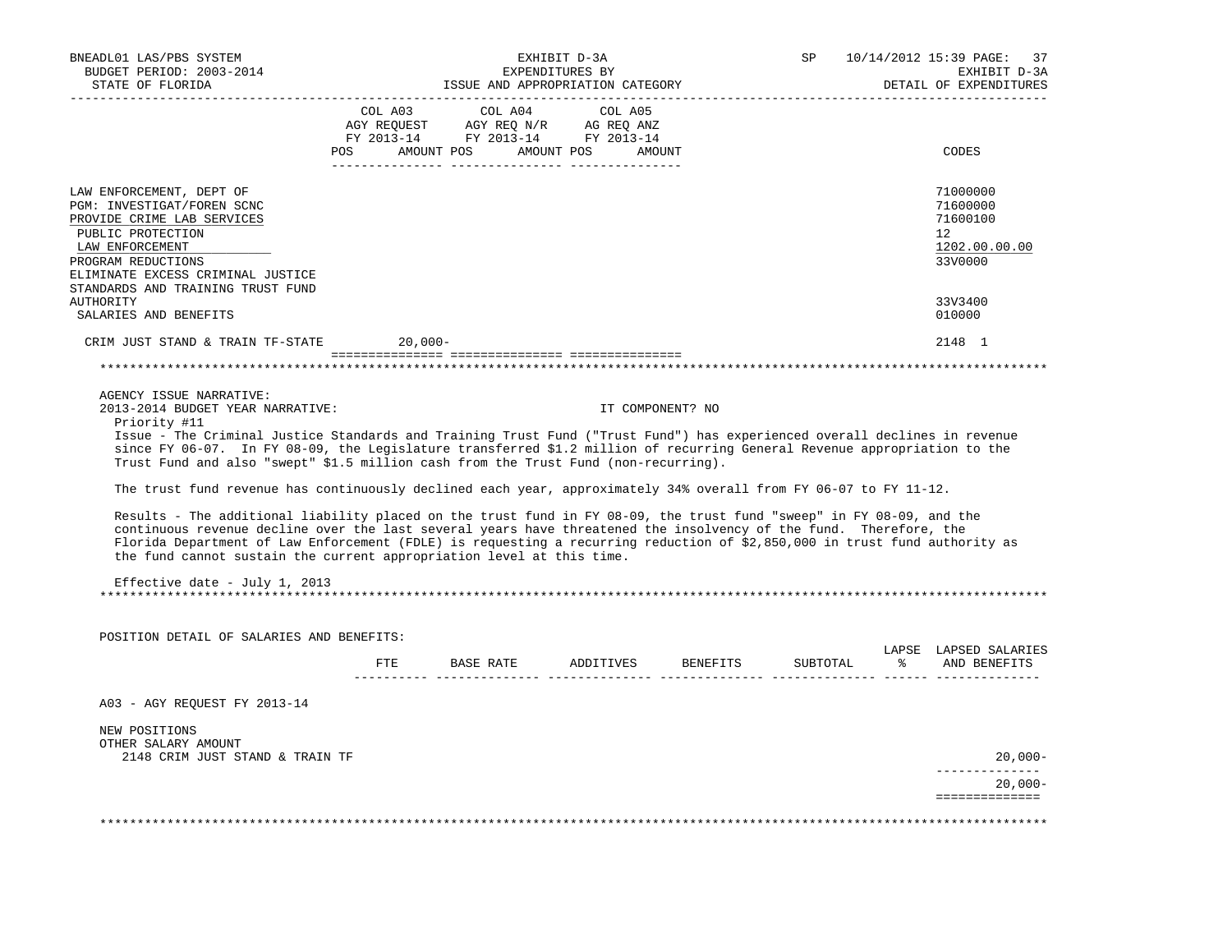| BNEADL01 LAS/PBS SYSTEM<br>BUDGET PERIOD: 2003-2014<br>STATE OF FLORIDA                                                                                                                      |                              | EXHIBIT D-3A<br>EXPENDITURES BY<br>ISSUE AND APPROPRIATION CATEGORY                                                     |                      | SP | 10/14/2012 15:39 PAGE: 38<br>EXHIBIT D-3A<br>DETAIL OF EXPENDITURES          |
|----------------------------------------------------------------------------------------------------------------------------------------------------------------------------------------------|------------------------------|-------------------------------------------------------------------------------------------------------------------------|----------------------|----|------------------------------------------------------------------------------|
|                                                                                                                                                                                              | COL A03<br>FY 2013-14<br>POS | COL A04 COL A05<br>AGY REQUEST AGY REQ N/R<br>FY 2013-14 FY 2013-14<br>AMOUNT POS<br>AMOUNT POS<br>____ _______________ | AG REQ ANZ<br>AMOUNT |    | CODES                                                                        |
| LAW ENFORCEMENT, DEPT OF<br>PGM: INVESTIGAT/FOREN SCNC<br>PROVIDE CRIME LAB SERVICES<br>PUBLIC PROTECTION<br>LAW ENFORCEMENT<br>CRITICAL SALARY NEEDS<br>IMPLEMENT RECRUITMENT AND RETENTION |                              |                                                                                                                         |                      |    | 71000000<br>71600000<br>71600100<br>$12^{\circ}$<br>1202.00.00.00<br>4000000 |
| PAY<br>SALARIES AND BENEFITS                                                                                                                                                                 |                              |                                                                                                                         |                      |    | 4007A00<br>010000                                                            |
| GENERAL REVENUE FUND                                                                                                                                                                         | 276,723<br>$-$ STATE         |                                                                                                                         | 276,722              |    | 1000 1                                                                       |
|                                                                                                                                                                                              |                              |                                                                                                                         |                      |    |                                                                              |

2013-2014 BUDGET YEAR NARRATIVE: IT COMPONENT? NO

 Priority #3 1. Implement Crime Laboratory Analyst (CLA) Graduated Pay Plan - \$218,617

 Issue - Over the past five years, 58 crime lab analysts (CLA) have resigned from the Florida Department of Law Enforcment (FDLE) for reasons other than retirement. They averaged only 4.7 years of service. While the turnover percentage for reasons other than retirement is under 10 percent annually, the terminating CLAs are leaving the agency at their peak productivity. The departure of trained, experienced analysts leaves crime laboratory productivity at a consistently diminished level due to the training of new analysts, and negatively impacts backlogs, turnaround times, and the Department's ability to sustain an experienced workforce.

 FDLE requires all CLAs to complete a very demanding training program which, for the majority of disciplines, lasts approximately one year. Costs to FDLE for training a new analyst include the actual dollars spent on non-FDLE training, as well as diminished productivity of the trainee and up to half the case work capacity of a senior analyst trainer. To ensure that FDLE receives a return on its training investment, FDLE requires each new CLA commit to a minimum three years of service after their training year has been successfully completed. The CLAs are typically completing their training and their three-year service contracts, after which they are leaving the agency for more lucrative positions.

 Chronically working at less than maximum productivity due to consistently significant numbers of trainees has contributed to large backlogs in some laboratory disciplines including Biology, Firearms, and Trace Evidence. Strategies to control incoming volume and increase productive output have been in place since 2006. These efforts have been successful in reducing backlogs and improving turnaround times, but the rate of improvement has slowed in recent years, and in some cases is trending upward once more. Retaining an experienced workforce is a critical factor to maintaining maximum productive capacity, without which FDLE cannot provide optimum services to Florida's criminal justice community.

 Additionally, approximately 30 percent of FDLE's senior crime laboratory staff will retire within the next five years. Maintaining an experienced workforce is critical for succession planning if the agency is to capitalize on the institutional knowledge and excellence that is FDLE's crime laboratory reputation.

 The cost of replacing an experienced member considers both direct and indirect costs to the agency. Direct costs include training, supplies and equipment, background investigations, interviews, updating job descriptions and posting job advertisements, exit interviews and processing time. Indirect costs include loss of training, loss of institutional knowledge, loss of productivity and potential overtime costs.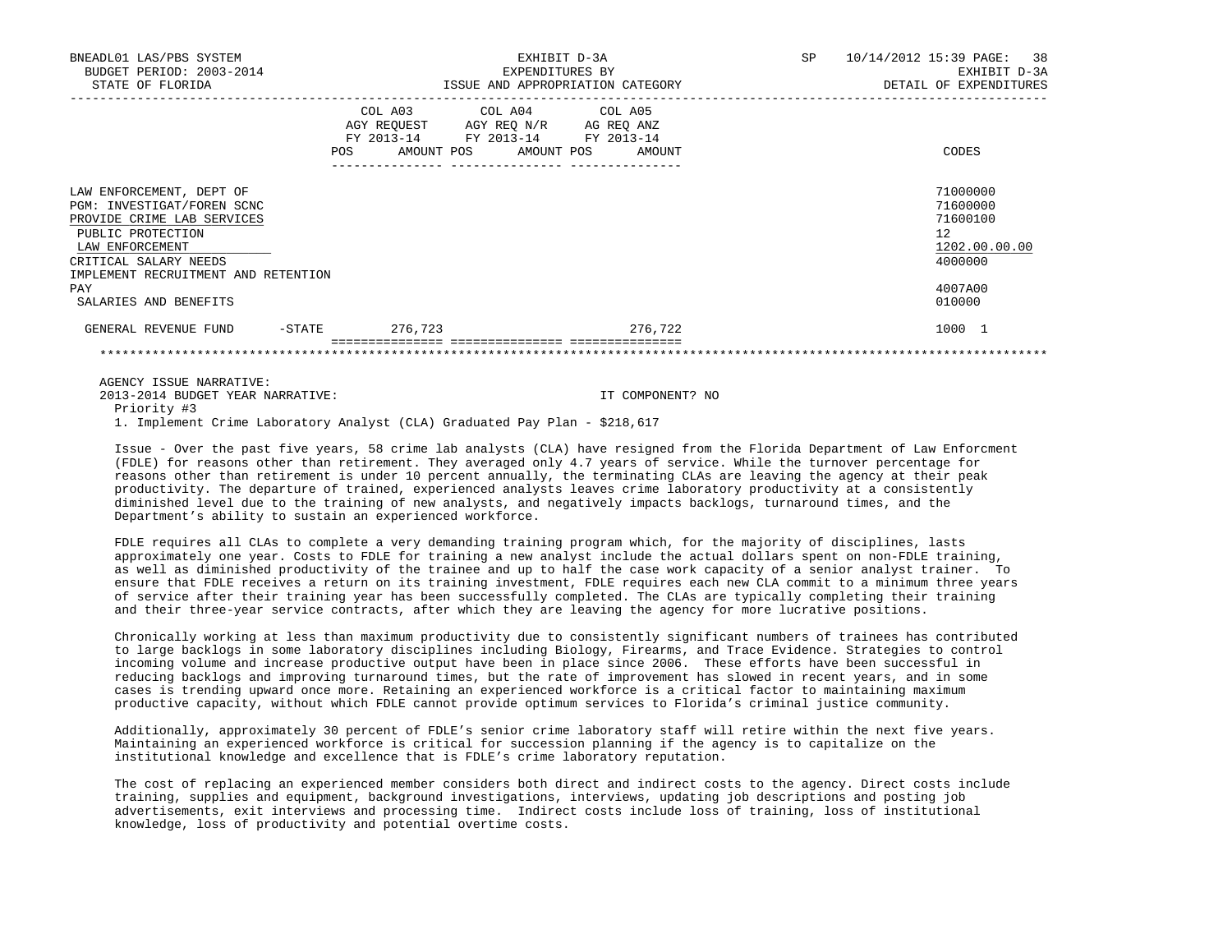| BNEADL01 LAS/PBS SYSTEM<br>BUDGET PERIOD: 2003-2014<br>STATE OF FLORIDA                                                      |                                                                                      | EXHIBIT D-3A<br>EXPENDITURES BY<br>ISSUE AND APPROPRIATION CATEGORY | SP | 10/14/2012 15:39 PAGE: 39<br>EXHIBIT D-3A<br>DETAIL OF EXPENDITURES |
|------------------------------------------------------------------------------------------------------------------------------|--------------------------------------------------------------------------------------|---------------------------------------------------------------------|----|---------------------------------------------------------------------|
|                                                                                                                              | AGY REQUEST AGY REQ N/R AG REQ ANZ<br>FY 2013-14 FY 2013-14 FY 2013-14<br><b>POS</b> | COL A03 COL A04 COL A05<br>AMOUNT POS AMOUNT POS AMOUNT             |    | CODES                                                               |
| LAW ENFORCEMENT, DEPT OF<br>PGM: INVESTIGAT/FOREN SCNC<br>PROVIDE CRIME LAB SERVICES<br>PUBLIC PROTECTION<br>LAW ENFORCEMENT |                                                                                      |                                                                     |    | 71000000<br>71600000<br>71600100<br>12<br>1202.00.00.00             |
| CRITICAL SALARY NEEDS<br>IMPLEMENT RECRUITMENT AND RETENTION<br>PAY                                                          |                                                                                      |                                                                     |    | 4000000<br>4007A00                                                  |
|                                                                                                                              |                                                                                      |                                                                     |    |                                                                     |

 The Society for Human Resource Management estimates the average cost of replacing an employee at 150 percent of the position salary. Other business sites post articles that estimate the costs to be 300 to 500 percent of the salary of the position being replaced, depending on the skill level. Using the minimum estimate cost of 150 percent of the trainee base for a CLA position (\$36,853 x 150% = \$55,280), if FDLE loses only five trained CLAs in FY 13-14, the cost of hiring and filling those positions will be more than the requested pay increases  $(5 \times $55,280 = $276,400)$ .

 Resources - The Department is requesting \$218,617 to implement a three-year tiered increase for CLAs. Salary increases will begin when a high-performing CLA has successfully completed their training period and fulfilled the three year service contract. Analysts who maintain a high level of performance will receive additional salary increases at the end of each following year for the next two years. For example, first increase (\$3,000) is provided at the training and contract fulfillment (three years). The second increase (\$1,000) occurs after an additional year of service, followed by the third increase (\$1,000) after the second additional year of service.

 Results - The tiered increases provide incentive for CLAs to continue working for FDLE. The first and largest increase is provided at the completion of a three-year service contract as an incentive to stay with the agency beyond the term of the original agreement. At this point the analyst is operating at peak productivity. This is also when many experienced analysts are leaving the Department. The second and third increases provide additional incentive for analysts to remain with FDLE beyond the next critical exodus time frame.

 Risks - If funding is not provided, FDLE will continue to be the training institution for other state and local crime laboratories, and will continue to lose CLAs early in their crime laboratory careers. The training program at FDLE is highly regarded by outside laboratories that are known to actively recruit CLAs from FDLE. While starting pay for inexperienced analysts is generally lower than the starting salary at FDLE, these laboratories offer significantly higher salaries for experienced CLAs.

 The problem of losing experienced analysts is projected to worsen as the economy improves and individuals become more mobile again. Without the ability to offer salary increases, FDLE will not be able to compete with other crime laboratories nor realize the full benefit of an extraordinary training program, thereby not optimizing laboratory productivity.

Effective date - Upon receipt of funding.

2. Enhance Senior Crime Laboratory Analyst (SCLA) Program - \$58,106

 Issue - There are 43 crime laboratory analysts (CLAs) who have 10 or more years of service with FDLE. These individuals provide experience, productivity and leadership. They are expected to ensure quality, produce more, share their knowledge with less experienced analysts, mentor and add stability to the analytical process. Increasing the number of experienced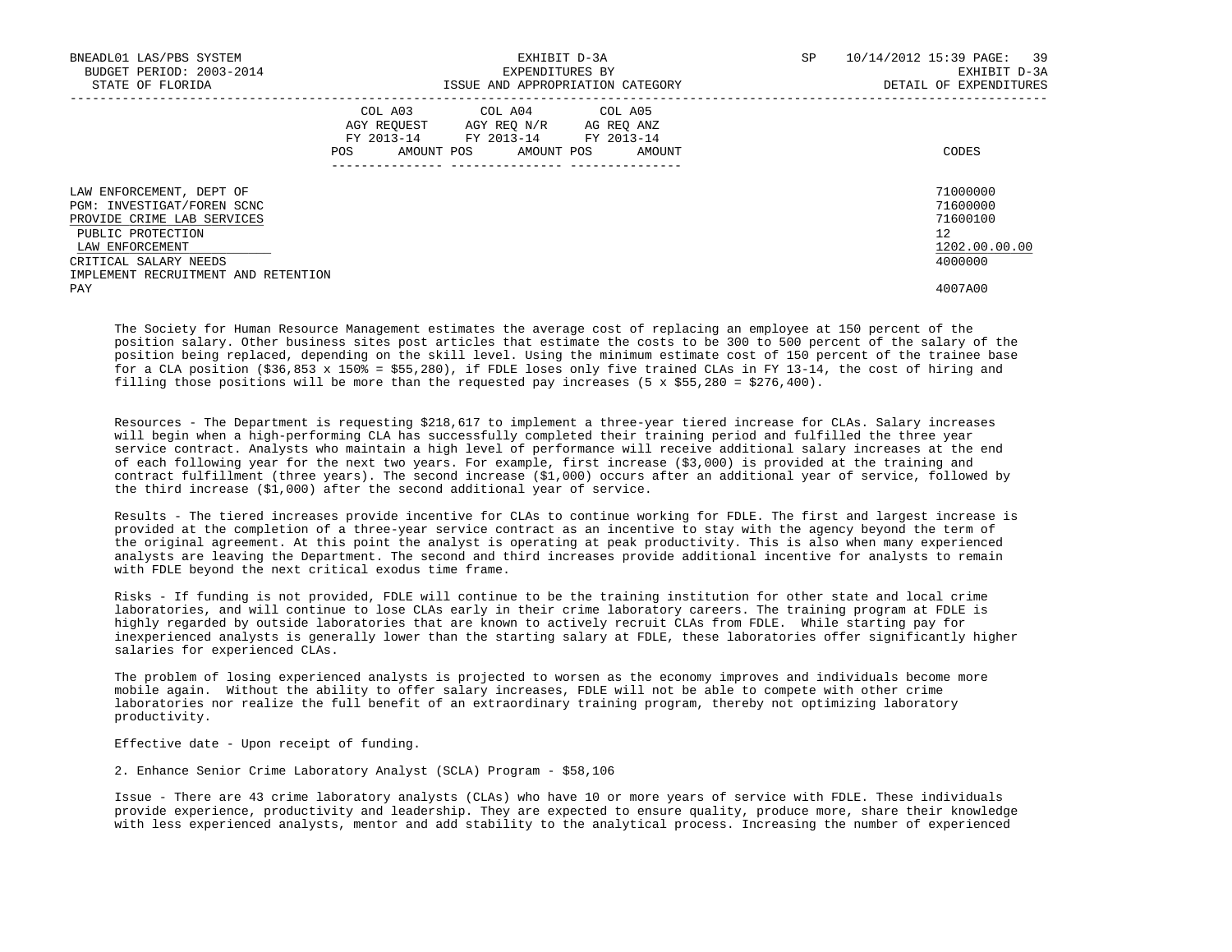| BNEADL01 LAS/PBS SYSTEM<br>BUDGET PERIOD: 2003-2014<br>STATE OF FLORIDA                                                                                                                      | EXHIBIT D-3A<br>EXPENDITURES BY<br>ISSUE AND APPROPRIATION CATEGORY                                                                   | SP | 10/14/2012 15:39 PAGE: 40<br>EXHIBIT D-3A<br>DETAIL OF EXPENDITURES |
|----------------------------------------------------------------------------------------------------------------------------------------------------------------------------------------------|---------------------------------------------------------------------------------------------------------------------------------------|----|---------------------------------------------------------------------|
|                                                                                                                                                                                              | COL A03 COL A04 COL A05<br>AGY REQUEST AGY REO N/R AG REO ANZ<br>FY 2013-14 FY 2013-14 FY 2013-14<br>POS AMOUNT POS AMOUNT POS AMOUNT |    | CODES                                                               |
| LAW ENFORCEMENT, DEPT OF<br>PGM: INVESTIGAT/FOREN SCNC<br>PROVIDE CRIME LAB SERVICES<br>PUBLIC PROTECTION<br>LAW ENFORCEMENT<br>CRITICAL SALARY NEEDS<br>IMPLEMENT RECRUITMENT AND RETENTION |                                                                                                                                       |    | 71000000<br>71600000<br>71600100<br>12<br>1202.00.00.00<br>4000000  |
| PAY                                                                                                                                                                                          |                                                                                                                                       |    | 4007A00                                                             |

 CLAs requires less time to be spent in actively mentoring and training new analysts; and allows more time for productive casework. Retaining and rewarding experienced CLAs will give less experienced CLAs a career path and incentive to continue their analytical career within FDLE.

 Resources - The Department is requesting \$58,106 to promote 43 high performing CLAs with 10 years or more experience to SCLAs. Salaries will be increased by five percent not to exceed an individual annual salary of \$60,000. This promotional increase will encourage retention of FDLE's most highly trained, experienced and productive analysts.

 Results - Funding this request provides incentive for CLAs to be committed to a long term career with FDLE. It creates a career path for dedicated CLAs and rewards experienced, productive analysts. Retention of experienced, productive analysts is a key element of providing the level of service necessary for successful investigations and prosecutions. Maintaining service response times acceptable to Florida's law enforcement community is dependent on a well-trained, highly productive CLA workforce. Funding this request will give FDLE the opportunity to reinforce its commitment to providing excellent forensic services and support the resources critical to this commitment.

 Risks - If funding is not provided, FDLE will continue to be at a competitive disadvantage in attempting to retain its most productive CLA work force. Federal, state and local crime laboratories will continue to recruit the state's best and brightest, offering much higher salaries for experienced forensic personnel. As the economy improves and individuals become more mobile again, the ability to retain experienced CLAs will become increasingly difficult. FDLE will lose the productivity and stability that an experienced work force provides.

| Effective date - January 1, 2014. |  |
|-----------------------------------|--|
|                                   |  |

| POSITION DETAIL OF SALARIES AND BENEFITS: |     |           |           |          |          | LAPSE | LAPSED SALARIES |
|-------------------------------------------|-----|-----------|-----------|----------|----------|-------|-----------------|
|                                           | FTE | BASE RATE | ADDITIVES | BENEFITS | SUBTOTAL | - 왕   | AND BENEFITS    |
| A03 - AGY REQUEST FY 2013-14              |     |           |           |          |          |       |                 |
| NEW POSITIONS                             |     |           |           |          |          |       |                 |
| OTHER SALARY AMOUNT                       |     |           |           |          |          |       |                 |
| 1000 GENERAL REVENUE FUND                 |     |           |           |          |          |       | 276,723         |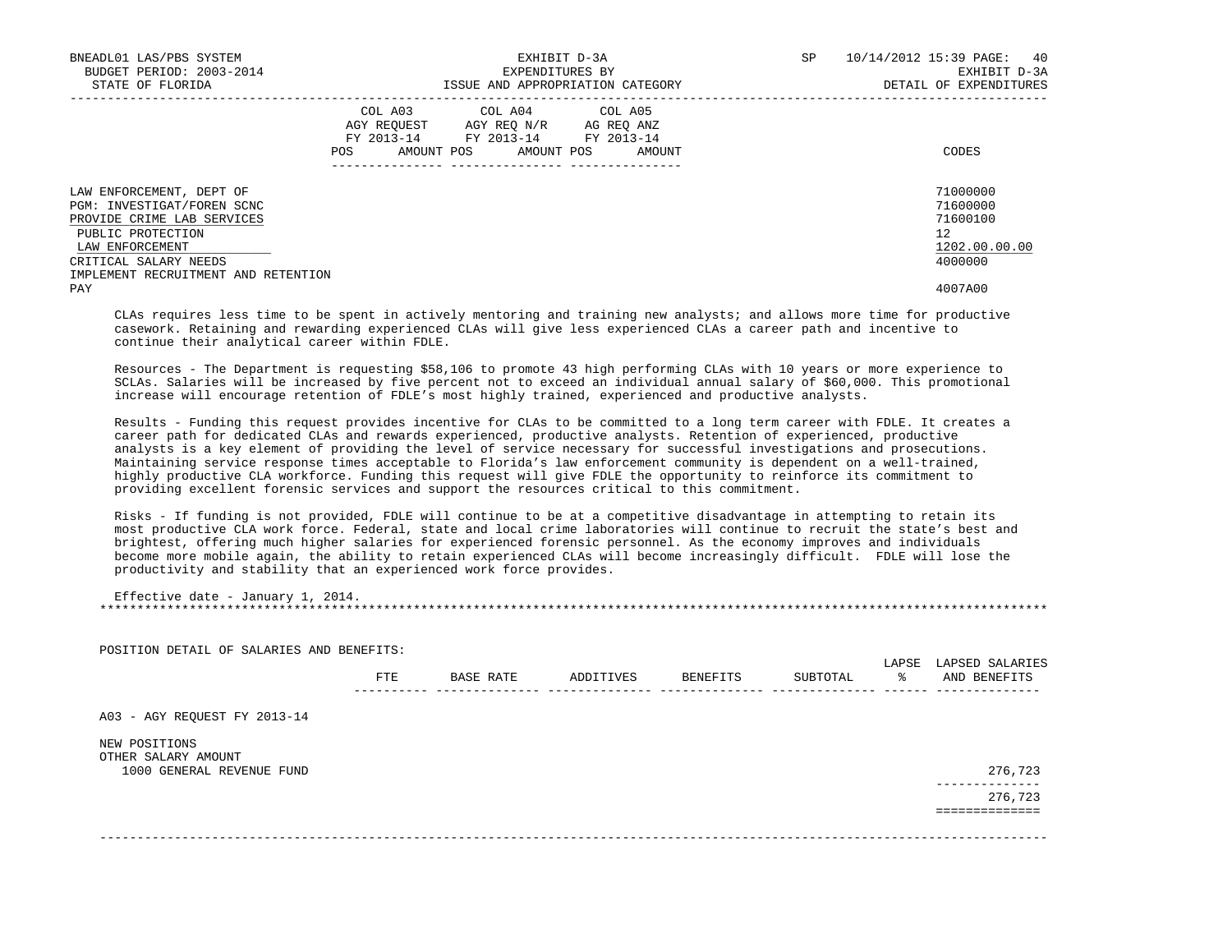| BNEADL01 LAS/PBS SYSTEM<br>BUDGET PERIOD: 2003-2014<br>STATE OF FLORIDA                                                                                                                             |                           | EXHIBIT D-3A<br>EXPENDITURES BY<br>ISSUE AND APPROPRIATION CATEGORY                                                    |                   | SP                                                     | 10/14/2012 15:39 PAGE: 41<br>EXHIBIT D-3A<br>DETAIL OF EXPENDITURES           |
|-----------------------------------------------------------------------------------------------------------------------------------------------------------------------------------------------------|---------------------------|------------------------------------------------------------------------------------------------------------------------|-------------------|--------------------------------------------------------|-------------------------------------------------------------------------------|
|                                                                                                                                                                                                     | COL A03<br>POS AMOUNT POS | COL A04<br>AGY REQUEST AGY REQ N/R AG REQ ANZ<br>FY 2013-14 FY 2013-14 FY 2013-14<br>AMOUNT POS<br>____ ______________ | COL A05<br>AMOUNT |                                                        | CODES                                                                         |
| LAW ENFORCEMENT, DEPT OF<br>PGM: INVESTIGAT/FOREN SCNC<br>PROVIDE CRIME LAB SERVICES<br>PUBLIC PROTECTION<br>LAW ENFORCEMENT<br>CRITICAL SALARY NEEDS<br>IMPLEMENT RECRUITMENT AND RETENTION<br>PAY |                           |                                                                                                                        |                   |                                                        | 71000000<br>71600000<br>71600100<br>12<br>1202.00.00.00<br>4000000<br>4007A00 |
| POSITION DETAIL OF SALARIES AND BENEFITS:                                                                                                                                                           |                           | FTE BASE RATE ADDITIVES BENEFITS                                                                                       |                   | SUBTOTAL<br><u> ----- --------------- ------ -----</u> | LAPSE LAPSED SALARIES<br>% AND BENEFITS                                       |
| A05 - AG REQ ANZ FY 2013-14                                                                                                                                                                         |                           |                                                                                                                        |                   |                                                        |                                                                               |
| NEW POSITIONS<br>OTHER SALARY AMOUNT<br>1000 GENERAL REVENUE FUND                                                                                                                                   |                           |                                                                                                                        |                   |                                                        | 276,722                                                                       |
|                                                                                                                                                                                                     |                           |                                                                                                                        |                   |                                                        | 276,722<br>==============                                                     |
| TOTAL: LAW ENFORCEMENT<br>BY FUND TYPE<br>GENERAL REVENUE FUND<br>TRUST FUNDS                                                                                                                       | 10,879,062                | 35, 242, 442 1, 872, 216 276, 722                                                                                      |                   |                                                        | 1202.00.00.00<br>1000<br>2000                                                 |
| TOTAL POSITIONS 397.00<br>TOTAL PROG COMP 46,121,504 1,872,216 276,722<br>TOTAL SALARY RATE 18,630,611                                                                                              |                           |                                                                                                                        |                   |                                                        |                                                                               |
| TOTAL: PROVIDE CRIME LAB SERVICES<br>BY FUND TYPE<br>GENERAL REVENUE FUND<br>TRUST FUNDS                                                                                                            | 10,956,008                | 37, 284, 127 1, 872, 216 276, 722                                                                                      |                   |                                                        | 71600100<br>1000<br>2000                                                      |
| TOTAL POSITIONS 422.00<br>TOTAL BUREAU 48, 240, 135 1, 872, 216 276, 722<br>TOTAL SALARY RATE 19,881,282                                                                                            |                           |                                                                                                                        |                   |                                                        |                                                                               |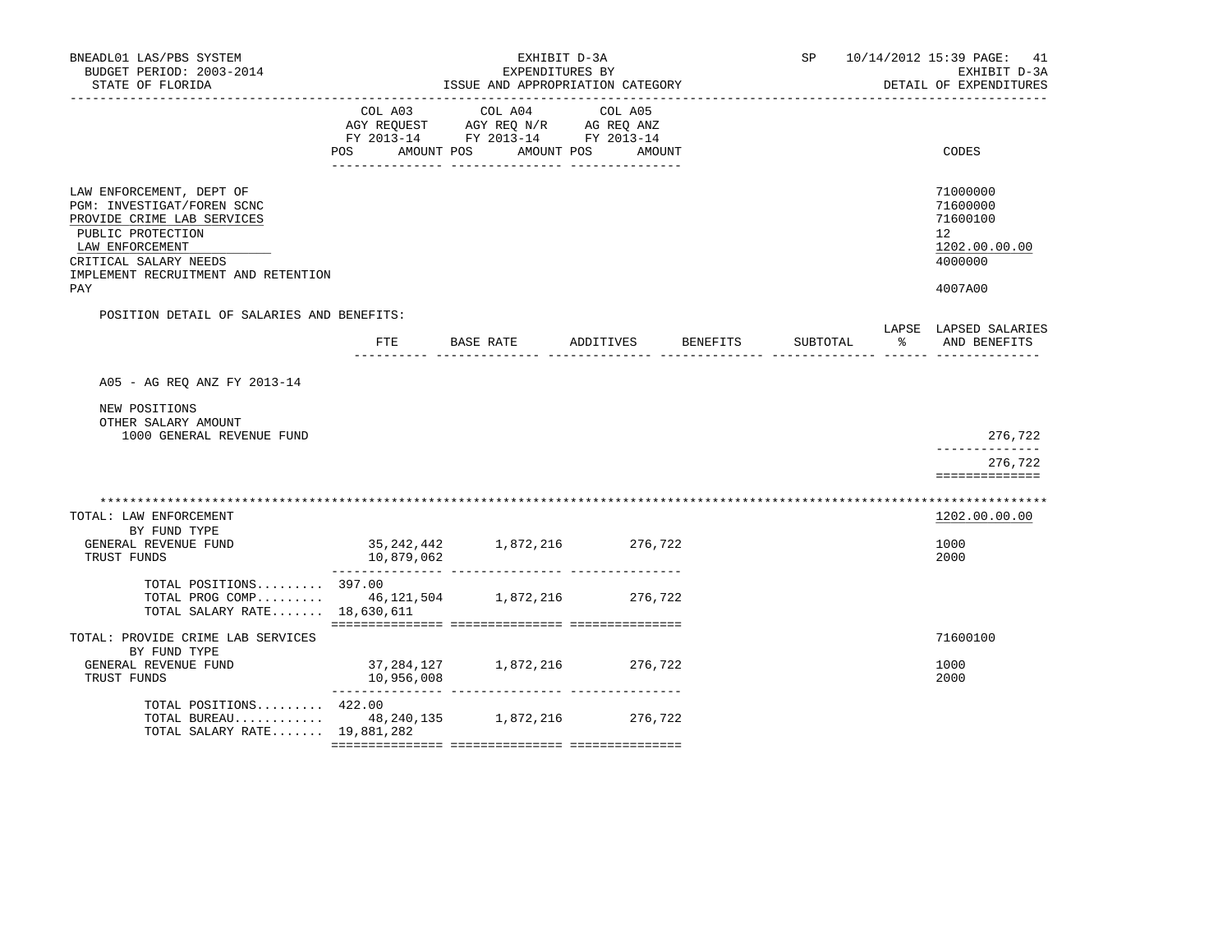| BNEADL01 LAS/PBS SYSTEM<br>BUDGET PERIOD: 2003-2014<br>STATE OF FLORIDA                                                                                                                                                                          |                                                     | EXHIBIT D-3A<br>EXPENDITURES BY<br>ISSUE AND APPROPRIATION CATEGORY                                                              | SP 10/14/2012 15:39 PAGE: 42<br>EXHIBIT D-3A<br>DETAIL OF EXPENDITURES                               |
|--------------------------------------------------------------------------------------------------------------------------------------------------------------------------------------------------------------------------------------------------|-----------------------------------------------------|----------------------------------------------------------------------------------------------------------------------------------|------------------------------------------------------------------------------------------------------|
|                                                                                                                                                                                                                                                  | COL A03                                             | COL A04<br>COL A05<br>AGY REQUEST AGY REQ N/R AG REQ ANZ<br>FY 2013-14 FY 2013-14 FY 2013-14<br>POS AMOUNT POS AMOUNT POS AMOUNT | CODES                                                                                                |
| LAW ENFORCEMENT, DEPT OF<br>PGM: INVESTIGAT/FOREN SCNC<br>PROVIDE INVESTIGATIVE SVCS<br>PUBLIC PROTECTION<br>DRUG CONTRL/SUBSTNCE ABUSE<br>ESTIMATED EXPENDITURES<br>ESTIMATED EXPENDITURES - OPERATIONS<br>SALARY RATE<br>SALARY RATE 4,936,800 |                                                     |                                                                                                                                  | 71000000<br>71600000<br>71600200<br>12 <sup>°</sup><br>1201.00.00.00<br>1000000<br>1001000<br>000000 |
| SALARIES AND BENEFITS                                                                                                                                                                                                                            |                                                     |                                                                                                                                  | 010000                                                                                               |
| GENERAL REVENUE FUND -STATE 6,279,172<br>FEDERAL GRANTS TRUST FUND -FEDERL<br>OPERATING TRUST FUND -STATE 106,277                                                                                                                                | 167,715                                             |                                                                                                                                  | 1000 1<br>2261 3<br>2510 1                                                                           |
| TOTAL POSITIONS $97.00$<br>TOTAL APPRO                                                                                                                                                                                                           | 6,553,164                                           |                                                                                                                                  |                                                                                                      |
| OTHER PERSONAL SERVICES                                                                                                                                                                                                                          |                                                     |                                                                                                                                  | 030000                                                                                               |
| FEDERAL GRANTS TRUST FUND -FEDERL 87,250                                                                                                                                                                                                         |                                                     |                                                                                                                                  | 2261 3                                                                                               |
| EXPENSES                                                                                                                                                                                                                                         |                                                     |                                                                                                                                  | 040000                                                                                               |
| GENERAL REVENUE FUND -STATE 551,546<br>FEDERAL GRANTS TRUST FUND -FEDERL<br>FORFEIT/INVES SUPPORT TF -STATE<br>REVOLVING TRUST FUND -STATE                                                                                                       | 127,752<br>185,702<br>1,000,000<br>________________ |                                                                                                                                  | 1000 1<br>2261 3<br>2316 1<br>2600 1                                                                 |
| TOTAL APPRO                                                                                                                                                                                                                                      | 1,865,000                                           | --------------- ---------------                                                                                                  |                                                                                                      |
| OPERATING CAPITAL OUTLAY                                                                                                                                                                                                                         |                                                     |                                                                                                                                  | 060000                                                                                               |
| ADMINISTRATIVE TRUST FUND -FEDERL<br>FEDERAL GRANTS TRUST FUND -FEDERL                                                                                                                                                                           | 5,000<br>59,509                                     |                                                                                                                                  | 2021 3<br>2261 3                                                                                     |
| TOTAL APPRO                                                                                                                                                                                                                                      | ____________<br>64,509                              |                                                                                                                                  |                                                                                                      |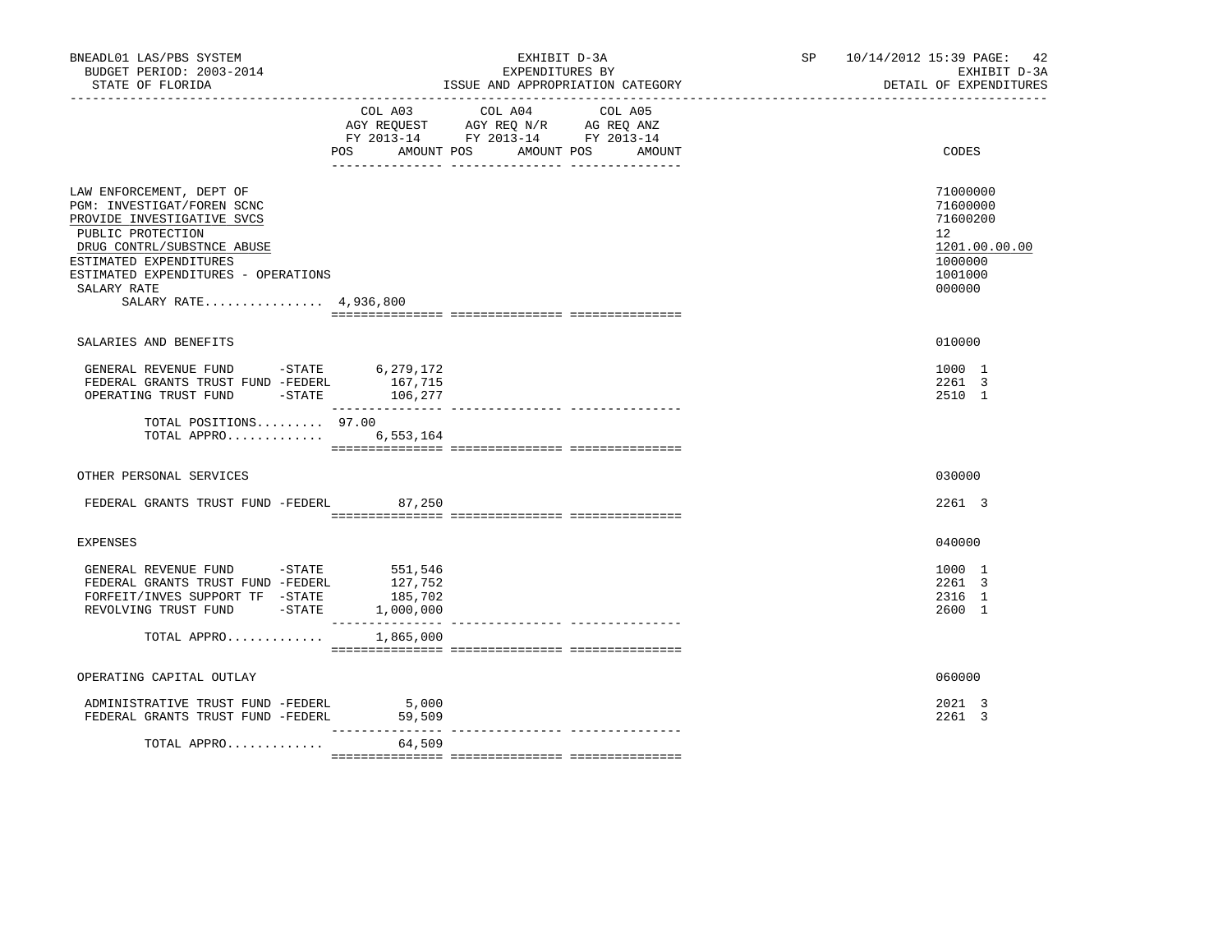| BNEADL01 LAS/PBS SYSTEM<br>BUDGET PERIOD: 2003-2014<br>STATE OF FLORIDA                                                                                                                                                                                      |                            | EXHIBIT D-3A<br>EXPENDITURES BY<br>ISSUE AND APPROPRIATION CATEGORY                                                       | SP 10/14/2012 15:39 PAGE: 43<br>EXHIBIT D-3A<br>DETAIL OF EXPENDITURES                            |
|--------------------------------------------------------------------------------------------------------------------------------------------------------------------------------------------------------------------------------------------------------------|----------------------------|---------------------------------------------------------------------------------------------------------------------------|---------------------------------------------------------------------------------------------------|
|                                                                                                                                                                                                                                                              | POS AMOUNT POS             | COL A03 COL A04 COL A05<br>AGY REQUEST AGY REQ N/R AG REQ ANZ<br>FY 2013-14 FY 2013-14 FY 2013-14<br>AMOUNT POS<br>AMOUNT | CODES                                                                                             |
| LAW ENFORCEMENT, DEPT OF<br>PGM: INVESTIGAT/FOREN SCNC<br>PROVIDE INVESTIGATIVE SVCS<br>PUBLIC PROTECTION<br>DRUG CONTRL/SUBSTNCE ABUSE<br>ESTIMATED EXPENDITURES<br>ESTIMATED EXPENDITURES - OPERATIONS<br>SPECIAL CATEGORIES<br>ACQUISITION/MOTOR VEHICLES |                            |                                                                                                                           | 71000000<br>71600000<br>71600200<br>12<br>1201.00.00.00<br>1000000<br>1001000<br>100000<br>100021 |
| FORFEIT/INVES SUPPORT TF -STATE 580,000                                                                                                                                                                                                                      |                            |                                                                                                                           | 2316 1                                                                                            |
| OVERTIME                                                                                                                                                                                                                                                     |                            |                                                                                                                           | 102331                                                                                            |
| FED LAW ENFORCEMENT TF -FEDERL 123,942                                                                                                                                                                                                                       |                            |                                                                                                                           | 2719 3                                                                                            |
| TR/DMS/HR SVCS/STW CONTRCT                                                                                                                                                                                                                                   |                            |                                                                                                                           | 107040                                                                                            |
| FEDERAL GRANTS TRUST FUND -FEDERL<br>OPERATING TRUST FUND -STATE                                                                                                                                                                                             | 686<br>434                 |                                                                                                                           | 2261 3<br>2510 1                                                                                  |
| TOTAL APPRO $1,120$                                                                                                                                                                                                                                          |                            |                                                                                                                           |                                                                                                   |
| TOTAL: ESTIMATED EXPENDITURES - OPERATIONS<br>TOTAL POSITIONS 97.00<br>TOTAL ISSUE 9,274,985<br>TOTAL SALARY RATE 4,936,800                                                                                                                                  |                            |                                                                                                                           | 1001000                                                                                           |
| FLORIDA RETIREMENT SYSTEM<br>CONTRIBUTION ADJUSTMENT FOR<br>FISCAL YEAR 2012-2013<br>SALARIES AND BENEFITS                                                                                                                                                   |                            |                                                                                                                           | 1001240<br>010000                                                                                 |
| GENERAL REVENUE FUND -STATE<br>FEDERAL GRANTS TRUST FUND -FEDERL<br>OPERATING TRUST FUND -STATE                                                                                                                                                              | 39,690<br>1,060<br>671     |                                                                                                                           | 1000 1<br>2261 3<br>2510 1                                                                        |
| TOTAL APPRO                                                                                                                                                                                                                                                  | ________________<br>41,421 |                                                                                                                           |                                                                                                   |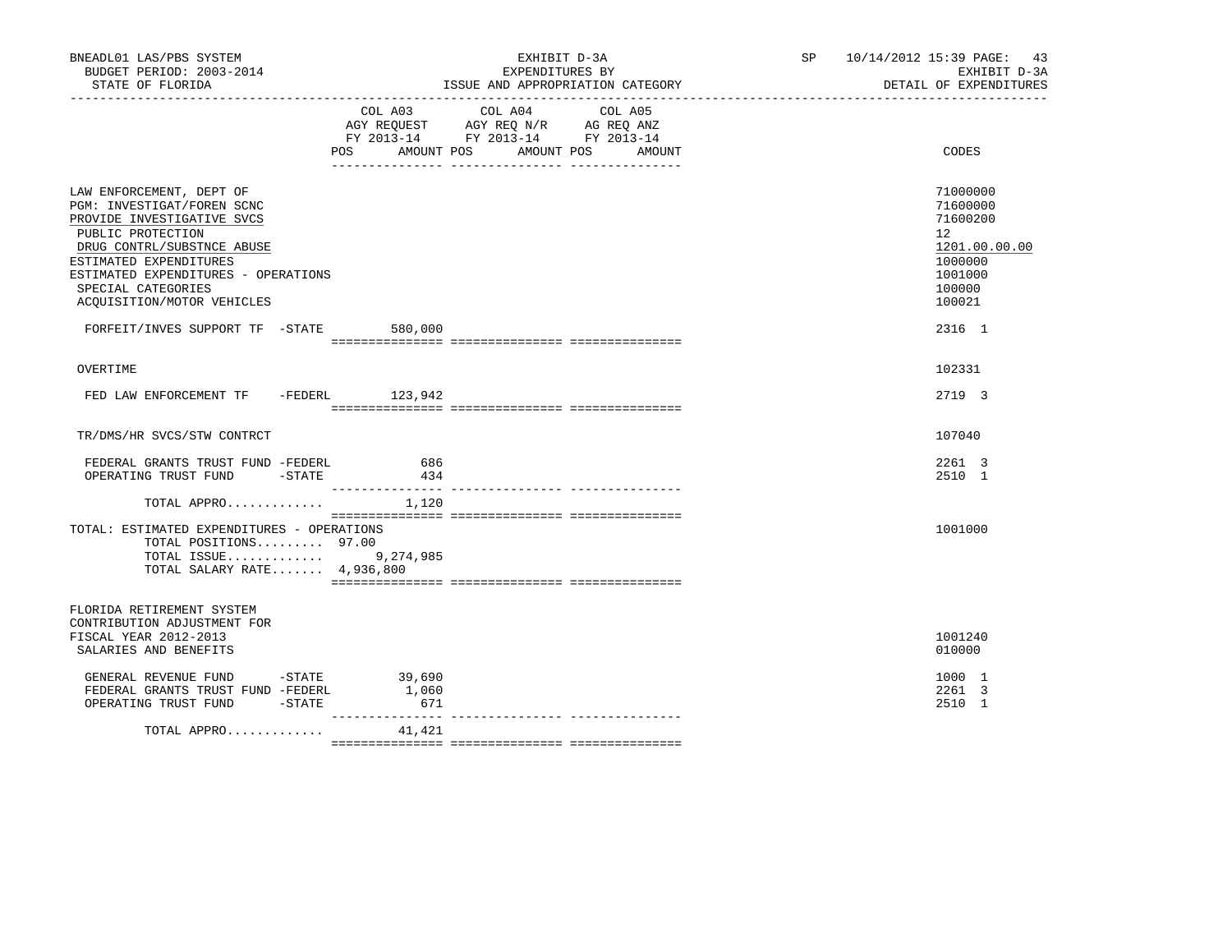| BNEADL01 LAS/PBS SYSTEM<br>BUDGET PERIOD: 2003-2014<br>STATE OF FLORIDA                                                                                                                         |                                     | EXHIBIT D-3A<br>EXPENDITURES BY<br>ISSUE AND APPROPRIATION CATEGORY                                                                   | SP and the set of the set of the set of the set of the set of the set of the set of the set of the set of the set of the set of the set of the set of the set of the set of the set of the set of the set of the set of the se | 10/14/2012 15:39 PAGE:<br>44<br>EXHIBIT D-3A<br>DETAIL OF EXPENDITURES          |
|-------------------------------------------------------------------------------------------------------------------------------------------------------------------------------------------------|-------------------------------------|---------------------------------------------------------------------------------------------------------------------------------------|--------------------------------------------------------------------------------------------------------------------------------------------------------------------------------------------------------------------------------|---------------------------------------------------------------------------------|
|                                                                                                                                                                                                 |                                     | COL A03 COL A04 COL A05<br>AGY REQUEST AGY REQ N/R AG REQ ANZ<br>FY 2013-14 FY 2013-14 FY 2013-14<br>POS AMOUNT POS AMOUNT POS AMOUNT |                                                                                                                                                                                                                                | CODES                                                                           |
| LAW ENFORCEMENT, DEPT OF<br>PGM: INVESTIGAT/FOREN SCNC<br>PROVIDE INVESTIGATIVE SVCS<br>PUBLIC PROTECTION<br>DRUG CONTRL/SUBSTNCE ABUSE<br>ESTIMATED EXPENDITURES<br>ADJUSTMENT TO STATE HEALTH |                                     |                                                                                                                                       |                                                                                                                                                                                                                                | 71000000<br>71600000<br>71600200<br>12 <sup>°</sup><br>1201.00.00.00<br>1000000 |
| INSURANCE PREMIUM CONTRIBUTION -<br>FISCAL YEAR 2012-13<br>SALARIES AND BENEFITS                                                                                                                |                                     |                                                                                                                                       |                                                                                                                                                                                                                                | 1001830<br>010000                                                               |
| GENERAL REVENUE FUND $-$ STATE 10,710<br>FEDERAL GRANTS TRUST FUND -FEDERL<br>OPERATING TRUST FUND -STATE                                                                                       | 286<br>181                          |                                                                                                                                       |                                                                                                                                                                                                                                | 1000 1<br>2261 3<br>2510 1                                                      |
| TOTAL APPRO $11,177$                                                                                                                                                                            |                                     |                                                                                                                                       |                                                                                                                                                                                                                                |                                                                                 |
| REALLOCATION OF HUMAN RESOURCES<br>OUTSOURCING<br>SPECIAL CATEGORIES<br>TR/DMS/HR SVCS/STW CONTRCT                                                                                              |                                     |                                                                                                                                       |                                                                                                                                                                                                                                | 1005900<br>100000<br>107040                                                     |
| FEDERAL GRANTS TRUST FUND -FEDERL                                                                                                                                                               | -1.                                 |                                                                                                                                       |                                                                                                                                                                                                                                | 2261 3                                                                          |
| ANNUALIZATION OF ADMINISTERED<br>FUNDS APPROPRIATIONS<br>STATE HEALTH INSURANCE ADJUSTMENT<br>FOR FY 2012-13 - 10 MONTHS                                                                        |                                     |                                                                                                                                       |                                                                                                                                                                                                                                | 26A0000                                                                         |
| ANNUALIZATION<br>SALARIES AND BENEFITS                                                                                                                                                          |                                     |                                                                                                                                       |                                                                                                                                                                                                                                | 26A1830<br>010000                                                               |
| GENERAL REVENUE FUND -STATE 53,550<br>FEDERAL GRANTS TRUST FUND -FEDERL 1,430<br>OPERATING TRUST FUND -STATE                                                                                    | 905                                 |                                                                                                                                       |                                                                                                                                                                                                                                | 1000 1<br>2261 3<br>2510 1                                                      |
| TOTAL APPRO                                                                                                                                                                                     | 55,885                              |                                                                                                                                       |                                                                                                                                                                                                                                |                                                                                 |
| TOTAL: DRUG CONTRL/SUBSTNCE ABUSE<br>BY FUND TYPE                                                                                                                                               |                                     |                                                                                                                                       |                                                                                                                                                                                                                                | 1201.00.00.00                                                                   |
| GENERAL REVENUE FUND<br>TRUST FUNDS                                                                                                                                                             | 6,934,668<br>2,448,801<br>_________ |                                                                                                                                       |                                                                                                                                                                                                                                | 1000<br>2000                                                                    |
| TOTAL POSITIONS 97.00<br>TOTAL PROG COMP 9,383,469<br>TOTAL SALARY RATE 4,936,800                                                                                                               |                                     |                                                                                                                                       |                                                                                                                                                                                                                                |                                                                                 |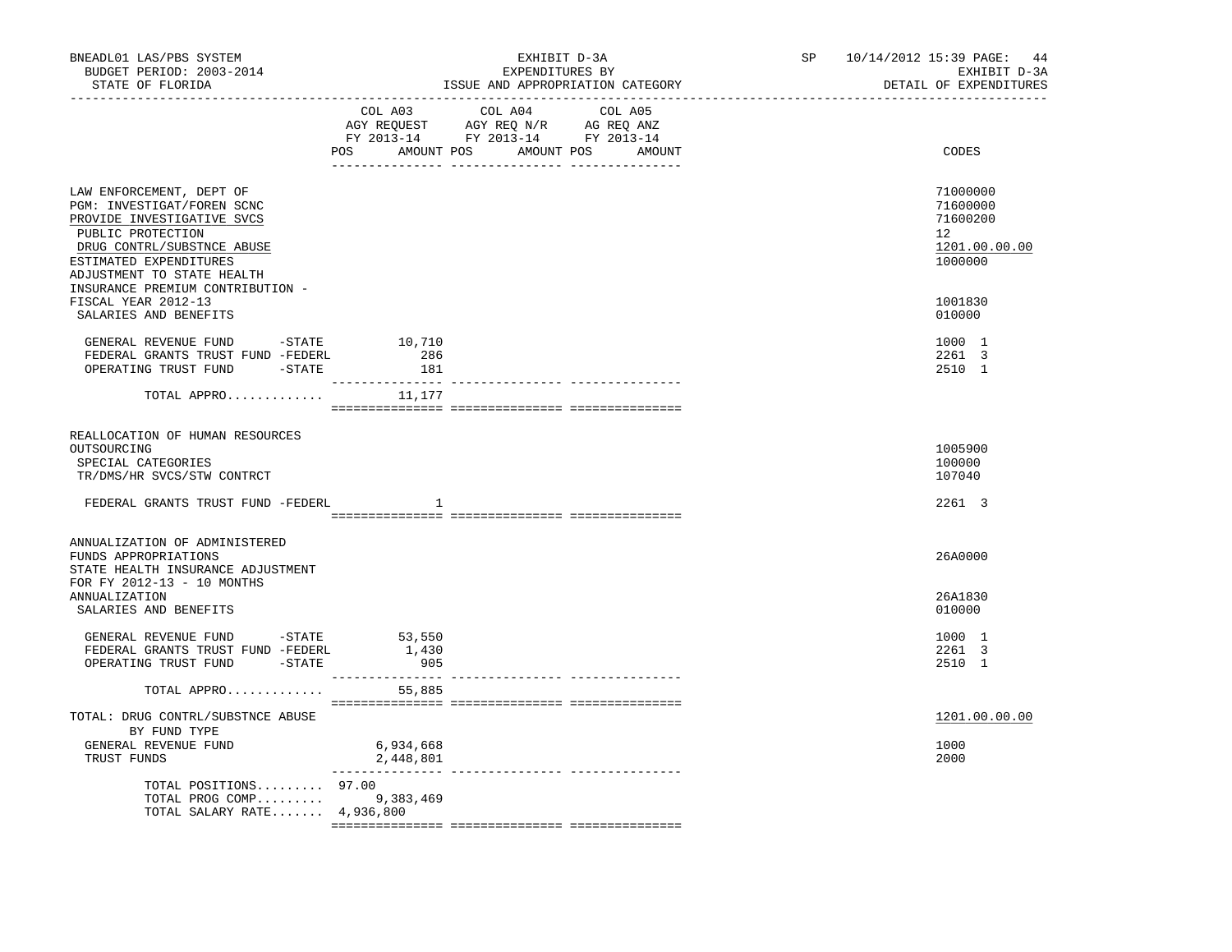| BNEADL01 LAS/PBS SYSTEM<br>BUDGET PERIOD: 2003-2014<br>STATE OF FLORIDA                                                                                                                                                                |                                     | EXHIBIT D-3A<br>EXPENDITURES BY<br>ISSUE AND APPROPRIATION CATEGORY                                                                                                                                                                                                                                                                                                                  | SP | 10/14/2012 15:39 PAGE: 45<br>EXHIBIT D-3A<br>DETAIL OF EXPENDITURES                                  |
|----------------------------------------------------------------------------------------------------------------------------------------------------------------------------------------------------------------------------------------|-------------------------------------|--------------------------------------------------------------------------------------------------------------------------------------------------------------------------------------------------------------------------------------------------------------------------------------------------------------------------------------------------------------------------------------|----|------------------------------------------------------------------------------------------------------|
|                                                                                                                                                                                                                                        | COL A03                             | COL A04<br>COL A05<br>$\begin{tabular}{lllllllll} \multicolumn{2}{l}{{\bf AGY}} & {\bf RcQUEST} & {\bf AGY} & {\bf RcQ} & {\bf N/R} & {\bf AGEQ} & {\bf ANZ} \\ \multicolumn{2}{l}{{\bf AGY}} & {\bf RcQUEST} & {\bf AGY} & {\bf RcQ} & {\bf N} \\ {\bf FY} & {\bf 2013-14} & {\bf FY} & {\bf 2013-14} & {\bf FY} & {\bf 2013-14} \end{tabular}$<br>POS AMOUNT POS AMOUNT POS AMOUNT |    | CODES                                                                                                |
| LAW ENFORCEMENT, DEPT OF<br>PGM: INVESTIGAT/FOREN SCNC<br>PROVIDE INVESTIGATIVE SVCS<br>PUBLIC PROTECTION<br>LAW ENFORCEMENT<br>ESTIMATED EXPENDITURES<br>ESTIMATED EXPENDITURES - OPERATIONS<br>SALARY RATE<br>SALARY RATE 27,695,816 |                                     |                                                                                                                                                                                                                                                                                                                                                                                      |    | 71000000<br>71600000<br>71600200<br>12 <sup>7</sup><br>1202.00.00.00<br>1000000<br>1001000<br>000000 |
| SALARIES AND BENEFITS                                                                                                                                                                                                                  |                                     |                                                                                                                                                                                                                                                                                                                                                                                      |    | 010000                                                                                               |
| GENERAL REVENUE FUND                                                                                                                                                                                                                   | -STATE 27,494,340<br>-MATCH 213,509 |                                                                                                                                                                                                                                                                                                                                                                                      |    | 1000 1<br>1000 2                                                                                     |
| TOTAL GENERAL REVENUE FUND                                                                                                                                                                                                             | 27,707,849                          |                                                                                                                                                                                                                                                                                                                                                                                      |    | 1000                                                                                                 |
| CRIM JUST STAND & TRAIN TF-STATE                                                                                                                                                                                                       | 955,829                             |                                                                                                                                                                                                                                                                                                                                                                                      |    | 2148 1                                                                                               |
| FEDERAL GRANTS TRUST FUND -FEDERL<br>$-$ RECPNT                                                                                                                                                                                        | 345,898<br>68,024                   |                                                                                                                                                                                                                                                                                                                                                                                      |    | 2261 3<br>2261 9                                                                                     |
| TOTAL FEDERAL GRANTS TRUST FUND                                                                                                                                                                                                        | 413,922                             |                                                                                                                                                                                                                                                                                                                                                                                      |    | 2261                                                                                                 |
| GRANTS AND DONATIONS TF -MATCH                                                                                                                                                                                                         | 69                                  |                                                                                                                                                                                                                                                                                                                                                                                      |    | 2339 2                                                                                               |
| OPERATING TRUST FUND                                                                                                                                                                                                                   | -STATE 7,844,278<br>$-MATCH$ 33,900 |                                                                                                                                                                                                                                                                                                                                                                                      |    | 2510 1<br>2510 2                                                                                     |
| TOTAL OPERATING TRUST FUND                                                                                                                                                                                                             | 7,878,178                           |                                                                                                                                                                                                                                                                                                                                                                                      |    | 2510                                                                                                 |
| TOTAL POSITIONS 458.00<br>TOTAL APPRO 36,955,847                                                                                                                                                                                       |                                     |                                                                                                                                                                                                                                                                                                                                                                                      |    |                                                                                                      |
| OTHER PERSONAL SERVICES                                                                                                                                                                                                                |                                     |                                                                                                                                                                                                                                                                                                                                                                                      |    | 030000                                                                                               |
| GENERAL REVENUE FUND -STATE 293,593                                                                                                                                                                                                    |                                     |                                                                                                                                                                                                                                                                                                                                                                                      |    | 1000 1                                                                                               |
| ADMINISTRATIVE TRUST FUND -RECPNT                                                                                                                                                                                                      | 25,276                              |                                                                                                                                                                                                                                                                                                                                                                                      |    | 2021 9                                                                                               |
| FEDERAL GRANTS TRUST FUND -FEDERL<br>$-$ RECPNT                                                                                                                                                                                        | 32,952<br>74,630                    |                                                                                                                                                                                                                                                                                                                                                                                      |    | 2261 3<br>2261 9                                                                                     |
| TOTAL FEDERAL GRANTS TRUST FUND                                                                                                                                                                                                        | 107,582                             |                                                                                                                                                                                                                                                                                                                                                                                      |    | 2261                                                                                                 |
| FORFEIT/INVES SUPPORT TF -STATE 42,360                                                                                                                                                                                                 |                                     |                                                                                                                                                                                                                                                                                                                                                                                      |    | 2316 1                                                                                               |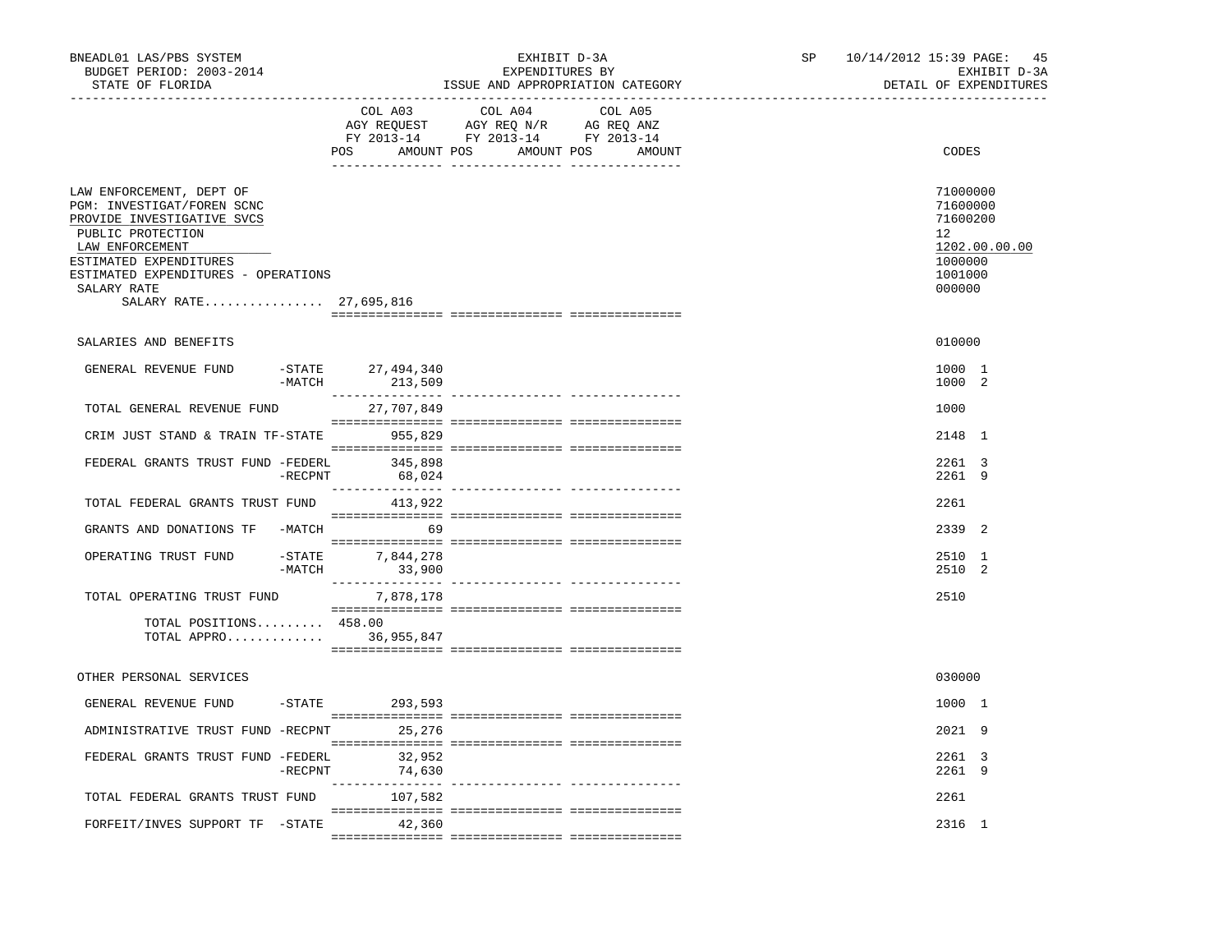| BNEADL01 LAS/PBS SYSTEM<br>BUDGET PERIOD: 2003-2014<br>STATE OF FLORIDA                                                                                                                                                  |                  | ______________________________     | EXHIBIT D-3A<br>EXPENDITURES BY<br>ISSUE AND APPROPRIATION CATEGORY                                                              | SP | 10/14/2012 15:39 PAGE: 46<br>EXHIBIT D-3A<br>DETAIL OF EXPENDITURES                                  |
|--------------------------------------------------------------------------------------------------------------------------------------------------------------------------------------------------------------------------|------------------|------------------------------------|----------------------------------------------------------------------------------------------------------------------------------|----|------------------------------------------------------------------------------------------------------|
|                                                                                                                                                                                                                          |                  | COL A03                            | COL A04<br>COL A05<br>AGY REQUEST AGY REQ N/R AG REQ ANZ<br>FY 2013-14 FY 2013-14 FY 2013-14<br>POS AMOUNT POS AMOUNT POS AMOUNT |    | CODES                                                                                                |
| LAW ENFORCEMENT, DEPT OF<br>PGM: INVESTIGAT/FOREN SCNC<br>PROVIDE INVESTIGATIVE SVCS<br>PUBLIC PROTECTION<br>LAW ENFORCEMENT<br>ESTIMATED EXPENDITURES<br>ESTIMATED EXPENDITURES - OPERATIONS<br>OTHER PERSONAL SERVICES |                  |                                    |                                                                                                                                  |    | 71000000<br>71600000<br>71600200<br>12 <sup>°</sup><br>1202.00.00.00<br>1000000<br>1001000<br>030000 |
| GRANTS AND DONATIONS TF -STATE                                                                                                                                                                                           |                  | 50                                 |                                                                                                                                  |    | 2339 1                                                                                               |
| OPERATING TRUST FUND -STATE 38,070                                                                                                                                                                                       |                  |                                    |                                                                                                                                  |    | 2510 1                                                                                               |
| TOTAL APPRO $506,931$                                                                                                                                                                                                    |                  |                                    |                                                                                                                                  |    |                                                                                                      |
| <b>EXPENSES</b>                                                                                                                                                                                                          |                  |                                    |                                                                                                                                  |    | 040000                                                                                               |
| GENERAL REVENUE FUND                                                                                                                                                                                                     | -STATE<br>-MATCH | 5,081,259<br>2,374,039             |                                                                                                                                  |    | 1000 1<br>1000 2                                                                                     |
| TOTAL GENERAL REVENUE FUND                                                                                                                                                                                               |                  | 7,455,298                          |                                                                                                                                  |    | 1000                                                                                                 |
| ADMINISTRATIVE TRUST FUND -FEDERL 132,670                                                                                                                                                                                |                  |                                    |                                                                                                                                  |    | 2021 3                                                                                               |
| FEDERAL GRANTS TRUST FUND -FEDERL 441,426                                                                                                                                                                                | $-$ RECPNT       | 79,149                             |                                                                                                                                  |    | 2261 3<br>2261 9                                                                                     |
| TOTAL FEDERAL GRANTS TRUST FUND 520,575                                                                                                                                                                                  |                  |                                    |                                                                                                                                  |    | 2261                                                                                                 |
| FORFEIT/INVES SUPPORT TF -STATE 647,770                                                                                                                                                                                  |                  |                                    |                                                                                                                                  |    | 2316 1                                                                                               |
| GRANTS AND DONATIONS TF                                                                                                                                                                                                  |                  | $-$ STATE 4,500                    |                                                                                                                                  |    | 2339 1                                                                                               |
| OPERATING TRUST FUND                                                                                                                                                                                                     |                  | -STATE 2,534,793<br>-MATCH 241,359 |                                                                                                                                  |    | 2510 1<br>2510 2                                                                                     |
| TOTAL OPERATING TRUST FUND                                                                                                                                                                                               |                  | 2,776,152                          |                                                                                                                                  |    | 2510                                                                                                 |
| TOTAL APPRO $11,536,965$                                                                                                                                                                                                 |                  |                                    |                                                                                                                                  |    |                                                                                                      |
| OPERATING CAPITAL OUTLAY                                                                                                                                                                                                 |                  |                                    |                                                                                                                                  |    | 060000                                                                                               |
| GENERAL REVENUE FUND -STATE<br>FEDERAL GRANTS TRUST FUND -FEDERL<br>FORFEIT/INVES SUPPORT TF -STATE                                                                                                                      |                  | 54,144<br>100,000<br>190,574       |                                                                                                                                  |    | 1000 1<br>2261 3<br>2316 1                                                                           |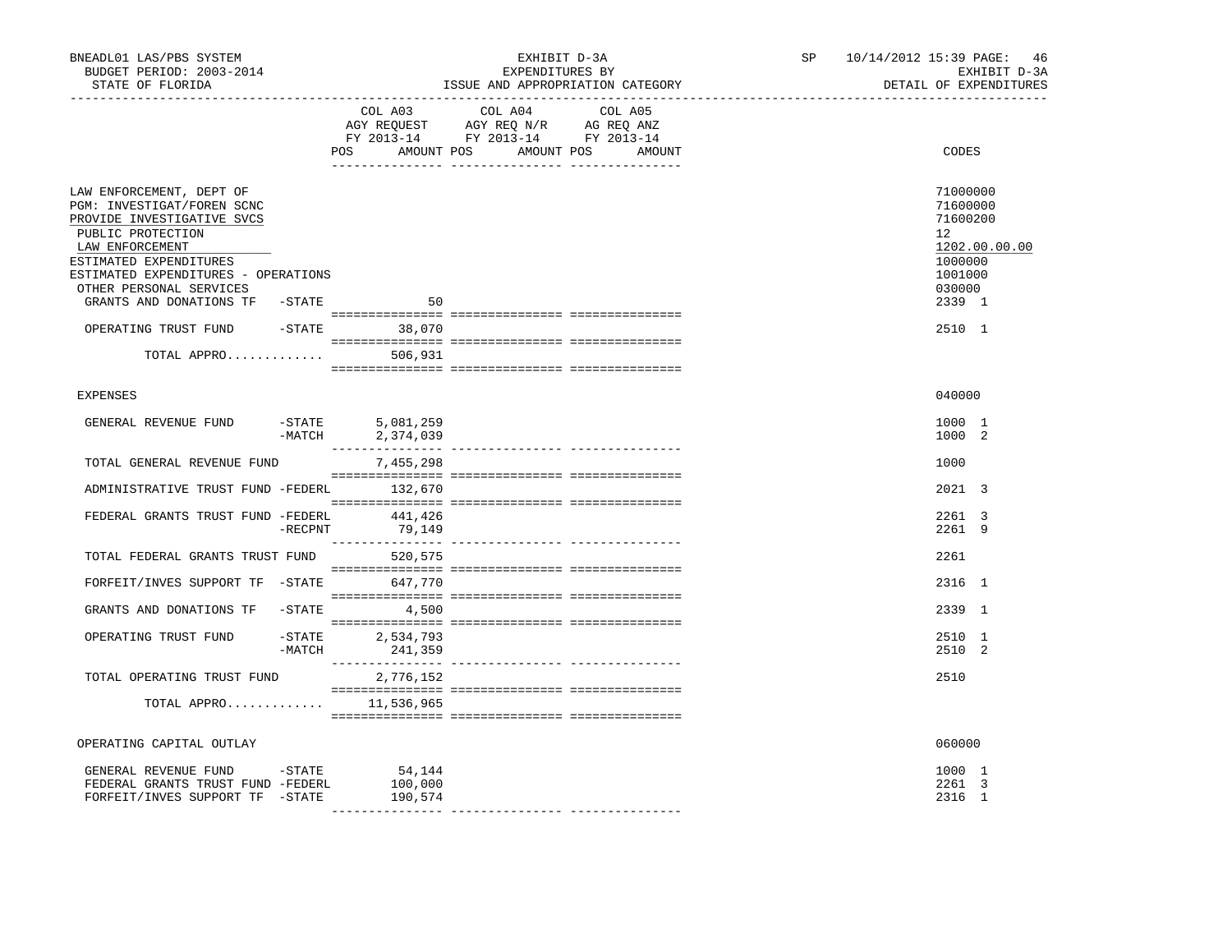| BNEADL01 LAS/PBS SYSTEM<br>BUDGET PERIOD: 2003-2014<br>STATE OF FLORIDA                                                                                                                                                                          |                                   | EXHIBIT D-3A<br>EXPENDITURES BY<br>ISSUE AND APPROPRIATION CATEGORY                                                                                                                                                                                                                                                                                                                                                                 | SP <sub>2</sub> | 10/14/2012 15:39 PAGE: 47<br>EXHIBIT D-3A<br>DETAIL OF EXPENDITURES                                  |
|--------------------------------------------------------------------------------------------------------------------------------------------------------------------------------------------------------------------------------------------------|-----------------------------------|-------------------------------------------------------------------------------------------------------------------------------------------------------------------------------------------------------------------------------------------------------------------------------------------------------------------------------------------------------------------------------------------------------------------------------------|-----------------|------------------------------------------------------------------------------------------------------|
|                                                                                                                                                                                                                                                  | POS                               | COL A03 COL A04 COL A05<br>AGY REQUEST AGY REQ N/R AG REQ ANZ<br>FY 2013-14 FY 2013-14 FY 2013-14<br>AMOUNT POS AMOUNT POS AMOUNT                                                                                                                                                                                                                                                                                                   |                 | CODES                                                                                                |
| LAW ENFORCEMENT, DEPT OF<br>PGM: INVESTIGAT/FOREN SCNC<br>PROVIDE INVESTIGATIVE SVCS<br>PUBLIC PROTECTION<br>LAW ENFORCEMENT<br>ESTIMATED EXPENDITURES<br>ESTIMATED EXPENDITURES - OPERATIONS<br>OPERATING CAPITAL OUTLAY<br>TOTAL APPRO 344,718 |                                   |                                                                                                                                                                                                                                                                                                                                                                                                                                     |                 | 71000000<br>71600000<br>71600200<br>12 <sup>°</sup><br>1202.00.00.00<br>1000000<br>1001000<br>060000 |
| SPECIAL CATEGORIES                                                                                                                                                                                                                               |                                   |                                                                                                                                                                                                                                                                                                                                                                                                                                     |                 | 100000                                                                                               |
| ACOUISITION/MOTOR VEHICLES                                                                                                                                                                                                                       |                                   |                                                                                                                                                                                                                                                                                                                                                                                                                                     |                 | 100021                                                                                               |
| GENERAL REVENUE FUND                                                                                                                                                                                                                             | $-STATE$<br>90,091                |                                                                                                                                                                                                                                                                                                                                                                                                                                     |                 | 1000 1                                                                                               |
| CONTRACTED SERVICES                                                                                                                                                                                                                              |                                   |                                                                                                                                                                                                                                                                                                                                                                                                                                     |                 | 100777                                                                                               |
| GENERAL REVENUE FUND                                                                                                                                                                                                                             | $-$ STATE 534, 741                |                                                                                                                                                                                                                                                                                                                                                                                                                                     |                 | 1000 1                                                                                               |
| ADMINISTRATIVE TRUST FUND -RECPNT 5,000                                                                                                                                                                                                          |                                   |                                                                                                                                                                                                                                                                                                                                                                                                                                     |                 | 2021 9                                                                                               |
| FEDERAL GRANTS TRUST FUND -FEDERL                                                                                                                                                                                                                | 102,441<br>$-$ RECPNT<br>45,000   |                                                                                                                                                                                                                                                                                                                                                                                                                                     |                 | 2261 3<br>2261 9                                                                                     |
| TOTAL FEDERAL GRANTS TRUST FUND 147,441                                                                                                                                                                                                          |                                   |                                                                                                                                                                                                                                                                                                                                                                                                                                     |                 | 2261                                                                                                 |
| FORFEIT/INVES SUPPORT TF -STATE 34,624                                                                                                                                                                                                           |                                   |                                                                                                                                                                                                                                                                                                                                                                                                                                     |                 | 2316 1                                                                                               |
| OPERATING TRUST FUND                                                                                                                                                                                                                             | -STATE 121,896                    |                                                                                                                                                                                                                                                                                                                                                                                                                                     |                 | 2510 1                                                                                               |
| TOTAL APPRO                                                                                                                                                                                                                                      | 843,702                           | $\begin{minipage}{0.03\textwidth} \begin{tabular}{l} \textbf{1} & \textbf{2} & \textbf{3} & \textbf{5} & \textbf{5} & \textbf{6} & \textbf{6} & \textbf{7} & \textbf{8} & \textbf{8} & \textbf{9} & \textbf{9} & \textbf{9} & \textbf{9} & \textbf{9} & \textbf{9} & \textbf{9} & \textbf{9} & \textbf{9} & \textbf{9} & \textbf{9} & \textbf{9} & \textbf{9} & \textbf{9} & \textbf{9} & \textbf{9} & \textbf{9} & \textbf{9} & \$ |                 |                                                                                                      |
| DOMESTIC SECURITY                                                                                                                                                                                                                                |                                   |                                                                                                                                                                                                                                                                                                                                                                                                                                     |                 | 100851                                                                                               |
| GENERAL REVENUE FUND                                                                                                                                                                                                                             | $-$ STATE $1, 350, 267$           |                                                                                                                                                                                                                                                                                                                                                                                                                                     |                 | 1000 1                                                                                               |
| FEDERAL GRANTS TRUST FUND -FEDERL                                                                                                                                                                                                                | 22,672<br>$-$ RECPNT<br>1,500,000 |                                                                                                                                                                                                                                                                                                                                                                                                                                     |                 | 2261 3<br>2261 9                                                                                     |
| TOTAL FEDERAL GRANTS TRUST FUND                                                                                                                                                                                                                  | 1,522,672                         |                                                                                                                                                                                                                                                                                                                                                                                                                                     |                 | 2261                                                                                                 |
| TOTAL APPRO                                                                                                                                                                                                                                      | 2,872,939                         |                                                                                                                                                                                                                                                                                                                                                                                                                                     |                 |                                                                                                      |
|                                                                                                                                                                                                                                                  |                                   |                                                                                                                                                                                                                                                                                                                                                                                                                                     |                 |                                                                                                      |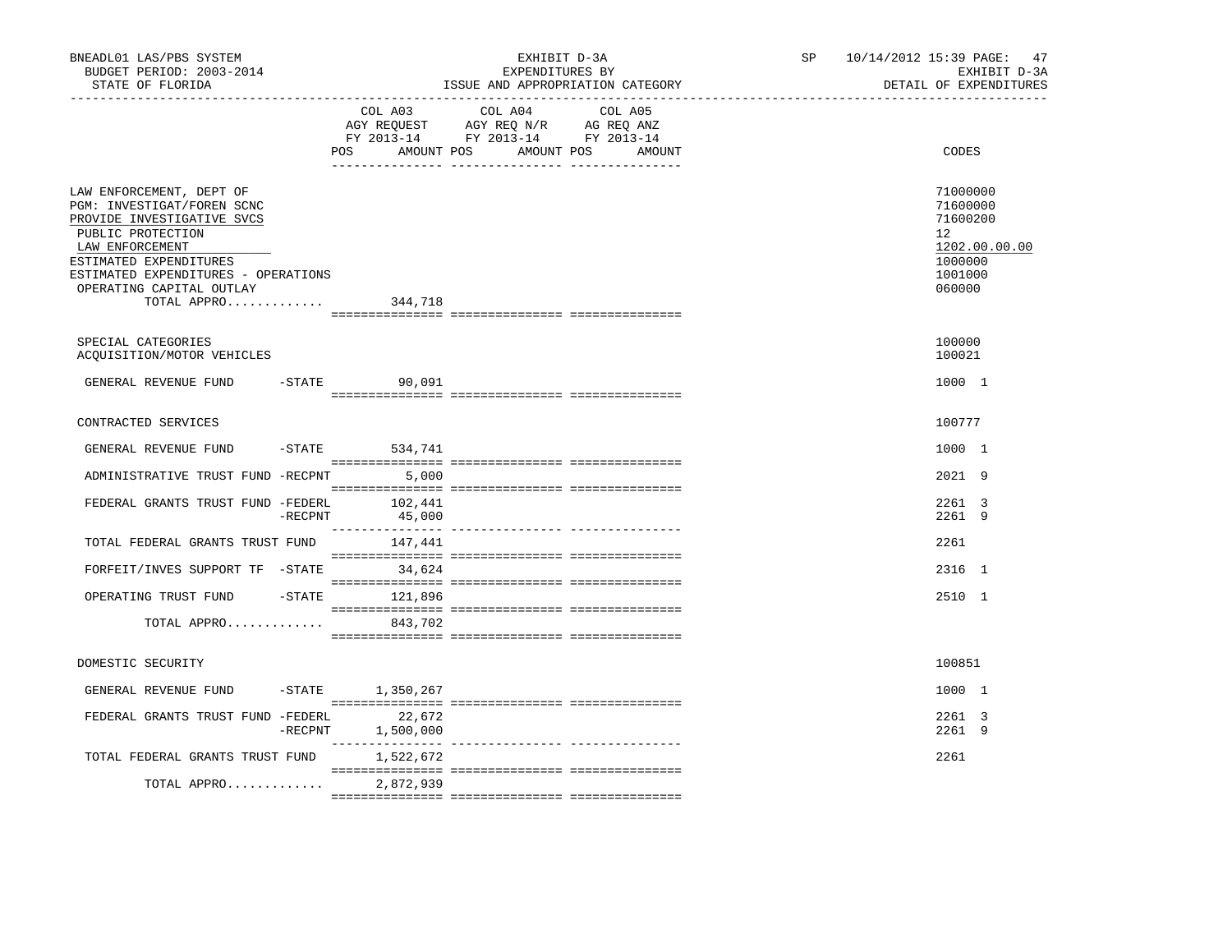| BNEADL01 LAS/PBS SYSTEM<br>BUDGET PERIOD: 2003-2014<br>STATE OF FLORIDA                                                                                                                                                                     |           |                               | EXHIBIT D-3A<br>EXPENDITURES BY<br>ISSUE AND APPROPRIATION CATEGORY                                                                                                                                                                                          | SP                                        | 10/14/2012 15:39 PAGE:<br>-48<br>EXHIBIT D-3A<br>DETAIL OF EXPENDITURES |                                                                                                   |
|---------------------------------------------------------------------------------------------------------------------------------------------------------------------------------------------------------------------------------------------|-----------|-------------------------------|--------------------------------------------------------------------------------------------------------------------------------------------------------------------------------------------------------------------------------------------------------------|-------------------------------------------|-------------------------------------------------------------------------|---------------------------------------------------------------------------------------------------|
|                                                                                                                                                                                                                                             |           | COL A03<br>AMOUNT POS<br>POS  | COL A04<br>$\begin{tabular}{lllllll} \bf AGY \;\; RegUEST\hspace{1cm}AGY \;\; REG\;\; N/R\hspace{1cm}AG \;\; REG \;\; ANZ \\ \hline \texttt{FY} \;\; 2013\text{--}14 & \texttt{FY} \;\; 2013\text{--}14 & \texttt{FY} \;\; 2013\text{--}14 \\ \end{tabular}$ | COL A05<br>AMOUNT POS<br>AMOUNT           |                                                                         | CODES                                                                                             |
| LAW ENFORCEMENT, DEPT OF<br>PGM: INVESTIGAT/FOREN SCNC<br>PROVIDE INVESTIGATIVE SVCS<br>PUBLIC PROTECTION<br>LAW ENFORCEMENT<br>ESTIMATED EXPENDITURES<br>ESTIMATED EXPENDITURES - OPERATIONS<br>SPECIAL CATEGORIES<br>G/A-SPECIAL PROJECTS |           |                               |                                                                                                                                                                                                                                                              |                                           |                                                                         | 71000000<br>71600000<br>71600200<br>12<br>1202.00.00.00<br>1000000<br>1001000<br>100000<br>102009 |
| GENERAL REVENUE FUND                                                                                                                                                                                                                        |           | -STATE 232,461                |                                                                                                                                                                                                                                                              |                                           |                                                                         | 1000 1                                                                                            |
| OVERTIME                                                                                                                                                                                                                                    |           |                               |                                                                                                                                                                                                                                                              |                                           |                                                                         | 102331                                                                                            |
| ADMINISTRATIVE TRUST FUND -FEDERL                                                                                                                                                                                                           |           | 3,013                         |                                                                                                                                                                                                                                                              |                                           |                                                                         | 2021 3                                                                                            |
| FEDERAL GRANTS TRUST FUND -FEDERL                                                                                                                                                                                                           | -RECPNT   | 717,482<br>177,223            |                                                                                                                                                                                                                                                              |                                           |                                                                         | 2261 3<br>2261 9                                                                                  |
| TOTAL FEDERAL GRANTS TRUST FUND                                                                                                                                                                                                             |           | 894,705                       |                                                                                                                                                                                                                                                              |                                           |                                                                         | 2261                                                                                              |
| GRANTS AND DONATIONS TF -STATE 4,250                                                                                                                                                                                                        |           |                               |                                                                                                                                                                                                                                                              |                                           |                                                                         | 2339 1                                                                                            |
| FED LAW ENFORCEMENT TF -FEDERL 894,544                                                                                                                                                                                                      |           |                               |                                                                                                                                                                                                                                                              | $\begin{array}{l} \texttt{--}\end{array}$ |                                                                         | 2719 3                                                                                            |
| TOTAL APPRO $1,796,512$                                                                                                                                                                                                                     |           |                               |                                                                                                                                                                                                                                                              |                                           |                                                                         |                                                                                                   |
| RISK MANAGEMENT INSURANCE                                                                                                                                                                                                                   |           |                               |                                                                                                                                                                                                                                                              |                                           |                                                                         | 103241                                                                                            |
| GENERAL REVENUE FUND                                                                                                                                                                                                                        |           | $-$ STATE 369,689             |                                                                                                                                                                                                                                                              |                                           |                                                                         | 1000 1                                                                                            |
| ADMINISTRATIVE TRUST FUND -STATE                                                                                                                                                                                                            |           | 242,880<br>$-FEDERL$ 164, 217 |                                                                                                                                                                                                                                                              |                                           |                                                                         | 2021 1<br>2021 3                                                                                  |
| TOTAL ADMINISTRATIVE TRUST FUND 407,097                                                                                                                                                                                                     |           |                               |                                                                                                                                                                                                                                                              |                                           |                                                                         | 2021                                                                                              |
| OPERATING TRUST FUND<br>TOTAL APPRO                                                                                                                                                                                                         |           | $-$ STATE $15,751$<br>792,537 |                                                                                                                                                                                                                                                              |                                           |                                                                         | 2510 1                                                                                            |
|                                                                                                                                                                                                                                             |           |                               |                                                                                                                                                                                                                                                              |                                           |                                                                         |                                                                                                   |
| SALARY INCENTIVE PAYMENTS                                                                                                                                                                                                                   |           |                               |                                                                                                                                                                                                                                                              |                                           |                                                                         | 103290                                                                                            |
| GENERAL REVENUE FUND<br>OPERATING TRUST FUND                                                                                                                                                                                                | $-$ STATE | $-$ STATE 487,991<br>21,312   |                                                                                                                                                                                                                                                              |                                           |                                                                         | 1000 1<br>2510 1                                                                                  |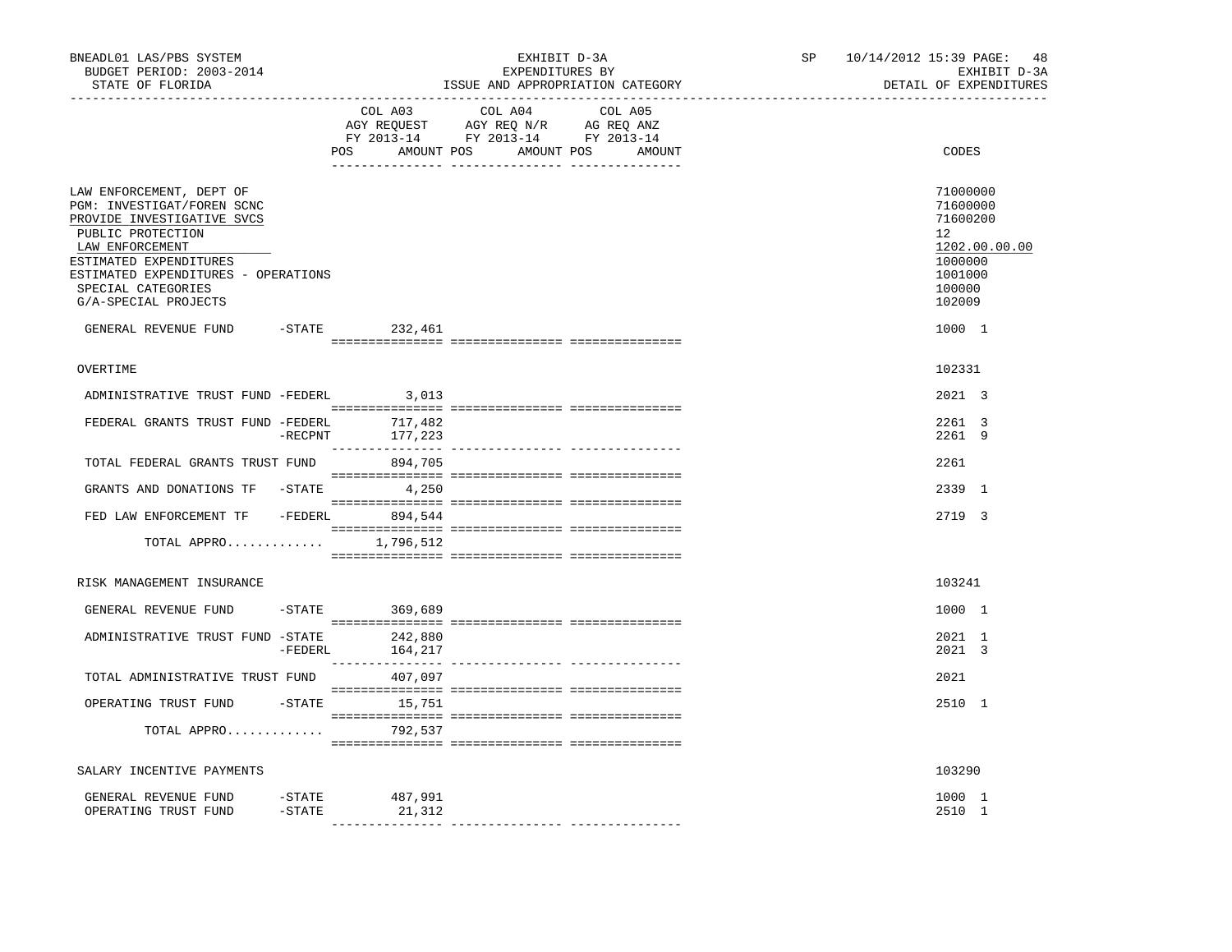| BNEADL01 LAS/PBS SYSTEM<br>BUDGET PERIOD: 2003-2014<br>STATE OF FLORIDA                                                                                                                                                                                         |                    | EXHIBIT D-3A<br>EXPENDITURES BY<br>ISSUE AND APPROPRIATION CATEGORY                                                          | SP <sub>2</sub> | 10/14/2012 15:39 PAGE: 49<br>EXHIBIT D-3A<br>DETAIL OF EXPENDITURES                               |
|-----------------------------------------------------------------------------------------------------------------------------------------------------------------------------------------------------------------------------------------------------------------|--------------------|------------------------------------------------------------------------------------------------------------------------------|-----------------|---------------------------------------------------------------------------------------------------|
|                                                                                                                                                                                                                                                                 | POS<br>AMOUNT POS  | COL A03 COL A04<br>COL A05<br>AGY REQUEST AGY REQ N/R AG REQ ANZ<br>FY 2013-14 FY 2013-14 FY 2013-14<br>AMOUNT POS<br>AMOUNT |                 | CODES                                                                                             |
| LAW ENFORCEMENT, DEPT OF<br>PGM: INVESTIGAT/FOREN SCNC<br>PROVIDE INVESTIGATIVE SVCS<br>PUBLIC PROTECTION<br>LAW ENFORCEMENT<br>ESTIMATED EXPENDITURES<br>ESTIMATED EXPENDITURES - OPERATIONS<br>SPECIAL CATEGORIES<br>SALARY INCENTIVE PAYMENTS<br>TOTAL APPRO | 509,303            |                                                                                                                              |                 | 71000000<br>71600000<br>71600200<br>12<br>1202.00.00.00<br>1000000<br>1001000<br>100000<br>103290 |
| LEASE/PURCHASE/EQUIPMENT                                                                                                                                                                                                                                        |                    |                                                                                                                              |                 | 105281                                                                                            |
| GENERAL REVENUE FUND                                                                                                                                                                                                                                            | $-STATE$ 72,000    |                                                                                                                              |                 | 1000 1                                                                                            |
| TR/DMS/HR SVCS/STW CONTRCT                                                                                                                                                                                                                                      |                    |                                                                                                                              |                 | 107040                                                                                            |
| GENERAL REVENUE FUND                                                                                                                                                                                                                                            | $-$ STATE 217, 284 |                                                                                                                              |                 | 1000 1                                                                                            |
| CRIM JUST STAND & TRAIN TF-STATE                                                                                                                                                                                                                                | 1,099              |                                                                                                                              |                 | 2148 1                                                                                            |
| FEDERAL GRANTS TRUST FUND -FEDERL<br>$-$ RECPNT                                                                                                                                                                                                                 | 2,394<br>278       |                                                                                                                              |                 | 2261 3<br>2261 9                                                                                  |
| TOTAL FEDERAL GRANTS TRUST FUND                                                                                                                                                                                                                                 | 2,672              |                                                                                                                              |                 | 2261                                                                                              |
| OPERATING TRUST FUND -STATE 4,046                                                                                                                                                                                                                               |                    |                                                                                                                              |                 | 2510 1                                                                                            |
| TOTAL APPRO                                                                                                                                                                                                                                                     | 225,101            |                                                                                                                              |                 |                                                                                                   |
| TOTAL: ESTIMATED EXPENDITURES - OPERATIONS<br>TOTAL POSITIONS 458.00<br>TOTAL ISSUE 56,779,107<br>TOTAL SALARY RATE 27,695,816                                                                                                                                  |                    |                                                                                                                              |                 | 1001000                                                                                           |
| CASUALTY INSURANCE PREMIUM<br>ADJUSTMENT<br>SPECIAL CATEGORIES<br>RISK MANAGEMENT INSURANCE                                                                                                                                                                     |                    |                                                                                                                              |                 | 1001090<br>100000<br>103241                                                                       |
| OPERATING TRUST FUND                                                                                                                                                                                                                                            | $-STATE$ 74,279    |                                                                                                                              |                 | 2510 1                                                                                            |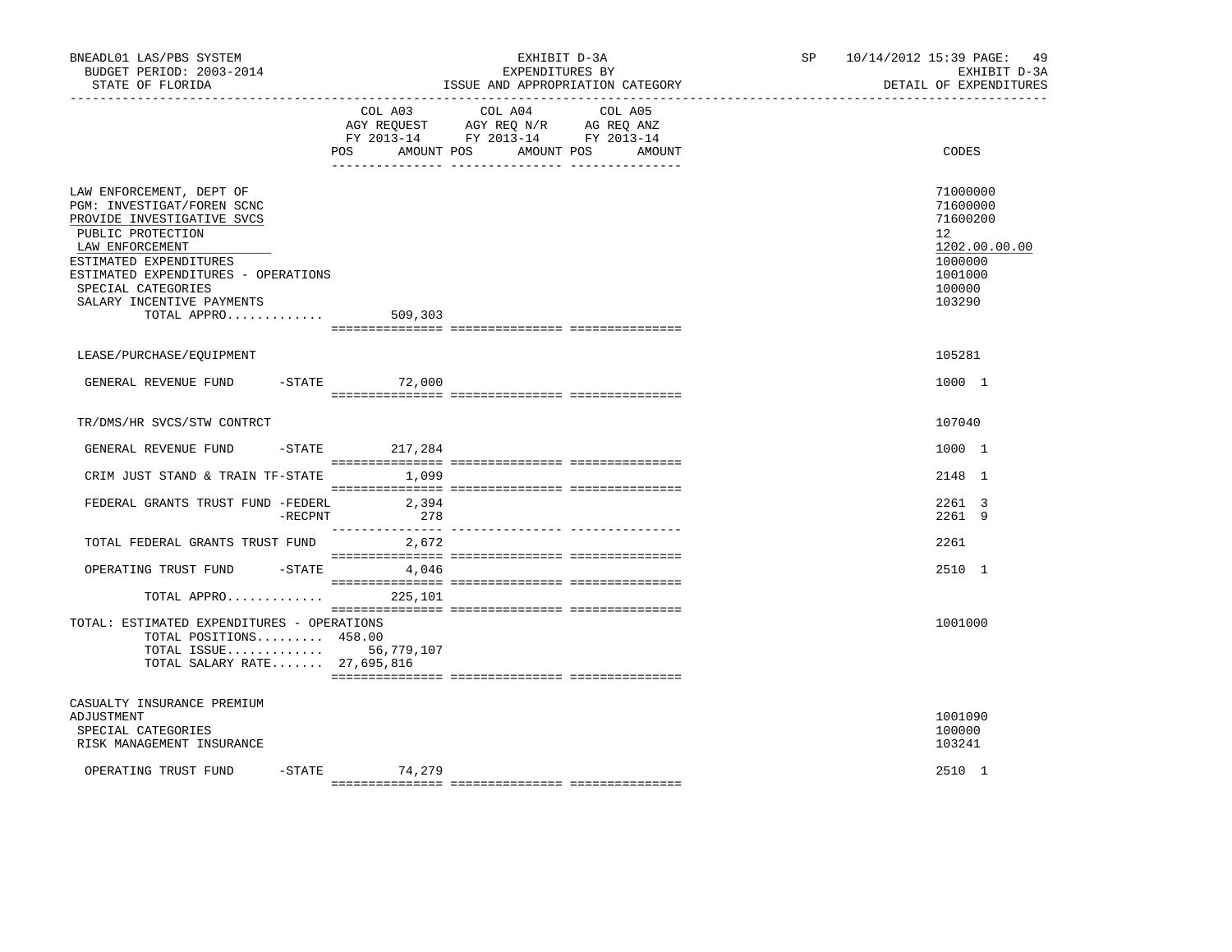| BNEADL01 LAS/PBS SYSTEM<br>BUDGET PERIOD: 2003-2014<br>STATE OF FLORIDA<br>. _ _ _ _ _ _ _ _ _ _ _ _ _ _ _ _                                                                                                       |                     |                      | EXHIBIT D-3A<br>EXPENDITURES BY<br>ISSUE AND APPROPRIATION CATEGORY                                                   | SP <sub>2</sub><br>----------------------- | 10/14/2012 15:39 PAGE: 50<br>EXHIBIT D-3A<br>DETAIL OF EXPENDITURES |  |                                                                    |
|--------------------------------------------------------------------------------------------------------------------------------------------------------------------------------------------------------------------|---------------------|----------------------|-----------------------------------------------------------------------------------------------------------------------|--------------------------------------------|---------------------------------------------------------------------|--|--------------------------------------------------------------------|
|                                                                                                                                                                                                                    |                     | COL A03              | COL A04<br>AGY REQUEST AGY REQ N/R AG REQ ANZ<br>FY 2013-14 FY 2013-14 FY 2013-14<br>POS AMOUNT POS AMOUNT POS AMOUNT | COL A05                                    |                                                                     |  | CODES                                                              |
| LAW ENFORCEMENT, DEPT OF<br>PGM: INVESTIGAT/FOREN SCNC<br>PROVIDE INVESTIGATIVE SVCS<br>PUBLIC PROTECTION<br>LAW ENFORCEMENT<br>ESTIMATED EXPENDITURES<br>FLORIDA RETIREMENT SYSTEM<br>CONTRIBUTION ADJUSTMENT FOR |                     |                      |                                                                                                                       |                                            |                                                                     |  | 71000000<br>71600000<br>71600200<br>12<br>1202.00.00.00<br>1000000 |
| FISCAL YEAR 2012-2013<br>SALARIES AND BENEFITS                                                                                                                                                                     |                     |                      |                                                                                                                       |                                            |                                                                     |  | 1001240<br>010000                                                  |
| GENERAL REVENUE FUND                                                                                                                                                                                               | -STATE<br>$-MATCH$  | 122,486<br>950       |                                                                                                                       |                                            |                                                                     |  | 1000 1<br>1000 2                                                   |
| TOTAL GENERAL REVENUE FUND                                                                                                                                                                                         |                     | 123,436              |                                                                                                                       |                                            |                                                                     |  | 1000                                                               |
| CRIM JUST STAND & TRAIN TF-STATE                                                                                                                                                                                   |                     | 4,264                |                                                                                                                       |                                            |                                                                     |  | 2148 1                                                             |
| FEDERAL GRANTS TRUST FUND -FEDERL                                                                                                                                                                                  | $-$ RECPNT          | 1,541<br>303         |                                                                                                                       |                                            |                                                                     |  | 2261 3<br>2261 9                                                   |
| TOTAL FEDERAL GRANTS TRUST FUND                                                                                                                                                                                    |                     | 1,844                |                                                                                                                       |                                            |                                                                     |  | 2261                                                               |
| OPERATING TRUST FUND                                                                                                                                                                                               | $-$ STATE<br>-MATCH | 34,952<br>151        |                                                                                                                       |                                            |                                                                     |  | 2510 1<br>2510 2                                                   |
| TOTAL OPERATING TRUST FUND                                                                                                                                                                                         |                     | 35,103               |                                                                                                                       |                                            |                                                                     |  | 2510                                                               |
| TOTAL APPRO $164,647$                                                                                                                                                                                              |                     |                      |                                                                                                                       |                                            |                                                                     |  |                                                                    |
| ADJUSTMENT TO STATE HEALTH<br>INSURANCE PREMIUM CONTRIBUTION -<br>FISCAL YEAR 2012-13<br>SALARIES AND BENEFITS                                                                                                     |                     |                      |                                                                                                                       |                                            |                                                                     |  | 1001830<br>010000                                                  |
| GENERAL REVENUE FUND                                                                                                                                                                                               | $-MATCH$            | -STATE 39,971<br>310 |                                                                                                                       |                                            |                                                                     |  | 1000 1<br>1000 2                                                   |
| TOTAL GENERAL REVENUE FUND                                                                                                                                                                                         |                     | 40,281               |                                                                                                                       |                                            |                                                                     |  | 1000                                                               |
| CRIM JUST STAND & TRAIN TF-STATE                                                                                                                                                                                   |                     | 1,392                |                                                                                                                       |                                            |                                                                     |  | 2148 1                                                             |
| FEDERAL GRANTS TRUST FUND -FEDERL                                                                                                                                                                                  | $-$ RECPNT          | 503<br>99            |                                                                                                                       |                                            |                                                                     |  | 2261 3<br>2261 9                                                   |
| TOTAL FEDERAL GRANTS TRUST FUND                                                                                                                                                                                    |                     | 602                  |                                                                                                                       |                                            |                                                                     |  | 2261                                                               |
| OPERATING TRUST FUND -STATE 11,406                                                                                                                                                                                 |                     |                      |                                                                                                                       |                                            |                                                                     |  | 2510 1                                                             |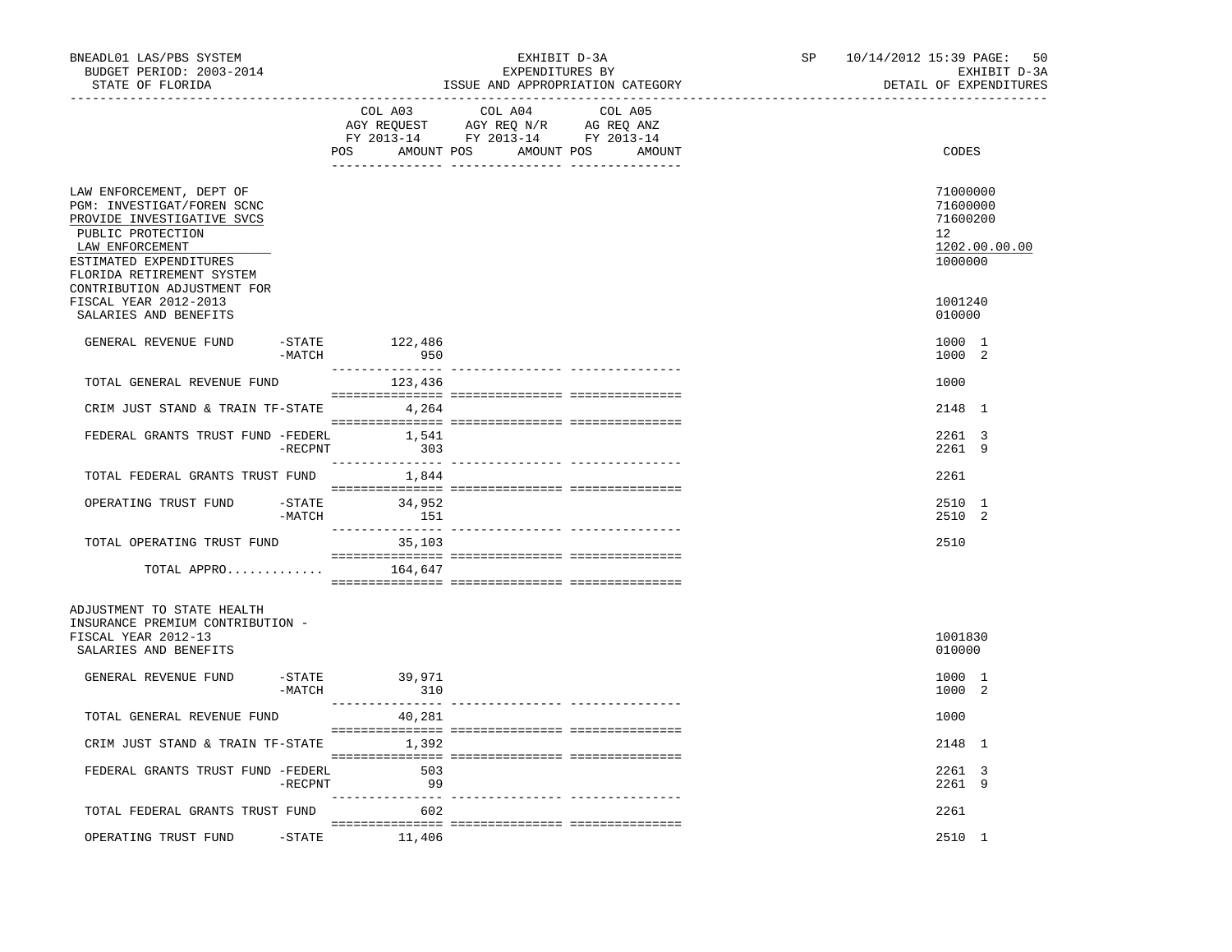| BNEADL01 LAS/PBS SYSTEM<br>BUDGET PERIOD: 2003-2014<br>STATE OF FLORIDA                                                                        |                                                 | EXHIBIT D-3A<br>EXPENDITURES BY<br>ISSUE AND APPROPRIATION CATEGORY                                                                                                                                                                                               | <b>SP</b> | 10/14/2012 15:39 PAGE:<br>51<br>EXHIBIT D-3A<br>DETAIL OF EXPENDITURES |
|------------------------------------------------------------------------------------------------------------------------------------------------|-------------------------------------------------|-------------------------------------------------------------------------------------------------------------------------------------------------------------------------------------------------------------------------------------------------------------------|-----------|------------------------------------------------------------------------|
|                                                                                                                                                |                                                 | $\begin{tabular}{lcccc} COL A03 & COL A04 & COL A05 \\ AGY REQUEST & AGY REQ N/R & AG REQ ANZ \\ FY & 2013-14 & FY & 2013-14 & FY & 2013-14 \end{tabular}$<br>POS AMOUNT POS AMOUNT POS AMOUNT                                                                    |           | CODES                                                                  |
|                                                                                                                                                |                                                 |                                                                                                                                                                                                                                                                   |           |                                                                        |
| LAW ENFORCEMENT, DEPT OF<br>PGM: INVESTIGAT/FOREN SCNC<br>PROVIDE INVESTIGATIVE SVCS                                                           |                                                 |                                                                                                                                                                                                                                                                   |           | 71000000<br>71600000<br>71600200                                       |
| PUBLIC PROTECTION<br>LAW ENFORCEMENT<br>ESTIMATED EXPENDITURES<br>ADJUSTMENT TO STATE HEALTH                                                   |                                                 |                                                                                                                                                                                                                                                                   |           | 12<br>1202.00.00.00<br>1000000                                         |
| INSURANCE PREMIUM CONTRIBUTION -<br>FISCAL YEAR 2012-13<br>SALARIES AND BENEFITS<br>OPERATING TRUST FUND<br>-MATCH                             | 49                                              |                                                                                                                                                                                                                                                                   |           | 1001830<br>010000<br>2510 2                                            |
| TOTAL OPERATING TRUST FUND                                                                                                                     | 11,455                                          |                                                                                                                                                                                                                                                                   |           | 2510                                                                   |
|                                                                                                                                                |                                                 |                                                                                                                                                                                                                                                                   |           |                                                                        |
| TOTAL APPRO                                                                                                                                    | 53,730                                          |                                                                                                                                                                                                                                                                   |           |                                                                        |
| REALLOCATION OF HUMAN RESOURCES<br>OUTSOURCING<br>SPECIAL CATEGORIES<br>TR/DMS/HR SVCS/STW CONTRCT                                             |                                                 |                                                                                                                                                                                                                                                                   |           | 1005900<br>100000<br>107040                                            |
| GENERAL REVENUE FUND<br>$-$ STATE<br>CRIM JUST STAND & TRAIN TF-STATE<br>FEDERAL GRANTS TRUST FUND -FEDERL<br>OPERATING TRUST FUND -STATE      | 241<br><sup>1</sup><br>$\overline{\phantom{a}}$ |                                                                                                                                                                                                                                                                   |           | 1000 1<br>2148 1<br>2261 3<br>2510 1                                   |
| TOTAL APPRO                                                                                                                                    | 249                                             | ------------ ----------------                                                                                                                                                                                                                                     |           |                                                                        |
| ADJUSTMENTS TO CURRENT YEAR<br>ESTIMATED EXPENDITURES<br>TRANSFER FUNDS WITHIN THE AGENCY<br>GENERAL REVENUE - DEDUCT<br>SALARIES AND BENEFITS |                                                 |                                                                                                                                                                                                                                                                   |           | 1600000<br>160F210<br>010000                                           |
| GENERAL REVENUE FUND                                                                                                                           | $-STATE$<br>$250,000-$                          |                                                                                                                                                                                                                                                                   |           | 1000 1                                                                 |
|                                                                                                                                                |                                                 |                                                                                                                                                                                                                                                                   |           |                                                                        |
|                                                                                                                                                |                                                 |                                                                                                                                                                                                                                                                   |           |                                                                        |
| AGENCY ISSUE NARRATIVE:<br>2013-2014 BUDGET YEAR NARRATIVE:<br>Year 2012-13 on EOG# B7103.                                                     |                                                 | IT COMPONENT? NO<br>Based on analysis of current expenditures, the Florida Department of Law Enforcement is requesting a realignment of<br>General Revenue budget authority to cover anticipated costs. The transfers to cover these costs was approved in Fiscal |           |                                                                        |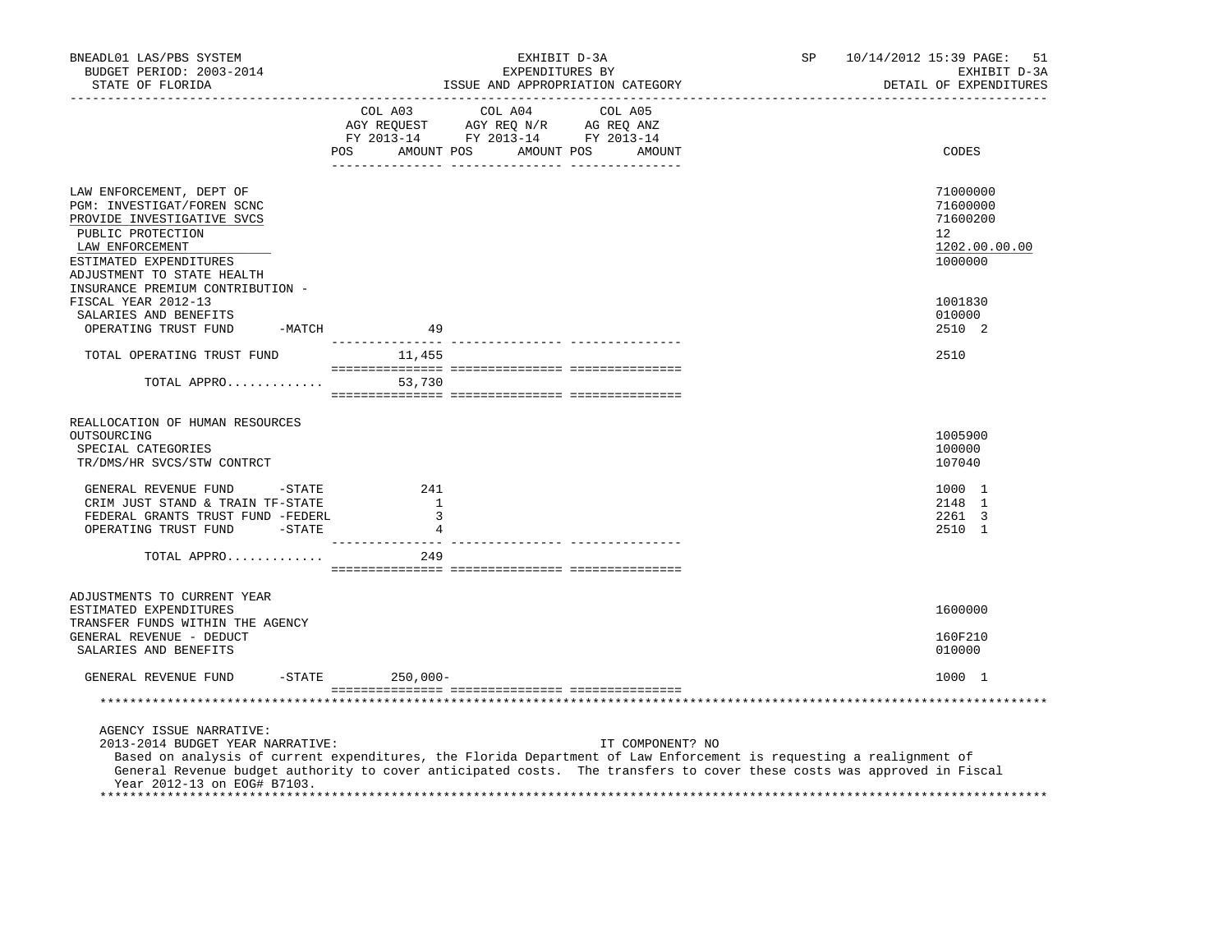| BNEADL01 LAS/PBS SYSTEM<br>BUDGET PERIOD: 2003-2014<br>STATE OF FLORIDA                                                                                                                                                   |     |                             | ISSUE AND APPROPRIATION CATEGORY                                                          | EXHIBIT D-3A | EXPENDITURES BY |        |          | SP       |    | 10/14/2012 15:39 PAGE: 52<br>EXHIBIT D-3A<br>DETAIL OF EXPENDITURES |
|---------------------------------------------------------------------------------------------------------------------------------------------------------------------------------------------------------------------------|-----|-----------------------------|-------------------------------------------------------------------------------------------|--------------|-----------------|--------|----------|----------|----|---------------------------------------------------------------------|
|                                                                                                                                                                                                                           | POS | AMOUNT POS                  | COL A03 COL A04<br>AGY REQUEST AGY REQ N/R AG REQ ANZ<br>FY 2013-14 FY 2013-14 FY 2013-14 | AMOUNT POS   | COL A05         | AMOUNT |          |          |    | CODES                                                               |
| LAW ENFORCEMENT, DEPT OF<br>PGM: INVESTIGAT/FOREN SCNC<br>PROVIDE INVESTIGATIVE SVCS<br>PUBLIC PROTECTION<br>LAW ENFORCEMENT<br>ADJUSTMENTS TO CURRENT YEAR<br>ESTIMATED EXPENDITURES<br>TRANSFER FUNDS WITHIN THE AGENCY |     |                             |                                                                                           |              |                 |        |          |          |    | 71000000<br>71600000<br>71600200<br>12<br>1202.00.00.00<br>1600000  |
| GENERAL REVENUE - DEDUCT                                                                                                                                                                                                  |     |                             |                                                                                           |              |                 |        |          |          |    | 160F210                                                             |
| POSITION DETAIL OF SALARIES AND BENEFITS:                                                                                                                                                                                 |     | ETE                         | BASE RATE                                                                                 |              | ADDITIVES       |        | BENEFITS | SUBTOTAL | ႜႂ | LAPSE LAPSED SALARIES<br>AND BENEFITS                               |
| A03 - AGY REQUEST FY 2013-14                                                                                                                                                                                              |     |                             |                                                                                           |              |                 |        |          |          |    |                                                                     |
| NEW POSITIONS<br>OTHER SALARY AMOUNT<br>1000 GENERAL REVENUE FUND                                                                                                                                                         |     |                             |                                                                                           |              |                 |        |          |          |    | $250,000 -$                                                         |
|                                                                                                                                                                                                                           |     |                             |                                                                                           |              |                 |        |          |          |    | $250,000 -$<br>==============                                       |
|                                                                                                                                                                                                                           |     |                             |                                                                                           |              |                 |        |          |          |    |                                                                     |
| ESTIMATED EXPENDITURES REALIGNMENT<br>REALIGNMENT OF EXPENDITURES - ADD<br>SALARY RATE<br>SALARY RATE 72,566                                                                                                              |     |                             |                                                                                           |              |                 |        |          |          |    | 2000000<br>2000020<br>000000                                        |
| SALARIES AND BENEFITS                                                                                                                                                                                                     |     |                             |                                                                                           |              |                 |        |          |          |    | 010000                                                              |
| $-STATE$ 51, 481<br>GENERAL REVENUE FUND<br>$-$ STATE<br>OPERATING TRUST FUND                                                                                                                                             |     | 60,922<br>_________________ |                                                                                           |              |                 |        |          |          |    | 1000 1<br>2510 1                                                    |
| TOTAL POSITIONS 3.00<br>TOTAL APPRO $112,403$                                                                                                                                                                             |     |                             |                                                                                           |              |                 |        |          |          |    |                                                                     |
| TOTAL: REALIGNMENT OF EXPENDITURES - ADD<br>TOTAL POSITIONS 3.00<br>TOTAL ISSUE<br>TOTAL SALARY RATE 72,566                                                                                                               |     | 112,403                     |                                                                                           |              |                 |        |          |          |    | 2000020                                                             |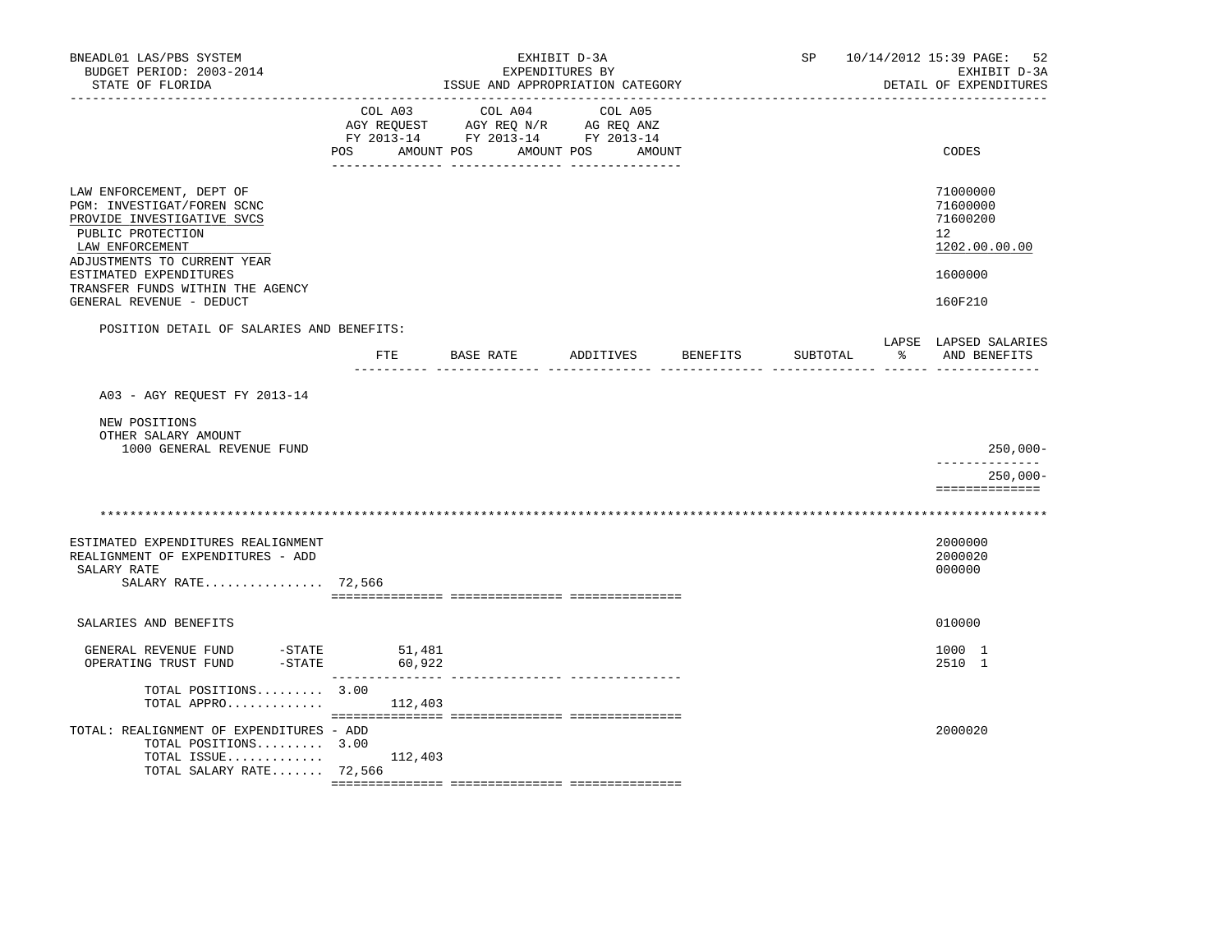| BNEADL01 LAS/PBS SYSTEM<br>BUDGET PERIOD: 2003-2014                                                                      |      |                                                                        | EXHIBIT D-3A<br>EXPENDITURES BY |        |                | SP 10/14/2012 15:39 PAGE:<br>53<br>EXHIBIT D-3A |
|--------------------------------------------------------------------------------------------------------------------------|------|------------------------------------------------------------------------|---------------------------------|--------|----------------|-------------------------------------------------|
| STATE OF FLORIDA                                                                                                         |      | ISSUE AND APPROPRIATION CATEGORY                                       |                                 |        |                | DETAIL OF EXPENDITURES                          |
|                                                                                                                          |      | COL A03 COL A04 COL A05                                                |                                 |        |                |                                                 |
|                                                                                                                          |      | AGY REQUEST AGY REQ N/R AG REQ ANZ<br>FY 2013-14 FY 2013-14 FY 2013-14 |                                 |        |                |                                                 |
|                                                                                                                          |      | POS AMOUNT POS AMOUNT POS AMOUNT                                       |                                 |        |                | CODES                                           |
|                                                                                                                          |      |                                                                        |                                 |        |                |                                                 |
| LAW ENFORCEMENT, DEPT OF                                                                                                 |      |                                                                        |                                 |        |                | 71000000                                        |
| PGM: INVESTIGAT/FOREN SCNC<br>PROVIDE INVESTIGATIVE SVCS                                                                 |      |                                                                        |                                 |        |                | 71600000<br>71600200                            |
| PUBLIC PROTECTION                                                                                                        |      |                                                                        |                                 |        |                | 12                                              |
| LAW ENFORCEMENT                                                                                                          |      |                                                                        |                                 |        |                | 1202.00.00.00                                   |
| ESTIMATED EXPENDITURES REALIGNMENT                                                                                       |      |                                                                        |                                 |        |                | 2000000                                         |
| REALIGNMENT OF EXPENDITURES - ADD                                                                                        |      |                                                                        |                                 |        |                | 2000020                                         |
|                                                                                                                          |      |                                                                        |                                 |        |                |                                                 |
| AGENCY ISSUE NARRATIVE:                                                                                                  |      |                                                                        |                                 |        |                |                                                 |
| 2013-2014 BUDGET YEAR NARRATIVE:                                                                                         |      |                                                                        | IT COMPONENT? NO                |        |                |                                                 |
|                                                                                                                          |      |                                                                        |                                 |        |                |                                                 |
| The Florida Department of Law Enforcement is requesting the transfer of the budget, position, and salary rate between    |      |                                                                        |                                 |        |                |                                                 |
| budget entities, with the intent to more accurately realign budget with anticipated agency needs. The net effect of this |      |                                                                        |                                 |        |                |                                                 |
| issue and Issue 2000100 is $$-0-$ .                                                                                      |      |                                                                        |                                 |        |                |                                                 |
|                                                                                                                          |      |                                                                        |                                 |        |                |                                                 |
|                                                                                                                          |      |                                                                        |                                 |        |                |                                                 |
| POSITION DETAIL OF SALARIES AND BENEFITS:                                                                                |      |                                                                        |                                 |        |                |                                                 |
|                                                                                                                          | FTE  | BASE RATE ADDITIVES BENEFITS                                           |                                 |        | SUBTOTAL       | LAPSE LAPSED SALARIES                           |
|                                                                                                                          |      |                                                                        |                                 |        |                | % AND BENEFITS                                  |
| A03 - AGY REOUEST FY 2013-14                                                                                             |      |                                                                        |                                 |        |                |                                                 |
| CHANGES TO CURRENTLY AUTHORIZED POSITIONS                                                                                |      |                                                                        |                                 |        |                |                                                 |
| 2224 GOVERNMENT ANALYST I                                                                                                |      |                                                                        |                                 |        |                |                                                 |
| 00109 001                                                                                                                |      | 1.00 36,608                                                            |                                 |        |                |                                                 |
| 8206 SECURITY OFFICER                                                                                                    |      |                                                                        |                                 |        |                |                                                 |
| 01405 001                                                                                                                |      | 1.00 17,979                                                            |                                 | 12,482 |                | 14,873 51,481 0.00 51,481<br>30,461 0.00 30,461 |
| 02075 001                                                                                                                | 1.00 | 17,979                                                                 |                                 | 12,482 | 30,461 0.00    | 30,461                                          |
|                                                                                                                          |      |                                                                        |                                 |        |                |                                                 |
| TOTALS FOR ISSUE BY FUND                                                                                                 |      |                                                                        |                                 |        |                |                                                 |
| 1000 GENERAL REVENUE FUND<br>2510 OPERATING TRUST FUND                                                                   |      |                                                                        |                                 |        |                |                                                 |
|                                                                                                                          | 3.00 | 72,566                                                                 |                                 |        | 39,837 112,403 | 51,481<br>60,922<br>--------------<br>112,403   |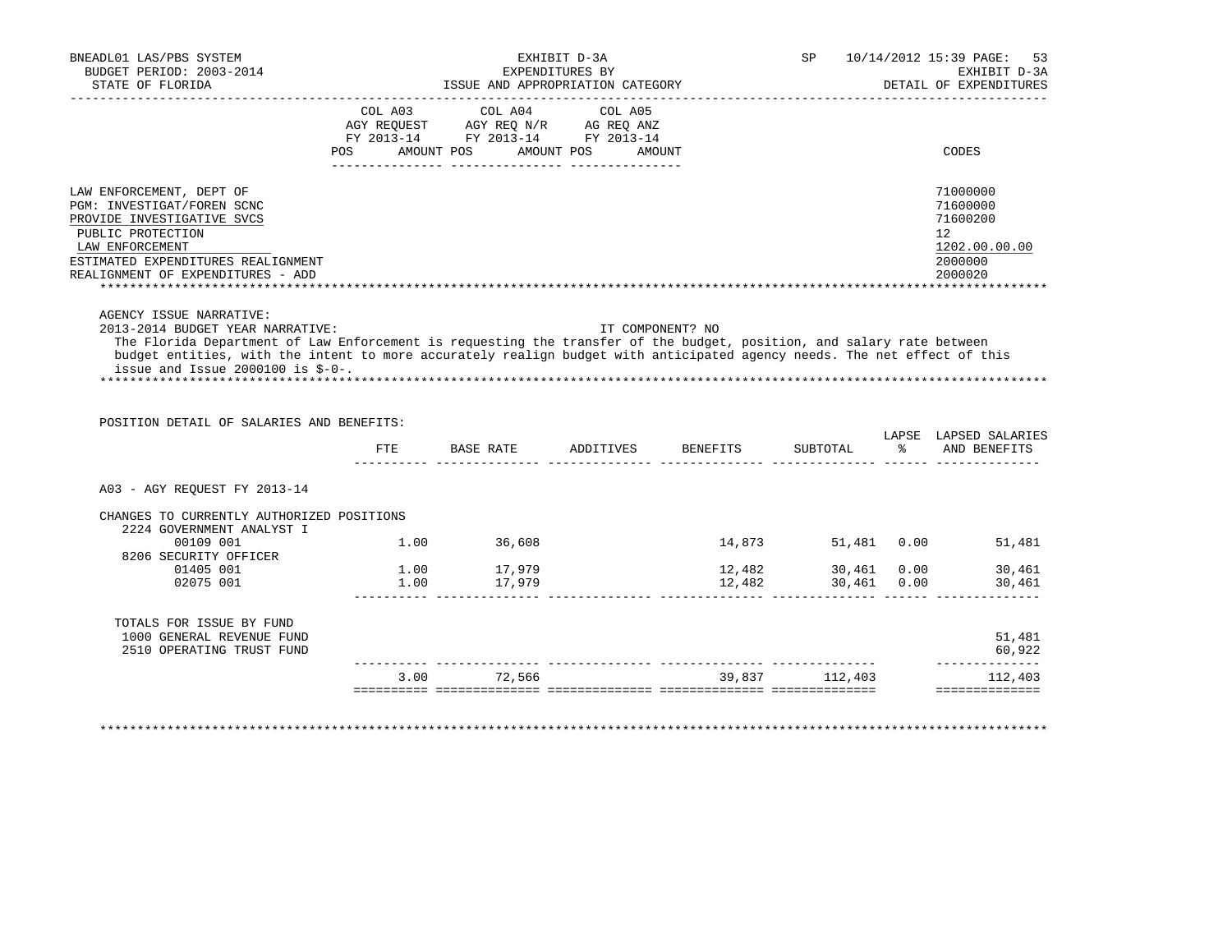| BNEADL01 LAS/PBS SYSTEM<br>BUDGET PERIOD: 2003-2014<br>STATE OF FLORIDA                                                                                                                                           | EXHIBIT D-3A<br>EXPENDITURES BY<br>ISSUE AND APPROPRIATION CATEGORY                                                                      | SP 10/14/2012 15:39 PAGE: 54<br>EXHIBIT D-3A<br>DETAIL OF EXPENDITURES                  |
|-------------------------------------------------------------------------------------------------------------------------------------------------------------------------------------------------------------------|------------------------------------------------------------------------------------------------------------------------------------------|-----------------------------------------------------------------------------------------|
|                                                                                                                                                                                                                   | COL A03 COL A04 COL A05<br>AGY REQUEST AGY REQ N/R AG REQ ANZ<br>FY 2013-14 FY 2013-14 FY 2013-14<br>POS<br>AMOUNT POS AMOUNT POS AMOUNT | CODES                                                                                   |
| LAW ENFORCEMENT, DEPT OF<br>PGM: INVESTIGAT/FOREN SCNC<br>PROVIDE INVESTIGATIVE SVCS<br>PUBLIC PROTECTION<br>LAW ENFORCEMENT<br>NONRECURRING EXPENDITURES<br>REPLACEMENT OF LAW ENFORCEMENT<br>RADIOS<br>EXPENSES |                                                                                                                                          | 71000000<br>71600000<br>71600200<br>12<br>1202.00.00.00<br>2100000<br>2103022<br>040000 |
| GENERAL REVENUE FUND -STATE 1,659,395-                                                                                                                                                                            |                                                                                                                                          | 1000 1                                                                                  |
| SECURITY SERVICES FOR THE<br>REPUBLICAN NATIONAL CONVENTION<br>SALARIES AND BENEFITS<br>FEDERAL GRANTS TRUST FUND -FEDERL                                                                                         | $58,371-$                                                                                                                                | 2103023<br>010000<br>2261 3                                                             |
| EXPENSES                                                                                                                                                                                                          |                                                                                                                                          | 040000                                                                                  |
| FEDERAL GRANTS TRUST FUND -FEDERL 412,680-                                                                                                                                                                        |                                                                                                                                          | 2261 3                                                                                  |
| SPECIAL CATEGORIES<br>OVERTIME                                                                                                                                                                                    |                                                                                                                                          | 100000<br>102331                                                                        |
| FEDERAL GRANTS TRUST FUND -FEDERL 580.580-                                                                                                                                                                        |                                                                                                                                          | 2261 3                                                                                  |
| TOTAL: SECURITY SERVICES FOR THE<br>REPUBLICAN NATIONAL CONVENTION<br>TOTAL ISSUE $1,051,631-$                                                                                                                    |                                                                                                                                          | 2103023                                                                                 |

=============== =============== ===============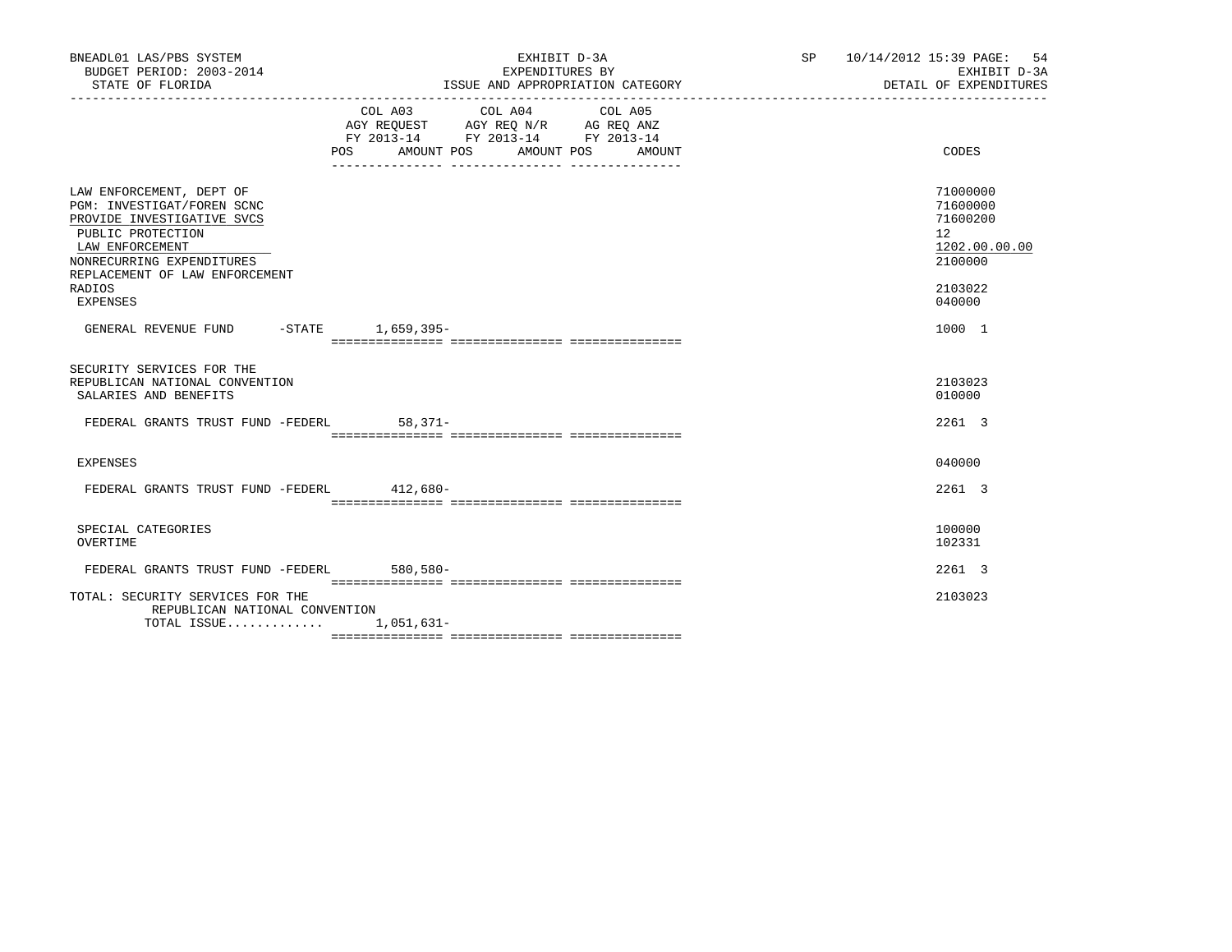| BNEADL01 LAS/PBS SYSTEM<br>BUDGET PERIOD: 2003-2014<br>STATE OF FLORIDA                                                                                       |            |                                  | EXHIBIT D-3A<br>EXPENDITURES BY                                                                   | ISSUE AND APPROPRIATION CATEGORY | SP and the set of the set of the set of the set of the set of the set of the set of the set of the set of the set of the set of the set of the set of the set of the set of the set of the set of the set of the set of the se | 10/14/2012 15:39 PAGE: 55<br>EXHIBIT D-3A<br>DETAIL OF EXPENDITURES |
|---------------------------------------------------------------------------------------------------------------------------------------------------------------|------------|----------------------------------|---------------------------------------------------------------------------------------------------|----------------------------------|--------------------------------------------------------------------------------------------------------------------------------------------------------------------------------------------------------------------------------|---------------------------------------------------------------------|
|                                                                                                                                                               |            | POS AMOUNT POS AMOUNT POS AMOUNT | COL A03 COL A04 COL A05<br>AGY REQUEST AGY REQ N/R AG REQ ANZ<br>FY 2013-14 FY 2013-14 FY 2013-14 |                                  |                                                                                                                                                                                                                                | CODES                                                               |
| LAW ENFORCEMENT, DEPT OF<br>PGM: INVESTIGAT/FOREN SCNC<br>PROVIDE INVESTIGATIVE SVCS<br>PUBLIC PROTECTION<br>LAW ENFORCEMENT<br>ANNUALIZATION OF ADMINISTERED |            |                                  |                                                                                                   |                                  |                                                                                                                                                                                                                                | 71000000<br>71600000<br>71600200<br>12<br>1202.00.00.00             |
| FUNDS APPROPRIATIONS<br>STATE HEALTH INSURANCE ADJUSTMENT<br>FOR FY 2012-13 - 10 MONTHS<br><b>ANNUALIZATION</b><br>SALARIES AND BENEFITS                      |            |                                  |                                                                                                   |                                  |                                                                                                                                                                                                                                | 26A0000<br>26A1830<br>010000                                        |
| GENERAL REVENUE FUND                                                                                                                                          | -MATCH     | -STATE 199,855<br>1,550          |                                                                                                   |                                  |                                                                                                                                                                                                                                | 1000 1<br>1000 2                                                    |
| TOTAL GENERAL REVENUE FUND                                                                                                                                    |            | 201,405                          |                                                                                                   |                                  |                                                                                                                                                                                                                                | 1000                                                                |
| CRIM JUST STAND & TRAIN TF-STATE                                                                                                                              |            | 6,960                            |                                                                                                   |                                  |                                                                                                                                                                                                                                | 2148 1                                                              |
| FEDERAL GRANTS TRUST FUND -FEDERL                                                                                                                             | $-$ RECPNT | 2,515<br>495                     |                                                                                                   |                                  |                                                                                                                                                                                                                                | 2261 3<br>2261 9                                                    |
| TOTAL FEDERAL GRANTS TRUST FUND                                                                                                                               |            | 3,010                            |                                                                                                   |                                  |                                                                                                                                                                                                                                | 2261                                                                |
| OPERATING TRUST FUND                                                                                                                                          | -MATCH     | $-$ STATE 57,030<br>245          |                                                                                                   |                                  |                                                                                                                                                                                                                                | 2510 1<br>2510 2                                                    |
| TOTAL OPERATING TRUST FUND                                                                                                                                    |            | 57,275                           |                                                                                                   |                                  |                                                                                                                                                                                                                                | 2510                                                                |
| TOTAL APPRO                                                                                                                                                   |            | 268,650                          |                                                                                                   |                                  |                                                                                                                                                                                                                                |                                                                     |
| WORKLOAD<br>EXPAND ELECTRONIC SURVEILLANCE                                                                                                                    |            |                                  |                                                                                                   |                                  |                                                                                                                                                                                                                                | 3000000                                                             |
| SUPPORT TEAMS<br>SALARY RATE<br>SALARY RATE 551,964                                                                                                           |            |                                  |                                                                                                   |                                  |                                                                                                                                                                                                                                | 3006500<br>000000                                                   |
| SALARIES AND BENEFITS                                                                                                                                         |            |                                  |                                                                                                   |                                  |                                                                                                                                                                                                                                | 010000                                                              |
| GENERAL REVENUE FUND                                                                                                                                          | $-$ STATE  | 12.00<br>798,544                 |                                                                                                   |                                  |                                                                                                                                                                                                                                | 1000 1                                                              |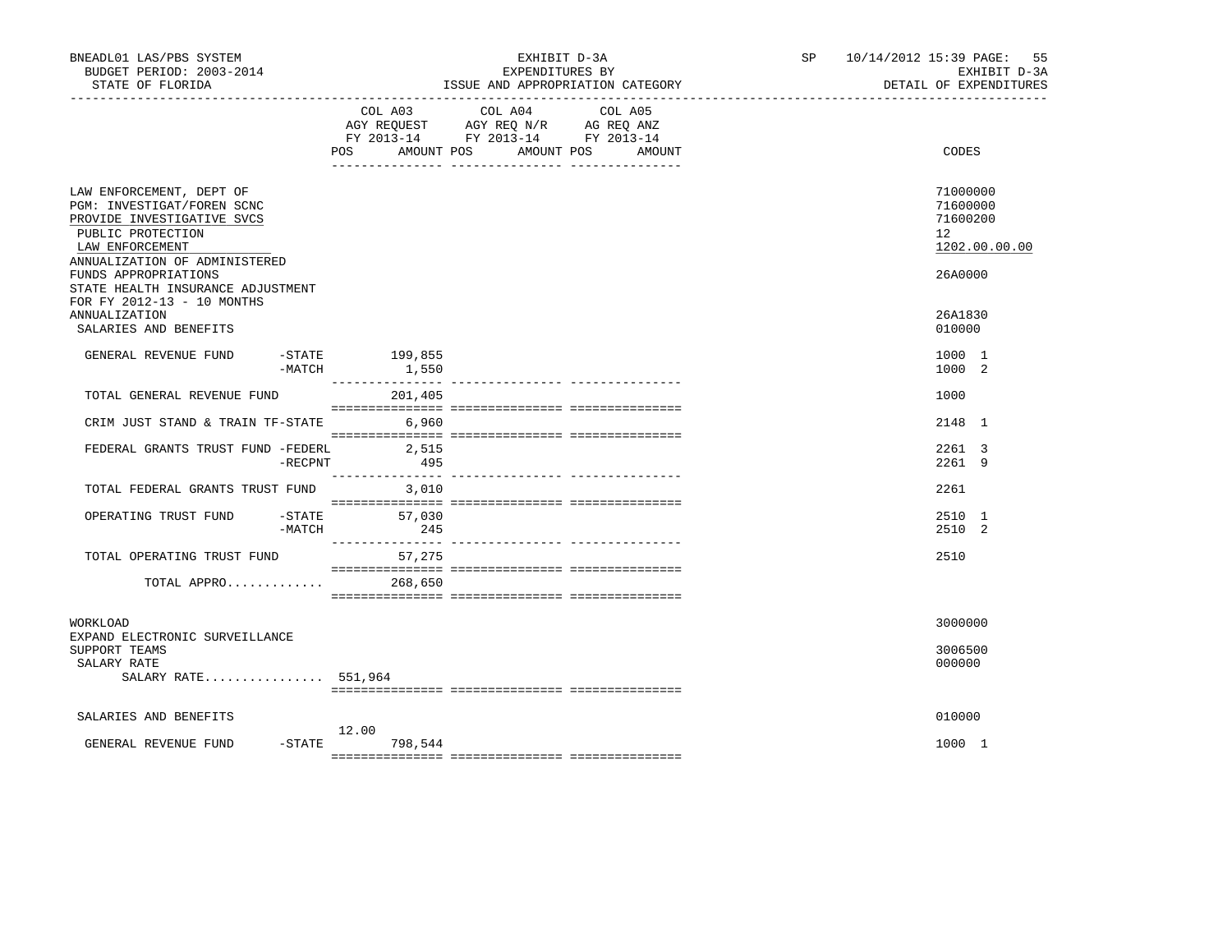| BNEADL01 LAS/PBS SYSTEM<br>BUDGET PERIOD: 2003-2014<br>STATE OF FLORIDA                                                                                                    |                        | EXHIBIT D-3A<br>EXPENDITURES BY<br>ISSUE AND APPROPRIATION CATEGORY                                                           |        | SP 10/14/2012 15:39 PAGE: 56 | EXHIBIT D-3A<br>DETAIL OF EXPENDITURES                                          |  |
|----------------------------------------------------------------------------------------------------------------------------------------------------------------------------|------------------------|-------------------------------------------------------------------------------------------------------------------------------|--------|------------------------------|---------------------------------------------------------------------------------|--|
|                                                                                                                                                                            | POS                    | COL A03 COL A04 COL A05<br>AGY REQUEST AGY REQ N/R AG REQ ANZ<br>FY 2013-14 FY 2013-14 FY 2013-14<br>AMOUNT POS<br>AMOUNT POS | AMOUNT |                              | CODES                                                                           |  |
| LAW ENFORCEMENT, DEPT OF<br>PGM: INVESTIGAT/FOREN SCNC<br>PROVIDE INVESTIGATIVE SVCS<br>PUBLIC PROTECTION<br>LAW ENFORCEMENT<br>WORKLOAD<br>EXPAND ELECTRONIC SURVEILLANCE |                        |                                                                                                                               |        |                              | 71000000<br>71600000<br>71600200<br>12 <sup>°</sup><br>1202.00.00.00<br>3000000 |  |
| SUPPORT TEAMS<br>EXPENSES                                                                                                                                                  |                        |                                                                                                                               |        |                              | 3006500<br>040000                                                               |  |
| GENERAL REVENUE FUND -STATE 402,696 98,736                                                                                                                                 |                        |                                                                                                                               |        |                              | 1000 1                                                                          |  |
| OPERATING CAPITAL OUTLAY                                                                                                                                                   |                        |                                                                                                                               |        |                              | 060000                                                                          |  |
| GENERAL REVENUE FUND -STATE 463,100 463,100                                                                                                                                |                        |                                                                                                                               |        |                              | 1000 1                                                                          |  |
| SPECIAL CATEGORIES<br>ACQUISITION/MOTOR VEHICLES                                                                                                                           |                        |                                                                                                                               |        |                              | 100000<br>100021                                                                |  |
| GENERAL REVENUE FUND                                                                                                                                                       | -STATE 252,000 252,000 |                                                                                                                               |        |                              | 1000 1                                                                          |  |
| CONTRACTED SERVICES                                                                                                                                                        |                        |                                                                                                                               |        |                              | 100777                                                                          |  |
| GENERAL REVENUE FUND                                                                                                                                                       | -STATE 100,000         |                                                                                                                               |        |                              | 1000 1                                                                          |  |
| SALARY INCENTIVE PAYMENTS                                                                                                                                                  |                        |                                                                                                                               |        |                              | 103290                                                                          |  |
| GENERAL REVENUE FUND -STATE 18,720                                                                                                                                         |                        |                                                                                                                               |        |                              | 1000 1                                                                          |  |
| TR/DMS/HR SVCS/STW CONTRCT                                                                                                                                                 |                        |                                                                                                                               |        |                              | 107040                                                                          |  |
| GENERAL REVENUE FUND                                                                                                                                                       | 4,248<br>-STATE        |                                                                                                                               |        |                              | 1000 1                                                                          |  |
| TOTAL: EXPAND ELECTRONIC SURVEILLANCE<br>SUPPORT TEAMS<br>TOTAL POSITIONS 12.00<br>TOTAL ISSUE $2,039,308$<br>TOTAL SALARY RATE 551,964                                    |                        | 813,836                                                                                                                       |        |                              | 3006500                                                                         |  |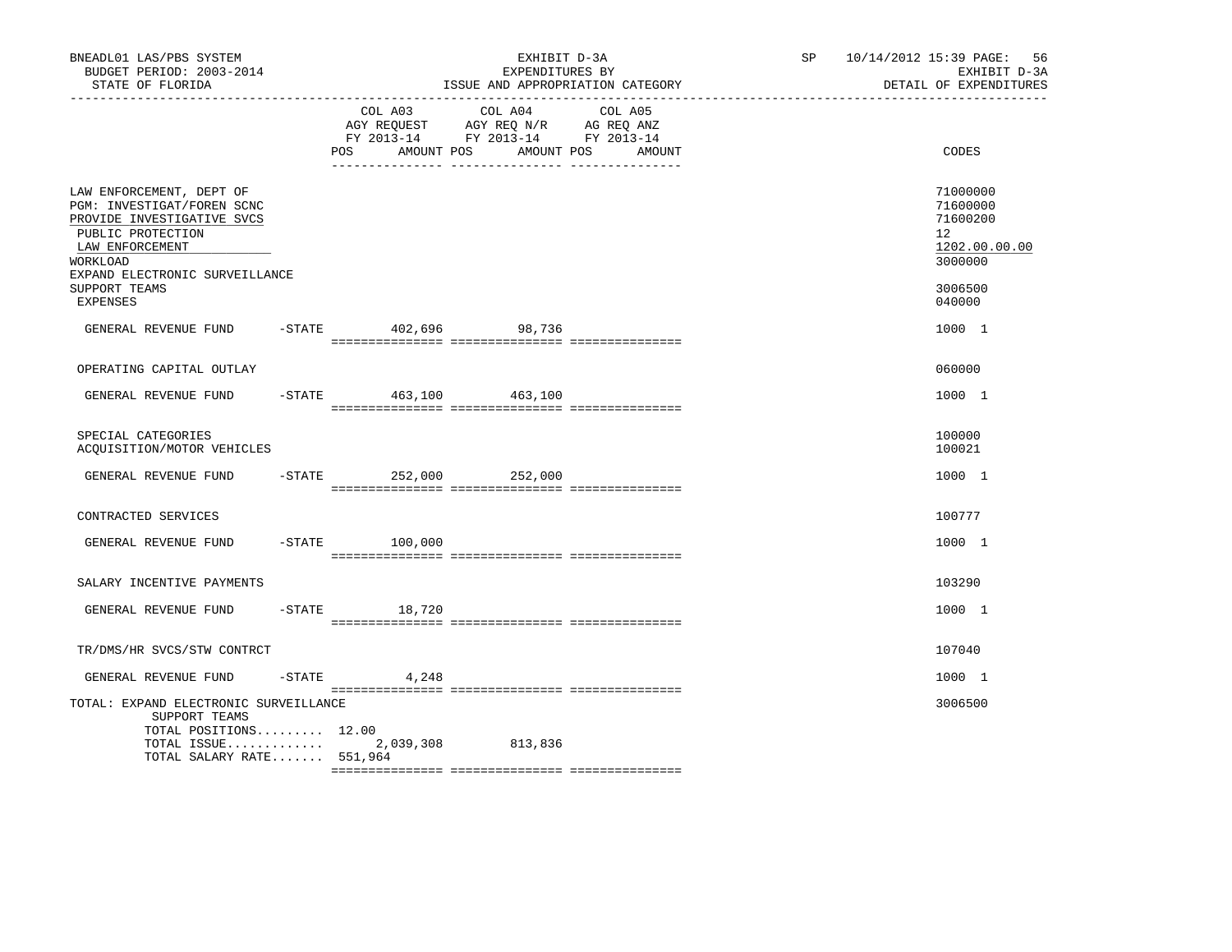| BNEADL01 LAS/PBS SYSTEM<br>BUDGET PERIOD: 2003-2014<br>STATE OF FLORIDA                                                                                                    | EXHIBIT D-3A<br>EXPENDITURES BY<br>ISSUE AND APPROPRIATION CATEGORY                                                                               | 10/14/2012 15:39 PAGE: 57<br>SP<br>EXHIBIT D-3A<br>DETAIL OF EXPENDITURES |
|----------------------------------------------------------------------------------------------------------------------------------------------------------------------------|---------------------------------------------------------------------------------------------------------------------------------------------------|---------------------------------------------------------------------------|
|                                                                                                                                                                            | COL A03<br>COL A04 COL A05<br>AGY REOUEST AGY REO N/R AG REO ANZ<br>FY 2013-14 FY 2013-14 FY 2013-14<br>AMOUNT POS<br>AMOUNT POS<br>POS<br>AMOUNT | CODES                                                                     |
| LAW ENFORCEMENT, DEPT OF<br>PGM: INVESTIGAT/FOREN SCNC<br>PROVIDE INVESTIGATIVE SVCS<br>PUBLIC PROTECTION<br>LAW ENFORCEMENT<br>WORKLOAD<br>EXPAND ELECTRONIC SURVEILLANCE |                                                                                                                                                   | 71000000<br>71600000<br>71600200<br>12<br>1202.00.00.00<br>3000000        |
| SUPPORT TEAMS                                                                                                                                                              |                                                                                                                                                   | 3006500                                                                   |

2013-2014 BUDGET YEAR NARRATIVE: IT COMPONENT? NO

Priority #5

 Issue - Despite declining violent crime trends, there were still more than 980 murders, nearly 62,000 aggravated assaults and over 25,000 robberies reported in Florida in 2011. In 2008, the Florida Department of Law Enforcement (FDLE), along with local law enforcement partners, developed and implemented Electronic Surveillance Support Teams (ESSTs) as a strategy to employ technology to improve law enforcement response to violent crime. Each ESST is a multi-agency effort that uses advanced technologies, global positioning satellite (GPS) and other computer technology to locate violent criminal suspects. The use of technical surveillance allows law enforcement to effectively manage multiple areas simultaneously, while keeping costs down and maximizing the use of man hours. Using the ESST approach, agents can now pinpoint a suspect's location often within hours of the commission of a crime.

 FDLE currently employs ESSTs in each of its seven regions, which are available for rapid deployment to any Florida jurisdiction. These teams can scale to the needs of any homicide, sexual assault, child abduction, or other violent criminal act. The ESSTs impressive crime-solving results have contributed to a demand for services that has grown from 253 calls for service in 2008 to 3,374 calls in 2011, representing an increase of more than 1,200 percent. To keep pace with the escalating demand for services and to ensure fast activation of electronic surveillance and quick operational response throughout the state, FDLE must increase the capacity of the ESSTs.

 Resources - The Department is requesting \$2 million to fund 12 special agent positions and additional cellular surveillance equipment to increase ESST capacity to respond to the increased number of calls for service. The Standard Expense amounts were amended to include additional equipment and a vehicle. Additionally, recurring funds are requested for software updates, new configurations, and troubleshooting support for the Pen-Link system and server, which facilitates connectivity with all communications carriers operating within Florida.

 Results - With the addition of 12 new positions and additional cellular surveillance equipment, the ESSTs will be able to more rapidly respond to an increasing number of calls for assistance with violent crimes where time is critical to the successful outcome of the investigation.

 Risks - If the additional positions are not funded, and the number of service requests continues to increase at even a fraction of the current pace, the ESSTs will be forced to prioritize their responses. This could result in denying requests for assistance from local law enforcement agencies, ultimately delaying or even impeding ongoing criminal investigations.

Effective date - Upon receipt of funding. \*\*\*\*\*\*\*\*\*\*\*\*\*\*\*\*\*\*\*\*\*\*\*\*\*\*\*\*\*\*\*\*\*\*\*\*\*\*\*\*\*\*\*\*\*\*\*\*\*\*\*\*\*\*\*\*\*\*\*\*\*\*\*\*\*\*\*\*\*\*\*\*\*\*\*\*\*\*\*\*\*\*\*\*\*\*\*\*\*\*\*\*\*\*\*\*\*\*\*\*\*\*\*\*\*\*\*\*\*\*\*\*\*\*\*\*\*\*\*\*\*\*\*\*\*\*\*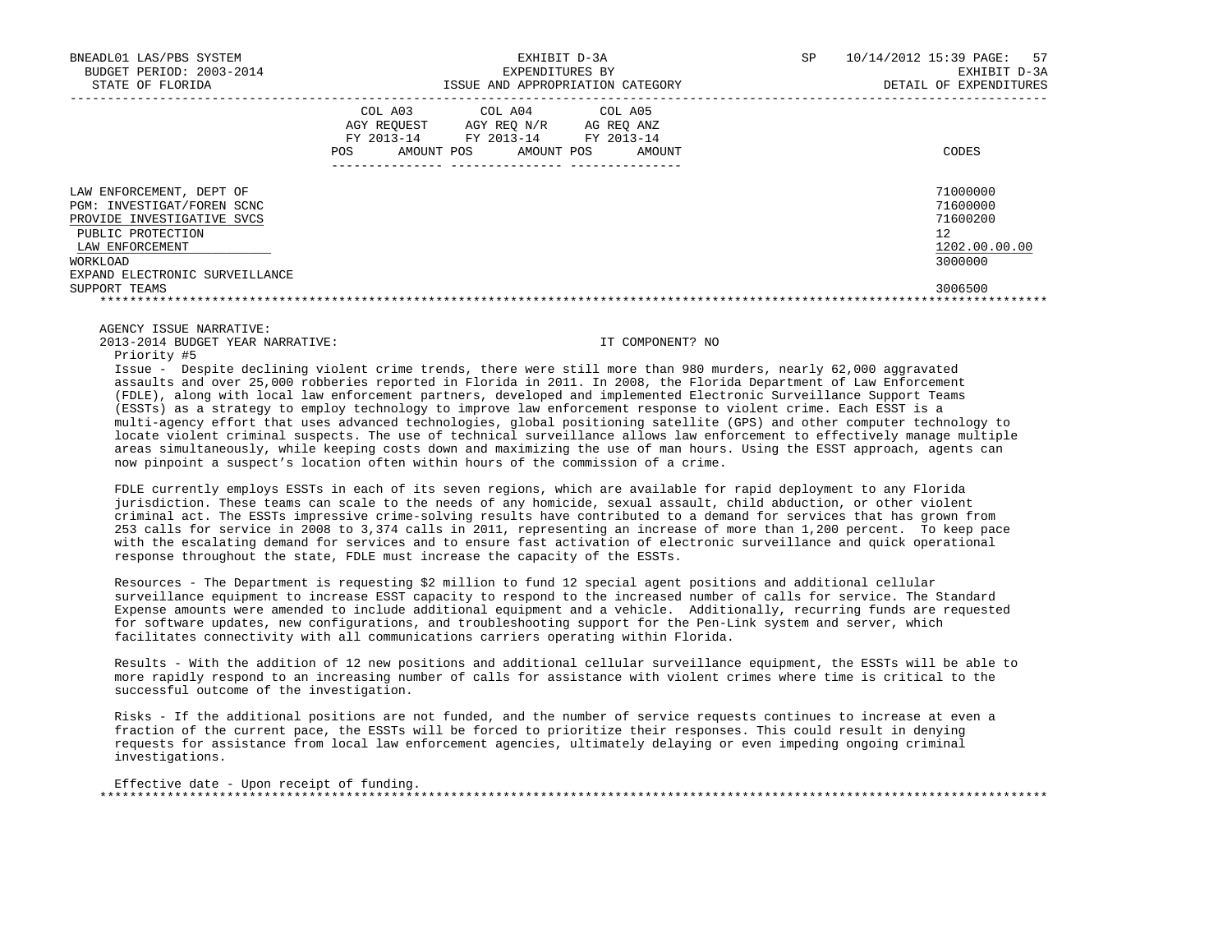| BNEADL01 LAS/PBS SYSTEM<br>BUDGET PERIOD: 2003-2014<br>STATE OF FLORIDA                                                                                                                                                                                                                                                                                                                                                      |         |             |                                                                                                                       | EXHIBIT D-3A<br>EXPENDITURES BY |                  | ISSUE AND APPROPRIATION CATEGORY | SP              |    | 10/14/2012 15:39 PAGE:<br>58<br>EXHIBIT D-3A<br>DETAIL OF EXPENDITURES                  |
|------------------------------------------------------------------------------------------------------------------------------------------------------------------------------------------------------------------------------------------------------------------------------------------------------------------------------------------------------------------------------------------------------------------------------|---------|-------------|-----------------------------------------------------------------------------------------------------------------------|---------------------------------|------------------|----------------------------------|-----------------|----|-----------------------------------------------------------------------------------------|
|                                                                                                                                                                                                                                                                                                                                                                                                                              | COL A03 |             | COL A04<br>AGY REQUEST AGY REQ N/R AG REQ ANZ<br>FY 2013-14 FY 2013-14 FY 2013-14<br>POS AMOUNT POS AMOUNT POS AMOUNT | COL A05                         |                  |                                  |                 |    | CODES                                                                                   |
| LAW ENFORCEMENT, DEPT OF<br>PGM: INVESTIGAT/FOREN SCNC<br>PROVIDE INVESTIGATIVE SVCS<br>PUBLIC PROTECTION<br>LAW ENFORCEMENT<br>WORKLOAD<br>EXPAND ELECTRONIC SURVEILLANCE<br>SUPPORT TEAMS                                                                                                                                                                                                                                  |         |             |                                                                                                                       |                                 |                  |                                  |                 |    | 71000000<br>71600000<br>71600200<br>$12^{\circ}$<br>1202.00.00.00<br>3000000<br>3006500 |
| POSITION DETAIL OF SALARIES AND BENEFITS:                                                                                                                                                                                                                                                                                                                                                                                    |         |             |                                                                                                                       |                                 |                  |                                  |                 |    |                                                                                         |
|                                                                                                                                                                                                                                                                                                                                                                                                                              |         |             | FTE BASE RATE ADDITIVES                                                                                               |                                 |                  | BENEFITS                         | SUBTOTAL        | ႜၟ | LAPSE LAPSED SALARIES<br>AND BENEFITS                                                   |
| A03 - AGY REQUEST FY 2013-14                                                                                                                                                                                                                                                                                                                                                                                                 |         |             |                                                                                                                       |                                 |                  |                                  |                 |    |                                                                                         |
| NEW POSITIONS<br>8581 SPECIAL AGENT<br>N0001 001                                                                                                                                                                                                                                                                                                                                                                             |         |             | 12.00 551,964                                                                                                         |                                 |                  |                                  |                 |    | 246,580 798,544 0.00 798,544                                                            |
| TOTALS FOR ISSUE BY FUND<br>1000 GENERAL REVENUE FUND                                                                                                                                                                                                                                                                                                                                                                        |         |             |                                                                                                                       |                                 |                  |                                  |                 |    | 798,544<br>______________                                                               |
|                                                                                                                                                                                                                                                                                                                                                                                                                              |         |             | 12.00 551,964                                                                                                         |                                 |                  |                                  | 246,580 798,544 |    | 798,544<br>==============                                                               |
|                                                                                                                                                                                                                                                                                                                                                                                                                              |         |             |                                                                                                                       |                                 |                  |                                  |                 |    |                                                                                         |
| PROGRAM REDUCTIONS<br>ELIMINATE EXCESS CRIMINAL JUSTICE<br>STANDARDS AND TRAINING TRUST FUND                                                                                                                                                                                                                                                                                                                                 |         |             |                                                                                                                       |                                 |                  |                                  |                 |    | 33V0000                                                                                 |
| <b>AUTHORITY</b><br>SALARIES AND BENEFITS                                                                                                                                                                                                                                                                                                                                                                                    |         |             |                                                                                                                       |                                 |                  |                                  |                 |    | 33V3400<br>010000                                                                       |
| CRIM JUST STAND & TRAIN TF-STATE                                                                                                                                                                                                                                                                                                                                                                                             |         | $940,000 -$ |                                                                                                                       |                                 |                  |                                  |                 |    | 2148 1                                                                                  |
|                                                                                                                                                                                                                                                                                                                                                                                                                              |         |             |                                                                                                                       |                                 |                  |                                  |                 |    |                                                                                         |
| AGENCY ISSUE NARRATIVE:<br>2013-2014 BUDGET YEAR NARRATIVE:<br>Priority # 11<br>Issue - The Criminal Justice Standards and Training Trust Fund ("Trust Fund") has experienced overall declines in revenue<br>since FY 06-07. In FY 08-09, the Legislature transferred \$1.2 million of recurring General Revenue appropriation to the<br>Trust Fund and also "swept" \$1.5 million cash from the Trust Fund (non-recurring). |         |             |                                                                                                                       |                                 | IT COMPONENT? NO |                                  |                 |    |                                                                                         |

The trust fund revenue has continuously declined each year, approximately 34% overall from FY 06-07 to FY 11-12.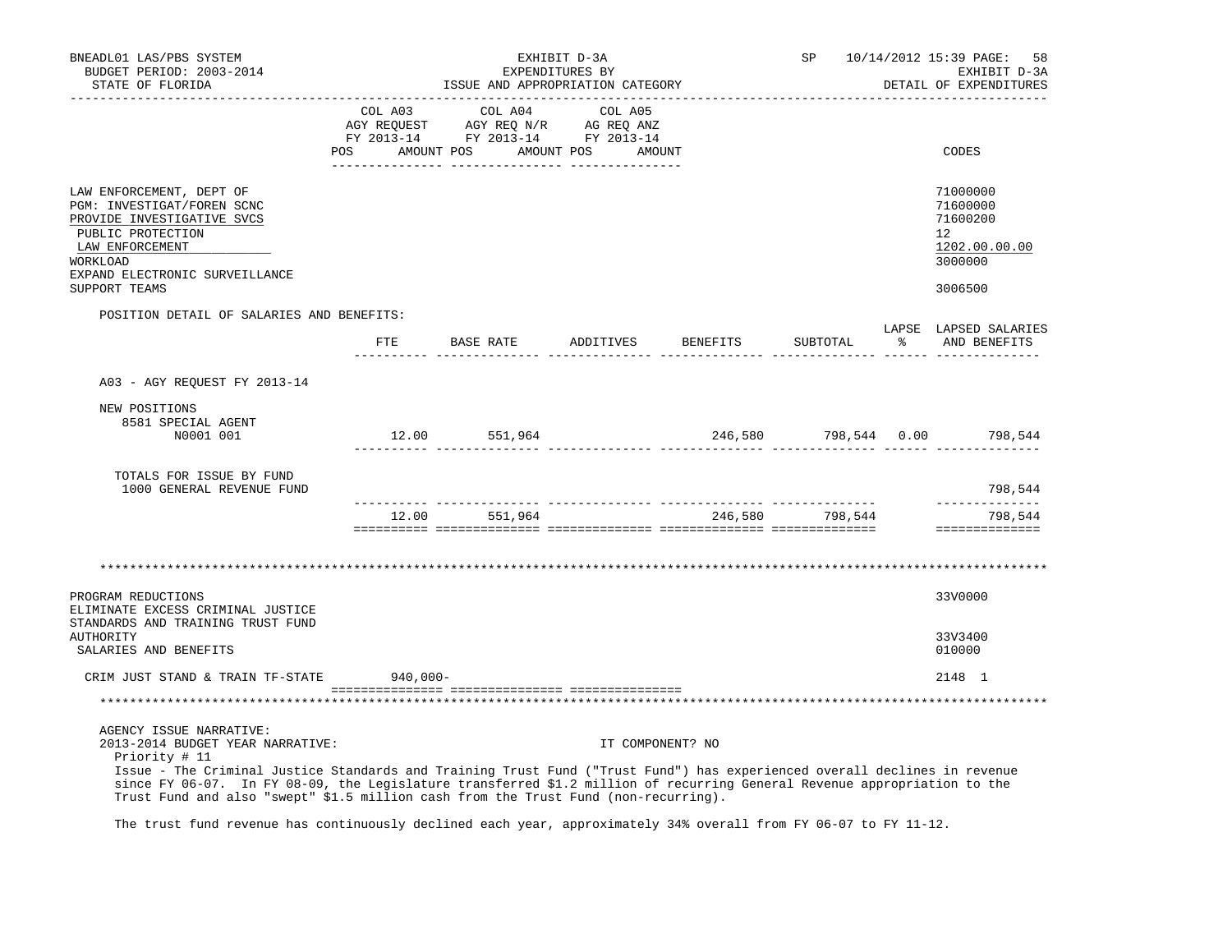| BNEADL01 LAS/PBS SYSTEM<br>BUDGET PERIOD: 2003-2014                                                                                                                                                                                  |        |                                                           | EXHIBIT D-3A<br>EXPENDITURES BY |        | SP and the set of the set of the set of the set of the set of the set of the set of the set of the set of the s | 10/14/2012 15:39 PAGE:<br>59<br>EXHIBIT D-3A                       |
|--------------------------------------------------------------------------------------------------------------------------------------------------------------------------------------------------------------------------------------|--------|-----------------------------------------------------------|---------------------------------|--------|-----------------------------------------------------------------------------------------------------------------|--------------------------------------------------------------------|
| STATE OF FLORIDA                                                                                                                                                                                                                     |        | ISSUE AND APPROPRIATION CATEGORY                          |                                 |        |                                                                                                                 | DETAIL OF EXPENDITURES                                             |
|                                                                                                                                                                                                                                      | POS DO | FY 2013-14 FY 2013-14 FY 2013-14<br>AMOUNT POS AMOUNT POS |                                 | AMOUNT |                                                                                                                 | <b>CODES</b>                                                       |
| LAW ENFORCEMENT, DEPT OF<br>PGM: INVESTIGAT/FOREN SCNC<br>PROVIDE INVESTIGATIVE SVCS<br>PUBLIC PROTECTION<br>LAW ENFORCEMENT<br>PROGRAM REDUCTIONS<br>ELIMINATE EXCESS CRIMINAL JUSTICE<br>STANDARDS AND TRAINING TRUST FUND         |        |                                                           |                                 |        |                                                                                                                 | 71000000<br>71600000<br>71600200<br>12<br>1202.00.00.00<br>33V0000 |
| <b>AUTHORITY</b>                                                                                                                                                                                                                     |        |                                                           |                                 |        |                                                                                                                 | 33V3400                                                            |
| Florida Department of Law Enforcement (FDLE) is requesting a recurring reduction of \$2,850,000 in trust fund authority as<br>the fund cannot sustain the current appropriation level at this time.<br>Effective date - July 1, 2013 |        |                                                           |                                 |        |                                                                                                                 |                                                                    |
| POSITION DETAIL OF SALARIES AND BENEFITS:                                                                                                                                                                                            |        |                                                           |                                 |        |                                                                                                                 | LAPSE LAPSED SALARIES                                              |
|                                                                                                                                                                                                                                      | FTE    | BASE RATE ADDITIVES BENEFITS                              |                                 |        | SUBTOTAL                                                                                                        | % AND BENEFITS                                                     |
| A03 - AGY REQUEST FY 2013-14                                                                                                                                                                                                         |        |                                                           |                                 |        |                                                                                                                 |                                                                    |
| NEW POSITIONS<br>OTHER SALARY AMOUNT<br>2148 CRIM JUST STAND & TRAIN TF                                                                                                                                                              |        |                                                           |                                 |        |                                                                                                                 | 940,000-                                                           |
|                                                                                                                                                                                                                                      |        |                                                           |                                 |        |                                                                                                                 | $940.000 -$<br>==============                                      |
|                                                                                                                                                                                                                                      |        |                                                           |                                 |        |                                                                                                                 |                                                                    |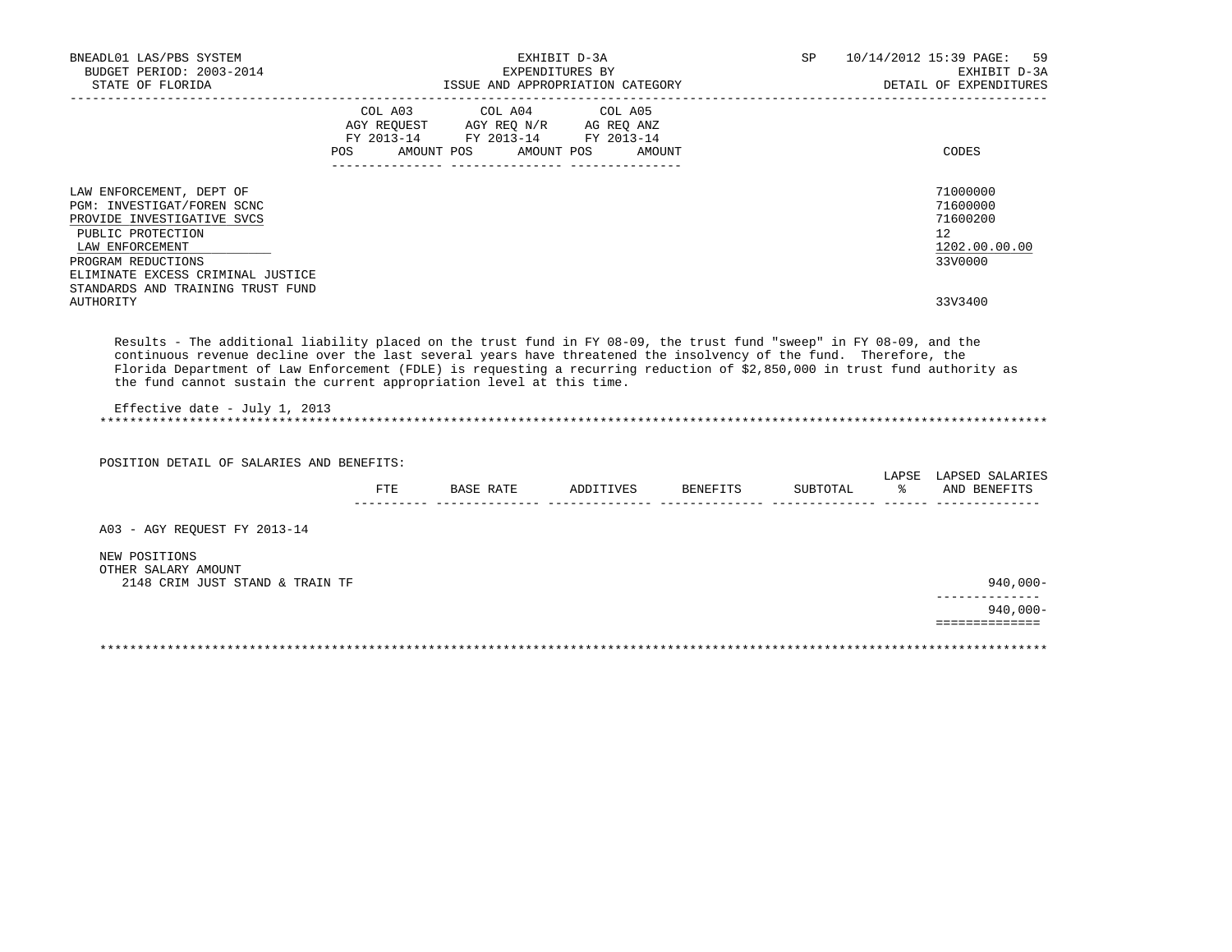| BNEADL01 LAS/PBS SYSTEM<br>BUDGET PERIOD: 2003-2014<br>STATE OF FLORIDA                                                                                                                      |                                                                  | EXHIBIT D-3A<br>EXPENDITURES BY<br>ISSUE AND APPROPRIATION CATEGORY                                               | SP | 10/14/2012 15:39 PAGE: 60<br>EXHIBIT D-3A<br>DETAIL OF EXPENDITURES             |
|----------------------------------------------------------------------------------------------------------------------------------------------------------------------------------------------|------------------------------------------------------------------|-------------------------------------------------------------------------------------------------------------------|----|---------------------------------------------------------------------------------|
|                                                                                                                                                                                              | COL A03<br>AMOUNT POS<br>POS<br>-------------- ----------------- | COL A04 COL A05<br>AGY REQUEST AGY REQ N/R AG REQ ANZ<br>FY 2013-14 FY 2013-14 FY 2013-14<br>AMOUNT POS<br>AMOUNT |    | CODES                                                                           |
| LAW ENFORCEMENT, DEPT OF<br>PGM: INVESTIGAT/FOREN SCNC<br>PROVIDE INVESTIGATIVE SVCS<br>PUBLIC PROTECTION<br>LAW ENFORCEMENT<br>CRITICAL SALARY NEEDS<br>IMPLEMENT RECRUITMENT AND RETENTION |                                                                  |                                                                                                                   |    | 71000000<br>71600000<br>71600200<br>12 <sup>°</sup><br>1202.00.00.00<br>4000000 |
| PAY<br>SALARIES AND BENEFITS                                                                                                                                                                 |                                                                  |                                                                                                                   |    | 4007A00<br>010000                                                               |
| $-$ STATE<br>GENERAL REVENUE FUND                                                                                                                                                            | 446,058                                                          | 446,059                                                                                                           |    | 1000 1                                                                          |
|                                                                                                                                                                                              |                                                                  |                                                                                                                   |    |                                                                                 |

 2013-2014 BUDGET YEAR NARRATIVE: IT COMPONENT? NO Priority #3

3. Implement Special Agent Graduated Pay Plan - \$250,348

 Issue - The Florida Department of Law Enforcement (FDLE) is Florida's primary statewide law enforcement agency with multi-jurisdictional investigative authority and responsibility. Investigative resources are staged in regional operations centers and field offices located throughout the state to provide maximum public and local law enforcement access and quick response to calls for law enforcement assistance. In 2007, FDLE had 325 special agents (SA) assigned throughout the state to perform this investigative mission. Due to budget cuts over the past several years, the workforce has been reduced by 19 percent to 264 SAs. Retention of trained and experienced agents is essential if FDLE is to maintain investigative quality and productivity.

 Over the past five years, 80 percent of SAs that have resigned from FDLE left for reasons other than retirement. They averaged only 3.7 years of service. While the turnover percentage for other than retirement is under 10 percent annually, the terminating SAs are leaving early in their careers with FDLE, often for more lucrative positions. All new special agents are required to enter into a two-year contract which requires them to remain with the agency for at least two years beyond their initial one-year training period. Review of termination data indicates that new hires are fulfilling their contracts, but leaving the agency soon thereafter. The exodus of these recently trained agents negatively impacts FDLE's ability to realize the maximum potential of a highly trained, efficient, and productive workforce.

 In addition to maintaining investigative quality and productivity, retaining experienced investigators is critical for effective succession planning. FDLE currently has 33 sworn members in the Deferred Retirement Option Program. Unless FDLE is able to retain experienced special agents, the loss of these veteran investigators, supervisors, and managers will negatively impact leadership succession within FDLE.

 The cost of replacing an experienced member considers both direct and indirect costs to the agency. Direct costs include training, supplies and equipment, background investigations, interviews, updating job descriptions and posting job advertisements, exit interviews and processing time. Indirect costs include loss of training, loss of institutional knowledge, loss of productivity and potential overtime costs.

 The Society for Human Resource Management estimates the average cost of replacing an employee at 150 percent of the position salary. Other business sites post articles that estimate the costs to be 300 to 500 percent of the salary of the position being replaced, depending on the skill level. Using the minimum estimate cost of 150 percent of the base for a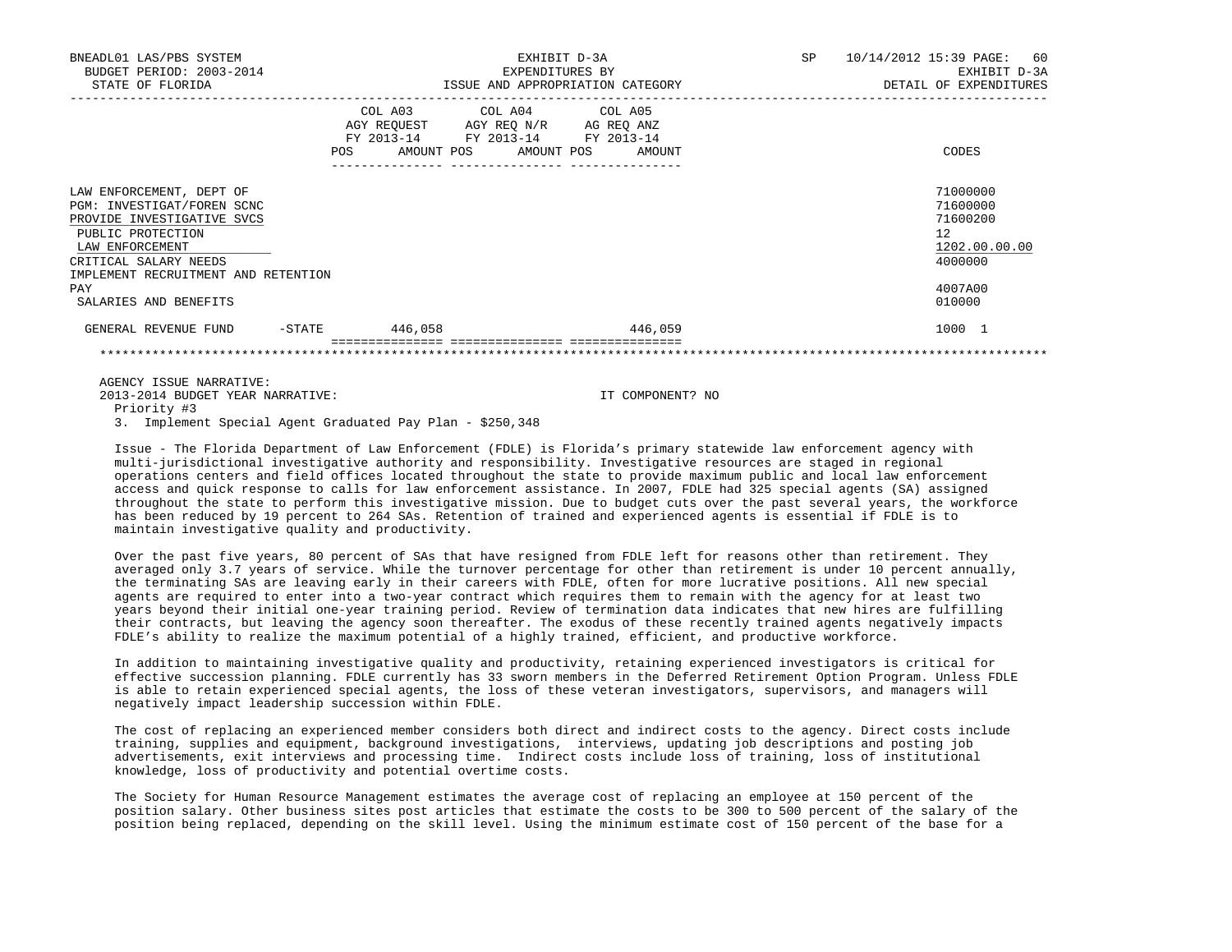| BNEADL01 LAS/PBS SYSTEM<br>BUDGET PERIOD: 2003-2014<br>STATE OF FLORIDA                                                                                                                      |            | EXHIBIT D-3A<br>EXPENDITURES BY<br>ISSUE AND APPROPRIATION CATEGORY                                                        |        | SP | 61<br>10/14/2012 15:39 PAGE:<br>EXHIBIT D-3A<br>DETAIL OF EXPENDITURES          |
|----------------------------------------------------------------------------------------------------------------------------------------------------------------------------------------------|------------|----------------------------------------------------------------------------------------------------------------------------|--------|----|---------------------------------------------------------------------------------|
|                                                                                                                                                                                              | <b>POS</b> | COL A03 COL A04 COL A05<br>AGY REQUEST AGY REQ N/R AG REQ ANZ<br>FY 2013-14 FY 2013-14 FY 2013-14<br>AMOUNT POS AMOUNT POS | AMOUNT |    | CODES                                                                           |
| LAW ENFORCEMENT, DEPT OF<br>PGM: INVESTIGAT/FOREN SCNC<br>PROVIDE INVESTIGATIVE SVCS<br>PUBLIC PROTECTION<br>LAW ENFORCEMENT<br>CRITICAL SALARY NEEDS<br>IMPLEMENT RECRUITMENT AND RETENTION |            |                                                                                                                            |        |    | 71000000<br>71600000<br>71600200<br>12 <sup>°</sup><br>1202.00.00.00<br>4000000 |
| PAY                                                                                                                                                                                          |            |                                                                                                                            |        |    | 4007A00                                                                         |

 SA position (\$45,819 x 150% = \$68,728), if FDLE loses only 8 trained SAs in FY 13-14, the cost of hiring and filling those positions will be more than the requested pay increases  $(8 \times $68,728 = $549,824)$ .

 Resources - The Department is requesting \$250,348 to implement a three-year tiered pay plan to encourage trained, experienced agents to remain with FDLE. The salary increases will be provided to agents who meet productivity requirements at three, five and seven years. The first increase (\$2,000) will come at the end of their retention contract period and successive increases of \$2,000 and \$1,000 awarded after completing five years and seven years of service, respectively.

 Results - The tiered increases provide incentive for SAs to continue working for FDLE. It is critical to provide the first increase at the completion of training and contract fulfillment since the average length of service is under four years. The second increase occurs at five years of service and the third increase is provided at the next critical exodus time frame of seven years of experience. Additionally, a funded tiered pay plan will help FDLE recruit highly qualified applicants by making it possible to show the potential for pay increases over time. This plan will help to attract quality applicants and retain them longer, improving the potential for maintaining a highly effective and productive workforce, and providing for adequate leadership succession.

 Risks - Without funding for this program, over time FDLE's SA workforce will be comprised of fewer veterans, and more less-experienced special agents, negatively impacting case work and succession planning into the future.

Effective date - Upon receipt of funding.

4. Establish Senior Special Agent Program - \$195,710

 Issue - FDLE is Florida's primary statewide law enforcement agency with multi-jurisdictional investigative authority and responsibility. Investigative resources are staged in regional operations centers and field offices located throughout the state to provide maximum public and local law enforcement access and quick response to calls for law enforcement assistance. About 42 percent of FDLE's current SA workforce consists of agents that have served with the Department for at least 10 years.

 These veteran agents are relied upon to lead less experienced agents in conducting protracted investigations of criminal enterprises, and coordinating multi-agency, multi-jurisdictional task-forces that require the resources of a statewide investigative agency. They are instrumental in identifying new and emerging criminal threats and to develop sound investigative strategies to mount an effective operational response. Examples of highly effective programs identified by our "boots on the ground" approach include the Electronic Surveillance Support Teams, Child Abduction Response Teams, Regional Drug Enforcement Strike Forces, and Regional Domestic Security Task Forces. Retention of FDLE's most trained and experienced agents is essential to maintaining investigative quality and productivity; and maintaining the relationships forged with regional criminal justice partners that foster a healthy exchange of information and cooperation that is essential to public safety in Florida.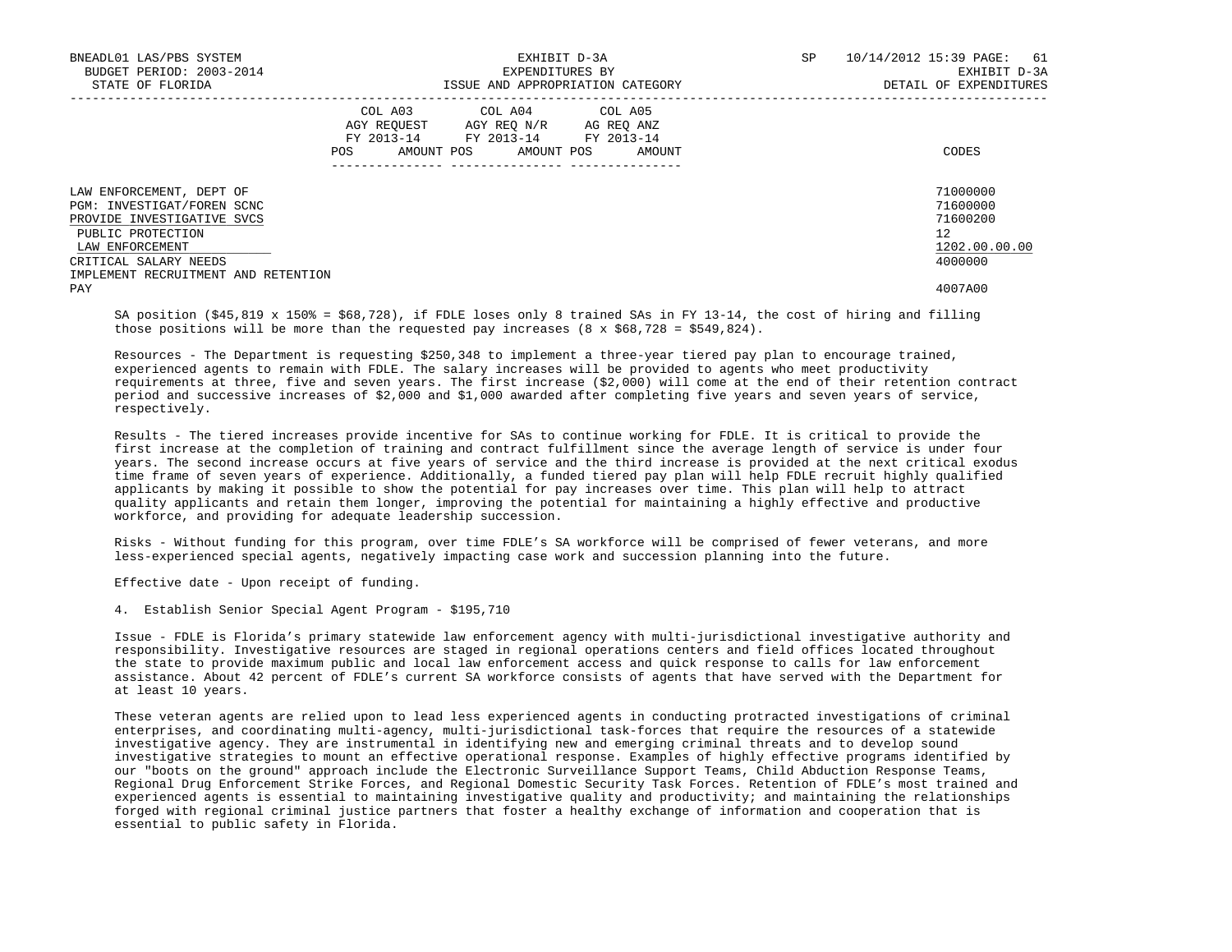| BNEADL01 LAS/PBS SYSTEM<br>BUDGET PERIOD: 2003-2014<br>STATE OF FLORIDA                                                      |     | EXHIBIT D-3A<br>EXPENDITURES BY<br>ISSUE AND APPROPRIATION CATEGORY                                                        | SP     | 10/14/2012 15:39 PAGE: 62<br>EXHIBIT D-3A<br>DETAIL OF EXPENDITURES |                                                         |
|------------------------------------------------------------------------------------------------------------------------------|-----|----------------------------------------------------------------------------------------------------------------------------|--------|---------------------------------------------------------------------|---------------------------------------------------------|
|                                                                                                                              | POS | COL A03 COL A04 COL A05<br>AGY REQUEST AGY REQ N/R AG REQ ANZ<br>FY 2013-14 FY 2013-14 FY 2013-14<br>AMOUNT POS AMOUNT POS | AMOUNT |                                                                     | CODES                                                   |
| LAW ENFORCEMENT, DEPT OF<br>PGM: INVESTIGAT/FOREN SCNC<br>PROVIDE INVESTIGATIVE SVCS<br>PUBLIC PROTECTION<br>LAW ENFORCEMENT |     |                                                                                                                            |        |                                                                     | 71000000<br>71600000<br>71600200<br>12<br>1202.00.00.00 |
| CRITICAL SALARY NEEDS<br>IMPLEMENT RECRUITMENT AND RETENTION                                                                 |     |                                                                                                                            |        |                                                                     | 4000000                                                 |
| PAY                                                                                                                          |     |                                                                                                                            |        |                                                                     | 4007A00                                                 |

 Currently the only avenue for promotion available for veteran agents is to pursue a management career or to transfer to Headquarters as an Inspector. Inspector positions are available only at Headquarters assigned to Executive Investigations or Intelligence. While many of FDLE's highly experienced agents make excellent managers, FDLE desires to provide a career advancement opportunity for those outstanding, long term agents who prefer to continue their contribution to law enforcement by continuing to investigate major crime and providing on the job mentoring of new special agents. These agents are critical to maintaining the Department's legacy of investigative quality and expertise.

 Resources - The Department is requesting \$195,710 to promote 111 high performing SAs with 10 years or more experience to Senior Special Agents. Salaries will be increased by five percent not to exceed an individual annual salary of \$85,864.

 Results - Agents who remain with the agency for at least 10 years tend to remain with the agency for the remainder of their careers. Implementation of the Senior Special Agent Program creates a non-management promotional path for dedicated, productive SAs and provides an incentive to commit to a long term investigative career with FDLE. Having a career advancement program is helpful when recruiting new agents and makes FDLE more competitive with other agencies in retaining an experienced, highly productive workforce.

 Risks - FDLE will not optimize the benefits of the Department's investment in seasoned veteran members. Further, FDLE will continue to be at a competitive disadvantage for retaining a highly experienced workforce.

POSITION DETAIL OF SALARIES AND BENEFITS:

 Effective date - January 1, 2014. \*\*\*\*\*\*\*\*\*\*\*\*\*\*\*\*\*\*\*\*\*\*\*\*\*\*\*\*\*\*\*\*\*\*\*\*\*\*\*\*\*\*\*\*\*\*\*\*\*\*\*\*\*\*\*\*\*\*\*\*\*\*\*\*\*\*\*\*\*\*\*\*\*\*\*\*\*\*\*\*\*\*\*\*\*\*\*\*\*\*\*\*\*\*\*\*\*\*\*\*\*\*\*\*\*\*\*\*\*\*\*\*\*\*\*\*\*\*\*\*\*\*\*\*\*\*\*

 LAPSE LAPSED SALARIES FTE BASE RATE ADDITIVES BENEFITS SUBTOTAL % AND BENEFITS ---------- -------------- -------------- -------------- -------------- ------ -------------- A03 - AGY REQUEST FY 2013-14 NEW POSITIONS OTHER SALARY AMOUNT 1000 GENERAL REVENUE FUND 446,058 -------------- 446,058 ============== -------------------------------------------------------------------------------------------------------------------------------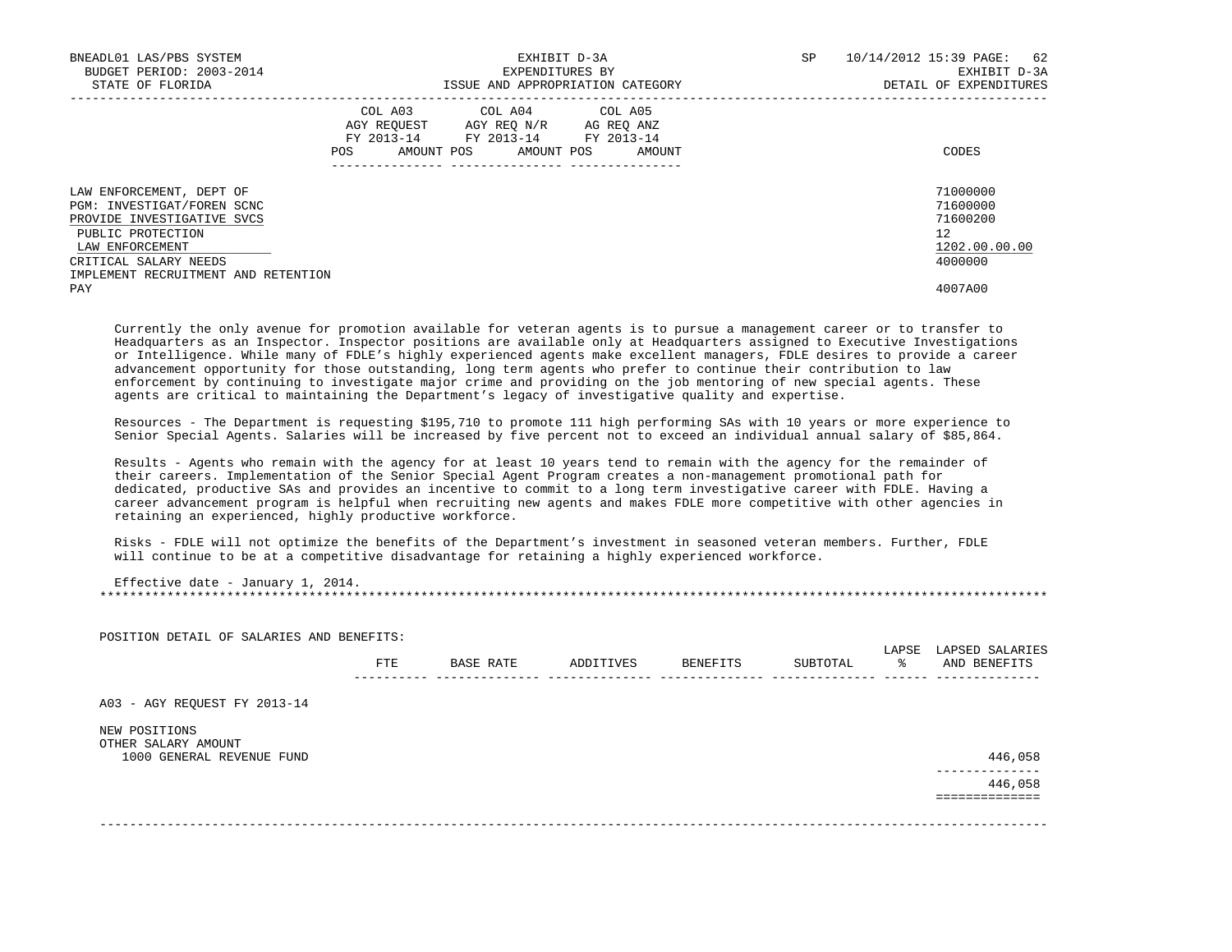| BNEADL01 LAS/PBS SYSTEM<br>BUDGET PERIOD: 2003-2014<br>STATE OF FLORIDA<br>----------------                                                                                                         |                  |                                                                                                                       | EXHIBIT D-3A<br>EXPENDITURES BY<br>ISSUE AND APPROPRIATION CATEGORY |                 | SP       |               | 10/14/2012 15:39 PAGE: 63<br>EXHIBIT D-3A<br>DETAIL OF EXPENDITURES           |
|-----------------------------------------------------------------------------------------------------------------------------------------------------------------------------------------------------|------------------|-----------------------------------------------------------------------------------------------------------------------|---------------------------------------------------------------------|-----------------|----------|---------------|-------------------------------------------------------------------------------|
|                                                                                                                                                                                                     | COL A03          | COL A04<br>AGY REQUEST AGY REQ N/R AG REQ ANZ<br>FY 2013-14 FY 2013-14 FY 2013-14<br>POS AMOUNT POS AMOUNT POS AMOUNT | COL A05                                                             |                 |          |               | CODES                                                                         |
| LAW ENFORCEMENT, DEPT OF<br>PGM: INVESTIGAT/FOREN SCNC<br>PROVIDE INVESTIGATIVE SVCS<br>PUBLIC PROTECTION<br>LAW ENFORCEMENT<br>CRITICAL SALARY NEEDS<br>IMPLEMENT RECRUITMENT AND RETENTION<br>PAY |                  |                                                                                                                       |                                                                     |                 |          |               | 71000000<br>71600000<br>71600200<br>12<br>1202.00.00.00<br>4000000<br>4007A00 |
| POSITION DETAIL OF SALARIES AND BENEFITS:                                                                                                                                                           |                  |                                                                                                                       |                                                                     |                 |          |               |                                                                               |
|                                                                                                                                                                                                     |                  | FTE BASE RATE ADDITIVES                                                                                               |                                                                     | <b>BENEFITS</b> | SUBTOTAL | $\frac{1}{6}$ | LAPSE LAPSED SALARIES<br>AND BENEFITS                                         |
| A05 - AG REQ ANZ FY 2013-14                                                                                                                                                                         |                  |                                                                                                                       |                                                                     |                 |          |               |                                                                               |
| NEW POSITIONS<br>OTHER SALARY AMOUNT<br>1000 GENERAL REVENUE FUND                                                                                                                                   |                  |                                                                                                                       |                                                                     |                 |          |               | 446,059<br>--------------                                                     |
|                                                                                                                                                                                                     |                  |                                                                                                                       |                                                                     |                 |          |               | 446,059<br>==============                                                     |
|                                                                                                                                                                                                     |                  |                                                                                                                       |                                                                     |                 |          |               |                                                                               |
| TRUST FUND NEEDS<br>INCREASE FLORIDA DEPARTMENT OF LAW<br>ENFORCMENT (FDLE)-LED TASK FORCES<br>OPERATING CAPITAL OUTLAY                                                                             |                  |                                                                                                                       |                                                                     |                 |          |               | 4100000<br>4100300<br>060000                                                  |
| FED LAW ENFORCEMENT TF                                                                                                                                                                              | $-$ STATE 75,000 |                                                                                                                       |                                                                     |                 |          |               | 2719 1                                                                        |
| SPECIAL CATEGORIES<br>CONTRACTED SERVICES                                                                                                                                                           |                  |                                                                                                                       |                                                                     |                 |          |               | 100000<br>100777                                                              |
| FED LAW ENFORCEMENT TF                                                                                                                                                                              | $-STATE$ 50,000  |                                                                                                                       |                                                                     |                 |          |               | 2719 1                                                                        |
| G/A-SPECIAL PROJECTS                                                                                                                                                                                |                  |                                                                                                                       |                                                                     |                 |          |               | 102009                                                                        |
| FED LAW ENFORCEMENT TF                                                                                                                                                                              | $-STATE$ 300,000 |                                                                                                                       |                                                                     |                 |          |               | 2719 1                                                                        |
| TOTAL: INCREASE FLORIDA DEPARTMENT OF LAW<br>ENFORCMENT (FDLE)-LED TASK FORCES<br>TOTAL ISSUE $425,000$                                                                                             |                  |                                                                                                                       |                                                                     |                 |          |               | 4100300                                                                       |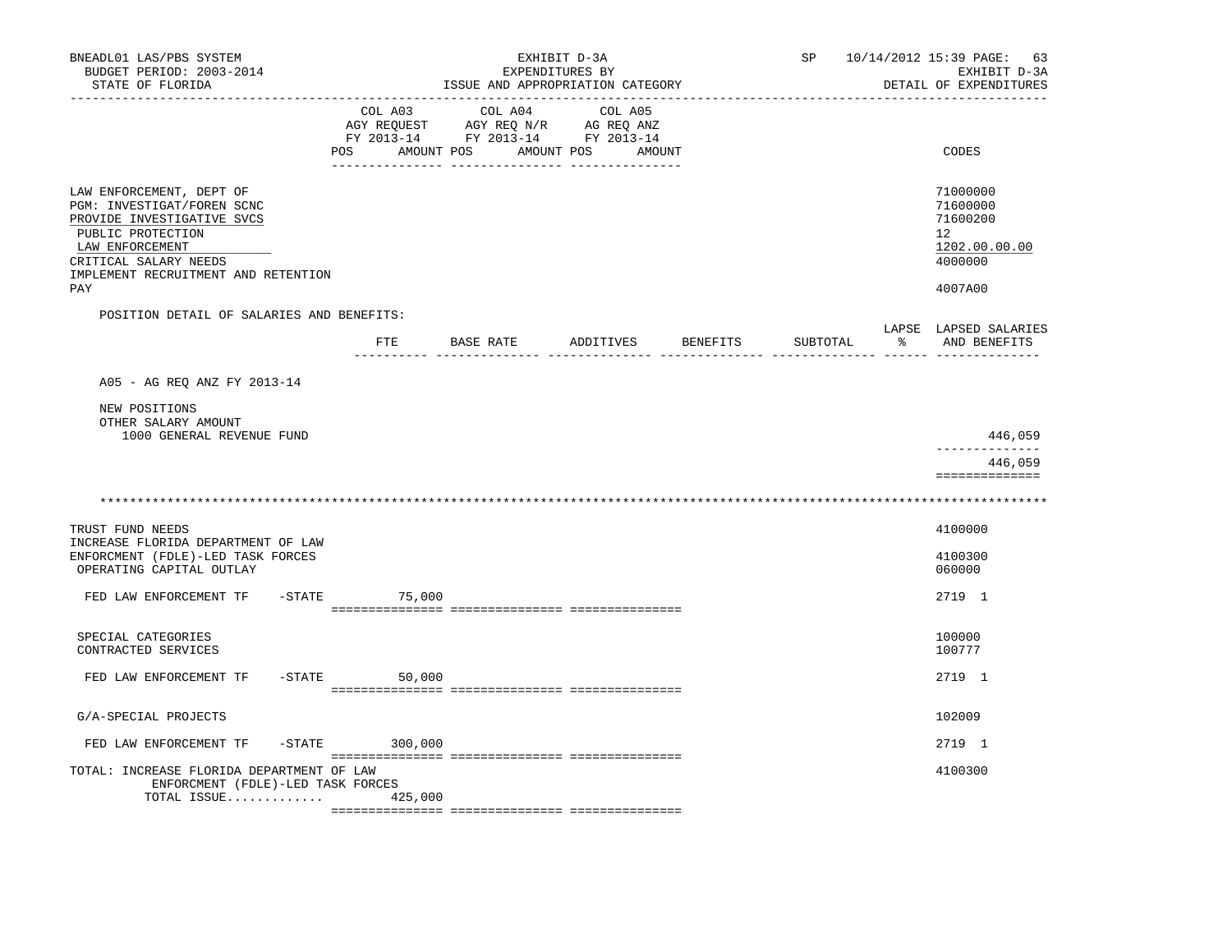| BNEADL01 LAS/PBS SYSTEM<br>BUDGET PERIOD: 2003-2014<br>STATE OF FLORIDA                                                                                                                |                | EXPENDITURES BY                                                                                                       | EXHIBIT D-3A<br>ISSUE AND APPROPRIATION CATEGORY | SP | 10/14/2012 15:39 PAGE:<br>64<br>EXHIBIT D-3A<br>DETAIL OF EXPENDITURES |
|----------------------------------------------------------------------------------------------------------------------------------------------------------------------------------------|----------------|-----------------------------------------------------------------------------------------------------------------------|--------------------------------------------------|----|------------------------------------------------------------------------|
|                                                                                                                                                                                        | COL A03<br>POS | COL A04 COL A05<br>AGY REQUEST AGY REQ N/R AG REQ ANZ<br>FY 2013-14 FY 2013-14 FY 2013-14<br>AMOUNT POS<br>AMOUNT POS | AMOUNT                                           |    | CODES                                                                  |
| LAW ENFORCEMENT, DEPT OF<br>PGM: INVESTIGAT/FOREN SCNC<br>PROVIDE INVESTIGATIVE SVCS<br>PUBLIC PROTECTION<br>LAW ENFORCEMENT<br>TRUST FUND NEEDS<br>INCREASE FLORIDA DEPARTMENT OF LAW |                |                                                                                                                       |                                                  |    | 71000000<br>71600000<br>71600200<br>12<br>1202.00.00.00<br>4100000     |
| ENFORCMENT (FDLE)-LED TASK FORCES                                                                                                                                                      |                |                                                                                                                       |                                                  |    | 4100300                                                                |

2013-2014 BUDGET YEAR NARRATIVE: IT COMPONENT? NO

Priority #10

 Issue - Investigative task force operations combine the resources of multiple law enforcement agencies, who by Mutual Aid Agreement (MAA), have committed resources to form an expert response team that can be rapidly deployed anywhere within the region when the need arises. Because all regional teams are similarly equipped and trained they are deployable outside their normal region, should the event warrant resources that exceed regional capacity. This interagency approach enhances each participating agency's operational capability and capacity and maximizes the economical and investigative benefits derived from sharing information, equipment, personnel, common training protocols and procedures.

 Using the task force approach, FDLE developed the Electronic Surveillance Support Teams (ESST) as a high-tech solution to identify, locate and apprehend violent criminals more rapidly than traditional investigative techniques. Expediting the location of violent criminals improves opportunities to collect and preserve evidence and increases the likelihood of apprehension before additional crimes can be committed.

 This approach was used as the Department recently decentralized its cybercrime resources to create cyber/high tech crime squads in five FDLE regions to improve access to cybercrime investigative resources and broaden cyber investigative capability throughout the state. The squads are dedicated to the aggressive pursuit of investigations involving internet crimes against children, providing computer-related support to other types of criminal investigations within the regions and investigating cases related to hacking, denial of service attacks, and cyber intrusions.

 The task force approach has been highly successful. Demand for ESST service has grown more than 1200 percent since the inception of the task forces and over 37 percent this fiscal year (FY 12-13). Cyber/high tech crime squads have only recently been deployed, but already there is heavy demand for these unique investigative capabilities. FDLE has reprogrammed internal assets and used grant funds for equipment and training, but further reprogramming of assets for these FDLE-led task forces will negatively impact other Department operations. FDLE will encourage participation of additional local agencies to help sufficiently staff teams to adequately respond to the need for services.

 By MAA, agencies that participate in a task force environment expend resources on operations outside their own agencies' normal jurisdiction. For example, a city resource assigned to the task force may be deployed outside the city limits to assist on an investigation in the county, or a county asset may be deployed across county lines as part of a task force mission. Many local agencies cannot afford to expend limited local budgets to participate in the task force operations unless they can be reimbursed for fuel, travel, per diem and overtime on operations outside normal jurisdictions.

 Resources - FDLE requests \$425,000 authority from the Federal Law Enforcement Trust Fund to encourage local agency participation in the FDLE-led task forces (including ESST and Cybercrime). Funds will be used to train local law enforcement partners on equipment, hardware and software; and to reimburse agencies for overtime, fuel and per diem associated with a task force mission that requires their personnel to respond outside their agency's normal jurisdiction.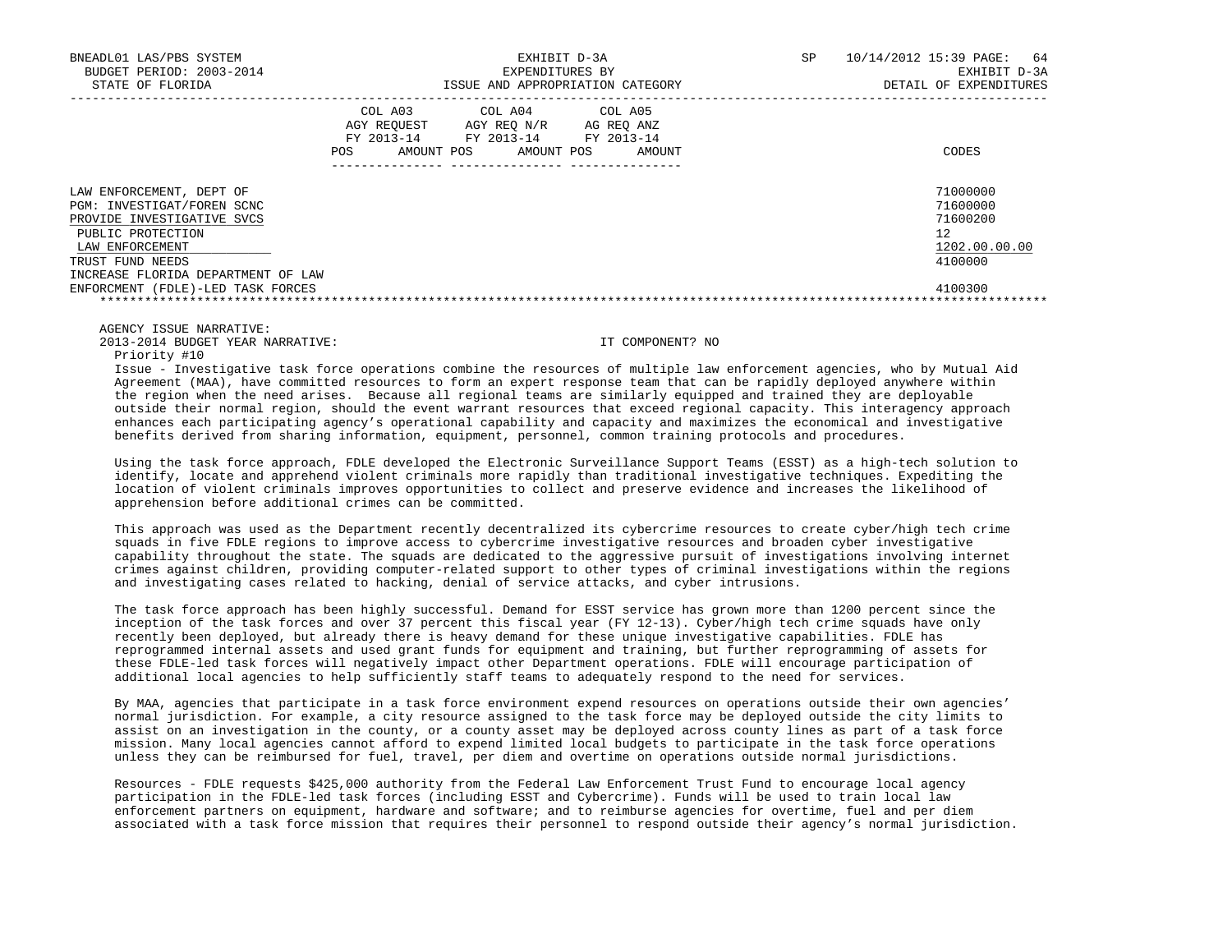| BNEADL01 LAS/PBS SYSTEM<br>BUDGET PERIOD: 2003-2014 |     | EXPENDITURES BY                                                                                   | EXHIBIT D-3A                     | SP. | 10/14/2012 15:39 PAGE: 65<br>EXHIBIT D-3A |  |
|-----------------------------------------------------|-----|---------------------------------------------------------------------------------------------------|----------------------------------|-----|-------------------------------------------|--|
| STATE OF FLORIDA                                    |     |                                                                                                   | ISSUE AND APPROPRIATION CATEGORY |     | DETAIL OF EXPENDITURES                    |  |
|                                                     |     | COL A03 COL A04 COL A05<br>AGY REQUEST AGY REQ N/R AG REQ ANZ<br>FY 2013-14 FY 2013-14 FY 2013-14 |                                  |     |                                           |  |
|                                                     | POS | AMOUNT POS AMOUNT POS                                                                             | AMOUNT                           |     | CODES                                     |  |
| LAW ENFORCEMENT, DEPT OF                            |     |                                                                                                   |                                  |     | 71000000                                  |  |
| PGM: INVESTIGAT/FOREN SCNC                          |     |                                                                                                   |                                  |     | 71600000                                  |  |
| PROVIDE INVESTIGATIVE SVCS                          |     |                                                                                                   |                                  |     | 71600200                                  |  |
| PUBLIC PROTECTION                                   |     |                                                                                                   |                                  |     | 12                                        |  |
| LAW ENFORCEMENT                                     |     |                                                                                                   |                                  |     | 1202.00.00.00                             |  |
| TRUST FUND NEEDS                                    |     |                                                                                                   |                                  |     | 4100000                                   |  |
| INCREASE FLORIDA DEPARTMENT OF LAW                  |     |                                                                                                   |                                  |     |                                           |  |
| ENFORCMENT (FDLE)-LED TASK FORCES                   |     |                                                                                                   |                                  |     | 4100300                                   |  |

 The Department currently estimates that ESST and cyber/high tech crime squads will have at least 40 local agency members participating statewide. Because providing financial encouragement to local agencies for their participation is a new initiative, the Department will initially cap the reimbursement for overtime expenses at \$5,000 and cap fuel reimbursements at \$2,500 per local agency task force member. Amounts will be reevaluated after the first year and adjusted if needed.

 Additionally, funds will be used to purchase equipment for local agency task force members to ensure compatibility with task force standards and protocols. Statewide standardization ensures compatibility across regions and ensures the capability for scalable response throughout the state. FDLE anticipates 30 of the local agency taskforce members (about 75 percent) will need equipment upgrades or replacement at \$2,500 per local agency task force member. Actual equipment purchases will be based on what the local agency members need to participate and will consist of equipment such as radios, surveillance equipment, electronic countermeasure equipment and computers. Funds will also be used to provide training for local agency task force members to ensure standardized capability within the taskforce and across all regional taskforces. FDLE is estimating \$1,250 per local agency member.

 Results - ESST and cyber/high tech crime squads respond to calls for assistance from local agencies that need the equipment and expertise offered by these squads to help them solve crime. Success breeds demand for service. Demand for ESST service has grown more than 1200 percent since the inception of the taskforces and over 37 percent this fiscal year. Cyber/high tech crime squads were recently deployed, but already there is heavy demand for these unique investigative services. The ability to reimburse local agencies for their participation on these FDLE-led task forces will increase participation by the local agencies providing increased staffing and broader investigative capability, and will enable the FDLE-led task forces to adequately respond to the demand for service.

 Risks - Without participation from more local agencies, the teams will not keep pace with demand for service. Failure to train local partners and reimburse local agencies for overtime and fuel when they participate on task force investigations impedes FDLE's ability to attract local agency participation in the task force, which reduces the number of trained law enforcement assets ready to respond. Lack of rapid response could result in slow development of leads, failure to apprehend a violent felon, or in the worst case, failure to save a life.

```
 Effective date - Upon receipt of authority.
 *******************************************************************************************************************************
```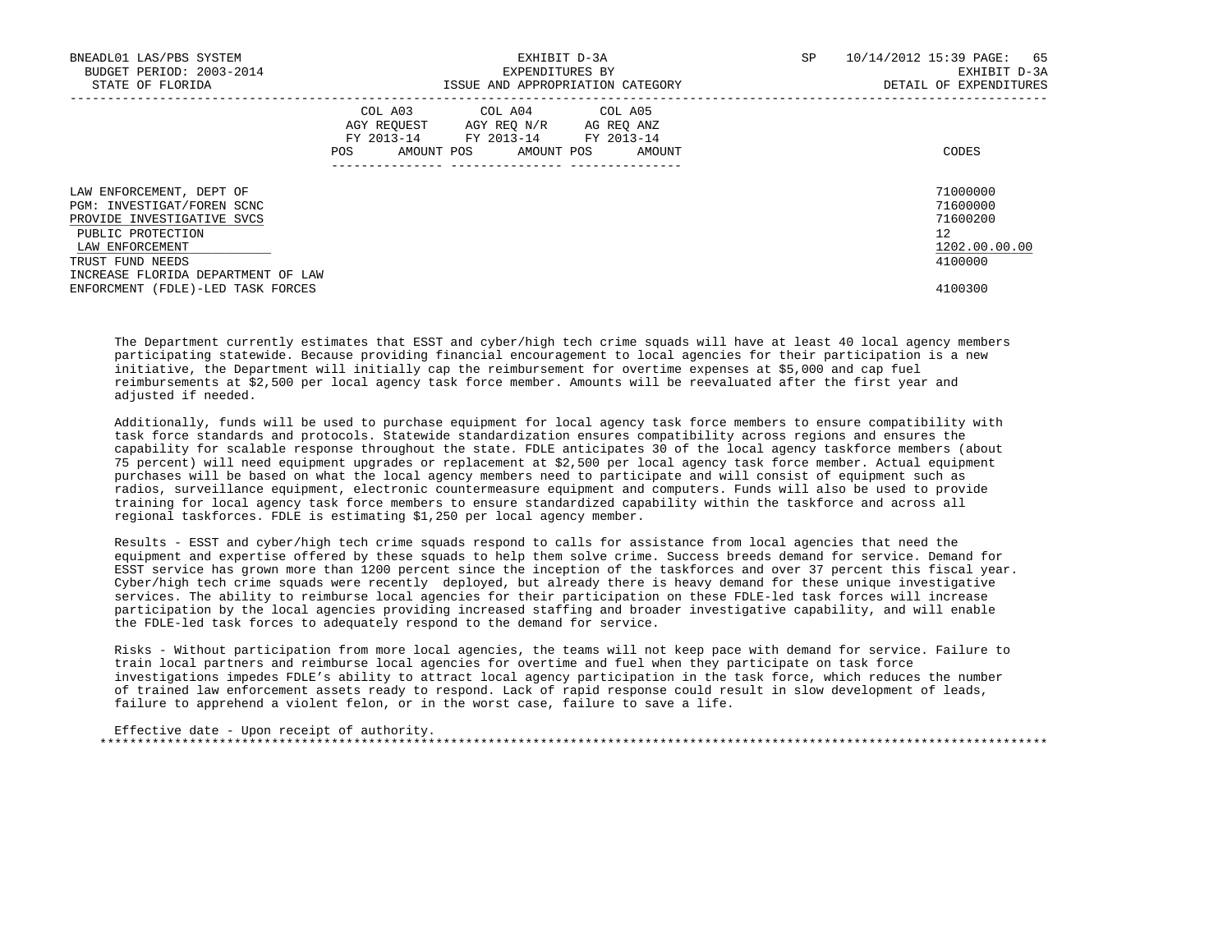| BNEADL01 LAS/PBS SYSTEM<br>BUDGET PERIOD: 2003-2014<br>STATE OF FLORIDA                                                      |                                                | EXHIBIT D-3A<br>EXPENDITURES BY                                                                   |  | SP 10/14/2012 15:39 PAGE: 66<br>EXHIBIT D-3A            |
|------------------------------------------------------------------------------------------------------------------------------|------------------------------------------------|---------------------------------------------------------------------------------------------------|--|---------------------------------------------------------|
|                                                                                                                              | POS AMOUNT POS AMOUNT POS AMOUNT               | COL A03 COL A04 COL A05<br>AGY REQUEST AGY REQ N/R AG REQ ANZ<br>FY 2013-14 FY 2013-14 FY 2013-14 |  | CODES                                                   |
| LAW ENFORCEMENT, DEPT OF<br>PGM: INVESTIGAT/FOREN SCNC<br>PROVIDE INVESTIGATIVE SVCS<br>PUBLIC PROTECTION<br>LAW ENFORCEMENT |                                                |                                                                                                   |  | 71000000<br>71600000<br>71600200<br>12<br>1202.00.00.00 |
| TOTAL: LAW ENFORCEMENT<br>BY FUND TYPE<br>GENERAL REVENUE FUND<br>TRUST FUNDS                                                | $39,858,223$ $813,836$ $446,059$<br>16,604,182 |                                                                                                   |  | 1202.00.00.00<br>1000<br>2000                           |
| TOTAL POSITIONS $473.00$<br>TOTAL PROG COMP 56,462,405 813,836 446,059<br>TOTAL SALARY RATE 28,320,346                       |                                                |                                                                                                   |  |                                                         |
| TOTAL: PROVIDE INVESTIGATIVE SVCS<br>BY FUND TYPE<br>GENERAL REVENUE FUND<br>TRUST FUNDS                                     | 46,792,891 813,836 446,059<br>19,052,983       |                                                                                                   |  | 71600200<br>1000<br>2000                                |
| TOTAL POSITIONS 570.00<br>TOTAL BUREAU 65,845,874 813,836 446,059<br>TOTAL SALARY RATE 33, 257, 146                          |                                                |                                                                                                   |  |                                                         |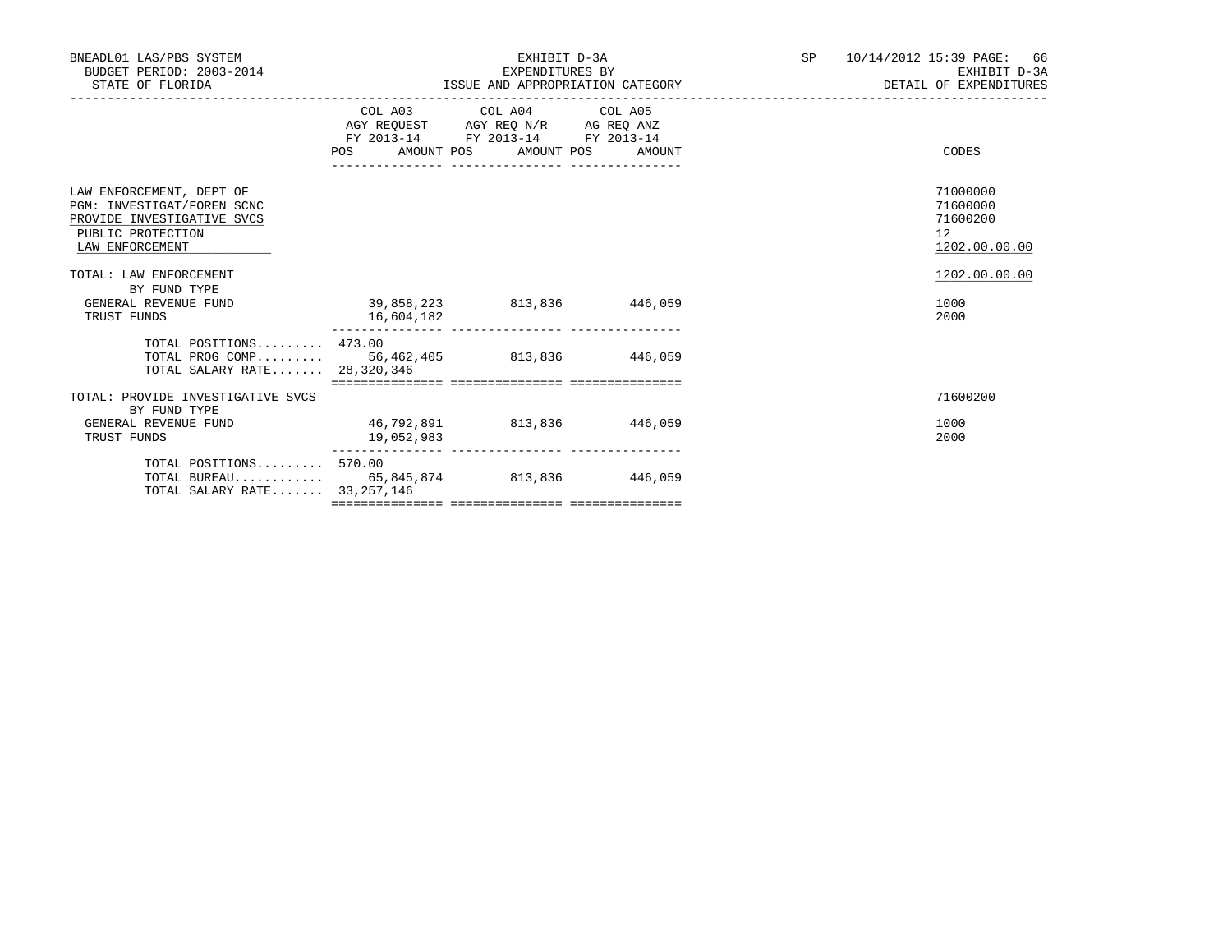| BNEADL01 LAS/PBS SYSTEM<br>BUDGET PERIOD: 2003-2014<br>STATE OF FLORIDA                                                                                                                                                               |                    | EXHIBIT D-3A<br>EXPENDITURES BY<br>ISSUE AND APPROPRIATION CATEGORY                                                              | SP | 10/14/2012 15:39 PAGE: 67<br>EXHIBIT D-3A<br>DETAIL OF EXPENDITURES                     |
|---------------------------------------------------------------------------------------------------------------------------------------------------------------------------------------------------------------------------------------|--------------------|----------------------------------------------------------------------------------------------------------------------------------|----|-----------------------------------------------------------------------------------------|
|                                                                                                                                                                                                                                       | COL A03            | COL A04<br>COL A05<br>AGY REQUEST AGY REQ N/R AG REQ ANZ<br>FY 2013-14 FY 2013-14 FY 2013-14<br>POS AMOUNT POS AMOUNT POS AMOUNT |    | CODES                                                                                   |
| LAW ENFORCEMENT, DEPT OF<br>PGM: INVESTIGAT/FOREN SCNC<br>MUTUAL AID/PREVENTION SVCS<br>PUBLIC PROTECTION<br>LAW ENFORCEMENT<br>ESTIMATED EXPENDITURES<br>ESTIMATED EXPENDITURES - OPERATIONS<br>SALARY RATE<br>SALARY RATE 1,051,936 |                    |                                                                                                                                  |    | 71000000<br>71600000<br>71600300<br>12<br>1202.00.00.00<br>1000000<br>1001000<br>000000 |
| SALARIES AND BENEFITS                                                                                                                                                                                                                 |                    |                                                                                                                                  |    | 010000                                                                                  |
| GENERAL REVENUE FUND -STATE 1,349,706<br>OPERATING TRUST FUND<br>$-STATE$                                                                                                                                                             | 30,805             |                                                                                                                                  |    | 1000 1<br>2510 1                                                                        |
| TOTAL POSITIONS 17.00<br>TOTAL APPRO $1,380,511$                                                                                                                                                                                      |                    |                                                                                                                                  |    |                                                                                         |
| <b>EXPENSES</b>                                                                                                                                                                                                                       |                    |                                                                                                                                  |    | 040000                                                                                  |
| GENERAL REVENUE FUND                                                                                                                                                                                                                  | $-$ STATE 127, 251 |                                                                                                                                  |    | 1000 1                                                                                  |
| SPECIAL CATEGORIES<br>CONTRACTED SERVICES                                                                                                                                                                                             |                    |                                                                                                                                  |    | 100000<br>100777                                                                        |
| GENERAL REVENUE FUND                                                                                                                                                                                                                  | $-$ STATE 9,441    |                                                                                                                                  |    | 1000 1                                                                                  |
| RISK MANAGEMENT INSURANCE                                                                                                                                                                                                             |                    |                                                                                                                                  |    | 103241                                                                                  |
| GENERAL REVENUE FUND                                                                                                                                                                                                                  | $-STATE$ 2,713     |                                                                                                                                  |    | 1000 1                                                                                  |
| TR/DMS/HR SVCS/STW CONTRCT                                                                                                                                                                                                            |                    |                                                                                                                                  |    | 107040                                                                                  |
| GENERAL REVENUE FUND -STATE 6,511<br>$-$ STATE<br>OPERATING TRUST FUND                                                                                                                                                                | 127                |                                                                                                                                  |    | 1000 1<br>2510 1                                                                        |
| TOTAL APPRO                                                                                                                                                                                                                           | 6,638              |                                                                                                                                  |    |                                                                                         |
| TOTAL: ESTIMATED EXPENDITURES - OPERATIONS<br>TOTAL POSITIONS 17.00<br>TOTAL ISSUE $1,526,554$<br>TOTAL SALARY RATE 1,051,936                                                                                                         |                    |                                                                                                                                  |    | 1001000                                                                                 |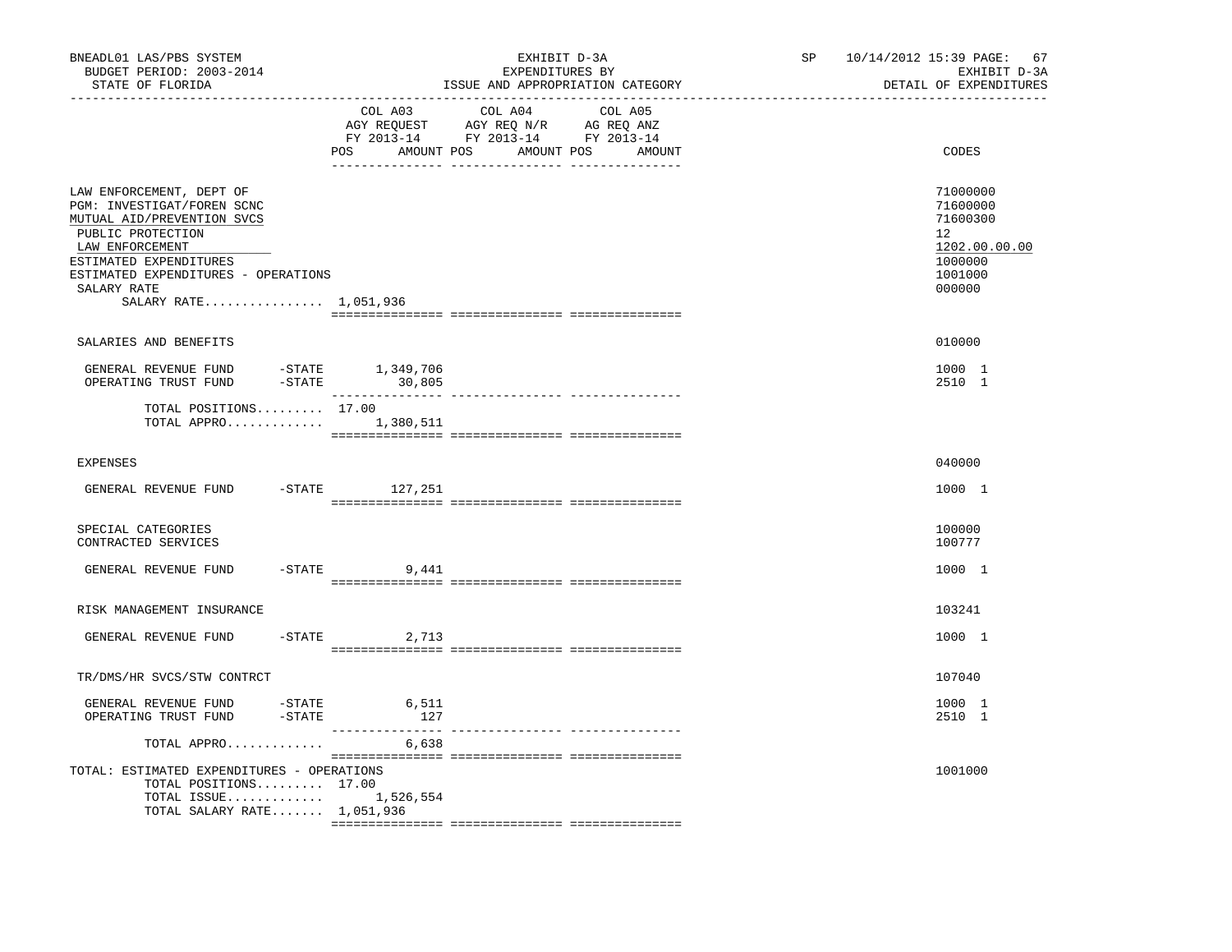| BNEADL01 LAS/PBS SYSTEM<br>BUDGET PERIOD: 2003-2014<br>STATE OF FLORIDA                                                                                                                                                                               |                      |                           | EXHIBIT D-3A<br>EXPENDITURES BY<br>ISSUE AND APPROPRIATION CATEGORY                                               | SP 10/14/2012 15:39 PAGE: 68<br>EXHIBIT D-3A<br>DETAIL OF EXPENDITURES                                         |
|-------------------------------------------------------------------------------------------------------------------------------------------------------------------------------------------------------------------------------------------------------|----------------------|---------------------------|-------------------------------------------------------------------------------------------------------------------|----------------------------------------------------------------------------------------------------------------|
|                                                                                                                                                                                                                                                       |                      | COL A03<br>POS AMOUNT POS | COL A04<br>COL A05<br>AGY REQUEST AGY REQ N/R AG REQ ANZ<br>FY 2013-14 FY 2013-14 FY 2013-14<br>AMOUNT POS AMOUNT | CODES                                                                                                          |
| LAW ENFORCEMENT, DEPT OF<br>PGM: INVESTIGAT/FOREN SCNC<br>MUTUAL AID/PREVENTION SVCS<br>PUBLIC PROTECTION<br>LAW ENFORCEMENT<br>ESTIMATED EXPENDITURES<br>CASUALTY INSURANCE PREMIUM<br>ADJUSTMENT<br>SPECIAL CATEGORIES<br>RISK MANAGEMENT INSURANCE |                      |                           |                                                                                                                   | 71000000<br>71600000<br>71600300<br>12 <sup>°</sup><br>1202.00.00.00<br>1000000<br>1001090<br>100000<br>103241 |
| GENERAL REVENUE FUND -STATE 6289-                                                                                                                                                                                                                     |                      |                           |                                                                                                                   | 1000 1                                                                                                         |
| FLORIDA RETIREMENT SYSTEM<br>CONTRIBUTION ADJUSTMENT FOR<br>FISCAL YEAR 2012-2013<br>SALARIES AND BENEFITS<br>GENERAL REVENUE FUND -STATE<br>OPERATING TRUST FUND                                                                                     | $-STATE$             | 6,450<br>147              |                                                                                                                   | 1001240<br>010000<br>1000 1<br>2510 1                                                                          |
| TOTAL APPRO                                                                                                                                                                                                                                           |                      | 6,597                     |                                                                                                                   |                                                                                                                |
| ADJUSTMENT TO STATE HEALTH<br>INSURANCE PREMIUM CONTRIBUTION -<br>FISCAL YEAR 2012-13<br>SALARIES AND BENEFITS                                                                                                                                        |                      |                           |                                                                                                                   | 1001830<br>010000                                                                                              |
| GENERAL REVENUE FUND<br>OPERATING TRUST FUND                                                                                                                                                                                                          | $-STATE$<br>$-STATE$ | 1,657<br>$\overline{38}$  |                                                                                                                   | 1000 1<br>2510 1                                                                                               |
| TOTAL APPRO                                                                                                                                                                                                                                           |                      | 1,695                     |                                                                                                                   |                                                                                                                |
| REALLOCATION OF HUMAN RESOURCES<br>OUTSOURCING<br>SPECIAL CATEGORIES<br>TR/DMS/HR SVCS/STW CONTRCT                                                                                                                                                    |                      |                           |                                                                                                                   | 1005900<br>100000<br>107040                                                                                    |
| GENERAL REVENUE FUND                                                                                                                                                                                                                                  | $-$ STATE            | 7                         |                                                                                                                   | 1000 1                                                                                                         |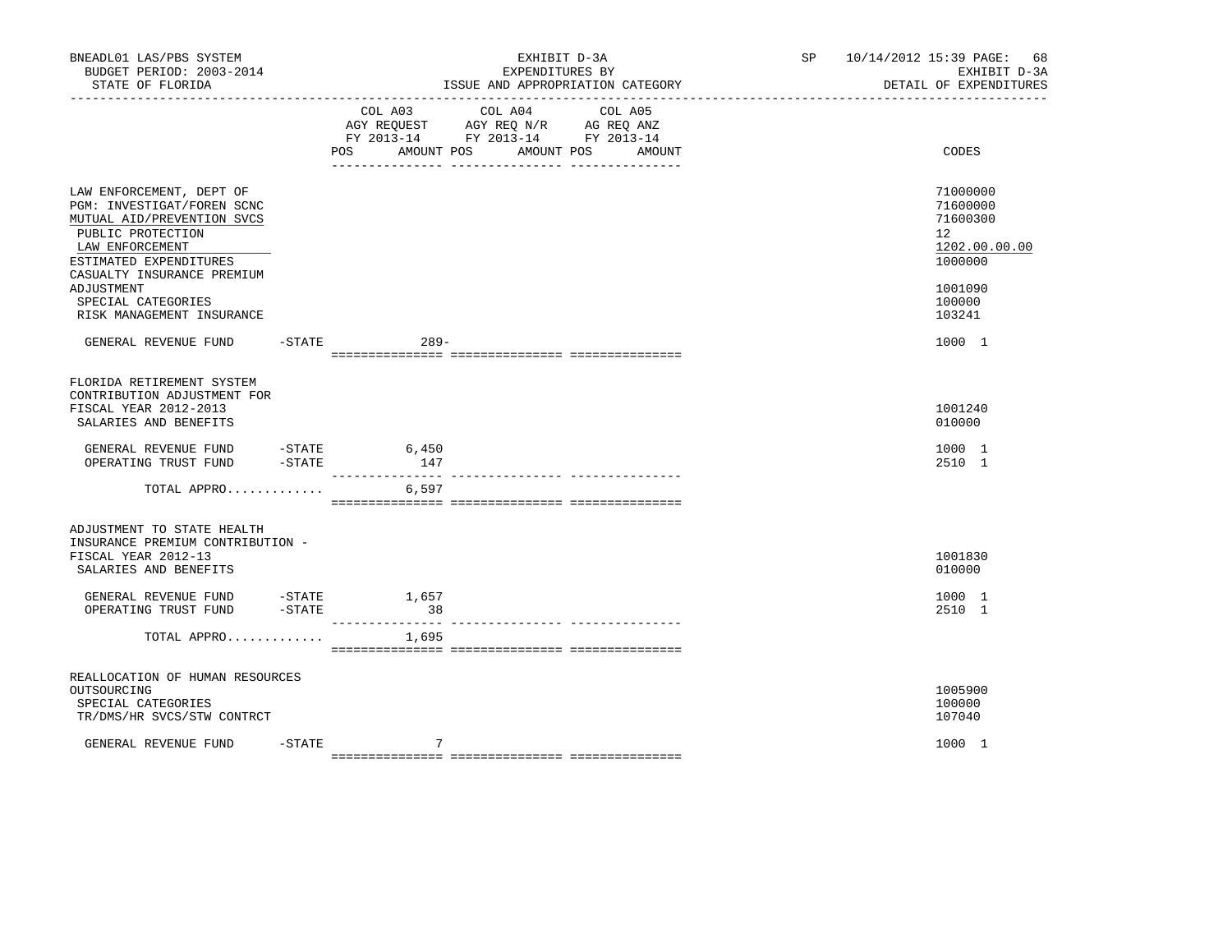| BNEADL01 LAS/PBS SYSTEM<br>BUDGET PERIOD: 2003-2014<br>STATE OF FLORIDA                                                                                                                                                                                                                                   |                     | EXHIBIT D-3A<br>EXPENDITURES BY<br>ISSUE AND APPROPRIATION CATEGORY                                                                   | SP <sub>2</sub> | 10/14/2012 15:39 PAGE: 69<br>EXHIBIT D-3A<br>DETAIL OF EXPENDITURES                     |
|-----------------------------------------------------------------------------------------------------------------------------------------------------------------------------------------------------------------------------------------------------------------------------------------------------------|---------------------|---------------------------------------------------------------------------------------------------------------------------------------|-----------------|-----------------------------------------------------------------------------------------|
|                                                                                                                                                                                                                                                                                                           |                     | COL A03 COL A04 COL A05<br>AGY REQUEST AGY REQ N/R AG REQ ANZ<br>FY 2013-14 FY 2013-14 FY 2013-14<br>POS AMOUNT POS AMOUNT POS AMOUNT |                 | CODES                                                                                   |
| LAW ENFORCEMENT, DEPT OF<br>PGM: INVESTIGAT/FOREN SCNC<br>MUTUAL AID/PREVENTION SVCS<br>PUBLIC PROTECTION<br>LAW ENFORCEMENT<br>ANNUALIZATION OF ADMINISTERED<br>FUNDS APPROPRIATIONS<br>STATE HEALTH INSURANCE ADJUSTMENT<br>FOR FY 2012-13 - 10 MONTHS<br><b>ANNUALIZATION</b><br>SALARIES AND BENEFITS |                     |                                                                                                                                       |                 | 71000000<br>71600000<br>71600300<br>12<br>1202.00.00.00<br>26A0000<br>26A1830<br>010000 |
|                                                                                                                                                                                                                                                                                                           |                     |                                                                                                                                       |                 | 1000 1<br>2510 1                                                                        |
| TOTAL APPRO                                                                                                                                                                                                                                                                                               | 8,475               |                                                                                                                                       |                 |                                                                                         |
| TOTAL: LAW ENFORCEMENT<br>BY FUND TYPE                                                                                                                                                                                                                                                                    |                     |                                                                                                                                       |                 | 1202.00.00.00                                                                           |
| GENERAL REVENUE FUND<br>TRUST FUNDS                                                                                                                                                                                                                                                                       | 1,511,732<br>31,307 |                                                                                                                                       |                 | 1000<br>2000                                                                            |
| TOTAL POSITIONS 17.00<br>TOTAL PROG COMP 1,543,039<br>TOTAL SALARY RATE 1,051,936                                                                                                                                                                                                                         |                     |                                                                                                                                       |                 |                                                                                         |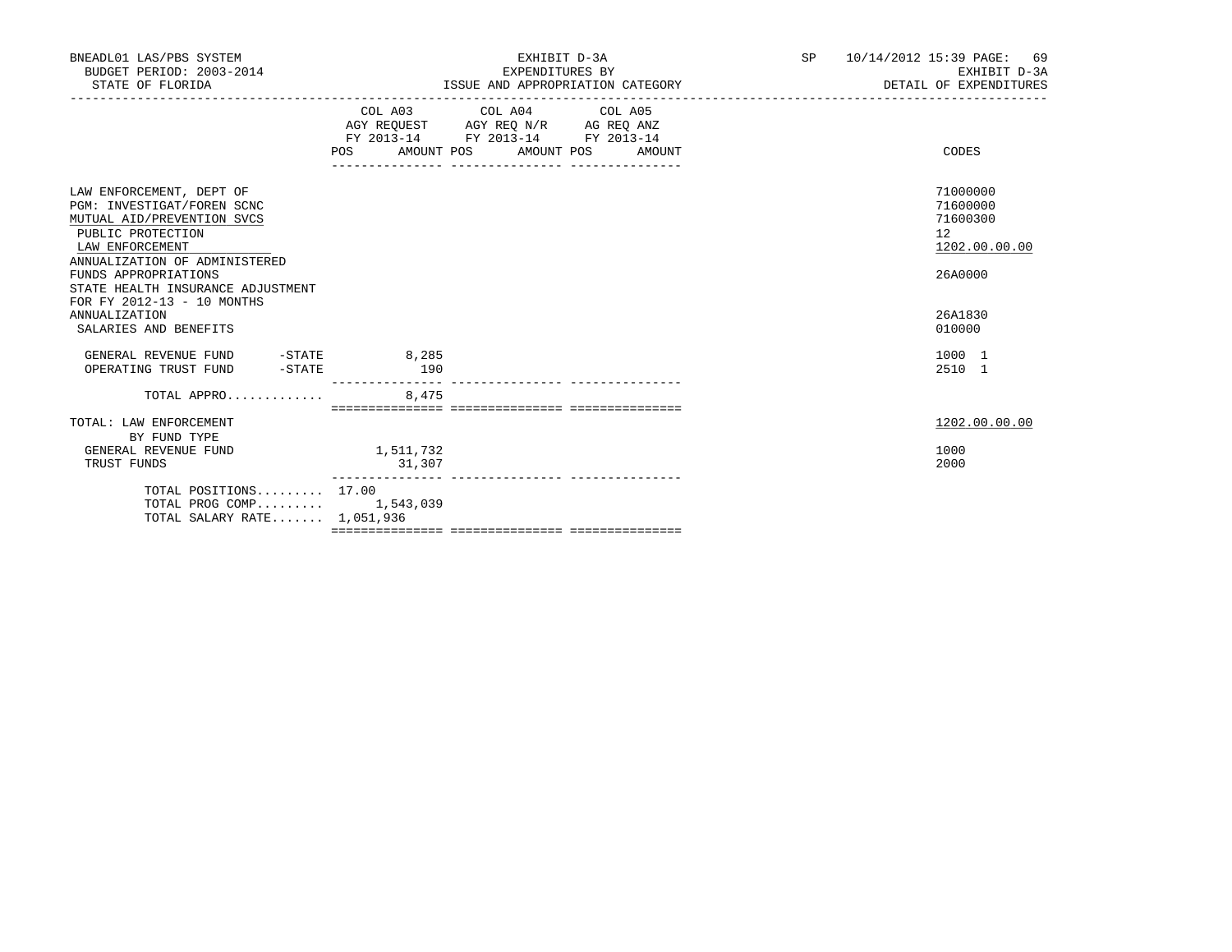| BNEADL01 LAS/PBS SYSTEM<br>BUDGET PERIOD: 2003-2014<br>STATE OF FLORIDA                                                                                                                                                                          |            |                                   | EXHIBIT D-3A<br>EXPENDITURES BY                                                                                                                                                                                                                                                                                                                                                                                                                                                                                 | ISSUE AND APPROPRIATION CATEGORY | SP | 10/14/2012 15:39 PAGE: 70<br>EXHIBIT D-3A<br>DETAIL OF EXPENDITURES                     |
|--------------------------------------------------------------------------------------------------------------------------------------------------------------------------------------------------------------------------------------------------|------------|-----------------------------------|-----------------------------------------------------------------------------------------------------------------------------------------------------------------------------------------------------------------------------------------------------------------------------------------------------------------------------------------------------------------------------------------------------------------------------------------------------------------------------------------------------------------|----------------------------------|----|-----------------------------------------------------------------------------------------|
| _________________________________<br>---------------                                                                                                                                                                                             |            | COL A03                           | COL A04<br>$\begin{array}{ccccccccc} \text{C}\cup\text{C}\cup\text{C}\cup\text{C}\cup\text{C}\cup\text{C}\cup\text{C}\cup\text{C}\cup\text{C}\cup\text{C}\cup\text{C}\cup\text{C}\cup\text{C}\cup\text{C}\cup\text{C}\cup\text{C}\cup\text{C}\cup\text{C}\cup\text{C}\cup\text{C}\cup\text{C}\cup\text{C}\cup\text{C}\cup\text{C}\cup\text{C}\cup\text{C}\cup\text{C}\cup\text{C}\cup\text{C}\cup\text{C}\cup\text{C}\cup\text{C}\cup\text{C}\cup\text{C}\cup\text{C}\cup\$<br>POS AMOUNT POS AMOUNT POS AMOUNT | COL A05                          |    | CODES                                                                                   |
| LAW ENFORCEMENT, DEPT OF<br>PGM: CRIM JUST INFORMATION<br>PROVIDE INFO NETWORK SVCS<br>GOV OPERATIONS/SUPPORT<br>INFORMATION TECHNOLOGY<br>ESTIMATED EXPENDITURES<br>ESTIMATED EXPENDITURES - OPERATIONS<br>SALARY RATE<br>SALARY RATE 6,252,157 |            |                                   |                                                                                                                                                                                                                                                                                                                                                                                                                                                                                                                 |                                  |    | 71000000<br>71700000<br>71700100<br>16<br>1603.00.00.00<br>1000000<br>1001000<br>000000 |
| SALARIES AND BENEFITS                                                                                                                                                                                                                            |            |                                   |                                                                                                                                                                                                                                                                                                                                                                                                                                                                                                                 |                                  |    | 010000                                                                                  |
| GENERAL REVENUE FUND - STATE<br>CRIM JUST STAND & TRAIN TF-STATE<br>FEDERAL GRANTS TRUST FUND -RECPNT<br>OPERATING TRUST FUND -STATE 7,593,661<br>TOTAL POSITIONS 119.00<br>TOTAL APPRO 8,034,209                                                |            | 241,781<br>137,241<br>61,526      |                                                                                                                                                                                                                                                                                                                                                                                                                                                                                                                 |                                  |    | 1000 1<br>2148 1<br>2261 9<br>2510 1                                                    |
|                                                                                                                                                                                                                                                  |            |                                   |                                                                                                                                                                                                                                                                                                                                                                                                                                                                                                                 |                                  |    |                                                                                         |
| OTHER PERSONAL SERVICES                                                                                                                                                                                                                          |            |                                   |                                                                                                                                                                                                                                                                                                                                                                                                                                                                                                                 |                                  |    | 030000                                                                                  |
| ADMINISTRATIVE TRUST FUND -RECPNT 5,838                                                                                                                                                                                                          |            |                                   |                                                                                                                                                                                                                                                                                                                                                                                                                                                                                                                 |                                  |    | 2021 9                                                                                  |
| FEDERAL GRANTS TRUST FUND -FEDERL 26,000                                                                                                                                                                                                         | -RECPNT    | 150,735                           |                                                                                                                                                                                                                                                                                                                                                                                                                                                                                                                 |                                  |    | 2261 3<br>2261 9                                                                        |
| TOTAL FEDERAL GRANTS TRUST FUND 176,735                                                                                                                                                                                                          |            |                                   |                                                                                                                                                                                                                                                                                                                                                                                                                                                                                                                 |                                  |    | 2261                                                                                    |
| OPERATING TRUST FUND                                                                                                                                                                                                                             |            | $-$ STATE 183,500                 |                                                                                                                                                                                                                                                                                                                                                                                                                                                                                                                 |                                  |    | 2510 1                                                                                  |
| TOTAL APPRO 366,073                                                                                                                                                                                                                              |            |                                   |                                                                                                                                                                                                                                                                                                                                                                                                                                                                                                                 |                                  |    |                                                                                         |
| <b>EXPENSES</b>                                                                                                                                                                                                                                  |            |                                   |                                                                                                                                                                                                                                                                                                                                                                                                                                                                                                                 |                                  |    | 040000                                                                                  |
| GENERAL REVENUE FUND                                                                                                                                                                                                                             |            | -STATE 32,750                     |                                                                                                                                                                                                                                                                                                                                                                                                                                                                                                                 |                                  |    | 1000 1                                                                                  |
| ADMINISTRATIVE TRUST FUND -RECPNT 2,202                                                                                                                                                                                                          |            |                                   |                                                                                                                                                                                                                                                                                                                                                                                                                                                                                                                 |                                  |    | 2021 9                                                                                  |
| FEDERAL GRANTS TRUST FUND -FEDERL                                                                                                                                                                                                                | $-$ RECPNT | 337,316<br>33,107                 |                                                                                                                                                                                                                                                                                                                                                                                                                                                                                                                 |                                  |    | 2261 3<br>2261 9                                                                        |
| TOTAL FEDERAL GRANTS TRUST FUND                                                                                                                                                                                                                  |            | 370,423                           |                                                                                                                                                                                                                                                                                                                                                                                                                                                                                                                 |                                  |    | 2261                                                                                    |
| OPERATING TRUST FUND                                                                                                                                                                                                                             | -MATCH     | $-$ STATE $7, 467, 593$<br>18,750 |                                                                                                                                                                                                                                                                                                                                                                                                                                                                                                                 |                                  |    | 2510 1<br>2510 2                                                                        |
|                                                                                                                                                                                                                                                  |            |                                   |                                                                                                                                                                                                                                                                                                                                                                                                                                                                                                                 |                                  |    |                                                                                         |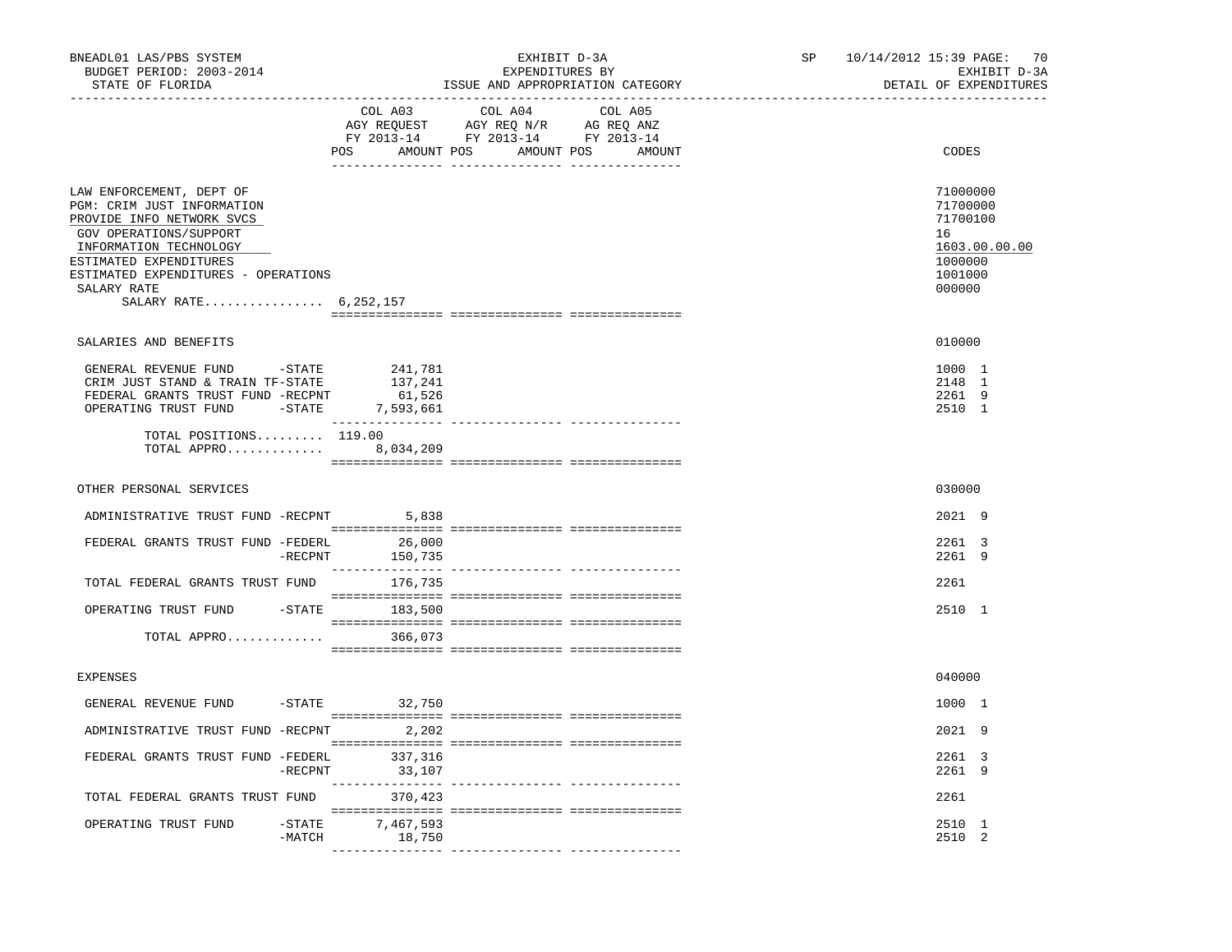| BNEADL01 LAS/PBS SYSTEM<br>BUDGET PERIOD: 2003-2014<br>STATE OF FLORIDA                                                                                                                                                                                           | EXHIBIT D-3A<br>EXPENDITURES BY<br>ISSUE AND APPROPRIATION CATEGORY |                                                                                                                                                                                                                                                                                                                                                                           |         | SP | 71<br>10/14/2012 15:39 PAGE:<br>EXHIBIT D-3A<br>DETAIL OF EXPENDITURES                          |  |
|-------------------------------------------------------------------------------------------------------------------------------------------------------------------------------------------------------------------------------------------------------------------|---------------------------------------------------------------------|---------------------------------------------------------------------------------------------------------------------------------------------------------------------------------------------------------------------------------------------------------------------------------------------------------------------------------------------------------------------------|---------|----|-------------------------------------------------------------------------------------------------|--|
|                                                                                                                                                                                                                                                                   | COL A03                                                             | COL A04<br>$\begin{tabular}{lllllllll} \multicolumn{2}{l}{{\bf AGY}} & {\bf RcQUEST} & {\bf AGY} & {\bf RcQ} & {\bf N/R} & {\bf AGEQ} & {\bf ANZ} \\ \multicolumn{2}{l}{{\bf AGY}} & {\bf RcQUEST} & {\bf AGY} & {\bf RcQ} & {\bf N} \\ {\bf FY} & {\bf 2013-14} & {\bf FY} & {\bf 2013-14} & {\bf FY} & {\bf 2013-14} \end{tabular}$<br>POS AMOUNT POS AMOUNT POS AMOUNT | COL A05 |    | CODES                                                                                           |  |
| LAW ENFORCEMENT, DEPT OF<br>PGM: CRIM JUST INFORMATION<br>PROVIDE INFO NETWORK SVCS<br>GOV OPERATIONS/SUPPORT<br>INFORMATION TECHNOLOGY<br>ESTIMATED EXPENDITURES<br>ESTIMATED EXPENDITURES - OPERATIONS<br>EXPENSES<br>TOTAL OPERATING TRUST FUND<br>TOTAL APPRO | 7,486,343<br>7,891,718                                              |                                                                                                                                                                                                                                                                                                                                                                           |         |    | 71000000<br>71700000<br>71700100<br>16<br>1603.00.00.00<br>1000000<br>1001000<br>040000<br>2510 |  |
|                                                                                                                                                                                                                                                                   |                                                                     |                                                                                                                                                                                                                                                                                                                                                                           |         |    |                                                                                                 |  |
| OPERATING CAPITAL OUTLAY                                                                                                                                                                                                                                          |                                                                     |                                                                                                                                                                                                                                                                                                                                                                           |         |    | 060000                                                                                          |  |
| ADMINISTRATIVE TRUST FUND -RECPNT                                                                                                                                                                                                                                 | 5.000                                                               |                                                                                                                                                                                                                                                                                                                                                                           |         |    | 2021 9                                                                                          |  |
| FEDERAL GRANTS TRUST FUND -FEDERL 36,700                                                                                                                                                                                                                          | $-$ RECPNT 452,399                                                  |                                                                                                                                                                                                                                                                                                                                                                           |         |    | $2261 \quad 3$<br>2261 9                                                                        |  |
| TOTAL FEDERAL GRANTS TRUST FUND                                                                                                                                                                                                                                   | 489,099                                                             |                                                                                                                                                                                                                                                                                                                                                                           |         |    | 2261                                                                                            |  |
| OPERATING TRUST FUND -STATE 1,666,018                                                                                                                                                                                                                             |                                                                     |                                                                                                                                                                                                                                                                                                                                                                           |         |    | 2510 1                                                                                          |  |
| TOTAL APPRO                                                                                                                                                                                                                                                       | 2,160,117                                                           |                                                                                                                                                                                                                                                                                                                                                                           |         |    |                                                                                                 |  |
| SPECIAL CATEGORIES<br>CONTRACTED SERVICES                                                                                                                                                                                                                         |                                                                     |                                                                                                                                                                                                                                                                                                                                                                           |         |    | 100000<br>100777                                                                                |  |
| GENERAL REVENUE FUND -STATE                                                                                                                                                                                                                                       | 599                                                                 |                                                                                                                                                                                                                                                                                                                                                                           |         |    | 1000 1                                                                                          |  |
| ADMINISTRATIVE TRUST FUND -RECPNT 113,100                                                                                                                                                                                                                         |                                                                     |                                                                                                                                                                                                                                                                                                                                                                           |         |    | $2021$ 9                                                                                        |  |
| FEDERAL GRANTS TRUST FUND -FEDERL 1,520,545                                                                                                                                                                                                                       | $-$ RECPNT $444,978$                                                |                                                                                                                                                                                                                                                                                                                                                                           |         |    | 2261 3<br>2261 9                                                                                |  |
| TOTAL FEDERAL GRANTS TRUST FUND                                                                                                                                                                                                                                   | 1,965,523                                                           |                                                                                                                                                                                                                                                                                                                                                                           |         |    | 2261                                                                                            |  |
| OPERATING TRUST FUND -STATE                                                                                                                                                                                                                                       | 5,725,504                                                           |                                                                                                                                                                                                                                                                                                                                                                           |         |    | 2510 1                                                                                          |  |
| TOTAL APPRO                                                                                                                                                                                                                                                       | 7,804,726                                                           |                                                                                                                                                                                                                                                                                                                                                                           |         |    |                                                                                                 |  |
| OVERTIME                                                                                                                                                                                                                                                          |                                                                     |                                                                                                                                                                                                                                                                                                                                                                           |         |    | 102331                                                                                          |  |
| OPERATING TRUST FUND                                                                                                                                                                                                                                              | $-$ STATE<br>46,200                                                 |                                                                                                                                                                                                                                                                                                                                                                           |         |    | 2510 1                                                                                          |  |
|                                                                                                                                                                                                                                                                   |                                                                     |                                                                                                                                                                                                                                                                                                                                                                           |         |    |                                                                                                 |  |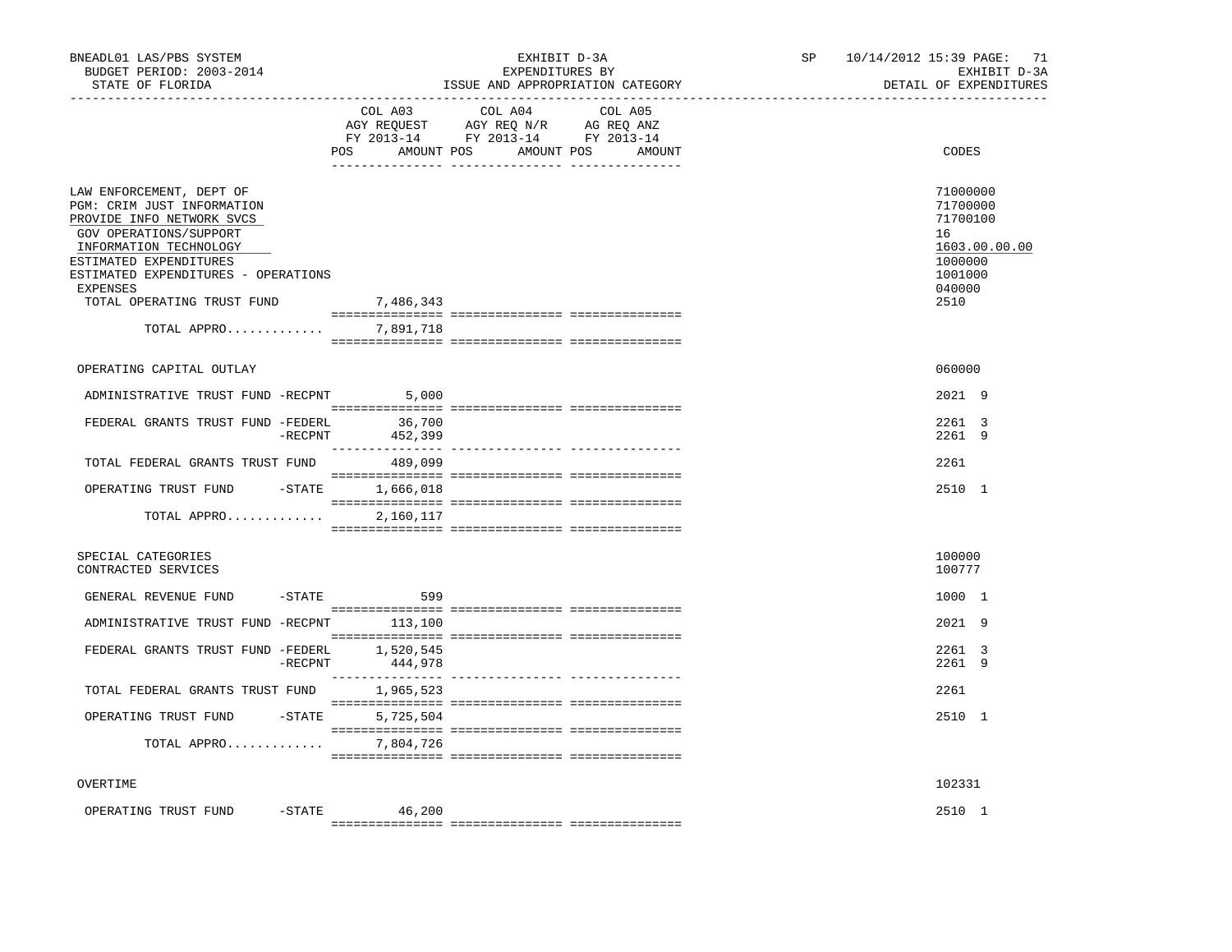| BNEADL01 LAS/PBS SYSTEM<br>BUDGET PERIOD: 2003-2014<br>STATE OF FLORIDA<br>------------------                                                                                                                                                               |           |                     | EXHIBIT D-3A<br>EXPENDITURES BY<br>ISSUE AND APPROPRIATION CATEGORY                                                                  | SP 10/14/2012 15:39 PAGE: 72<br>EXHIBIT D-3A<br>DETAIL OF EXPENDITURES                            |
|-------------------------------------------------------------------------------------------------------------------------------------------------------------------------------------------------------------------------------------------------------------|-----------|---------------------|--------------------------------------------------------------------------------------------------------------------------------------|---------------------------------------------------------------------------------------------------|
|                                                                                                                                                                                                                                                             |           | POS                 | COL A03 COL A04<br>COL A05<br>AGY REQUEST AGY REQ N/R AG REQ ANZ<br>FY 2013-14 FY 2013-14 FY 2013-14<br>AMOUNT POS AMOUNT POS AMOUNT | CODES                                                                                             |
|                                                                                                                                                                                                                                                             |           |                     |                                                                                                                                      |                                                                                                   |
| LAW ENFORCEMENT, DEPT OF<br>PGM: CRIM JUST INFORMATION<br>PROVIDE INFO NETWORK SVCS<br>GOV OPERATIONS/SUPPORT<br>INFORMATION TECHNOLOGY<br>ESTIMATED EXPENDITURES<br>ESTIMATED EXPENDITURES - OPERATIONS<br>SPECIAL CATEGORIES<br>RISK MANAGEMENT INSURANCE |           |                     |                                                                                                                                      | 71000000<br>71700000<br>71700100<br>16<br>1603.00.00.00<br>1000000<br>1001000<br>100000<br>103241 |
| ADMINISTRATIVE TRUST FUND -STATE                                                                                                                                                                                                                            |           | 11,068              |                                                                                                                                      | 2021 1                                                                                            |
|                                                                                                                                                                                                                                                             | -FEDERL   | 891                 |                                                                                                                                      | 2021 3                                                                                            |
| TOTAL ADMINISTRATIVE TRUST FUND 11,959                                                                                                                                                                                                                      |           |                     |                                                                                                                                      | 2021                                                                                              |
| OPERATING TRUST FUND                                                                                                                                                                                                                                        |           | $-$ STATE $19, 310$ |                                                                                                                                      | 2510 1                                                                                            |
| TOTAL APPRO                                                                                                                                                                                                                                                 |           | 31,269              |                                                                                                                                      |                                                                                                   |
|                                                                                                                                                                                                                                                             |           |                     |                                                                                                                                      |                                                                                                   |
| DEFERRED-PAY COM CONTRACTS                                                                                                                                                                                                                                  |           |                     |                                                                                                                                      | 105280                                                                                            |
| OPERATING TRUST FUND                                                                                                                                                                                                                                        |           | $-STATE$ 692, 110   |                                                                                                                                      | 2510 1                                                                                            |
|                                                                                                                                                                                                                                                             |           |                     |                                                                                                                                      |                                                                                                   |
| LEASE/PURCHASE/EOUIPMENT                                                                                                                                                                                                                                    |           |                     |                                                                                                                                      | 105281                                                                                            |
| OPERATING TRUST FUND                                                                                                                                                                                                                                        | $-$ STATE | 4,500               |                                                                                                                                      | 2510 1                                                                                            |
|                                                                                                                                                                                                                                                             |           |                     |                                                                                                                                      |                                                                                                   |
| TR/DMS/HR SVCS/STW CONTRCT                                                                                                                                                                                                                                  |           |                     |                                                                                                                                      | 107040                                                                                            |
| GENERAL REVENUE FUND - STATE                                                                                                                                                                                                                                |           | 6,581               |                                                                                                                                      | 1000 1                                                                                            |
| CRIM JUST STAND & TRAIN TF-STATE                                                                                                                                                                                                                            |           | 1,457               |                                                                                                                                      | 2148 1                                                                                            |
| FEDERAL GRANTS TRUST FUND -RECPNT<br>OPERATING TRUST FUND -STATE                                                                                                                                                                                            |           | 328<br>32,131       |                                                                                                                                      | 2261 9<br>2510 1                                                                                  |
|                                                                                                                                                                                                                                                             |           |                     |                                                                                                                                      |                                                                                                   |
| TOTAL APPRO                                                                                                                                                                                                                                                 |           | 40,497              |                                                                                                                                      |                                                                                                   |
| DATA PROCESSING SERVICES<br>TRC - DMS                                                                                                                                                                                                                       |           |                     |                                                                                                                                      | 210000<br>210010                                                                                  |
| OPERATING TRUST FUND                                                                                                                                                                                                                                        |           | $-$ STATE 26,740    |                                                                                                                                      | 2510 1                                                                                            |
|                                                                                                                                                                                                                                                             |           |                     |                                                                                                                                      |                                                                                                   |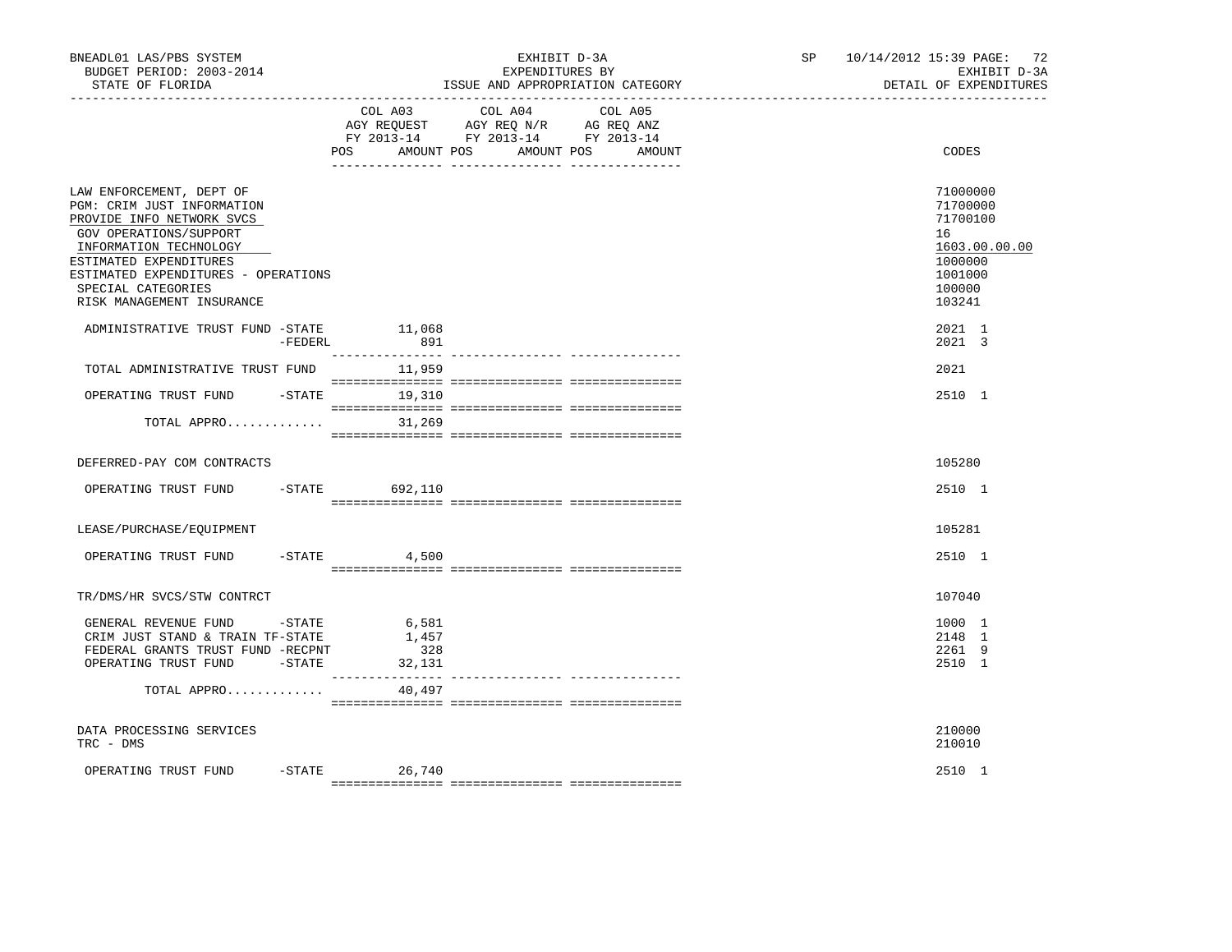| BNEADL01 LAS/PBS SYSTEM<br>BUDGET PERIOD: 2003-2014<br>STATE OF FLORIDA                                                                                                                                  | _____________________________ | EXHIBIT D-3A<br>EXPENDITURES BY<br>ISSUE AND APPROPRIATION CATEGORY                                                           | SP | 10/14/2012 15:39 PAGE: 73<br>EXHIBIT D-3A<br>DETAIL OF EXPENDITURES           |
|----------------------------------------------------------------------------------------------------------------------------------------------------------------------------------------------------------|-------------------------------|-------------------------------------------------------------------------------------------------------------------------------|----|-------------------------------------------------------------------------------|
|                                                                                                                                                                                                          | COL A03                       | COL A04 COL A05<br>AGY REQUEST AGY REQ N/R AG REQ ANZ<br>FY 2013-14 FY 2013-14 FY 2013-14<br>POS AMOUNT POS AMOUNT POS AMOUNT |    | CODES                                                                         |
| LAW ENFORCEMENT, DEPT OF<br>PGM: CRIM JUST INFORMATION<br>PROVIDE INFO NETWORK SVCS<br>GOV OPERATIONS/SUPPORT<br>INFORMATION TECHNOLOGY<br>ESTIMATED EXPENDITURES<br>ESTIMATED EXPENDITURES - OPERATIONS |                               |                                                                                                                               |    | 71000000<br>71700000<br>71700100<br>16<br>1603.00.00.00<br>1000000<br>1001000 |
| TOTAL: ESTIMATED EXPENDITURES - OPERATIONS<br>TOTAL POSITIONS 119.00<br>TOTAL ISSUE 27,098,159<br>TOTAL SALARY RATE 6,252,157                                                                            |                               |                                                                                                                               |    | 1001000                                                                       |
| CASUALTY INSURANCE PREMIUM<br>ADJUSTMENT<br>SPECIAL CATEGORIES<br>RISK MANAGEMENT INSURANCE                                                                                                              |                               |                                                                                                                               |    | 1001090<br>100000<br>103241                                                   |
| OPERATING TRUST FUND                                                                                                                                                                                     | $-STATE$<br>4,885             |                                                                                                                               |    | 2510 1                                                                        |
| FLORIDA RETIREMENT SYSTEM<br>CONTRIBUTION ADJUSTMENT FOR<br>FISCAL YEAR 2012-2013<br>SALARIES AND BENEFITS                                                                                               |                               |                                                                                                                               |    | 1001240<br>010000                                                             |
| GENERAL REVENUE FUND -STATE<br>CRIM JUST STAND & TRAIN TF-STATE<br>FEDERAL GRANTS TRUST FUND -RECPNT<br>OPERATING TRUST FUND -STATE 20,775                                                               | 660<br>376<br>169             |                                                                                                                               |    | 1000 1<br>2148 1<br>2261 9<br>2510 1                                          |
| TOTAL APPRO                                                                                                                                                                                              | 21,980                        |                                                                                                                               |    |                                                                               |
| ADJUSTMENT TO STATE HEALTH<br>INSURANCE PREMIUM CONTRIBUTION -<br>FISCAL YEAR 2012-13<br>SALARIES AND BENEFITS                                                                                           |                               |                                                                                                                               |    | 1001830<br>010000                                                             |
| GENERAL REVENUE FUND - STATE<br>CRIM JUST STAND & TRAIN TF-STATE<br>FEDERAL GRANTS TRUST FUND -RECPNT<br>OPERATING TRUST FUND -STATE                                                                     | 391<br>223<br>100<br>12,306   |                                                                                                                               |    | 1000 1<br>2148 1<br>2261 9<br>2510 1                                          |
| TOTAL APPRO                                                                                                                                                                                              | 13,020                        |                                                                                                                               |    |                                                                               |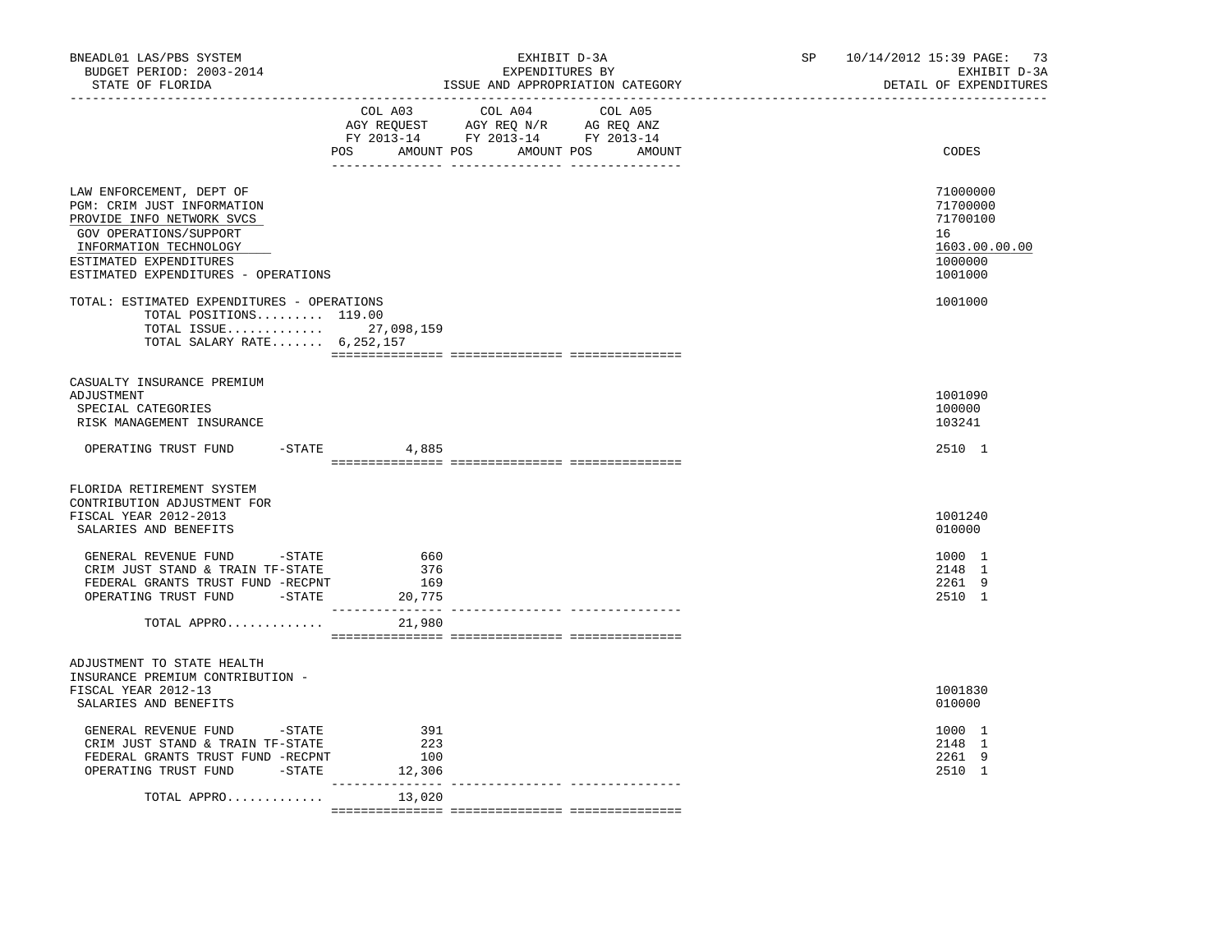| BNEADL01 LAS/PBS SYSTEM<br>BUDGET PERIOD: 2003-2014                                                                                                                                                  |                                  | EXHIBIT D-3A<br>EXPENDITURES BY                                                                                                                                                                                                                                                 | SP 10/14/2012 15:39 PAGE: 74<br>EXHIBIT D-3A |                                                                    |
|------------------------------------------------------------------------------------------------------------------------------------------------------------------------------------------------------|----------------------------------|---------------------------------------------------------------------------------------------------------------------------------------------------------------------------------------------------------------------------------------------------------------------------------|----------------------------------------------|--------------------------------------------------------------------|
| STATE OF FLORIDA                                                                                                                                                                                     |                                  |                                                                                                                                                                                                                                                                                 | ISSUE AND APPROPRIATION CATEGORY             | DETAIL OF EXPENDITURES                                             |
|                                                                                                                                                                                                      |                                  | COL A03 COL A04 COL A05<br>$\begin{tabular}{lllllll} \bf AGY \,\, &\bf REQUEST \,\, &\bf AGY \,\, &\bf REQ \,\, &\bf N/R \,\, &\bf AG \,\, &\bf REQ \,\, &\bf ANZ \,\, \\ \bf FY \,\, &\bf 2013-14 \,\, &\bf FY \,\, &\bf 2013-14 \,\, &\bf FY \,\, &\bf 2013-14 \end{tabular}$ |                                              |                                                                    |
|                                                                                                                                                                                                      | POS AMOUNT POS AMOUNT POS AMOUNT |                                                                                                                                                                                                                                                                                 |                                              | CODES                                                              |
| LAW ENFORCEMENT, DEPT OF<br>PGM: CRIM JUST INFORMATION<br>PROVIDE INFO NETWORK SVCS<br>GOV OPERATIONS/SUPPORT<br>INFORMATION TECHNOLOGY<br>ESTIMATED EXPENDITURES<br>REALLOCATION OF HUMAN RESOURCES |                                  |                                                                                                                                                                                                                                                                                 |                                              | 71000000<br>71700000<br>71700100<br>16<br>1603.00.00.00<br>1000000 |
| OUTSOURCING<br>SPECIAL CATEGORIES<br>TR/DMS/HR SVCS/STW CONTRCT                                                                                                                                      |                                  |                                                                                                                                                                                                                                                                                 |                                              | 1005900<br>100000<br>107040                                        |
| $-STATE$<br>GENERAL REVENUE FUND<br>CRIM JUST STAND & TRAIN TF-STATE<br>OPERATING TRUST FUND<br>$-$ STATE                                                                                            | 7<br>2<br>36                     |                                                                                                                                                                                                                                                                                 |                                              | 1000 1<br>2148 1<br>2510 1                                         |
| TOTAL APPRO                                                                                                                                                                                          | 45                               |                                                                                                                                                                                                                                                                                 |                                              |                                                                    |
| EOUIPMENT NEEDS<br>INFORMATION TECHNOLOGY<br>INFRASTRUCTURE REPLACEMENT<br>SPECIAL CATEGORIES<br>DEFERRED-PAY COM CONTRACTS                                                                          |                                  |                                                                                                                                                                                                                                                                                 |                                              | 2400000<br>24010C0<br>100000<br>105280                             |
| OPERATING TRUST FUND                                                                                                                                                                                 | $-STATE$<br>23,560               |                                                                                                                                                                                                                                                                                 |                                              | 2510 1                                                             |
|                                                                                                                                                                                                      |                                  |                                                                                                                                                                                                                                                                                 |                                              |                                                                    |
| AGENCY ISSUE NARRATIVE:<br>2013-2014 BUDGET YEAR NARRATIVE:<br>Priority #1 - Increase Biometric Identification System Capacity                                                                       |                                  |                                                                                                                                                                                                                                                                                 | IT COMPONENT? YES                            |                                                                    |

 Issue - The Biometric Identification System (BIS) serves as the State of Florida's central repository for fingerprint records collected at the time of arrest (as required under Section 943.051, FS) and for applicant/employment screening purposes as required by various state statutes. The current system became fully operational in 2009 and has the capability to:

- Store 7 million 10-print fingerprint records, 2.7 million palm-print records and 160,000 latent print records;

- Process 7,500 10-print fingerprint searches per day (criminal and applicant); and

- Compare incoming 10-print records against the latent prints.

In 2012, the system is almost performing to its capacity:

- Storing 5.4 million 10-print fingerprint records, 1.4 million palm-print records, and 130,000 latent print records;
- Processing 9,000 10-print searches per day (3,000 criminal and 6,000 applicant); and

- Comparing incoming 10-print records against the latent prints.

 The Florida Department of Law Enforcement (FDLE) recently added functionality to its applicant processing system which biometrically searches fingerprints against all criminal and latent fingerprints housed in BIS. This improves the capability to identify applicants as having a criminal record or having involvement in a case with latent prints.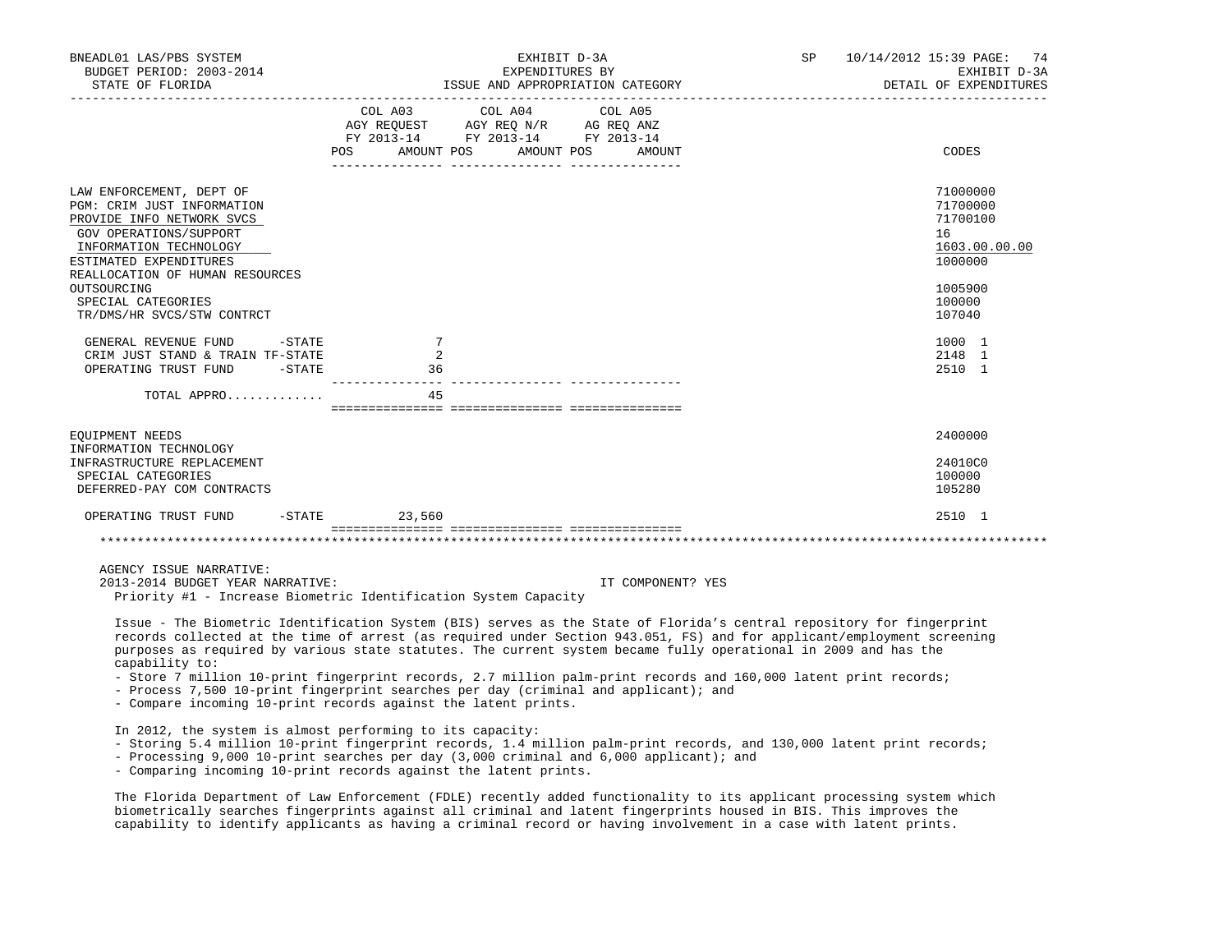| BNEADL01 LAS/PBS SYSTEM<br>BUDGET PERIOD: 2003-2014<br>STATE OF FLORIDA                                                                                    | EXHIBIT D-3A<br>EXPENDITURES BY<br>ISSUE AND APPROPRIATION CATEGORY                                                                         | SP<br>10/14/2012 15:39 PAGE: 75<br>EXHIBIT D-3A<br>DETAIL OF EXPENDITURES |
|------------------------------------------------------------------------------------------------------------------------------------------------------------|---------------------------------------------------------------------------------------------------------------------------------------------|---------------------------------------------------------------------------|
|                                                                                                                                                            | COL A03 COL A04 COL A05<br>AGY REOUEST AGY REO N/R AG REO ANZ<br>FY 2013-14 FY 2013-14 FY 2013-14<br>AMOUNT POS AMOUNT POS<br>POS<br>AMOUNT | CODES                                                                     |
| LAW ENFORCEMENT, DEPT OF<br>PGM: CRIM JUST INFORMATION<br>PROVIDE INFO NETWORK SVCS<br>GOV OPERATIONS/SUPPORT<br>INFORMATION TECHNOLOGY<br>EQUIPMENT NEEDS |                                                                                                                                             | 71000000<br>71700000<br>71700100<br>16<br>1603.00.00.00<br>2400000        |
| INFORMATION TECHNOLOGY<br>INFRASTRUCTURE REPLACEMENT                                                                                                       |                                                                                                                                             | 24010C0                                                                   |

 However, the additional load placed on the BIS system to accomplish this function is significant. Approximately 6,000 additional fingerprints are submitted to BIS daily in support of this function. Of these, 87 percent are submitted between 9am and 5pm.

 With the additional workload, the BIS system is now performing beyond its original design, 148 percent of search capacity and 213 percent of hourly peak search capacity. While still functional, the system is not performing at optimal or supportable levels. As a result, system users are experiencing significant delays in processing arrests and latent print searches in support of criminal investigations. Additionally, the system is not performing in a stable manner and requires frequent restarts of integral components.

 In addition to BIS, FDLE also operates a fingerprint matching subsystem for retained civil/applicant background searches (as part of the Falcon system), which was installed in 2006. Because of its age, it uses older fingerprint matching hardware, a different (older) fingerprint matching algorithm, has a lower accuracy rate and requires more computer hardware to support. The subsystem currently retains about 1.2 million sets of civil/applicant fingerprints, which is projected to grow by 500,000 fingerprints in 2013 and 15 percent per year thereafter. The growth could be higher depending on legislative action regarding background checks.

 Resources - The Department is requesting \$23,560 in Operating Trust Fund authority as part of a three-phase technology replacement/refresh of the subsystem. Rather than replace the old subsystem, the Department has an opportunity to integrate retained civil/applicant processing into BIS. This will require additional system capacity.

 Phase 1 - Increase system capacity of the workflow to stabilize the volume of transactions received and processed. No appropriation was requested for this phase which will be implemented this fiscal year (FY 12-13) using \$640,000 of current authority available as a direct result of methodical, cycled planning of OCO replacement. This phase includes: - Additional web application servers;

- Database upgrade to the latest release version;
- Additional data exchange servers;
- Database memory expansion;
- Expanded storage capacity; and
- Engineering, configuration, certification, and documentation services.

 Phase 2 - Upgrade matching portion of system to be implemented in FY 13-14. The cost is \$2.65 million (see note below). This will include:

- New 10-print matchers;
- New latent matchers;
- New expert matchers;
- Matcher licenses; and
- Engineering, configuration, certification, documentation, professional and site services.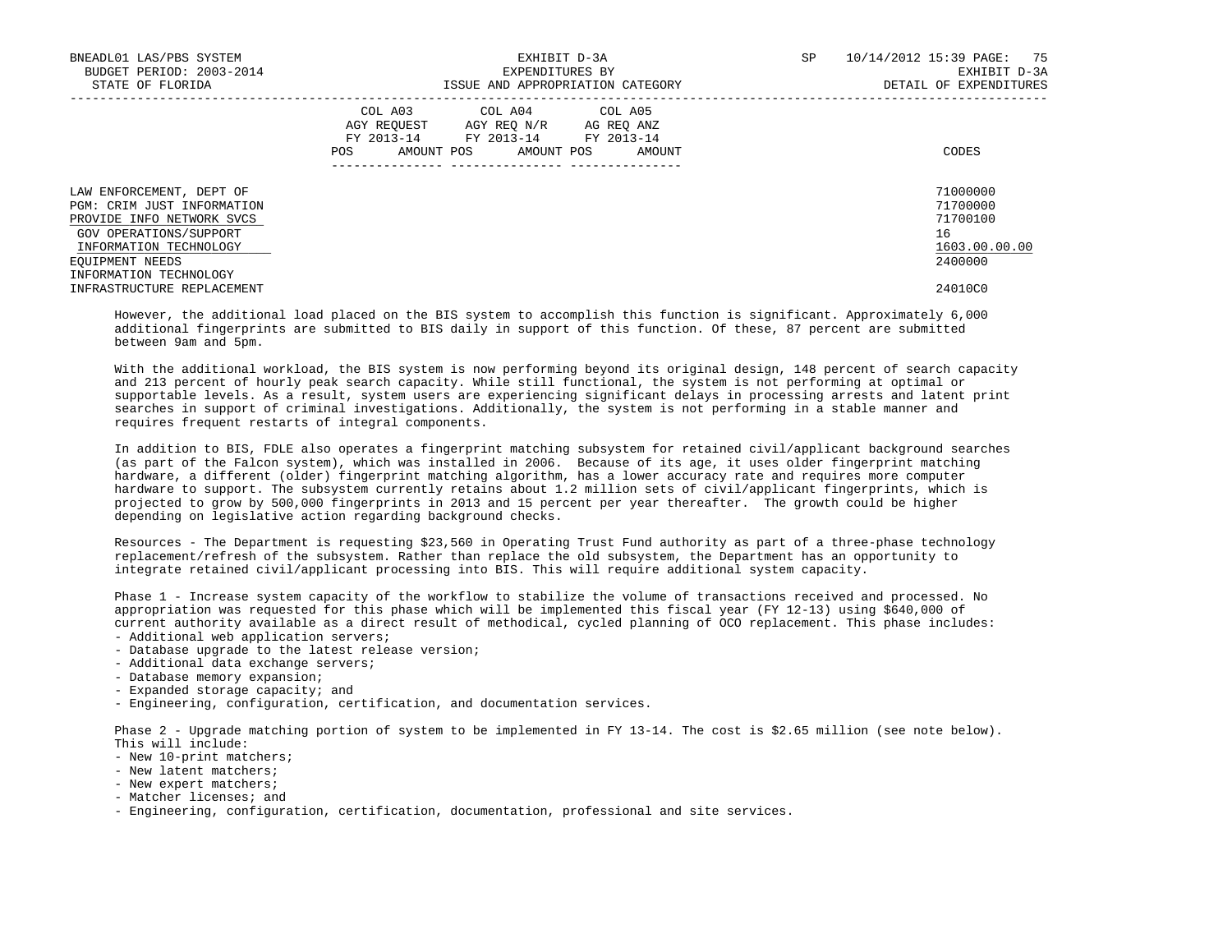| BNEADL01 LAS/PBS SYSTEM<br>BUDGET PERIOD: 2003-2014<br>STATE OF FLORIDA                                                                                    | EXHIBIT D-3A<br>EXPENDITURES BY<br>ISSUE AND APPROPRIATION CATEGORY                                                                                      | 76<br>SP<br>10/14/2012 15:39 PAGE:<br>EXHIBIT D-3A<br>DETAIL OF EXPENDITURES |
|------------------------------------------------------------------------------------------------------------------------------------------------------------|----------------------------------------------------------------------------------------------------------------------------------------------------------|------------------------------------------------------------------------------|
|                                                                                                                                                            | COL A03 COL A04 COL A05<br>AGY REOUEST<br>AGY REO N/R<br>AG REO ANZ<br>FY 2013-14<br>FY 2013-14 FY 2013-14<br>AMOUNT POS<br>POS.<br>AMOUNT POS<br>AMOUNT | CODES                                                                        |
| LAW ENFORCEMENT, DEPT OF<br>PGM: CRIM JUST INFORMATION<br>PROVIDE INFO NETWORK SVCS<br>GOV OPERATIONS/SUPPORT<br>INFORMATION TECHNOLOGY<br>EOUIPMENT NEEDS |                                                                                                                                                          | 71000000<br>71700000<br>71700100<br>16<br>1603.00.00.00<br>2400000           |
| INFORMATION TECHNOLOGY<br>INFRASTRUCTURE REPLACEMENT                                                                                                       |                                                                                                                                                          | 24010C0                                                                      |

 Note: FDLE plans to finance this acquisition through the State's Consolidated Equipment Financing Program, requiring an initial payment of \$300,000 in FY 13-14 and financing the balance (\$2,350,000) over the next three years. FDLE is requesting authority to acquire the Phase 2 equipment and enter into a financing agreement. Additional spending authority (Operating TF Deferred Payment Contracts) totaling \$23,560 is being requested.

 Phase 3 - Integrate applicant print processing to be implemented in FY 14-15. The cost is estimated at no more than \$2.1 million. This will include:

- New 10-print matchers;
- Modify system workflow; and
- Modify Falcon system workflow.

Results - By upgrading BIS, Florida's law enforcement agencies and licensing agencies will:

- Process up to 11,073 ten-print searches per day;
- Process up to 1,170 ten-print searches per peak hour;
- Continue to provide results to booking facilities within 10 minutes or less (95 percent of the time);
- Improve accuracy for retained civil/applicant fingerprint processing/reduce risk of false or missed identification;
- Improve efficiency for retained civil/applicant fingerprint processing;
- Move the date for the next generation replacement/upgrade from 2017 to 2021;
- Implement the latest fingerprint matching technology; and
- Reduce the number of matchers required to support current and future workload.

 Risks - FDLE will not be able to process biometric searching and matching requests for law enforcement and employment/licensing programs in a timely manner. Latent print searches in support of criminal investigations and retained print processing required by various state statutes will be delayed or not performed at all. System stability may become an issue due to frequent restarts.

Effective dates -

- Phase 1: Applicant Background Check Workflow Upgrade June 2013
- Phase 2: BIS Matcher Replacement June 2014
- Phase 3: Retained Civil / Applicant Fingerprint Subsystem Integration December 2014

 To process additional applicant/latent print comparisons, FDLE also has a separate budget issue (#3004300) to request six Latent Print Examiners for the Tallahassee Crime Laboratory. These positions are needed to process the additional workload of applicant fingerprints that are compared to the Latent Print database. The current workload is such that FDLE is able to process approximately 5% of applicant/latent comparisons. \*\*\*\*\*\*\*\*\*\*\*\*\*\*\*\*\*\*\*\*\*\*\*\*\*\*\*\*\*\*\*\*\*\*\*\*\*\*\*\*\*\*\*\*\*\*\*\*\*\*\*\*\*\*\*\*\*\*\*\*\*\*\*\*\*\*\*\*\*\*\*\*\*\*\*\*\*\*\*\*\*\*\*\*\*\*\*\*\*\*\*\*\*\*\*\*\*\*\*\*\*\*\*\*\*\*\*\*\*\*\*\*\*\*\*\*\*\*\*\*\*\*\*\*\*\*\*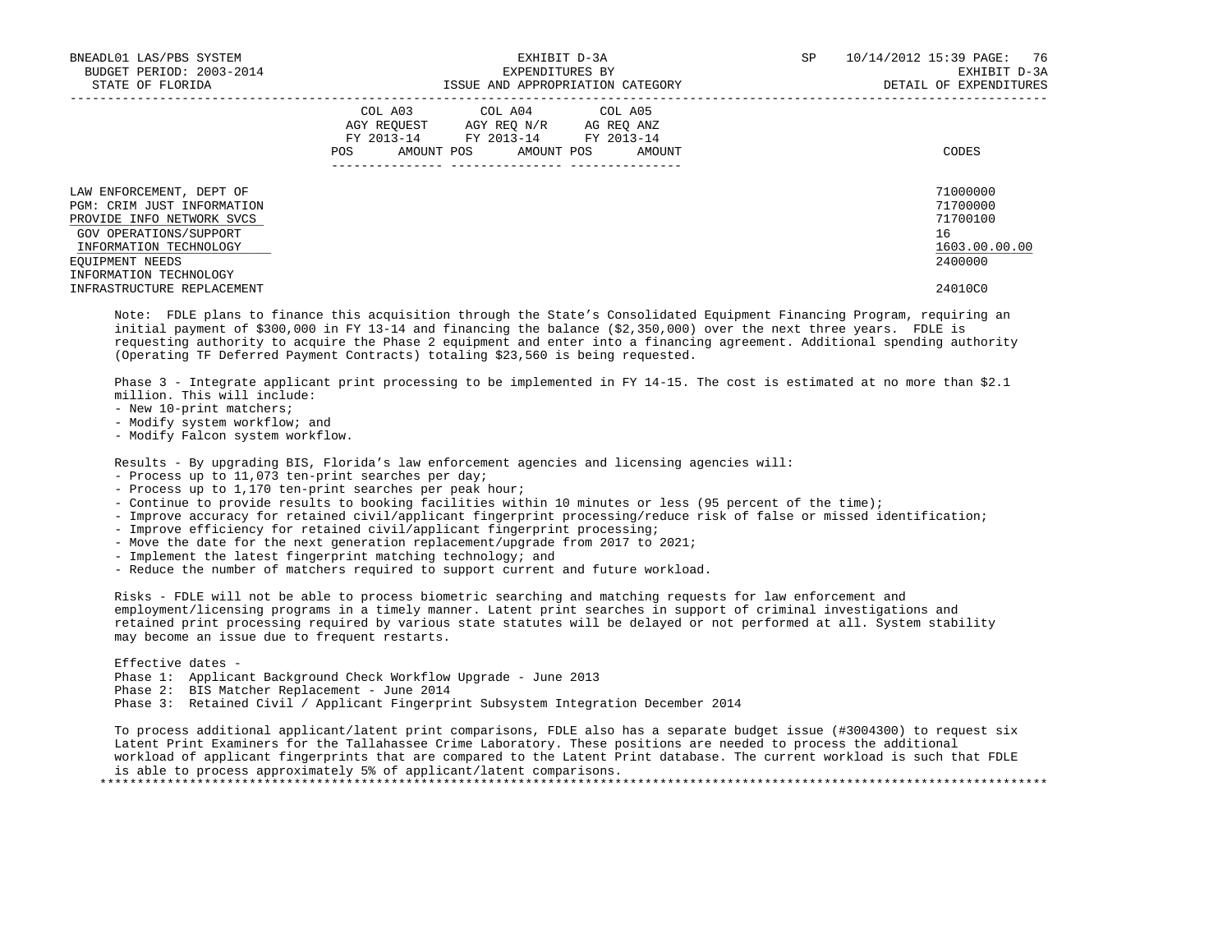| BNEADL01 LAS/PBS SYSTEM<br>BUDGET PERIOD: 2003-2014<br>STATE OF FLORIDA<br>----------------                                                                                                                                           |                       | EXHIBIT D-3A<br>EXPENDITURES BY<br>ISSUE AND APPROPRIATION CATEGORY                                                                   | SP | 10/14/2012 15:39 PAGE: 77<br>EXHIBIT D-3A<br>DETAIL OF EXPENDITURES |
|---------------------------------------------------------------------------------------------------------------------------------------------------------------------------------------------------------------------------------------|-----------------------|---------------------------------------------------------------------------------------------------------------------------------------|----|---------------------------------------------------------------------|
|                                                                                                                                                                                                                                       |                       | COL A03 COL A04 COL A05<br>AGY REQUEST AGY REQ N/R AG REQ ANZ<br>FY 2013-14 FY 2013-14 FY 2013-14<br>POS AMOUNT POS AMOUNT POS AMOUNT |    | CODES                                                               |
| LAW ENFORCEMENT, DEPT OF<br>PGM: CRIM JUST INFORMATION<br>PROVIDE INFO NETWORK SVCS<br>GOV OPERATIONS/SUPPORT<br>INFORMATION TECHNOLOGY<br>ANNUALIZATION OF ADMINISTERED<br>FUNDS APPROPRIATIONS<br>STATE HEALTH INSURANCE ADJUSTMENT |                       |                                                                                                                                       |    | 71000000<br>71700000<br>71700100<br>16<br>1603.00.00.00<br>26A0000  |
| FOR FY 2012-13 - 10 MONTHS<br>ANNUALIZATION<br>SALARIES AND BENEFITS                                                                                                                                                                  |                       |                                                                                                                                       |    | 26A1830<br>010000                                                   |
| GENERAL REVENUE FUND -STATE<br>CRIM JUST STAND & TRAIN TF-STATE<br>FEDERAL GRANTS TRUST FUND -RECPNT<br>OPERATING TRUST FUND -STATE 61,530                                                                                            | 1,955<br>1,115<br>500 |                                                                                                                                       |    | 1000 1<br>2148 1<br>2261 9<br>2510 1                                |
| TOTAL APPRO                                                                                                                                                                                                                           | 65,100                |                                                                                                                                       |    |                                                                     |
| WORKLOAD<br>SUPPORT FLORIDA LAW ENFORCEMENT<br>EXCHANGE<br>SALARY RATE<br>SALARY RATE 65,000                                                                                                                                          |                       |                                                                                                                                       |    | 3000000<br>3004200<br>000000                                        |
| SALARIES AND BENEFITS<br>$-STATE$<br>OPERATING TRUST FUND                                                                                                                                                                             | 1.00<br>62,637        |                                                                                                                                       |    | 010000<br>2510 1                                                    |
| <b>EXPENSES</b>                                                                                                                                                                                                                       |                       |                                                                                                                                       |    | 040000                                                              |
| OPERATING TRUST FUND                                                                                                                                                                                                                  | -STATE 8,519 2,308    |                                                                                                                                       |    | 2510 1                                                              |
| SPECIAL CATEGORIES<br>TR/DMS/HR SVCS/STW CONTRCT                                                                                                                                                                                      |                       |                                                                                                                                       |    | 100000<br>107040                                                    |
| $-$ STATE<br>OPERATING TRUST FUND                                                                                                                                                                                                     | 354                   |                                                                                                                                       |    | 2510 1                                                              |
| TOTAL: SUPPORT FLORIDA LAW ENFORCEMENT<br>EXCHANGE<br>TOTAL POSITIONS 1.00<br>TOTAL ISSUE $71,510$<br>TOTAL SALARY RATE $65,000$                                                                                                      |                       | 2,308                                                                                                                                 |    | 3004200                                                             |
|                                                                                                                                                                                                                                       |                       |                                                                                                                                       |    |                                                                     |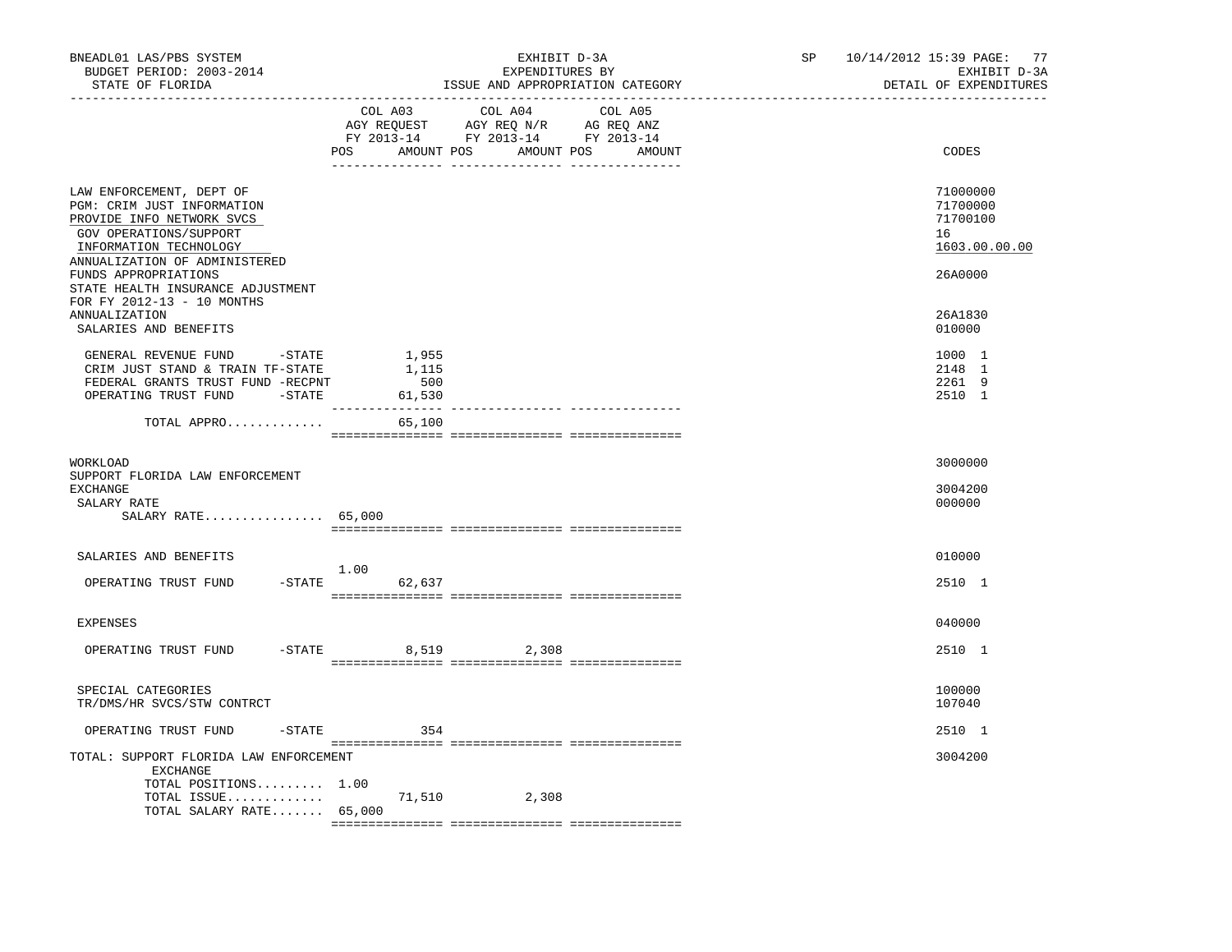| BNEADL01 LAS/PBS SYSTEM<br>BUDGET PERIOD: 2003-2014<br>STATE OF FLORIDA                                                                                                                |                                             | EXHIBIT D-3A<br>EXPENDITURES BY                                                  | ISSUE AND APPROPRIATION CATEGORY | SP | 10/14/2012 15:39 PAGE:<br>78<br>EXHIBIT D-3A<br>DETAIL OF EXPENDITURES |
|----------------------------------------------------------------------------------------------------------------------------------------------------------------------------------------|---------------------------------------------|----------------------------------------------------------------------------------|----------------------------------|----|------------------------------------------------------------------------|
|                                                                                                                                                                                        | COL A03<br>AGY REOUEST<br>AMOUNT POS<br>POS | COL A04 COL A05<br>AGY REO N/R<br>FY 2013-14 FY 2013-14 FY 2013-14<br>AMOUNT POS | AG REO ANZ<br>AMOUNT             |    | CODES                                                                  |
| LAW ENFORCEMENT, DEPT OF<br>PGM: CRIM JUST INFORMATION<br>PROVIDE INFO NETWORK SVCS<br>GOV OPERATIONS/SUPPORT<br>INFORMATION TECHNOLOGY<br>WORKLOAD<br>SUPPORT FLORIDA LAW ENFORCEMENT |                                             |                                                                                  |                                  |    | 71000000<br>71700000<br>71700100<br>16<br>1603.00.00.00<br>3000000     |
| EXCHANGE                                                                                                                                                                               |                                             |                                                                                  |                                  |    | 3004200                                                                |

AGENCY ISSUE NARRATIVE:

2013-2014 BUDGET YEAR NARRATIVE: IT COMPONENT? NO

Priority #7

 Issue - In the aftermath of 9/11, federal, state, and local jurisdictions recognized that the skillful acquisition, intelligent harnessing and systematic sharing of information was essential to providing domestic security within Florida. In 2003, a number of independent law enforcement data sharing projects were in various stages of development.

 In March of 2004, the Florida Department of Law Enforcement (FDLE) formed a Data Integration Workgroup, comprised of state and local law enforcement representatives from the seven Regional Domestic Security Task Forces. The workgroup was given responsibility to create a statewide criminal information and intelligence sharing strategy for Florida. In creating the statewide strategy, the workgroup identified several issues related to the regional data sharing integration projects, such as compatibility among regional and state systems, capacity of the Criminal Justice Network to support the increased traffic (and demands these systems will create), privacy and security of each system's information and future financial requirements to continue the various programs.

 In addition, to ensure interoperability, it was essential that each regional project be designed to meet the minimum standards developed by the workgroup. The statewide strategy was approved by the Domestic Security Oversight Board in December of 2004. Between 2005 and 2011, regional law enforcement information sharing systems were implemented. Funding for these systems was provided almost entirely from federal domestic security grants issued by the U.S. Department of Homeland Security.

 Florida now has regional data sharing systems capable of complex lead generation and analysis for law enforcement and investigative agencies. These systems receive data from hundreds of law enforcement agencies. Regional systems give law enforcement investigators an edge over increasingly sophisticated and mobile criminals, resulting in greater domestic security while enhancing the safety of our officers, visitors and the public. These systems include:

- -Region 1 Northwest Florida Datashare (SmartCop)
- -Region 3 Law enforcement Information eXchange (LInX)
- -Region 4 Tampa Bay Security Network (TBSN)
- -Region 5 Florida Integrated Network for Date Exchange and Retrieval (FINDER)
- -Regions 2, 6, 7 and State law enforcement agencies Regional Law Enforcement Exchange (RLEX)

 To take this technological evolution one step further, FDLE recently launched the Florida Law Enforcement eXchange (FLEX) project. The goal of FLEX is to link these regional systems together, so that a query run by any investigator or analyst pulls and combines data from all regional systems. Any participating agency in any region will be able to access and combine data from all regions in the state.

FLEX is scheduled to be fully operational in 2013. To date, staffing for the project has been exclusively through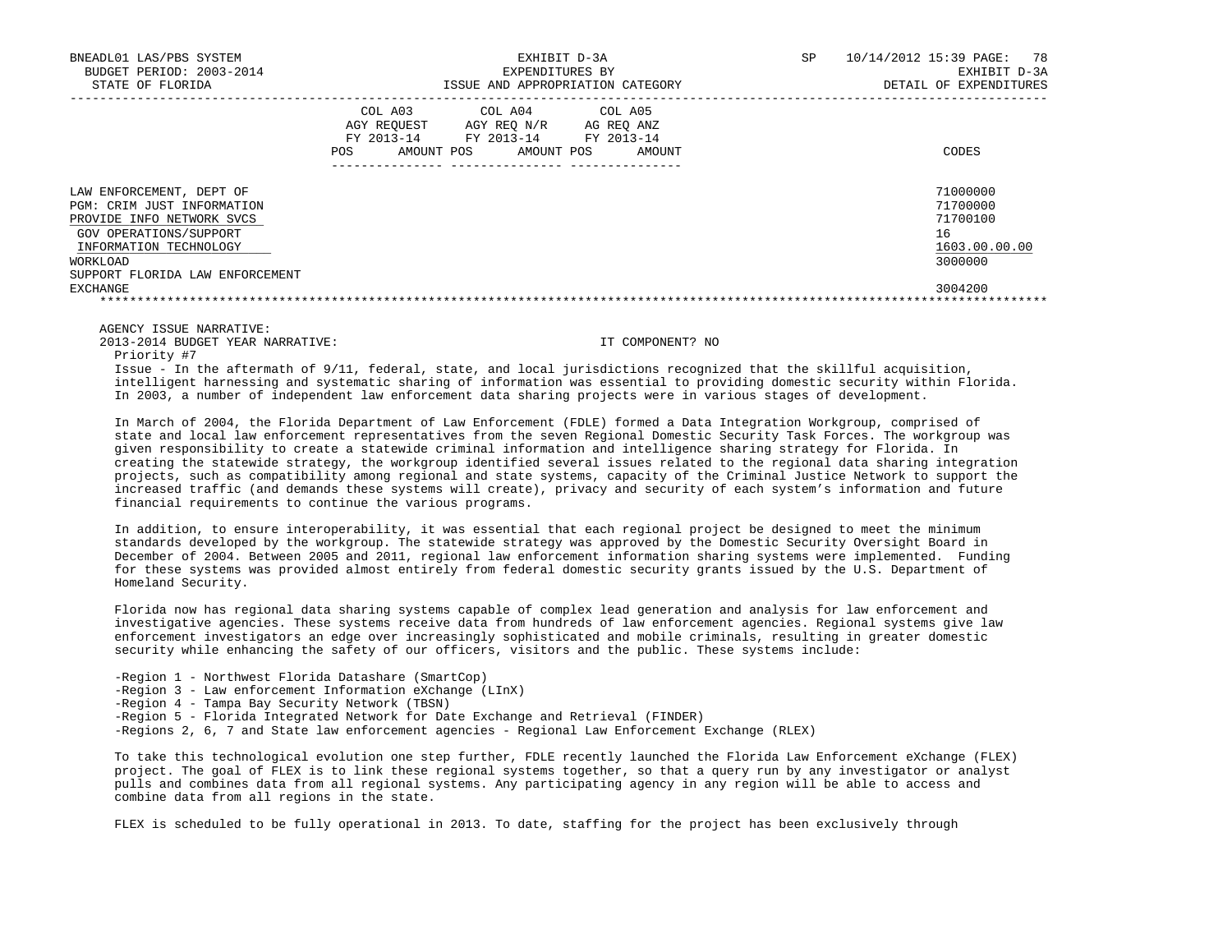| BNEADL01 LAS/PBS SYSTEM<br>BUDGET PERIOD: 2003-2014<br>STATE OF FLORIDA                                                                                                                | EXHIBIT D-3A<br>EXPENDITURES BY<br>ISSUE AND APPROPRIATION CATEGORY                                                                             | 10/14/2012 15:39 PAGE: 79<br><b>SP</b><br>EXHIBIT D-3A<br>DETAIL OF EXPENDITURES |
|----------------------------------------------------------------------------------------------------------------------------------------------------------------------------------------|-------------------------------------------------------------------------------------------------------------------------------------------------|----------------------------------------------------------------------------------|
|                                                                                                                                                                                        | COL A03 COL A04 COL A05<br>AGY REOUEST AGY REO N/R AG REO ANZ<br>FY 2013-14 FY 2013-14 FY 2013-14<br><b>POS</b><br>AMOUNT POS AMOUNT POS AMOUNT | CODES                                                                            |
| LAW ENFORCEMENT, DEPT OF<br>PGM: CRIM JUST INFORMATION<br>PROVIDE INFO NETWORK SVCS<br>GOV OPERATIONS/SUPPORT<br>INFORMATION TECHNOLOGY<br>WORKLOAD<br>SUPPORT FLORIDA LAW ENFORCEMENT |                                                                                                                                                 | 71000000<br>71700000<br>71700100<br>16<br>1603.00.00.00<br>3000000               |
| EXCHANGE                                                                                                                                                                               |                                                                                                                                                 | 3004200                                                                          |

 contract staff. When FLEX is fully operational, current contract staff will be phased out. FDLE needs to establish a full-time position to provide support and maintain the FLEX system.

 Resources - The Department is requesting \$71,510 for FY 13-14 (\$93,843 annualized) to fund one FTE (Systems Programming Consultant) to design and implement changes to the FLEX system and to maintain the system after implementation.

 Results - FDLE's Office of Information Resource Management will have a primary contact responsible for understanding technical requirements and tasks related to FLEX maintenance programming activities. This includes participating in technical reviews and overseeing the development, testing and implementation of updates to the system software and infrastructure. Funding this position will allow hardware and software life cycle issues to be managed more effectively. FLEX can be monitored and when issues arise, this position will assume primary responsibility for trouble-shooting and resolving issues. In addition, FDLE will be in a position to respond to law enforcement process and technical changes affecting regional data sharing systems and FLEX and be able to consult with partner law enforcement agencies in technical planning and developing enhancements to regional, state, and national data sharing initiatives.

 Risks - Florida law enforcement agencies may not fully overcome the gaps in data sharing and analysis that were envisioned since the early 2000's. Operations and maintenance responsibilities will have to be absorbed by information technology staff that is already stretched in their support of currently operating FDLE information systems and services. Issues, corrections, updates associated with the FLEX system may not be addressed in a timely fashion. This will lead to frustration by end users and (potentially) diminished use and value of the system in identifying threats to public safety.

 Effective date - October 2013 \*\*\*\*\*\*\*\*\*\*\*\*\*\*\*\*\*\*\*\*\*\*\*\*\*\*\*\*\*\*\*\*\*\*\*\*\*\*\*\*\*\*\*\*\*\*\*\*\*\*\*\*\*\*\*\*\*\*\*\*\*\*\*\*\*\*\*\*\*\*\*\*\*\*\*\*\*\*\*\*\*\*\*\*\*\*\*\*\*\*\*\*\*\*\*\*\*\*\*\*\*\*\*\*\*\*\*\*\*\*\*\*\*\*\*\*\*\*\*\*\*\*\*\*\*\*\*

| POSITION DETAIL OF SALARIES AND BENEFITS: |                                             |           |          |          |        | LAPSED SALARIES       |
|-------------------------------------------|---------------------------------------------|-----------|----------|----------|--------|-----------------------|
| FTE                                       | BASE RATE                                   | ADDITIVES | BENEFITS | SUBTOTAL | °≈     | AND BENEFITS          |
|                                           |                                             |           |          |          |        |                       |
|                                           |                                             |           |          |          |        |                       |
|                                           | 65,000                                      |           |          |          |        | 62,637                |
|                                           | 2117 SYSTEMS PROGRAMMING CONSULTANT<br>1.00 |           |          |          | 18,516 | LAPSE<br>83,516 25.00 |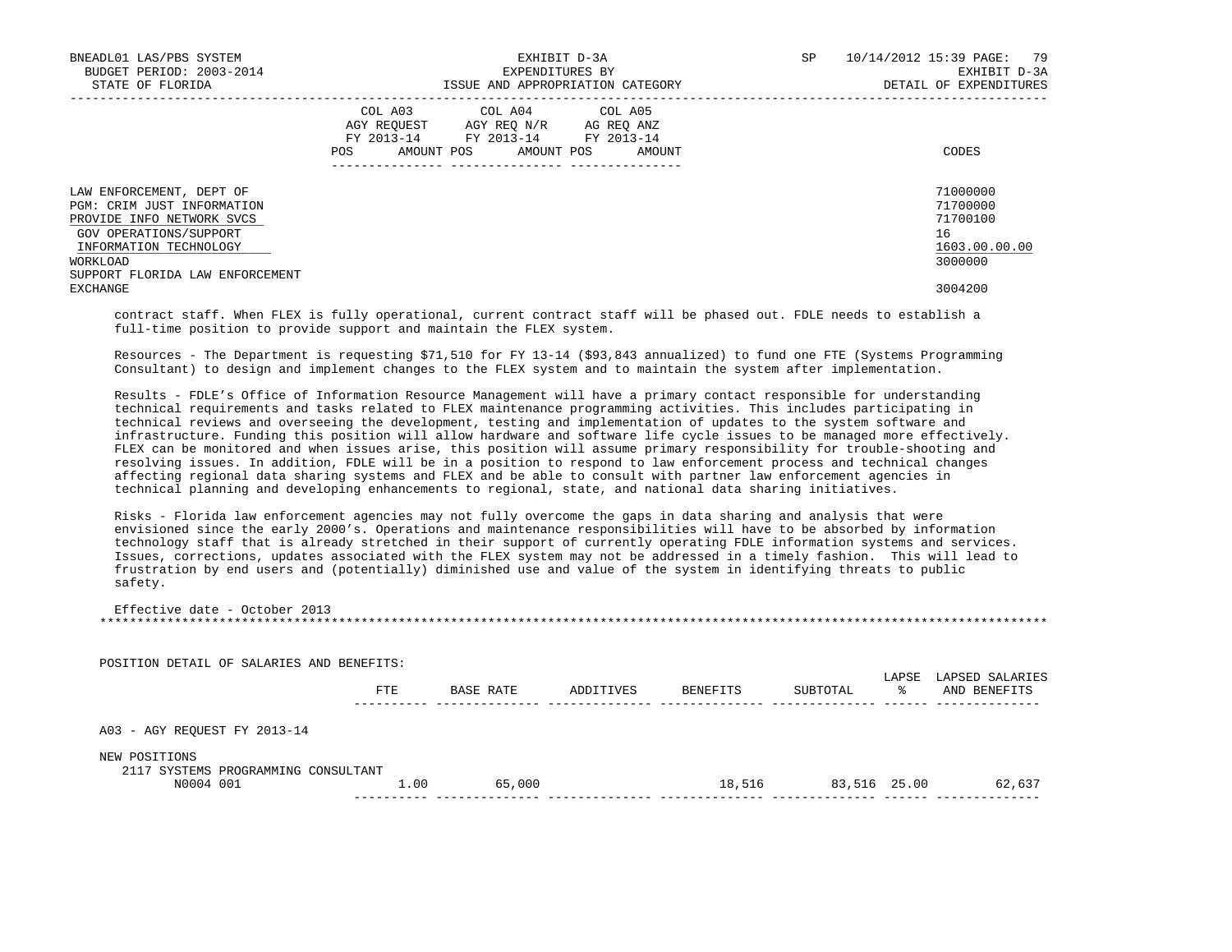| BNEADL01 LAS/PBS SYSTEM<br>BUDGET PERIOD: 2003-2014<br>STATE OF FLORIDA                                                                                                                                                                                                                                                                                                                                                      |              |                                                                                                                                                                                                                                                                                                             | EXHIBIT D-3A<br>EXPENDITURES BY | ISSUE AND APPROPRIATION CATEGORY | SP            |    | 10/14/2012 15:39 PAGE:<br>80<br>EXHIBIT D-3A<br>DETAIL OF EXPENDITURES        |
|------------------------------------------------------------------------------------------------------------------------------------------------------------------------------------------------------------------------------------------------------------------------------------------------------------------------------------------------------------------------------------------------------------------------------|--------------|-------------------------------------------------------------------------------------------------------------------------------------------------------------------------------------------------------------------------------------------------------------------------------------------------------------|---------------------------------|----------------------------------|---------------|----|-------------------------------------------------------------------------------|
|                                                                                                                                                                                                                                                                                                                                                                                                                              | COL A03      | COL A04<br>$\begin{array}{ccccccccc}\n\text{AGY} & \text{REQUEST} & \text{AGY} & \text{REQ} & \text{N/R} & \text{AG} & \text{REQ} & \text{ANZ} \\ \text{AGY} & \text{REQUEST} & \text{AGY} & \text{REQ} & \text{ANZ} & \text{PY} & 2013-14 & \text{FY} & 2013-14\n\end{array}$<br>POS AMOUNT POS AMOUNT POS | COL A05<br>AMOUNT               |                                  |               |    | CODES                                                                         |
| LAW ENFORCEMENT, DEPT OF<br>PGM: CRIM JUST INFORMATION<br>PROVIDE INFO NETWORK SVCS<br>GOV OPERATIONS/SUPPORT<br>INFORMATION TECHNOLOGY<br>WORKLOAD<br>SUPPORT FLORIDA LAW ENFORCEMENT<br><b>EXCHANGE</b>                                                                                                                                                                                                                    |              |                                                                                                                                                                                                                                                                                                             |                                 |                                  |               |    | 71000000<br>71700000<br>71700100<br>16<br>1603.00.00.00<br>3000000<br>3004200 |
| POSITION DETAIL OF SALARIES AND BENEFITS:                                                                                                                                                                                                                                                                                                                                                                                    | $_{\rm FTE}$ | BASE RATE ADDITIVES BENEFITS                                                                                                                                                                                                                                                                                |                                 |                                  | SUBTOTAL      | ႜႜ | LAPSE LAPSED SALARIES<br>AND BENEFITS                                         |
|                                                                                                                                                                                                                                                                                                                                                                                                                              |              |                                                                                                                                                                                                                                                                                                             |                                 |                                  |               |    |                                                                               |
| A03 - AGY REQUEST FY 2013-14                                                                                                                                                                                                                                                                                                                                                                                                 |              |                                                                                                                                                                                                                                                                                                             |                                 |                                  |               |    |                                                                               |
| NEW POSITIONS                                                                                                                                                                                                                                                                                                                                                                                                                |              |                                                                                                                                                                                                                                                                                                             |                                 |                                  |               |    |                                                                               |
| TOTALS FOR ISSUE BY FUND<br>2510 OPERATING TRUST FUND                                                                                                                                                                                                                                                                                                                                                                        |              |                                                                                                                                                                                                                                                                                                             |                                 |                                  |               |    | 62,637                                                                        |
|                                                                                                                                                                                                                                                                                                                                                                                                                              |              | 1.00 65,000                                                                                                                                                                                                                                                                                                 |                                 |                                  | 18,516 83,516 |    | ______________<br>62,637<br>==============                                    |
|                                                                                                                                                                                                                                                                                                                                                                                                                              |              |                                                                                                                                                                                                                                                                                                             |                                 |                                  |               |    |                                                                               |
| PROGRAM REDUCTIONS<br>ELIMINATE EXCESS CRIMINAL JUSTICE<br>STANDARDS AND TRAINING TRUST FUND                                                                                                                                                                                                                                                                                                                                 |              |                                                                                                                                                                                                                                                                                                             |                                 |                                  |               |    | 33V0000                                                                       |
| AUTHORITY<br>SALARIES AND BENEFITS                                                                                                                                                                                                                                                                                                                                                                                           |              |                                                                                                                                                                                                                                                                                                             |                                 |                                  |               |    | 33V3400<br>010000                                                             |
| CRIM JUST STAND & TRAIN TF-STATE 125,000-                                                                                                                                                                                                                                                                                                                                                                                    |              |                                                                                                                                                                                                                                                                                                             |                                 |                                  |               |    | 2148 1                                                                        |
|                                                                                                                                                                                                                                                                                                                                                                                                                              |              |                                                                                                                                                                                                                                                                                                             |                                 |                                  |               |    |                                                                               |
| AGENCY ISSUE NARRATIVE:<br>2013-2014 BUDGET YEAR NARRATIVE:<br>Priority # 11<br>Issue - The Criminal Justice Standards and Training Trust Fund ("Trust Fund") has experienced overall declines in revenue<br>since FY 06-07. In FY 08-09, the Legislature transferred \$1.2 million of recurring General Revenue appropriation to the<br>Trust Fund and also "swept" \$1.5 million cash from the Trust Fund (non-recurring). |              |                                                                                                                                                                                                                                                                                                             | IT COMPONENT? NO                |                                  |               |    |                                                                               |
| The trust fund revenue has continuously declined each year, approximately 34% overall from FY 06-07 to FY 11-12.                                                                                                                                                                                                                                                                                                             |              |                                                                                                                                                                                                                                                                                                             |                                 |                                  |               |    |                                                                               |

 Results - The additional liability placed on the trust fund in FY 08-09, the trust fund "sweep" in FY 08-09, and the continuous revenue decline over the last several years have threatened the insolvency of the fund. Therefore, the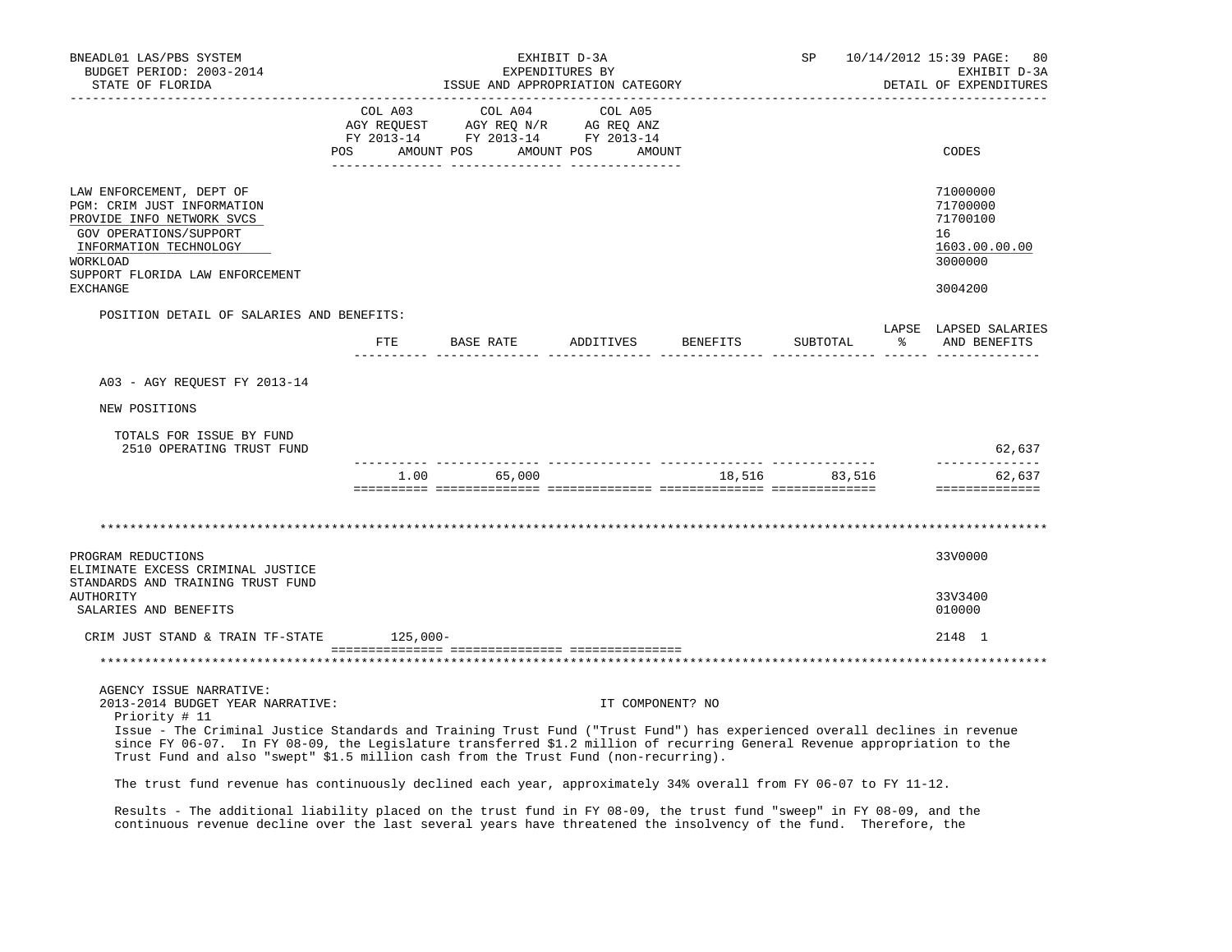| BNEADL01 LAS/PBS SYSTEM<br>BUDGET PERIOD: 2003-2014<br>STATE OF FLORIDA                                                                                                                                                              |         | ISSUE AND APPROPRIATION CATEGORY                                     | EXHIBIT D-3A<br>EXPENDITURES BY | SP | 10/14/2012 15:39 PAGE: 81<br>EXHIBIT D-3A<br>DETAIL OF EXPENDITURES |
|--------------------------------------------------------------------------------------------------------------------------------------------------------------------------------------------------------------------------------------|---------|----------------------------------------------------------------------|---------------------------------|----|---------------------------------------------------------------------|
| ------------------                                                                                                                                                                                                                   |         | FY 2013-14 FY 2013-14 FY 2013-14<br>POS AMOUNT POS AMOUNT POS AMOUNT |                                 |    | CODES                                                               |
|                                                                                                                                                                                                                                      |         |                                                                      |                                 |    |                                                                     |
| LAW ENFORCEMENT, DEPT OF<br>PGM: CRIM JUST INFORMATION<br>PROVIDE INFO NETWORK SVCS<br>GOV OPERATIONS/SUPPORT<br>INFORMATION TECHNOLOGY<br>PROGRAM REDUCTIONS<br>ELIMINATE EXCESS CRIMINAL JUSTICE                                   |         |                                                                      |                                 |    | 71000000<br>71700000<br>71700100<br>16<br>1603.00.00.00<br>33V0000  |
| STANDARDS AND TRAINING TRUST FUND<br>AUTHORITY                                                                                                                                                                                       |         |                                                                      |                                 |    | 33V3400                                                             |
| Florida Department of Law Enforcement (FDLE) is requesting a recurring reduction of \$2,850,000 in trust fund authority as<br>the fund cannot sustain the current appropriation level at this time.<br>Effective date - July 1, 2013 |         |                                                                      |                                 |    |                                                                     |
| POSITION DETAIL OF SALARIES AND BENEFITS:                                                                                                                                                                                            |         |                                                                      |                                 |    |                                                                     |
|                                                                                                                                                                                                                                      |         | FTE BASE RATE ADDITIVES BENEFITS<br>__________ ________________      |                                 |    | LAPSE LAPSED SALARIES<br>SUBTOTAL % AND BENEFITS                    |
| A03 - AGY REQUEST FY 2013-14                                                                                                                                                                                                         |         |                                                                      |                                 |    |                                                                     |
| NEW POSITIONS<br>OTHER SALARY AMOUNT<br>2148 CRIM JUST STAND & TRAIN TF                                                                                                                                                              |         |                                                                      |                                 |    | 125,000-                                                            |
|                                                                                                                                                                                                                                      |         |                                                                      |                                 |    | --------------<br>$125,000-$<br>==============                      |
|                                                                                                                                                                                                                                      |         |                                                                      |                                 |    |                                                                     |
| STATE ENTERPRISE INFORMATION<br>TECHNOLOGY                                                                                                                                                                                           |         |                                                                      |                                 |    | 3610000                                                             |
| REPLACE COMPUTERIZED CRIMINAL<br>HISTORY SYSTEM (CCH) SYSTEM<br>SALARY RATE<br>SALARY RATE 248,356                                                                                                                                   |         |                                                                      |                                 |    | 36115C0<br>000000                                                   |
|                                                                                                                                                                                                                                      |         |                                                                      |                                 |    |                                                                     |
| SALARIES AND BENEFITS                                                                                                                                                                                                                | 6.00    |                                                                      |                                 |    | 010000                                                              |
| OPERATING TRUST FUND<br>$-$ STATE                                                                                                                                                                                                    | 341,277 |                                                                      |                                 |    | 2510 1                                                              |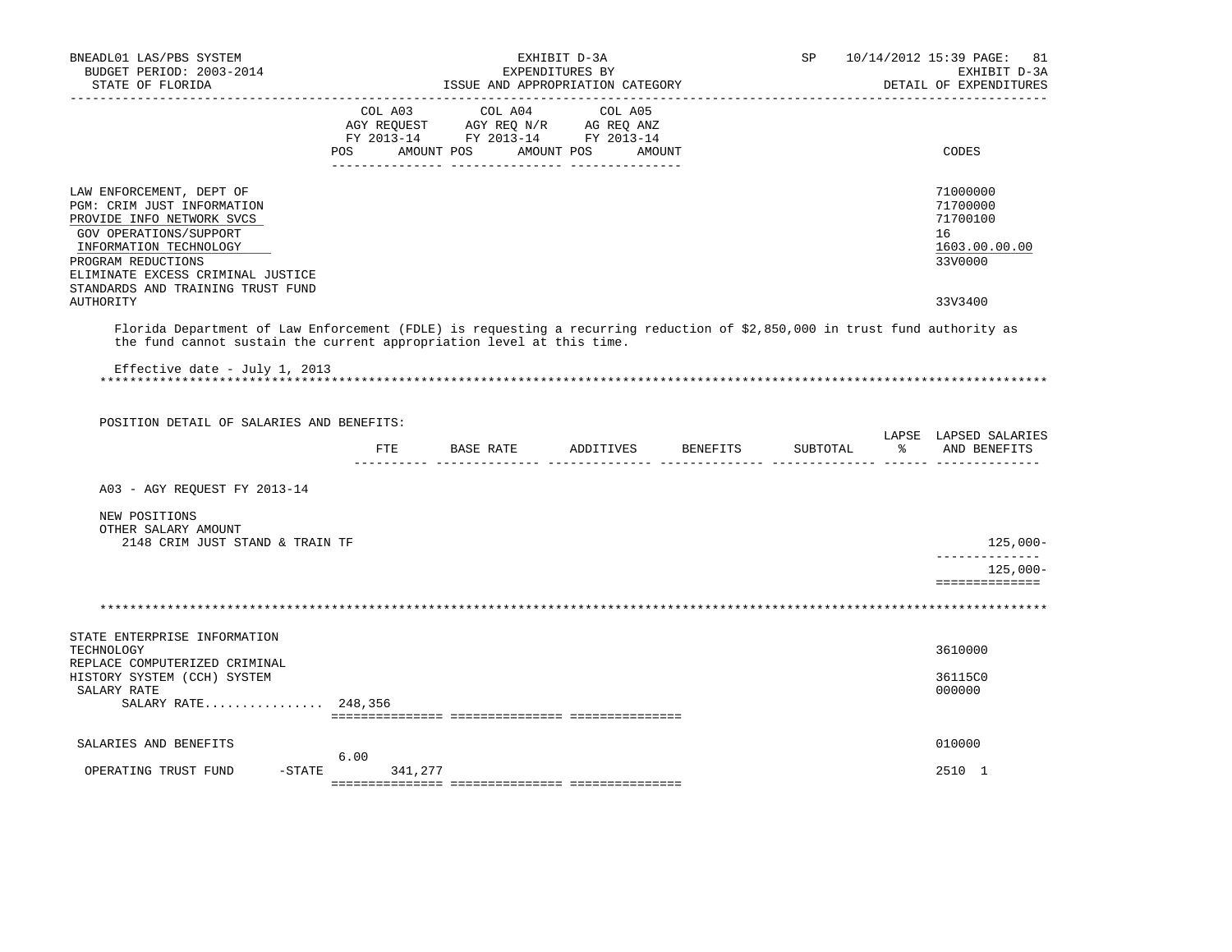| BNEADL01 LAS/PBS SYSTEM<br>BUDGET PERIOD: 2003-2014<br>STATE OF FLORIDA                                                                                                 |        |                                             | EXHIBIT D-3A<br>EXPENDITURES BY                                                     | ISSUE AND APPROPRIATION CATEGORY | SP                                                                                                                                                                                                                                                  | 10/14/2012 15:39 PAGE:<br>82<br>EXHIBIT D-3A<br>DETAIL OF EXPENDITURES |
|-------------------------------------------------------------------------------------------------------------------------------------------------------------------------|--------|---------------------------------------------|-------------------------------------------------------------------------------------|----------------------------------|-----------------------------------------------------------------------------------------------------------------------------------------------------------------------------------------------------------------------------------------------------|------------------------------------------------------------------------|
|                                                                                                                                                                         |        | COL A03<br>AGY REQUEST<br>AMOUNT POS<br>POS | COL A04<br>AGY REQ N/R AG REQ ANZ<br>FY 2013-14 FY 2013-14 FY 2013-14<br>AMOUNT POS | COL A05<br>AMOUNT                |                                                                                                                                                                                                                                                     | CODES                                                                  |
| LAW ENFORCEMENT, DEPT OF<br>PGM: CRIM JUST INFORMATION<br>PROVIDE INFO NETWORK SVCS<br>GOV OPERATIONS/SUPPORT<br>INFORMATION TECHNOLOGY<br>STATE ENTERPRISE INFORMATION |        |                                             |                                                                                     |                                  |                                                                                                                                                                                                                                                     | 71000000<br>71700000<br>71700100<br>16<br>1603.00.00.00<br>3610000     |
| TECHNOLOGY<br>REPLACE COMPUTERIZED CRIMINAL<br>HISTORY SYSTEM (CCH) SYSTEM<br>EXPENSES                                                                                  |        |                                             |                                                                                     |                                  |                                                                                                                                                                                                                                                     | 36115C0<br>040000                                                      |
| OPERATING TRUST FUND                                                                                                                                                    |        | -STATE 464,838 22,572                       |                                                                                     |                                  |                                                                                                                                                                                                                                                     | 2510 1                                                                 |
| OPERATING CAPITAL OUTLAY                                                                                                                                                |        |                                             |                                                                                     |                                  |                                                                                                                                                                                                                                                     | 060000                                                                 |
| OPERATING TRUST FUND                                                                                                                                                    |        | $-$ STATE 212,500                           |                                                                                     |                                  |                                                                                                                                                                                                                                                     | 2510 1                                                                 |
| SPECIAL CATEGORIES<br>CONTRACTED SERVICES                                                                                                                               |        |                                             |                                                                                     |                                  |                                                                                                                                                                                                                                                     | 100000<br>100777                                                       |
| OPERATING TRUST FUND                                                                                                                                                    |        | $-STATE$ 1,943,421                          |                                                                                     |                                  |                                                                                                                                                                                                                                                     | 2510 1                                                                 |
| TR/DMS/HR SVCS/STW CONTRCT                                                                                                                                              |        |                                             |                                                                                     |                                  |                                                                                                                                                                                                                                                     | 107040                                                                 |
| OPERATING TRUST FUND                                                                                                                                                    | -STATE | 2,124                                       |                                                                                     |                                  |                                                                                                                                                                                                                                                     | 2510 1                                                                 |
| TOTAL: REPLACE COMPUTERIZED CRIMINAL<br>HISTORY SYSTEM (CCH) SYSTEM<br>TOTAL POSITIONS 6.00<br>TOTAL ISSUE<br>TOTAL SALARY RATE 248,356                                 |        |                                             | 2,964,160 22,572                                                                    |                                  |                                                                                                                                                                                                                                                     | 36115C0                                                                |
|                                                                                                                                                                         |        |                                             |                                                                                     |                                  |                                                                                                                                                                                                                                                     |                                                                        |
| AGENCY ISSUE NARRATIVE:<br>2013-2014 BUDGET YEAR NARRATIVE:<br>Priority #4                                                                                              |        |                                             |                                                                                     | IT COMPONENT? YES                | Issue - The Florida Department of Law Enforcment's (FDLE) Criminal Justice Information Program provides criminal justice<br>information needed to prevent crime, solve cases, recover property, identify and apprehend criminals; provide screening |                                                                        |

 to identify persons with criminal warrants, arrests, and convictions; and provide statistical and analytical information about crime to policy-makers and the public. Under the authority of Chapter 943, Florida Statutes, FDLE serves as the State's central repository for criminal record information.

 FDLE's Computerized Criminal History (CCH) system serves as the State of Florida's central repository for criminal history record information. CCH contains records on more than 6 million subjects arrested by Florida law enforcement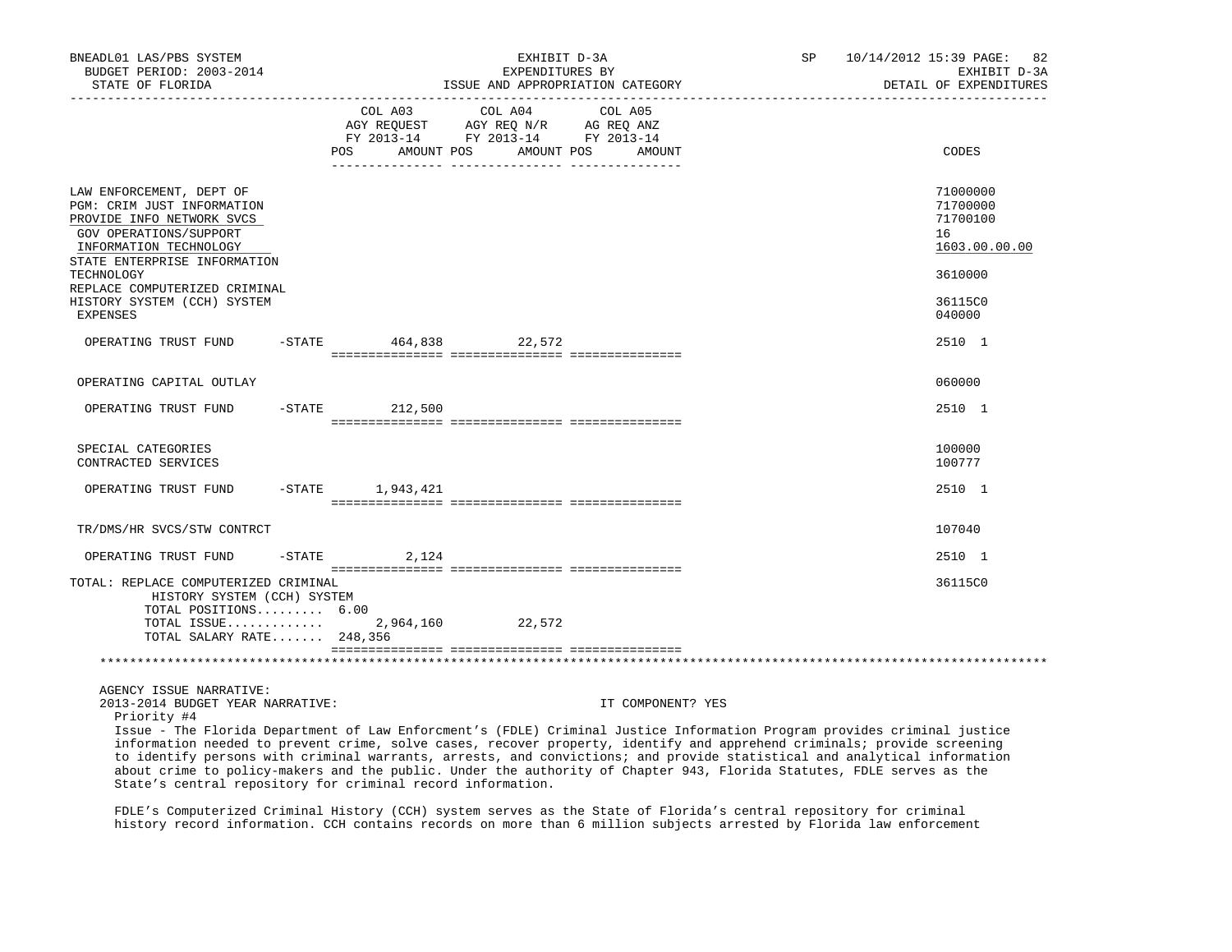| BNEADL01 LAS/PBS SYSTEM<br>BUDGET PERIOD: 2003-2014<br>STATE OF FLORIDA                                                                 | EXHIBIT D-3A<br>EXPENDITURES BY<br>ISSUE AND APPROPRIATION CATEGORY                                                                         | SP<br>10/14/2012 15:39 PAGE:<br>83<br>EXHIBIT D-3A<br>DETAIL OF EXPENDITURES |
|-----------------------------------------------------------------------------------------------------------------------------------------|---------------------------------------------------------------------------------------------------------------------------------------------|------------------------------------------------------------------------------|
|                                                                                                                                         | COL A03 COL A04 COL A05<br>AGY REOUEST AGY REO N/R AG REO ANZ<br>FY 2013-14 FY 2013-14 FY 2013-14<br>POS<br>AMOUNT POS AMOUNT POS<br>AMOUNT | CODES                                                                        |
| LAW ENFORCEMENT, DEPT OF<br>PGM: CRIM JUST INFORMATION<br>PROVIDE INFO NETWORK SVCS<br>GOV OPERATIONS/SUPPORT<br>INFORMATION TECHNOLOGY |                                                                                                                                             | 71000000<br>71700000<br>71700100<br>16<br>1603.00.00.00                      |
| STATE ENTERPRISE INFORMATION<br>TECHNOLOGY<br>REPLACE COMPUTERIZED CRIMINAL<br>HISTORY SYSTEM (CCH) SYSTEM                              |                                                                                                                                             | 3610000<br>36115C0                                                           |

agencies. Each year, FDLE receives approximately 1 million arrest records from Florida law enforcement agencies.

 Criminal records are used every day for a variety of purposes by many organizations, public and private. Criminal justice agencies use criminal records for investigations, security, prosecution, and sentencing decisions. Government agencies use criminal records in a wide range of employment decisions, security clearances, and licensing programs. Private firms rely on criminal records to make informed hiring decisions.

 The CCH system began operation in the early 1970s. The current system operates on a Unisys mainframe central processing unit, running Unisys' MCP/AS operating system and Unisys DMS II database management system. Application code is primarily COBOL 85 (written through a 4th generation programming product known as PROGENI). FDLE staff maintains CCH records using personal computers and a Unisys terminal emulation software. Qualitative constraints for the current system involve manual entry for systems, no image entry, mixed entry methods and formats (dispositions, custody, etc.) and redundant entries.

 Disposition information is transmitted to FDLE from Florida's Clerks of Court. Files of disposition records are transmitted to FDLE on a monthly or more frequent basis through file transfers. Access to criminal records is provided on-line to criminal justice agencies through the CJNet and FCIC II Message Switching System.

 Through the years, the system has undergone a number of significant changes. However, many of the underlying business processes and core technologies remain the same. There are many examples of how the current CCH structure does not efficiently support the daily operations of the state's criminal justice agencies.

 In 2010, FDLE was awarded a federal grant through National Instant Criminal Background Check System (NICS) Act Record Improvement Program (NARIP). The purpose of the grant was to improve the records utilized by the NICS by providing assistance to states to improve the completeness, automation and transmittal of records available to state and federal systems. Such records include criminal history records, records of felony convictions, warrants, records of protective orders, convictions for misdemeanors involving domestic violence and stalking, records of mental health adjudications, and others, which may disqualify an individual from possessing or receiving a firearm under federal law. Helping states to automate these records will also reduce delays for law-abiding gun purchasers.

 One of the projects included in this award was the CCH Strategic Needs Assessment which began in 2011. The objectives of this project were to:

 -Document current and proposed business processes related to Florida's criminal justice and non-criminal justice agencies use of criminal records;

-Identify general and specific needs of stakeholders;

-Identify alternative solutions for meeting business processes and needs;

-Document system architecture for alternative solutions; and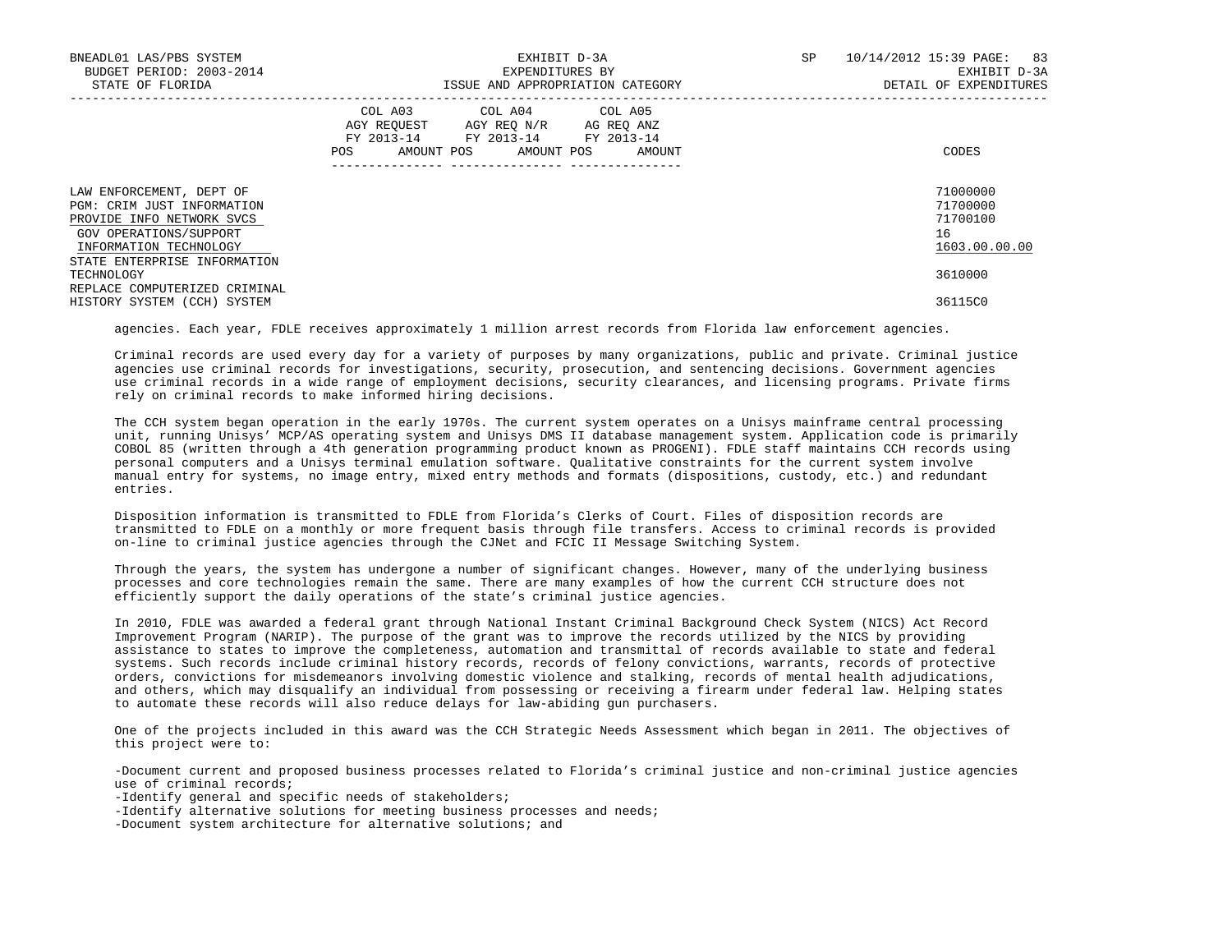| BNEADL01 LAS/PBS SYSTEM<br>BUDGET PERIOD: 2003-2014<br>STATE OF FLORIDA                                                                 | EXHIBIT D-3A<br>EXPENDITURES BY<br>ISSUE AND APPROPRIATION CATEGORY                                                                          | 10/14/2012 15:39 PAGE: 84<br>SP<br>EXHIBIT D-3A<br>DETAIL OF EXPENDITURES |
|-----------------------------------------------------------------------------------------------------------------------------------------|----------------------------------------------------------------------------------------------------------------------------------------------|---------------------------------------------------------------------------|
|                                                                                                                                         | COL A03 COL A04 COL A05<br>AGY REQUEST AGY REQ N/R AG REQ ANZ<br>FY 2013-14 FY 2013-14 FY 2013-14<br>AMOUNT POS AMOUNT POS AMOUNT<br>POS FOR | CODES                                                                     |
| LAW ENFORCEMENT, DEPT OF<br>PGM: CRIM JUST INFORMATION<br>PROVIDE INFO NETWORK SVCS<br>GOV OPERATIONS/SUPPORT<br>INFORMATION TECHNOLOGY |                                                                                                                                              | 71000000<br>71700000<br>71700100<br>16<br>1603.00.00.00                   |
| STATE ENTERPRISE INFORMATION<br>TECHNOLOGY<br>REPLACE COMPUTERIZED CRIMINAL<br>HISTORY SYSTEM (CCH) SYSTEM                              |                                                                                                                                              | 3610000<br>36115C0                                                        |

-Develop strategies for implementing solutions.

 FDLE evaluated results from the needs assessment and considered options for developing a new CCH system. This issue is submitted to obtain funding to implement the recommended approach for designing, developing, and implementing the state's next generation CCH system.

 Resources - The Department is requesting \$2.9 million to undergo the procurement of a new system and acquire: -Six (6) State positions for FDLE's Criminal Justice Information Services Program -Contract information technology (IT) staff; -Commercial CCH software; -Commercial systems software (operating system, database management software, application server platform, etc.); -Computer hardware (servers, storage, and network); and

-IT consulting services.

 This is a multi-year project. The total estimated cost of the new CCH system is roughly \$14 million. An additional \$2.2 million is required to staff the project management office that will run the project. The six new State positions are estimated to cost about \$360,000 per year.

 Results - This project will deliver a newly designed CCH system that addresses the business needs of the stakeholders and users, replacing one that was developed based on needs identified over 40 years ago. In the 1970's there were a small number of persons with access to the system and it was mainly used for law enforcement purposes. Today, there are over 65,000 criminal justice users including judges who access information on the bench, clerks, probation officers, law enforcement officers who directly access the information in their vehicle, state attorneys and child protective investigators. The use of criminal history rap sheets has grown significantly for non-criminal justice use and the amount of fingerprint based background check requests for criminal history for civil purposes exceeds the million fingerprint submissions received for criminal processing.

 This newly designed CCH system, for the first time in 40 years, will provide new functionality for criminal justice agencies, including:

 -Local agencies able to submit added charges on-line; -Local agencies able to request changes / corrections on-line; -Filed charges from State Attorneys appear in arrest records prior to final disposition; -Statute table will contain richer definitions and accommodate enhancing and reducing factors; -Florida rap sheets will conform with national rap sheet specifications; -Manage unmatched court dispositions; -Department of Corrections will be able to ingest rap sheet information in the Offender Based Information System (OBIS) and eliminate manual re-entry;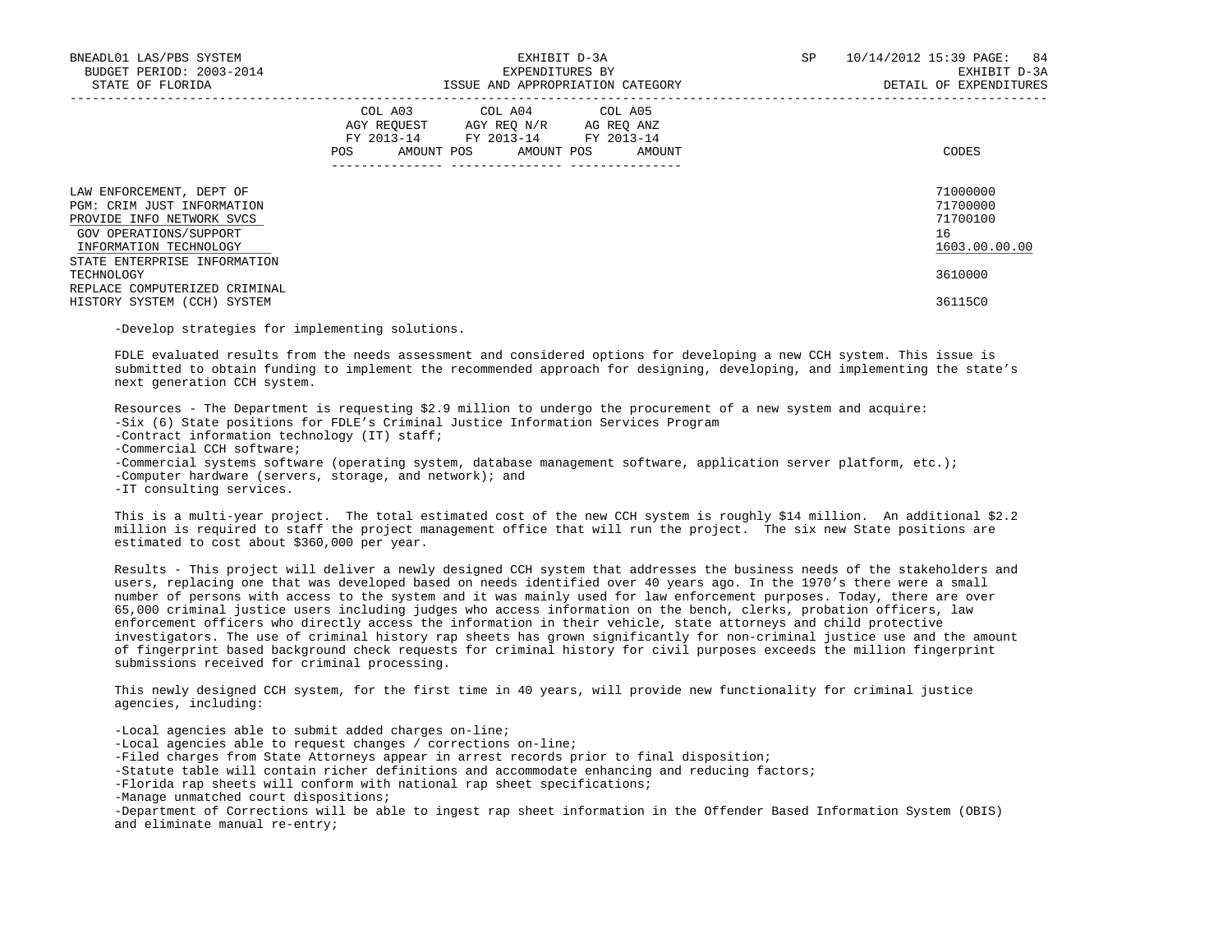| BNEADL01 LAS/PBS SYSTEM<br>BUDGET PERIOD: 2003-2014<br>STATE OF FLORIDA                                                                                                 | EXHIBIT D-3A<br>EXPENDITURES BY<br>ISSUE AND APPROPRIATION CATEGORY                                                                         | 10/14/2012 15:39 PAGE: 85<br>SP<br>EXHIBIT D-3A<br>DETAIL OF EXPENDITURES |
|-------------------------------------------------------------------------------------------------------------------------------------------------------------------------|---------------------------------------------------------------------------------------------------------------------------------------------|---------------------------------------------------------------------------|
|                                                                                                                                                                         | COL A03 COL A04 COL A05<br>AGY REQUEST AGY REQ N/R AG REQ ANZ<br>FY 2013-14 FY 2013-14 FY 2013-14<br>AMOUNT POS AMOUNT POS<br>POS<br>AMOUNT | CODES                                                                     |
| LAW ENFORCEMENT, DEPT OF<br>PGM: CRIM JUST INFORMATION<br>PROVIDE INFO NETWORK SVCS<br>GOV OPERATIONS/SUPPORT<br>INFORMATION TECHNOLOGY<br>STATE ENTERPRISE INFORMATION |                                                                                                                                             | 71000000<br>71700000<br>71700100<br>16<br>1603.00.00.00                   |
| TECHNOLOGY<br>REPLACE COMPUTERIZED CRIMINAL                                                                                                                             |                                                                                                                                             | 3610000                                                                   |
| HISTORY SYSTEM (CCH) SYSTEM                                                                                                                                             |                                                                                                                                             | 36115C0                                                                   |

 -Improve processing of commitment documents; -Notice to Appear will be supported; and -Direct files will be supported.

The new system will also result in the following:

-Improve the quality of Florida's criminal history records.

-Reduce manual processing at FDLE and enable FDLE to re-allocate staff to other areas of need.

 -Improve data management through implementation of a more powerful database management system (relational technology). Improve ability to update and modify data elements to dynamically meet customer needs, statutory requirements, criminal history standards and privacy concerns.

 -Reduce internal and external workload by providing automated processes and accurate, complete and readable data to increase project buy-in, especially from agencies not under FDLE's direct control.

 -Improve throughput by reducing capacity constraints, use of standards based protocols and providing high volume, on-line processing to enable FDLE to process criminal records faster and more efficiently.

 -Implement a scalable/open architecture by using non-proprietary technology that is compatible with emerging technology to economically improve Integration with current internal and external technologies.

 -Provide improved information management tools such as flexible ad hoc reporting, statistical analysis capabilities, which are vital for the resolution of system discrepancies, investigations and policy making.

 -Improve technical administration, operational capabilities and maintainability of CCH development, test, and production environments by using technology that will allow FDLE to provide technical support, equipment maintenance, equipment replacement, automated testing to verify the quality of the system as well as the improved integration with internal and external systems.

 Risks - If the funding is not provided, the following issues will exist: -Limited ability to implement improvements in business processes. -Limited auditing and reporting tools. -Continued reliance on proprietary software to operate and maintain the State's criminal records repository. -Poor flexibility to deal with changes in legislation and business processes. -Poor scalability to deal with increases in work load.

 Effective date - Upon receipt of funding. \*\*\*\*\*\*\*\*\*\*\*\*\*\*\*\*\*\*\*\*\*\*\*\*\*\*\*\*\*\*\*\*\*\*\*\*\*\*\*\*\*\*\*\*\*\*\*\*\*\*\*\*\*\*\*\*\*\*\*\*\*\*\*\*\*\*\*\*\*\*\*\*\*\*\*\*\*\*\*\*\*\*\*\*\*\*\*\*\*\*\*\*\*\*\*\*\*\*\*\*\*\*\*\*\*\*\*\*\*\*\*\*\*\*\*\*\*\*\*\*\*\*\*\*\*\*\*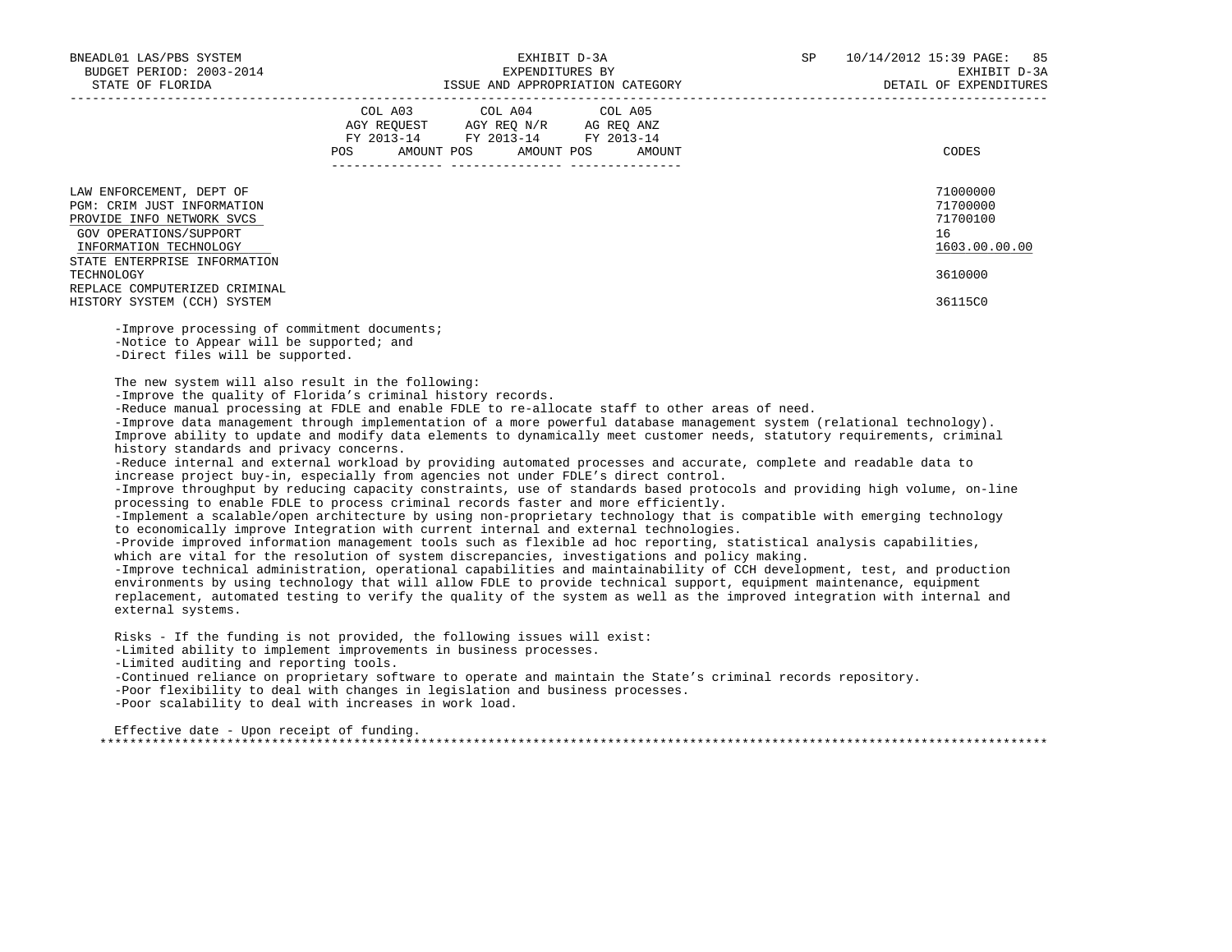| BNEADL01 LAS/PBS SYSTEM<br>BUDGET PERIOD: 2003-2014<br>STATE OF FLORIDA                                                                                                                                                                                                                  |              | ISSUE AND APPROPRIATION CATEGORY                                                                                      | EXHIBIT D-3A<br>EXPENDITURES BY |        |                | SP 10/14/2012 15:39 PAGE: 86<br>EXHIBIT D-3A<br>DETAIL OF EXPENDITURES        |
|------------------------------------------------------------------------------------------------------------------------------------------------------------------------------------------------------------------------------------------------------------------------------------------|--------------|-----------------------------------------------------------------------------------------------------------------------|---------------------------------|--------|----------------|-------------------------------------------------------------------------------|
|                                                                                                                                                                                                                                                                                          | COL A03      | COL A04<br>AGY REQUEST AGY REQ N/R AG REQ ANZ<br>FY 2013-14 FY 2013-14 FY 2013-14<br>POS AMOUNT POS AMOUNT POS AMOUNT | COL A05                         |        |                | CODES                                                                         |
| LAW ENFORCEMENT, DEPT OF<br>PGM: CRIM JUST INFORMATION<br>PROVIDE INFO NETWORK SVCS<br>GOV OPERATIONS/SUPPORT<br>INFORMATION TECHNOLOGY<br>STATE ENTERPRISE INFORMATION<br>TECHNOLOGY<br>REPLACE COMPUTERIZED CRIMINAL<br>HISTORY SYSTEM (CCH) SYSTEM                                    |              |                                                                                                                       |                                 |        |                | 71000000<br>71700000<br>71700100<br>16<br>1603.00.00.00<br>3610000<br>36115C0 |
| POSITION DETAIL OF SALARIES AND BENEFITS:                                                                                                                                                                                                                                                |              |                                                                                                                       |                                 |        |                | LAPSE LAPSED SALARIES                                                         |
|                                                                                                                                                                                                                                                                                          |              | FTE BASE RATE ADDITIVES BENEFITS                                                                                      |                                 |        | SUBTOTAL       | % AND BENEFITS                                                                |
| A03 - AGY REQUEST FY 2013-14                                                                                                                                                                                                                                                             |              |                                                                                                                       |                                 |        |                |                                                                               |
| NEW POSITIONS<br>2225 GOVERNMENT ANALYST II<br>N0115 001<br>2236 GOVERNMENT OPERATIONS CONSULTANT II<br>N0116 001                                                                                                                                                                        | 2.00<br>4.00 | 93,120<br>155,236                                                                                                     |                                 | 60,621 | 215,857 0.00   | 32,300 125,420 0.00 125,420<br>215,857                                        |
| TOTALS FOR ISSUE BY FUND<br>2510 OPERATING TRUST FUND                                                                                                                                                                                                                                    |              |                                                                                                                       |                                 |        |                | 341,277                                                                       |
|                                                                                                                                                                                                                                                                                          |              | 6.00 248,356                                                                                                          |                                 |        | 92,921 341,277 | _____________<br>341,277<br>==============                                    |
| CRITICAL SALARY NEEDS<br>IMPLEMENT RECRUITMENT AND RETENTION                                                                                                                                                                                                                             |              |                                                                                                                       |                                 |        |                | 4000000                                                                       |
| PAY<br>SALARIES AND BENEFITS                                                                                                                                                                                                                                                             |              |                                                                                                                       |                                 |        |                | 4007A00<br>010000                                                             |
| -MATCH 322, 277<br>OPERATING TRUST FUND                                                                                                                                                                                                                                                  |              |                                                                                                                       |                                 |        |                | 2510 2                                                                        |
|                                                                                                                                                                                                                                                                                          |              |                                                                                                                       |                                 |        |                |                                                                               |
| AGENCY ISSUE NARRATIVE:<br>2013-2014 BUDGET YEAR NARRATIVE:<br>Priority #3<br>5. Recruitment and Retention of Critical Information Technology Staff - \$322,277<br>Issue - The Office of Information Resource Management (IRM) delivers information technology (IT) services that enable |              |                                                                                                                       | IT COMPONENT? NO                |        |                |                                                                               |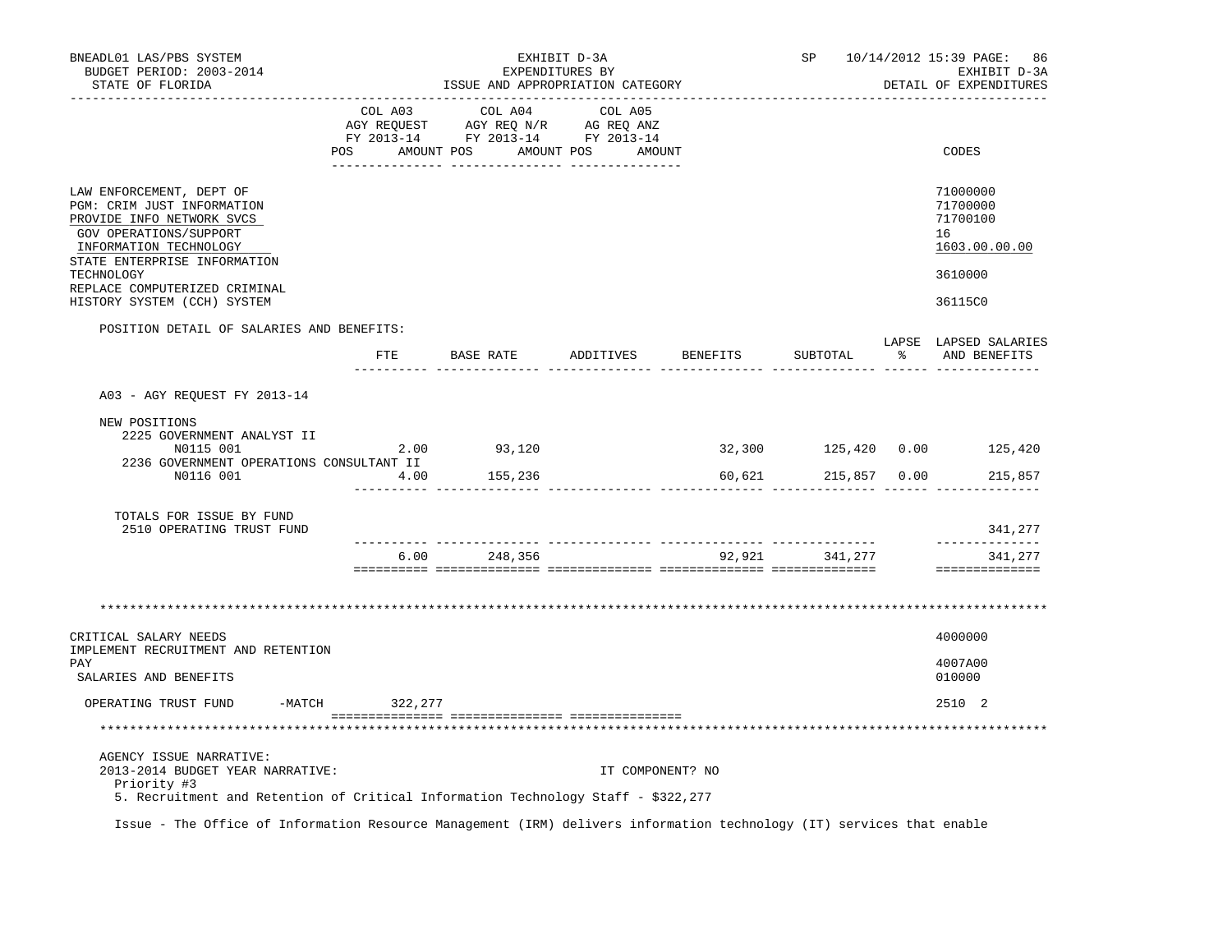| BNEADL01 LAS/PBS SYSTEM<br>BUDGET PERIOD: 2003-2014<br>STATE OF FLORIDA                                                                                                                                 | EXHIBIT D-3A<br>EXPENDITURES BY<br>ISSUE AND APPROPRIATION CATEGORY                                                                         | SP<br>10/14/2012 15:39 PAGE: 87<br>EXHIBIT D-3A<br>DETAIL OF EXPENDITURES |
|---------------------------------------------------------------------------------------------------------------------------------------------------------------------------------------------------------|---------------------------------------------------------------------------------------------------------------------------------------------|---------------------------------------------------------------------------|
|                                                                                                                                                                                                         | COL A03 COL A04 COL A05<br>AGY REQUEST AGY REQ N/R AG REQ ANZ<br>FY 2013-14 FY 2013-14 FY 2013-14<br>AMOUNT POS AMOUNT POS<br>POS<br>AMOUNT | CODES                                                                     |
| LAW ENFORCEMENT, DEPT OF<br>PGM: CRIM JUST INFORMATION<br>PROVIDE INFO NETWORK SVCS<br>GOV OPERATIONS/SUPPORT<br>INFORMATION TECHNOLOGY<br>CRITICAL SALARY NEEDS<br>IMPLEMENT RECRUITMENT AND RETENTION |                                                                                                                                             | 71000000<br>71700000<br>71700100<br>16<br>1603.00.00.00<br>4000000        |
| PAY                                                                                                                                                                                                     |                                                                                                                                             | 4007A00                                                                   |

 FDLE and law enforcement agencies throughout the state to carry out their missions. IRM operates with a staff of 121 members.

While much of Florida's economy in recent years has been down, the demand for information technology services and the professionals to deliver those services has grown. FDLE competes with other government agencies and private sector firms for IT talent. With no across the board raises in six years and reductions in benefits, IRM is struggling to recruit and retain talent. Since July 2009, IRM's monthly vacancy rate has increased from around 4 percent to 11 percent. Since July 2010, 20 senior IT staff members have left to take IT positions elsewhere. Their average tenure with the Department was nine years.

 IRM is currently encountering delays in hiring new staff due to salary issues. The Department attempts to hire IT staff at or near the base salary. This creates a low number of candidates with the required skills. When we attempt to hire skilled people above minimum, additional time is required to negotiate salary and obtain approvals to make a salary offer.

 The loss in senior staff and delays in hiring have a cumulative effect on IRM's ability to deliver high quality IT services and, in turn, affects the performance of FDLE members (and other law enforcement agencies) who rely on FDLE information systems. In more concrete terms, it affects IRM's ability to undertake projects and complete those projects on time. Today, IRM has 36 projects underway (in addition to maintaining a large inventory of information systems). Of these, 19 are major projects which require significant involvement from staff across IRM and in FDLE's program offices. Failure to hire and retain skilled IT staff will rarely produce a single catastrophic event that focuses attention on the problem. However, by the time an organization reaches crisis stage, it is typically too late.

 Resources - The Department is requesting \$322,277 in targeted salary adjustments to help address this situation for recruitment (offer salaries above base for IT classifications) and retention (extend salary adjustments due to competitive job offers and salary adjustments for critical positions).

 Results - IRM will experience reduced turnover in staff and improved recruitment of IT members with requisite skills, training, and experience. Also, the Department should be able to better retain senior staff. Overall, it should result in improved IT services for FDLE and Florida law enforcement agencies.

 Risks - Turnover will remain high. FDLE will find it increasingly difficult to recruit and retain skilled IT staff. IT services may slowly degrade over time.

 Effective date - Upon receipt of funding. \*\*\*\*\*\*\*\*\*\*\*\*\*\*\*\*\*\*\*\*\*\*\*\*\*\*\*\*\*\*\*\*\*\*\*\*\*\*\*\*\*\*\*\*\*\*\*\*\*\*\*\*\*\*\*\*\*\*\*\*\*\*\*\*\*\*\*\*\*\*\*\*\*\*\*\*\*\*\*\*\*\*\*\*\*\*\*\*\*\*\*\*\*\*\*\*\*\*\*\*\*\*\*\*\*\*\*\*\*\*\*\*\*\*\*\*\*\*\*\*\*\*\*\*\*\*\*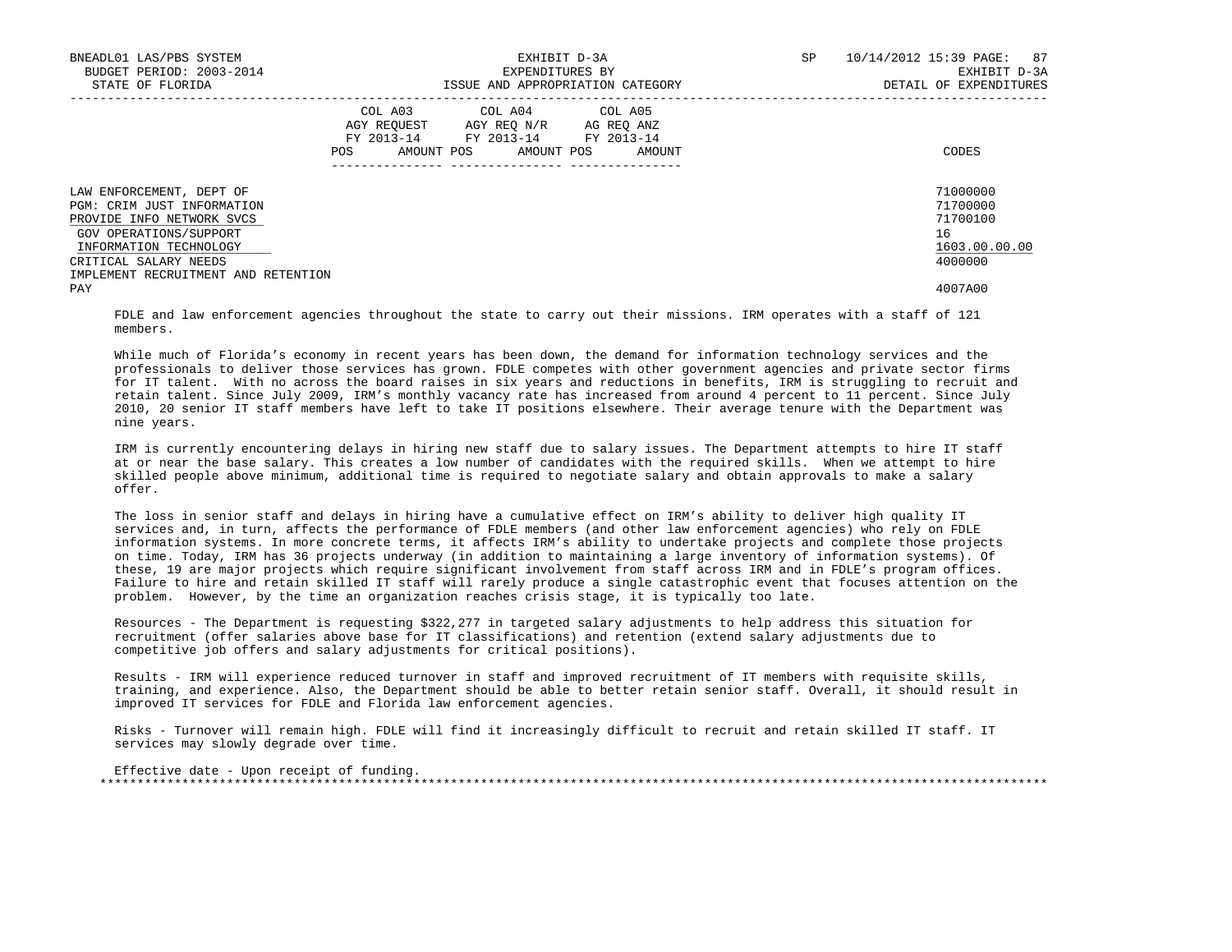| BNEADL01 LAS/PBS SYSTEM<br>BUDGET PERIOD: 2003-2014<br>STATE OF FLORIDA                                                                                                                                        |                           | EXHIBIT D-3A<br>EXPENDITURES BY<br>ISSUE AND APPROPRIATION CATEGORY                       |                    |            | SP 10/14/2012 15:39 PAGE: 88<br>EXHIBIT D-3A<br>DETAIL OF EXPENDITURES        |
|----------------------------------------------------------------------------------------------------------------------------------------------------------------------------------------------------------------|---------------------------|-------------------------------------------------------------------------------------------|--------------------|------------|-------------------------------------------------------------------------------|
|                                                                                                                                                                                                                | COL A03<br>POS AMOUNT POS | COL A04 COL A05<br>AGY REQUEST AGY REQ N/R AG REQ ANZ<br>FY 2013-14 FY 2013-14 FY 2013-14 | AMOUNT POS AMOUNT  |            | CODES                                                                         |
| LAW ENFORCEMENT, DEPT OF<br>PGM: CRIM JUST INFORMATION<br>PROVIDE INFO NETWORK SVCS<br>GOV OPERATIONS/SUPPORT<br>INFORMATION TECHNOLOGY<br>CRITICAL SALARY NEEDS<br>IMPLEMENT RECRUITMENT AND RETENTION<br>PAY |                           |                                                                                           |                    |            | 71000000<br>71700000<br>71700100<br>16<br>1603.00.00.00<br>4000000<br>4007A00 |
| POSITION DETAIL OF SALARIES AND BENEFITS:                                                                                                                                                                      |                           |                                                                                           |                    |            | LAPSE LAPSED SALARIES                                                         |
|                                                                                                                                                                                                                | FTE.                      | BASE RATE                                                                                 | ADDITIVES BENEFITS | SUBTOTAL % | AND BENEFITS                                                                  |
| A03 - AGY REOUEST FY 2013-14                                                                                                                                                                                   |                           |                                                                                           |                    |            |                                                                               |
| NEW POSITIONS<br>OTHER SALARY AMOUNT<br>2510 OPERATING TRUST FUND                                                                                                                                              |                           |                                                                                           |                    |            | 322,277                                                                       |
|                                                                                                                                                                                                                |                           |                                                                                           |                    |            | 322,277<br>==============                                                     |
|                                                                                                                                                                                                                |                           |                                                                                           |                    |            |                                                                               |
| TOTAL: INFORMATION TECHNOLOGY<br>BY FUND TYPE                                                                                                                                                                  |                           |                                                                                           |                    |            | 1603.00.00.00                                                                 |
| GENERAL REVENUE FUND<br>TRUST FUNDS                                                                                                                                                                            | 284,724<br>30,174,972     | 24,880                                                                                    |                    |            | 1000<br>2000                                                                  |
| TOTAL POSITIONS 126.00<br>TOTAL PROG COMP 30,459,696 24,880<br>TOTAL SALARY RATE 6,565,513                                                                                                                     |                           |                                                                                           |                    |            |                                                                               |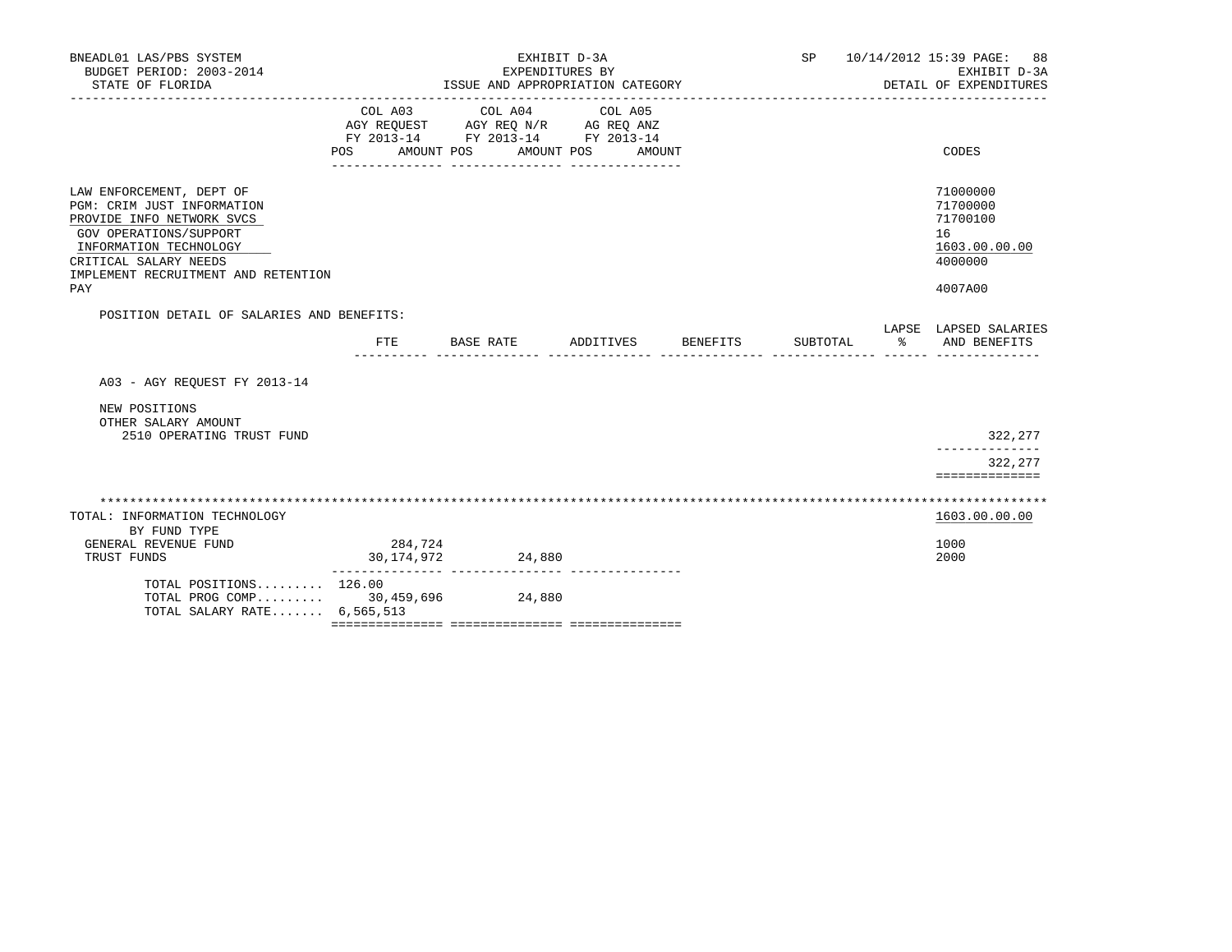| BNEADL01 LAS/PBS SYSTEM<br>BUDGET PERIOD: 2003-2014<br>STATE OF FLORIDA                                                                                                                                                                              |                               | EXHIBIT D-3A<br>EXPENDITURES BY<br>ISSUE AND APPROPRIATION CATEGORY                                                                                                                                                                                                                                                                                                                                                                 | SP | 10/14/2012 15:39 PAGE:<br>89<br>EXHIBIT D-3A<br>DETAIL OF EXPENDITURES                  |
|------------------------------------------------------------------------------------------------------------------------------------------------------------------------------------------------------------------------------------------------------|-------------------------------|-------------------------------------------------------------------------------------------------------------------------------------------------------------------------------------------------------------------------------------------------------------------------------------------------------------------------------------------------------------------------------------------------------------------------------------|----|-----------------------------------------------------------------------------------------|
|                                                                                                                                                                                                                                                      | COL A03                       | COL A04 COL A05<br>$\begin{tabular}{lllllll} \bf AGY \;\; RegUEST \hspace{1cm} AGY \;\; REG \;\; N/R \hspace{1cm} \bf AG \;\; REG \;\; ANZ \end{tabular}$ $\begin{tabular}{lllllllllll} \bf FY \;\; 2013-14 \hspace{1cm} FY \;\; 2013-14 \end{tabular}$<br>POS AMOUNT POS AMOUNT POS AMOUNT                                                                                                                                         |    | CODES                                                                                   |
| LAW ENFORCEMENT, DEPT OF<br>PGM: CRIM JUST INFORMATION<br>PREVENTION/CRIME INFO SVCS<br>GOV OPERATIONS/SUPPORT<br>INFORMATION TECHNOLOGY<br>ESTIMATED EXPENDITURES<br>ESTIMATED EXPENDITURES - OPERATIONS<br>SALARY RATE<br>SALARY RATE $10,104,562$ |                               |                                                                                                                                                                                                                                                                                                                                                                                                                                     |    | 71000000<br>71700000<br>71700200<br>16<br>1603.00.00.00<br>1000000<br>1001000<br>000000 |
| SALARIES AND BENEFITS                                                                                                                                                                                                                                |                               |                                                                                                                                                                                                                                                                                                                                                                                                                                     |    | 010000                                                                                  |
| GENERAL REVENUE FUND -STATE<br>CRIM JUST STAND & TRAIN TF-STATE<br>FEDERAL GRANTS TRUST FUND -RECPNT<br>OPERATING TRUST FUND -STATE 12,557,518<br>TOTAL POSITIONS 279.00<br>TOTAL APPRO 13,771,347                                                   | 552,477<br>205,144<br>456,208 |                                                                                                                                                                                                                                                                                                                                                                                                                                     |    | 1000 1<br>2148 1<br>2261 9<br>2510 1                                                    |
|                                                                                                                                                                                                                                                      |                               |                                                                                                                                                                                                                                                                                                                                                                                                                                     |    |                                                                                         |
| OTHER PERSONAL SERVICES                                                                                                                                                                                                                              |                               |                                                                                                                                                                                                                                                                                                                                                                                                                                     |    | 030000                                                                                  |
| GENERAL REVENUE FUND<br>ADMINISTRATIVE TRUST FUND -FEDERL                                                                                                                                                                                            | $-STATE$ 10,000<br>5,000      |                                                                                                                                                                                                                                                                                                                                                                                                                                     |    | 1000 1<br>2021 3                                                                        |
| FEDERAL GRANTS TRUST FUND -FEDERL 153,071                                                                                                                                                                                                            | -RECPNT<br>463,662            |                                                                                                                                                                                                                                                                                                                                                                                                                                     |    | 2261 3<br>2261 9                                                                        |
| TOTAL FEDERAL GRANTS TRUST FUND 616,733                                                                                                                                                                                                              |                               |                                                                                                                                                                                                                                                                                                                                                                                                                                     |    | 2261                                                                                    |
| OPERATING TRUST FUND                                                                                                                                                                                                                                 | -STATE 241,182                | $\begin{minipage}{0.03\textwidth} \begin{tabular}{l} \textbf{1} & \textbf{2} & \textbf{3} & \textbf{5} & \textbf{5} & \textbf{6} & \textbf{6} & \textbf{7} & \textbf{8} & \textbf{9} & \textbf{9} & \textbf{9} & \textbf{1} & \textbf{1} & \textbf{1} & \textbf{1} & \textbf{1} & \textbf{1} & \textbf{1} & \textbf{1} & \textbf{1} & \textbf{1} & \textbf{1} & \textbf{1} & \textbf{1} & \textbf{1} & \textbf{1} & \textbf{1} & \$ |    | 2510 1                                                                                  |
| TOTAL APPRO                                                                                                                                                                                                                                          | 872,915                       |                                                                                                                                                                                                                                                                                                                                                                                                                                     |    |                                                                                         |
| EXPENSES                                                                                                                                                                                                                                             |                               |                                                                                                                                                                                                                                                                                                                                                                                                                                     |    | 040000                                                                                  |
| GENERAL REVENUE FUND                                                                                                                                                                                                                                 | $-$ STATE 167,528             |                                                                                                                                                                                                                                                                                                                                                                                                                                     |    | 1000 1                                                                                  |
| ADMINISTRATIVE TRUST FUND -RECPNT 85,781                                                                                                                                                                                                             |                               |                                                                                                                                                                                                                                                                                                                                                                                                                                     |    | 2021 9                                                                                  |
| FEDERAL GRANTS TRUST FUND -FEDERL<br>$-$ RECPNT                                                                                                                                                                                                      | 208,539<br>150,000            |                                                                                                                                                                                                                                                                                                                                                                                                                                     |    | 2261 3<br>2261 9                                                                        |
| TOTAL FEDERAL GRANTS TRUST FUND                                                                                                                                                                                                                      | 358,539                       |                                                                                                                                                                                                                                                                                                                                                                                                                                     |    | 2261                                                                                    |
|                                                                                                                                                                                                                                                      |                               |                                                                                                                                                                                                                                                                                                                                                                                                                                     |    |                                                                                         |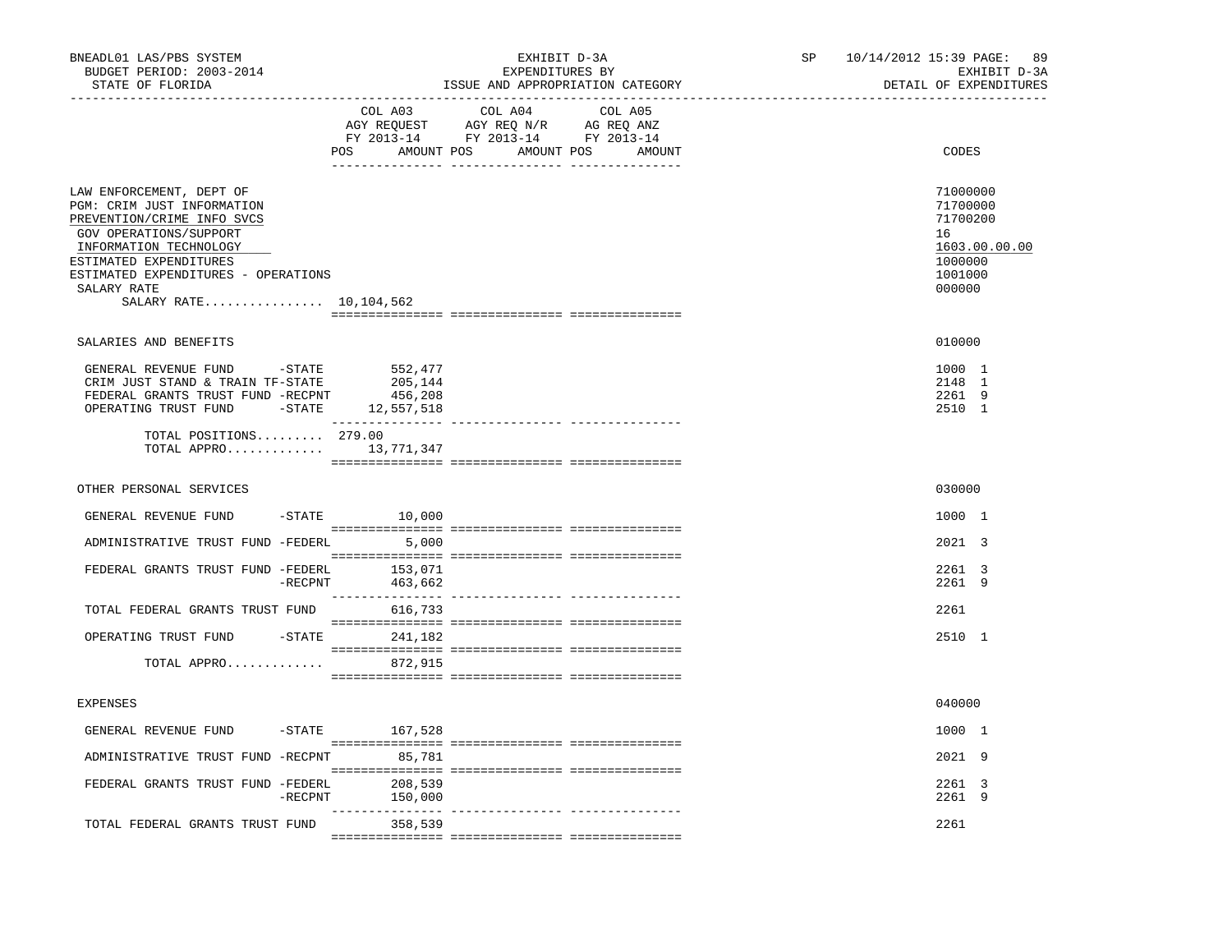| BNEADL01 LAS/PBS SYSTEM<br>BUDGET PERIOD: 2003-2014<br>STATE OF FLORIDA                                                                                                                                                                                                       |            |                   | EXHIBIT D-3A<br>EXPENDITURES BY<br>ISSUE AND APPROPRIATION CATEGORY                                                       | SP 10/14/2012 15:39 PAGE: 90<br>EXHIBIT D-3A<br>DETAIL OF EXPENDITURES                            |
|-------------------------------------------------------------------------------------------------------------------------------------------------------------------------------------------------------------------------------------------------------------------------------|------------|-------------------|---------------------------------------------------------------------------------------------------------------------------|---------------------------------------------------------------------------------------------------|
|                                                                                                                                                                                                                                                                               |            | AMOUNT POS<br>POS | COL A03 COL A04 COL A05<br>AGY REQUEST AGY REQ N/R AG REQ ANZ<br>FY 2013-14 FY 2013-14 FY 2013-14<br>AMOUNT POS<br>AMOUNT | CODES                                                                                             |
| LAW ENFORCEMENT, DEPT OF<br>PGM: CRIM JUST INFORMATION<br>PREVENTION/CRIME INFO SVCS<br>GOV OPERATIONS/SUPPORT<br>INFORMATION TECHNOLOGY<br>ESTIMATED EXPENDITURES<br>ESTIMATED EXPENDITURES - OPERATIONS<br>EXPENSES<br>OPERATING TRUST FUND -STATE 1,862,378<br>TOTAL APPRO |            | 2,474,226         |                                                                                                                           | 71000000<br>71700000<br>71700200<br>16<br>1603.00.00.00<br>1000000<br>1001000<br>040000<br>2510 1 |
| OPERATING CAPITAL OUTLAY                                                                                                                                                                                                                                                      |            |                   |                                                                                                                           | 060000                                                                                            |
| GENERAL REVENUE FUND -STATE<br>OPERATING TRUST FUND                                                                                                                                                                                                                           | $-$ STATE  | 2,600<br>309,792  |                                                                                                                           | 1000 1<br>2510 1                                                                                  |
| TOTAL APPRO                                                                                                                                                                                                                                                                   |            | 312,392           |                                                                                                                           |                                                                                                   |
| SPECIAL CATEGORIES<br>ACOUISITION/MOTOR VEHICLES                                                                                                                                                                                                                              |            |                   |                                                                                                                           | 100000<br>100021                                                                                  |
| GENERAL REVENUE FUND -STATE<br>OPERATING TRUST FUND                                                                                                                                                                                                                           | $-$ STATE  | 402<br>93,168     |                                                                                                                           | 1000 1<br>2510 1                                                                                  |
| TOTAL APPRO                                                                                                                                                                                                                                                                   |            | 93,570            |                                                                                                                           |                                                                                                   |
| CONTRACTED SERVICES                                                                                                                                                                                                                                                           |            |                   |                                                                                                                           | 100777                                                                                            |
| GENERAL REVENUE FUND                                                                                                                                                                                                                                                          |            | $-STATE$ 202,478  |                                                                                                                           | 1000 1                                                                                            |
| ADMINISTRATIVE TRUST FUND -RECPNT 2,000                                                                                                                                                                                                                                       |            |                   |                                                                                                                           | $2021$ 9                                                                                          |
| FEDERAL GRANTS TRUST FUND -FEDERL                                                                                                                                                                                                                                             | $-$ RECPNT | 135,194<br>10,146 |                                                                                                                           | 2261 3<br>2261 9                                                                                  |
| TOTAL FEDERAL GRANTS TRUST FUND                                                                                                                                                                                                                                               |            | 145,340           |                                                                                                                           | 2261                                                                                              |
| OPERATING TRUST FUND                                                                                                                                                                                                                                                          | $-$ STATE  | 1,814,360         |                                                                                                                           | 2510 1                                                                                            |
| TOTAL APPRO                                                                                                                                                                                                                                                                   |            | 2,164,178         |                                                                                                                           |                                                                                                   |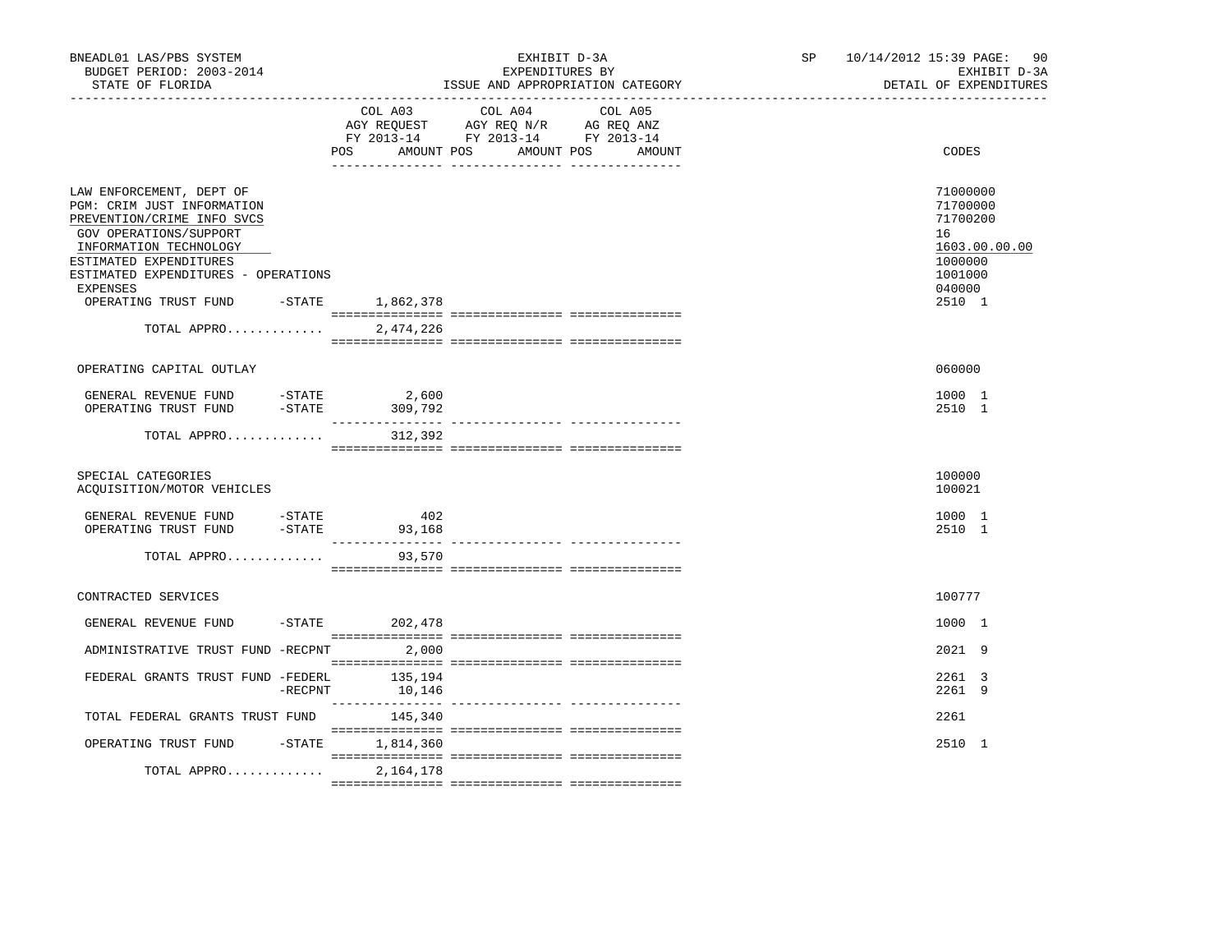| BNEADL01 LAS/PBS SYSTEM<br>BUDGET PERIOD: 2003-2014<br>STATE OF FLORIDA                                                                                                                                                                     |                                   | EXHIBIT D-3A<br>EXPENDITURES BY<br>ISSUE AND APPROPRIATION CATEGORY                                                                                                                                                                                                                         | SP 10/14/2012 15:39 PAGE: 91<br>EXHIBIT D-3A<br>DETAIL OF EXPENDITURES                            |
|---------------------------------------------------------------------------------------------------------------------------------------------------------------------------------------------------------------------------------------------|-----------------------------------|---------------------------------------------------------------------------------------------------------------------------------------------------------------------------------------------------------------------------------------------------------------------------------------------|---------------------------------------------------------------------------------------------------|
|                                                                                                                                                                                                                                             |                                   | COL A03 COL A04 COL A05<br>$\begin{array}{ccccccccc}\n\text{AGY} & \text{REQUEST} & & \text{AGY} & \text{REQ} & \text{N/R} & & \text{AG} & \text{REQ} & \text{ANZ} \\ \text{RY} & 2013-14 & & \text{FY} & 2013-14 & & \text{FY} & 2013-14\n\end{array}$<br>POS AMOUNT POS AMOUNT POS AMOUNT | CODES                                                                                             |
| LAW ENFORCEMENT, DEPT OF<br>PGM: CRIM JUST INFORMATION<br>PREVENTION/CRIME INFO SVCS<br>GOV OPERATIONS/SUPPORT<br>INFORMATION TECHNOLOGY<br>ESTIMATED EXPENDITURES<br>ESTIMATED EXPENDITURES - OPERATIONS<br>SPECIAL CATEGORIES<br>OVERTIME |                                   |                                                                                                                                                                                                                                                                                             | 71000000<br>71700000<br>71700200<br>16<br>1603.00.00.00<br>1000000<br>1001000<br>100000<br>102331 |
| OPERATING TRUST FUND -STATE 218,946                                                                                                                                                                                                         |                                   |                                                                                                                                                                                                                                                                                             | 2510 1                                                                                            |
| RISK MANAGEMENT INSURANCE                                                                                                                                                                                                                   |                                   |                                                                                                                                                                                                                                                                                             | 103241                                                                                            |
| ADMINISTRATIVE TRUST FUND -STATE<br>OPERATING TRUST FUND<br>$-$ STATE                                                                                                                                                                       | 33,321<br>23,957                  |                                                                                                                                                                                                                                                                                             | 2021 1<br>2510 1                                                                                  |
| TOTAL APPRO                                                                                                                                                                                                                                 | 57,278                            |                                                                                                                                                                                                                                                                                             |                                                                                                   |
| SALARY INCENTIVE PAYMENTS                                                                                                                                                                                                                   |                                   |                                                                                                                                                                                                                                                                                             | 103290                                                                                            |
| OPERATING TRUST FUND -STATE 5,160                                                                                                                                                                                                           |                                   |                                                                                                                                                                                                                                                                                             | 2510 1                                                                                            |
| LEASE/PURCHASE/EQUIPMENT                                                                                                                                                                                                                    |                                   |                                                                                                                                                                                                                                                                                             | 105281                                                                                            |
| GENERAL REVENUE FUND -STATE 2,000<br>OPERATING TRUST FUND -STATE 18,000                                                                                                                                                                     | 18,000                            |                                                                                                                                                                                                                                                                                             | 1000 1<br>2510 1                                                                                  |
| TOTAL APPRO                                                                                                                                                                                                                                 | 20,000                            |                                                                                                                                                                                                                                                                                             |                                                                                                   |
| TR/DMS/HR SVCS/STW CONTRCT                                                                                                                                                                                                                  |                                   |                                                                                                                                                                                                                                                                                             | 107040                                                                                            |
| GENERAL REVENUE FUND -STATE<br>CRIM JUST STAND & TRAIN TF-STATE<br>FEDERAL GRANTS TRUST FUND -RECPNT<br>OPERATING TRUST FUND -STATE                                                                                                         | 5,645<br>1,327<br>3,023<br>85,552 |                                                                                                                                                                                                                                                                                             | 1000 1<br>2148 1<br>2261 9<br>2510 1                                                              |
| TOTAL APPRO                                                                                                                                                                                                                                 | 95,547                            |                                                                                                                                                                                                                                                                                             |                                                                                                   |
| TOTAL: ESTIMATED EXPENDITURES - OPERATIONS<br>TOTAL POSITIONS 279.00<br>TOTAL SALARY RATE 10,104,562                                                                                                                                        |                                   |                                                                                                                                                                                                                                                                                             | 1001000                                                                                           |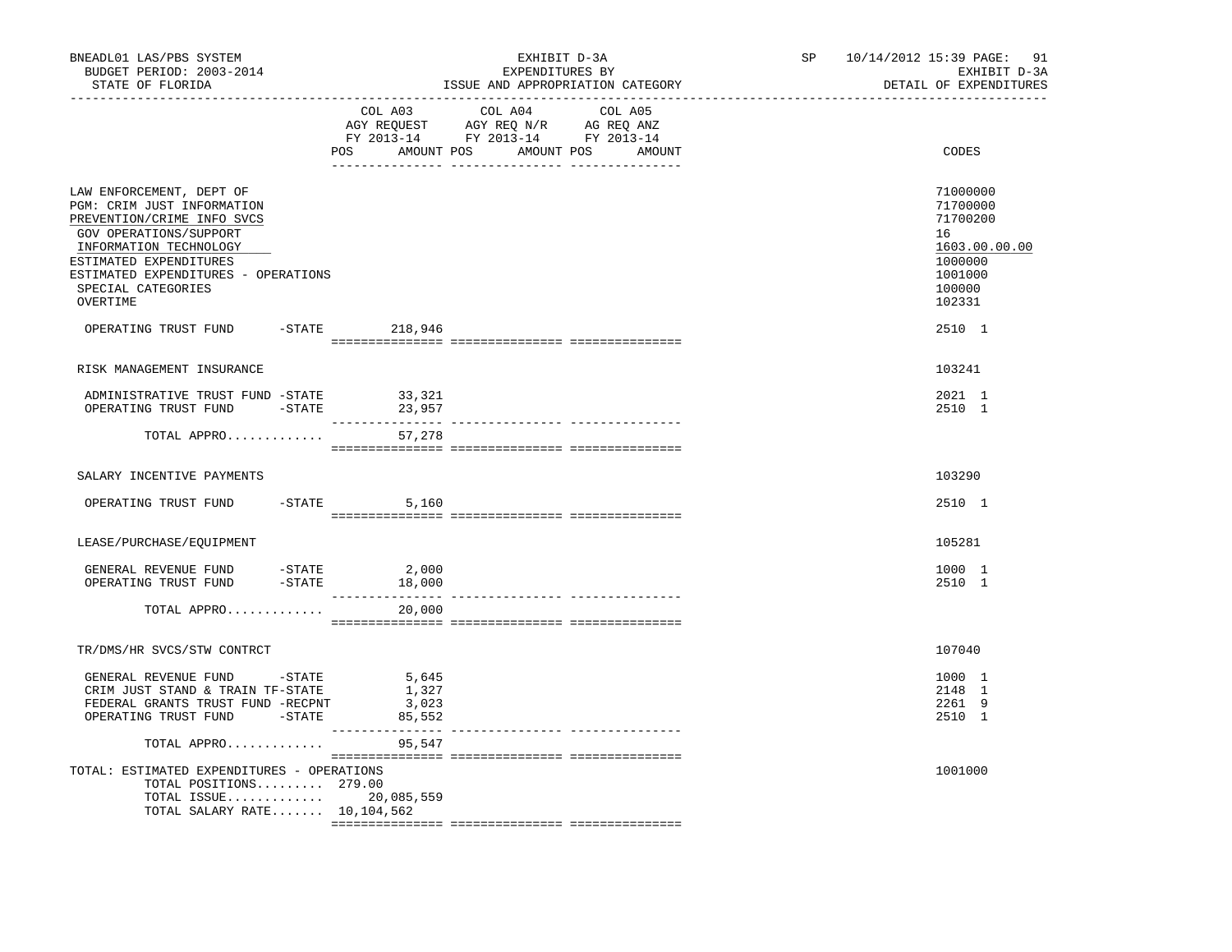| BNEADL01 LAS/PBS SYSTEM<br>BUDGET PERIOD: 2003-2014<br>STATE OF FLORIDA                                                                                                                          | EXHIBIT D-3A<br>EXPENDITURES BY<br>ISSUE AND APPROPRIATION CATEGORY                                                                            | SP 10/14/2012 15:39 PAGE: 92<br>EXHIBIT D-3A<br>DETAIL OF EXPENDITURES |
|--------------------------------------------------------------------------------------------------------------------------------------------------------------------------------------------------|------------------------------------------------------------------------------------------------------------------------------------------------|------------------------------------------------------------------------|
|                                                                                                                                                                                                  | COL A03<br>COL A04<br>COL A05<br>AGY REQUEST AGY REQ N/R AG REQ ANZ<br>FY 2013-14 FY 2013-14 FY 2013-14<br>POS AMOUNT POS AMOUNT POS<br>AMOUNT | CODES                                                                  |
| LAW ENFORCEMENT, DEPT OF<br>PGM: CRIM JUST INFORMATION<br>PREVENTION/CRIME INFO SVCS<br>GOV OPERATIONS/SUPPORT<br>INFORMATION TECHNOLOGY<br>ESTIMATED EXPENDITURES<br>CASUALTY INSURANCE PREMIUM |                                                                                                                                                | 71000000<br>71700000<br>71700200<br>16<br>1603.00.00.00<br>1000000     |
| ADJUSTMENT<br>SPECIAL CATEGORIES<br>RISK MANAGEMENT INSURANCE                                                                                                                                    |                                                                                                                                                | 1001090<br>100000<br>103241                                            |
| ADMINISTRATIVE TRUST FUND -STATE                                                                                                                                                                 | $5.937-$                                                                                                                                       | 2021 1                                                                 |
| FLORIDA RETIREMENT SYSTEM<br>CONTRIBUTION ADJUSTMENT FOR<br>FISCAL YEAR 2012-2013<br>SALARIES AND BENEFITS                                                                                       |                                                                                                                                                | 1001240<br>010000                                                      |
| GENERAL REVENUE FUND -STATE<br>CRIM JUST STAND & TRAIN TF-STATE<br>FEDERAL GRANTS TRUST FUND -RECPNT<br>OPERATING TRUST FUND -STATE                                                              | 1,368<br>508<br>1,129<br>31,104                                                                                                                | 1000 1<br>2148 1<br>2261 9<br>2510 1                                   |
| TOTAL APPRO                                                                                                                                                                                      | 34,109                                                                                                                                         |                                                                        |
| ADJUSTMENT TO STATE HEALTH<br>INSURANCE PREMIUM CONTRIBUTION -<br>FISCAL YEAR 2012-13<br>SALARIES AND BENEFITS                                                                                   |                                                                                                                                                | 1001830<br>010000                                                      |
| GENERAL REVENUE FUND -STATE<br>CRIM JUST STAND & TRAIN TF-STATE<br>FEDERAL GRANTS TRUST FUND -RECPNT<br>OPERATING TRUST FUND -STATE                                                              | 1,140<br>424<br>941<br>25,921                                                                                                                  | 1000 1<br>2148 1<br>2261 9<br>2510 1                                   |
| TOTAL APPRO                                                                                                                                                                                      | ---------------<br>28,426                                                                                                                      |                                                                        |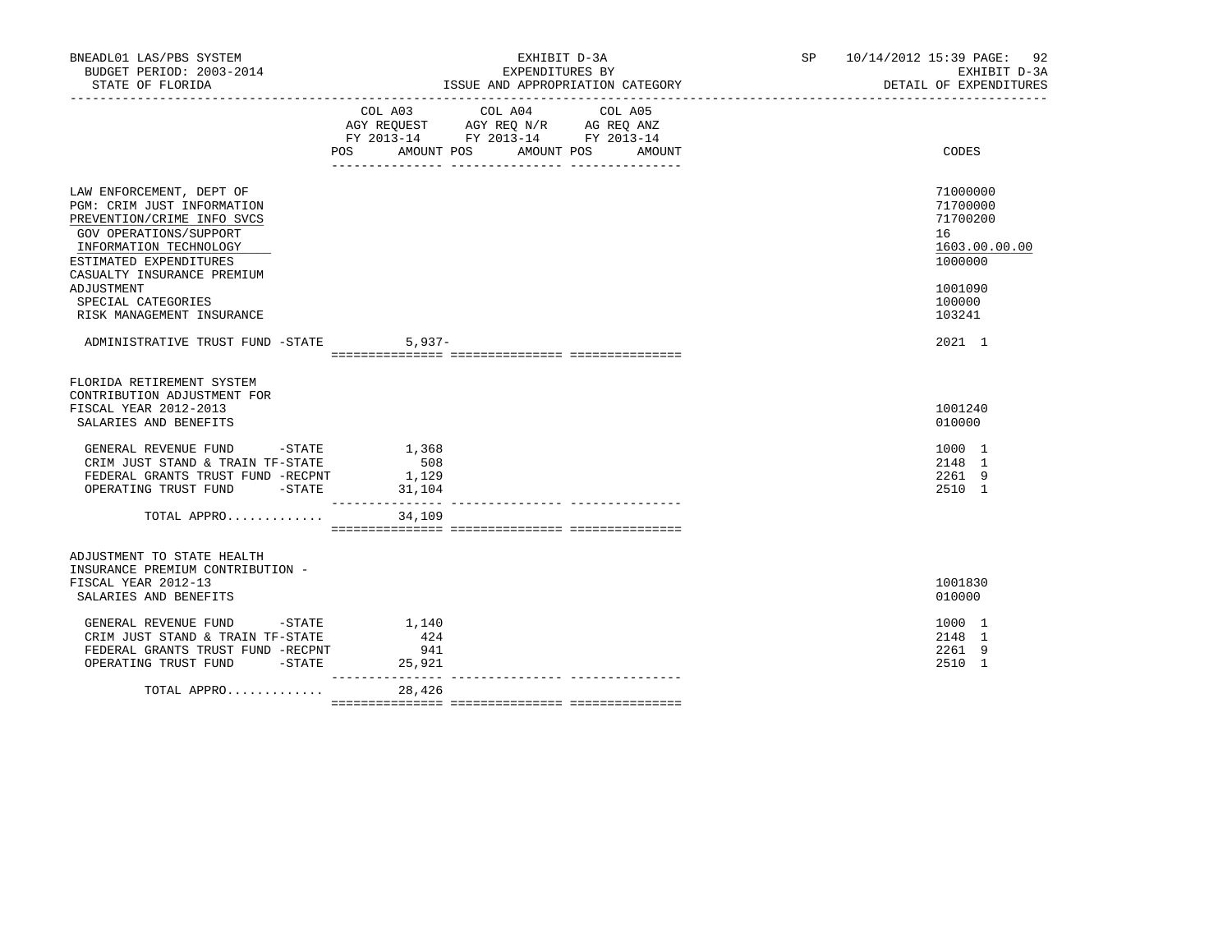| BNEADL01 LAS/PBS SYSTEM<br>BUDGET PERIOD: 2003-2014<br>STATE OF FLORIDA                                                                                                                                                                                                  | EXHIBIT D-3A<br>EXPENDITURES BY<br>ISSUE AND APPROPRIATION CATEGORY                                                                            | SP 10/14/2012 15:39 PAGE: 93<br>EXHIBIT D-3A<br>DETAIL OF EXPENDITURES                            |
|--------------------------------------------------------------------------------------------------------------------------------------------------------------------------------------------------------------------------------------------------------------------------|------------------------------------------------------------------------------------------------------------------------------------------------|---------------------------------------------------------------------------------------------------|
|                                                                                                                                                                                                                                                                          | COL A04<br>COL A03<br>COL A05<br>AGY REQUEST AGY REQ N/R AG REQ ANZ<br>FY 2013-14 FY 2013-14 FY 2013-14<br>POS<br>AMOUNT POS AMOUNT POS AMOUNT | CODES                                                                                             |
| LAW ENFORCEMENT, DEPT OF<br>PGM: CRIM JUST INFORMATION<br>PREVENTION/CRIME INFO SVCS<br>GOV OPERATIONS/SUPPORT<br>INFORMATION TECHNOLOGY<br>ESTIMATED EXPENDITURES<br>REALLOCATION OF HUMAN RESOURCES<br>OUTSOURCING<br>SPECIAL CATEGORIES<br>TR/DMS/HR SVCS/STW CONTRCT |                                                                                                                                                | 71000000<br>71700000<br>71700200<br>16<br>1603.00.00.00<br>1000000<br>1005900<br>100000<br>107040 |
| GENERAL REVENUE FUND -STATE<br>CRIM JUST STAND & TRAIN TF-STATE<br>FEDERAL GRANTS TRUST FUND -RECPNT<br>OPERATING TRUST FUND -STATE                                                                                                                                      | 6<br>-1<br>-3<br>95                                                                                                                            | 1000 1<br>2148 1<br>2261 9<br>2510 1                                                              |
| TOTAL APPRO                                                                                                                                                                                                                                                              | 105                                                                                                                                            |                                                                                                   |
| NONRECURRING EXPENDITURES<br>IMPLEMENT CRIMINAL JUSTICE<br>INFORMATION SERVICES TECHNICAL<br>COMPLIANCE AUDITS<br>EXPENSES                                                                                                                                               |                                                                                                                                                | 2100000<br>2103024<br>040000                                                                      |
| $-$ STATE<br>OPERATING TRUST FUND                                                                                                                                                                                                                                        | 7,296-                                                                                                                                         | 2510 1                                                                                            |
| ANNUALIZATION OF ADMINISTERED<br>FUNDS APPROPRIATIONS<br>STATE HEALTH INSURANCE ADJUSTMENT<br>FOR FY 2012-13 - 10 MONTHS                                                                                                                                                 |                                                                                                                                                | 26A0000                                                                                           |
| ANNUALIZATION<br>SALARIES AND BENEFITS                                                                                                                                                                                                                                   |                                                                                                                                                | 26A1830<br>010000                                                                                 |
| GENERAL REVENUE FUND -STATE<br>CRIM JUST STAND & TRAIN TF-STATE<br>FEDERAL GRANTS TRUST FUND -RECPNT<br>OPERATING TRUST FUND -STATE 129,605                                                                                                                              | 5,700<br>2,120<br>4,705<br>___________                                                                                                         | 1000 1<br>2148 1<br>2261 9<br>2510 1                                                              |
| TOTAL APPRO                                                                                                                                                                                                                                                              | 142,130                                                                                                                                        |                                                                                                   |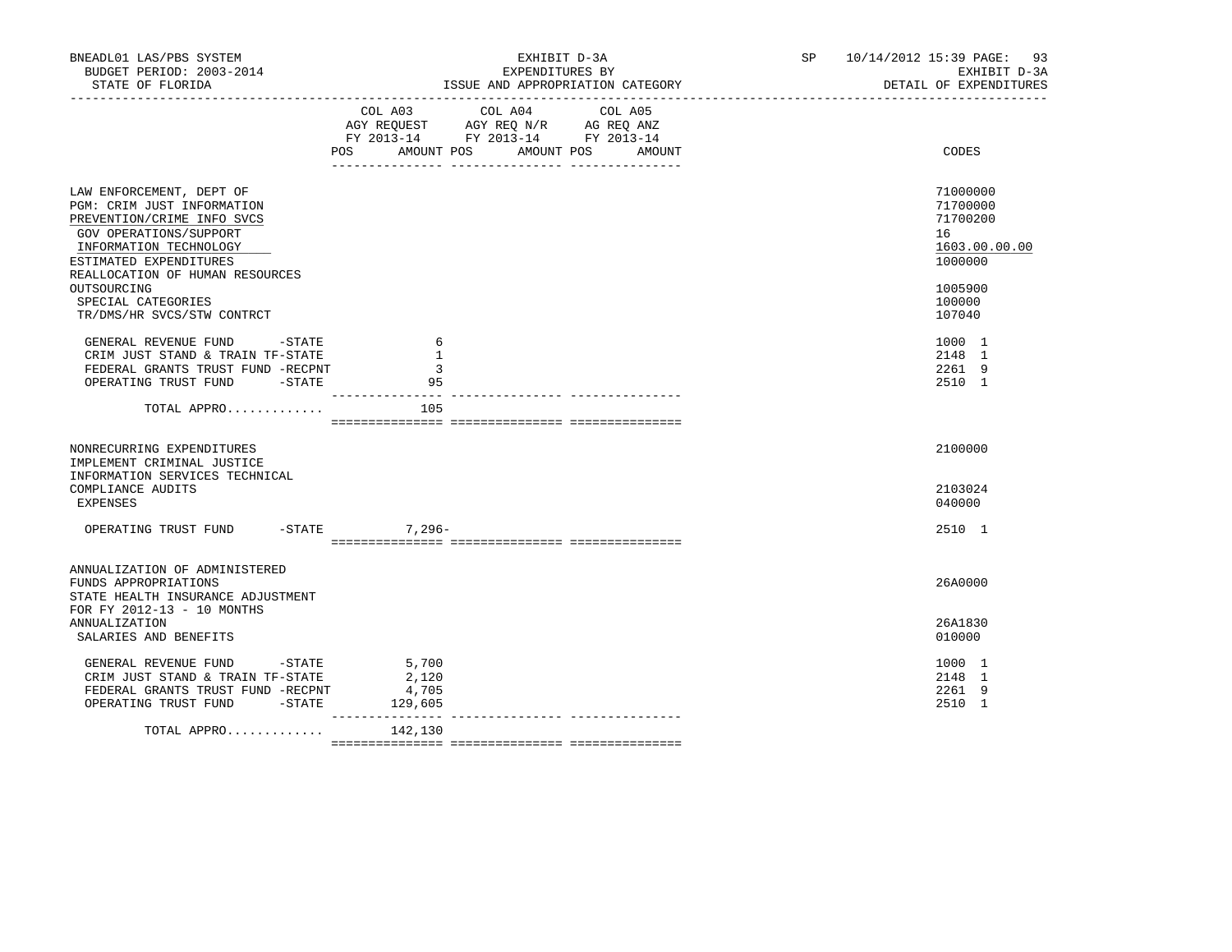| BNEADL01 LAS/PBS SYSTEM<br>BUDGET PERIOD: 2003-2014<br>STATE OF FLORIDA                                                                                                                                                        |                              | EXHIBIT D-3A<br>EXPENDITURES BY<br>ISSUE AND APPROPRIATION CATEGORY                                                                                                                                                                                                                                                                                                                                                                                                                                                | SP | 10/14/2012 15:39 PAGE:<br>94<br>EXHIBIT D-3A<br>DETAIL OF EXPENDITURES                  |
|--------------------------------------------------------------------------------------------------------------------------------------------------------------------------------------------------------------------------------|------------------------------|--------------------------------------------------------------------------------------------------------------------------------------------------------------------------------------------------------------------------------------------------------------------------------------------------------------------------------------------------------------------------------------------------------------------------------------------------------------------------------------------------------------------|----|-----------------------------------------------------------------------------------------|
|                                                                                                                                                                                                                                | COL A03<br>AMOUNT POS<br>POS | COL A04<br>COL A05<br>AGY REQUEST AGY REQ N/R AG REQ ANZ<br>FY 2013-14 FY 2013-14 FY 2013-14<br>AMOUNT POS<br>AMOUNT                                                                                                                                                                                                                                                                                                                                                                                               |    | CODES                                                                                   |
| LAW ENFORCEMENT, DEPT OF<br>PGM: CRIM JUST INFORMATION<br>PREVENTION/CRIME INFO SVCS<br>GOV OPERATIONS/SUPPORT<br>INFORMATION TECHNOLOGY<br>WORKLOAD<br>MANAGE SEAL AND EXPUNGE WORKLOAD<br>SALARY RATE<br>SALARY RATE 204,720 |                              |                                                                                                                                                                                                                                                                                                                                                                                                                                                                                                                    |    | 71000000<br>71700000<br>71700200<br>16<br>1603.00.00.00<br>3000000<br>3004400<br>000000 |
| SALARIES AND BENEFITS                                                                                                                                                                                                          |                              |                                                                                                                                                                                                                                                                                                                                                                                                                                                                                                                    |    | 010000                                                                                  |
| OPERATING TRUST FUND<br>-STATE                                                                                                                                                                                                 | 6.00<br>293,209              |                                                                                                                                                                                                                                                                                                                                                                                                                                                                                                                    |    | 2510 1                                                                                  |
| <b>EXPENSES</b>                                                                                                                                                                                                                |                              |                                                                                                                                                                                                                                                                                                                                                                                                                                                                                                                    |    | 040000                                                                                  |
| OPERATING TRUST FUND                                                                                                                                                                                                           | $-STATE$                     | 59,838 22,572                                                                                                                                                                                                                                                                                                                                                                                                                                                                                                      |    | 2510 1                                                                                  |
| SPECIAL CATEGORIES<br>TR/DMS/HR SVCS/STW CONTRCT                                                                                                                                                                               |                              |                                                                                                                                                                                                                                                                                                                                                                                                                                                                                                                    |    | 100000<br>107040                                                                        |
| OPERATING TRUST FUND<br>$-$ STATE                                                                                                                                                                                              | 2,124                        |                                                                                                                                                                                                                                                                                                                                                                                                                                                                                                                    |    | 2510 1                                                                                  |
| TOTAL: MANAGE SEAL AND EXPUNGE WORKLOAD<br>TOTAL POSITIONS 6.00<br>TOTAL ISSUE<br>TOTAL SALARY RATE 204,720                                                                                                                    |                              | 355,171 22,572                                                                                                                                                                                                                                                                                                                                                                                                                                                                                                     |    | 3004400                                                                                 |
|                                                                                                                                                                                                                                |                              |                                                                                                                                                                                                                                                                                                                                                                                                                                                                                                                    |    |                                                                                         |
| AGENCY ISSUE NARRATIVE:<br>2013-2014 BUDGET YEAR NARRATIVE:<br>Priority #9<br>and juvenile diversion expunctions under Section 943.0582, FS.                                                                                   |                              | IT COMPONENT? NO<br>Issue - The Seal and Expunge Section is responsible for processing applications for certificates of eligibility to seal<br>or expunge criminal history records by determining if the subjects (applicants) meet the statutory criteria for<br>petitioning a court to have a criminal history record sealed or expunged. The section processes court orders directing<br>the expunction or sealing of criminal history record information in compliance with Sections 943.0585 and 943.059, FS, |    |                                                                                         |
|                                                                                                                                                                                                                                |                              | It is a growing challenge to effectively manage the workload and to provide acceptable turn-around times to applicants.<br>In FY 06-07, the section processed 18,000 applications and court orders compared with 41,000 in FY 10-11. That reflects                                                                                                                                                                                                                                                                 |    |                                                                                         |

The seal and expunge process is subdivided into three main parts. First, the intake and processing of applications for

an increase of more than 127 percent. The Department has instituted several efficiencies to manage this increased

workload, but there is a significant amount of specialized work that must be completed by staff.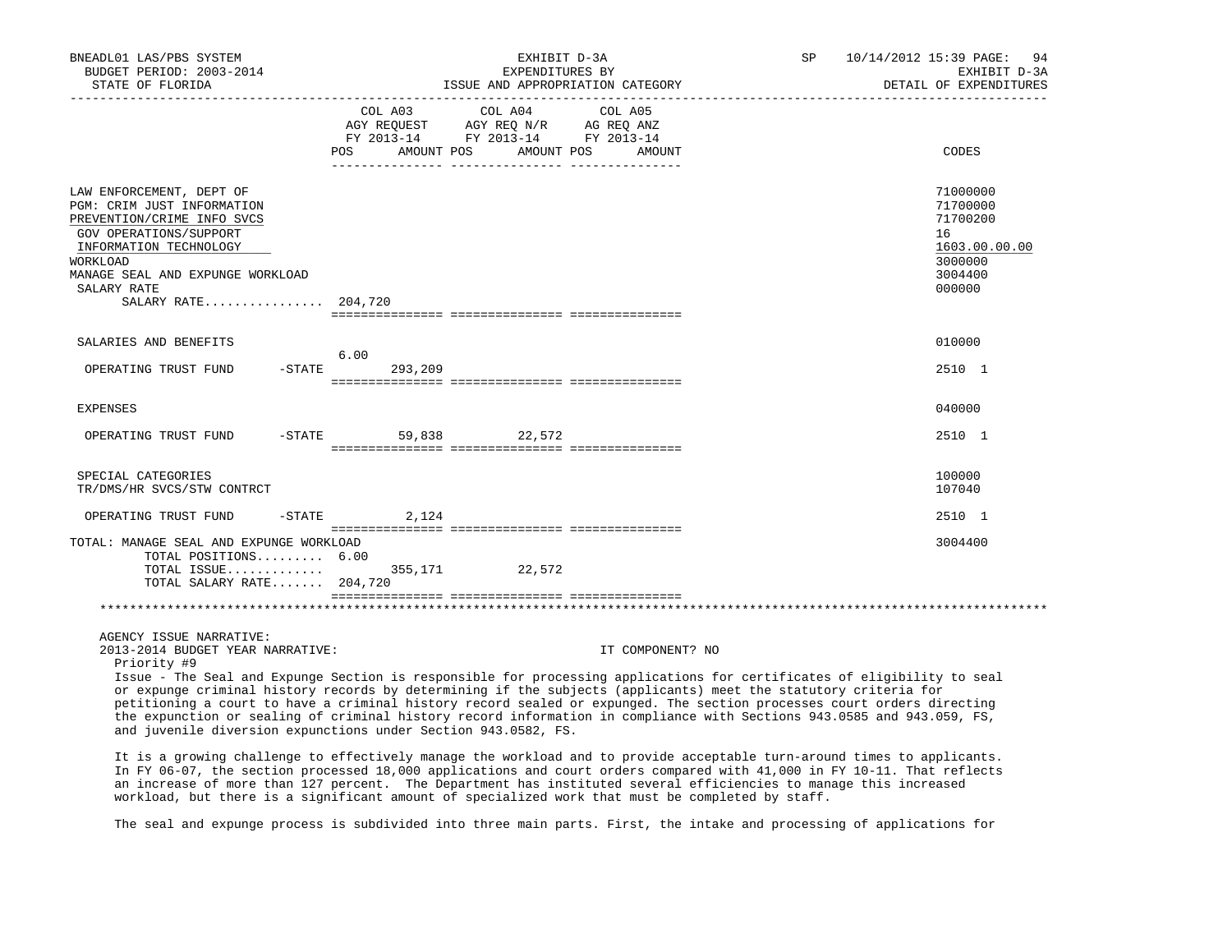| BNEADL01 LAS/PBS SYSTEM<br>BUDGET PERIOD: 2003-2014<br>STATE OF FLORIDA                                                                              | EXHIBIT D-3A<br>EXPENDITURES BY<br>ISSUE AND APPROPRIATION CATEGORY                                                                                        | 95<br><b>SP</b><br>10/14/2012 15:39 PAGE:<br>EXHIBIT D-3A<br>DETAIL OF EXPENDITURES |
|------------------------------------------------------------------------------------------------------------------------------------------------------|------------------------------------------------------------------------------------------------------------------------------------------------------------|-------------------------------------------------------------------------------------|
|                                                                                                                                                      | COL A03<br>COL A04 COL A05<br>AGY REOUEST<br>AGY REO N/R<br>AG REO ANZ<br>FY 2013-14<br>FY 2013-14 FY 2013-14<br>AMOUNT POS<br>AMOUNT POS<br>POS<br>AMOUNT | CODES                                                                               |
| LAW ENFORCEMENT, DEPT OF<br>PGM: CRIM JUST INFORMATION<br>PREVENTION/CRIME INFO SVCS<br>GOV OPERATIONS/SUPPORT<br>INFORMATION TECHNOLOGY<br>WORKLOAD |                                                                                                                                                            | 71000000<br>71700000<br>71700200<br>16<br>1603.00.00.00<br>3000000                  |
| MANAGE SEAL AND EXPINGE WORKLOAD                                                                                                                     |                                                                                                                                                            | 3004400                                                                             |

 court-ordered sealing and expunction and for juvenile diversion expunction involves the opening of mail, reviewing each application to ensure it is complete, and entering the critical data from the application into both the accounting system and the application management system. This is accomplished by the seven intake and clerical staff (4 FTEs and 3 OPS), who are also responsible for answering telephone calls. They handled 68,000 calls in 2011.

 Second, staff must determine if the applicant is statutorily eligible to have a single arrest (or related arrests) sealed or expunged from his/her criminal history record. The laws governing eligibility are complex. The specialists must complete a careful, exacting review of the information submitted and then research the applicant's Florida criminal history, national criminal history and driving history and apply the statutory criteria accurately.

 And third, staff must comply with a certified court order and notify the agencies involved that FDLE complied with the order in accordance with the law. Time is critical, given the volume of applications and orders received and the expectation that court orders granting relief will be promptly complied with.

 A quality control verification is also conducted to identify errors which can adversely impact not only the applicant, but the criminal justice community. If an error occurs, it creates additional workload for others, including FDLE attorneys, State Attorneys and the courts. If a certificate is issued in error, often a court order will subsequently be issued by a judge relying upon the accuracy of the certificate. To rectify these errors, FDLE attorneys contact the State Attorney to request that the court be petitioned to rescind the court order, creating a cascading workload through the process. If a certificate is denied in error, the citizen wanting to have a record sealed or expunged is faced with filing an appeal, and they may be denied housing or employment or other opportunities in the meantime. With current staffing levels, quality control verifications (to ensure accuracy of completed applications) are completed on only 35 percent of applications.

 The unit also provides assistance to citizens (including attorneys) concerning the procedures and prerequisites for sealing or expunging criminal history information from public dissemination and assists local, state, and federal criminal justice agencies in responding to issues raised by the sealing and expunction of criminal history records. This process is of great importance to our citizens because it often directly affects their ability to secure employment, education, entrance into the military, housing, adoption, and other rights, licenses, and benefits contingent upon or related to the status of one's criminal history record. This task is critically important to the public and private sectors, particularly to the individuals seeking relief under the laws governing sealing and expunction.

 Resources - The Department is requesting \$355,171 to fund six FTE positions to address these workload issues, including an Operations and Management Consultant Manager (OMCM),a Government Analyst (GA) and four Criminal Justice Customer Service Specialists (CJCSS).

 Results - Based on the experience of the past several years, the demand for applications and processing court orders will increase approximately 20 percent per year. Given the current average of 3,400 applications and court orders per month, this will increase to 4,100 in FY 12-13, to 4,900 in FY 13-14 and 5,900 in FY 14-15. Furthermore, the current goal is to respond to applications within 30 working days (6 weeks). A turn-around of 21 working days (3 weeks) or less would better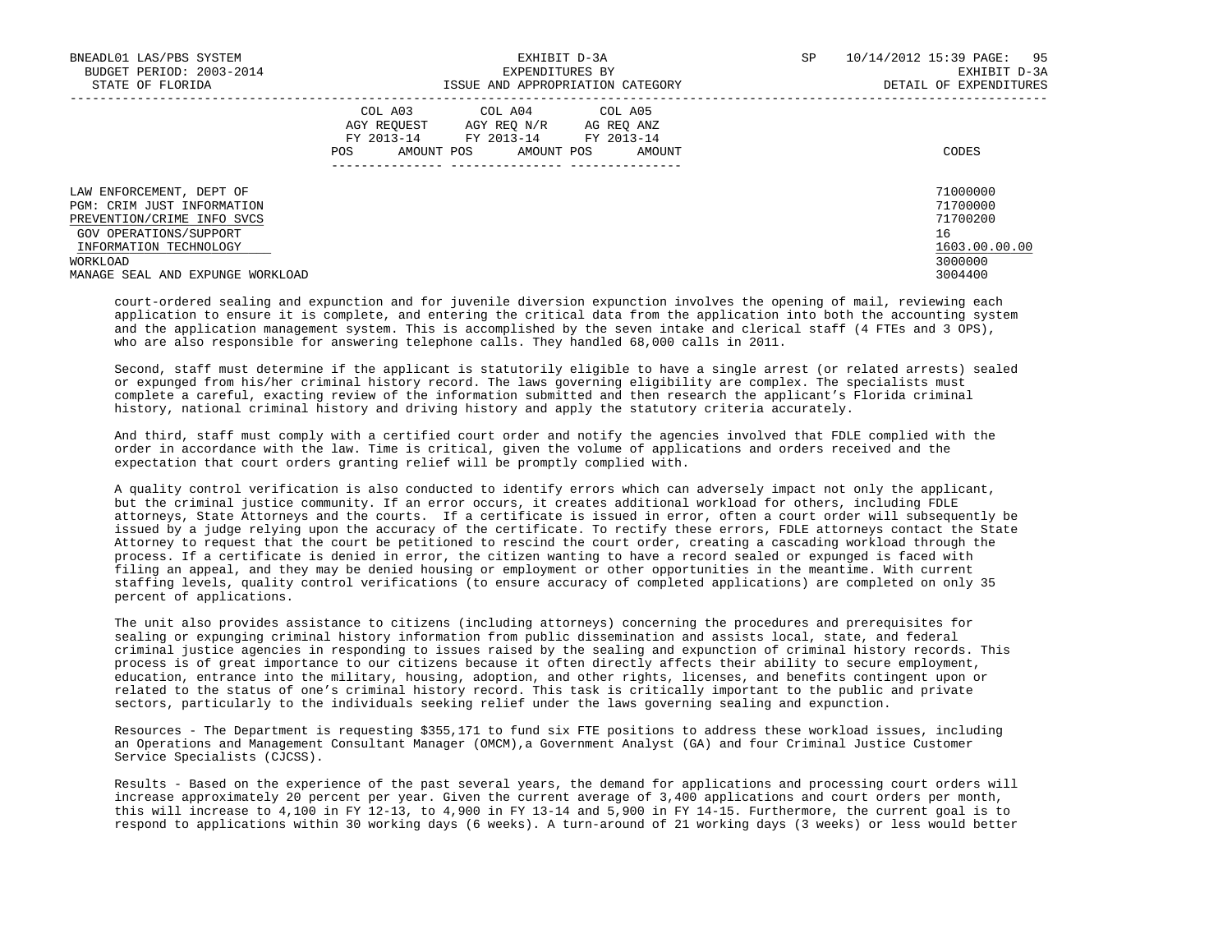| BNEADL01 LAS/PBS SYSTEM<br>BUDGET PERIOD: 2003-2014<br>STATE OF FLORIDA                                                                  | EXHIBIT D-3A<br>EXPENDITURES BY<br>ISSUE AND APPROPRIATION CATEGORY                                                                                        | 10/14/2012 15:39 PAGE: 96<br>SP<br>EXHIBIT D-3A<br>DETAIL OF EXPENDITURES |
|------------------------------------------------------------------------------------------------------------------------------------------|------------------------------------------------------------------------------------------------------------------------------------------------------------|---------------------------------------------------------------------------|
|                                                                                                                                          | COL A03 COL A04 COL A05<br>AGY REOUEST<br>AGY REO N/R<br>AG REO ANZ<br>FY 2013-14<br>FY 2013-14<br>FY 2013-14<br>AMOUNT POS<br>AMOUNT POS<br>POS<br>AMOUNT | CODES                                                                     |
| LAW ENFORCEMENT, DEPT OF<br>PGM: CRIM JUST INFORMATION<br>PREVENTION/CRIME INFO SVCS<br>GOV OPERATIONS/SUPPORT<br>INFORMATION TECHNOLOGY |                                                                                                                                                            | 71000000<br>71700000<br>71700200<br>16<br>1603.00.00.00                   |
| WORKLOAD<br>MANAGE SEAL AND EXPUNGE WORKLOAD                                                                                             |                                                                                                                                                            | 3000000<br>3004400                                                        |

meet the needs of our customers, who need their record sealed or expunged to pursue these opportunities.

 These positions will allow the Department to manage the increased workload and reduce the time to respond to applications. The OMCM will supervise the clerical and intake staff, assist with the administrative activities and assist the section supervisor with assessments and analyses to continue to find and implement efficiencies. The current span of control for one supervisor is unmanageable. Having two supervisors would allow the oversight and support needed by the members performing this exacting and detailed work. The GA will ensure all application and court order work is verified and accurate before it is issued. This position would also coordinate with the Office of General Counsel regarding questionable cases and work with other state agencies and the FBI. The four CJCSS positions would perform the analysis and determination of eligibility for the growing number of applications for certificates of eligibility. Once trained, they will be able to process a total of 1,800 additional applications and court orders per month. These positions will help ensure that citizens receive timely responses and that court orders are complied with promptly.

 Risks - The challenge to effectively manage the workload and to provide acceptable turn-around times to applicants will continue to grow.

 Effective date - Upon receipt of funding. \*\*\*\*\*\*\*\*\*\*\*\*\*\*\*\*\*\*\*\*\*\*\*\*\*\*\*\*\*\*\*\*\*\*\*\*\*\*\*\*\*\*\*\*\*\*\*\*\*\*\*\*\*\*\*\*\*\*\*\*\*\*\*\*\*\*\*\*\*\*\*\*\*\*\*\*\*\*\*\*\*\*\*\*\*\*\*\*\*\*\*\*\*\*\*\*\*\*\*\*\*\*\*\*\*\*\*\*\*\*\*\*\*\*\*\*\*\*\*\*\*\*\*\*\*\*\*

| POSITION DETAIL OF SALARIES AND BENEFITS:   |            |           |           |          |          | LAPSE | LAPSED SALARIES |
|---------------------------------------------|------------|-----------|-----------|----------|----------|-------|-----------------|
|                                             | <b>FTE</b> | BASE RATE | ADDITIVES | BENEFITS | SUBTOTAL | °≈    | AND BENEFITS    |
| A03 - AGY REOUEST FY 2013-14                |            |           |           |          |          |       |                 |
| NEW POSITIONS                               |            |           |           |          |          |       |                 |
| 1350 CRIMINAL JUSTICE CUSTOMER SERVICE SPEC |            |           |           |          |          |       |                 |
| N0007 001                                   | 4.00       | 124,436   |           | 56,669   | 181,105  | 0.00  | 181,105         |
| 2224 GOVERNMENT ANALYST I                   |            |           |           |          |          |       |                 |
| N0006 001                                   | 1.00       | 36,609    |           | 14,873   | 51,482   | 0.00  | 51,482          |
| 2238 OPERATIONS & MGMT CONSULTANT MGR - SES |            |           |           |          |          |       |                 |
| N0005 001                                   | 1.00       | 43,675    |           | 16,947   | 60,622   | 0.00  | 60,622          |
|                                             |            |           |           |          |          |       |                 |

POSITION DETAIL OF SALARIES AND BENEFITS: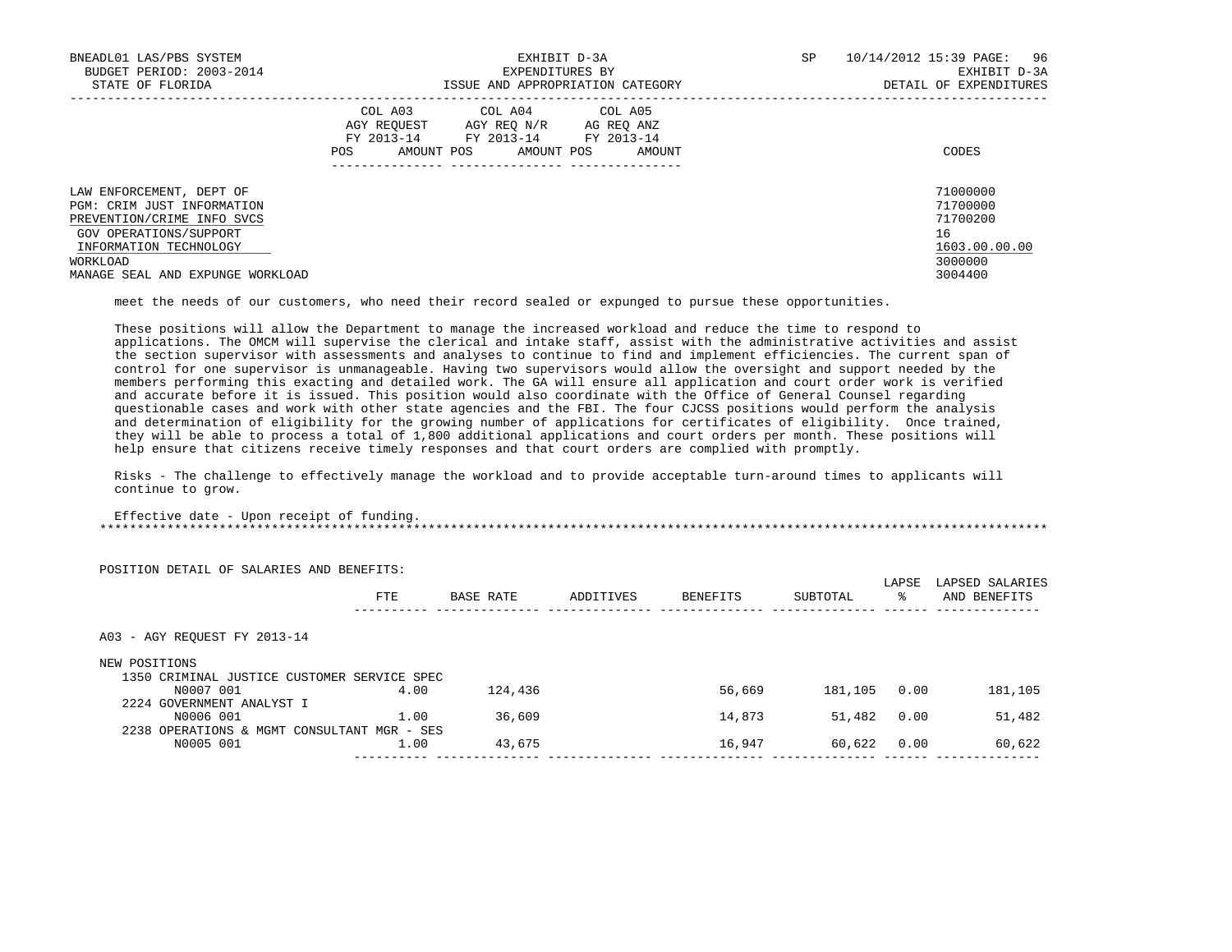| BNEADL01 LAS/PBS SYSTEM<br>BUDGET PERIOD: 2003-2014<br>STATE OF FLORIDA                                                                                                                         |              |      | EXHIBIT D-3A<br>ISSUE AND APPROPRIATION CATEGORY                                                                                                                     | EXPENDITURES BY |                 |        |          | SP 10/14/2012 15:39 PAGE: 97<br>EXHIBIT D-3A<br>DETAIL OF EXPENDITURES        |
|-------------------------------------------------------------------------------------------------------------------------------------------------------------------------------------------------|--------------|------|----------------------------------------------------------------------------------------------------------------------------------------------------------------------|-----------------|-----------------|--------|----------|-------------------------------------------------------------------------------|
|                                                                                                                                                                                                 | COL A03      |      | COL A04 COL A05<br>AGY REQUEST AGY REQ N/R AG REQ ANZ<br>FY 2013-14 FY 2013-14 FY 2013-14<br>POS AMOUNT POS AMOUNT POS AMOUNT<br>___ ________________ ______________ |                 |                 |        |          | CODES                                                                         |
| LAW ENFORCEMENT, DEPT OF<br>PGM: CRIM JUST INFORMATION<br>PREVENTION/CRIME INFO SVCS<br>GOV OPERATIONS/SUPPORT<br>INFORMATION TECHNOLOGY<br><b>WORKLOAD</b><br>MANAGE SEAL AND EXPUNGE WORKLOAD |              |      |                                                                                                                                                                      |                 |                 |        |          | 71000000<br>71700000<br>71700200<br>16<br>1603.00.00.00<br>3000000<br>3004400 |
| POSITION DETAIL OF SALARIES AND BENEFITS:                                                                                                                                                       | $_{\rm FTE}$ |      | BASE RATE                                                                                                                                                            | ADDITIVES       | <b>BENEFITS</b> |        | SUBTOTAL | LAPSE LAPSED SALARIES<br>% AND BENEFITS                                       |
| A03 - AGY REQUEST FY 2013-14                                                                                                                                                                    |              |      |                                                                                                                                                                      |                 |                 |        |          |                                                                               |
| NEW POSITIONS                                                                                                                                                                                   |              |      |                                                                                                                                                                      |                 |                 |        |          |                                                                               |
| TOTALS FOR ISSUE BY FUND<br>2510 OPERATING TRUST FUND                                                                                                                                           |              |      |                                                                                                                                                                      |                 |                 |        |          | 293,209                                                                       |
|                                                                                                                                                                                                 |              | 6.00 | 204,720                                                                                                                                                              |                 |                 | 88,489 | 293,209  | 293,209<br>==============                                                     |
|                                                                                                                                                                                                 |              |      |                                                                                                                                                                      |                 |                 |        |          |                                                                               |
| PROGRAM REDUCTIONS<br>ELIMINATE EXCESS CRIMINAL JUSTICE                                                                                                                                         |              |      |                                                                                                                                                                      |                 |                 |        |          | 33V0000                                                                       |
| STANDARDS AND TRAINING TRUST FUND<br><b>AUTHORITY</b><br>SALARIES AND BENEFITS                                                                                                                  |              |      |                                                                                                                                                                      |                 |                 |        |          | 33V3400<br>010000                                                             |
| CRIM JUST STAND & TRAIN TF-STATE                                                                                                                                                                | $190,000 -$  |      |                                                                                                                                                                      |                 |                 |        |          | 2148 1                                                                        |

=============== =============== ===============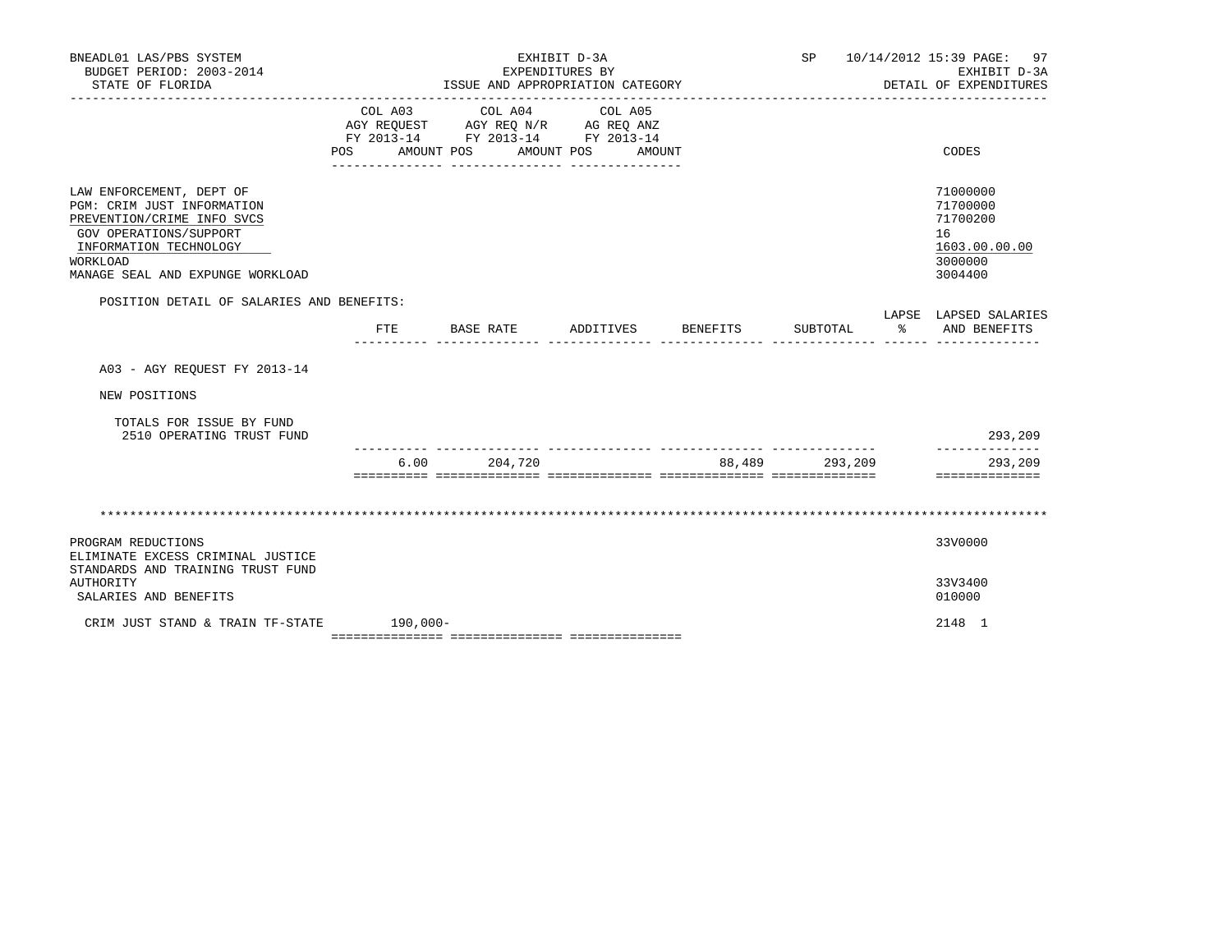| BNEADL01 LAS/PBS SYSTEM<br>BUDGET PERIOD: 2003-2014<br>STATE OF FLORIDA                                                                                                                                                                  |                       | EXPENDITURES BY<br>ISSUE AND APPROPRIATION CATEGORY                                                                                                                                                                                      | EXHIBIT D-3A      |                    | <b>SP</b> | 10/14/2012 15:39 PAGE: 98<br>EXHIBIT D-3A<br>DETAIL OF EXPENDITURES |
|------------------------------------------------------------------------------------------------------------------------------------------------------------------------------------------------------------------------------------------|-----------------------|------------------------------------------------------------------------------------------------------------------------------------------------------------------------------------------------------------------------------------------|-------------------|--------------------|-----------|---------------------------------------------------------------------|
|                                                                                                                                                                                                                                          | COL A03<br>POS        | COL A04<br>$\begin{tabular}{lllllll} \bf AGY \;\; RegUEST & \tt AGY \;\; REG \;\; N/R & \tt AG \;\; REG \;\; ANZ \\ \hline \tt FY \;\; 2013-14 & \tt FY \;\; 2013-14 & \tt FY \;\; 2013-14 \\ \end{tabular}$<br>AMOUNT POS<br>AMOUNT POS | COL A05<br>AMOUNT |                    |           | CODES                                                               |
| LAW ENFORCEMENT, DEPT OF<br>PGM: CRIM JUST INFORMATION<br>PREVENTION/CRIME INFO SVCS<br>GOV OPERATIONS/SUPPORT<br>INFORMATION TECHNOLOGY<br>PROGRAM REDUCTIONS<br>ELIMINATE EXCESS CRIMINAL JUSTICE<br>STANDARDS AND TRAINING TRUST FUND |                       |                                                                                                                                                                                                                                          |                   |                    |           | 71000000<br>71700000<br>71700200<br>16<br>1603.00.00.00<br>33V0000  |
| AUTHORITY<br>POSITION DETAIL OF SALARIES AND BENEFITS:                                                                                                                                                                                   |                       |                                                                                                                                                                                                                                          |                   |                    |           | 33V3400                                                             |
|                                                                                                                                                                                                                                          | FTE.                  | <b>BASE RATE</b>                                                                                                                                                                                                                         |                   | ADDITIVES BENEFITS | SUBTOTAL  | LAPSE LAPSED SALARIES<br>ႜ<br>AND BENEFITS                          |
| A03 - AGY REQUEST FY 2013-14                                                                                                                                                                                                             |                       |                                                                                                                                                                                                                                          |                   |                    |           |                                                                     |
| NEW POSITIONS<br>OTHER SALARY AMOUNT<br>2148 CRIM JUST STAND & TRAIN TF                                                                                                                                                                  |                       |                                                                                                                                                                                                                                          |                   |                    |           | 190,000-                                                            |
|                                                                                                                                                                                                                                          |                       |                                                                                                                                                                                                                                          |                   |                    |           | --------------<br>$190.000 -$<br>==============                     |
| TOTAL: INFORMATION TECHNOLOGY<br>BY FUND TYPE                                                                                                                                                                                            |                       |                                                                                                                                                                                                                                          |                   |                    |           | 1603.00.00.00                                                       |
| GENERAL REVENUE FUND<br>TRUST FUNDS                                                                                                                                                                                                      | 951,344<br>19,490,923 | 22,572                                                                                                                                                                                                                                   |                   |                    |           | 1000<br>2000                                                        |
| TOTAL POSITIONS 285.00<br>TOTAL PROG COMP $20,442,267$<br>TOTAL SALARY RATE 10,309,282                                                                                                                                                   |                       | 22,572                                                                                                                                                                                                                                   |                   |                    |           |                                                                     |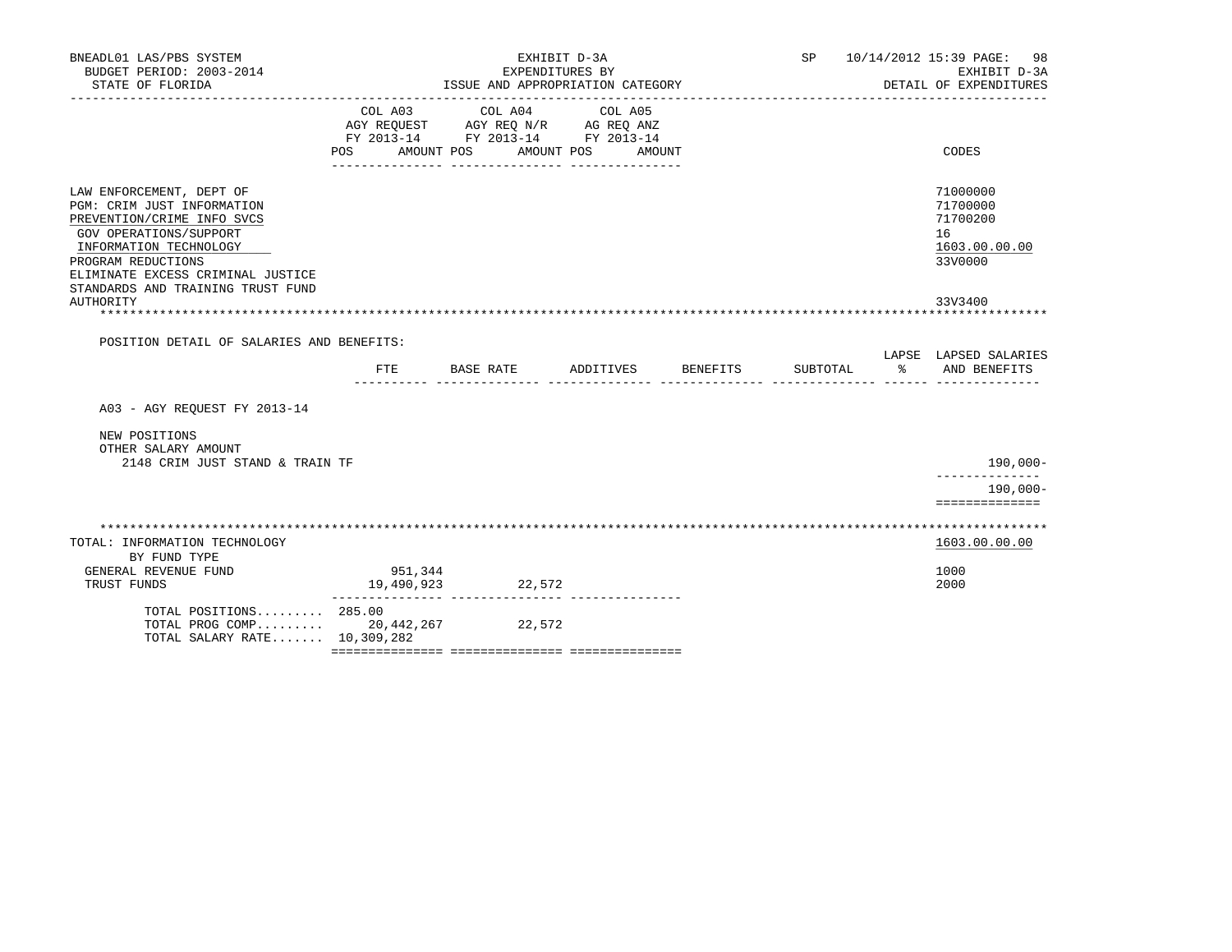| BNEADL01 LAS/PBS SYSTEM<br>BUDGET PERIOD: 2003-2014<br>STATE OF FLORIDA                                                                                                                                                                       |                   | EXHIBIT D-3A<br>EXPENDITURES BY<br>ISSUE AND APPROPRIATION CATEGORY                                                                 | SP 10/14/2012 15:39 PAGE: 99<br>EXHIBIT D-3A<br>DETAIL OF EXPENDITURES                               |
|-----------------------------------------------------------------------------------------------------------------------------------------------------------------------------------------------------------------------------------------------|-------------------|-------------------------------------------------------------------------------------------------------------------------------------|------------------------------------------------------------------------------------------------------|
|                                                                                                                                                                                                                                               | COL A03           | COL A04<br>COL A05<br>AGY REQUEST AGY REQ N/R AG REQ ANZ<br>FY 2013-14 FY 2013-14 FY 2013-14<br>POS AMOUNT POS AMOUNT POS<br>AMOUNT | CODES                                                                                                |
| LAW ENFORCEMENT, DEPT OF<br>PGM: CRIM JUST PROFESSION<br>LAW ENFORCEMENT STDS COMPL<br>PUBLIC PROTECTION<br>DRUG CONTRL/SUBSTNCE ABUSE<br>ESTIMATED EXPENDITURES<br>ESTIMATED EXPENDITURES - OPERATIONS<br>SALARY RATE<br>SALARY RATE 433,983 |                   |                                                                                                                                     | 71000000<br>71800000<br>71800100<br>12 <sup>°</sup><br>1201.00.00.00<br>1000000<br>1001000<br>000000 |
| SALARIES AND BENEFITS                                                                                                                                                                                                                         |                   |                                                                                                                                     | 010000                                                                                               |
| GENERAL REVENUE FUND -STATE<br>CRIM JUST STAND & TRAIN TF-STATE                                                                                                                                                                               | 23,175<br>523,067 |                                                                                                                                     | 1000 1<br>2148 1                                                                                     |
| TOTAL POSITIONS 9.00<br>TOTAL APPRO                                                                                                                                                                                                           | 546,242           |                                                                                                                                     |                                                                                                      |
| OTHER PERSONAL SERVICES                                                                                                                                                                                                                       |                   |                                                                                                                                     | 030000                                                                                               |
| CRIM JUST STAND & TRAIN TF-STATE 18,000                                                                                                                                                                                                       |                   |                                                                                                                                     | 2148 1                                                                                               |
| <b>EXPENSES</b>                                                                                                                                                                                                                               |                   |                                                                                                                                     | 040000                                                                                               |
| CRIM JUST STAND & TRAIN TF-STATE 107,349                                                                                                                                                                                                      |                   |                                                                                                                                     | 2148 1                                                                                               |
| SPECIAL CATEGORIES<br>TR/DMS/HR SVCS/STW CONTRCT                                                                                                                                                                                              |                   |                                                                                                                                     | 100000<br>107040                                                                                     |
| GENERAL REVENUE FUND -STATE<br>CRIM JUST STAND & TRAIN TF-STATE                                                                                                                                                                               | 135<br>2,914      |                                                                                                                                     | 1000 1<br>2148 1                                                                                     |
| TOTAL APPRO                                                                                                                                                                                                                                   | 3,049             |                                                                                                                                     |                                                                                                      |
| TOTAL: ESTIMATED EXPENDITURES - OPERATIONS<br>TOTAL POSITIONS 9.00<br>TOTAL ISSUE 674,640<br>TOTAL SALARY RATE 433,983                                                                                                                        |                   |                                                                                                                                     | 1001000                                                                                              |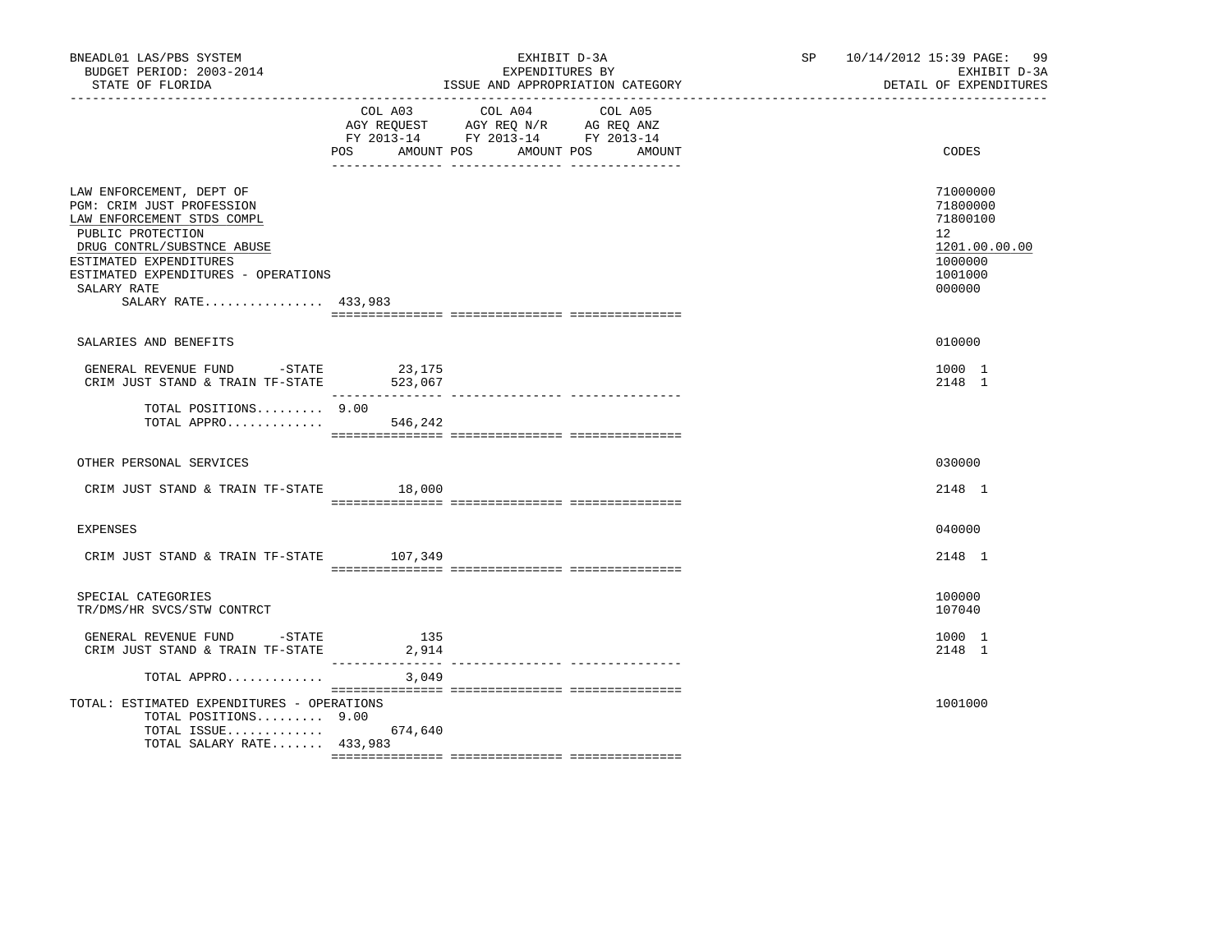| BNEADL01 LAS/PBS SYSTEM<br>BUDGET PERIOD: 2003-2014<br>STATE OF FLORIDA                                                                                                                                                      | EXHIBIT D-3A<br>EXPENDITURES BY<br>ISSUE AND APPROPRIATION CATEGORY                                                                                      | SP 10/14/2012 15:39 PAGE: 100<br>EXHIBIT D-3A<br>DETAIL OF EXPENDITURES |
|------------------------------------------------------------------------------------------------------------------------------------------------------------------------------------------------------------------------------|----------------------------------------------------------------------------------------------------------------------------------------------------------|-------------------------------------------------------------------------|
|                                                                                                                                                                                                                              | COL A03 COL A04<br>COL A05<br>AGY REQUEST AGY REQ N/R AG REQ ANZ<br>FY 2013-14 FY 2013-14 FY 2013-14<br><b>POS</b><br>AMOUNT POS<br>AMOUNT POS<br>AMOUNT | CODES                                                                   |
| LAW ENFORCEMENT, DEPT OF<br>PGM: CRIM JUST PROFESSION<br>LAW ENFORCEMENT STDS COMPL<br>PUBLIC PROTECTION<br>DRUG CONTRL/SUBSTNCE ABUSE<br>ESTIMATED EXPENDITURES<br>FLORIDA RETIREMENT SYSTEM<br>CONTRIBUTION ADJUSTMENT FOR |                                                                                                                                                          | 71000000<br>71800000<br>71800100<br>12<br>1201.00.00.00<br>1000000      |
| FISCAL YEAR 2012-2013<br>SALARIES AND BENEFITS<br>GENERAL REVENUE FUND -STATE                                                                                                                                                | 48                                                                                                                                                       | 1001240<br>010000<br>1000 1                                             |
| CRIM JUST STAND & TRAIN TF-STATE                                                                                                                                                                                             | 1,083<br>________________                                                                                                                                | 2148 1                                                                  |
| TOTAL APPRO                                                                                                                                                                                                                  | 1,131                                                                                                                                                    |                                                                         |
| ADJUSTMENT TO STATE HEALTH<br>INSURANCE PREMIUM CONTRIBUTION -<br>FISCAL YEAR 2012-13<br>SALARIES AND BENEFITS                                                                                                               |                                                                                                                                                          | 1001830<br>010000                                                       |
| GENERAL REVENUE FUND -STATE<br>CRIM JUST STAND & TRAIN TF-STATE                                                                                                                                                              | 50<br>1,132<br>________________                                                                                                                          | 1000 1<br>2148 1                                                        |
| TOTAL APPRO                                                                                                                                                                                                                  | 1,182                                                                                                                                                    |                                                                         |
| REALLOCATION OF HUMAN RESOURCES<br>OUTSOURCING<br>SPECIAL CATEGORIES<br>TR/DMS/HR SVCS/STW CONTRCT                                                                                                                           |                                                                                                                                                          | 1005900<br>100000<br>107040                                             |
| CRIM JUST STAND & TRAIN TF-STATE                                                                                                                                                                                             | 3                                                                                                                                                        | 2148 1                                                                  |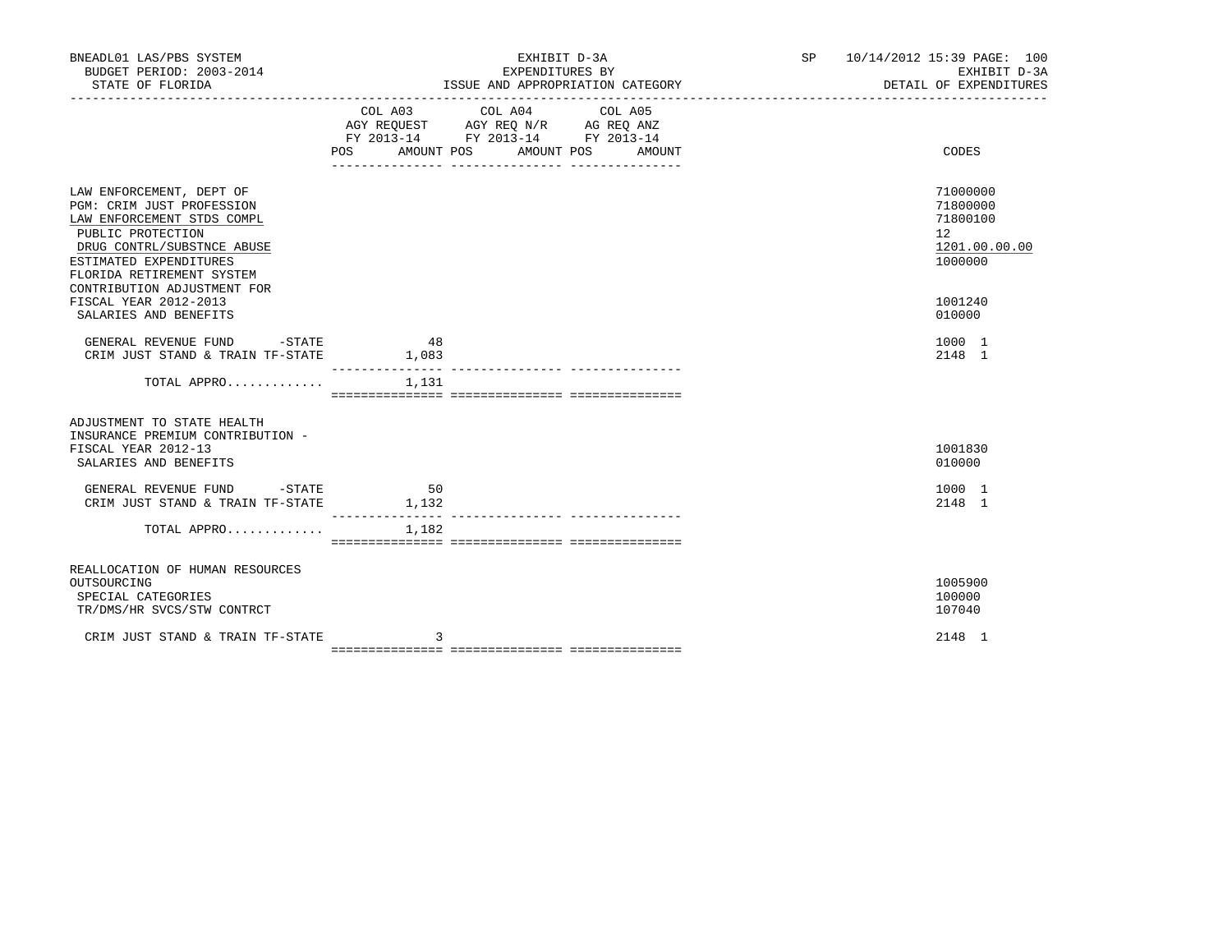| BNEADL01 LAS/PBS SYSTEM<br>BUDGET PERIOD: 2003-2014<br>STATE OF FLORIDA                                                                                                                                                                                                                                             |                   | EXHIBIT D-3A<br>EXPENDITURES BY                                                                                                       | ISSUE AND APPROPRIATION CATEGORY | SP | 10/14/2012 15:39 PAGE: 101<br>EXHIBIT D-3A<br>DETAIL OF EXPENDITURES                    |
|---------------------------------------------------------------------------------------------------------------------------------------------------------------------------------------------------------------------------------------------------------------------------------------------------------------------|-------------------|---------------------------------------------------------------------------------------------------------------------------------------|----------------------------------|----|-----------------------------------------------------------------------------------------|
|                                                                                                                                                                                                                                                                                                                     |                   | COL A03 COL A04 COL A05<br>AGY REQUEST AGY REQ N/R AG REQ ANZ<br>FY 2013-14 FY 2013-14 FY 2013-14<br>POS AMOUNT POS AMOUNT POS AMOUNT |                                  |    | CODES                                                                                   |
| LAW ENFORCEMENT, DEPT OF<br>PGM: CRIM JUST PROFESSION<br>LAW ENFORCEMENT STDS COMPL<br>PUBLIC PROTECTION<br>DRUG CONTRL/SUBSTNCE ABUSE<br>ANNUALIZATION OF ADMINISTERED<br>FUNDS APPROPRIATIONS<br>STATE HEALTH INSURANCE ADJUSTMENT<br>FOR FY 2012-13 - 10 MONTHS<br><b>ANNUALIZATION</b><br>SALARIES AND BENEFITS |                   |                                                                                                                                       |                                  |    | 71000000<br>71800000<br>71800100<br>12<br>1201.00.00.00<br>26A0000<br>26A1830<br>010000 |
| GENERAL REVENUE FUND -STATE 250<br>CRIM JUST STAND & TRAIN TF-STATE                                                                                                                                                                                                                                                 | 5,660             |                                                                                                                                       |                                  |    | 1000 1<br>2148 1                                                                        |
| TOTAL APPRO<br>TOTAL: DRUG CONTRL/SUBSTNCE ABUSE                                                                                                                                                                                                                                                                    | 5,910             |                                                                                                                                       |                                  |    | 1201.00.00.00                                                                           |
| BY FUND TYPE<br>GENERAL REVENUE FUND<br>TRUST FUNDS                                                                                                                                                                                                                                                                 | 23,658<br>659,208 |                                                                                                                                       |                                  |    | 1000<br>2000                                                                            |
| TOTAL POSITIONS 9.00<br>TOTAL PROG COMP<br>TOTAL SALARY RATE 433,983                                                                                                                                                                                                                                                | 682,866           |                                                                                                                                       |                                  |    |                                                                                         |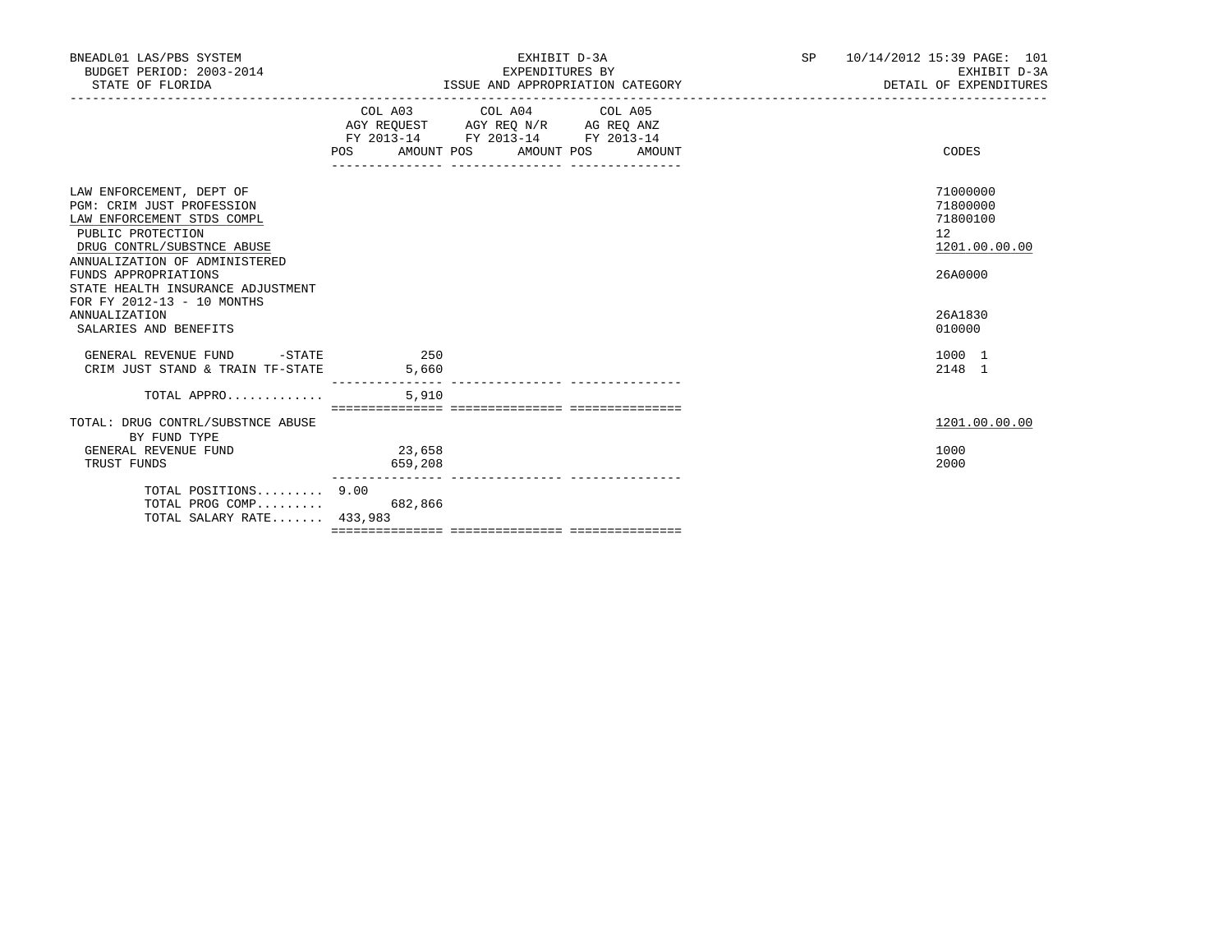| BNEADL01 LAS/PBS SYSTEM<br>BUDGET PERIOD: 2003-2014<br>STATE OF FLORIDA                                                                                                                                                              |           | EXHIBIT D-3A<br>EXPENDITURES BY<br>ISSUE AND APPROPRIATION CATEGORY                                                               | SP 10/14/2012 15:39 PAGE: 102<br>EXHIBIT D-3A<br>DETAIL OF EXPENDITURES                 |
|--------------------------------------------------------------------------------------------------------------------------------------------------------------------------------------------------------------------------------------|-----------|-----------------------------------------------------------------------------------------------------------------------------------|-----------------------------------------------------------------------------------------|
|                                                                                                                                                                                                                                      | POS       | COL A03 COL A04 COL A05<br>AGY REQUEST AGY REQ N/R AG REQ ANZ<br>FY 2013-14 FY 2013-14 FY 2013-14<br>AMOUNT POS AMOUNT POS AMOUNT | CODES                                                                                   |
| LAW ENFORCEMENT, DEPT OF<br>PGM: CRIM JUST PROFESSION<br>LAW ENFORCEMENT STDS COMPL<br>PUBLIC PROTECTION<br>LAW ENFORCEMENT<br>ESTIMATED EXPENDITURES<br>ESTIMATED EXPENDITURES - OPERATIONS<br>SALARY RATE<br>SALARY RATE 2,001,667 |           |                                                                                                                                   | 71000000<br>71800000<br>71800100<br>12<br>1202.00.00.00<br>1000000<br>1001000<br>000000 |
|                                                                                                                                                                                                                                      |           |                                                                                                                                   |                                                                                         |
| SALARIES AND BENEFITS                                                                                                                                                                                                                |           |                                                                                                                                   | 010000                                                                                  |
| GENERAL REVENUE FUND -STATE 265,194<br>CRIM JUST STAND & TRAIN TF-STATE 2,564,142                                                                                                                                                    |           |                                                                                                                                   | 1000 1<br>2148 1                                                                        |
| TOTAL POSITIONS 38.00<br>TOTAL APPRO                                                                                                                                                                                                 | 2,829,336 |                                                                                                                                   |                                                                                         |
| OTHER PERSONAL SERVICES                                                                                                                                                                                                              |           |                                                                                                                                   | 030000                                                                                  |
| CRIM JUST STAND & TRAIN TF-STATE 187,380                                                                                                                                                                                             |           |                                                                                                                                   | 2148 1                                                                                  |
| <b>EXPENSES</b>                                                                                                                                                                                                                      |           |                                                                                                                                   | 040000                                                                                  |
| CRIM JUST STAND & TRAIN TF-STATE 311,313                                                                                                                                                                                             |           |                                                                                                                                   | 2148 1                                                                                  |
| SPECIAL CATEGORIES<br>TRANS TO DIV ADM HEARINGS                                                                                                                                                                                      |           |                                                                                                                                   | 100000<br>100565                                                                        |
| CRIM JUST STAND & TRAIN TF-STATE 23,556<br>OPERATING TRUST FUND -STATE                                                                                                                                                               | 38,530    |                                                                                                                                   | 2148 1<br>2510 1                                                                        |
| TOTAL APPRO                                                                                                                                                                                                                          | 62,086    |                                                                                                                                   |                                                                                         |
| CONTRACTED SERVICES                                                                                                                                                                                                                  |           |                                                                                                                                   | 100777                                                                                  |
| CRIM JUST STAND & TRAIN TF-STATE<br>OPERATING TRUST FUND -STATE 100,000                                                                                                                                                              | 175,741   |                                                                                                                                   | 2148 1<br>2510 1                                                                        |
| TOTAL APPRO                                                                                                                                                                                                                          | 275,741   |                                                                                                                                   |                                                                                         |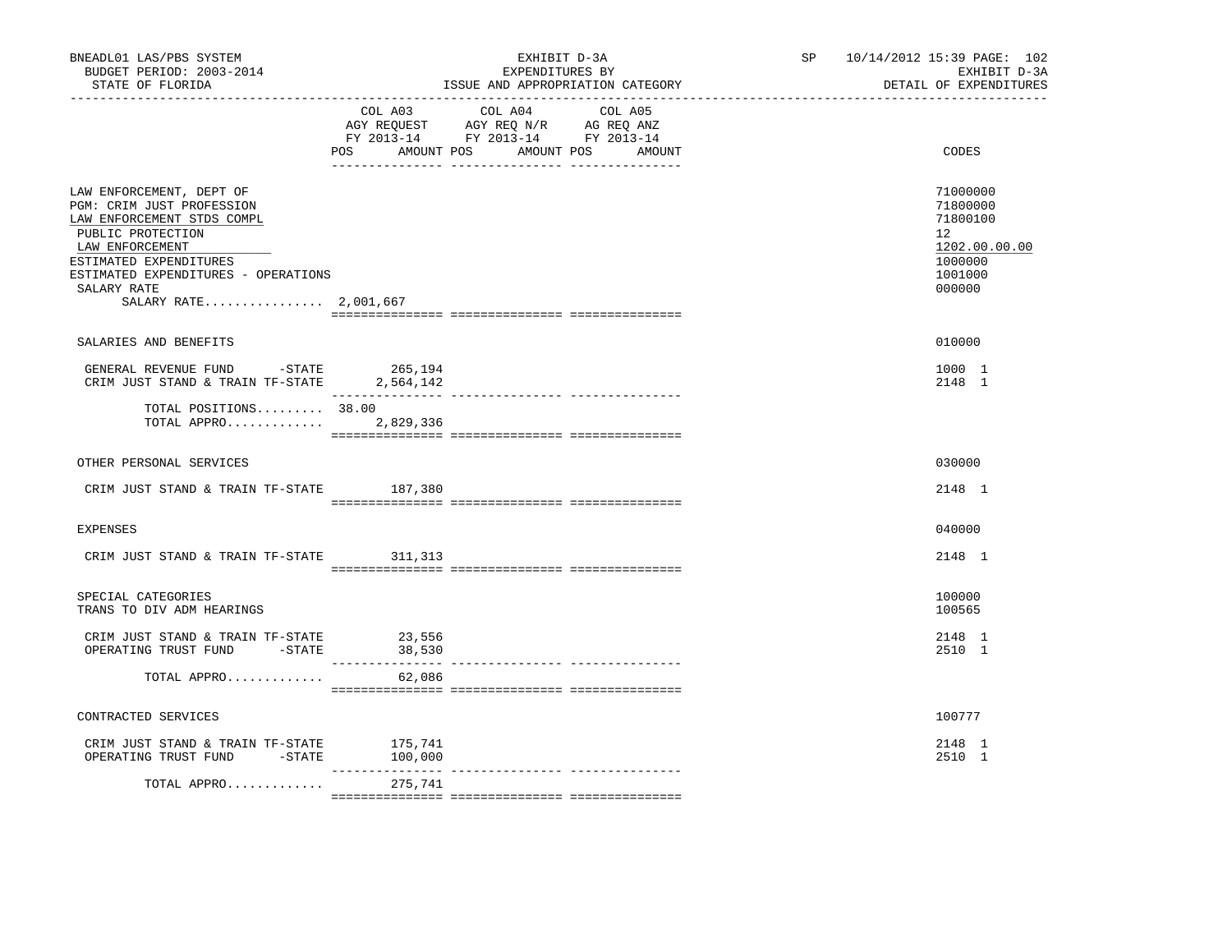| BNEADL01 LAS/PBS SYSTEM<br>BUDGET PERIOD: 2003-2014<br>STATE OF FLORIDA<br>----------------                                                                                                                                                                                                |           | EXHIBIT D-3A<br>EXPENDITURES BY<br>ISSUE AND APPROPRIATION CATEGORY                                                                                                                                                                                                                                                                                                                                                                 | SP 10/14/2012 15:39 PAGE: 103<br>EXHIBIT D-3A<br>DETAIL OF EXPENDITURES                                     |
|--------------------------------------------------------------------------------------------------------------------------------------------------------------------------------------------------------------------------------------------------------------------------------------------|-----------|-------------------------------------------------------------------------------------------------------------------------------------------------------------------------------------------------------------------------------------------------------------------------------------------------------------------------------------------------------------------------------------------------------------------------------------|-------------------------------------------------------------------------------------------------------------|
|                                                                                                                                                                                                                                                                                            | COL A03   | COL A04<br>COL A05<br>AGY REQUEST AGY REQ N/R AG REQ ANZ<br>FY 2013-14 FY 2013-14 FY 2013-14<br>POS AMOUNT POS AMOUNT POS AMOUNT                                                                                                                                                                                                                                                                                                    | CODES                                                                                                       |
| LAW ENFORCEMENT, DEPT OF<br>PGM: CRIM JUST PROFESSION<br>LAW ENFORCEMENT STDS COMPL<br>PUBLIC PROTECTION<br>LAW ENFORCEMENT<br>ESTIMATED EXPENDITURES<br>ESTIMATED EXPENDITURES - OPERATIONS<br>SPECIAL CATEGORIES<br>RISK MANAGEMENT INSURANCE<br>CRIM JUST STAND & TRAIN TF-STATE 15,698 |           |                                                                                                                                                                                                                                                                                                                                                                                                                                     | 71000000<br>71800000<br>71800100<br>12<br>1202.00.00.00<br>1000000<br>1001000<br>100000<br>103241<br>2148 1 |
| G/A-SPEC ED/TECH TRAINING                                                                                                                                                                                                                                                                  |           |                                                                                                                                                                                                                                                                                                                                                                                                                                     | 105230                                                                                                      |
| CRIM JUST STAND & TRAIN TF-STATE                                                                                                                                                                                                                                                           | 6,001,252 |                                                                                                                                                                                                                                                                                                                                                                                                                                     | 2148 1                                                                                                      |
| LEASE/PURCHASE/EQUIPMENT                                                                                                                                                                                                                                                                   |           |                                                                                                                                                                                                                                                                                                                                                                                                                                     | 105281                                                                                                      |
| CRIM JUST STAND & TRAIN TF-STATE 8,800                                                                                                                                                                                                                                                     |           | $\begin{minipage}{0.03\textwidth} \begin{tabular}{l} \textbf{1} & \textbf{2} & \textbf{3} & \textbf{5} & \textbf{6} & \textbf{7} & \textbf{8} & \textbf{9} & \textbf{9} & \textbf{1} & \textbf{1} & \textbf{1} & \textbf{1} & \textbf{1} & \textbf{1} & \textbf{1} & \textbf{1} & \textbf{1} & \textbf{1} & \textbf{1} & \textbf{1} & \textbf{1} & \textbf{1} & \textbf{1} & \textbf{1} & \textbf{1} & \textbf{1} & \textbf{1} & \$ | 2148 1                                                                                                      |
| TR/DMS/HR SVCS/STW CONTRCT                                                                                                                                                                                                                                                                 |           |                                                                                                                                                                                                                                                                                                                                                                                                                                     | 107040                                                                                                      |
| GENERAL REVENUE FUND -STATE<br>CRIM JUST STAND & TRAIN TF-STATE 14,515                                                                                                                                                                                                                     | 60        |                                                                                                                                                                                                                                                                                                                                                                                                                                     | 1000 1<br>2148 1                                                                                            |
| TOTAL APPRO                                                                                                                                                                                                                                                                                | 14,575    |                                                                                                                                                                                                                                                                                                                                                                                                                                     |                                                                                                             |
| TOTAL: ESTIMATED EXPENDITURES - OPERATIONS<br>TOTAL POSITIONS 38.00<br>TOTAL ISSUE 9,706,181<br>TOTAL SALARY RATE 2,001,667                                                                                                                                                                |           |                                                                                                                                                                                                                                                                                                                                                                                                                                     | 1001000                                                                                                     |
| CASUALTY INSURANCE PREMIUM<br>ADJUSTMENT<br>SPECIAL CATEGORIES<br>RISK MANAGEMENT INSURANCE                                                                                                                                                                                                |           |                                                                                                                                                                                                                                                                                                                                                                                                                                     | 1001090<br>100000<br>103241                                                                                 |
| CRIM JUST STAND & TRAIN TF-STATE 15,698-<br>OPERATING TRUST FUND -STATE                                                                                                                                                                                                                    | 13,562    |                                                                                                                                                                                                                                                                                                                                                                                                                                     | 2148 1<br>2510 1                                                                                            |
| TOTAL APPRO                                                                                                                                                                                                                                                                                | 2,136-    |                                                                                                                                                                                                                                                                                                                                                                                                                                     |                                                                                                             |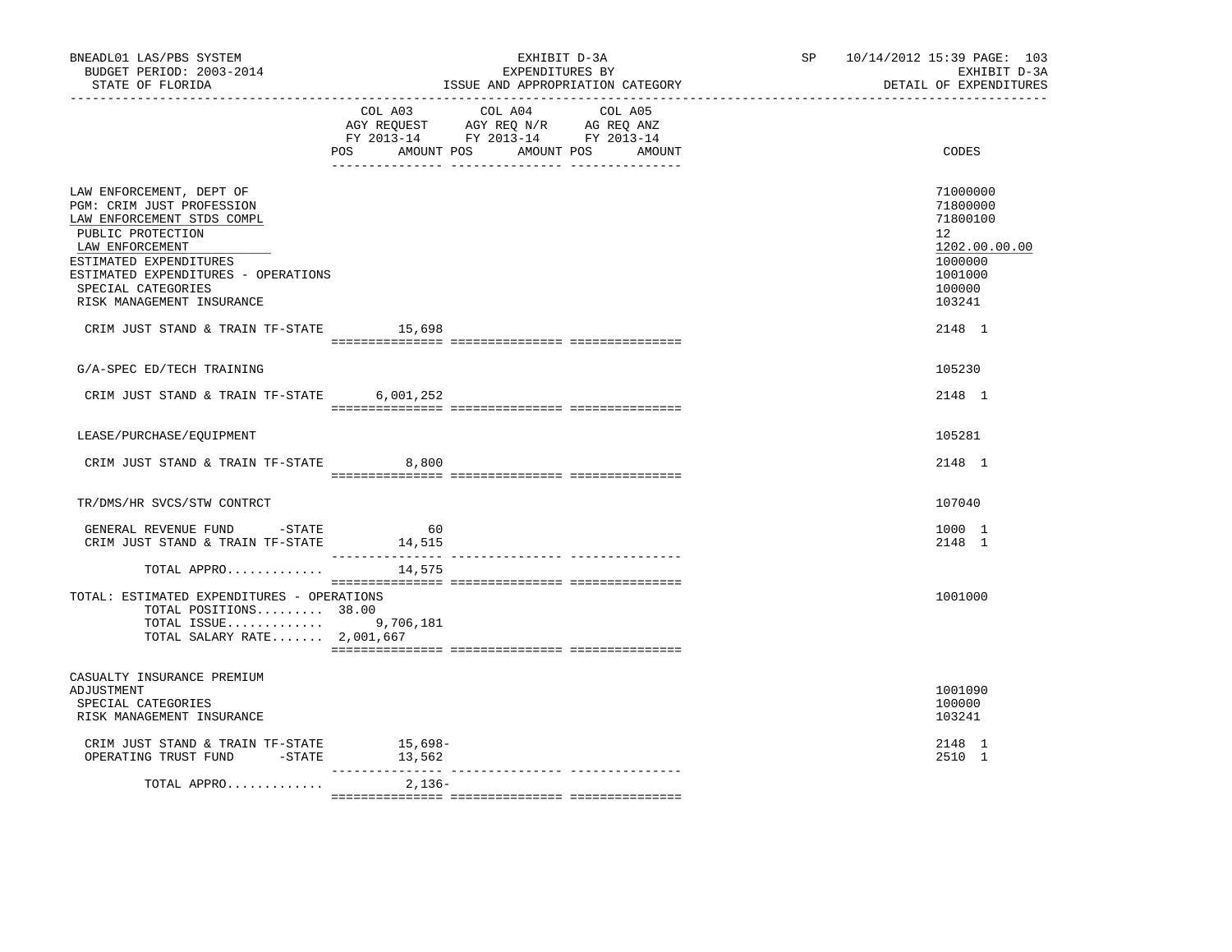| BNEADL01 LAS/PBS SYSTEM<br>BUDGET PERIOD: 2003-2014<br>STATE OF FLORIDA                                                                                                                                           |                                  | EXHIBIT D-3A<br>EXPENDITURES BY                                                                                    | ISSUE AND APPROPRIATION CATEGORY | SP <sub>2</sub> | 10/14/2012 15:39 PAGE: 104<br>EXHIBIT D-3A<br>DETAIL OF EXPENDITURES            |
|-------------------------------------------------------------------------------------------------------------------------------------------------------------------------------------------------------------------|----------------------------------|--------------------------------------------------------------------------------------------------------------------|----------------------------------|-----------------|---------------------------------------------------------------------------------|
|                                                                                                                                                                                                                   | POS                              | COL A03 COL A04<br>AGY REQUEST AGY REQ N/R AG REQ ANZ<br>FY 2013-14 FY 2013-14 FY 2013-14<br>AMOUNT POS AMOUNT POS | COL A05<br>AMOUNT                |                 | CODES                                                                           |
| LAW ENFORCEMENT, DEPT OF<br>PGM: CRIM JUST PROFESSION<br>LAW ENFORCEMENT STDS COMPL<br>PUBLIC PROTECTION<br>LAW ENFORCEMENT<br>ESTIMATED EXPENDITURES<br>FLORIDA RETIREMENT SYSTEM<br>CONTRIBUTION ADJUSTMENT FOR |                                  |                                                                                                                    |                                  |                 | 71000000<br>71800000<br>71800100<br>12 <sup>°</sup><br>1202.00.00.00<br>1000000 |
| FISCAL YEAR 2012-2013<br>SALARIES AND BENEFITS                                                                                                                                                                    |                                  |                                                                                                                    |                                  |                 | 1001240<br>010000                                                               |
| GENERAL REVENUE FUND - STATE<br>CRIM JUST STAND & TRAIN TF-STATE                                                                                                                                                  | 523<br>5,062<br>________________ |                                                                                                                    |                                  |                 | 1000 1<br>2148 1                                                                |
| TOTAL APPRO                                                                                                                                                                                                       | 5,585                            |                                                                                                                    |                                  |                 |                                                                                 |
| ADJUSTMENT TO STATE HEALTH<br>INSURANCE PREMIUM CONTRIBUTION -<br>FISCAL YEAR 2012-13<br>SALARIES AND BENEFITS                                                                                                    |                                  |                                                                                                                    |                                  |                 | 1001830<br>010000                                                               |
| GENERAL REVENUE FUND -STATE 415<br>CRIM JUST STAND & TRAIN TF-STATE                                                                                                                                               | 4,015                            |                                                                                                                    |                                  |                 | 1000 1<br>2148 1                                                                |
| TOTAL APPRO                                                                                                                                                                                                       | 4,430                            |                                                                                                                    |                                  |                 |                                                                                 |
| REALLOCATION OF HUMAN RESOURCES<br>OUTSOURCING<br>SPECIAL CATEGORIES<br>TR/DMS/HR SVCS/STW CONTRCT                                                                                                                |                                  |                                                                                                                    |                                  |                 | 1005900<br>100000<br>107040                                                     |
| CRIM JUST STAND & TRAIN TF-STATE                                                                                                                                                                                  | 16                               |                                                                                                                    |                                  |                 | 2148 1                                                                          |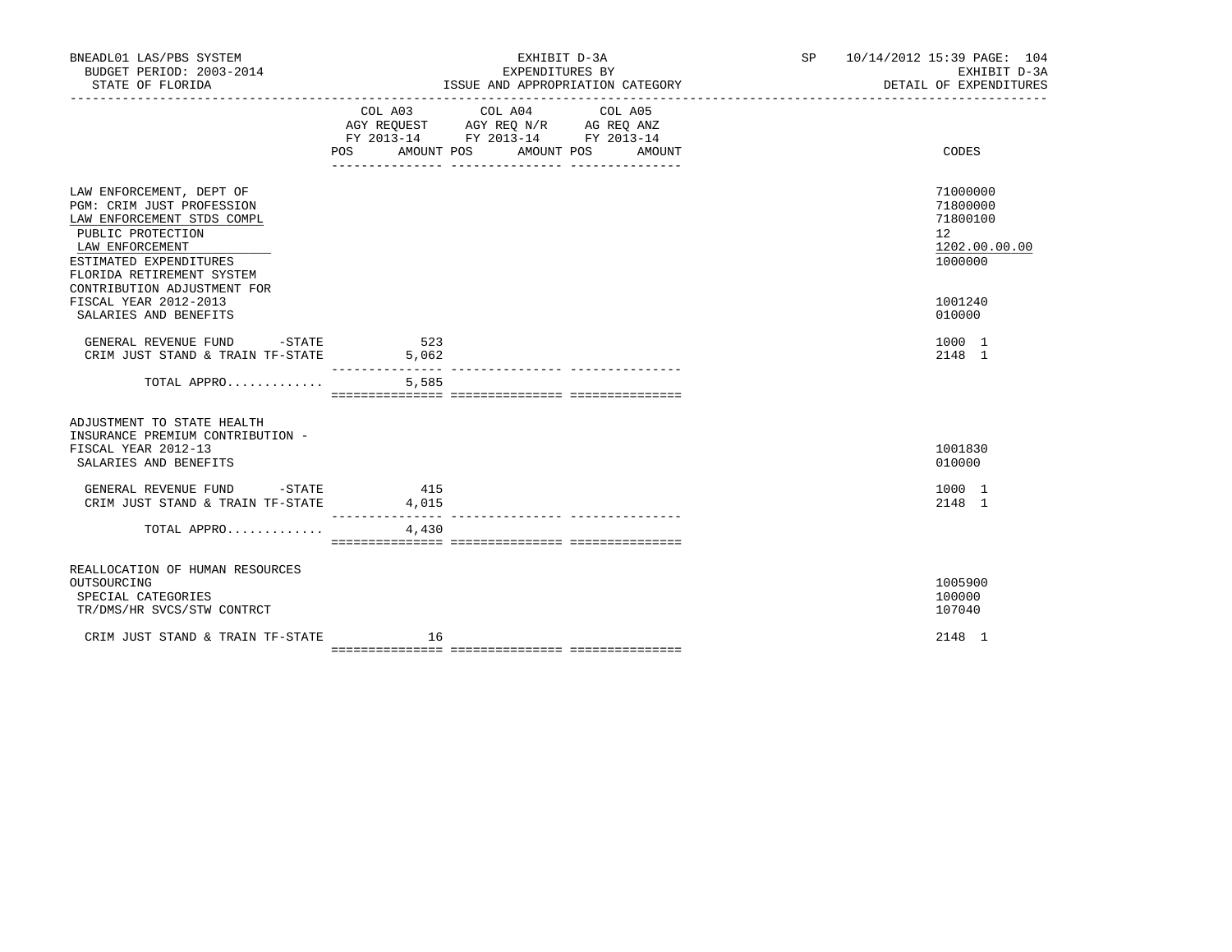| BNEADL01 LAS/PBS SYSTEM<br>BUDGET PERIOD: 2003-2014<br>STATE OF FLORIDA<br>------------------                               |             | EXHIBIT D-3A<br>EXPENDITURES BY<br>ISSUE AND APPROPRIATION CATEGORY                                                | SP                | 10/14/2012 15:39 PAGE: 105<br>EXHIBIT D-3A<br>DETAIL OF EXPENDITURES                                                                                                                                                                                  |                                                                   |
|-----------------------------------------------------------------------------------------------------------------------------|-------------|--------------------------------------------------------------------------------------------------------------------|-------------------|-------------------------------------------------------------------------------------------------------------------------------------------------------------------------------------------------------------------------------------------------------|-------------------------------------------------------------------|
|                                                                                                                             | <b>POS</b>  | COL A03 COL A04<br>AGY REQUEST AGY REQ N/R AG REQ ANZ<br>FY 2013-14 FY 2013-14 FY 2013-14<br>AMOUNT POS AMOUNT POS | COL A05<br>AMOUNT |                                                                                                                                                                                                                                                       | CODES                                                             |
|                                                                                                                             |             |                                                                                                                    |                   |                                                                                                                                                                                                                                                       |                                                                   |
| LAW ENFORCEMENT, DEPT OF<br>PGM: CRIM JUST PROFESSION<br>LAW ENFORCEMENT STDS COMPL<br>PUBLIC PROTECTION<br>LAW ENFORCEMENT |             |                                                                                                                    |                   |                                                                                                                                                                                                                                                       | 71000000<br>71800000<br>71800100<br>$12^{\circ}$<br>1202.00.00.00 |
| ANNUALIZATION OF ADMINISTERED<br>FUNDS APPROPRIATIONS<br>STATE HEALTH INSURANCE ADJUSTMENT<br>FOR FY 2012-13 - 10 MONTHS    |             |                                                                                                                    |                   |                                                                                                                                                                                                                                                       | 26A0000                                                           |
| <b>ANNUALIZATION</b><br>SALARIES AND BENEFITS                                                                               |             |                                                                                                                    |                   |                                                                                                                                                                                                                                                       | 26A1830<br>010000                                                 |
| GENERAL REVENUE FUND -STATE<br>CRIM JUST STAND & TRAIN TF-STATE 20,075                                                      | 2,075       |                                                                                                                    |                   |                                                                                                                                                                                                                                                       | 1000 1<br>2148 1                                                  |
| TOTAL APPRO                                                                                                                 | 22,150      |                                                                                                                    |                   |                                                                                                                                                                                                                                                       |                                                                   |
| PROGRAM REDUCTIONS<br>ELIMINATE EXCESS CRIMINAL JUSTICE<br>STANDARDS AND TRAINING TRUST FUND                                |             |                                                                                                                    |                   |                                                                                                                                                                                                                                                       | 33V0000                                                           |
| AUTHORITY<br>SALARIES AND BENEFITS                                                                                          |             |                                                                                                                    |                   |                                                                                                                                                                                                                                                       | 33V3400<br>010000                                                 |
| CRIM JUST STAND & TRAIN TF-STATE 200,000-                                                                                   |             |                                                                                                                    |                   |                                                                                                                                                                                                                                                       | 2148 1                                                            |
| SPECIAL CATEGORIES<br>G/A-SPEC ED/TECH TRAINING                                                                             |             |                                                                                                                    |                   |                                                                                                                                                                                                                                                       | 100000<br>105230                                                  |
| CRIM JUST STAND & TRAIN TF-STATE 600,000-                                                                                   |             |                                                                                                                    |                   |                                                                                                                                                                                                                                                       | 2148 1                                                            |
| TOTAL: ELIMINATE EXCESS CRIMINAL JUSTICE<br>STANDARDS AND TRAINING TRUST FUND<br>AUTHORITY                                  |             |                                                                                                                    |                   |                                                                                                                                                                                                                                                       | 33V3400                                                           |
| TOTAL ISSUE                                                                                                                 | $800,000 -$ |                                                                                                                    |                   |                                                                                                                                                                                                                                                       |                                                                   |
|                                                                                                                             |             |                                                                                                                    |                   |                                                                                                                                                                                                                                                       |                                                                   |
| AGENCY ISSUE NARRATIVE:<br>2013-2014 BUDGET YEAR NARRATIVE:<br>Priority # 11                                                |             |                                                                                                                    | IT COMPONENT? NO  | Issue - The Criminal Justice Standards and Training Trust Fund ("Trust Fund") has experienced overall declines in revenue<br>since FY 06-07. In FY 08-09, the Legislature transferred \$1.2 million of recurring General Revenue appropriation to the |                                                                   |
| Trust Fund and also "swept" \$1.5 million cash from the Trust Fund (non-recurring).                                         |             |                                                                                                                    |                   |                                                                                                                                                                                                                                                       |                                                                   |

The trust fund revenue has continuously declined each year, approximately 34% overall from FY 06-07 to FY 11-12.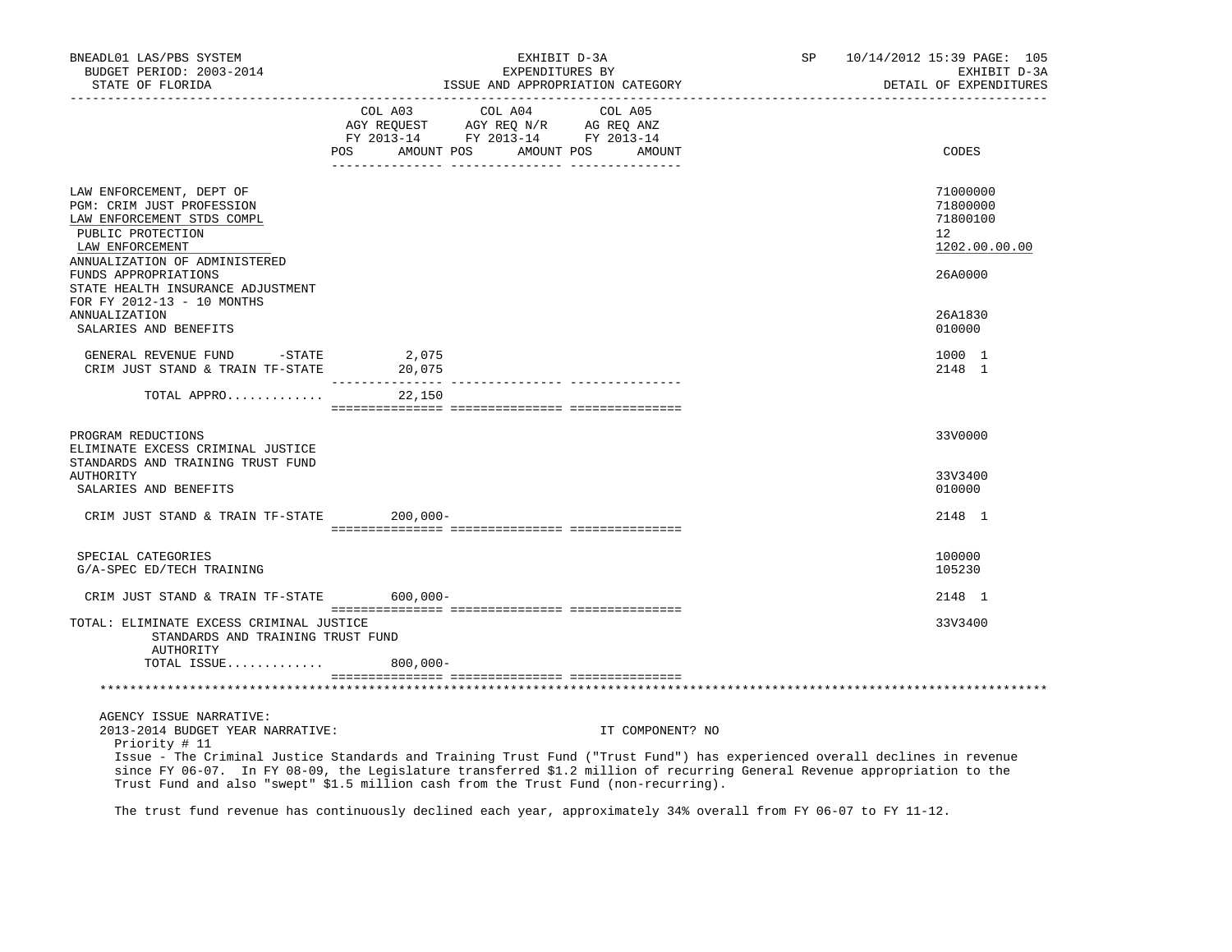| BNEADL01 LAS/PBS SYSTEM<br>BUDGET PERIOD: 2003-2014<br>STATE OF FLORIDA                                                                                                                                                                                                                                                  |                      | ISSUE AND APPROPRIATION CATEGORY                                                                        | EXHIBIT D-3A<br>EXPENDITURES BY | SP       | 10/14/2012 15:39 PAGE: 106<br>EXHIBIT D-3A<br>DETAIL OF EXPENDITURES            |
|--------------------------------------------------------------------------------------------------------------------------------------------------------------------------------------------------------------------------------------------------------------------------------------------------------------------------|----------------------|---------------------------------------------------------------------------------------------------------|---------------------------------|----------|---------------------------------------------------------------------------------|
|                                                                                                                                                                                                                                                                                                                          | POS DO               | COL A03 COL A04<br>AGY REQUEST AGY REQ N/R AG REQ ANZ<br>FY 2013-14 FY 2013-14 FY 2013-14<br>AMOUNT POS | COL A05<br>AMOUNT POS<br>AMOUNT |          | CODES                                                                           |
| LAW ENFORCEMENT, DEPT OF<br>PGM: CRIM JUST PROFESSION<br>LAW ENFORCEMENT STDS COMPL<br>PUBLIC PROTECTION<br>LAW ENFORCEMENT<br>PROGRAM REDUCTIONS<br>ELIMINATE EXCESS CRIMINAL JUSTICE<br>STANDARDS AND TRAINING TRUST FUND                                                                                              |                      |                                                                                                         |                                 |          | 71000000<br>71800000<br>71800100<br>12 <sup>°</sup><br>1202.00.00.00<br>33V0000 |
| AUTHORITY<br>Results - The additional liability placed on the trust fund in FY 08-09, the trust fund "sweep" in FY 08-09, and the                                                                                                                                                                                        |                      |                                                                                                         |                                 |          | 33V3400                                                                         |
| continuous revenue decline over the last several years have threatened the insolvency of the fund. Therefore, the<br>Florida Department of Law Enforcement (FDLE) is requesting a recurring reduction of \$2,850,000 in trust fund authority as<br>the fund cannot sustain the current appropriation level at this time. |                      |                                                                                                         |                                 |          |                                                                                 |
| Effective date - July 1, 2013                                                                                                                                                                                                                                                                                            |                      |                                                                                                         |                                 |          |                                                                                 |
| POSITION DETAIL OF SALARIES AND BENEFITS:                                                                                                                                                                                                                                                                                | ETE                  | BASE RATE ADDITIVES BENEFITS                                                                            |                                 | SUBTOTAL | LAPSE LAPSED SALARIES<br>% AND BENEFITS                                         |
|                                                                                                                                                                                                                                                                                                                          |                      |                                                                                                         |                                 |          |                                                                                 |
| A03 - AGY REOUEST FY 2013-14                                                                                                                                                                                                                                                                                             |                      |                                                                                                         |                                 |          |                                                                                 |
| NEW POSITIONS<br>OTHER SALARY AMOUNT<br>2148 CRIM JUST STAND & TRAIN TF                                                                                                                                                                                                                                                  |                      |                                                                                                         |                                 |          | $200,000 -$                                                                     |
|                                                                                                                                                                                                                                                                                                                          |                      |                                                                                                         |                                 |          | ______________<br>$200.000 -$<br>==============                                 |
| TOTAL: LAW ENFORCEMENT                                                                                                                                                                                                                                                                                                   |                      |                                                                                                         |                                 |          | 1202.00.00.00                                                                   |
| BY FUND TYPE<br>GENERAL REVENUE FUND<br>TRUST FUNDS                                                                                                                                                                                                                                                                      | 268,267<br>8,667,959 |                                                                                                         |                                 |          | 1000                                                                            |
|                                                                                                                                                                                                                                                                                                                          |                      |                                                                                                         |                                 |          | 2000                                                                            |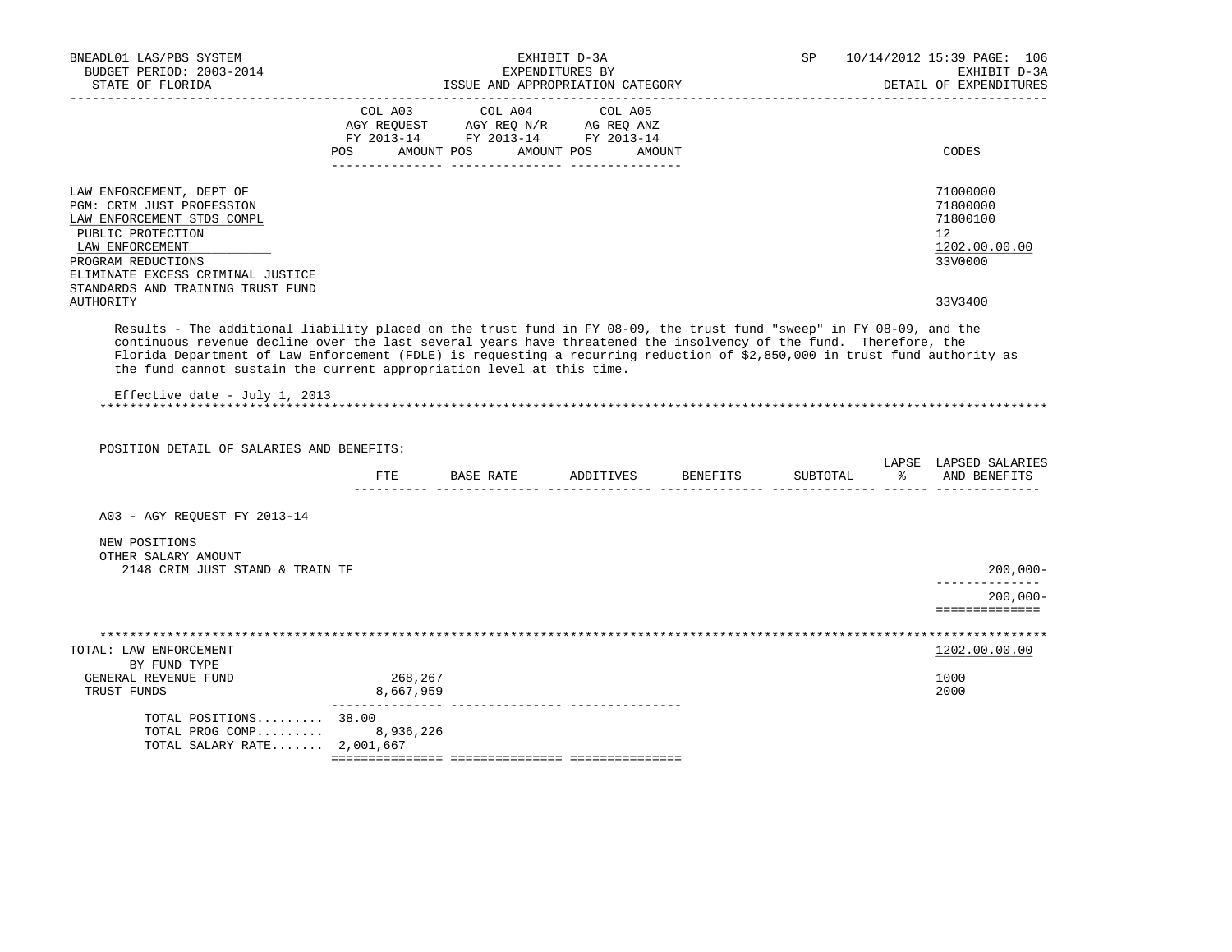| BNEADL01 LAS/PBS SYSTEM<br>BUDGET PERIOD: 2003-2014<br>STATE OF FLORIDA             | EXHIBIT D-3A<br>EXPENDITURES BY<br>ISSUE AND APPROPRIATION CATEGORY                                                                   | SP 10/14/2012 15:39 PAGE: 107<br>EXHIBIT D-3A<br>DETAIL OF EXPENDITURES |
|-------------------------------------------------------------------------------------|---------------------------------------------------------------------------------------------------------------------------------------|-------------------------------------------------------------------------|
|                                                                                     | COL A03 COL A04 COL A05<br>AGY REQUEST AGY REQ N/R AG REQ ANZ<br>FY 2013-14 FY 2013-14 FY 2013-14<br>POS AMOUNT POS AMOUNT POS AMOUNT | CODES                                                                   |
| LAW ENFORCEMENT, DEPT OF<br>PGM: CRIM JUST PROFESSION<br>LAW ENFORCEMENT STDS COMPL |                                                                                                                                       | 71000000<br>71800000<br>71800100                                        |
| TOTAL: LAW ENFORCEMENT STDS COMPL<br>BY FUND TYPE                                   |                                                                                                                                       | 71800100                                                                |
| GENERAL REVENUE FUND<br>TRUST FUNDS                                                 | 291,925<br>9,327,167                                                                                                                  | 1000<br>2000                                                            |
| TOTAL POSITIONS 47.00<br>TOTAL BUREAU $9,619,092$<br>TOTAL SALARY RATE $2,435,650$  |                                                                                                                                       |                                                                         |

=============== =============== ===============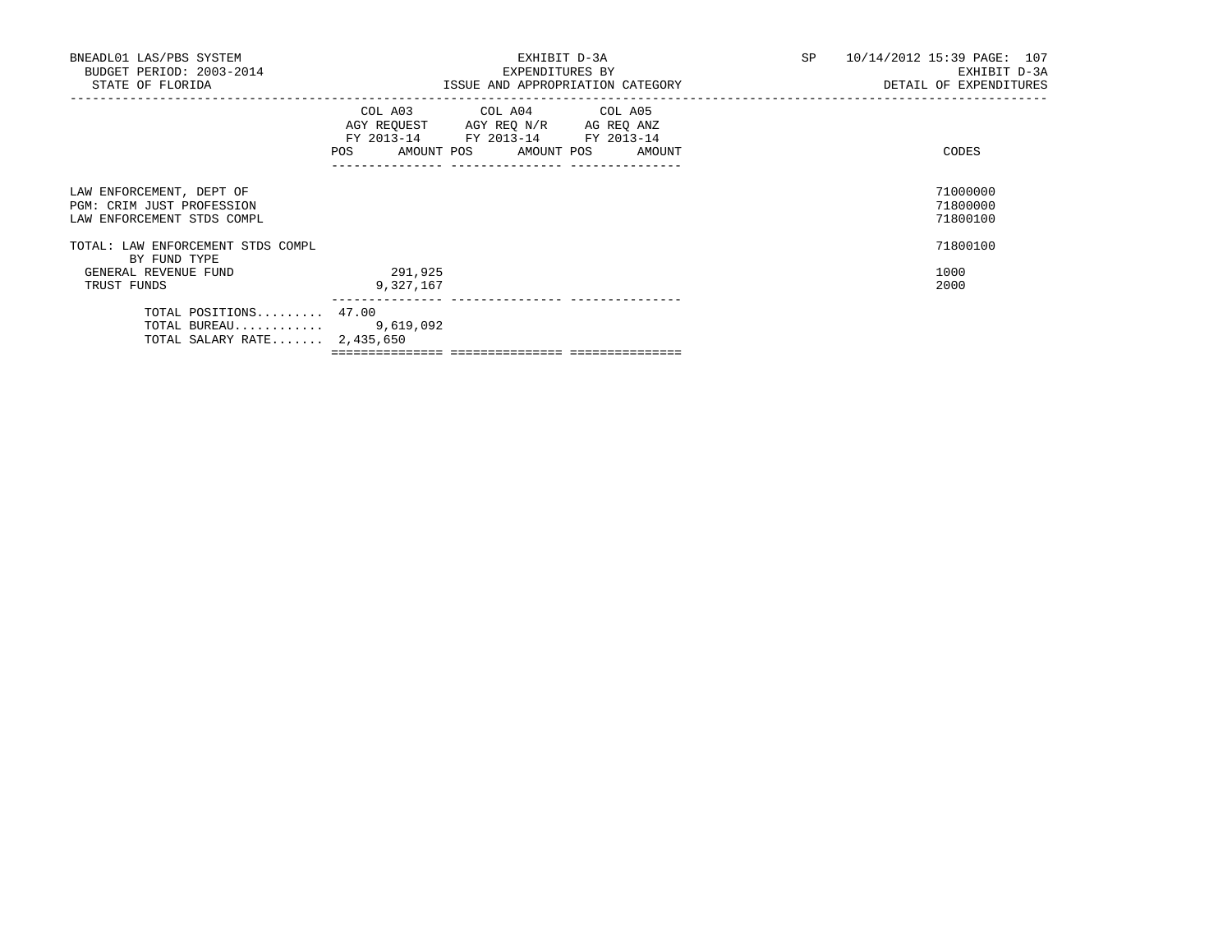| BNEADL01 LAS/PBS SYSTEM<br>BUDGET PERIOD: 2003-2014<br>STATE OF FLORIDA                                                                                                                                                                       | EXHIBIT D-3A<br>EXPENDITURES BY<br>ISSUE AND APPROPRIATION CATEGORY |                                                                                                                                                                                                                                                                                                                                                                                                                                                               | SP 10/14/2012 15:39 PAGE: 108<br>EXHIBIT D-3A<br>DETAIL OF EXPENDITURES                 |  |
|-----------------------------------------------------------------------------------------------------------------------------------------------------------------------------------------------------------------------------------------------|---------------------------------------------------------------------|---------------------------------------------------------------------------------------------------------------------------------------------------------------------------------------------------------------------------------------------------------------------------------------------------------------------------------------------------------------------------------------------------------------------------------------------------------------|-----------------------------------------------------------------------------------------|--|
|                                                                                                                                                                                                                                               | COL A03                                                             | COL A04<br>COL A05<br>AGY REQUEST AGY REQ N/R AG REQ ANZ<br>FY 2013-14 FY 2013-14 FY 2013-14<br>POS AMOUNT POS AMOUNT POS AMOUNT                                                                                                                                                                                                                                                                                                                              | CODES                                                                                   |  |
| LAW ENFORCEMENT, DEPT OF<br>PGM: CRIM JUST PROFESSION<br>LAW ENF TRNG/CERTIFIC SVCS<br>PUBLIC PROTECTION<br>DRUG CONTRL/SUBSTNCE ABUSE<br>ESTIMATED EXPENDITURES<br>ESTIMATED EXPENDITURES - OPERATIONS<br>SALARY RATE<br>SALARY RATE 395,067 |                                                                     |                                                                                                                                                                                                                                                                                                                                                                                                                                                               | 71000000<br>71800000<br>71800200<br>12<br>1201.00.00.00<br>1000000<br>1001000<br>000000 |  |
| SALARIES AND BENEFITS                                                                                                                                                                                                                         |                                                                     |                                                                                                                                                                                                                                                                                                                                                                                                                                                               | 010000                                                                                  |  |
| GENERAL REVENUE FUND -STATE 194<br>CRIM JUST STAND & TRAIN TF-STATE                                                                                                                                                                           | 475,015                                                             |                                                                                                                                                                                                                                                                                                                                                                                                                                                               | 1000 1<br>2148 1                                                                        |  |
| TOTAL POSITIONS 5.00<br>TOTAL APPRO $475,209$                                                                                                                                                                                                 |                                                                     | $\begin{array}{l} \texttt{scum} & \texttt{scum} & \texttt{scum} & \texttt{scum} & \texttt{scum} & \texttt{scum} & \texttt{scum} & \texttt{scum} & \texttt{scum} & \texttt{scum} & \texttt{scum} & \texttt{scum} & \texttt{scum} & \texttt{scum} & \texttt{scum} & \texttt{scum} & \texttt{scum} & \texttt{scum} & \texttt{scum} & \texttt{scum} & \texttt{scum} & \texttt{scum} & \texttt{scum} & \texttt{scum} & \texttt{scum} & \texttt{scum} & \texttt{sc$ |                                                                                         |  |
| OTHER PERSONAL SERVICES                                                                                                                                                                                                                       |                                                                     |                                                                                                                                                                                                                                                                                                                                                                                                                                                               | 030000                                                                                  |  |
| CRIM JUST STAND & TRAIN TF-STATE 15,000                                                                                                                                                                                                       |                                                                     |                                                                                                                                                                                                                                                                                                                                                                                                                                                               | 2148 1                                                                                  |  |
| <b>EXPENSES</b>                                                                                                                                                                                                                               |                                                                     |                                                                                                                                                                                                                                                                                                                                                                                                                                                               | 040000                                                                                  |  |
| CRIM JUST STAND & TRAIN TF-STATE 75,608                                                                                                                                                                                                       |                                                                     |                                                                                                                                                                                                                                                                                                                                                                                                                                                               | 2148 1                                                                                  |  |
| SPECIAL CATEGORIES<br>SALARY INCENTIVE PAYMENTS                                                                                                                                                                                               |                                                                     |                                                                                                                                                                                                                                                                                                                                                                                                                                                               | 100000<br>103290                                                                        |  |
| CRIM JUST STAND & TRAIN TF-STATE 5,070                                                                                                                                                                                                        |                                                                     |                                                                                                                                                                                                                                                                                                                                                                                                                                                               | 2148 1                                                                                  |  |
| TR/DMS/HR SVCS/STW CONTRCT                                                                                                                                                                                                                    |                                                                     |                                                                                                                                                                                                                                                                                                                                                                                                                                                               | 107040                                                                                  |  |
| GENERAL REVENUE FUND -STATE<br>CRIM JUST STAND & TRAIN TF-STATE                                                                                                                                                                               | 91<br>2,132                                                         |                                                                                                                                                                                                                                                                                                                                                                                                                                                               | 1000 1<br>2148 1                                                                        |  |
| TOTAL APPRO                                                                                                                                                                                                                                   | 2,223                                                               |                                                                                                                                                                                                                                                                                                                                                                                                                                                               |                                                                                         |  |
| TOTAL: ESTIMATED EXPENDITURES - OPERATIONS<br>TOTAL POSITIONS 5.00<br>TOTAL ISSUE $573,110$<br>TOTAL SALARY RATE 395,067                                                                                                                      |                                                                     |                                                                                                                                                                                                                                                                                                                                                                                                                                                               | 1001000                                                                                 |  |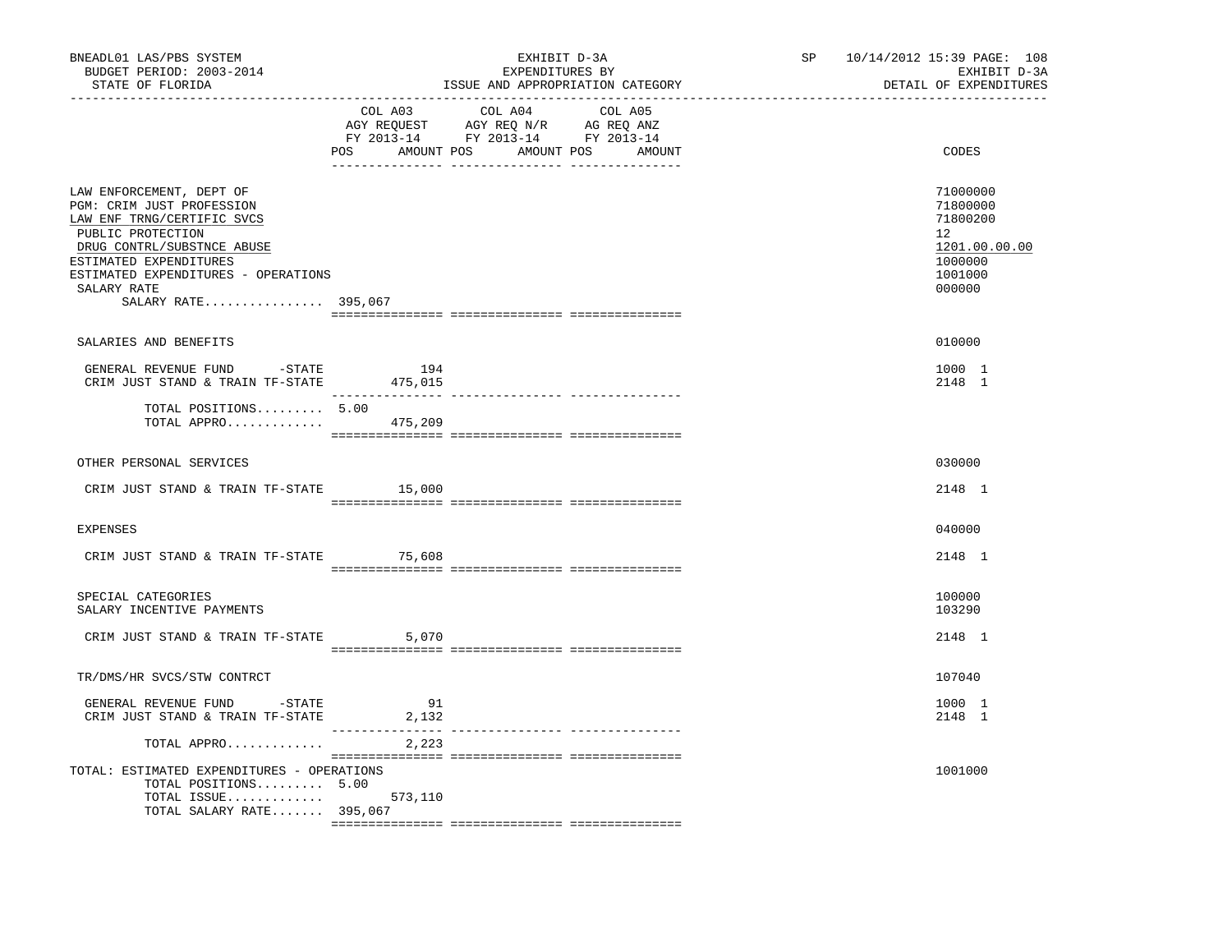| BNEADL01 LAS/PBS SYSTEM<br>BUDGET PERIOD: 2003-2014<br>STATE OF FLORIDA                                                                                                                                                      |                                            | EXHIBIT D-3A<br>EXPENDITURES BY<br>ISSUE AND APPROPRIATION CATEGORY                                                                                                                                                                               | SP | 10/14/2012 15:39 PAGE: 109<br>EXHIBIT D-3A<br>DETAIL OF EXPENDITURES |
|------------------------------------------------------------------------------------------------------------------------------------------------------------------------------------------------------------------------------|--------------------------------------------|---------------------------------------------------------------------------------------------------------------------------------------------------------------------------------------------------------------------------------------------------|----|----------------------------------------------------------------------|
|                                                                                                                                                                                                                              | COL A03<br>POS                             | COL A04<br>COL A05<br>$\begin{tabular}{lllllll} \bf AGY \,\, REQUEST \,\, &\bf AGY \,\, REQ \,\, N/R &\bf AG \,\, REQ \,\, ANZ \\ \bf FY \,\, 2013-14 &\bf FY \,\, 2013-14 &\bf FY \,\, 2013-14 \\ \end{tabular}$<br>AMOUNT POS AMOUNT POS AMOUNT |    | CODES                                                                |
| LAW ENFORCEMENT, DEPT OF<br>PGM: CRIM JUST PROFESSION<br>LAW ENF TRNG/CERTIFIC SVCS<br>PUBLIC PROTECTION<br>DRUG CONTRL/SUBSTNCE ABUSE<br>ESTIMATED EXPENDITURES<br>FLORIDA RETIREMENT SYSTEM<br>CONTRIBUTION ADJUSTMENT FOR |                                            |                                                                                                                                                                                                                                                   |    | 71000000<br>71800000<br>71800200<br>12<br>1201.00.00.00<br>1000000   |
| FISCAL YEAR 2012-2013<br>SALARIES AND BENEFITS                                                                                                                                                                               |                                            |                                                                                                                                                                                                                                                   |    | 1001240<br>010000                                                    |
| GENERAL REVENUE FUND -STATE<br>CRIM JUST STAND & TRAIN TF-STATE                                                                                                                                                              | $\overline{1}$<br>2,199<br>--------------- |                                                                                                                                                                                                                                                   |    | 1000 1<br>2148 1                                                     |
| TOTAL APPRO                                                                                                                                                                                                                  | 2,200                                      |                                                                                                                                                                                                                                                   |    |                                                                      |
| ADJUSTMENT TO STATE HEALTH<br>INSURANCE PREMIUM CONTRIBUTION -<br>FISCAL YEAR 2012-13<br>SALARIES AND BENEFITS                                                                                                               |                                            |                                                                                                                                                                                                                                                   |    | 1001830<br>010000                                                    |
| CRIM JUST STAND & TRAIN TF-STATE                                                                                                                                                                                             | 601                                        |                                                                                                                                                                                                                                                   |    | 2148 1                                                               |
| REALLOCATION OF HUMAN RESOURCES<br>OUTSOURCING<br>SPECIAL CATEGORIES<br>TR/DMS/HR SVCS/STW CONTRCT<br>CRIM JUST STAND & TRAIN TF-STATE                                                                                       |                                            |                                                                                                                                                                                                                                                   |    | 1005900<br>100000<br>107040<br>2148 1                                |
|                                                                                                                                                                                                                              |                                            |                                                                                                                                                                                                                                                   |    |                                                                      |
| ANNUALIZATION OF ADMINISTERED<br>FUNDS APPROPRIATIONS<br>STATE HEALTH INSURANCE ADJUSTMENT<br>FOR FY 2012-13 - 10 MONTHS                                                                                                     |                                            |                                                                                                                                                                                                                                                   |    | 26A0000                                                              |
| ANNUALIZATION<br>SALARIES AND BENEFITS                                                                                                                                                                                       |                                            |                                                                                                                                                                                                                                                   |    | 26A1830<br>010000                                                    |
| CRIM JUST STAND & TRAIN TF-STATE                                                                                                                                                                                             | 3,005                                      |                                                                                                                                                                                                                                                   |    | 2148 1                                                               |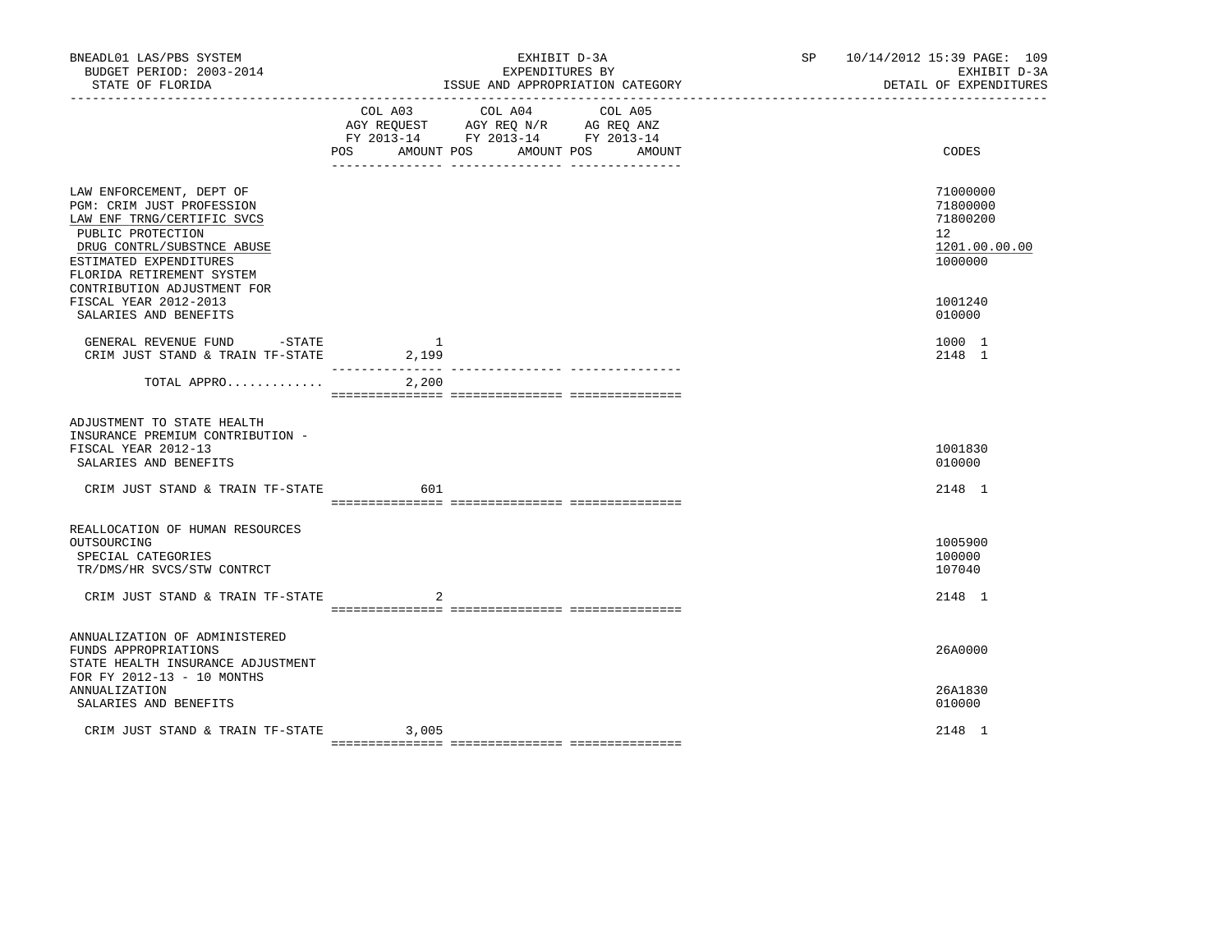| BNEADL01 LAS/PBS SYSTEM<br>BUDGET PERIOD: 2003-2014<br>STATE OF FLORIDA                                                                |                | EXHIBIT D-3A<br>EXPENDITURES BY<br>ISSUE AND APPROPRIATION CATEGORY                                                                   | SP <sub>2</sub> | 10/14/2012 15:39 PAGE: 110<br>EXHIBIT D-3A<br>DETAIL OF EXPENDITURES |
|----------------------------------------------------------------------------------------------------------------------------------------|----------------|---------------------------------------------------------------------------------------------------------------------------------------|-----------------|----------------------------------------------------------------------|
|                                                                                                                                        |                | COL A03 COL A04 COL A05<br>AGY REQUEST AGY REQ N/R AG REQ ANZ<br>FY 2013-14 FY 2013-14 FY 2013-14<br>POS AMOUNT POS AMOUNT POS AMOUNT |                 | CODES                                                                |
| LAW ENFORCEMENT, DEPT OF<br>PGM: CRIM JUST PROFESSION<br>LAW ENF TRNG/CERTIFIC SVCS<br>PUBLIC PROTECTION<br>DRUG CONTRL/SUBSTNCE ABUSE |                |                                                                                                                                       |                 | 71000000<br>71800000<br>71800200<br>12<br>1201.00.00.00              |
| TOTAL: DRUG CONTRL/SUBSTNCE ABUSE<br>BY FUND TYPE                                                                                      |                |                                                                                                                                       |                 | 1201.00.00.00                                                        |
| GENERAL REVENUE FUND<br>TRUST FUNDS                                                                                                    | 286<br>578,632 |                                                                                                                                       |                 | 1000<br>2000                                                         |
| TOTAL POSITIONS 5.00<br>TOTAL PROG COMP 578,918<br>TOTAL SALARY RATE 395,067                                                           |                |                                                                                                                                       |                 |                                                                      |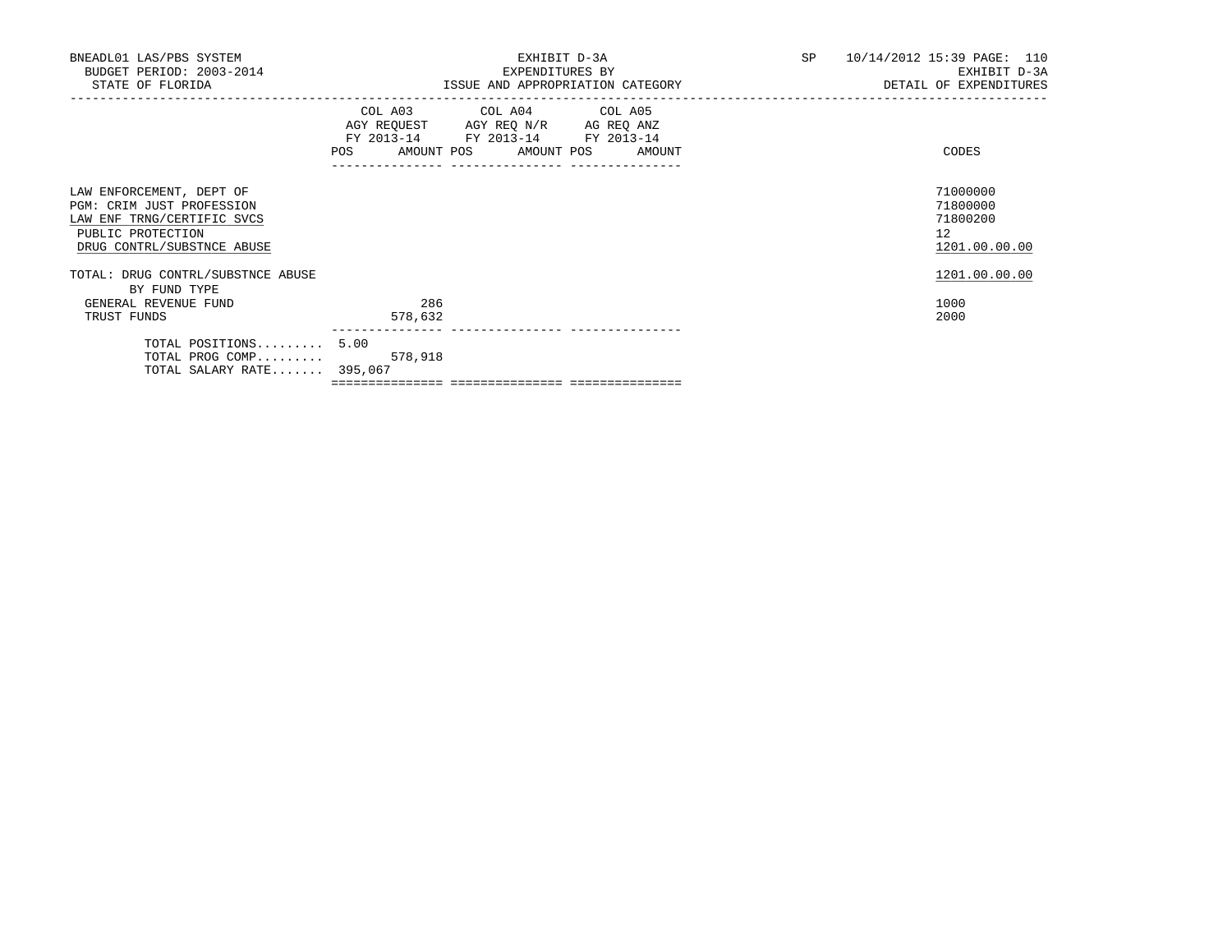| BNEADL01 LAS/PBS SYSTEM<br>BUDGET PERIOD: 2003-2014<br>STATE OF FLORIDA                                                                                                                                                              |                              | EXHIBIT D-3A<br>EXPENDITURES BY<br>ISSUE AND APPROPRIATION CATEGORY                                                                                   | SP 10/14/2012 15:39 PAGE: 111<br>EXHIBIT D-3A<br>DETAIL OF EXPENDITURES                              |
|--------------------------------------------------------------------------------------------------------------------------------------------------------------------------------------------------------------------------------------|------------------------------|-------------------------------------------------------------------------------------------------------------------------------------------------------|------------------------------------------------------------------------------------------------------|
|                                                                                                                                                                                                                                      | COL A03<br>POS<br>AMOUNT POS | COL A04<br>COL A05<br>AGY REQUEST AGY REQ N/R AG REQ ANZ<br>FY 2013-14 FY 2013-14 FY 2013-14<br>AMOUNT POS<br>AMOUNT<br>__ ________________ _________ | CODES                                                                                                |
| LAW ENFORCEMENT, DEPT OF<br>PGM: CRIM JUST PROFESSION<br>LAW ENF TRNG/CERTIFIC SVCS<br>PUBLIC PROTECTION<br>LAW ENFORCEMENT<br>ESTIMATED EXPENDITURES<br>ESTIMATED EXPENDITURES - OPERATIONS<br>SALARY RATE<br>SALARY RATE 2,313,594 |                              |                                                                                                                                                       | 71000000<br>71800000<br>71800200<br>12 <sup>°</sup><br>1202.00.00.00<br>1000000<br>1001000<br>000000 |
|                                                                                                                                                                                                                                      |                              |                                                                                                                                                       |                                                                                                      |
| SALARIES AND BENEFITS                                                                                                                                                                                                                |                              |                                                                                                                                                       | 010000                                                                                               |
| GENERAL REVENUE FUND -STATE<br>CRIM JUST STAND & TRAIN TF-STATE 2,744,528<br>OPERATING TRUST FUND -STATE                                                                                                                             | 193,882<br>325,013           |                                                                                                                                                       | 1000 1<br>2148 1<br>2510 1                                                                           |
| TOTAL POSITIONS 48.50<br>TOTAL APPRO                                                                                                                                                                                                 | 3, 263, 423                  |                                                                                                                                                       |                                                                                                      |
| OTHER PERSONAL SERVICES                                                                                                                                                                                                              |                              |                                                                                                                                                       | 030000                                                                                               |
| CRIM JUST STAND & TRAIN TF-STATE 645,798<br>OPERATING TRUST FUND -STATE                                                                                                                                                              | 3,000<br>________________    | --------------- ---------------                                                                                                                       | 2148 1<br>2510 1                                                                                     |
| TOTAL APPRO                                                                                                                                                                                                                          | 648,798                      |                                                                                                                                                       |                                                                                                      |
| <b>EXPENSES</b>                                                                                                                                                                                                                      |                              |                                                                                                                                                       | 040000                                                                                               |
| GENERAL REVENUE FUND -STATE 18,174<br>CRIM JUST STAND & TRAIN TF-STATE $1,738,032$<br>OPERATING TRUST FUND -STATE                                                                                                                    | 61,178                       |                                                                                                                                                       | 1000 1<br>2148 1<br>2510 1                                                                           |
| TOTAL APPRO                                                                                                                                                                                                                          | 1,817,384                    |                                                                                                                                                       |                                                                                                      |
| OPERATING CAPITAL OUTLAY                                                                                                                                                                                                             |                              |                                                                                                                                                       | 060000                                                                                               |
| CRIM JUST STAND & TRAIN TF-STATE 203,819                                                                                                                                                                                             |                              |                                                                                                                                                       | 2148 1                                                                                               |
|                                                                                                                                                                                                                                      |                              |                                                                                                                                                       |                                                                                                      |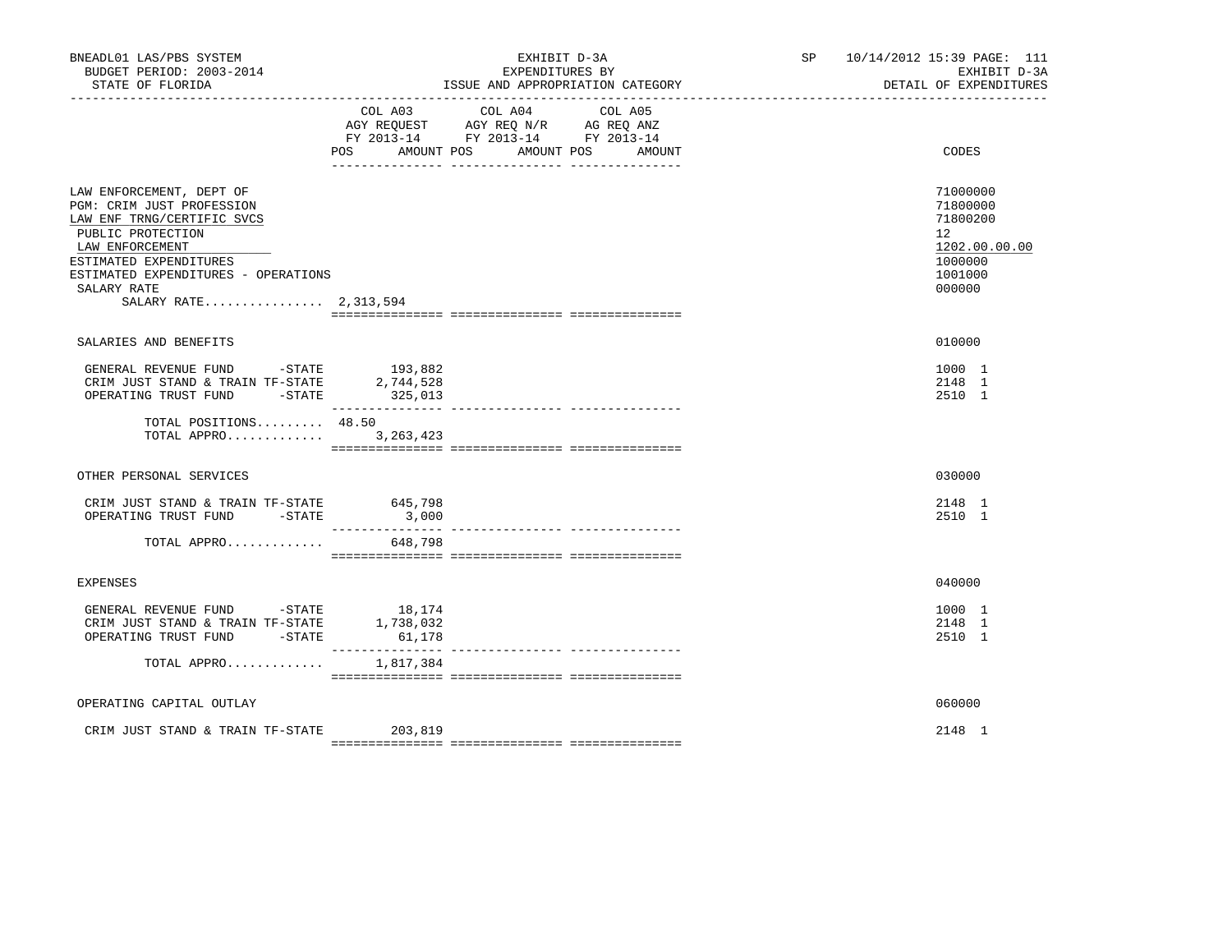| BNEADL01 LAS/PBS SYSTEM<br>BUDGET PERIOD: 2003-2014<br>STATE OF FLORIDA                                                                                                                                                                   |                            | EXHIBIT D-3A<br>EXPENDITURES BY<br>ISSUE AND APPROPRIATION CATEGORY                                                                   | SP 10/14/2012 15:39 PAGE: 112<br>EXHIBIT D-3A<br>DETAIL OF EXPENDITURES                           |
|-------------------------------------------------------------------------------------------------------------------------------------------------------------------------------------------------------------------------------------------|----------------------------|---------------------------------------------------------------------------------------------------------------------------------------|---------------------------------------------------------------------------------------------------|
|                                                                                                                                                                                                                                           |                            | COL A03 COL A04 COL A05<br>AGY REQUEST AGY REQ N/R AG REQ ANZ<br>FY 2013-14 FY 2013-14 FY 2013-14<br>POS AMOUNT POS AMOUNT POS AMOUNT | CODES                                                                                             |
| LAW ENFORCEMENT, DEPT OF<br>PGM: CRIM JUST PROFESSION<br>LAW ENF TRNG/CERTIFIC SVCS<br>PUBLIC PROTECTION<br>LAW ENFORCEMENT<br>ESTIMATED EXPENDITURES<br>ESTIMATED EXPENDITURES - OPERATIONS<br>SPECIAL CATEGORIES<br>CONTRACTED SERVICES |                            |                                                                                                                                       | 71000000<br>71800000<br>71800200<br>12<br>1202.00.00.00<br>1000000<br>1001000<br>100000<br>100777 |
| GENERAL REVENUE FUND -STATE<br>CRIM JUST STAND & TRAIN TF-STATE<br>OPERATING TRUST FUND -STATE                                                                                                                                            | 1,000<br>218,202<br>36,579 |                                                                                                                                       | 1000 1<br>2148 1<br>2510 1                                                                        |
| TOTAL APPRO                                                                                                                                                                                                                               | 255,781                    |                                                                                                                                       |                                                                                                   |
| RISK MANAGEMENT INSURANCE                                                                                                                                                                                                                 |                            |                                                                                                                                       | 103241                                                                                            |
| ADMINISTRATIVE TRUST FUND -STATE<br>-FEDERL                                                                                                                                                                                               | 2,578<br>4,597             |                                                                                                                                       | 2021 1<br>2021 3                                                                                  |
| TOTAL ADMINISTRATIVE TRUST FUND                                                                                                                                                                                                           | 7,175                      |                                                                                                                                       | 2021                                                                                              |
| CRIM JUST STAND & TRAIN TF-STATE 8,951                                                                                                                                                                                                    |                            |                                                                                                                                       | 2148 1                                                                                            |
| TOTAL APPRO                                                                                                                                                                                                                               | 16,126                     |                                                                                                                                       |                                                                                                   |
| SALARY INCENTIVE PAYMENTS                                                                                                                                                                                                                 |                            |                                                                                                                                       | 103290                                                                                            |
| GENERAL REVENUE FUND -STATE 4,290                                                                                                                                                                                                         |                            |                                                                                                                                       | 1000 1                                                                                            |
| LEASE/PURCHASE/EQUIPMENT                                                                                                                                                                                                                  |                            |                                                                                                                                       | 105281                                                                                            |
| CRIM JUST STAND & TRAIN TF-STATE                                                                                                                                                                                                          | 7,000                      |                                                                                                                                       | 2148 1                                                                                            |
| TR/DMS/HR SVCS/STW CONTRCT                                                                                                                                                                                                                |                            |                                                                                                                                       | 107040                                                                                            |
| GENERAL REVENUE FUND -STATE<br>CRIM JUST STAND & TRAIN TF-STATE<br>OPERATING TRUST FUND -STATE                                                                                                                                            | 1,678<br>13,419<br>1,076   |                                                                                                                                       | 1000 1<br>2148 1<br>2510 1                                                                        |
| TOTAL APPRO                                                                                                                                                                                                                               | _________<br>16,173        | --------------- ----------------                                                                                                      |                                                                                                   |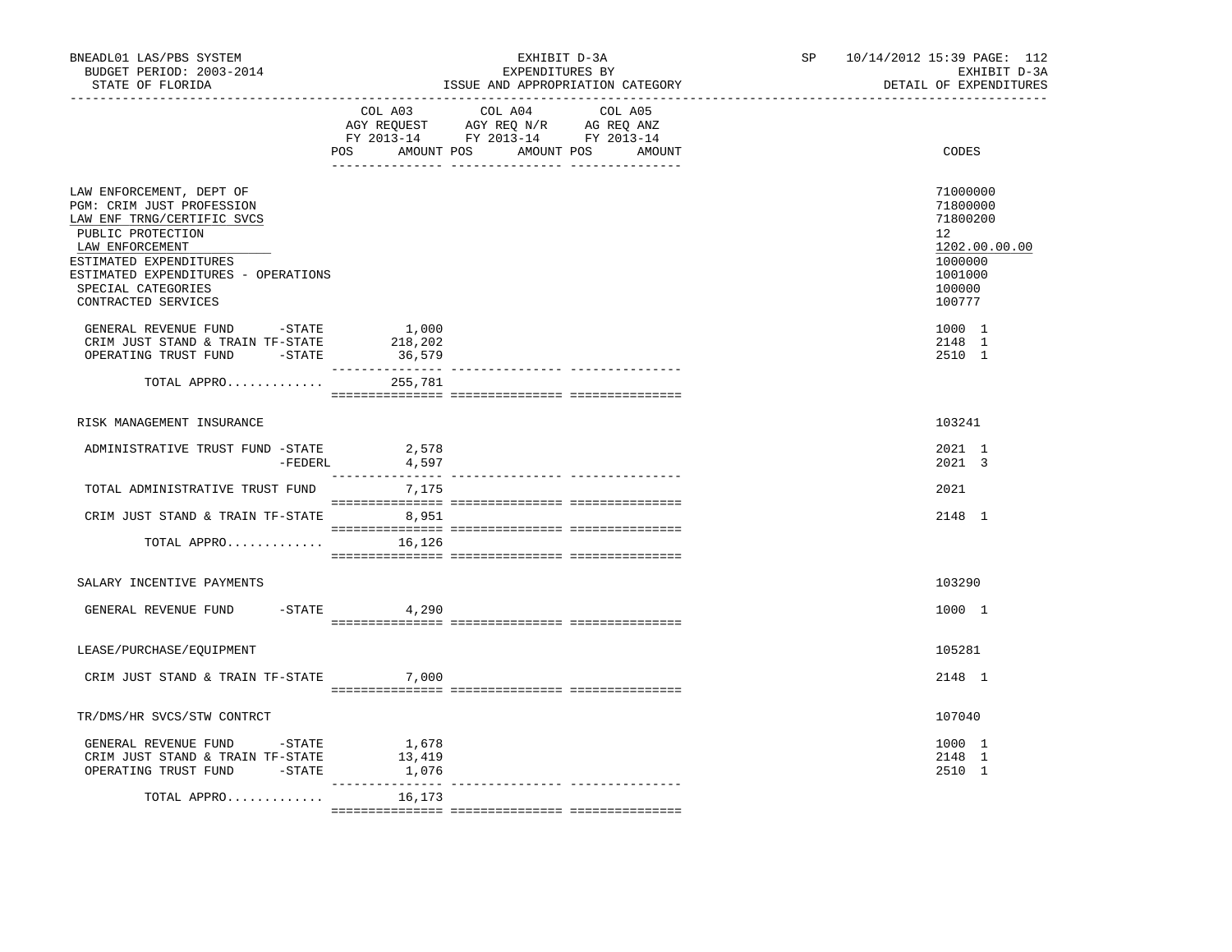| BNEADL01 LAS/PBS SYSTEM<br>BUDGET PERIOD: 2003-2014<br>STATE OF FLORIDA                                                                                                                      | EXHIBIT D-3A<br>EXPENDITURES BY<br>ISSUE AND APPROPRIATION CATEGORY  |                                                               |  | SP 10/14/2012 15:39 PAGE: 113<br>EXHIBIT D-3A<br>DETAIL OF EXPENDITURES |                                                                               |  |
|----------------------------------------------------------------------------------------------------------------------------------------------------------------------------------------------|----------------------------------------------------------------------|---------------------------------------------------------------|--|-------------------------------------------------------------------------|-------------------------------------------------------------------------------|--|
|                                                                                                                                                                                              | FY 2013-14 FY 2013-14 FY 2013-14<br>POS AMOUNT POS AMOUNT POS AMOUNT | COL A03 COL A04 COL A05<br>AGY REQUEST AGY REQ N/R AG REQ ANZ |  |                                                                         | CODES                                                                         |  |
| LAW ENFORCEMENT, DEPT OF<br>PGM: CRIM JUST PROFESSION<br>LAW ENF TRNG/CERTIFIC SVCS<br>PUBLIC PROTECTION<br>LAW ENFORCEMENT<br>ESTIMATED EXPENDITURES<br>ESTIMATED EXPENDITURES - OPERATIONS |                                                                      |                                                               |  |                                                                         | 71000000<br>71800000<br>71800200<br>12<br>1202.00.00.00<br>1000000<br>1001000 |  |
| TOTAL: ESTIMATED EXPENDITURES - OPERATIONS<br>TOTAL POSITIONS 48.50<br>TOTAL ISSUE 6,232,794<br>TOTAL SALARY RATE 2,313,594                                                                  |                                                                      |                                                               |  |                                                                         | 1001000                                                                       |  |
| CASUALTY INSURANCE PREMIUM<br>ADJUSTMENT<br>SPECIAL CATEGORIES<br>RISK MANAGEMENT INSURANCE                                                                                                  |                                                                      |                                                               |  |                                                                         | 1001090<br>100000<br>103241                                                   |  |
| ADMINISTRATIVE TRUST FUND -STATE<br>CRIM JUST STAND & TRAIN TF-STATE<br>OPERATING TRUST FUND -STATE                                                                                          | $788-$<br>$8,951-$<br>8,951                                          |                                                               |  |                                                                         | 2021 1<br>2148 1<br>2510 1                                                    |  |
| TOTAL APPRO                                                                                                                                                                                  | 788-                                                                 |                                                               |  |                                                                         |                                                                               |  |
| FLORIDA RETIREMENT SYSTEM<br>CONTRIBUTION ADJUSTMENT FOR<br>FISCAL YEAR 2012-2013<br>SALARIES AND BENEFITS                                                                                   |                                                                      |                                                               |  |                                                                         | 1001240<br>010000                                                             |  |
| GENERAL REVENUE FUND -STATE<br>CRIM JUST STAND & TRAIN TF-STATE<br>OPERATING TRUST FUND -STATE                                                                                               | 464<br>6,574<br>779                                                  |                                                               |  |                                                                         | 1000 1<br>2148 1<br>2510 1                                                    |  |
| TOTAL APPRO                                                                                                                                                                                  | 7,817                                                                |                                                               |  |                                                                         |                                                                               |  |
| ADJUSTMENT TO STATE HEALTH<br>INSURANCE PREMIUM CONTRIBUTION -<br>FISCAL YEAR 2012-13<br>SALARIES AND BENEFITS                                                                               |                                                                      |                                                               |  |                                                                         | 1001830<br>010000                                                             |  |
| GENERAL REVENUE FUND -STATE<br>CRIM JUST STAND & TRAIN TF-STATE<br>OPERATING TRUST FUND -STATE                                                                                               | 359<br>5,087<br>602                                                  |                                                               |  |                                                                         | 1000 1<br>2148 1<br>2510 1                                                    |  |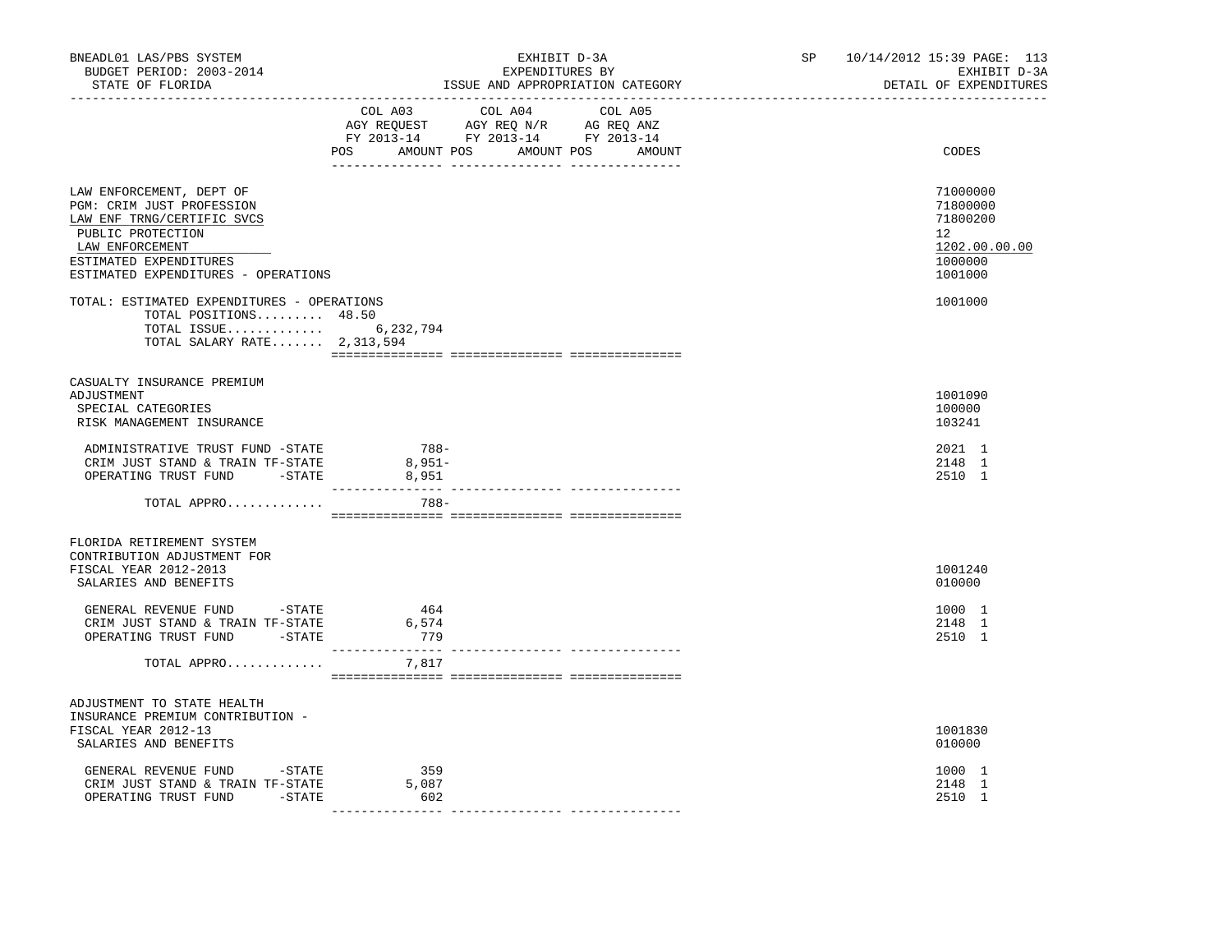| BNEADL01 LAS/PBS SYSTEM<br>BUDGET PERIOD: 2003-2014<br>STATE OF FLORIDA                                                                                                                                                 | EXHIBIT D-3A<br>EXPENDITURES BY<br>ISSUE AND APPROPRIATION CATEGORY                                                                                                                                                                                                   | <b>SP</b><br>10/14/2012 15:39 PAGE: 114<br>EXHIBIT D-3A<br>DETAIL OF EXPENDITURES |
|-------------------------------------------------------------------------------------------------------------------------------------------------------------------------------------------------------------------------|-----------------------------------------------------------------------------------------------------------------------------------------------------------------------------------------------------------------------------------------------------------------------|-----------------------------------------------------------------------------------|
|                                                                                                                                                                                                                         | COL A03<br>COL A04<br>COL A05<br>AGY REQUEST AGY REQ N/R AG REQ ANZ<br>FY 2013-14 FY 2013-14 FY 2013-14<br>POS<br>AMOUNT POS AMOUNT POS<br>AMOUNT                                                                                                                     | CODES                                                                             |
| LAW ENFORCEMENT, DEPT OF<br>PGM: CRIM JUST PROFESSION<br>LAW ENF TRNG/CERTIFIC SVCS<br>PUBLIC PROTECTION<br>LAW ENFORCEMENT<br>ESTIMATED EXPENDITURES<br>ADJUSTMENT TO STATE HEALTH<br>INSURANCE PREMIUM CONTRIBUTION - |                                                                                                                                                                                                                                                                       | 71000000<br>71800000<br>71800200<br>12<br>1202.00.00.00<br>1000000                |
| FISCAL YEAR 2012-13<br>SALARIES AND BENEFITS<br>TOTAL APPRO                                                                                                                                                             | 6,048                                                                                                                                                                                                                                                                 | 1001830<br>010000                                                                 |
| REALLOCATION OF HUMAN RESOURCES<br>OUTSOURCING<br>SPECIAL CATEGORIES<br>TR/DMS/HR SVCS/STW CONTRCT                                                                                                                      |                                                                                                                                                                                                                                                                       | 1005900<br>100000<br>107040                                                       |
| GENERAL REVENUE FUND -STATE<br>CRIM JUST STAND & TRAIN TF-STATE<br>OPERATING TRUST FUND -STATE                                                                                                                          | 2<br>15<br>1                                                                                                                                                                                                                                                          | 1000 1<br>2148 1<br>2510 1                                                        |
| TOTAL APPRO                                                                                                                                                                                                             | 18                                                                                                                                                                                                                                                                    |                                                                                   |
| ESTIMATED EXPENDITURES REALIGNMENT<br>REALIGNMENT OF EXPENDITURES -<br>DEDUCT<br>SALARY RATE<br>SALARY RATE 36,608-                                                                                                     |                                                                                                                                                                                                                                                                       | 2000000<br>2000100<br>000000                                                      |
| SALARIES AND BENEFITS                                                                                                                                                                                                   |                                                                                                                                                                                                                                                                       | 010000                                                                            |
| GENERAL REVENUE FUND                                                                                                                                                                                                    | $1.00-$<br>$-STATE$<br>$51,481-$                                                                                                                                                                                                                                      | 1000 1                                                                            |
| TOTAL: REALIGNMENT OF EXPENDITURES -<br>DEDUCT<br>TOTAL POSITIONS 1.00-<br>TOTAL ISSUE<br>TOTAL SALARY RATE 36,608-                                                                                                     | $51,481-$                                                                                                                                                                                                                                                             | 2000100                                                                           |
|                                                                                                                                                                                                                         |                                                                                                                                                                                                                                                                       |                                                                                   |
| AGENCY ISSUE NARRATIVE:<br>2013-2014 BUDGET YEAR NARRATIVE:                                                                                                                                                             | IT COMPONENT? NO<br>The Florida Department of Law Enforcement is requesting the transfer of the budget, position, and salary rate between<br>budget entities, with the intent to more accurately realign budget with anticipated agency needs. The net effect of this |                                                                                   |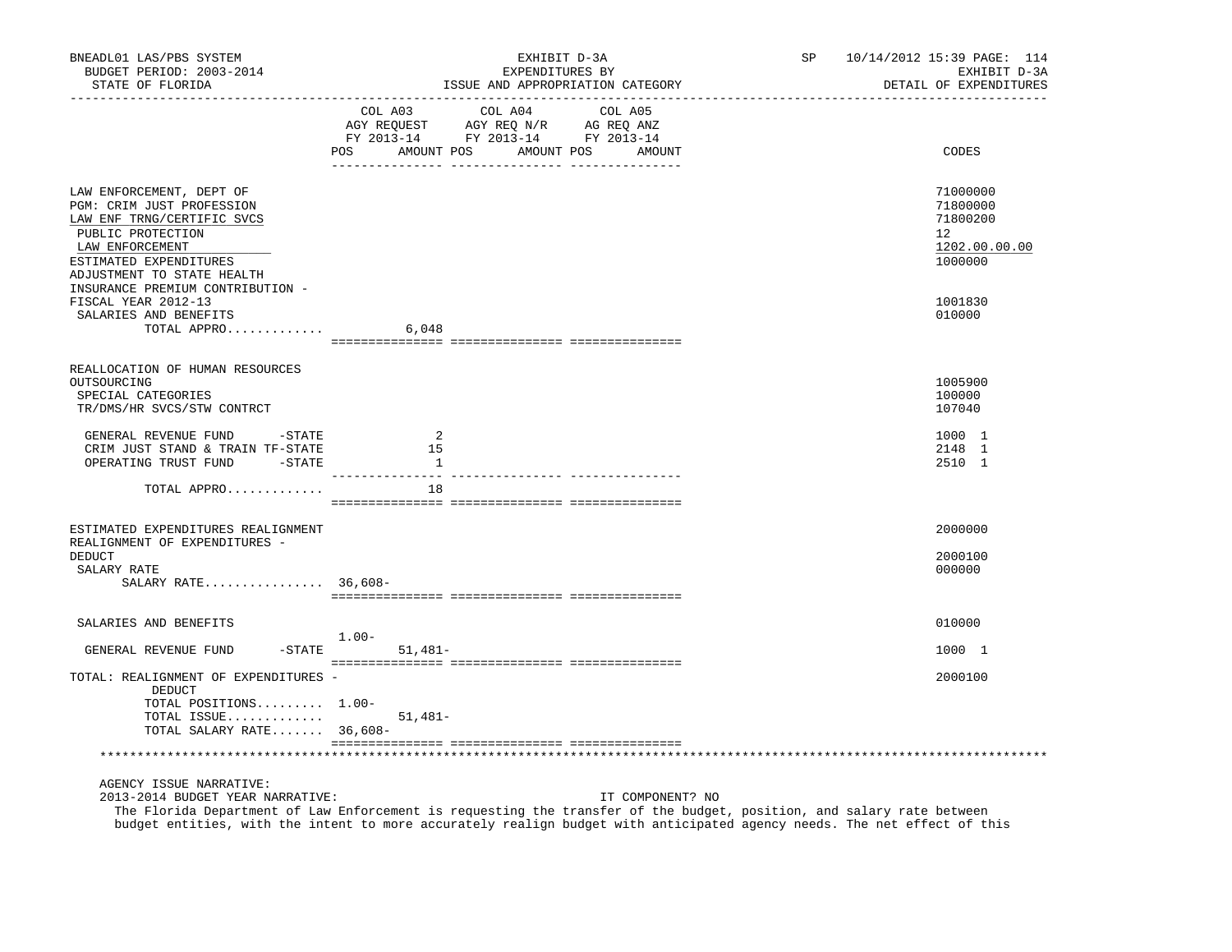| BNEADL01 LAS/PBS SYSTEM<br>BUDGET PERIOD: 2003-2014<br>STATE OF FLORIDA                                                                                                                            | EXHIBIT D-3A<br>EXPENDITURES BY<br>ISSUE AND APPROPRIATION CATEGORY |                                                                                                                                                                                                |  |  |                  | SP 10/14/2012 15:39 PAGE: 115<br>EXHIBIT D-3A<br>DETAIL OF EXPENDITURES |                                                                                 |  |
|----------------------------------------------------------------------------------------------------------------------------------------------------------------------------------------------------|---------------------------------------------------------------------|------------------------------------------------------------------------------------------------------------------------------------------------------------------------------------------------|--|--|------------------|-------------------------------------------------------------------------|---------------------------------------------------------------------------------|--|
|                                                                                                                                                                                                    |                                                                     | $\begin{tabular}{lcccc} COL A03 & COL A04 & COL A05 \\ AGY REQUEST & AGY REQ N/R & AG REQ ANZ \\ FY & 2013-14 & FY & 2013-14 & FY & 2013-14 \end{tabular}$<br>POS AMOUNT POS AMOUNT POS AMOUNT |  |  |                  |                                                                         | CODES                                                                           |  |
| LAW ENFORCEMENT, DEPT OF<br>PGM: CRIM JUST PROFESSION<br>LAW ENF TRNG/CERTIFIC SVCS<br>PUBLIC PROTECTION<br>LAW ENFORCEMENT<br>ESTIMATED EXPENDITURES REALIGNMENT<br>REALIGNMENT OF EXPENDITURES - |                                                                     |                                                                                                                                                                                                |  |  |                  |                                                                         | 71000000<br>71800000<br>71800200<br>12 <sup>°</sup><br>1202.00.00.00<br>2000000 |  |
| <b>DEDUCT</b><br>issue and Issue 2000020 is $$-0-$ .                                                                                                                                               |                                                                     |                                                                                                                                                                                                |  |  |                  |                                                                         | 2000100                                                                         |  |
| POSITION DETAIL OF SALARIES AND BENEFITS:                                                                                                                                                          |                                                                     |                                                                                                                                                                                                |  |  |                  |                                                                         | LAPSE LAPSED SALARIES                                                           |  |
|                                                                                                                                                                                                    |                                                                     | FTE BASE RATE ADDITIVES BENEFITS                                                                                                                                                               |  |  |                  |                                                                         | SUBTOTAL % AND BENEFITS                                                         |  |
| A03 - AGY REQUEST FY 2013-14                                                                                                                                                                       |                                                                     |                                                                                                                                                                                                |  |  |                  |                                                                         |                                                                                 |  |
| CHANGES TO CURRENTLY AUTHORIZED POSITIONS<br>2224 GOVERNMENT ANALYST I                                                                                                                             |                                                                     |                                                                                                                                                                                                |  |  |                  |                                                                         |                                                                                 |  |
| 00109 001                                                                                                                                                                                          |                                                                     | $1.00 - 36,608 -$                                                                                                                                                                              |  |  |                  |                                                                         | 14,873- 51,481- 0.00 51,481-                                                    |  |
| TOTALS FOR ISSUE BY FUND<br>1000 GENERAL REVENUE FUND                                                                                                                                              |                                                                     |                                                                                                                                                                                                |  |  |                  |                                                                         | 51,481–<br>--------------                                                       |  |
|                                                                                                                                                                                                    |                                                                     | $1.00 - 36,608 -$                                                                                                                                                                              |  |  | $14,873-51,481-$ |                                                                         | $51,481-$<br>==============                                                     |  |
|                                                                                                                                                                                                    |                                                                     |                                                                                                                                                                                                |  |  |                  |                                                                         |                                                                                 |  |
| ANNUALIZATION OF ADMINISTERED<br>FUNDS APPROPRIATIONS<br>STATE HEALTH INSURANCE ADJUSTMENT                                                                                                         |                                                                     |                                                                                                                                                                                                |  |  |                  |                                                                         | 26A0000                                                                         |  |
| FOR FY 2012-13 - 10 MONTHS<br>ANNUALIZATION<br>SALARIES AND BENEFITS                                                                                                                               |                                                                     |                                                                                                                                                                                                |  |  |                  |                                                                         | 26A1830<br>010000                                                               |  |
| GENERAL REVENUE FUND - STATE<br>CRIM JUST STAND & TRAIN TF-STATE<br>OPERATING TRUST FUND -STATE                                                                                                    | 1,795<br>25,435<br>3,010                                            |                                                                                                                                                                                                |  |  |                  |                                                                         | 1000 1<br>2148 1<br>2510 1                                                      |  |
| TOTAL APPRO                                                                                                                                                                                        | ---------------<br>30,240                                           |                                                                                                                                                                                                |  |  |                  |                                                                         |                                                                                 |  |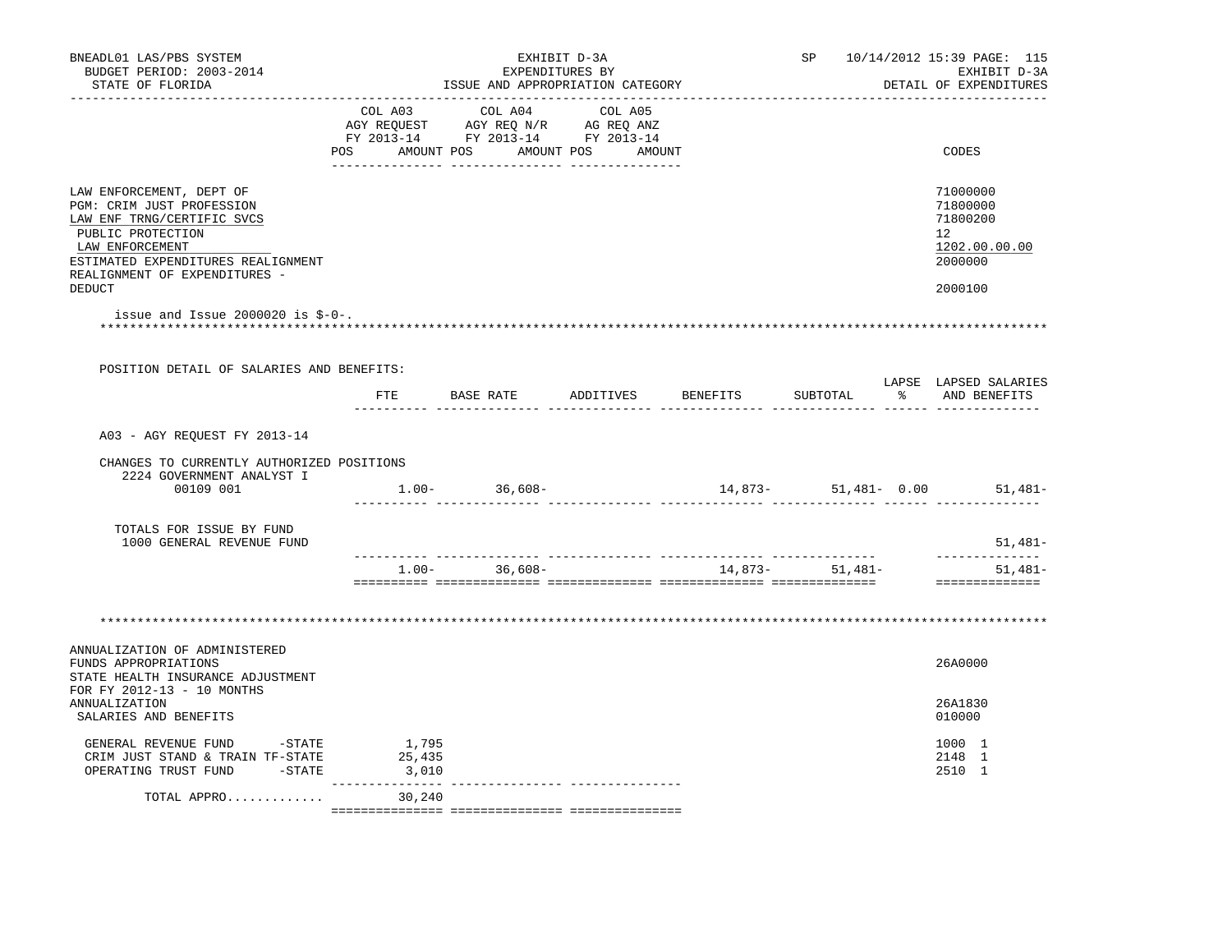| BNEADL01 LAS/PBS SYSTEM<br>BUDGET PERIOD: 2003-2014<br>STATE OF FLORIDA                                                                                                                                                                                                                                                                                                                                                                          |                                                                                                                                                                                                                                                                                                                    | EXHIBIT D-3A<br>EXPENDITURES BY<br>ISSUE AND APPROPRIATION CATEGORY |         |                  | SP | 10/14/2012 15:39 PAGE: 116<br>EXHIBIT D-3A<br>DETAIL OF EXPENDITURES |                                                                              |
|--------------------------------------------------------------------------------------------------------------------------------------------------------------------------------------------------------------------------------------------------------------------------------------------------------------------------------------------------------------------------------------------------------------------------------------------------|--------------------------------------------------------------------------------------------------------------------------------------------------------------------------------------------------------------------------------------------------------------------------------------------------------------------|---------------------------------------------------------------------|---------|------------------|----|----------------------------------------------------------------------|------------------------------------------------------------------------------|
|                                                                                                                                                                                                                                                                                                                                                                                                                                                  | COL A03<br>$\begin{array}{ccccccccc}\n\text{AGY} & \text{REQUEST} & \text{AGY} & \text{REQ} & \text{N/R} & \text{AG} & \text{REQ} & \text{ANZ} \\ \text{AGY} & \text{REQUEST} & \text{AGY} & \text{REQ} & \text{ANZ} & \text{FY} & 2013-14 & \text{FY} & 2013-14\n\end{array}$<br>POS AMOUNT POS AMOUNT POS AMOUNT | COL A04                                                             | COL A05 |                  |    |                                                                      | CODES                                                                        |
|                                                                                                                                                                                                                                                                                                                                                                                                                                                  |                                                                                                                                                                                                                                                                                                                    |                                                                     |         |                  |    |                                                                      |                                                                              |
| LAW ENFORCEMENT, DEPT OF<br>PGM: CRIM JUST PROFESSION<br>LAW ENF TRNG/CERTIFIC SVCS<br>PUBLIC PROTECTION<br>LAW ENFORCEMENT<br>PROGRAM REDUCTIONS<br>ELIMINATE EXCESS CRIMINAL JUSTICE<br>STANDARDS AND TRAINING TRUST FUND                                                                                                                                                                                                                      |                                                                                                                                                                                                                                                                                                                    |                                                                     |         |                  |    |                                                                      | 71000000<br>71800000<br>71800200<br>$12^{\circ}$<br>1202.00.00.00<br>33V0000 |
| AUTHORITY                                                                                                                                                                                                                                                                                                                                                                                                                                        |                                                                                                                                                                                                                                                                                                                    |                                                                     |         |                  |    |                                                                      | 33V3400                                                                      |
| SALARIES AND BENEFITS                                                                                                                                                                                                                                                                                                                                                                                                                            |                                                                                                                                                                                                                                                                                                                    |                                                                     |         |                  |    |                                                                      | 010000                                                                       |
| CRIM JUST STAND & TRAIN TF-STATE                                                                                                                                                                                                                                                                                                                                                                                                                 | 200,000-                                                                                                                                                                                                                                                                                                           |                                                                     |         |                  |    |                                                                      | 2148 1                                                                       |
| EXPENSES                                                                                                                                                                                                                                                                                                                                                                                                                                         |                                                                                                                                                                                                                                                                                                                    |                                                                     |         |                  |    |                                                                      | 040000                                                                       |
| CRIM JUST STAND & TRAIN TF-STATE                                                                                                                                                                                                                                                                                                                                                                                                                 | $250,000-$                                                                                                                                                                                                                                                                                                         |                                                                     |         |                  |    |                                                                      | 2148 1                                                                       |
| OPERATING CAPITAL OUTLAY                                                                                                                                                                                                                                                                                                                                                                                                                         |                                                                                                                                                                                                                                                                                                                    |                                                                     |         |                  |    |                                                                      | 060000                                                                       |
| CRIM JUST STAND & TRAIN TF-STATE                                                                                                                                                                                                                                                                                                                                                                                                                 | $50,000-$                                                                                                                                                                                                                                                                                                          |                                                                     |         |                  |    |                                                                      | 2148 1                                                                       |
| TOTAL: ELIMINATE EXCESS CRIMINAL JUSTICE<br>STANDARDS AND TRAINING TRUST FUND<br>AUTHORITY<br>TOTAL ISSUE                                                                                                                                                                                                                                                                                                                                        | $500,000 -$                                                                                                                                                                                                                                                                                                        |                                                                     |         |                  |    |                                                                      | 33V3400                                                                      |
|                                                                                                                                                                                                                                                                                                                                                                                                                                                  |                                                                                                                                                                                                                                                                                                                    |                                                                     |         |                  |    |                                                                      |                                                                              |
|                                                                                                                                                                                                                                                                                                                                                                                                                                                  |                                                                                                                                                                                                                                                                                                                    |                                                                     |         |                  |    |                                                                      |                                                                              |
| AGENCY ISSUE NARRATIVE:<br>2013-2014 BUDGET YEAR NARRATIVE:<br>Priority # 11<br>Issue - The Criminal Justice Standards and Training Trust Fund ("Trust Fund") has experienced overall declines in revenue                                                                                                                                                                                                                                        |                                                                                                                                                                                                                                                                                                                    |                                                                     |         | IT COMPONENT? NO |    |                                                                      |                                                                              |
| since FY 06-07. In FY 08-09, the Legislature transferred \$1.2 million of recurring General Revenue appropriation to the<br>Trust Fund and also "swept" \$1.5 million cash from the Trust Fund (non-recurring).                                                                                                                                                                                                                                  |                                                                                                                                                                                                                                                                                                                    |                                                                     |         |                  |    |                                                                      |                                                                              |
| The trust fund revenue has continuously declined each year, approximately 34% overall from FY 06-07 to FY 11-12.                                                                                                                                                                                                                                                                                                                                 |                                                                                                                                                                                                                                                                                                                    |                                                                     |         |                  |    |                                                                      |                                                                              |
| Results - The additional liability placed on the trust fund in FY 08-09, the trust fund "sweep" in FY 08-09, and the<br>continuous revenue decline over the last several years have threatened the insolvency of the fund. Therefore, the<br>Florida Department of Law Enforcement (FDLE) is requesting a recurring reduction of \$2,850,000 in trust fund authority as<br>the fund cannot sustain the current appropriation level at this time. |                                                                                                                                                                                                                                                                                                                    |                                                                     |         |                  |    |                                                                      |                                                                              |
| Effective date - July 1, 2013                                                                                                                                                                                                                                                                                                                                                                                                                    |                                                                                                                                                                                                                                                                                                                    |                                                                     |         |                  |    |                                                                      |                                                                              |